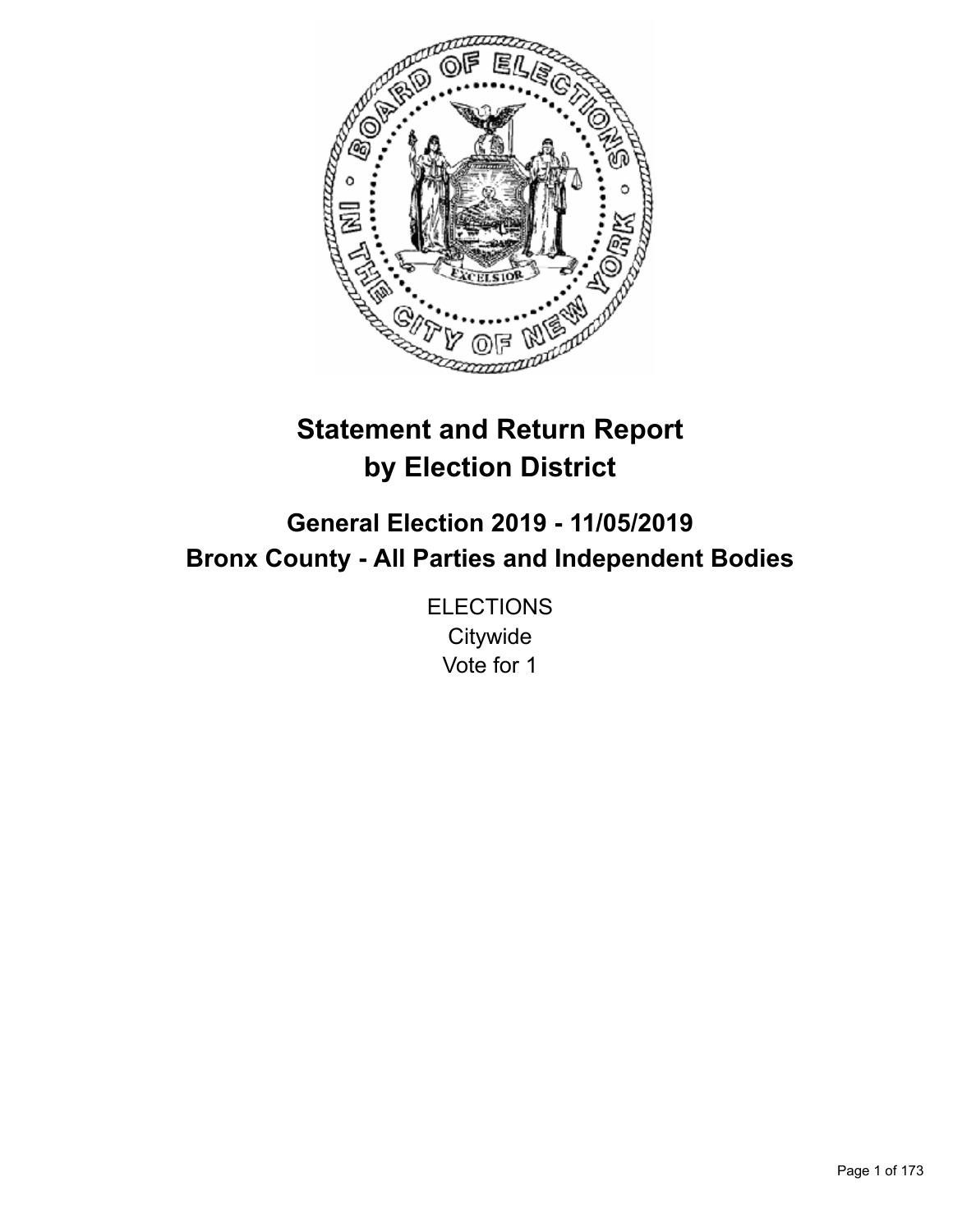

## **001/77 COMBINED into: 011/84**

# **002/77**

| PUBLIC COUNTER                                           | 132            |
|----------------------------------------------------------|----------------|
| MANUALLY COUNTED EMERGENCY                               | 0              |
| ABSENTEE / MILITARY                                      | $\overline{2}$ |
| AFFIDAVIT                                                |                |
| Total Ballots                                            | 135            |
| Less - Inapplicable Federal/Special Presidential Ballots | $\mathbf{0}$   |
| <b>Total Applicable Ballots</b>                          | 135            |
| YES                                                      | 75             |
| NO.                                                      | 20             |
| <b>Total Votes</b>                                       | 95             |
| Unrecorded                                               | 40             |

#### **003/77**

| PUBLIC COUNTER                                           | 189            |
|----------------------------------------------------------|----------------|
| MANUALLY COUNTED EMERGENCY                               | 0              |
| ABSENTEE / MILITARY                                      | $\overline{2}$ |
| AFFIDAVIT                                                | $\Omega$       |
| <b>Total Ballots</b>                                     | 191            |
| Less - Inapplicable Federal/Special Presidential Ballots | 0              |
| <b>Total Applicable Ballots</b>                          | 191            |
| <b>YES</b>                                               | 146            |
| <b>NO</b>                                                | 21             |
| <b>Total Votes</b>                                       | 167            |
| Unrecorded                                               | 24             |
|                                                          |                |

# **004/77 COMBINED into: 002/77**

| <b>PUBLIC COUNTER</b>                                    | 202            |
|----------------------------------------------------------|----------------|
| MANUALLY COUNTED EMERGENCY                               | 0              |
| ABSENTEE / MILITARY                                      | $\overline{2}$ |
| AFFIDAVIT                                                | 1              |
| <b>Total Ballots</b>                                     | 205            |
| Less - Inapplicable Federal/Special Presidential Ballots | 0              |
| <b>Total Applicable Ballots</b>                          | 205            |
| <b>YES</b>                                               | 130            |
| <b>NO</b>                                                | 28             |
| <b>Total Votes</b>                                       | 158            |
| Unrecorded                                               | 47             |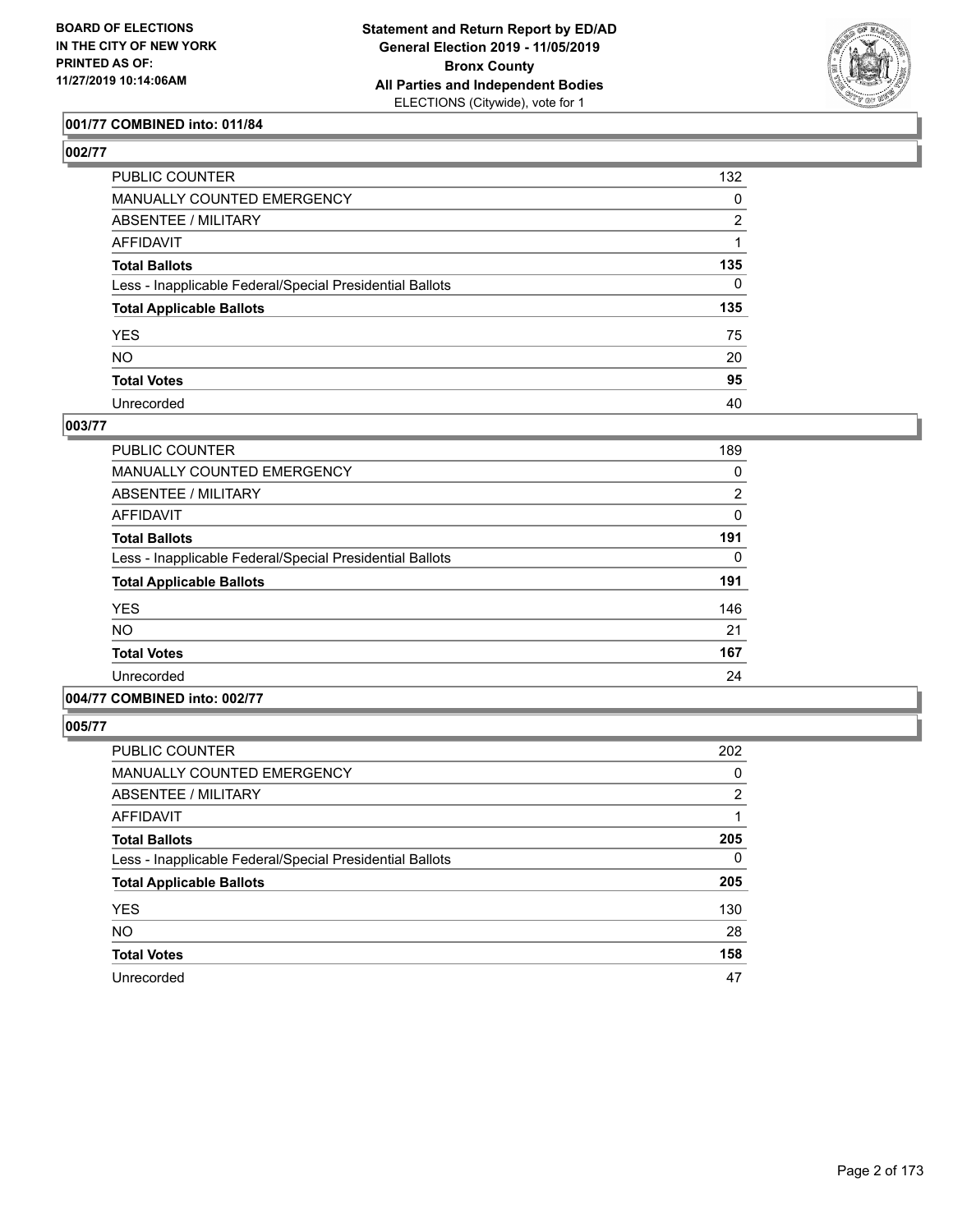

| PUBLIC COUNTER                                           | 139          |
|----------------------------------------------------------|--------------|
| MANUALLY COUNTED EMERGENCY                               | $\mathbf{0}$ |
| ABSENTEE / MILITARY                                      |              |
| AFFIDAVIT                                                | 0            |
| Total Ballots                                            | 140          |
| Less - Inapplicable Federal/Special Presidential Ballots | 0            |
| <b>Total Applicable Ballots</b>                          | 140          |
| YES                                                      | 71           |
| NO.                                                      | 15           |
| <b>Total Votes</b>                                       | 86           |
| Unrecorded                                               | 54           |

## **007/77**

| <b>PUBLIC COUNTER</b>                                    | 170 |
|----------------------------------------------------------|-----|
| MANUALLY COUNTED EMERGENCY                               | 0   |
| ABSENTEE / MILITARY                                      | 5   |
| AFFIDAVIT                                                | 1   |
| <b>Total Ballots</b>                                     | 176 |
| Less - Inapplicable Federal/Special Presidential Ballots | 0   |
| <b>Total Applicable Ballots</b>                          | 176 |
| <b>YES</b>                                               | 95  |
| <b>NO</b>                                                | 14  |
| <b>Total Votes</b>                                       | 109 |
| Unrecorded                                               | 67  |

| <b>PUBLIC COUNTER</b>                                    | 133            |
|----------------------------------------------------------|----------------|
| <b>MANUALLY COUNTED EMERGENCY</b>                        | 0              |
| ABSENTEE / MILITARY                                      | 3              |
| AFFIDAVIT                                                | 0              |
| <b>Total Ballots</b>                                     | 136            |
| Less - Inapplicable Federal/Special Presidential Ballots | 0              |
|                                                          |                |
| <b>Total Applicable Ballots</b>                          | 136            |
| <b>YES</b>                                               | 67             |
| NO.                                                      | $\overline{4}$ |
| <b>Total Votes</b>                                       | 71             |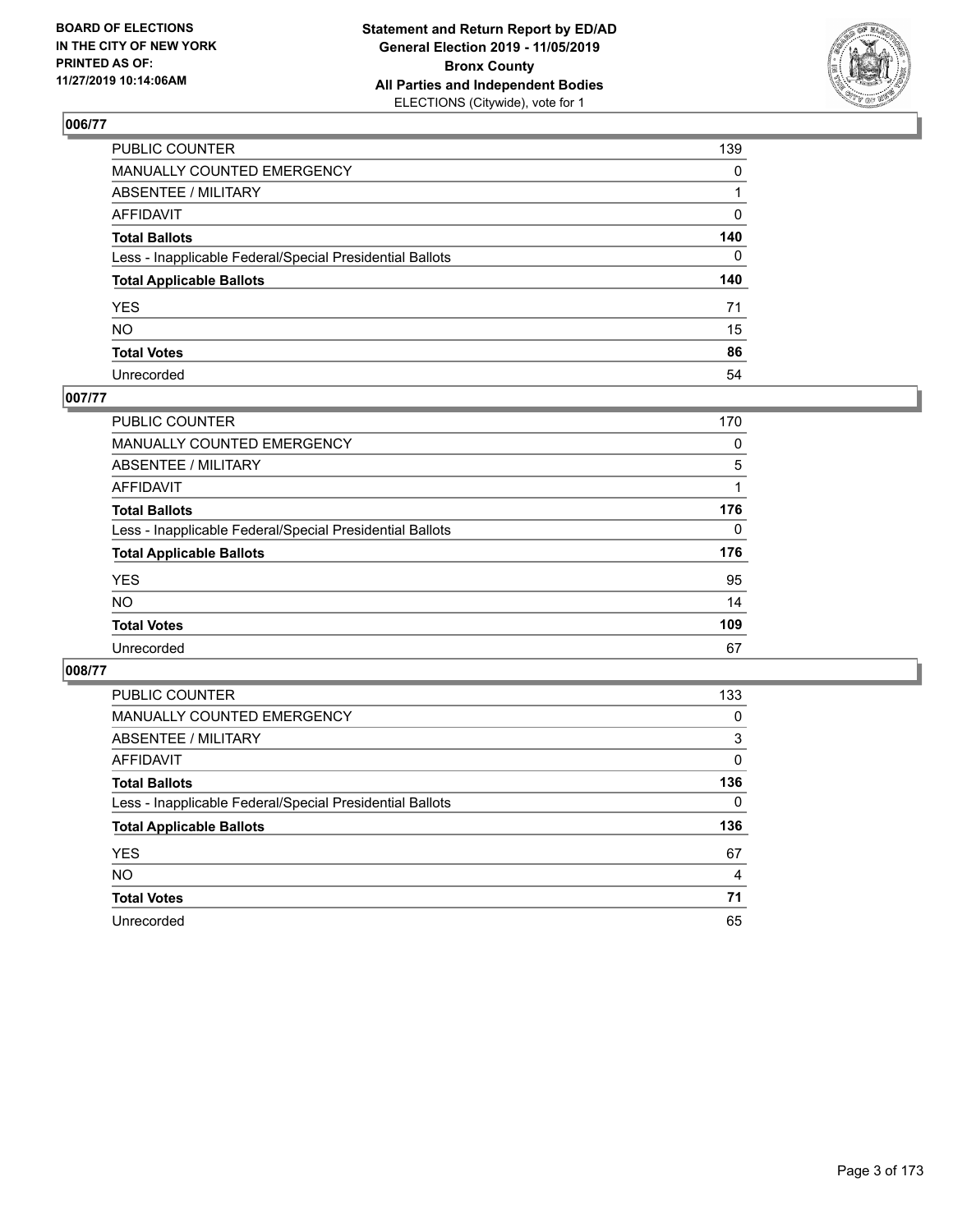

| PUBLIC COUNTER                                           | 111 |
|----------------------------------------------------------|-----|
| MANUALLY COUNTED EMERGENCY                               | 0   |
| ABSENTEE / MILITARY                                      | 3   |
| AFFIDAVIT                                                | 0   |
| Total Ballots                                            | 114 |
| Less - Inapplicable Federal/Special Presidential Ballots | 0   |
| <b>Total Applicable Ballots</b>                          | 114 |
| YES                                                      | 77  |
| NO.                                                      | 9   |
| <b>Total Votes</b>                                       | 86  |
| Unrecorded                                               | 28  |

## **010/77**

| PUBLIC COUNTER                                           | 328      |
|----------------------------------------------------------|----------|
| <b>MANUALLY COUNTED EMERGENCY</b>                        | 0        |
| ABSENTEE / MILITARY                                      | 5        |
| AFFIDAVIT                                                | 6        |
| <b>Total Ballots</b>                                     | 339      |
| Less - Inapplicable Federal/Special Presidential Ballots | $\Omega$ |
| <b>Total Applicable Ballots</b>                          | 339      |
| <b>YES</b>                                               | 208      |
| <b>NO</b>                                                | 32       |
| <b>Total Votes</b>                                       | 240      |
| Unrecorded                                               | 99       |

| <b>PUBLIC COUNTER</b>                                    | 109            |
|----------------------------------------------------------|----------------|
| <b>MANUALLY COUNTED EMERGENCY</b>                        | 0              |
| ABSENTEE / MILITARY                                      | $\overline{2}$ |
| AFFIDAVIT                                                | 3              |
| <b>Total Ballots</b>                                     | 114            |
| Less - Inapplicable Federal/Special Presidential Ballots | $\Omega$       |
| <b>Total Applicable Ballots</b>                          | 114            |
| <b>YES</b>                                               | 53             |
| NO.                                                      | 11             |
| <b>Total Votes</b>                                       | 64             |
| Unrecorded                                               | 50             |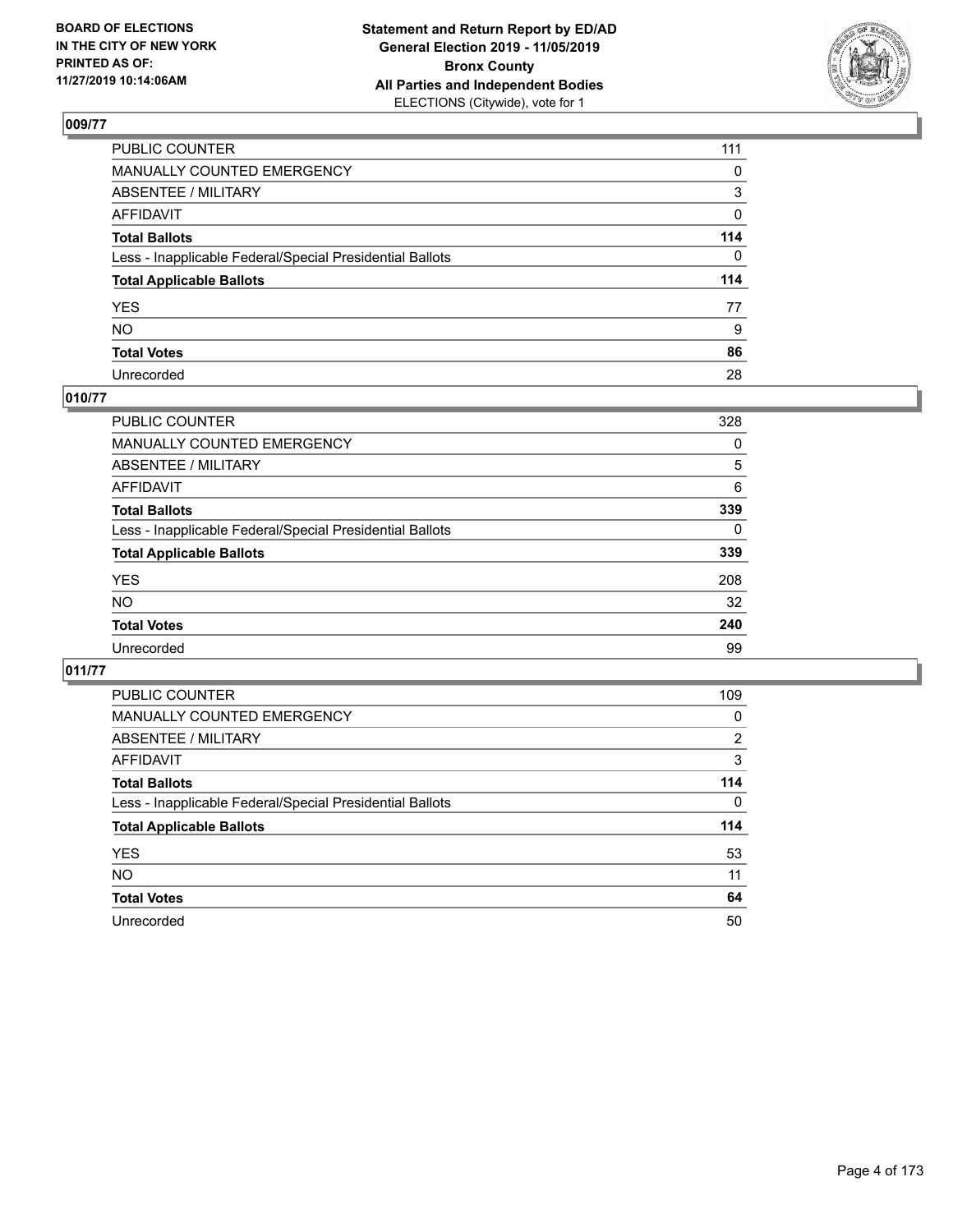

| PUBLIC COUNTER                                           | 176 |
|----------------------------------------------------------|-----|
| MANUALLY COUNTED EMERGENCY                               | 0   |
| <b>ABSENTEE / MILITARY</b>                               | 3   |
| <b>AFFIDAVIT</b>                                         | 0   |
| <b>Total Ballots</b>                                     | 179 |
| Less - Inapplicable Federal/Special Presidential Ballots | 0   |
| <b>Total Applicable Ballots</b>                          | 179 |
| <b>YES</b>                                               | 120 |
| <b>NO</b>                                                | 22  |
| <b>Total Votes</b>                                       | 142 |
| Unrecorded                                               | 37  |

#### **013/77 COMBINED into: 012/77**

#### **014/77**

| <b>PUBLIC COUNTER</b>                                    | 208            |
|----------------------------------------------------------|----------------|
| <b>MANUALLY COUNTED EMERGENCY</b>                        | 0              |
| ABSENTEE / MILITARY                                      | 0              |
| <b>AFFIDAVIT</b>                                         | $\overline{2}$ |
| <b>Total Ballots</b>                                     | 210            |
| Less - Inapplicable Federal/Special Presidential Ballots | 0              |
| <b>Total Applicable Ballots</b>                          | 210            |
| <b>YES</b>                                               | 124            |
| <b>NO</b>                                                | 27             |
| <b>Total Votes</b>                                       | 151            |
| Unrecorded                                               | 59             |
|                                                          |                |

# **015/77 COMBINED into: 014/77**

| <b>PUBLIC COUNTER</b>                                    | 185      |
|----------------------------------------------------------|----------|
| <b>MANUALLY COUNTED EMERGENCY</b>                        | 0        |
| <b>ABSENTEE / MILITARY</b>                               | 4        |
| AFFIDAVIT                                                | 0        |
| <b>Total Ballots</b>                                     | 189      |
| Less - Inapplicable Federal/Special Presidential Ballots | $\Omega$ |
| <b>Total Applicable Ballots</b>                          | 189      |
| <b>YES</b>                                               | 97       |
| <b>NO</b>                                                | 19       |
| <b>Total Votes</b>                                       | 116      |
| Unrecorded                                               | 73       |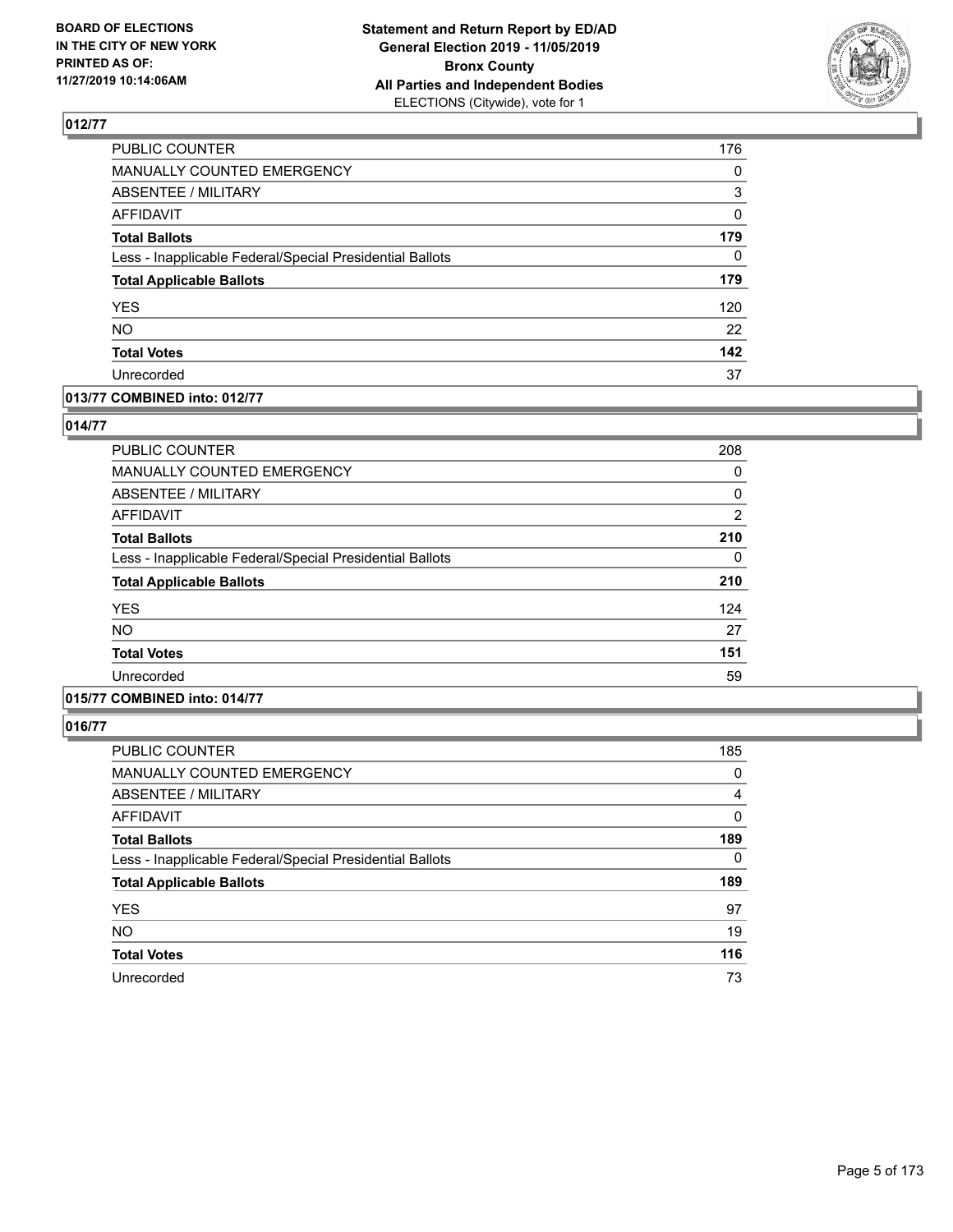

| PUBLIC COUNTER                                           | 170 |
|----------------------------------------------------------|-----|
| MANUALLY COUNTED EMERGENCY                               | 0   |
| ABSENTEE / MILITARY                                      | 3   |
| AFFIDAVIT                                                | 2   |
| Total Ballots                                            | 175 |
| Less - Inapplicable Federal/Special Presidential Ballots | 0   |
| <b>Total Applicable Ballots</b>                          | 175 |
| YES                                                      | 100 |
| NO.                                                      | 18  |
| <b>Total Votes</b>                                       | 118 |
| Unrecorded                                               | 57  |

## **018/77**

| <b>PUBLIC COUNTER</b>                                    | 66       |
|----------------------------------------------------------|----------|
| MANUALLY COUNTED EMERGENCY                               | $\Omega$ |
| ABSENTEE / MILITARY                                      | 4        |
| AFFIDAVIT                                                |          |
| <b>Total Ballots</b>                                     | 71       |
| Less - Inapplicable Federal/Special Presidential Ballots | $\Omega$ |
| <b>Total Applicable Ballots</b>                          | 71       |
| <b>YES</b>                                               | 45       |
| <b>NO</b>                                                | 16       |
| <b>Total Votes</b>                                       | 61       |
| Unrecorded                                               | 10       |

| <b>PUBLIC COUNTER</b>                                    | 210 |
|----------------------------------------------------------|-----|
| <b>MANUALLY COUNTED EMERGENCY</b>                        | 0   |
| ABSENTEE / MILITARY                                      | 4   |
| AFFIDAVIT                                                | 0   |
| <b>Total Ballots</b>                                     | 214 |
| Less - Inapplicable Federal/Special Presidential Ballots | 0   |
| <b>Total Applicable Ballots</b>                          | 214 |
| <b>YES</b>                                               | 79  |
| <b>NO</b>                                                | 17  |
| <b>Total Votes</b>                                       | 96  |
| Unrecorded                                               | 118 |
| 020/77 COMBINED into: 021/77                             |     |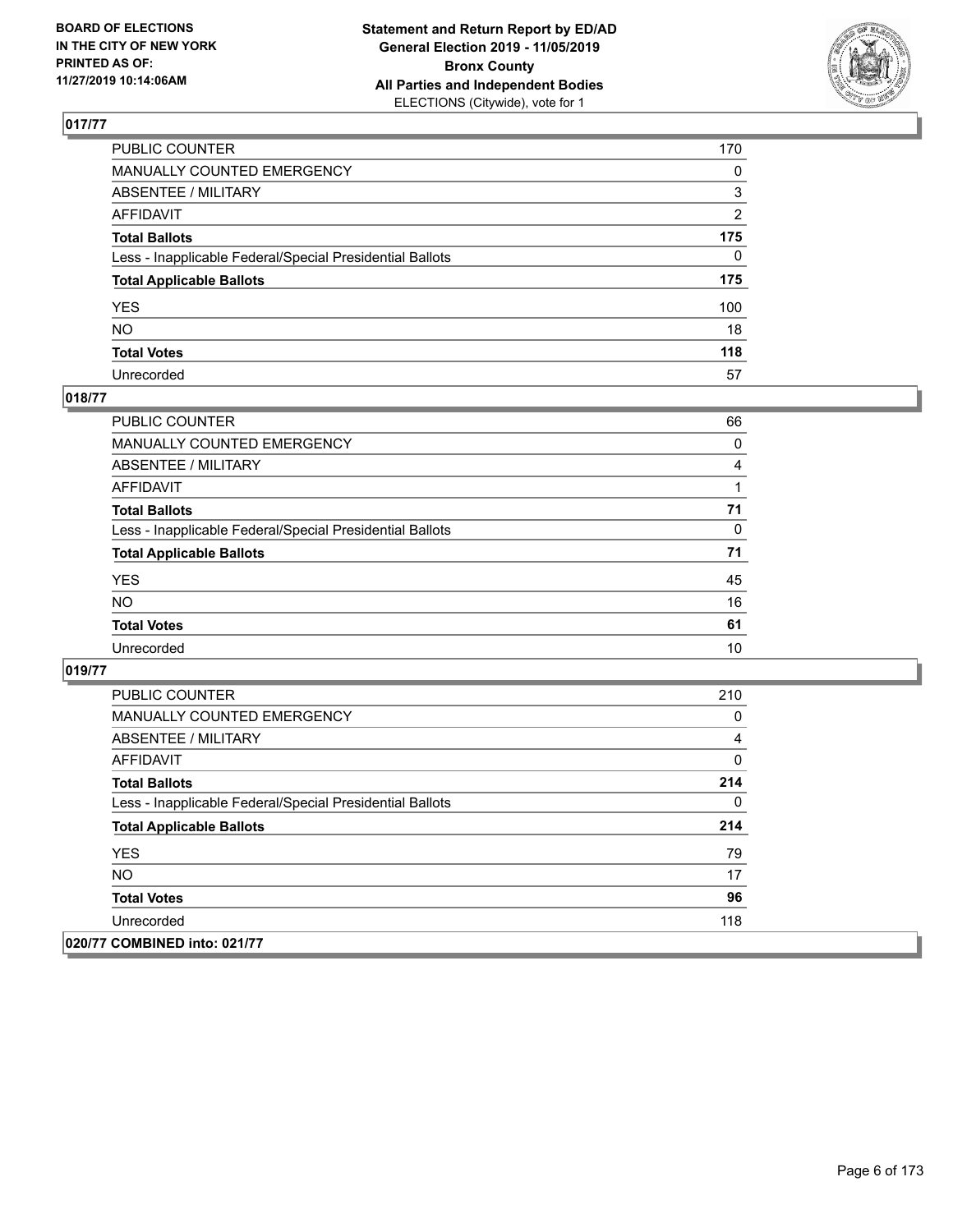

| PUBLIC COUNTER                                           | 175 |
|----------------------------------------------------------|-----|
| MANUALLY COUNTED EMERGENCY                               | 0   |
| ABSENTEE / MILITARY                                      | 4   |
| AFFIDAVIT                                                | 0   |
| Total Ballots                                            | 179 |
| Less - Inapplicable Federal/Special Presidential Ballots | 0   |
| <b>Total Applicable Ballots</b>                          | 179 |
| YES                                                      | 85  |
| NO.                                                      | 26  |
| <b>Total Votes</b>                                       | 111 |
| Unrecorded                                               | 68  |

## **022/77**

| <b>PUBLIC COUNTER</b>                                    | 186            |
|----------------------------------------------------------|----------------|
| MANUALLY COUNTED EMERGENCY                               | 0              |
| ABSENTEE / MILITARY                                      | 8              |
| AFFIDAVIT                                                | $\overline{2}$ |
| <b>Total Ballots</b>                                     | 196            |
| Less - Inapplicable Federal/Special Presidential Ballots | 0              |
| <b>Total Applicable Ballots</b>                          | 196            |
| <b>YES</b>                                               | 109            |
| <b>NO</b>                                                | 16             |
| <b>Total Votes</b>                                       | 125            |
| Unrecorded                                               | 71             |

| <b>PUBLIC COUNTER</b>                                    | 224 |
|----------------------------------------------------------|-----|
| <b>MANUALLY COUNTED EMERGENCY</b>                        | 0   |
| ABSENTEE / MILITARY                                      | 3   |
| AFFIDAVIT                                                | 1   |
| <b>Total Ballots</b>                                     | 228 |
| Less - Inapplicable Federal/Special Presidential Ballots | 0   |
| <b>Total Applicable Ballots</b>                          | 228 |
| <b>YES</b>                                               | 86  |
| <b>NO</b>                                                | 18  |
| <b>Total Votes</b>                                       | 104 |
| Unrecorded                                               | 124 |
| 024/77 COMBINED into: 023/77                             |     |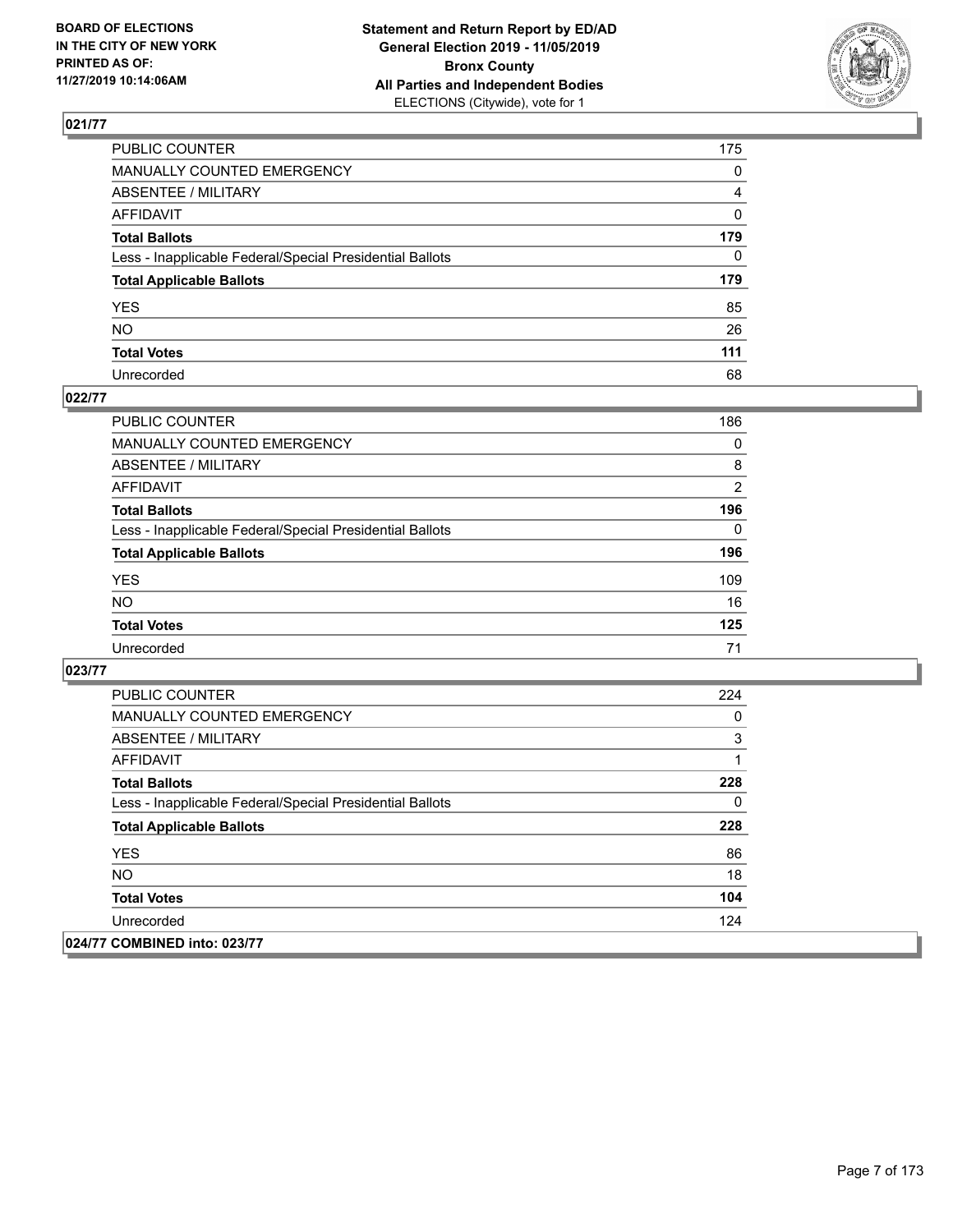

| PUBLIC COUNTER                                           | 194      |
|----------------------------------------------------------|----------|
| MANUALLY COUNTED EMERGENCY                               | $\Omega$ |
| <b>ABSENTEE / MILITARY</b>                               | 3        |
| <b>AFFIDAVIT</b>                                         | 0        |
| <b>Total Ballots</b>                                     | 197      |
| Less - Inapplicable Federal/Special Presidential Ballots | 0        |
| <b>Total Applicable Ballots</b>                          | 197      |
| YES                                                      | 119      |
| <b>NO</b>                                                | 31       |
| <b>Total Votes</b>                                       | 150      |
| Unrecorded                                               | 47       |

#### **026/77 COMBINED into: 022/77**

#### **027/77**

| <b>PUBLIC COUNTER</b>                                    | 134            |
|----------------------------------------------------------|----------------|
| MANUALLY COUNTED EMERGENCY                               | 0              |
| ABSENTEE / MILITARY                                      | 4              |
| AFFIDAVIT                                                | $\overline{2}$ |
| <b>Total Ballots</b>                                     | 140            |
| Less - Inapplicable Federal/Special Presidential Ballots | $\Omega$       |
| <b>Total Applicable Ballots</b>                          | 140            |
| <b>YES</b>                                               | 83             |
| <b>NO</b>                                                | 18             |
| <b>Total Votes</b>                                       | 101            |
| Unrecorded                                               | 39             |

#### **028/77**

| <b>PUBLIC COUNTER</b>                                    | 188            |
|----------------------------------------------------------|----------------|
| <b>MANUALLY COUNTED EMERGENCY</b>                        | 0              |
| ABSENTEE / MILITARY                                      | 5              |
| AFFIDAVIT                                                | $\overline{2}$ |
| <b>Total Ballots</b>                                     | 195            |
| Less - Inapplicable Federal/Special Presidential Ballots | 0              |
| <b>Total Applicable Ballots</b>                          | 195            |
| <b>YES</b>                                               | 123            |
| NO.                                                      | 18             |
| <b>Total Votes</b>                                       | 141            |
| Unrecorded                                               | 54             |
| 029/77 COMBINED into: 028/77                             |                |

**030/77 COMBINED into: 025/77**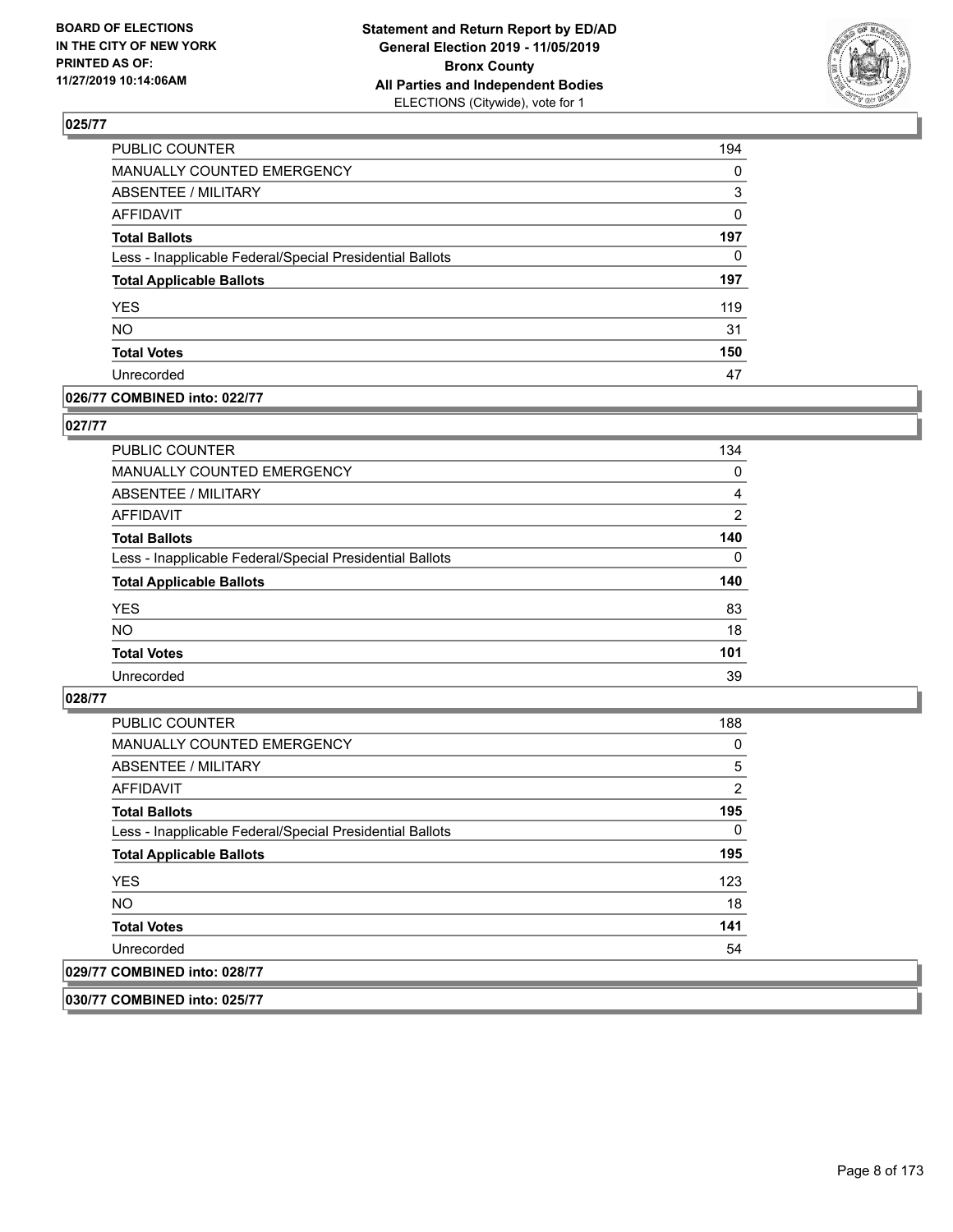

| PUBLIC COUNTER                                           | 127          |
|----------------------------------------------------------|--------------|
| MANUALLY COUNTED EMERGENCY                               | $\mathbf{0}$ |
| ABSENTEE / MILITARY                                      | 0            |
| AFFIDAVIT                                                |              |
| Total Ballots                                            | 128          |
| Less - Inapplicable Federal/Special Presidential Ballots | 0            |
| <b>Total Applicable Ballots</b>                          | 128          |
| YES                                                      | 61           |
| NO.                                                      | 14           |
| <b>Total Votes</b>                                       | 75           |
| Unrecorded                                               | 53           |

## **032/77**

| PUBLIC COUNTER                                           | 128      |
|----------------------------------------------------------|----------|
| <b>MANUALLY COUNTED EMERGENCY</b>                        | 0        |
| ABSENTEE / MILITARY                                      | 4        |
| AFFIDAVIT                                                | 0        |
| <b>Total Ballots</b>                                     | 132      |
| Less - Inapplicable Federal/Special Presidential Ballots | $\Omega$ |
| <b>Total Applicable Ballots</b>                          | 132      |
| <b>YES</b>                                               | 82       |
| <b>NO</b>                                                | 20       |
| <b>Total Votes</b>                                       | 102      |
| Unrecorded                                               | 30       |

**033/77 COMBINED into: 032/77**

| PUBLIC COUNTER                                           | 112 |
|----------------------------------------------------------|-----|
| <b>MANUALLY COUNTED EMERGENCY</b>                        | 0   |
| ABSENTEE / MILITARY                                      |     |
| AFFIDAVIT                                                | 2   |
| <b>Total Ballots</b>                                     | 121 |
| Less - Inapplicable Federal/Special Presidential Ballots | 0   |
| <b>Total Applicable Ballots</b>                          | 121 |
| <b>YES</b>                                               | 67  |
| NO.                                                      | 8   |
| <b>Total Votes</b>                                       | 75  |
| Unrecorded                                               | 46  |
| 035/77 COMBINED into: 034/77                             |     |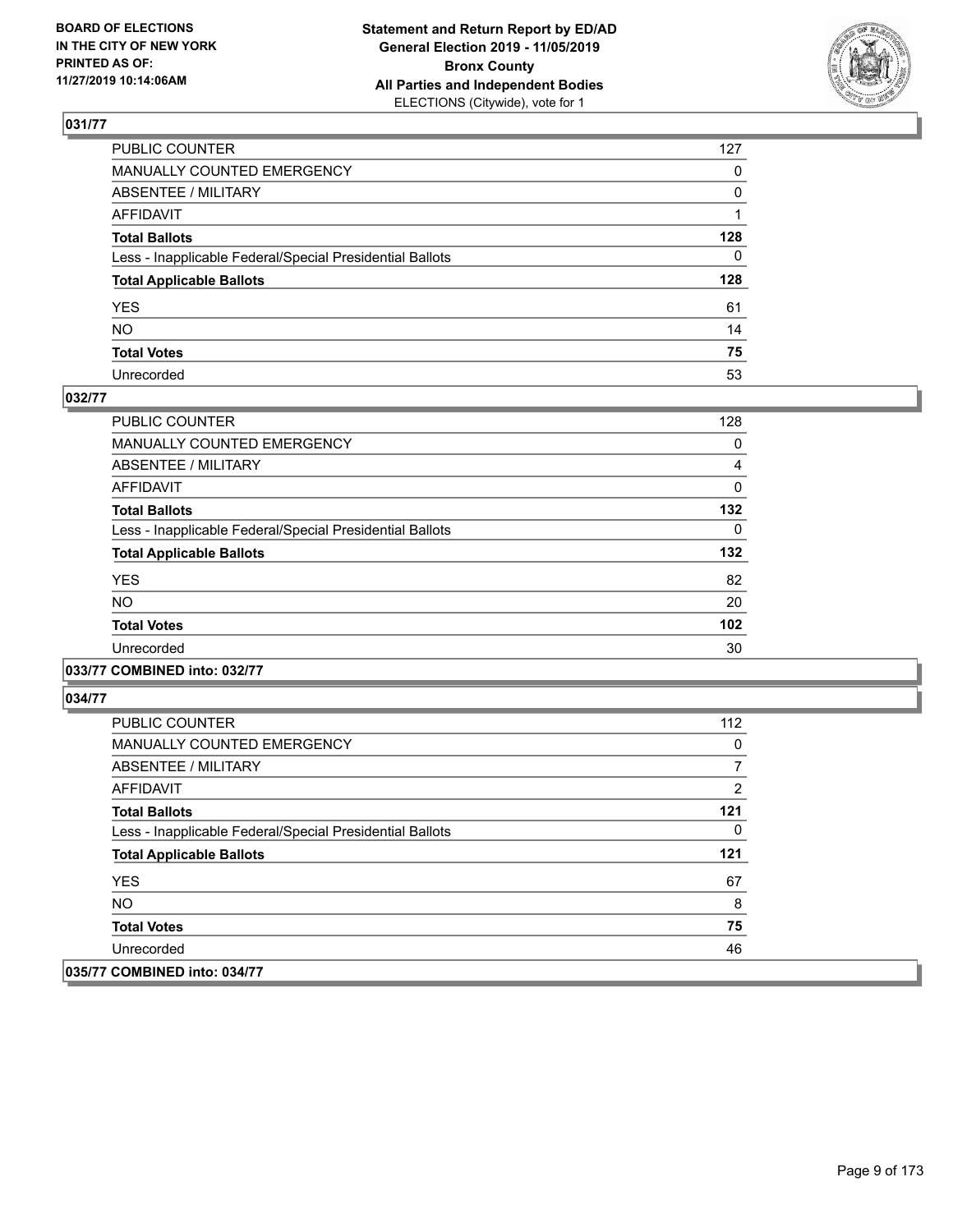

| PUBLIC COUNTER                                           | 129 |
|----------------------------------------------------------|-----|
| MANUALLY COUNTED EMERGENCY                               | 0   |
| ABSENTEE / MILITARY                                      | 4   |
| AFFIDAVIT                                                | 2   |
| Total Ballots                                            | 135 |
| Less - Inapplicable Federal/Special Presidential Ballots | 0   |
| <b>Total Applicable Ballots</b>                          | 135 |
| YES                                                      | 64  |
| NO.                                                      | 39  |
| <b>Total Votes</b>                                       | 103 |
| Unrecorded                                               | 32  |

## **037/77**

| PUBLIC COUNTER                                           | 157 |
|----------------------------------------------------------|-----|
| <b>MANUALLY COUNTED EMERGENCY</b>                        | 0   |
| ABSENTEE / MILITARY                                      | 3   |
| <b>AFFIDAVIT</b>                                         | 5   |
| <b>Total Ballots</b>                                     | 165 |
| Less - Inapplicable Federal/Special Presidential Ballots | 0   |
| <b>Total Applicable Ballots</b>                          | 165 |
| <b>YES</b>                                               | 99  |
| <b>NO</b>                                                | 23  |
| <b>Total Votes</b>                                       | 122 |
| Unrecorded                                               | 43  |
|                                                          |     |

**038/77 COMBINED into: 017/77**

**039/77** 

| <b>PUBLIC COUNTER</b>                                    | 167 |
|----------------------------------------------------------|-----|
| MANUALLY COUNTED EMERGENCY                               | 0   |
| ABSENTEE / MILITARY                                      | 8   |
| AFFIDAVIT                                                | 3   |
| <b>Total Ballots</b>                                     | 178 |
| Less - Inapplicable Federal/Special Presidential Ballots | 0   |
| <b>Total Applicable Ballots</b>                          | 178 |
| <b>YES</b>                                               | 137 |
| <b>NO</b>                                                | 20  |
| <b>Total Votes</b>                                       | 157 |
| Unrecorded                                               | 21  |
| 040/77 COMBINED into: 039/77                             |     |

**041/77 COMBINED into: 042/77**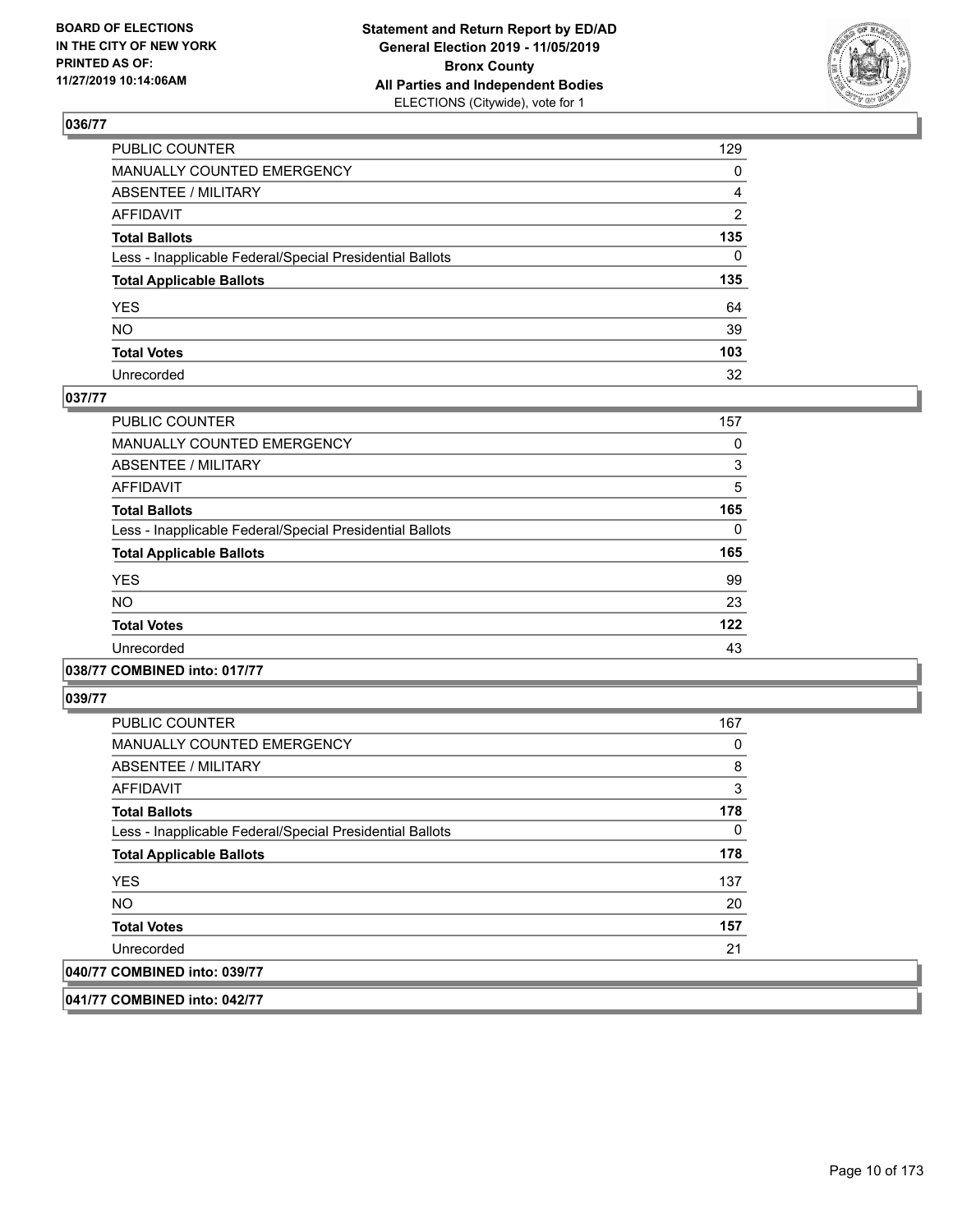

| PUBLIC COUNTER                                           | 199          |
|----------------------------------------------------------|--------------|
| MANUALLY COUNTED EMERGENCY                               | $\mathbf{0}$ |
| ABSENTEE / MILITARY                                      |              |
| AFFIDAVIT                                                | 2            |
| Total Ballots                                            | 202          |
| Less - Inapplicable Federal/Special Presidential Ballots | 0            |
| <b>Total Applicable Ballots</b>                          | 202          |
| YES                                                      | 122          |
| NO.                                                      | 22           |
| <b>Total Votes</b>                                       | 144          |
| Unrecorded                                               | 58           |

## **043/77**

| <b>PUBLIC COUNTER</b>                                    | 99       |
|----------------------------------------------------------|----------|
| <b>MANUALLY COUNTED EMERGENCY</b>                        | 0        |
| ABSENTEE / MILITARY                                      | 3        |
| AFFIDAVIT                                                | 3        |
| <b>Total Ballots</b>                                     | 105      |
| Less - Inapplicable Federal/Special Presidential Ballots | $\Omega$ |
| <b>Total Applicable Ballots</b>                          | 105      |
| <b>YES</b>                                               | 80       |
| <b>NO</b>                                                | 11       |
| <b>Total Votes</b>                                       | 91       |
| Unrecorded                                               | 14       |

| PUBLIC COUNTER                                           | 160      |
|----------------------------------------------------------|----------|
| MANUALLY COUNTED EMERGENCY                               | $\Omega$ |
| ABSENTEE / MILITARY                                      | 9        |
| AFFIDAVIT                                                | 0        |
| <b>Total Ballots</b>                                     | 169      |
| Less - Inapplicable Federal/Special Presidential Ballots | $\Omega$ |
| <b>Total Applicable Ballots</b>                          | 169      |
| <b>YES</b>                                               | 118      |
| <b>NO</b>                                                | 21       |
| <b>Total Votes</b>                                       | 139      |
| Unrecorded                                               | 30       |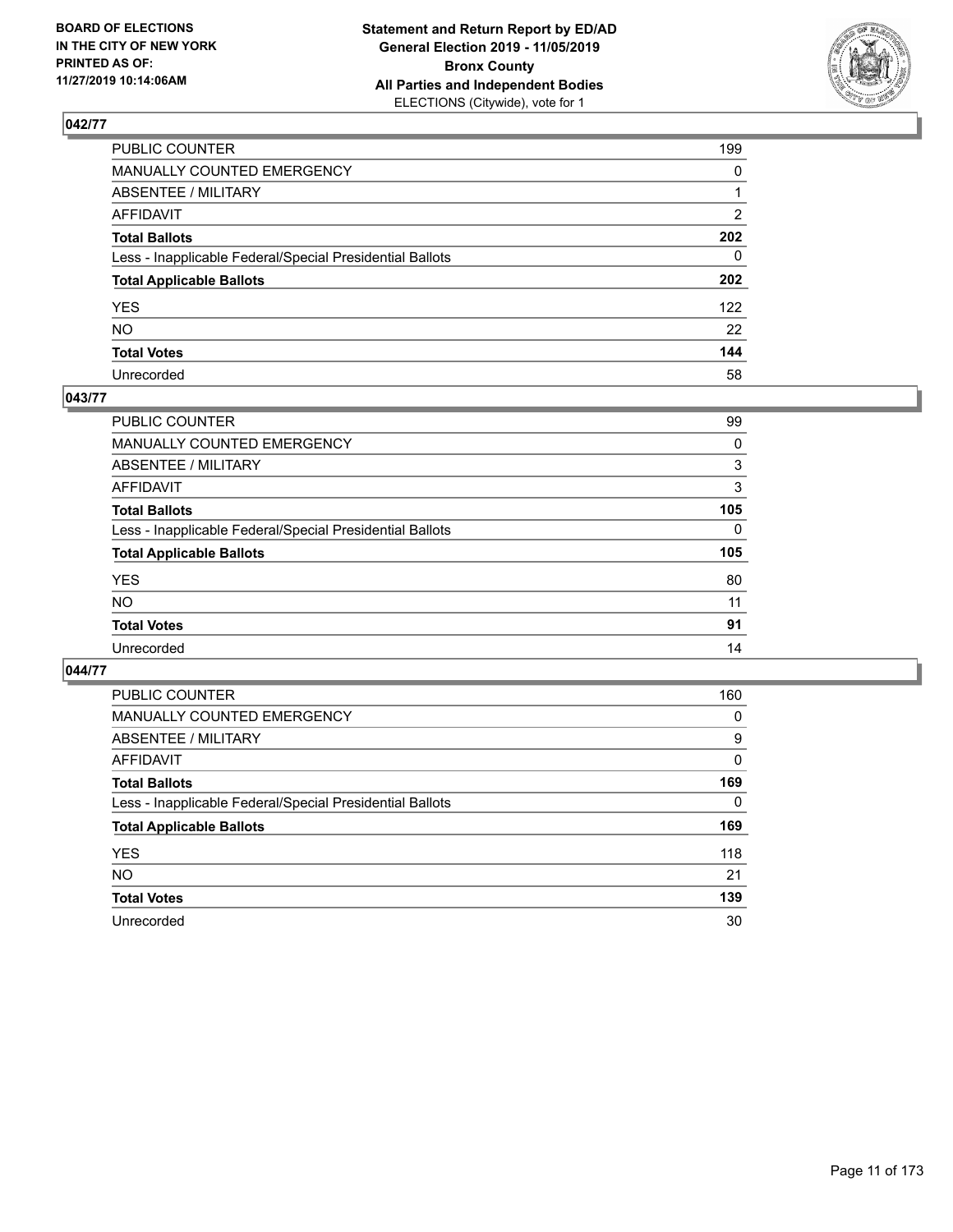

| PUBLIC COUNTER                                           | 156          |
|----------------------------------------------------------|--------------|
| MANUALLY COUNTED EMERGENCY                               | 0            |
| <b>ABSENTEE / MILITARY</b>                               | 4            |
| <b>AFFIDAVIT</b>                                         | 0            |
| <b>Total Ballots</b>                                     | 160          |
| Less - Inapplicable Federal/Special Presidential Ballots | $\mathbf{0}$ |
| <b>Total Applicable Ballots</b>                          | 160          |
| <b>YES</b>                                               | 100          |
| <b>NO</b>                                                | 19           |
| <b>Total Votes</b>                                       | 119          |
| Unrecorded                                               | 41           |

## **046/77 COMBINED into: 045/77**

#### **047/77**

| PUBLIC COUNTER                                           | 232      |
|----------------------------------------------------------|----------|
| MANUALLY COUNTED EMERGENCY                               | 0        |
| <b>ABSENTEE / MILITARY</b>                               | 40       |
| AFFIDAVIT                                                |          |
| <b>Total Ballots</b>                                     | 273      |
| Less - Inapplicable Federal/Special Presidential Ballots | $\Omega$ |
| <b>Total Applicable Ballots</b>                          | 273      |
| <b>YES</b>                                               | 178      |
| <b>NO</b>                                                | 23       |
| <b>Total Votes</b>                                       | 201      |
| Unrecorded                                               | 72       |

| <b>PUBLIC COUNTER</b>                                    | 241      |
|----------------------------------------------------------|----------|
| <b>MANUALLY COUNTED EMERGENCY</b>                        | 0        |
| ABSENTEE / MILITARY                                      | 7        |
| AFFIDAVIT                                                |          |
| <b>Total Ballots</b>                                     | 249      |
| Less - Inapplicable Federal/Special Presidential Ballots | $\Omega$ |
| <b>Total Applicable Ballots</b>                          | 249      |
| <b>YES</b>                                               | 148      |
| <b>NO</b>                                                | 36       |
| <b>Total Votes</b>                                       | 184      |
| Unrecorded                                               | 65       |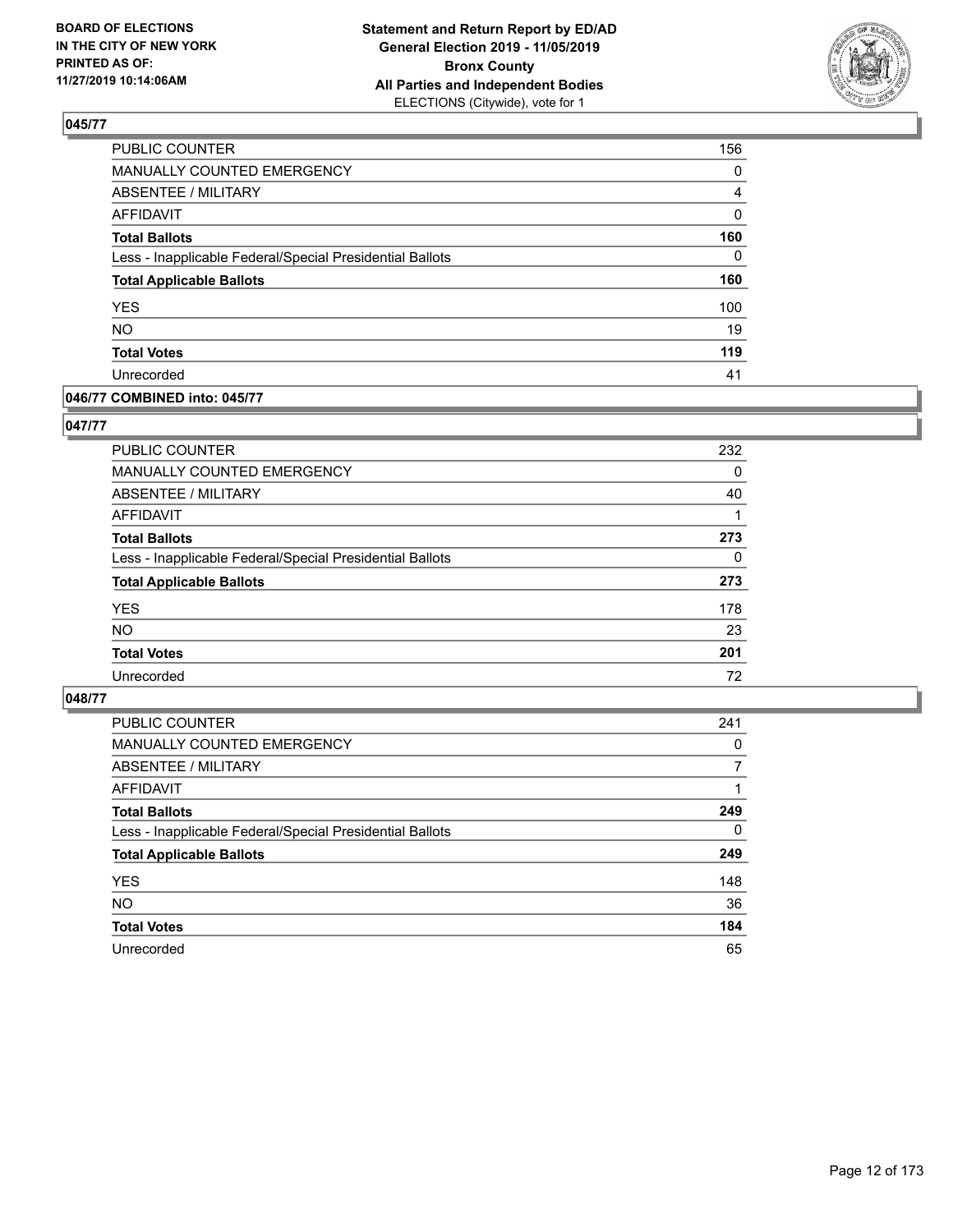

| PUBLIC COUNTER                                           | 287      |
|----------------------------------------------------------|----------|
| MANUALLY COUNTED EMERGENCY                               | $\Omega$ |
| ABSENTEE / MILITARY                                      | 5        |
| AFFIDAVIT                                                | 3        |
| Total Ballots                                            | 295      |
| Less - Inapplicable Federal/Special Presidential Ballots | 0        |
| <b>Total Applicable Ballots</b>                          | 295      |
| YES                                                      | 178      |
| NO.                                                      | 39       |
| <b>Total Votes</b>                                       | 217      |
| Unrecorded                                               | 78       |

#### **050/77**

| <b>PUBLIC COUNTER</b>                                    | 224      |
|----------------------------------------------------------|----------|
| <b>MANUALLY COUNTED EMERGENCY</b>                        | 0        |
| ABSENTEE / MILITARY                                      | 4        |
| AFFIDAVIT                                                | $\Omega$ |
| <b>Total Ballots</b>                                     | 228      |
| Less - Inapplicable Federal/Special Presidential Ballots | 0        |
| <b>Total Applicable Ballots</b>                          | 228      |
| <b>YES</b>                                               | 167      |
| <b>NO</b>                                                | 27       |
| <b>Total Votes</b>                                       | 194      |
| Unrecorded                                               | 34       |
|                                                          |          |

## **051/77 COMBINED into: 050/77**

| <b>PUBLIC COUNTER</b>                                    | 35 |
|----------------------------------------------------------|----|
| <b>MANUALLY COUNTED EMERGENCY</b>                        | 0  |
| <b>ABSENTEE / MILITARY</b>                               | 0  |
| <b>AFFIDAVIT</b>                                         | 0  |
| <b>Total Ballots</b>                                     | 35 |
| Less - Inapplicable Federal/Special Presidential Ballots | 0  |
| <b>Total Applicable Ballots</b>                          | 35 |
| <b>YES</b>                                               | 9  |
| <b>NO</b>                                                | 3  |
| <b>Total Votes</b>                                       | 12 |
| Unrecorded                                               | 23 |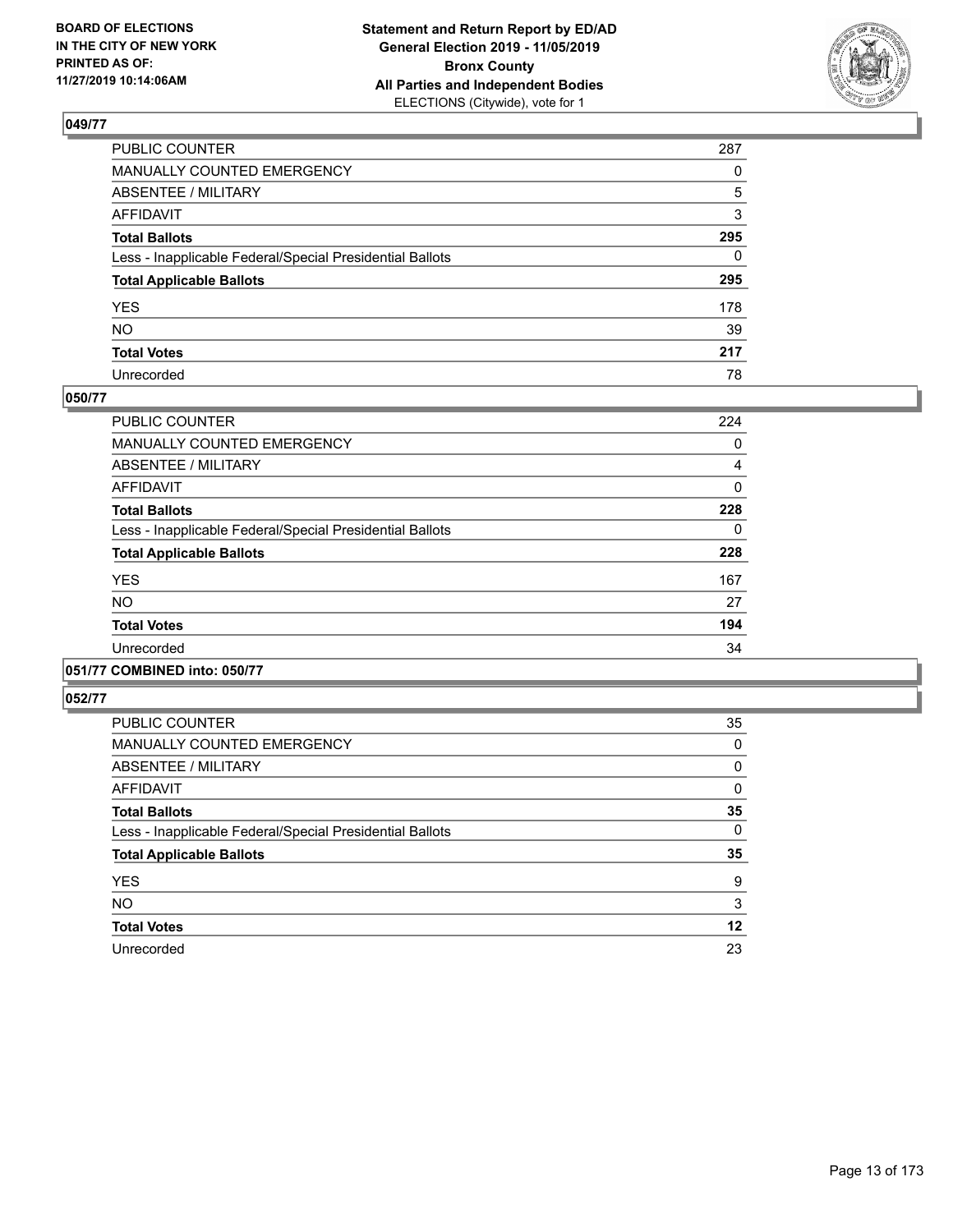

| PUBLIC COUNTER                                           | 179          |
|----------------------------------------------------------|--------------|
| MANUALLY COUNTED EMERGENCY                               | $\mathbf{0}$ |
| ABSENTEE / MILITARY                                      |              |
| AFFIDAVIT                                                | 3            |
| Total Ballots                                            | 183          |
| Less - Inapplicable Federal/Special Presidential Ballots | 0            |
| <b>Total Applicable Ballots</b>                          | 183          |
| YES                                                      | 139          |
| NO.                                                      | 17           |
| <b>Total Votes</b>                                       | 156          |
| Unrecorded                                               | 27           |

#### **054/77**

| PUBLIC COUNTER                                           | 91       |
|----------------------------------------------------------|----------|
| MANUALLY COUNTED EMERGENCY                               | 0        |
| ABSENTEE / MILITARY                                      | 2        |
| AFFIDAVIT                                                |          |
| <b>Total Ballots</b>                                     | 94       |
| Less - Inapplicable Federal/Special Presidential Ballots | $\Omega$ |
| <b>Total Applicable Ballots</b>                          | 94       |
| <b>YES</b>                                               | 44       |
| <b>NO</b>                                                | 12       |
| <b>Total Votes</b>                                       | 56       |
| Unrecorded                                               | 38       |

#### **055/77**

| <b>PUBLIC COUNTER</b>                                    | 192      |
|----------------------------------------------------------|----------|
| <b>MANUALLY COUNTED EMERGENCY</b>                        | 0        |
| ABSENTEE / MILITARY                                      | 4        |
| AFFIDAVIT                                                | 3        |
| <b>Total Ballots</b>                                     | 199      |
| Less - Inapplicable Federal/Special Presidential Ballots | $\Omega$ |
| <b>Total Applicable Ballots</b>                          | 199      |
| <b>YES</b>                                               | 124      |
| NO.                                                      | 18       |
| <b>Total Votes</b>                                       | 142      |
| Unrecorded                                               | 57       |
| 056/77 COMBINED into: 047/77                             |          |

**057/77 COMBINED into: 058/77**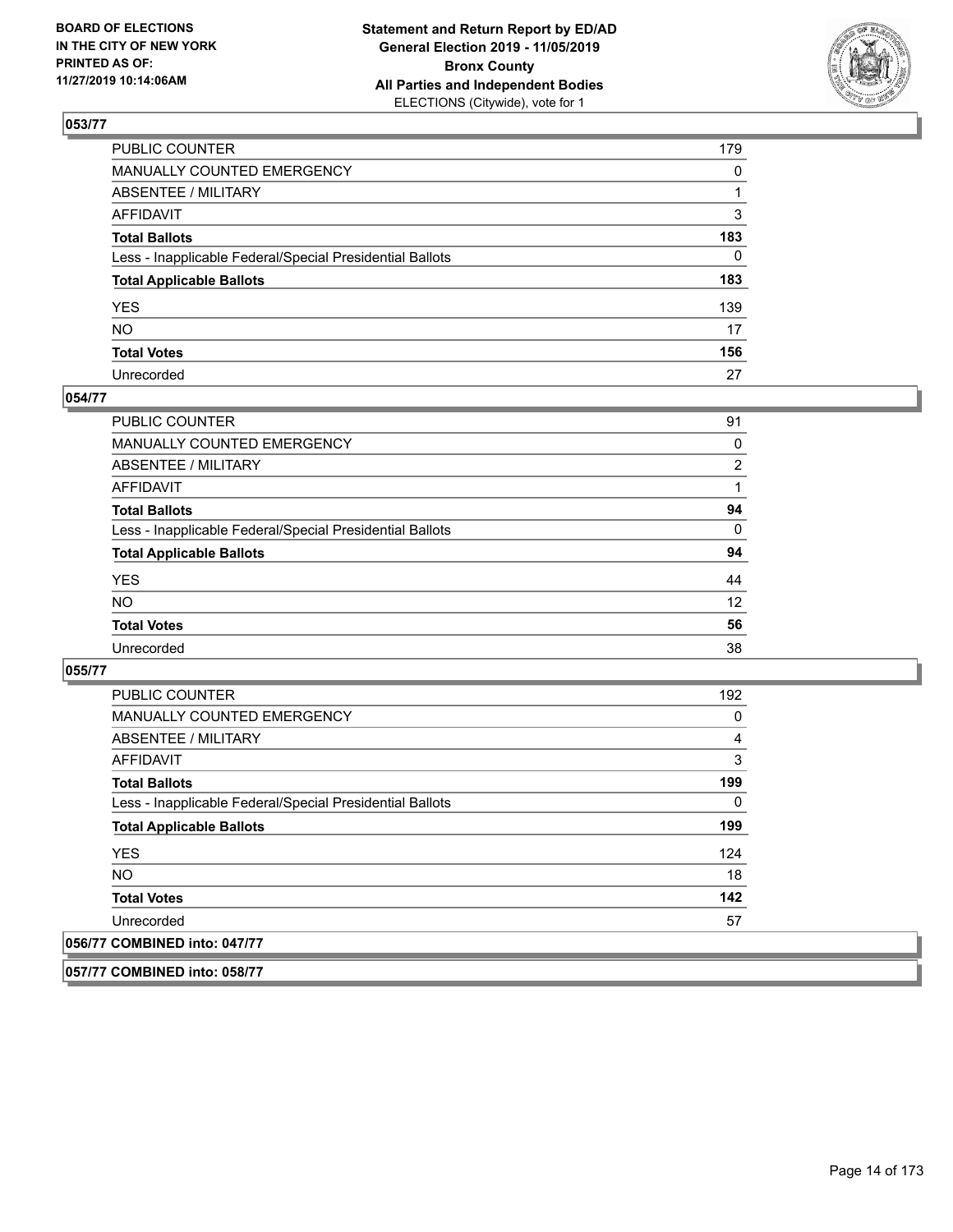

| PUBLIC COUNTER                                           | 356            |
|----------------------------------------------------------|----------------|
| MANUALLY COUNTED EMERGENCY                               | 0              |
| <b>ABSENTEE / MILITARY</b>                               | 3              |
| AFFIDAVIT                                                | $\overline{4}$ |
| <b>Total Ballots</b>                                     | 363            |
| Less - Inapplicable Federal/Special Presidential Ballots | 0              |
| <b>Total Applicable Ballots</b>                          | 363            |
| <b>YES</b>                                               | 242            |
| <b>NO</b>                                                | 48             |
| <b>Total Votes</b>                                       | 290            |
| Unrecorded                                               | 73             |

## **059/77 COMBINED into: 049/77**

#### **060/77 COMBINED into: 049/77**

## **061/77**

| <b>PUBLIC COUNTER</b>                                    | 262            |
|----------------------------------------------------------|----------------|
| <b>MANUALLY COUNTED EMERGENCY</b>                        | 0              |
| ABSENTEE / MILITARY                                      | $\overline{2}$ |
| AFFIDAVIT                                                | $\overline{2}$ |
| <b>Total Ballots</b>                                     | 266            |
| Less - Inapplicable Federal/Special Presidential Ballots | $\Omega$       |
| <b>Total Applicable Ballots</b>                          | 266            |
| <b>YES</b>                                               | 154            |
| NO.                                                      | 37             |
| <b>Total Votes</b>                                       | 191            |
| Unrecorded                                               | 75             |

#### **062/77**

| <b>PUBLIC COUNTER</b>                                    | 150            |
|----------------------------------------------------------|----------------|
| <b>MANUALLY COUNTED EMERGENCY</b>                        | 0              |
| ABSENTEE / MILITARY                                      | $\overline{2}$ |
| <b>AFFIDAVIT</b>                                         |                |
| <b>Total Ballots</b>                                     | 153            |
| Less - Inapplicable Federal/Special Presidential Ballots | 0              |
| <b>Total Applicable Ballots</b>                          | 153            |
| <b>YES</b>                                               | 78             |
| <b>NO</b>                                                | 16             |
| <b>Total Votes</b>                                       | 94             |
| Unrecorded                                               | 59             |
| 063/77 COMBINED into: 055/77                             |                |

**064/77 COMBINED into: 062/77**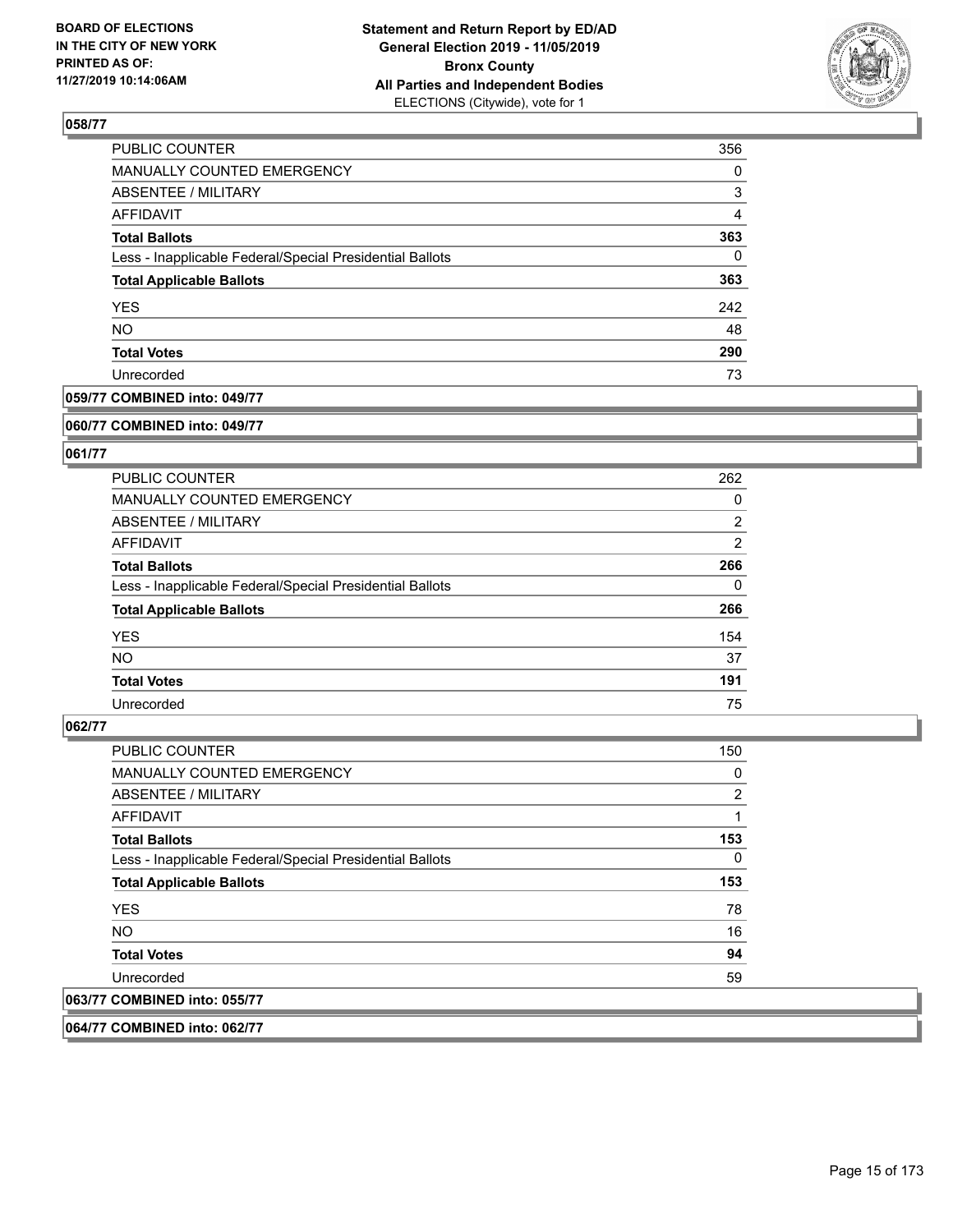

| PUBLIC COUNTER                                           | 110 |
|----------------------------------------------------------|-----|
| MANUALLY COUNTED EMERGENCY                               | 0   |
| ABSENTEE / MILITARY                                      | 4   |
| AFFIDAVIT                                                | 2   |
| Total Ballots                                            | 116 |
| Less - Inapplicable Federal/Special Presidential Ballots | 0   |
| <b>Total Applicable Ballots</b>                          | 116 |
| YES                                                      | 60  |
| NO.                                                      | 14  |
| <b>Total Votes</b>                                       | 74  |
| Unrecorded                                               | 42  |

#### **066/77**

| 214            |
|----------------|
| 0              |
| $\overline{2}$ |
| 0              |
| 216            |
| 0              |
| 216            |
| 147            |
| 30             |
| 177            |
| 39             |
|                |

## **067/77 COMBINED into: 016/77**

**068/77** 

| <b>PUBLIC COUNTER</b>                                    | 106 |
|----------------------------------------------------------|-----|
| <b>MANUALLY COUNTED EMERGENCY</b>                        | 0   |
| ABSENTEE / MILITARY                                      |     |
| AFFIDAVIT                                                | 0   |
| <b>Total Ballots</b>                                     | 107 |
| Less - Inapplicable Federal/Special Presidential Ballots | 0   |
| <b>Total Applicable Ballots</b>                          | 107 |
| <b>YES</b>                                               | 60  |
| NO.                                                      | 19  |
| <b>Total Votes</b>                                       | 79  |
| Unrecorded                                               | 28  |
| 069/77 COMBINED into: 061/77                             |     |

**070/77 COMBINED into: 044/77**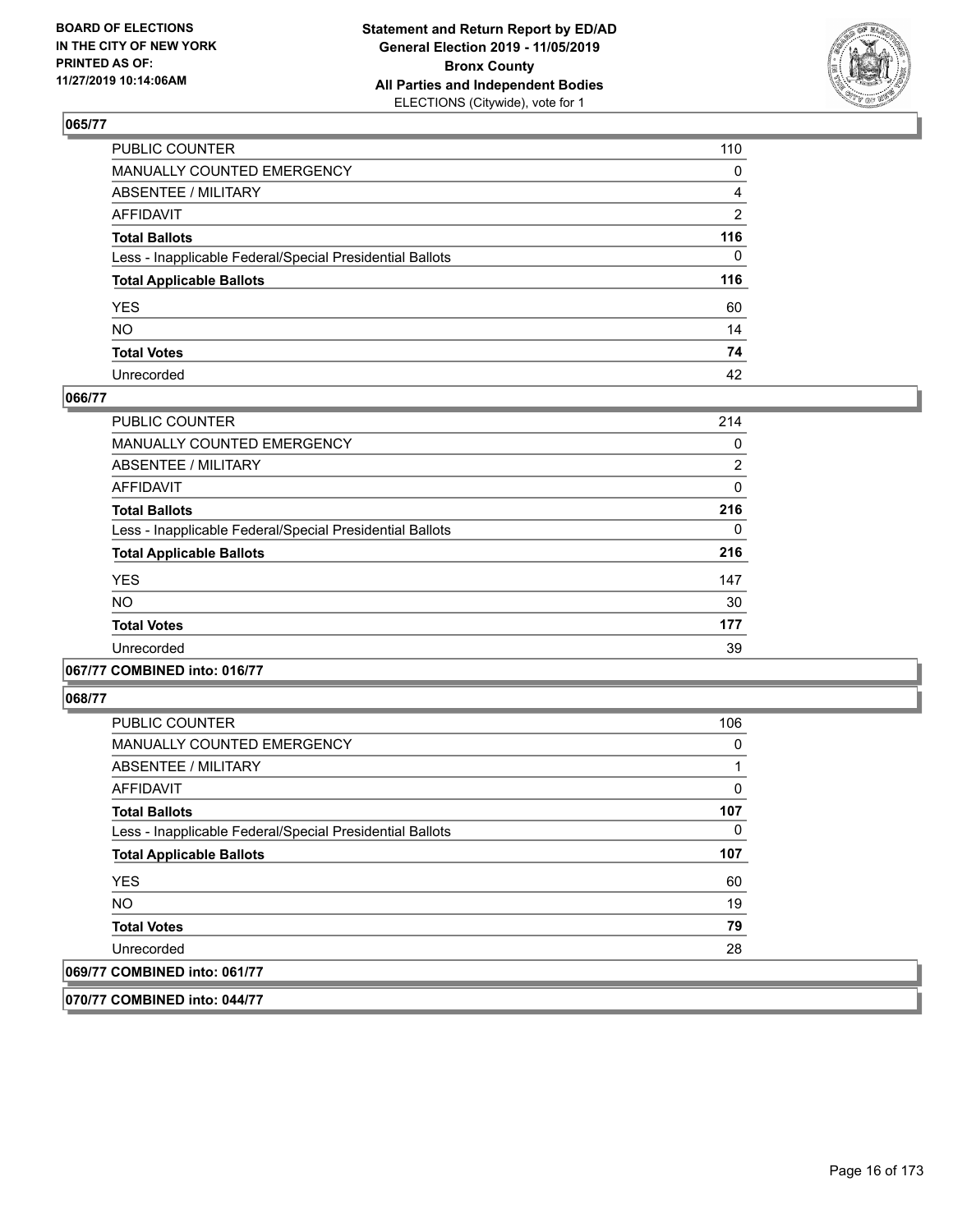

| PUBLIC COUNTER                                           | 201 |
|----------------------------------------------------------|-----|
| MANUALLY COUNTED EMERGENCY                               | 0   |
| ABSENTEE / MILITARY                                      | 3   |
| AFFIDAVIT                                                | 3   |
| <b>Total Ballots</b>                                     | 207 |
| Less - Inapplicable Federal/Special Presidential Ballots | 0   |
| <b>Total Applicable Ballots</b>                          | 207 |
| <b>YES</b>                                               | 139 |
| <b>NO</b>                                                | 27  |
| <b>Total Votes</b>                                       | 166 |
| Unrecorded                                               | 41  |

#### **072/77 COMBINED into: 061/77**

**073/77 COMBINED into: 061/77**

**074/77 COMBINED into: 010/77**

**075/77 COMBINED into: 071/77**

### **076/77**

| <b>PUBLIC COUNTER</b>                                    | 152            |
|----------------------------------------------------------|----------------|
| <b>MANUALLY COUNTED EMERGENCY</b>                        | 0              |
| ABSENTEE / MILITARY                                      | $\overline{2}$ |
| AFFIDAVIT                                                |                |
| <b>Total Ballots</b>                                     | 155            |
| Less - Inapplicable Federal/Special Presidential Ballots | $\Omega$       |
| <b>Total Applicable Ballots</b>                          | 155            |
| <b>YES</b>                                               | 86             |
| <b>NO</b>                                                | 22             |
| <b>Total Votes</b>                                       | 108            |
| Unrecorded                                               | 47             |
|                                                          |                |

## **077/77 COMBINED into: 003/77**

**080/77 COMBINED into: 044/77 081/77 COMBINED into: 019/77**

| <b>PUBLIC COUNTER</b>                                    | 133            |
|----------------------------------------------------------|----------------|
| <b>MANUALLY COUNTED EMERGENCY</b>                        | 0              |
| ABSENTEE / MILITARY                                      | $\overline{2}$ |
| AFFIDAVIT                                                | 0              |
| <b>Total Ballots</b>                                     | 135            |
| Less - Inapplicable Federal/Special Presidential Ballots | 0              |
| <b>Total Applicable Ballots</b>                          | 135            |
| <b>YES</b>                                               | 63             |
| NO.                                                      | 12             |
| <b>Total Votes</b>                                       | 75             |
| Unrecorded                                               | 60             |
| 079/77 COMBINED into: 076/77                             |                |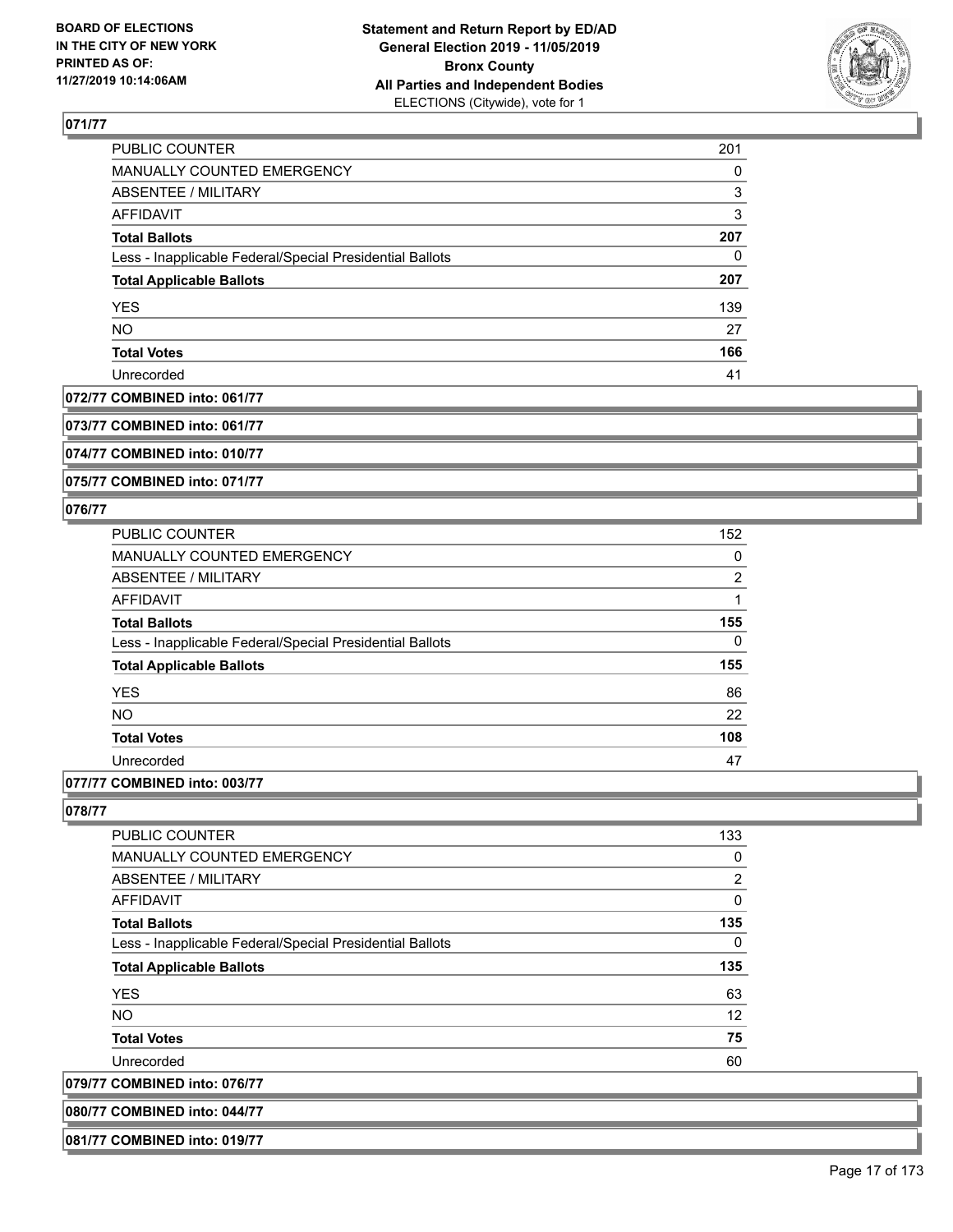

**082/77 COMBINED into: 048/77**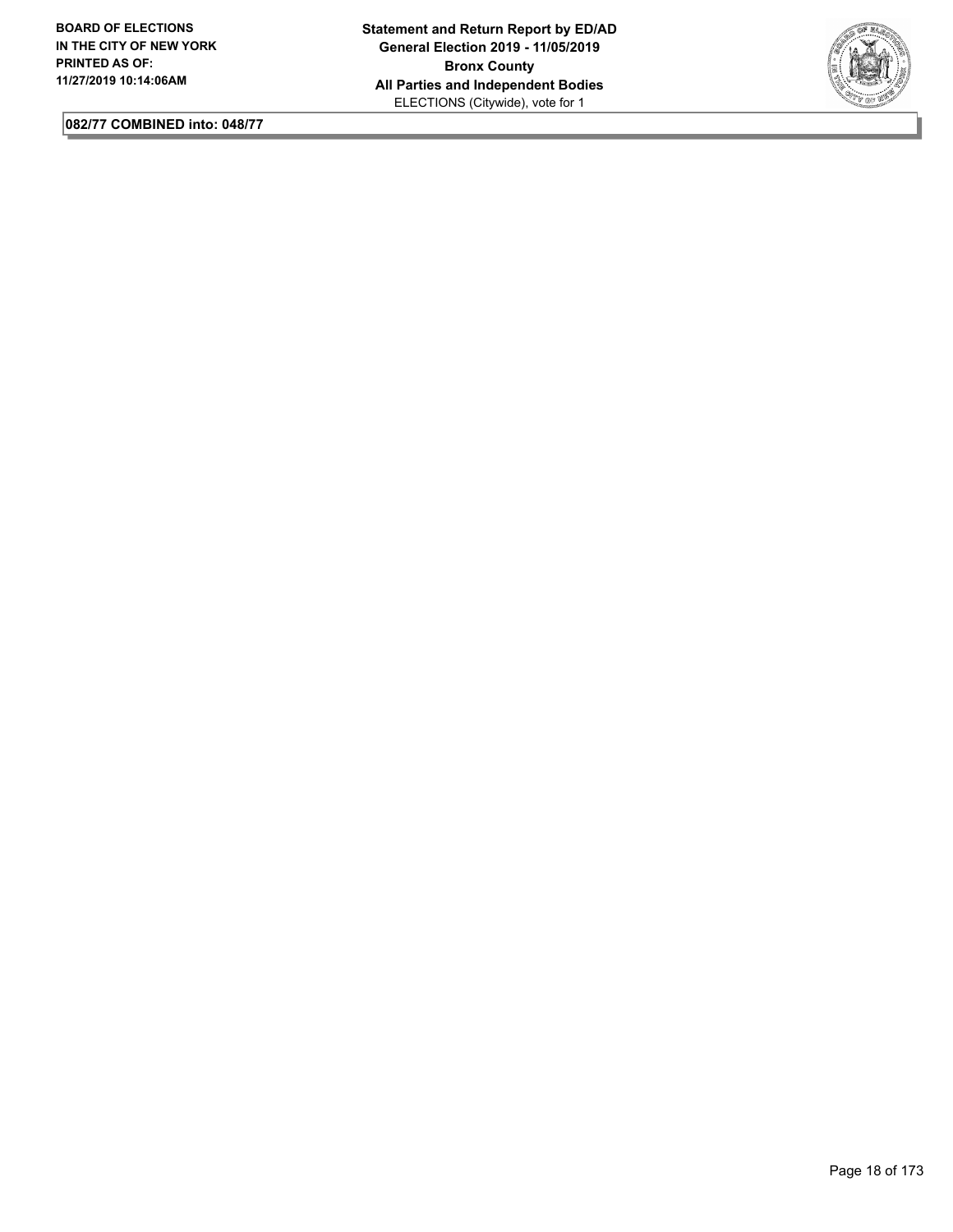

## **001/78 COMBINED into: 003/78**

| ۰.<br>۰.<br>۰, |  |
|----------------|--|
|----------------|--|

| PUBLIC COUNTER                                           | 175      |
|----------------------------------------------------------|----------|
| <b>MANUALLY COUNTED EMERGENCY</b>                        | 0        |
| <b>ABSENTEE / MILITARY</b>                               | 3        |
| AFFIDAVIT                                                | 2        |
| <b>Total Ballots</b>                                     | 180      |
| Less - Inapplicable Federal/Special Presidential Ballots | $\Omega$ |
| <b>Total Applicable Ballots</b>                          | 180      |
| <b>YES</b>                                               | 123      |
| <b>NO</b>                                                | 27       |
| <b>Total Votes</b>                                       | 150      |
| Unrecorded                                               | 30       |

#### **003/78**

| PUBLIC COUNTER                                           | 210      |
|----------------------------------------------------------|----------|
|                                                          |          |
| <b>MANUALLY COUNTED EMERGENCY</b>                        | 0        |
| ABSENTEE / MILITARY                                      | 3        |
| <b>AFFIDAVIT</b>                                         |          |
| <b>Total Ballots</b>                                     | 214      |
| Less - Inapplicable Federal/Special Presidential Ballots | $\Omega$ |
| <b>Total Applicable Ballots</b>                          | 214      |
| <b>YES</b>                                               | 122      |
| NO.                                                      | 28       |
| <b>Total Votes</b>                                       | 150      |
| Unrecorded                                               | 64       |
|                                                          |          |

# **004/78 COMBINED into: 006/78**

| <b>PUBLIC COUNTER</b>                                    | 200            |
|----------------------------------------------------------|----------------|
| <b>MANUALLY COUNTED EMERGENCY</b>                        | 0              |
| ABSENTEE / MILITARY                                      |                |
| AFFIDAVIT                                                | $\overline{2}$ |
| <b>Total Ballots</b>                                     | 209            |
| Less - Inapplicable Federal/Special Presidential Ballots | 0              |
| <b>Total Applicable Ballots</b>                          | 209            |
| <b>YES</b>                                               | 142            |
| <b>NO</b>                                                | 30             |
| <b>Total Votes</b>                                       | 172            |
| Unrecorded                                               | 37             |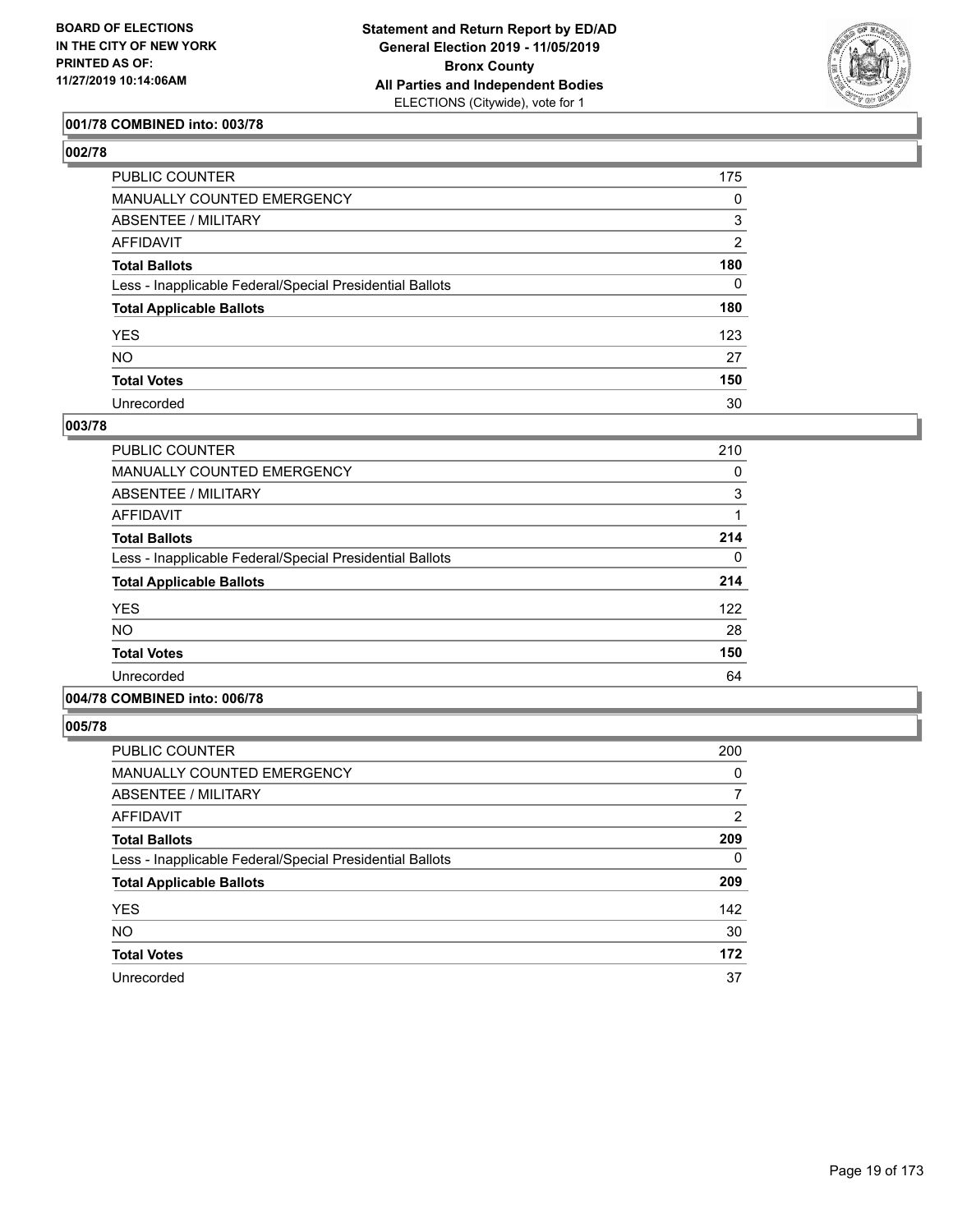

| PUBLIC COUNTER                                           | 212 |
|----------------------------------------------------------|-----|
| MANUALLY COUNTED EMERGENCY                               | 0   |
| ABSENTEE / MILITARY                                      | 6   |
| AFFIDAVIT                                                | 17  |
| Total Ballots                                            | 235 |
| Less - Inapplicable Federal/Special Presidential Ballots | 0   |
| <b>Total Applicable Ballots</b>                          | 235 |
| YES                                                      | 153 |
| NO.                                                      | 38  |
| <b>Total Votes</b>                                       | 191 |
| Unrecorded                                               | 44  |

#### **007/78**

| <b>PUBLIC COUNTER</b>                                    | 115            |
|----------------------------------------------------------|----------------|
| MANUALLY COUNTED EMERGENCY                               | $\Omega$       |
| ABSENTEE / MILITARY                                      | $\overline{2}$ |
| AFFIDAVIT                                                |                |
| <b>Total Ballots</b>                                     | 118            |
| Less - Inapplicable Federal/Special Presidential Ballots | $\Omega$       |
| <b>Total Applicable Ballots</b>                          | 118            |
| <b>YES</b>                                               | 75             |
| <b>NO</b>                                                | 18             |
| <b>Total Votes</b>                                       | 93             |
| Unrecorded                                               | 25             |

| <b>PUBLIC COUNTER</b>                                    | 182 |
|----------------------------------------------------------|-----|
| <b>MANUALLY COUNTED EMERGENCY</b>                        | 0   |
| ABSENTEE / MILITARY                                      | 6   |
| AFFIDAVIT                                                | 9   |
| <b>Total Ballots</b>                                     | 197 |
| Less - Inapplicable Federal/Special Presidential Ballots | 0   |
| <b>Total Applicable Ballots</b>                          | 197 |
| <b>YES</b>                                               | 132 |
| <b>NO</b>                                                | 26  |
| <b>Total Votes</b>                                       | 158 |
| Unrecorded                                               | 39  |
| 009/78 COMBINED into: 007/78                             |     |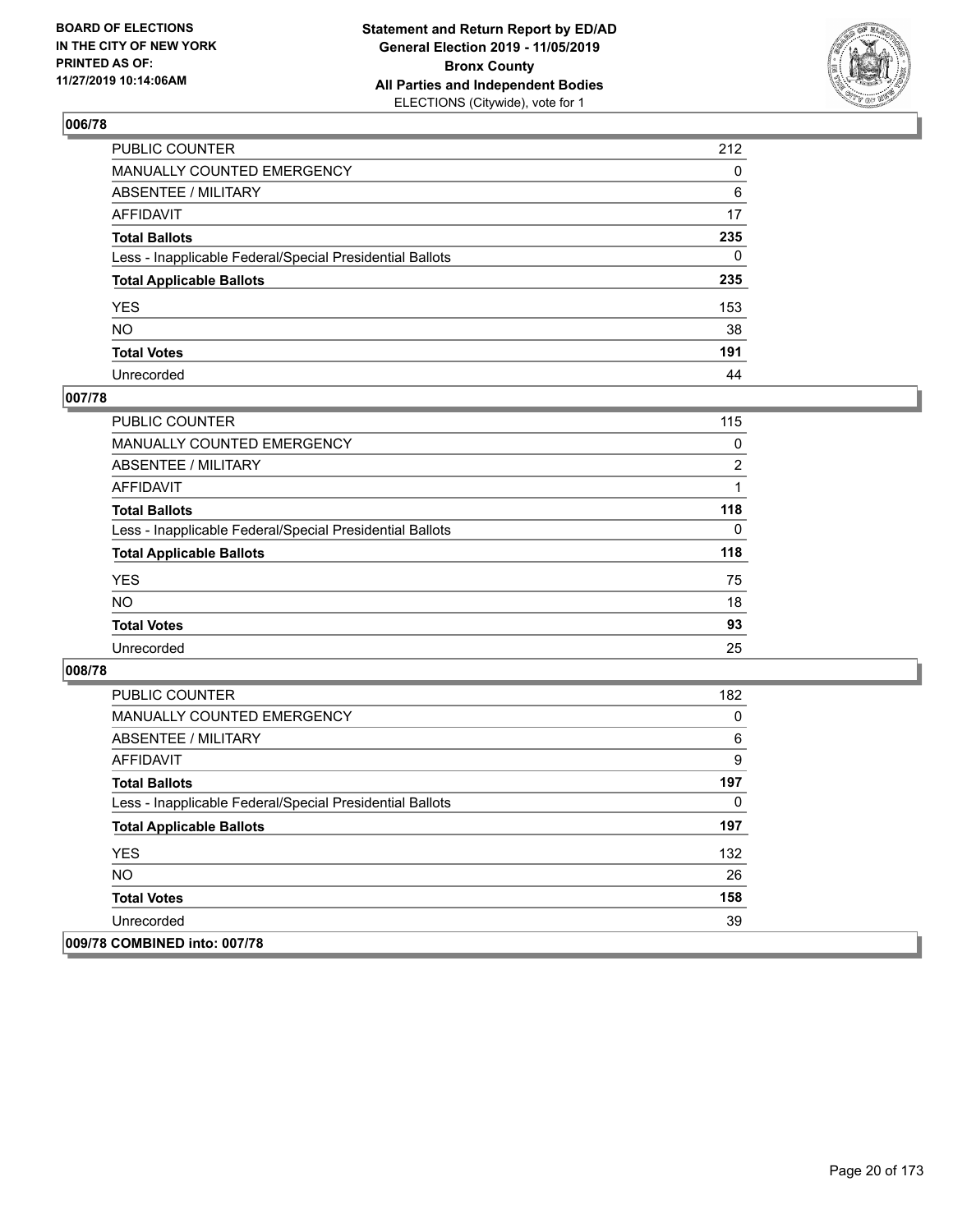

| PUBLIC COUNTER                                           | 168            |
|----------------------------------------------------------|----------------|
| <b>MANUALLY COUNTED EMERGENCY</b>                        | 0              |
| <b>ABSENTEE / MILITARY</b>                               | 5              |
| <b>AFFIDAVIT</b>                                         | $\overline{4}$ |
| <b>Total Ballots</b>                                     | 177            |
| Less - Inapplicable Federal/Special Presidential Ballots | 0              |
| <b>Total Applicable Ballots</b>                          | 177            |
| <b>YES</b>                                               | 135            |
| <b>NO</b>                                                | 20             |
| <b>Total Votes</b>                                       | 155            |
| Unrecorded                                               | 22             |

#### **011/78 COMBINED into: 010/78**

#### **012/78**

| <b>PUBLIC COUNTER</b>                                    | 150      |
|----------------------------------------------------------|----------|
| <b>MANUALLY COUNTED EMERGENCY</b>                        | $\Omega$ |
| ABSENTEE / MILITARY                                      | 7        |
| AFFIDAVIT                                                |          |
| <b>Total Ballots</b>                                     | 158      |
| Less - Inapplicable Federal/Special Presidential Ballots | $\Omega$ |
| <b>Total Applicable Ballots</b>                          | 158      |
| <b>YES</b>                                               | 103      |
| <b>NO</b>                                                | 19       |
| <b>Total Votes</b>                                       | 122      |
| Unrecorded                                               | 36       |
|                                                          |          |

| <b>PUBLIC COUNTER</b>                                    | 161      |
|----------------------------------------------------------|----------|
| MANUALLY COUNTED EMERGENCY                               | $\Omega$ |
| ABSENTEE / MILITARY                                      |          |
| AFFIDAVIT                                                | 2        |
| <b>Total Ballots</b>                                     | 164      |
| Less - Inapplicable Federal/Special Presidential Ballots | $\Omega$ |
| <b>Total Applicable Ballots</b>                          | 164      |
| <b>YES</b>                                               | 97       |
| <b>NO</b>                                                | 25       |
| <b>Total Votes</b>                                       | 122      |
| Unrecorded                                               | 42       |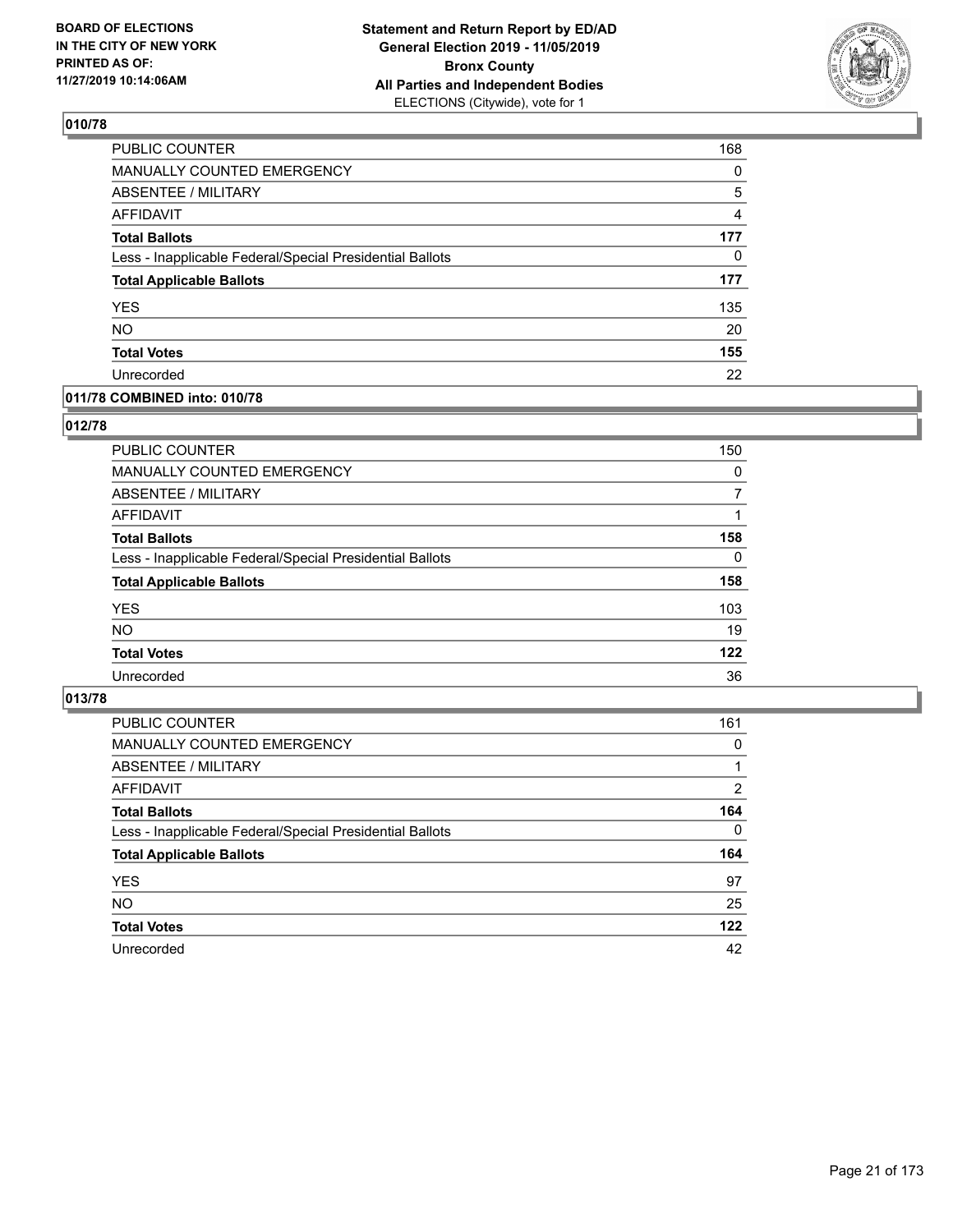

| PUBLIC COUNTER                                           | 134          |
|----------------------------------------------------------|--------------|
| MANUALLY COUNTED EMERGENCY                               | $\mathbf{0}$ |
| ABSENTEE / MILITARY                                      |              |
| AFFIDAVIT                                                | 2            |
| Total Ballots                                            | 137          |
| Less - Inapplicable Federal/Special Presidential Ballots | $\Omega$     |
| <b>Total Applicable Ballots</b>                          | 137          |
| YES                                                      | 80           |
| NO.                                                      | 9            |
| <b>Total Votes</b>                                       | 89           |
| Unrecorded                                               | 48           |

#### **015/78**

| <b>PUBLIC COUNTER</b>                                    | 97       |
|----------------------------------------------------------|----------|
| MANUALLY COUNTED EMERGENCY                               | 0        |
| ABSENTEE / MILITARY                                      | 5        |
| AFFIDAVIT                                                | $\Omega$ |
| <b>Total Ballots</b>                                     | 102      |
| Less - Inapplicable Federal/Special Presidential Ballots | $\Omega$ |
| <b>Total Applicable Ballots</b>                          | 102      |
| <b>YES</b>                                               | 68       |
| <b>NO</b>                                                | 9        |
| <b>Total Votes</b>                                       | 77       |
| Unrecorded                                               | 25       |

| <b>PUBLIC COUNTER</b>                                    | 204 |
|----------------------------------------------------------|-----|
| <b>MANUALLY COUNTED EMERGENCY</b>                        | 0   |
| ABSENTEE / MILITARY                                      | 8   |
| AFFIDAVIT                                                | 6   |
| <b>Total Ballots</b>                                     | 218 |
| Less - Inapplicable Federal/Special Presidential Ballots | 0   |
| <b>Total Applicable Ballots</b>                          | 218 |
| <b>YES</b>                                               | 153 |
| NO.                                                      | 32  |
| <b>Total Votes</b>                                       | 185 |
| Unrecorded                                               | 33  |
| 017/78 COMBINED into: 012/78                             |     |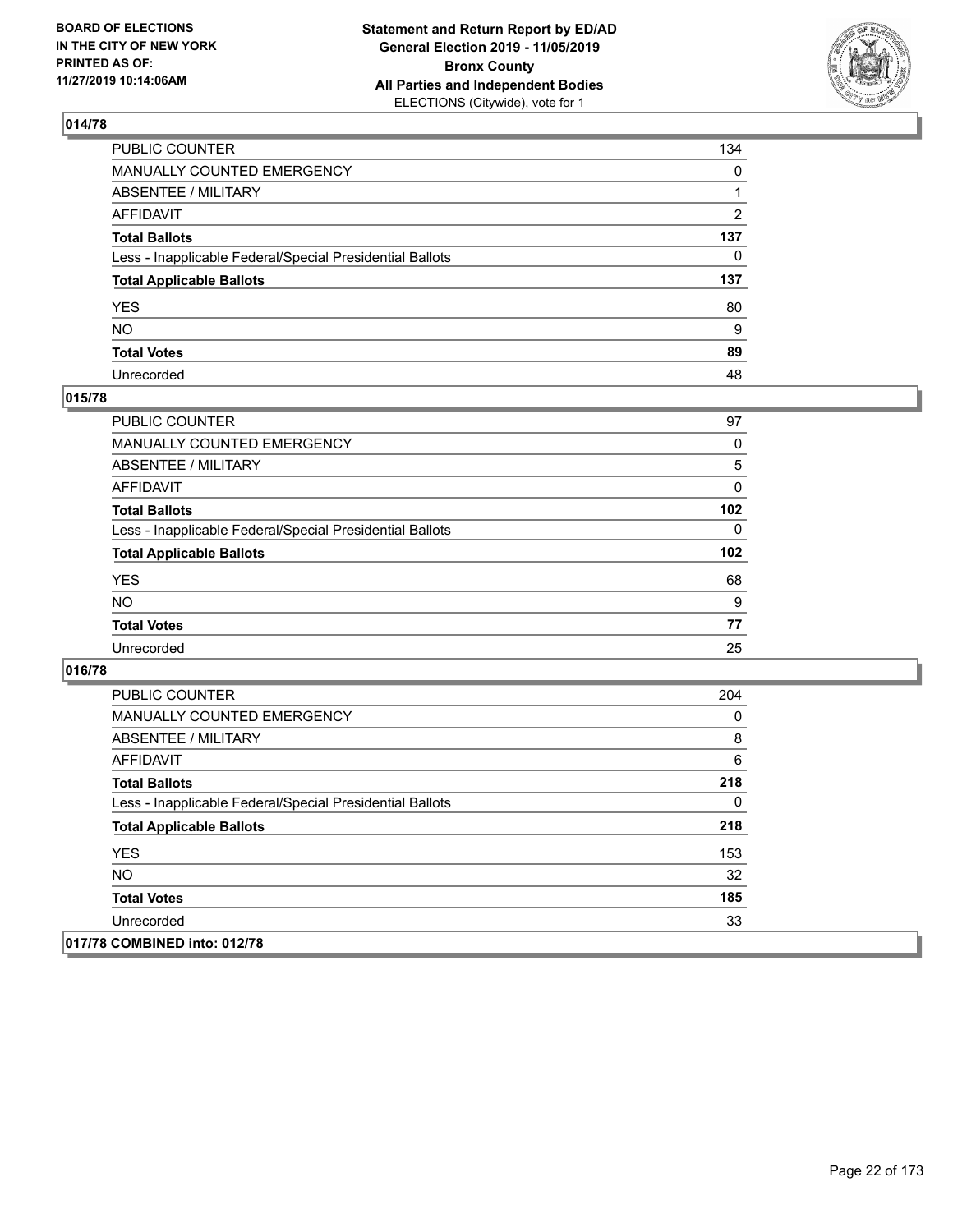

| PUBLIC COUNTER                                           | 155          |
|----------------------------------------------------------|--------------|
| MANUALLY COUNTED EMERGENCY                               | 0            |
| ABSENTEE / MILITARY                                      |              |
| AFFIDAVIT                                                | 10           |
| Total Ballots                                            | 166          |
| Less - Inapplicable Federal/Special Presidential Ballots | $\mathbf{0}$ |
| <b>Total Applicable Ballots</b>                          | 166          |
| YES                                                      | 93           |
| NO.                                                      | 23           |
| <b>Total Votes</b>                                       | 116          |
| Unrecorded                                               | 50           |

#### **019/78**

| <b>PUBLIC COUNTER</b>                                    | 120            |
|----------------------------------------------------------|----------------|
| <b>MANUALLY COUNTED EMERGENCY</b>                        | $\Omega$       |
| ABSENTEE / MILITARY                                      | 4              |
| AFFIDAVIT                                                | $\overline{2}$ |
| <b>Total Ballots</b>                                     | 126            |
| Less - Inapplicable Federal/Special Presidential Ballots | $\Omega$       |
| <b>Total Applicable Ballots</b>                          | 126            |
| <b>YES</b>                                               | 83             |
| <b>NO</b>                                                | 7              |
| <b>Total Votes</b>                                       | 90             |
| Unrecorded                                               | 36             |

**020/78** 

| <b>PUBLIC COUNTER</b>                                    | 120      |
|----------------------------------------------------------|----------|
| <b>MANUALLY COUNTED EMERGENCY</b>                        | 0        |
| ABSENTEE / MILITARY                                      | 5        |
| AFFIDAVIT                                                | $\Omega$ |
| <b>Total Ballots</b>                                     | 125      |
| Less - Inapplicable Federal/Special Presidential Ballots | 0        |
| <b>Total Applicable Ballots</b>                          | 125      |
| <b>YES</b>                                               | 67       |
| NO.                                                      | 16       |
| <b>Total Votes</b>                                       | 83       |
| Unrecorded                                               | 42       |
| 021/78 COMBINED into: 015/78                             |          |

**022/78 COMBINED into: 013/78**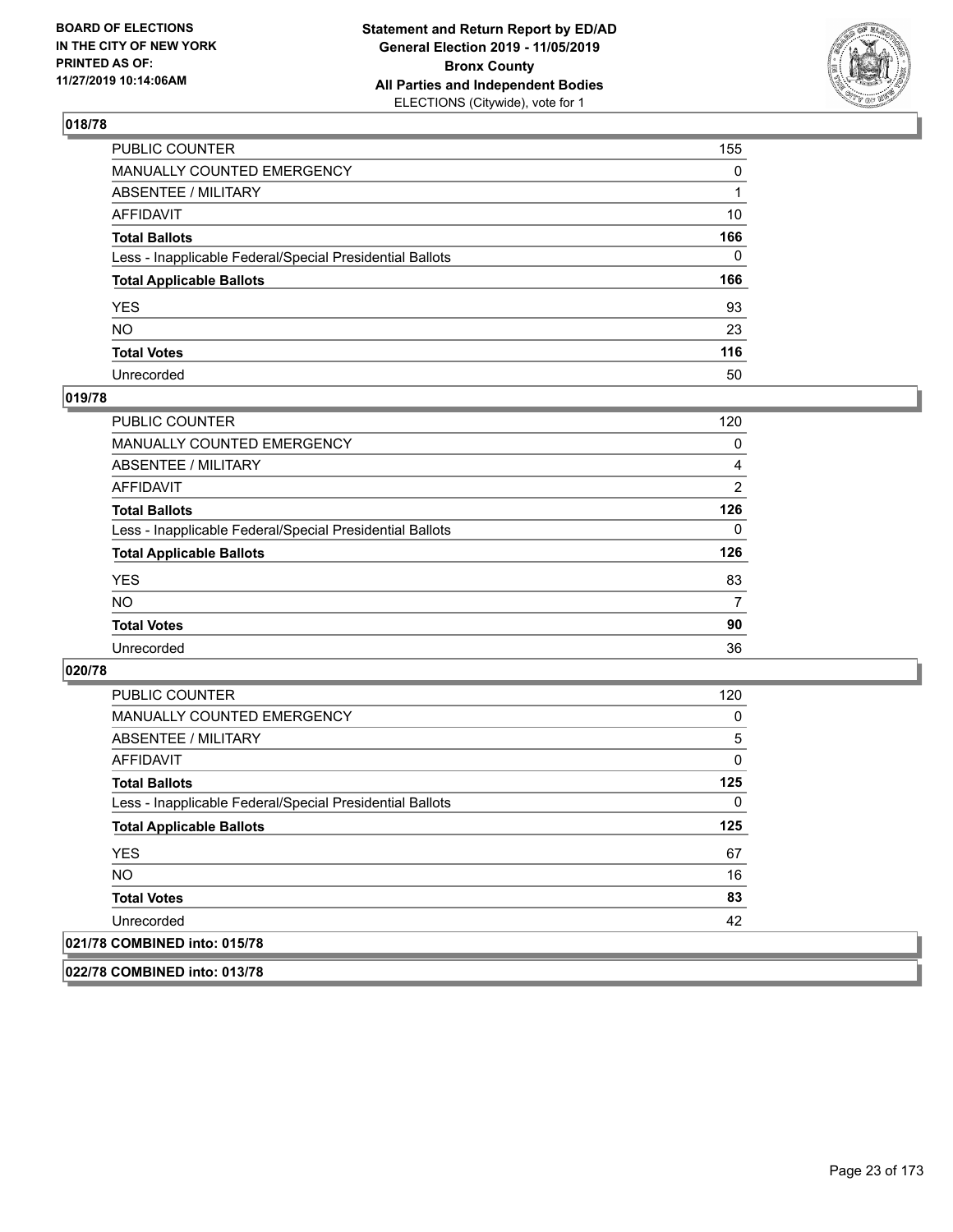

| PUBLIC COUNTER                                           | 94 |
|----------------------------------------------------------|----|
| MANUALLY COUNTED EMERGENCY                               | 0  |
| ABSENTEE / MILITARY                                      | 3  |
| AFFIDAVIT                                                |    |
| Total Ballots                                            | 98 |
| Less - Inapplicable Federal/Special Presidential Ballots | 0  |
| <b>Total Applicable Ballots</b>                          | 98 |
| YES                                                      | 60 |
| NO.                                                      | 15 |
| <b>Total Votes</b>                                       | 75 |
| Unrecorded                                               | 23 |

#### **024/78**

| <b>PUBLIC COUNTER</b>                                    | 120 |
|----------------------------------------------------------|-----|
| MANUALLY COUNTED EMERGENCY                               | 0   |
| ABSENTEE / MILITARY                                      |     |
| AFFIDAVIT                                                |     |
| <b>Total Ballots</b>                                     | 122 |
| Less - Inapplicable Federal/Special Presidential Ballots | 0   |
| <b>Total Applicable Ballots</b>                          | 122 |
| <b>YES</b>                                               | 68  |
| <b>NO</b>                                                | 15  |
| <b>Total Votes</b>                                       | 83  |
| Unrecorded                                               | 39  |
|                                                          |     |

**025/78 COMBINED into: 020/78**

#### **026/78 COMBINED into: 027/78**

| <b>PUBLIC COUNTER</b>                                    | 183 |
|----------------------------------------------------------|-----|
| <b>MANUALLY COUNTED EMERGENCY</b>                        | 0   |
| ABSENTEE / MILITARY                                      | 3   |
| AFFIDAVIT                                                | 0   |
| <b>Total Ballots</b>                                     | 186 |
| Less - Inapplicable Federal/Special Presidential Ballots | 0   |
| <b>Total Applicable Ballots</b>                          | 186 |
| <b>YES</b>                                               | 148 |
| NO.                                                      | 21  |
| <b>Total Votes</b>                                       | 169 |
| Unrecorded                                               | 17  |
| 028/78 COMBINED into: 016/78                             |     |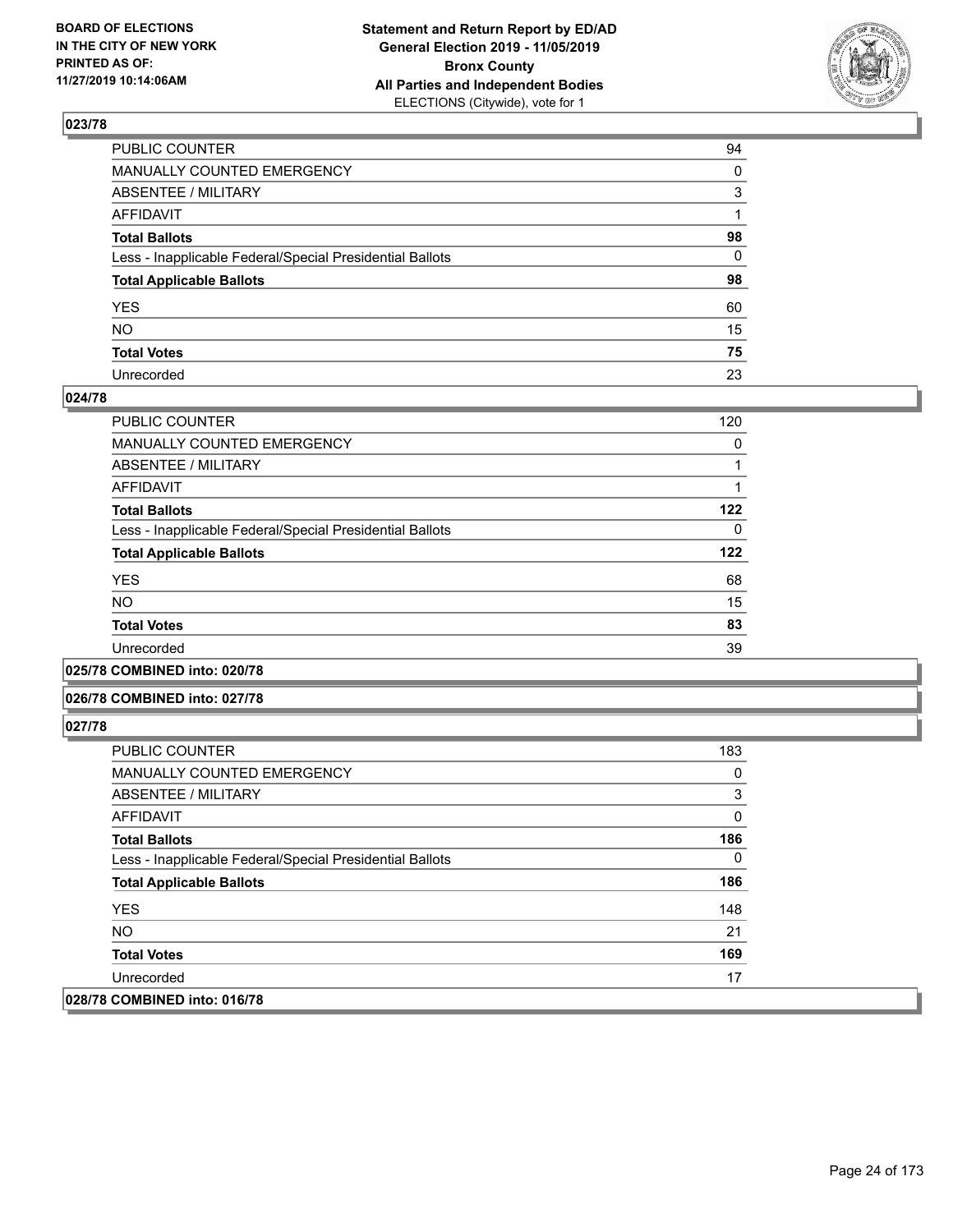

| PUBLIC COUNTER                                           | 151 |
|----------------------------------------------------------|-----|
| MANUALLY COUNTED EMERGENCY                               | 0   |
| <b>ABSENTEE / MILITARY</b>                               | 4   |
| <b>AFFIDAVIT</b>                                         |     |
| <b>Total Ballots</b>                                     | 156 |
| Less - Inapplicable Federal/Special Presidential Ballots | 0   |
| <b>Total Applicable Ballots</b>                          | 156 |
| <b>YES</b>                                               | 92  |
| <b>NO</b>                                                | 22  |
| <b>Total Votes</b>                                       | 114 |
| Unrecorded                                               | 42  |

#### **030/78 COMBINED into: 029/78**

#### **031/78**

| <b>PUBLIC COUNTER</b>                                    | 210 |
|----------------------------------------------------------|-----|
| MANUALLY COUNTED EMERGENCY                               | 0   |
| ABSENTEE / MILITARY                                      | 4   |
| AFFIDAVIT                                                | 4   |
| <b>Total Ballots</b>                                     | 218 |
| Less - Inapplicable Federal/Special Presidential Ballots | 0   |
| <b>Total Applicable Ballots</b>                          | 218 |
| <b>YES</b>                                               | 129 |
| <b>NO</b>                                                | 43  |
| <b>Total Votes</b>                                       | 172 |
| Unrecorded                                               | 46  |

# **032/78 COMBINED into: 031/78**

| <b>PUBLIC COUNTER</b>                                    | 235            |
|----------------------------------------------------------|----------------|
| MANUALLY COUNTED EMERGENCY                               | 0              |
| ABSENTEE / MILITARY                                      | $\overline{4}$ |
| AFFIDAVIT                                                | $\overline{2}$ |
| <b>Total Ballots</b>                                     | 241            |
| Less - Inapplicable Federal/Special Presidential Ballots | 0              |
| <b>Total Applicable Ballots</b>                          | 241            |
| <b>YES</b>                                               | 182            |
| <b>NO</b>                                                | 36             |
| <b>Total Votes</b>                                       | 218            |
| Unrecorded                                               | 23             |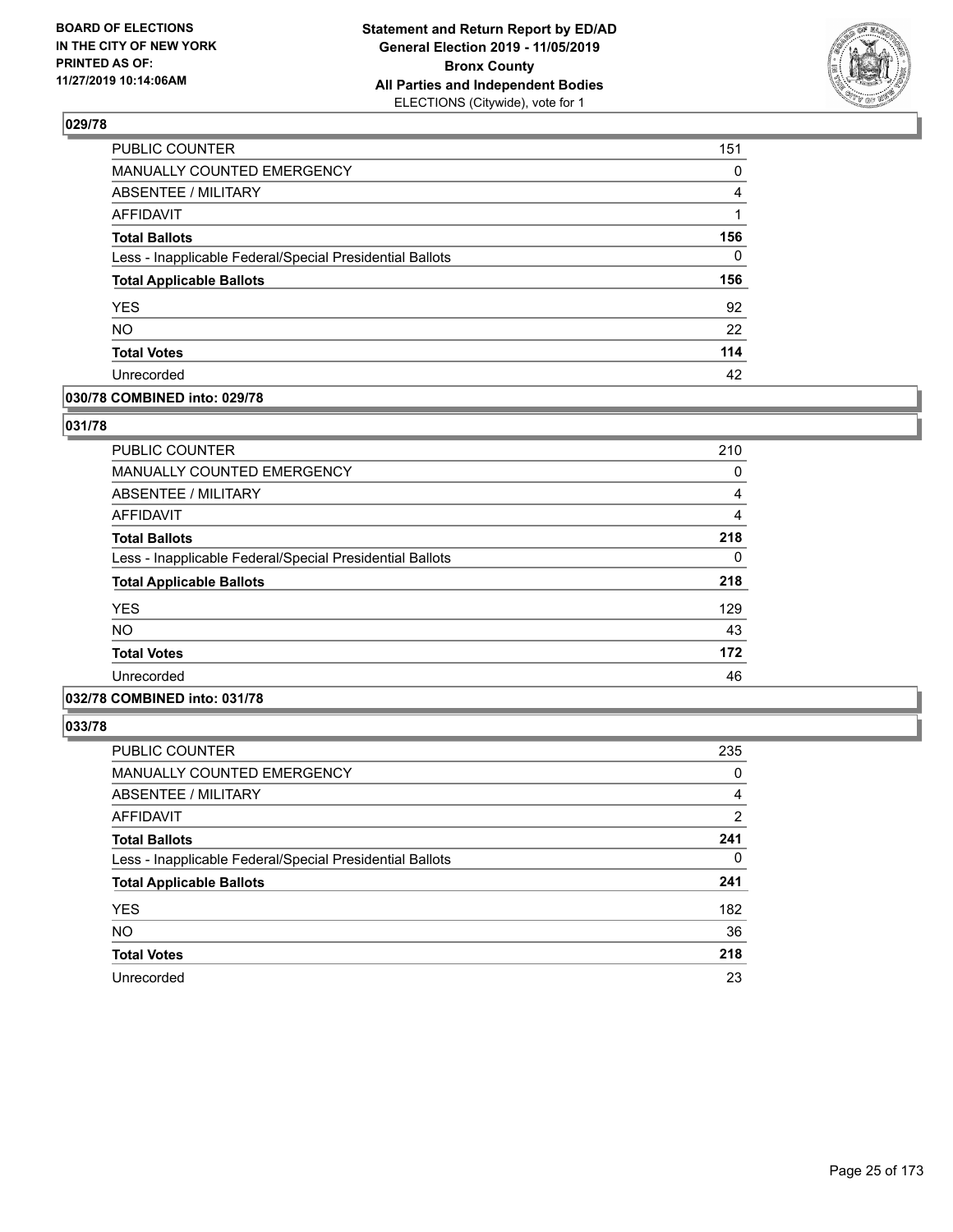

| PUBLIC COUNTER                                           | 180      |
|----------------------------------------------------------|----------|
| <b>MANUALLY COUNTED EMERGENCY</b>                        | $\Omega$ |
| ABSENTEE / MILITARY                                      | 8        |
| <b>AFFIDAVIT</b>                                         |          |
| <b>Total Ballots</b>                                     | 189      |
| Less - Inapplicable Federal/Special Presidential Ballots | 0        |
| <b>Total Applicable Ballots</b>                          | 189      |
| <b>YES</b>                                               | 115      |
| <b>NO</b>                                                | 27       |
| <b>Total Votes</b>                                       | 142      |
| Unrecorded                                               | 47       |

## **035/78 COMBINED into: 016/78**

#### **036/78**

| PUBLIC COUNTER                                           | 86       |
|----------------------------------------------------------|----------|
| <b>MANUALLY COUNTED EMERGENCY</b>                        | 0        |
| <b>ABSENTEE / MILITARY</b>                               | 0        |
| AFFIDAVIT                                                | 4        |
| <b>Total Ballots</b>                                     | 90       |
| Less - Inapplicable Federal/Special Presidential Ballots | $\Omega$ |
| <b>Total Applicable Ballots</b>                          | 90       |
| <b>YES</b>                                               | 64       |
| <b>NO</b>                                                | 12       |
| <b>Total Votes</b>                                       | 76       |
| Unrecorded                                               | 14       |
|                                                          |          |

| <b>PUBLIC COUNTER</b>                                    | 140      |
|----------------------------------------------------------|----------|
| MANUALLY COUNTED EMERGENCY                               | 0        |
| ABSENTEE / MILITARY                                      | 9        |
| AFFIDAVIT                                                | $\Omega$ |
| <b>Total Ballots</b>                                     | 149      |
| Less - Inapplicable Federal/Special Presidential Ballots | $\Omega$ |
| <b>Total Applicable Ballots</b>                          | 149      |
| <b>YES</b>                                               | 91       |
| <b>NO</b>                                                | 24       |
| <b>Total Votes</b>                                       | 115      |
|                                                          |          |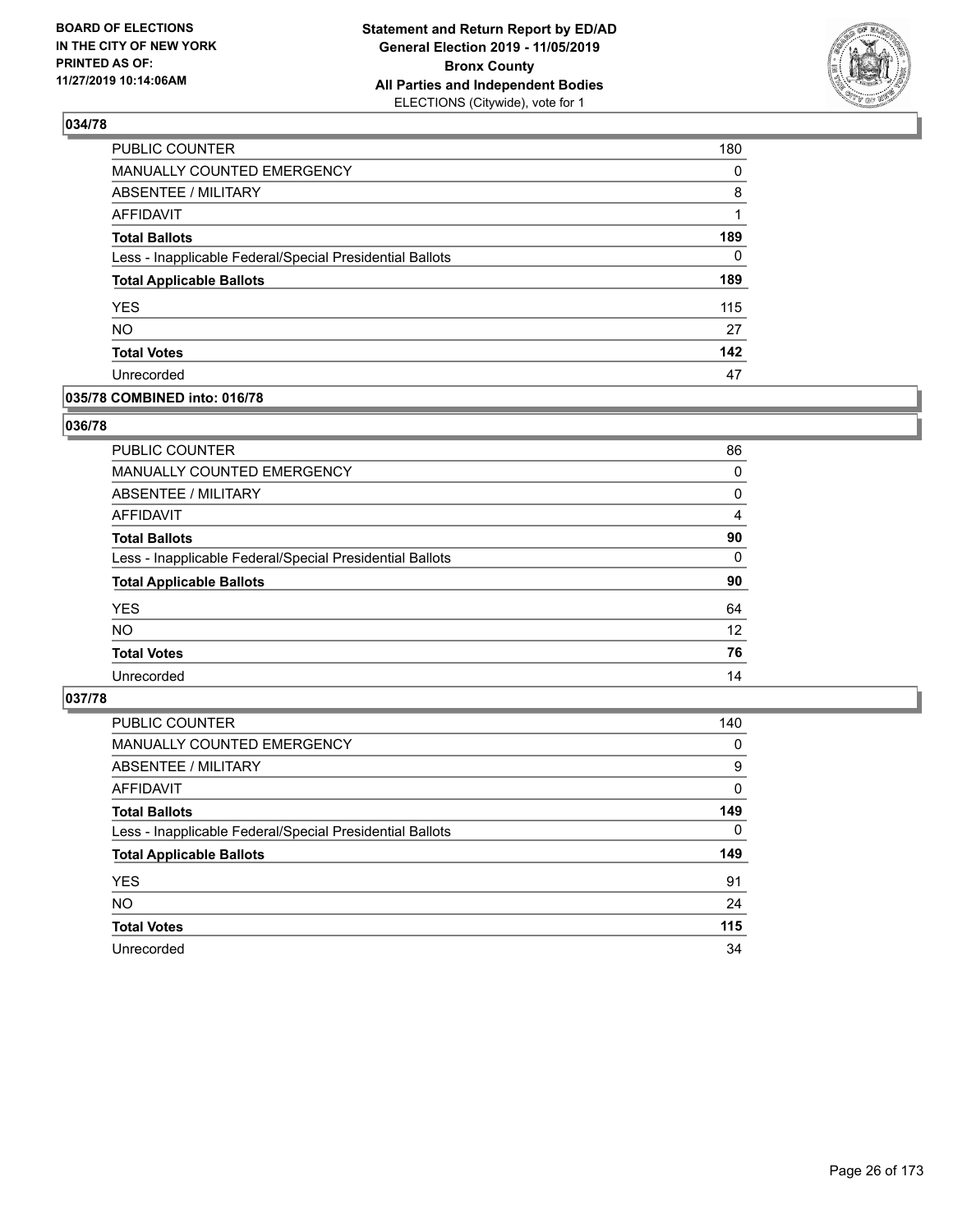

| <b>PUBLIC COUNTER</b>                                    | 132            |
|----------------------------------------------------------|----------------|
| MANUALLY COUNTED EMERGENCY                               | 0              |
| ABSENTEE / MILITARY                                      | 4              |
| <b>AFFIDAVIT</b>                                         | $\overline{2}$ |
| <b>Total Ballots</b>                                     | 138            |
| Less - Inapplicable Federal/Special Presidential Ballots | $\Omega$       |
| <b>Total Applicable Ballots</b>                          | 138            |
| <b>YES</b>                                               | 77             |
| <b>NO</b>                                                | 35             |
| <b>Total Votes</b>                                       | 112            |
| Unrecorded                                               | 26             |

## **039/78 COMBINED into: 037/78**

#### **040/78**

| <b>PUBLIC COUNTER</b>                                    | 249      |
|----------------------------------------------------------|----------|
| MANUALLY COUNTED EMERGENCY                               | 0        |
| ABSENTEE / MILITARY                                      | 4        |
| AFFIDAVIT                                                |          |
| <b>Total Ballots</b>                                     | 254      |
| Less - Inapplicable Federal/Special Presidential Ballots | $\Omega$ |
| <b>Total Applicable Ballots</b>                          | 254      |
| <b>YES</b>                                               | 161      |
| <b>NO</b>                                                | 47       |
| <b>Total Votes</b>                                       | 208      |
| Unrecorded                                               | 46       |
|                                                          |          |

| <b>PUBLIC COUNTER</b>                                    | 183 |
|----------------------------------------------------------|-----|
| MANUALLY COUNTED EMERGENCY                               | 0   |
| ABSENTEE / MILITARY                                      | 5   |
| AFFIDAVIT                                                |     |
| <b>Total Ballots</b>                                     | 189 |
| Less - Inapplicable Federal/Special Presidential Ballots | 0   |
| <b>Total Applicable Ballots</b>                          | 189 |
| <b>YES</b>                                               | 114 |
| NO.                                                      | 41  |
| <b>Total Votes</b>                                       | 155 |
| Unrecorded                                               | 34  |
| 042/78 COMBINED into: 008/78                             |     |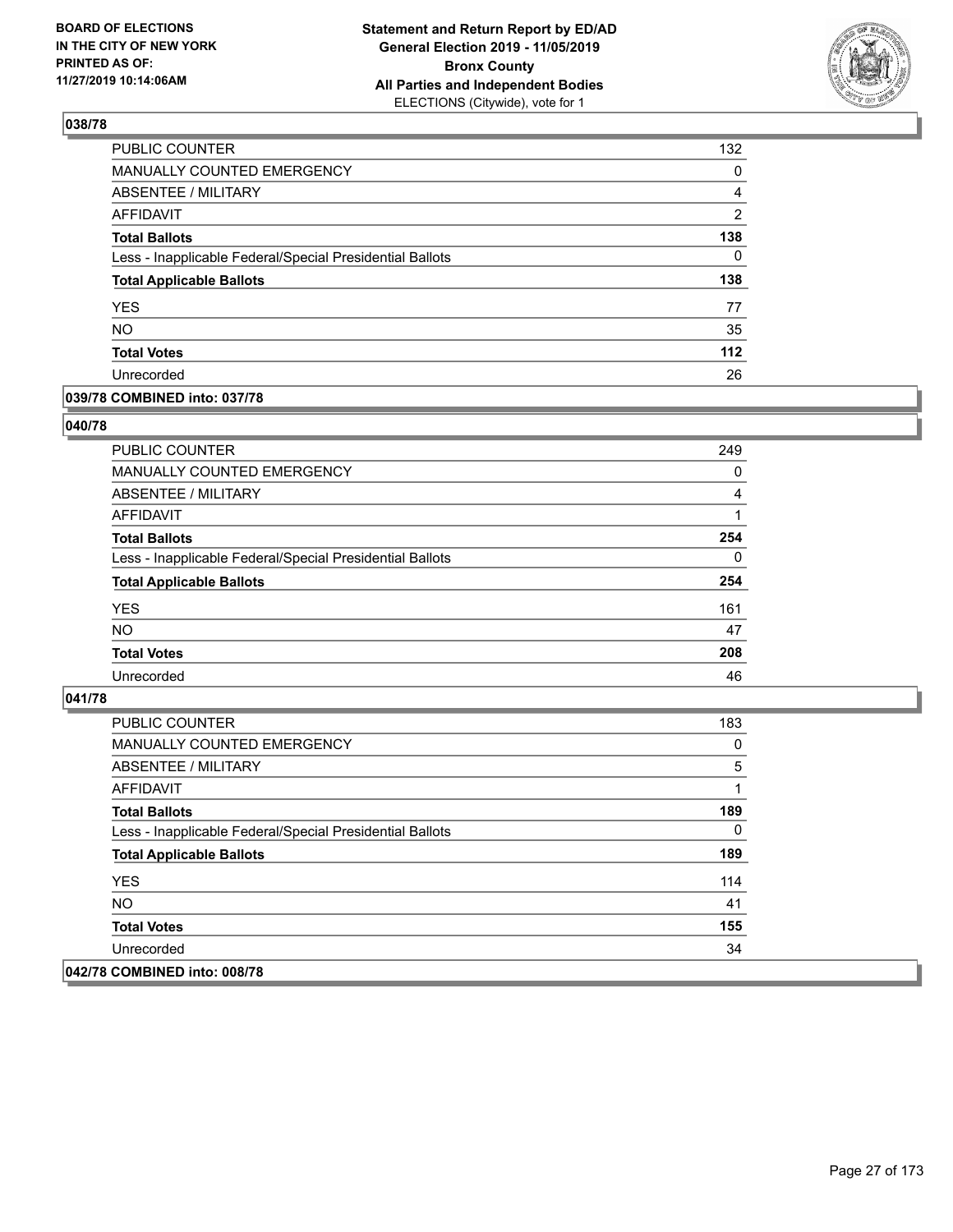

| PUBLIC COUNTER                                           | 173 |
|----------------------------------------------------------|-----|
| MANUALLY COUNTED EMERGENCY                               | 0   |
| ABSENTEE / MILITARY                                      | 2   |
| AFFIDAVIT                                                | 10  |
| Total Ballots                                            | 185 |
| Less - Inapplicable Federal/Special Presidential Ballots | 0   |
| <b>Total Applicable Ballots</b>                          | 185 |
| YES                                                      | 103 |
| NO.                                                      | 19  |
| <b>Total Votes</b>                                       | 122 |
| Unrecorded                                               | 63  |

#### **044/78**

| PUBLIC COUNTER                                           | 179      |
|----------------------------------------------------------|----------|
| <b>MANUALLY COUNTED EMERGENCY</b>                        | 0        |
| ABSENTEE / MILITARY                                      | 3        |
| AFFIDAVIT                                                |          |
| <b>Total Ballots</b>                                     | 183      |
| Less - Inapplicable Federal/Special Presidential Ballots | $\Omega$ |
| <b>Total Applicable Ballots</b>                          | 183      |
| <b>YES</b>                                               | 106      |
| NO.                                                      | 22       |
| <b>Total Votes</b>                                       | 128      |
| Unrecorded                                               | 55       |
|                                                          |          |

**045/78 COMBINED into: 044/78**

#### **046/78 COMBINED into: 043/78**

| <b>PUBLIC COUNTER</b>                                    | 138      |
|----------------------------------------------------------|----------|
| <b>MANUALLY COUNTED EMERGENCY</b>                        | 0        |
| ABSENTEE / MILITARY                                      | 5        |
| <b>AFFIDAVIT</b>                                         | 8        |
| <b>Total Ballots</b>                                     | 151      |
| Less - Inapplicable Federal/Special Presidential Ballots | $\Omega$ |
| <b>Total Applicable Ballots</b>                          | 151      |
| <b>YES</b>                                               | 104      |
| <b>NO</b>                                                | 19       |
| <b>Total Votes</b>                                       | 123      |
| Unrecorded                                               | 28       |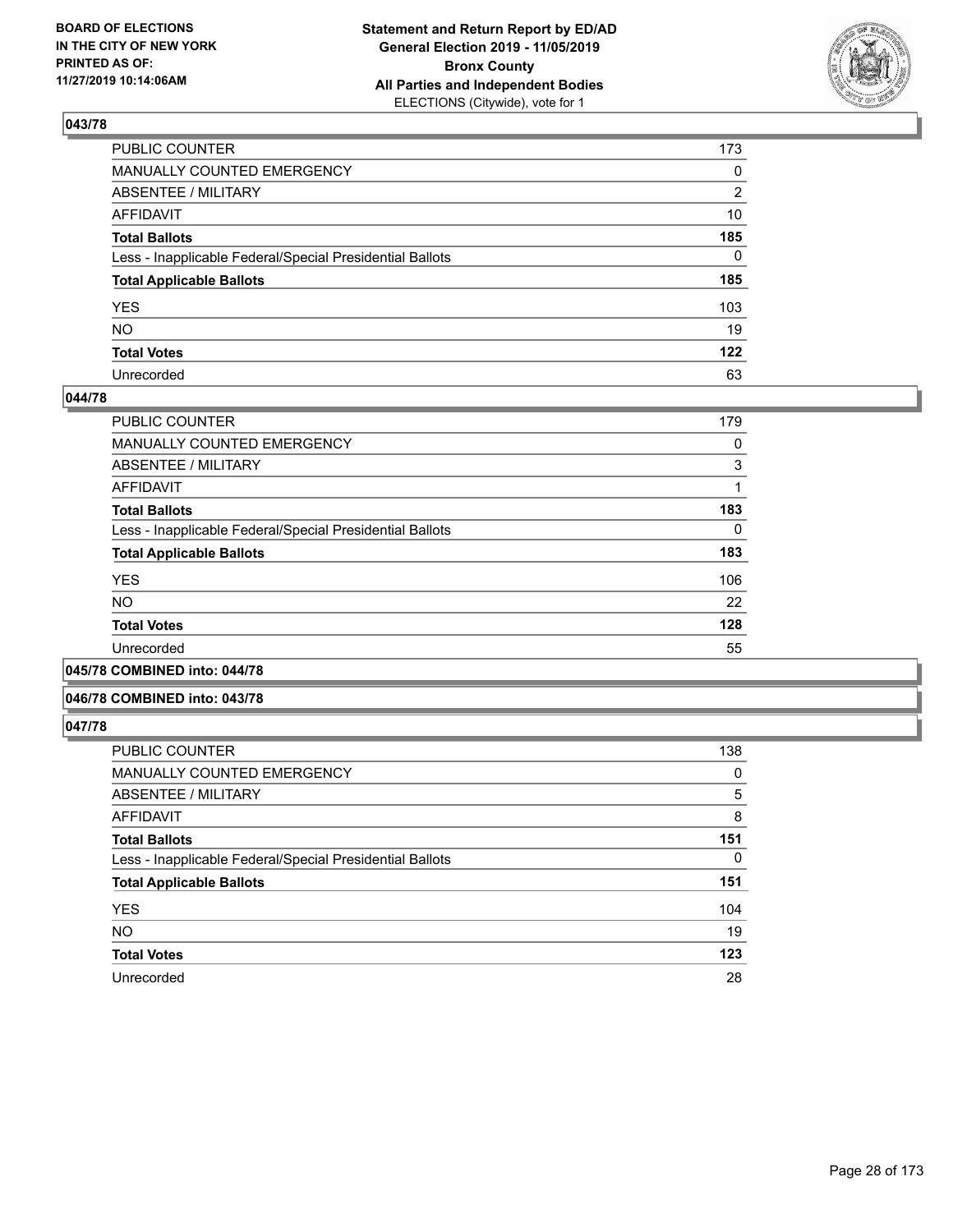

| <b>PUBLIC COUNTER</b>                                    | 434               |
|----------------------------------------------------------|-------------------|
| MANUALLY COUNTED EMERGENCY                               | 0                 |
| ABSENTEE / MILITARY                                      | $12 \overline{ }$ |
| <b>AFFIDAVIT</b>                                         | $\overline{4}$    |
| <b>Total Ballots</b>                                     | 450               |
| Less - Inapplicable Federal/Special Presidential Ballots | $\Omega$          |
| <b>Total Applicable Ballots</b>                          | 450               |
| <b>YES</b>                                               | 303               |
| <b>NO</b>                                                | 81                |
| <b>Total Votes</b>                                       | 384               |
| Unrecorded                                               | 66                |

#### **049/78 COMBINED into: 048/78**

#### **050/78**

| <b>PUBLIC COUNTER</b>                                    | 164            |
|----------------------------------------------------------|----------------|
| <b>MANUALLY COUNTED EMERGENCY</b>                        | 0              |
| ABSENTEE / MILITARY                                      | $\overline{2}$ |
| AFFIDAVIT                                                | 5              |
| <b>Total Ballots</b>                                     | 171            |
| Less - Inapplicable Federal/Special Presidential Ballots | $\Omega$       |
| <b>Total Applicable Ballots</b>                          | 171            |
| <b>YES</b>                                               | 104            |
| <b>NO</b>                                                | 25             |
| <b>Total Votes</b>                                       | 129            |
| Unrecorded                                               | 42             |

## **051/78 COMBINED into: 050/78**

| <b>PUBLIC COUNTER</b>                                    | 147 |
|----------------------------------------------------------|-----|
| <b>MANUALLY COUNTED EMERGENCY</b>                        | 0   |
| ABSENTEE / MILITARY                                      | 5   |
| AFFIDAVIT                                                | 0   |
| <b>Total Ballots</b>                                     | 152 |
| Less - Inapplicable Federal/Special Presidential Ballots | 0   |
| <b>Total Applicable Ballots</b>                          | 152 |
| <b>YES</b>                                               | 101 |
| <b>NO</b>                                                | 20  |
| <b>Total Votes</b>                                       | 121 |
| Unrecorded                                               | 31  |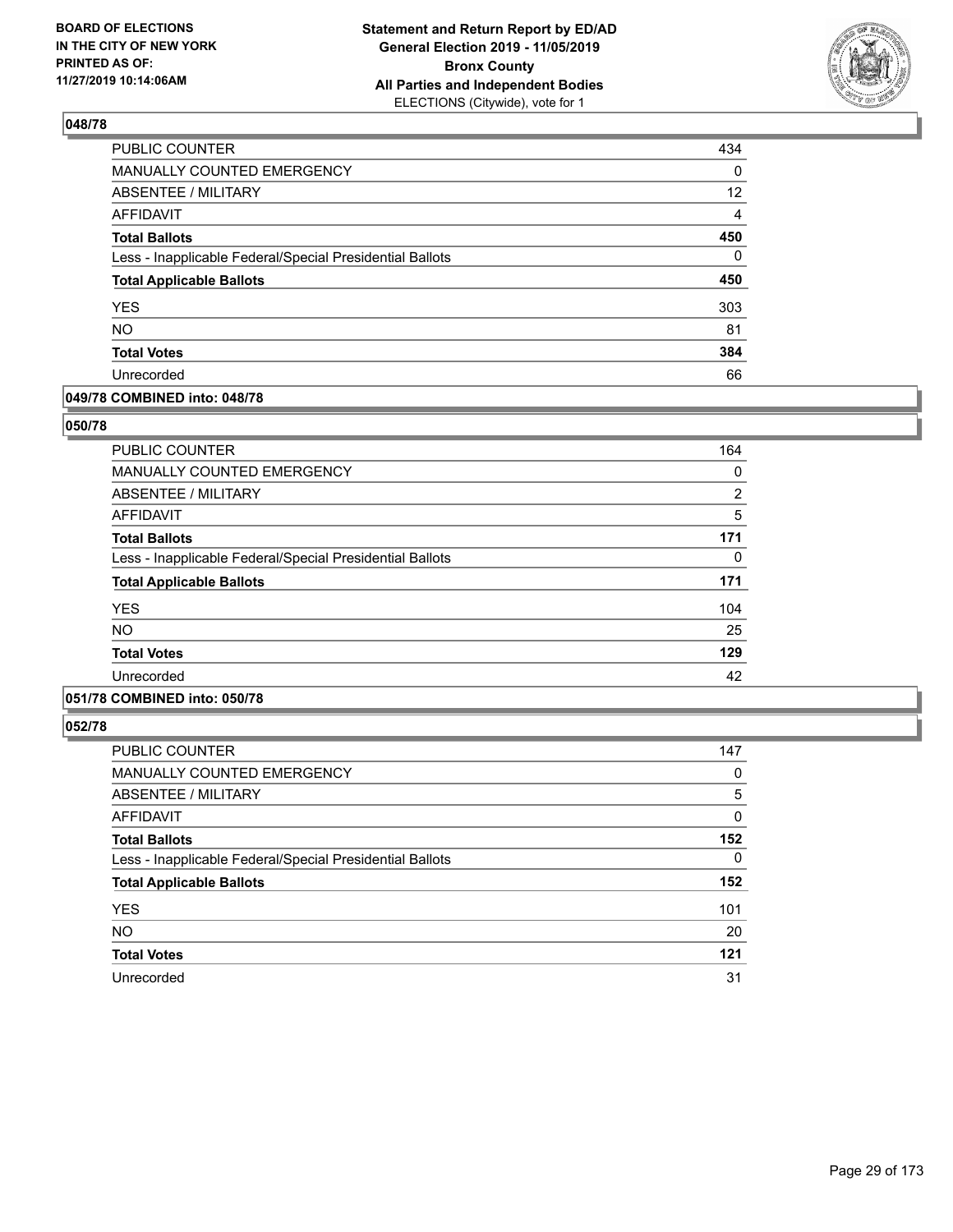

| PUBLIC COUNTER                                           | 97  |
|----------------------------------------------------------|-----|
| MANUALLY COUNTED EMERGENCY                               | 0   |
| ABSENTEE / MILITARY                                      |     |
| AFFIDAVIT                                                |     |
| <b>Total Ballots</b>                                     | 105 |
| Less - Inapplicable Federal/Special Presidential Ballots | 0   |
| <b>Total Applicable Ballots</b>                          | 105 |
| <b>YES</b>                                               | 64  |
| <b>NO</b>                                                | 19  |
| <b>Total Votes</b>                                       | 83  |
| Unrecorded                                               | 22  |

## **054/78 COMBINED into: 052/78**

**055/78 COMBINED into: 037/78**

**056/78 COMBINED into: 037/78**

**057/78 COMBINED into: 012/78**

**058/78 COMBINED into: 037/78**

#### **059/78**

| <b>PUBLIC COUNTER</b>                                    | 185      |
|----------------------------------------------------------|----------|
| MANUALLY COUNTED EMERGENCY                               | $\Omega$ |
| ABSENTEE / MILITARY                                      | 75       |
| <b>AFFIDAVIT</b>                                         | 4        |
| <b>Total Ballots</b>                                     | 264      |
| Less - Inapplicable Federal/Special Presidential Ballots | $\Omega$ |
| <b>Total Applicable Ballots</b>                          | 264      |
| <b>YES</b>                                               | 169      |
| <b>NO</b>                                                | 26       |
| <b>Total Votes</b>                                       | 195      |
| Unrecorded                                               | 69       |

| <b>PUBLIC COUNTER</b>                                    | 186 |
|----------------------------------------------------------|-----|
| <b>MANUALLY COUNTED EMERGENCY</b>                        | 0   |
| ABSENTEE / MILITARY                                      | 4   |
| AFFIDAVIT                                                | 13  |
| <b>Total Ballots</b>                                     | 203 |
| Less - Inapplicable Federal/Special Presidential Ballots | 0   |
| <b>Total Applicable Ballots</b>                          | 203 |
| <b>YES</b>                                               | 140 |
| <b>NO</b>                                                | 30  |
| <b>Total Votes</b>                                       | 170 |
| Unrecorded                                               | 33  |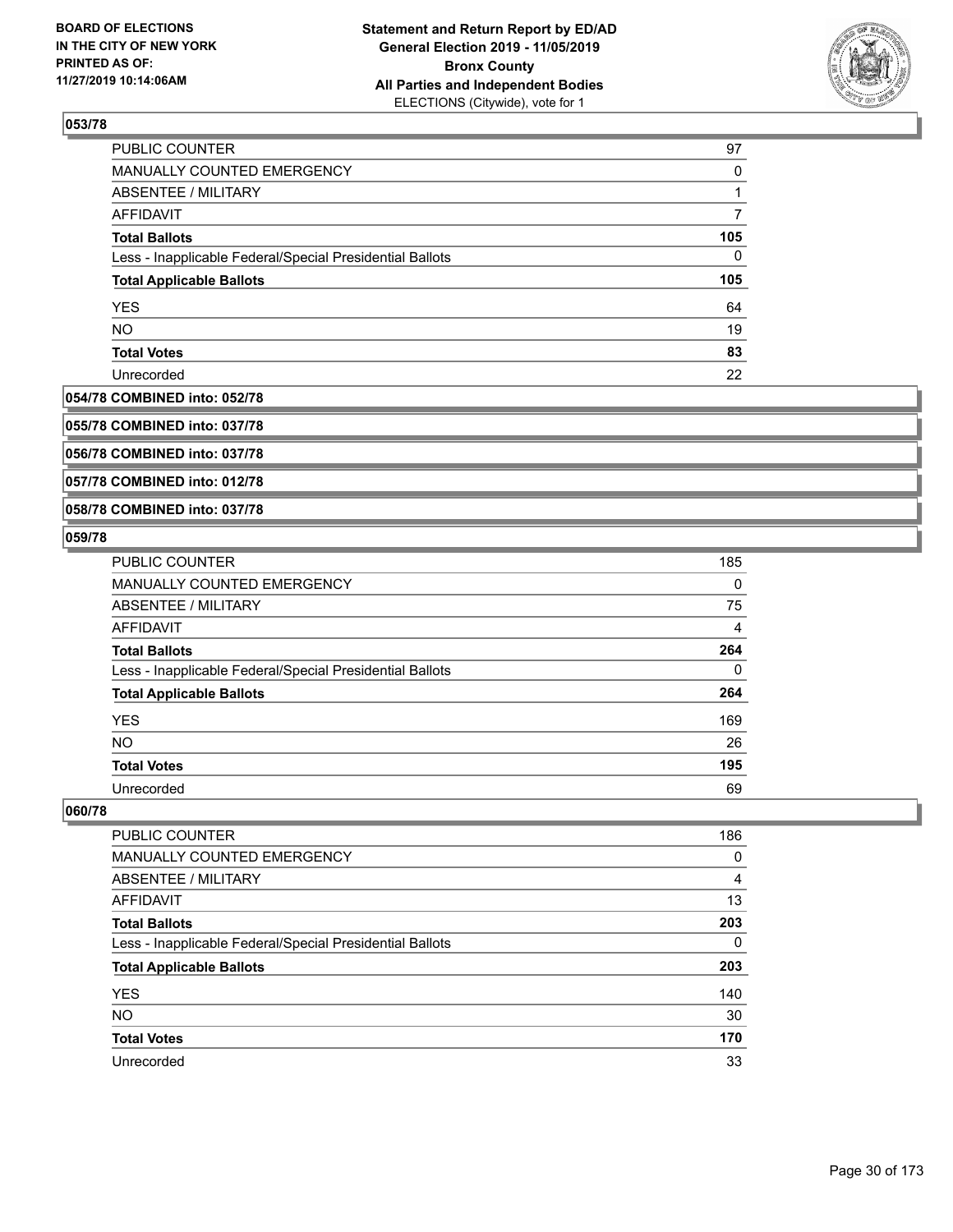

| PUBLIC COUNTER                                           | 229 |
|----------------------------------------------------------|-----|
| <b>MANUALLY COUNTED EMERGENCY</b>                        | 0   |
| <b>ABSENTEE / MILITARY</b>                               | 7   |
| AFFIDAVIT                                                | 6   |
| <b>Total Ballots</b>                                     | 242 |
| Less - Inapplicable Federal/Special Presidential Ballots | 0   |
| <b>Total Applicable Ballots</b>                          | 242 |
| <b>YES</b>                                               | 156 |
| <b>NO</b>                                                | 48  |
| <b>Total Votes</b>                                       | 204 |
| Unrecorded                                               | 38  |

#### **062/78 COMBINED into: 037/78**

#### **063/78 COMBINED into: 012/78**

## **064/78**

| PUBLIC COUNTER                                           | 123      |
|----------------------------------------------------------|----------|
| MANUALLY COUNTED EMERGENCY                               | 0        |
| ABSENTEE / MILITARY                                      | 0        |
| AFFIDAVIT                                                | 8        |
| <b>Total Ballots</b>                                     | 131      |
| Less - Inapplicable Federal/Special Presidential Ballots | $\Omega$ |
| <b>Total Applicable Ballots</b>                          | 131      |
| <b>YES</b>                                               | 69       |
| NO.                                                      | 12       |
|                                                          |          |
| <b>Total Votes</b>                                       | 81       |

#### **065/78**

| <b>PUBLIC COUNTER</b>                                    | 124            |
|----------------------------------------------------------|----------------|
| MANUALLY COUNTED EMERGENCY                               | 0              |
| ABSENTEE / MILITARY                                      | 12             |
| AFFIDAVIT                                                | $\overline{2}$ |
| <b>Total Ballots</b>                                     | 138            |
| Less - Inapplicable Federal/Special Presidential Ballots | 0              |
| <b>Total Applicable Ballots</b>                          | 138            |
| <b>YES</b>                                               | 93             |
| NO.                                                      | 19             |
| <b>Total Votes</b>                                       | 112            |
| Unrecorded                                               | 26             |
|                                                          |                |

# **066/78 COMBINED into: 053/78**

**067/78 COMBINED into: 061/78**

**068/78 COMBINED into: 052/78**

**069/78 COMBINED into: 005/78**

**070/78 COMBINED into: 008/78**

**071/78 COMBINED into: 065/78**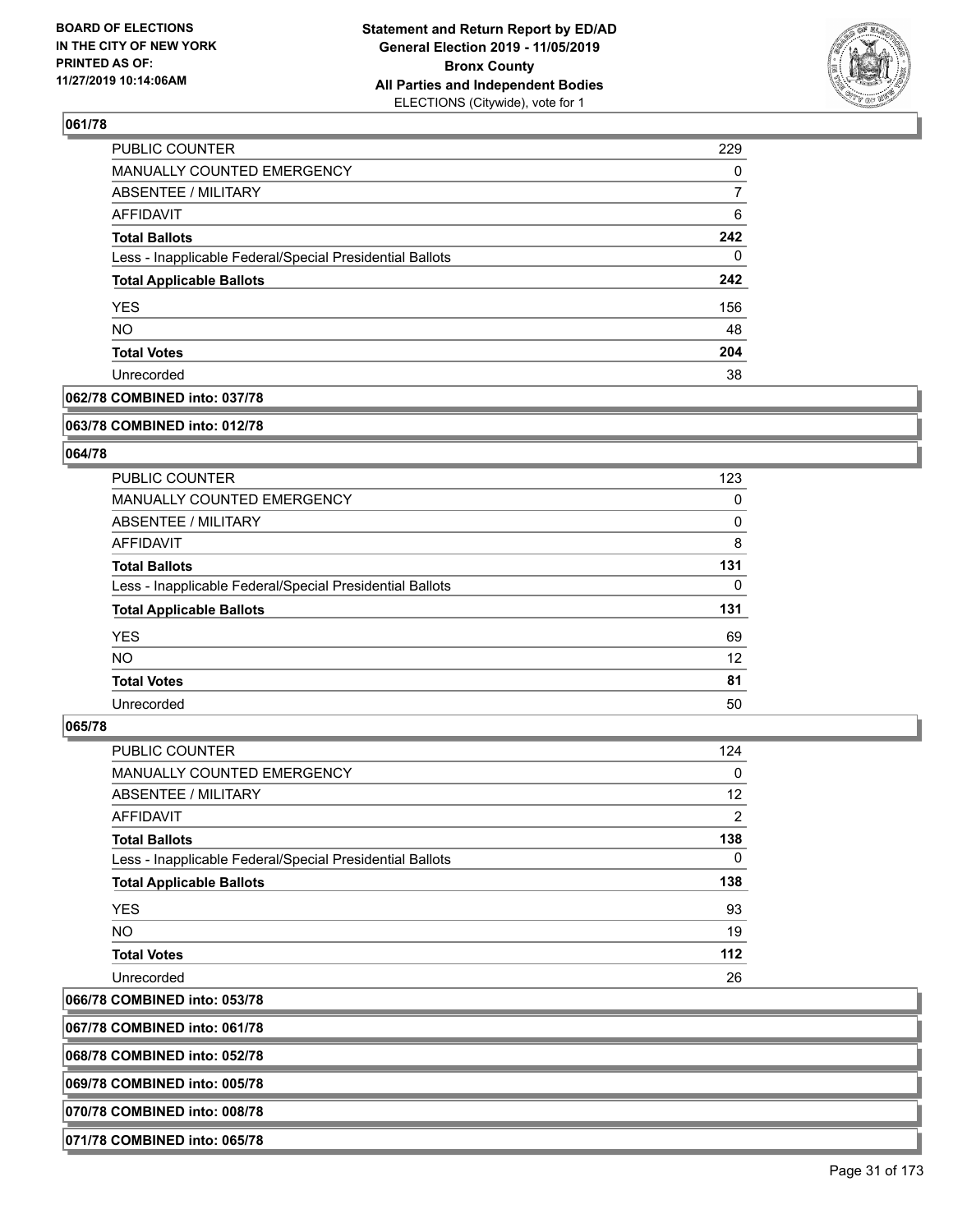

**072/78 COMBINED into: 024/78**

**073/78 COMBINED into: 034/78**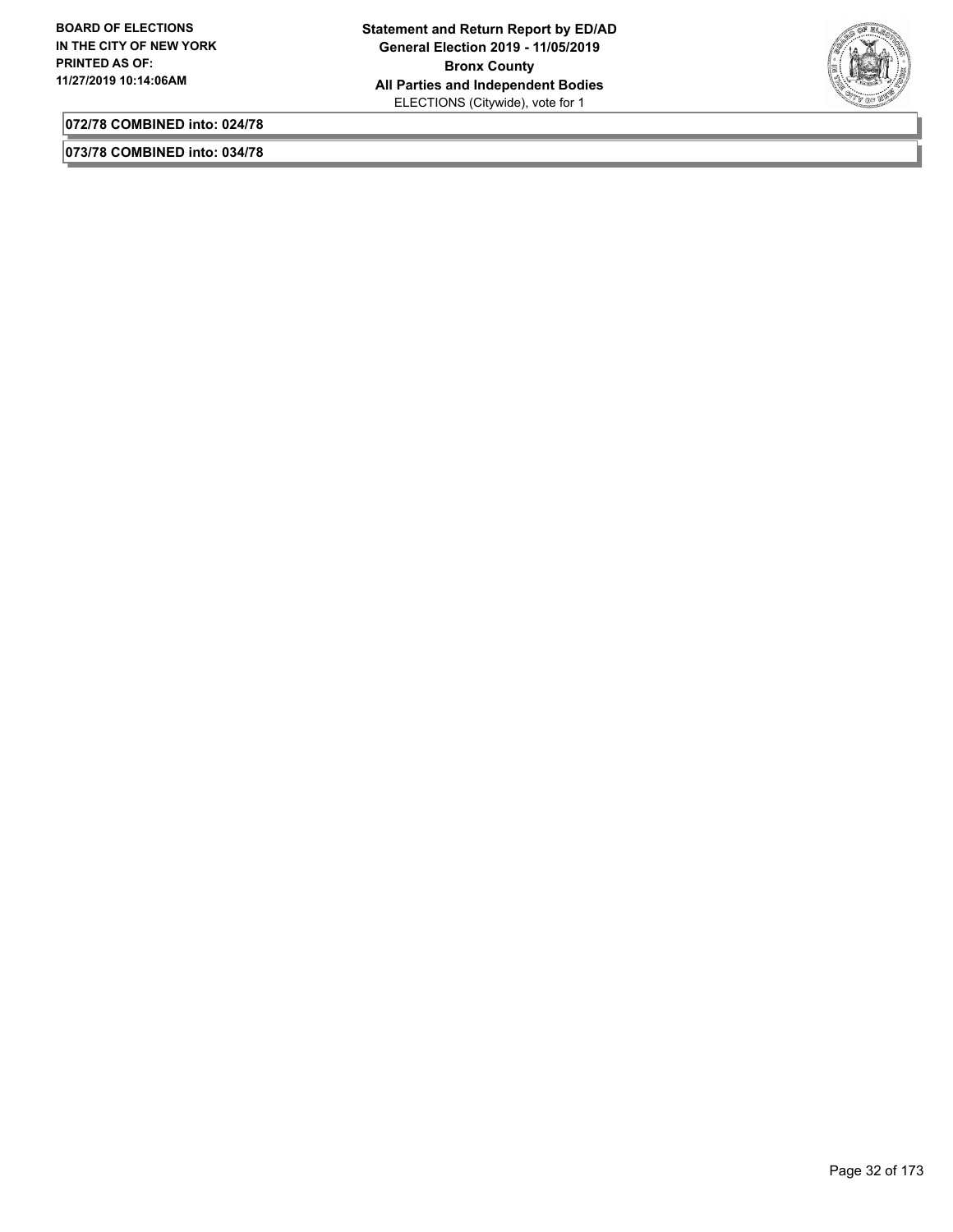

| PUBLIC COUNTER                                           | 126            |
|----------------------------------------------------------|----------------|
| <b>MANUALLY COUNTED EMERGENCY</b>                        | 0              |
| <b>ABSENTEE / MILITARY</b>                               | 2              |
| <b>AFFIDAVIT</b>                                         | $\overline{2}$ |
| <b>Total Ballots</b>                                     | 130            |
| Less - Inapplicable Federal/Special Presidential Ballots | 0              |
| <b>Total Applicable Ballots</b>                          | 130            |
| <b>YES</b>                                               | 74             |
| <b>NO</b>                                                | 27             |
| <b>Total Votes</b>                                       | 101            |
| Unrecorded                                               | 29             |

#### **002/79 COMBINED into: 002/78**

#### **003/79**

| <b>PUBLIC COUNTER</b>                                    | 118      |
|----------------------------------------------------------|----------|
| <b>MANUALLY COUNTED EMERGENCY</b>                        | 0        |
| ABSENTEE / MILITARY                                      | 2        |
| AFFIDAVIT                                                |          |
| <b>Total Ballots</b>                                     | 121      |
| Less - Inapplicable Federal/Special Presidential Ballots | $\Omega$ |
| <b>Total Applicable Ballots</b>                          | 121      |
| <b>YES</b>                                               | 72       |
| <b>NO</b>                                                | 13       |
| <b>Total Votes</b>                                       | 85       |
| Unrecorded                                               | 36       |

| <b>PUBLIC COUNTER</b>                                    | 193 |
|----------------------------------------------------------|-----|
| <b>MANUALLY COUNTED EMERGENCY</b>                        | 0   |
| ABSENTEE / MILITARY                                      | 10  |
| AFFIDAVIT                                                | 2   |
| <b>Total Ballots</b>                                     | 205 |
| Less - Inapplicable Federal/Special Presidential Ballots | 0   |
| <b>Total Applicable Ballots</b>                          | 205 |
| <b>YES</b>                                               | 124 |
| NO.                                                      | 33  |
| <b>Total Votes</b>                                       | 157 |
| Unrecorded                                               | 48  |
| 005/79 COMBINED into: 004/79                             |     |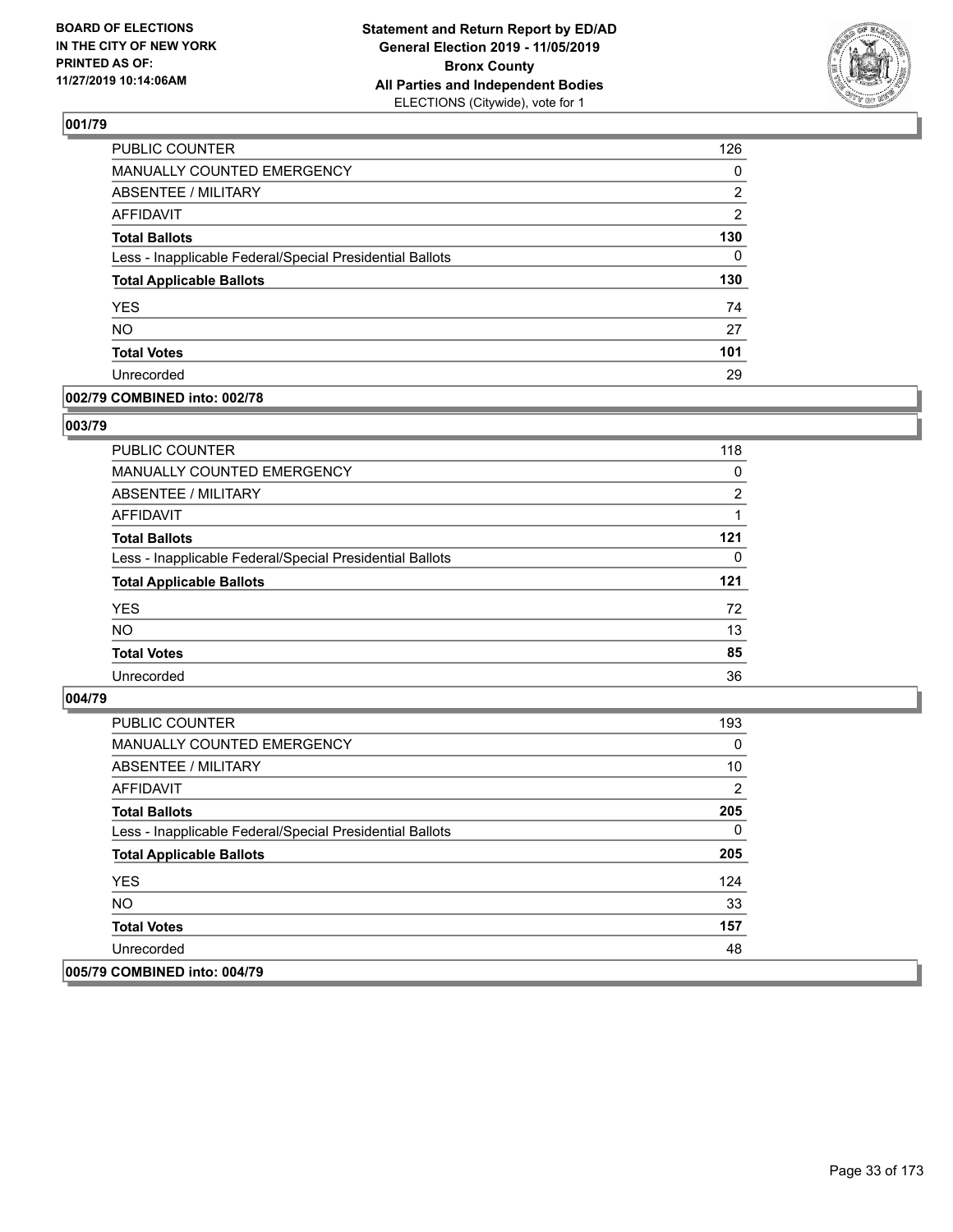

| PUBLIC COUNTER                                           | 88 |
|----------------------------------------------------------|----|
| MANUALLY COUNTED EMERGENCY                               | 0  |
| ABSENTEE / MILITARY                                      | 4  |
| AFFIDAVIT                                                | 0  |
| Total Ballots                                            | 92 |
| Less - Inapplicable Federal/Special Presidential Ballots | 0  |
| <b>Total Applicable Ballots</b>                          | 92 |
| YES                                                      | 52 |
| NO.                                                      | 6  |
| <b>Total Votes</b>                                       | 58 |
| Unrecorded                                               | 34 |

## **007/79**

| <b>PUBLIC COUNTER</b>                                    | 158      |
|----------------------------------------------------------|----------|
| <b>MANUALLY COUNTED EMERGENCY</b>                        | $\Omega$ |
| ABSENTEE / MILITARY                                      | 6        |
| AFFIDAVIT                                                | 0        |
| <b>Total Ballots</b>                                     | 164      |
| Less - Inapplicable Federal/Special Presidential Ballots | $\Omega$ |
| <b>Total Applicable Ballots</b>                          | 164      |
| <b>YES</b>                                               | 88       |
| <b>NO</b>                                                | 15       |
| <b>Total Votes</b>                                       | 103      |
| Unrecorded                                               | 61       |

| <b>PUBLIC COUNTER</b>                                    | 166 |
|----------------------------------------------------------|-----|
| <b>MANUALLY COUNTED EMERGENCY</b>                        | 0   |
| ABSENTEE / MILITARY                                      | 3   |
| AFFIDAVIT                                                | 0   |
| <b>Total Ballots</b>                                     | 169 |
| Less - Inapplicable Federal/Special Presidential Ballots | 0   |
| <b>Total Applicable Ballots</b>                          | 169 |
| <b>YES</b>                                               | 100 |
| NO.                                                      | 19  |
| <b>Total Votes</b>                                       | 119 |
| Unrecorded                                               | 50  |
| 009/79 COMBINED into: 008/79                             |     |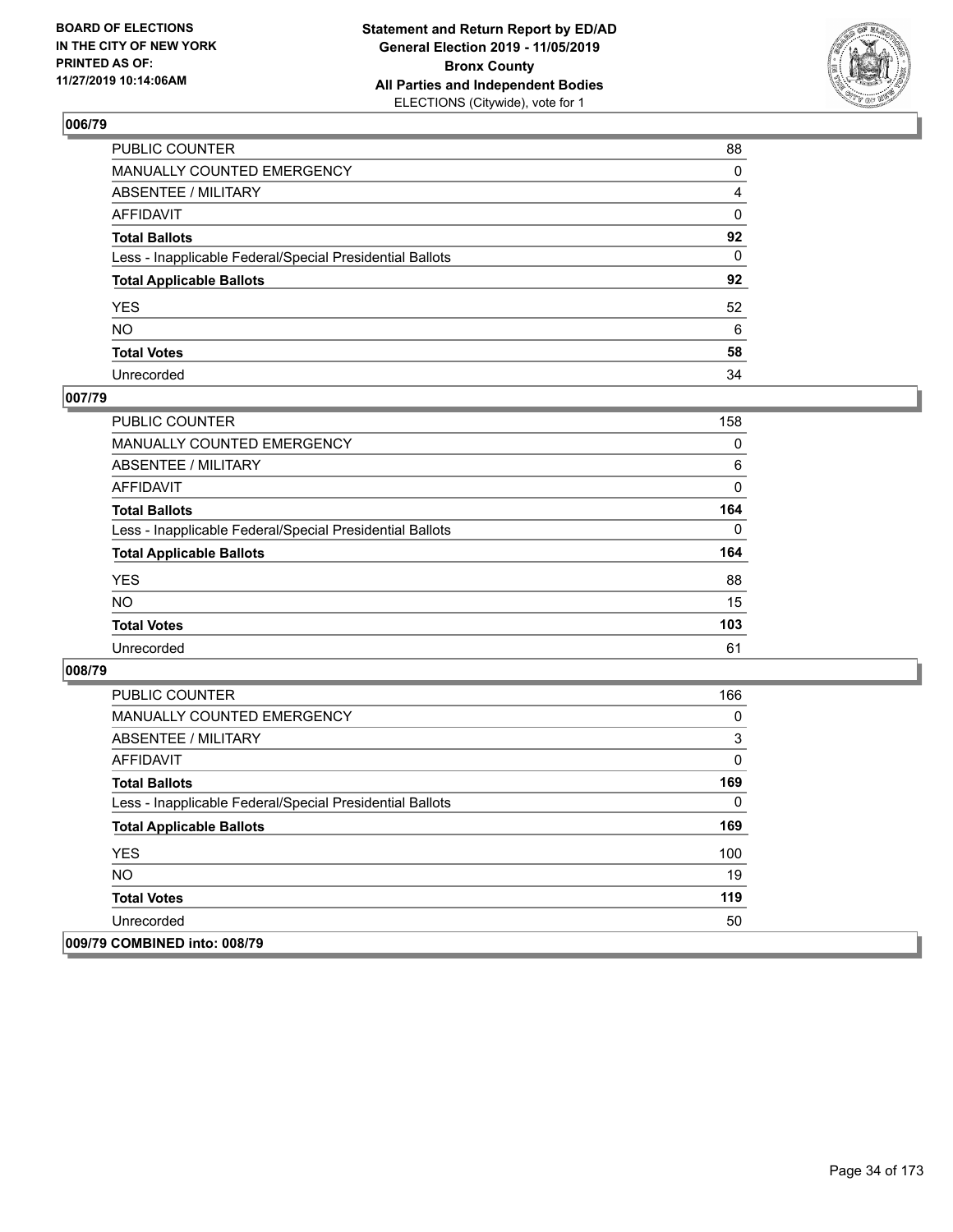

| PUBLIC COUNTER                                           | 95  |
|----------------------------------------------------------|-----|
| <b>MANUALLY COUNTED EMERGENCY</b>                        | 0   |
| <b>ABSENTEE / MILITARY</b>                               | 3   |
| AFFIDAVIT                                                | 3   |
| <b>Total Ballots</b>                                     | 101 |
| Less - Inapplicable Federal/Special Presidential Ballots | 0   |
| <b>Total Applicable Ballots</b>                          | 101 |
| <b>YES</b>                                               | 66  |
| <b>NO</b>                                                | 19  |
| <b>Total Votes</b>                                       | 85  |
| Unrecorded                                               | 16  |

## **011/79 COMBINED into: 006/79**

#### **012/79 COMBINED into: 007/79**

## **013/79**

| <b>PUBLIC COUNTER</b>                                    | 204      |
|----------------------------------------------------------|----------|
| <b>MANUALLY COUNTED EMERGENCY</b>                        | 0        |
| ABSENTEE / MILITARY                                      | 3        |
| AFFIDAVIT                                                |          |
| <b>Total Ballots</b>                                     | 208      |
| Less - Inapplicable Federal/Special Presidential Ballots | $\Omega$ |
| <b>Total Applicable Ballots</b>                          | 208      |
| <b>YES</b>                                               | 111      |
| <b>NO</b>                                                | 25       |
| <b>Total Votes</b>                                       | 136      |
| Unrecorded                                               | 72       |

## **014/79 COMBINED into: 015/79**

| PUBLIC COUNTER                                           | 119 |
|----------------------------------------------------------|-----|
| MANUALLY COUNTED EMERGENCY                               | 0   |
| <b>ABSENTEE / MILITARY</b>                               | 6   |
| AFFIDAVIT                                                | 0   |
| <b>Total Ballots</b>                                     | 125 |
| Less - Inapplicable Federal/Special Presidential Ballots | 0   |
| <b>Total Applicable Ballots</b>                          | 125 |
| <b>YES</b>                                               | 85  |
| <b>NO</b>                                                | 18  |
| <b>Total Votes</b>                                       | 103 |
| Unrecorded                                               | 22  |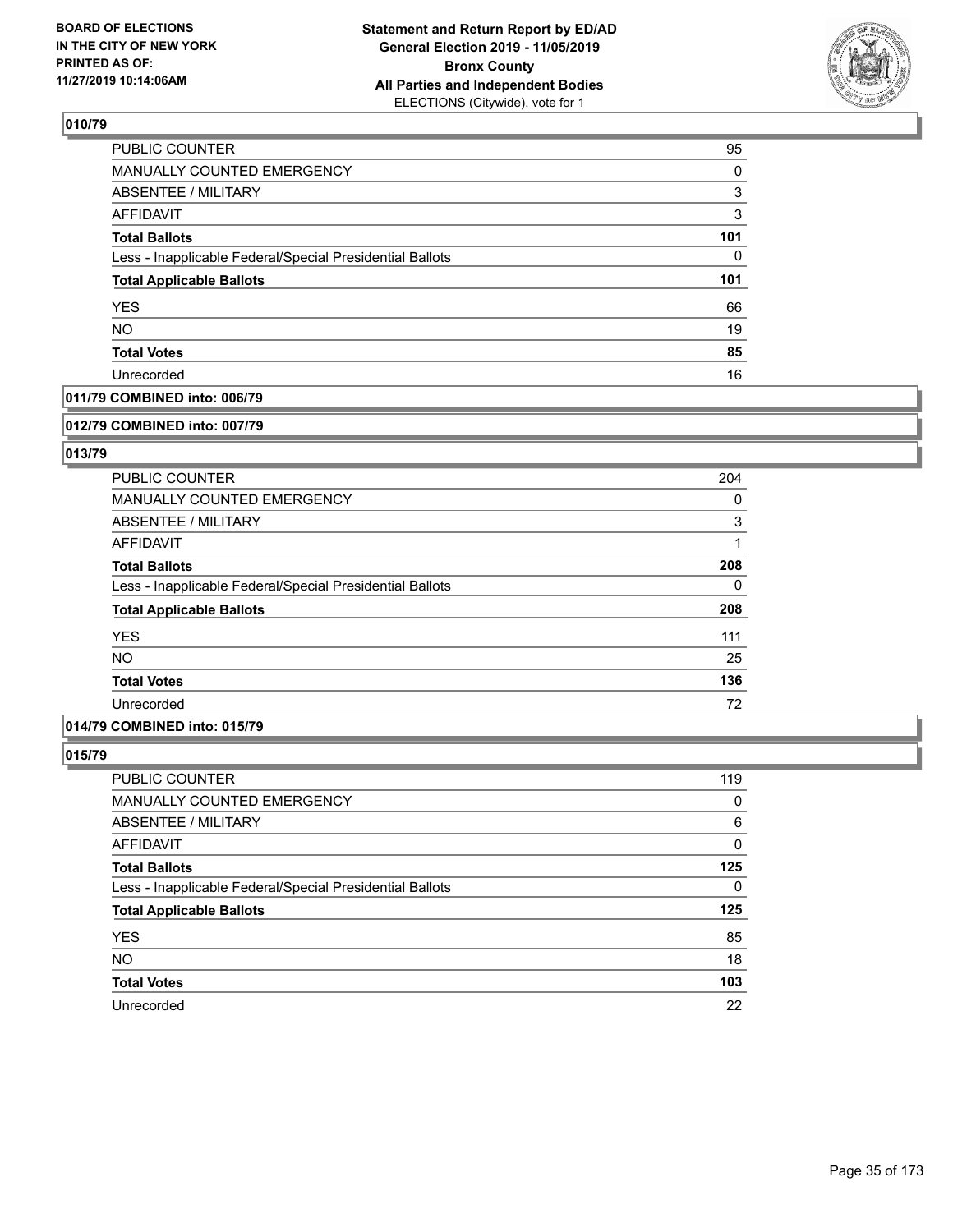

| PUBLIC COUNTER                                           | 157          |
|----------------------------------------------------------|--------------|
| MANUALLY COUNTED EMERGENCY                               | $\mathbf{0}$ |
| ABSENTEE / MILITARY                                      | 8            |
| AFFIDAVIT                                                |              |
| Total Ballots                                            | 166          |
| Less - Inapplicable Federal/Special Presidential Ballots | $\Omega$     |
| <b>Total Applicable Ballots</b>                          | 166          |
| YES                                                      | 128          |
| NO.                                                      | 20           |
| <b>Total Votes</b>                                       | 148          |
| Unrecorded                                               | 18           |

#### **017/79**

| 197 |
|-----|
| 0   |
| 3   |
|     |
| 207 |
| 0   |
| 207 |
| 133 |
| 29  |
| 162 |
| 45  |
|     |

#### **018/79 COMBINED into: 016/79**

#### **019/79 COMBINED into: 013/79**

| PUBLIC COUNTER                                           | 148 |
|----------------------------------------------------------|-----|
| MANUALLY COUNTED EMERGENCY                               | 0   |
| ABSENTEE / MILITARY                                      | 0   |
| AFFIDAVIT                                                | 2   |
| <b>Total Ballots</b>                                     | 150 |
| Less - Inapplicable Federal/Special Presidential Ballots | 0   |
| <b>Total Applicable Ballots</b>                          | 150 |
| <b>YES</b>                                               | 95  |
| NO.                                                      | 19  |
| <b>Total Votes</b>                                       | 114 |
| Unrecorded                                               | 36  |
| 021/79 COMBINED into: 020/79                             |     |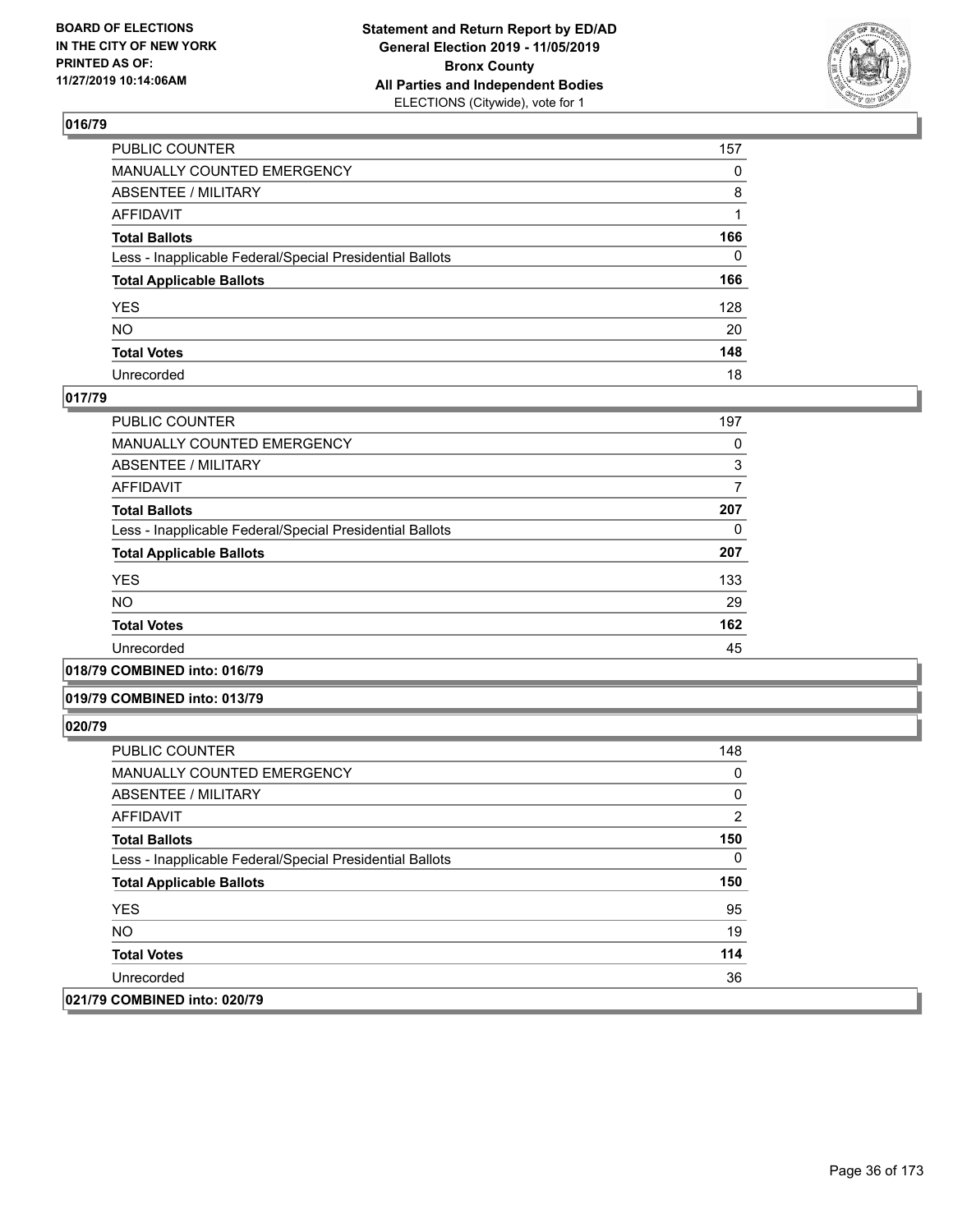

| PUBLIC COUNTER                                           | 206          |
|----------------------------------------------------------|--------------|
| MANUALLY COUNTED EMERGENCY                               | $\mathbf{0}$ |
| ABSENTEE / MILITARY                                      | 2            |
| AFFIDAVIT                                                | $\mathbf{0}$ |
| Total Ballots                                            | 208          |
| Less - Inapplicable Federal/Special Presidential Ballots | $\mathbf{0}$ |
| <b>Total Applicable Ballots</b>                          | 208          |
| YES                                                      | 140          |
| NO.                                                      | 27           |
| <b>Total Votes</b>                                       | 167          |
| Unrecorded                                               | 41           |

### **023/79**

| <b>PUBLIC COUNTER</b>                                    | 189 |
|----------------------------------------------------------|-----|
| <b>MANUALLY COUNTED EMERGENCY</b>                        | 0   |
| ABSENTEE / MILITARY                                      | 0   |
| <b>AFFIDAVIT</b>                                         |     |
| <b>Total Ballots</b>                                     | 190 |
| Less - Inapplicable Federal/Special Presidential Ballots | 0   |
| <b>Total Applicable Ballots</b>                          | 190 |
| <b>YES</b>                                               | 135 |
| <b>NO</b>                                                | 22  |
| <b>Total Votes</b>                                       | 157 |
| Unrecorded                                               | 33  |
|                                                          |     |

### **024/79 COMBINED into: 022/79**

| PUBLIC COUNTER                                           | 124 |
|----------------------------------------------------------|-----|
| MANUALLY COUNTED EMERGENCY                               | 0   |
| ABSENTEE / MILITARY                                      |     |
| AFFIDAVIT                                                | 0   |
| <b>Total Ballots</b>                                     | 125 |
| Less - Inapplicable Federal/Special Presidential Ballots | 0   |
| <b>Total Applicable Ballots</b>                          | 125 |
| <b>YES</b>                                               | 69  |
| <b>NO</b>                                                | 9   |
| <b>Total Votes</b>                                       | 78  |
| Unrecorded                                               | 47  |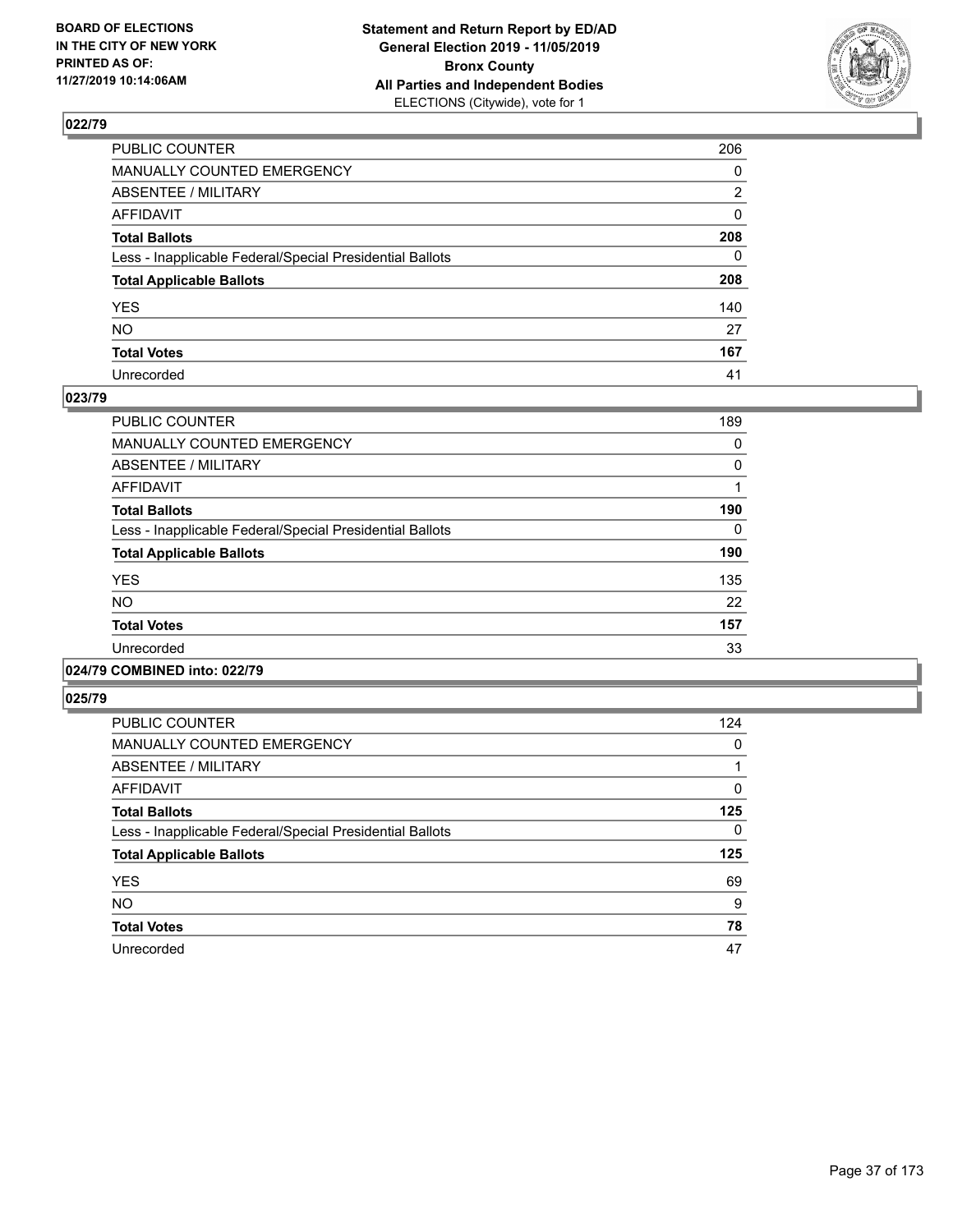

| PUBLIC COUNTER                                           | 122 |
|----------------------------------------------------------|-----|
| MANUALLY COUNTED EMERGENCY                               | 0   |
| ABSENTEE / MILITARY                                      | 2   |
| AFFIDAVIT                                                | 0   |
| Total Ballots                                            | 124 |
| Less - Inapplicable Federal/Special Presidential Ballots | 0   |
| <b>Total Applicable Ballots</b>                          | 124 |
| YES                                                      | 71  |
| NO.                                                      | 14  |
| <b>Total Votes</b>                                       | 85  |
| Unrecorded                                               | 39  |

### **027/79**

| <b>PUBLIC COUNTER</b>                                    | 141      |
|----------------------------------------------------------|----------|
| MANUALLY COUNTED EMERGENCY                               | $\Omega$ |
| ABSENTEE / MILITARY                                      |          |
| AFFIDAVIT                                                | 2        |
| <b>Total Ballots</b>                                     | 144      |
| Less - Inapplicable Federal/Special Presidential Ballots | $\Omega$ |
| <b>Total Applicable Ballots</b>                          | 144      |
| <b>YES</b>                                               | 86       |
| <b>NO</b>                                                | 14       |
| <b>Total Votes</b>                                       | 100      |
| Unrecorded                                               | 44       |

| PUBLIC COUNTER                                           | 112            |
|----------------------------------------------------------|----------------|
| <b>MANUALLY COUNTED EMERGENCY</b>                        | 0              |
| ABSENTEE / MILITARY                                      | $\overline{2}$ |
| AFFIDAVIT                                                | 0              |
| <b>Total Ballots</b>                                     | 114            |
| Less - Inapplicable Federal/Special Presidential Ballots | $\Omega$       |
| <b>Total Applicable Ballots</b>                          | 114            |
| <b>YES</b>                                               | 80             |
| <b>NO</b>                                                | 17             |
|                                                          | 97             |
| <b>Total Votes</b>                                       |                |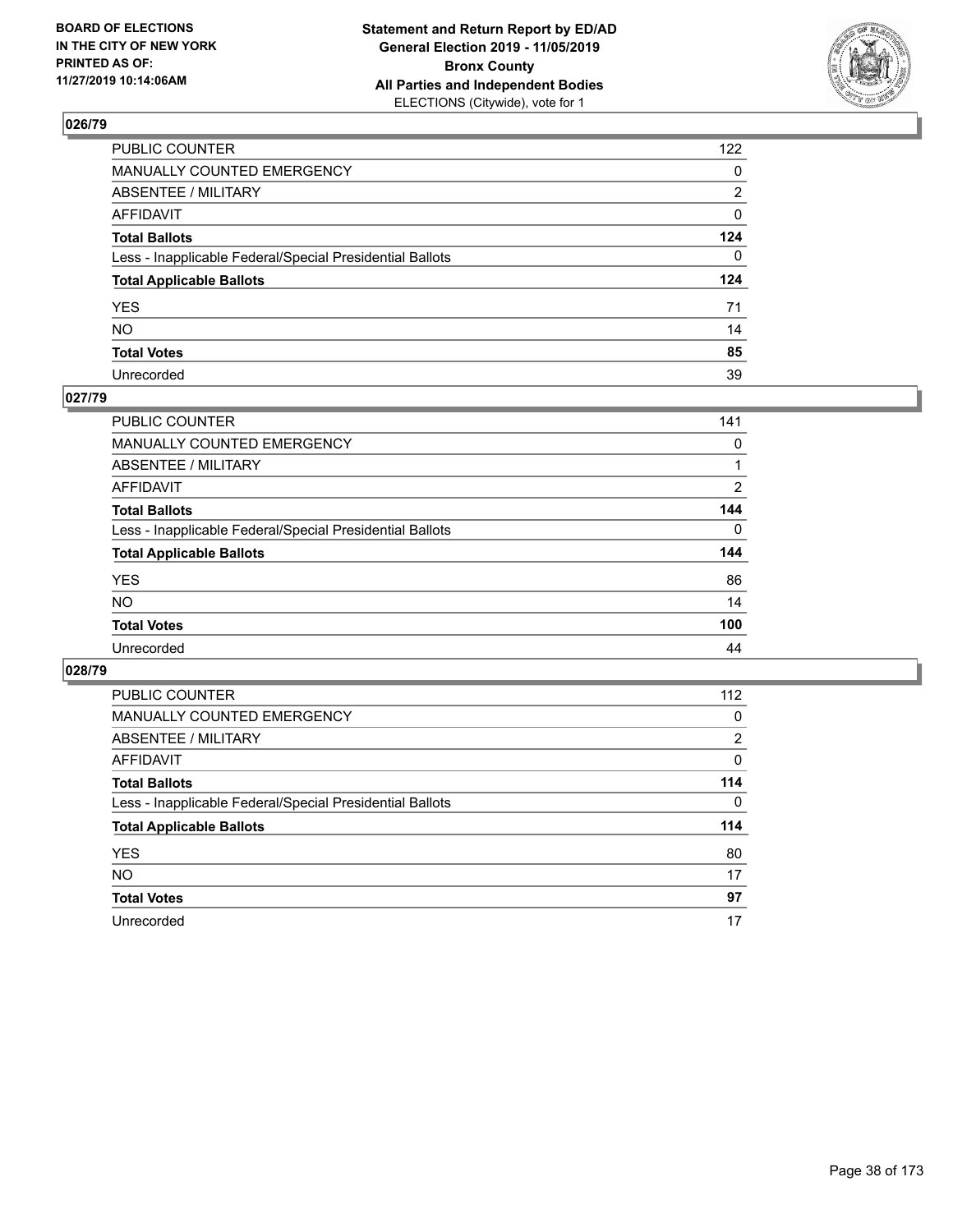

| PUBLIC COUNTER                                           | 64 |
|----------------------------------------------------------|----|
| MANUALLY COUNTED EMERGENCY                               | 0  |
| ABSENTEE / MILITARY                                      | 0  |
| AFFIDAVIT                                                | 0  |
| Total Ballots                                            | 64 |
| Less - Inapplicable Federal/Special Presidential Ballots | 0  |
| <b>Total Applicable Ballots</b>                          | 64 |
| YES                                                      | 25 |
| NO.                                                      | 6  |
| <b>Total Votes</b>                                       | 31 |
| Unrecorded                                               | 33 |

### **030/79**

| PUBLIC COUNTER                                           | 221 |
|----------------------------------------------------------|-----|
| MANUALLY COUNTED EMERGENCY                               | 0   |
| ABSENTEE / MILITARY                                      | 9   |
| AFFIDAVIT                                                | 0   |
| <b>Total Ballots</b>                                     | 230 |
| Less - Inapplicable Federal/Special Presidential Ballots | 0   |
| <b>Total Applicable Ballots</b>                          | 230 |
| <b>YES</b>                                               | 151 |
| NO.                                                      | 32  |
| <b>Total Votes</b>                                       | 183 |
| Unrecorded                                               | 47  |
|                                                          |     |

### **031/79 COMBINED into: 033/79**

### **032/79 COMBINED into: 035/79**

| <b>PUBLIC COUNTER</b>                                    | 180 |
|----------------------------------------------------------|-----|
| <b>MANUALLY COUNTED EMERGENCY</b>                        | 0   |
| ABSENTEE / MILITARY                                      | 5   |
| AFFIDAVIT                                                | 0   |
| <b>Total Ballots</b>                                     | 185 |
| Less - Inapplicable Federal/Special Presidential Ballots | 0   |
| <b>Total Applicable Ballots</b>                          | 185 |
| <b>YES</b>                                               | 93  |
| NO.                                                      | 17  |
| <b>Total Votes</b>                                       | 110 |
| Unrecorded                                               | 75  |
| 034/79 COMBINED into: 040/79                             |     |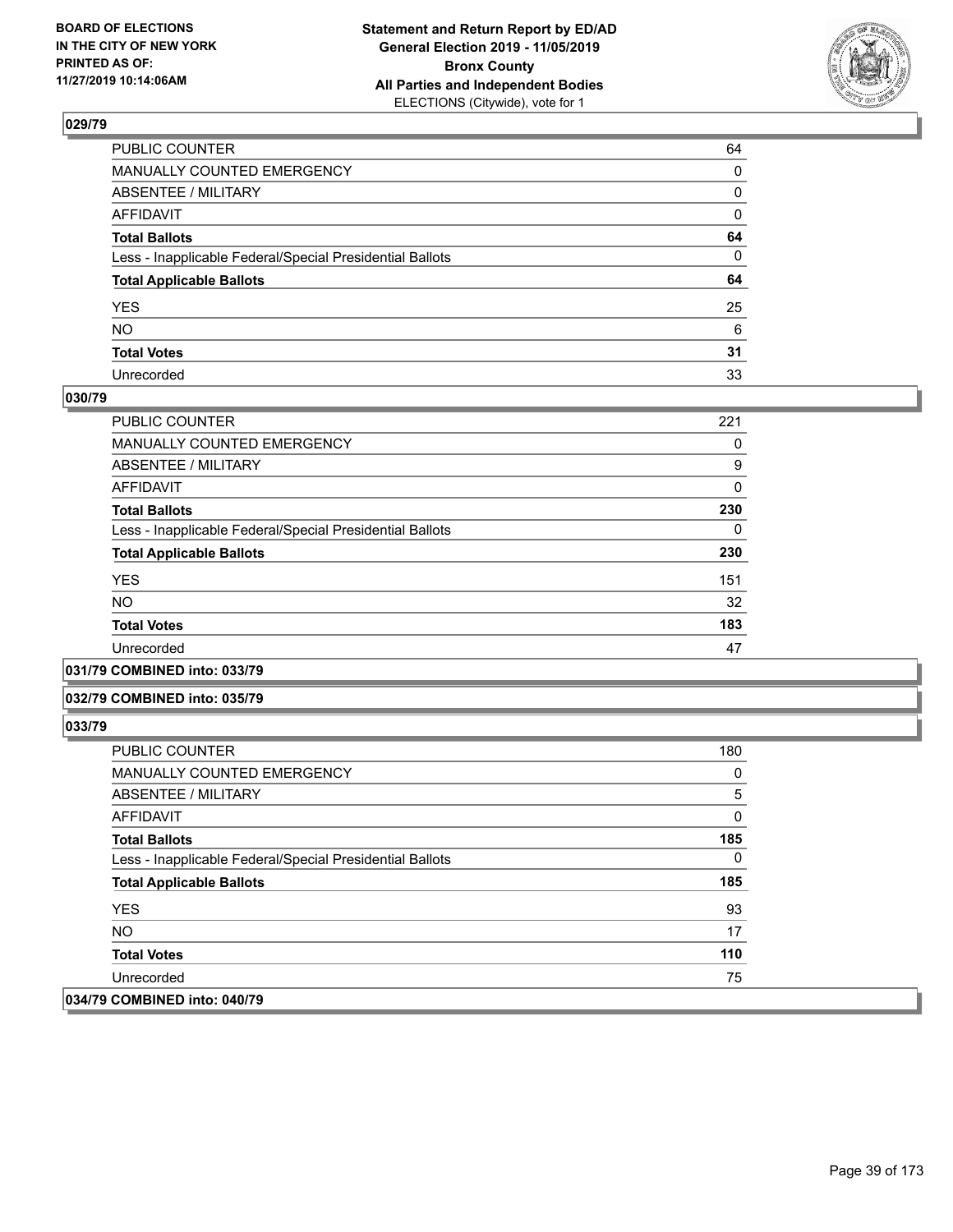

| PUBLIC COUNTER                                           | 198          |
|----------------------------------------------------------|--------------|
| MANUALLY COUNTED EMERGENCY                               | $\mathbf{0}$ |
| ABSENTEE / MILITARY                                      | 8            |
| AFFIDAVIT                                                | 2            |
| Total Ballots                                            | 208          |
| Less - Inapplicable Federal/Special Presidential Ballots | 0            |
| <b>Total Applicable Ballots</b>                          | 208          |
| YES                                                      | 125          |
| NO.                                                      | 43           |
| <b>Total Votes</b>                                       | 168          |
| Unrecorded                                               | 40           |

### **036/79**

| <b>PUBLIC COUNTER</b>                                    | 225            |
|----------------------------------------------------------|----------------|
| <b>MANUALLY COUNTED EMERGENCY</b>                        | 0              |
| ABSENTEE / MILITARY                                      | $\overline{2}$ |
| <b>AFFIDAVIT</b>                                         | 0              |
| <b>Total Ballots</b>                                     | 227            |
| Less - Inapplicable Federal/Special Presidential Ballots | 0              |
| <b>Total Applicable Ballots</b>                          | 227            |
| <b>YES</b>                                               | 119            |
| <b>NO</b>                                                | 26             |
| <b>Total Votes</b>                                       | 145            |
| Unrecorded                                               | 82             |
|                                                          |                |

### **037/79 COMBINED into: 036/79**

| <b>PUBLIC COUNTER</b>                                    | 94       |
|----------------------------------------------------------|----------|
| <b>MANUALLY COUNTED EMERGENCY</b>                        | 0        |
| ABSENTEE / MILITARY                                      | 6        |
| AFFIDAVIT                                                | $\Omega$ |
| <b>Total Ballots</b>                                     | 100      |
| Less - Inapplicable Federal/Special Presidential Ballots | $\Omega$ |
| <b>Total Applicable Ballots</b>                          | 100      |
| <b>YES</b>                                               | 57       |
| <b>NO</b>                                                | 12       |
| <b>Total Votes</b>                                       | 69       |
| Unrecorded                                               | 31       |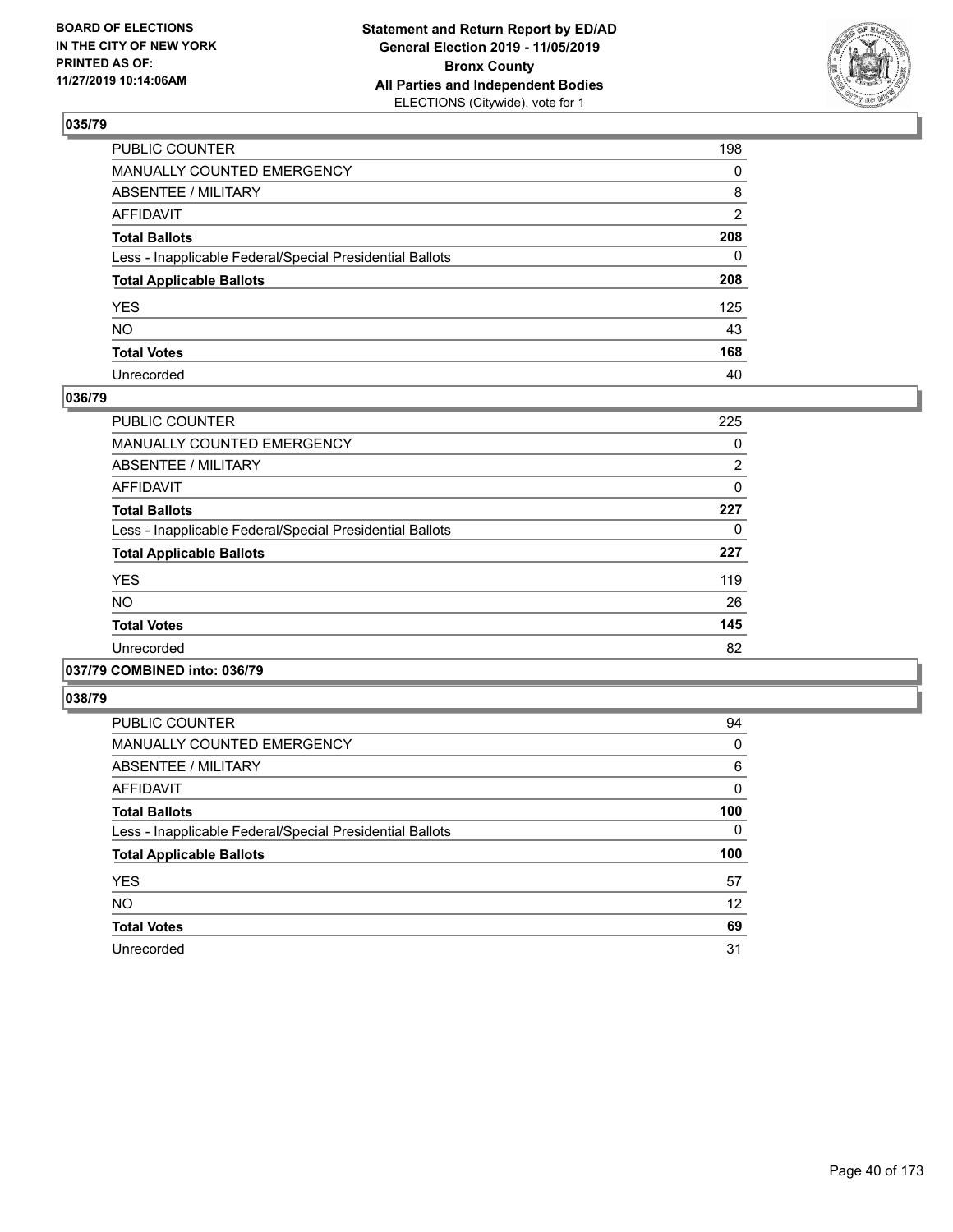

| PUBLIC COUNTER                                           | 128          |
|----------------------------------------------------------|--------------|
| MANUALLY COUNTED EMERGENCY                               | $\mathbf{0}$ |
| ABSENTEE / MILITARY                                      | 33           |
| AFFIDAVIT                                                | 2            |
| Total Ballots                                            | 163          |
| Less - Inapplicable Federal/Special Presidential Ballots | $\mathbf{0}$ |
| <b>Total Applicable Ballots</b>                          | 163          |
| YES                                                      | 99           |
| NO.                                                      | 10           |
| <b>Total Votes</b>                                       | 109          |
| Unrecorded                                               | 54           |

## **040/79**

| PUBLIC COUNTER                                           | 254 |
|----------------------------------------------------------|-----|
| <b>MANUALLY COUNTED EMERGENCY</b>                        | 0   |
| ABSENTEE / MILITARY                                      | 3   |
| AFFIDAVIT                                                | 2   |
| <b>Total Ballots</b>                                     | 259 |
| Less - Inapplicable Federal/Special Presidential Ballots | 0   |
| <b>Total Applicable Ballots</b>                          | 259 |
| <b>YES</b>                                               | 185 |
| <b>NO</b>                                                | 30  |
| <b>Total Votes</b>                                       | 215 |
| Unrecorded                                               | 44  |

| PUBLIC COUNTER                                           | 115 |
|----------------------------------------------------------|-----|
| <b>MANUALLY COUNTED EMERGENCY</b>                        | 0   |
| ABSENTEE / MILITARY                                      | 6   |
| AFFIDAVIT                                                | 2   |
| <b>Total Ballots</b>                                     | 123 |
| Less - Inapplicable Federal/Special Presidential Ballots | 0   |
| <b>Total Applicable Ballots</b>                          | 123 |
| <b>YES</b>                                               | 74  |
| NO.                                                      | 13  |
| <b>Total Votes</b>                                       | 87  |
| Unrecorded                                               | 36  |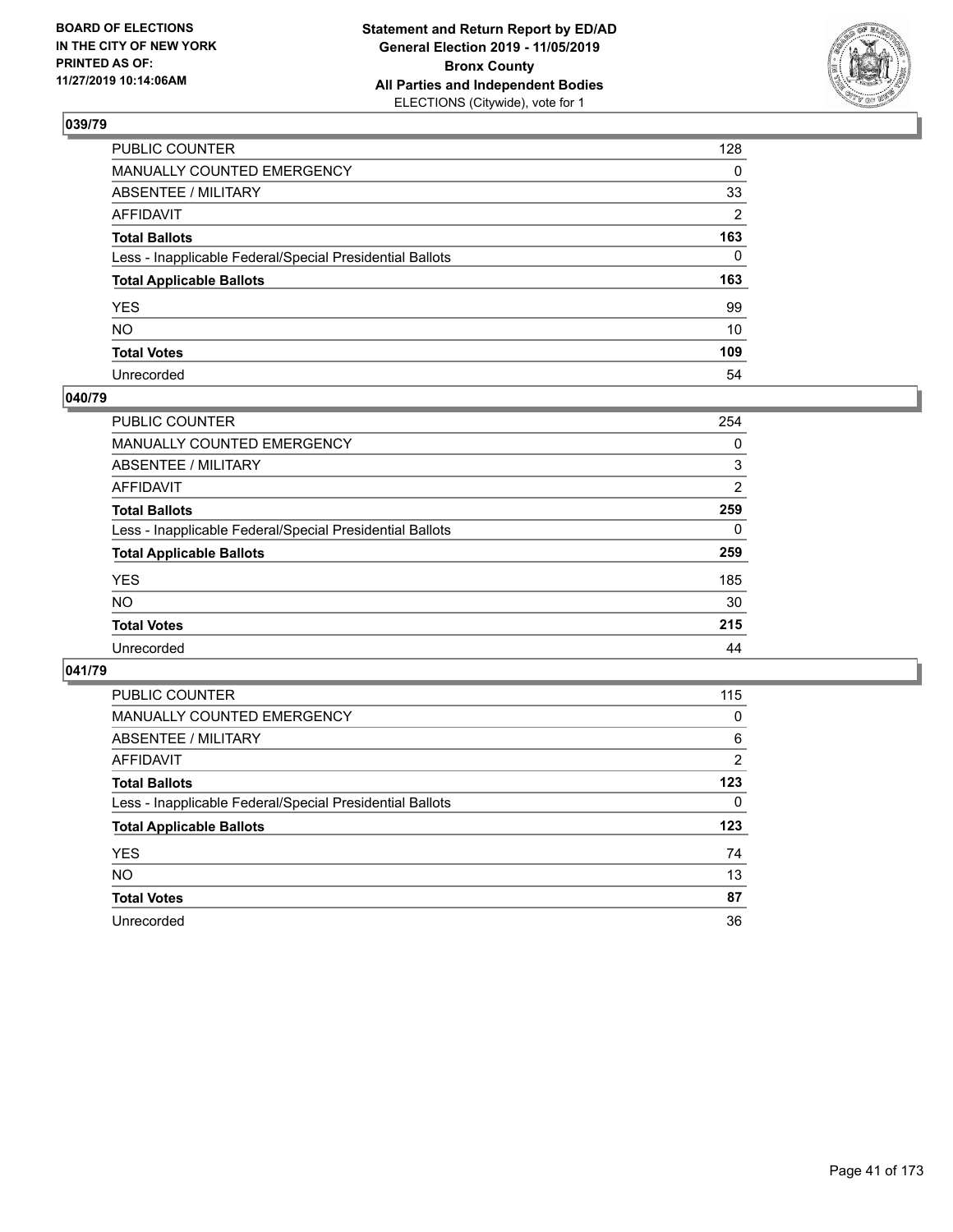

| PUBLIC COUNTER                                           | 198 |
|----------------------------------------------------------|-----|
| MANUALLY COUNTED EMERGENCY                               | 0   |
| ABSENTEE / MILITARY                                      | 2   |
| AFFIDAVIT                                                | 2   |
| Total Ballots                                            | 202 |
| Less - Inapplicable Federal/Special Presidential Ballots | 0   |
| <b>Total Applicable Ballots</b>                          | 202 |
| YES                                                      | 121 |
| NO.                                                      | 25  |
| <b>Total Votes</b>                                       | 146 |
| Unrecorded                                               | 56  |

### **043/79**

| PUBLIC COUNTER                                           | 98             |
|----------------------------------------------------------|----------------|
| MANUALLY COUNTED EMERGENCY                               | 0              |
| ABSENTEE / MILITARY                                      | $\overline{2}$ |
| AFFIDAVIT                                                |                |
| <b>Total Ballots</b>                                     | 101            |
| Less - Inapplicable Federal/Special Presidential Ballots | 0              |
| <b>Total Applicable Ballots</b>                          | 101            |
| <b>YES</b>                                               | 67             |
| <b>NO</b>                                                | 15             |
| <b>Total Votes</b>                                       | 82             |
| Unrecorded                                               | 19             |

| <b>PUBLIC COUNTER</b>                                    | 109 |
|----------------------------------------------------------|-----|
| <b>MANUALLY COUNTED EMERGENCY</b>                        | 0   |
| ABSENTEE / MILITARY                                      |     |
| AFFIDAVIT                                                |     |
| <b>Total Ballots</b>                                     | 111 |
| Less - Inapplicable Federal/Special Presidential Ballots | 0   |
| <b>Total Applicable Ballots</b>                          | 111 |
| <b>YES</b>                                               | 67  |
| NO.                                                      | 17  |
| <b>Total Votes</b>                                       | 84  |
| Unrecorded                                               | 27  |
| 045/79 COMBINED into: 057/79                             |     |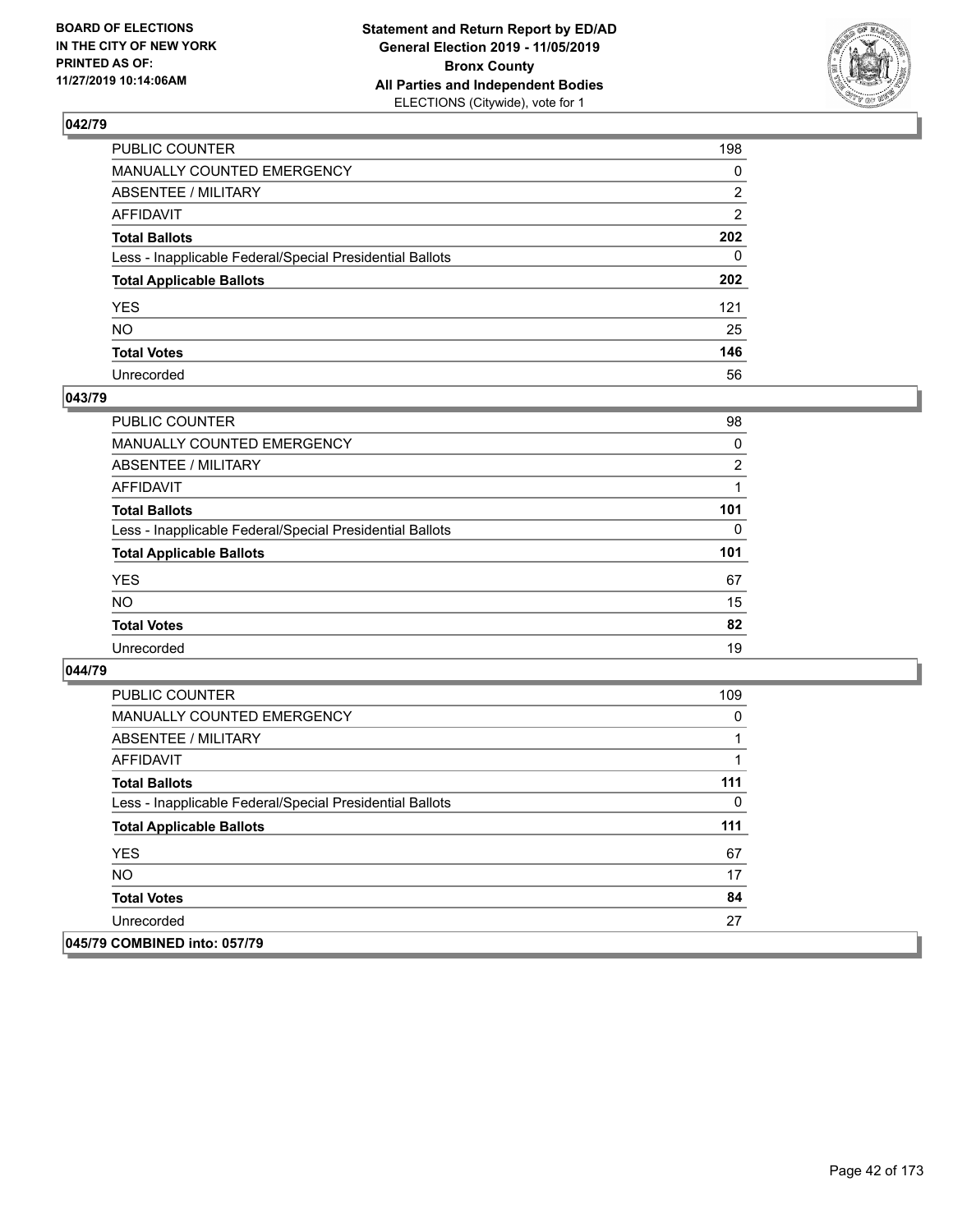

| PUBLIC COUNTER                                           | 218            |
|----------------------------------------------------------|----------------|
| MANUALLY COUNTED EMERGENCY                               | 0              |
| ABSENTEE / MILITARY                                      |                |
| <b>AFFIDAVIT</b>                                         | $\overline{2}$ |
| <b>Total Ballots</b>                                     | 221            |
| Less - Inapplicable Federal/Special Presidential Ballots | 0              |
| <b>Total Applicable Ballots</b>                          | 221            |
| <b>YES</b>                                               | 100            |
| <b>NO</b>                                                | 22             |
| <b>Total Votes</b>                                       | 122            |
| Unrecorded                                               | 99             |

## **047/79 COMBINED into: 046/79**

### **048/79**

| PUBLIC COUNTER                                           | 92       |
|----------------------------------------------------------|----------|
| <b>MANUALLY COUNTED EMERGENCY</b>                        | $\Omega$ |
| ABSENTEE / MILITARY                                      | 3        |
| AFFIDAVIT                                                | 5        |
| <b>Total Ballots</b>                                     | 100      |
| Less - Inapplicable Federal/Special Presidential Ballots | $\Omega$ |
| <b>Total Applicable Ballots</b>                          | 100      |
| <b>YES</b>                                               | 58       |
| <b>NO</b>                                                | 11       |
| <b>Total Votes</b>                                       | 69       |
| Unrecorded                                               | 31       |
|                                                          |          |

| <b>PUBLIC COUNTER</b>                                    | 148            |
|----------------------------------------------------------|----------------|
| MANUALLY COUNTED EMERGENCY                               | 0              |
| ABSENTEE / MILITARY                                      | $\overline{2}$ |
| AFFIDAVIT                                                | 2              |
| <b>Total Ballots</b>                                     | 152            |
| Less - Inapplicable Federal/Special Presidential Ballots | $\Omega$       |
| <b>Total Applicable Ballots</b>                          | 152            |
| <b>YES</b>                                               | 114            |
| <b>NO</b>                                                | 11             |
| <b>Total Votes</b>                                       | 125            |
| Unrecorded                                               | 27             |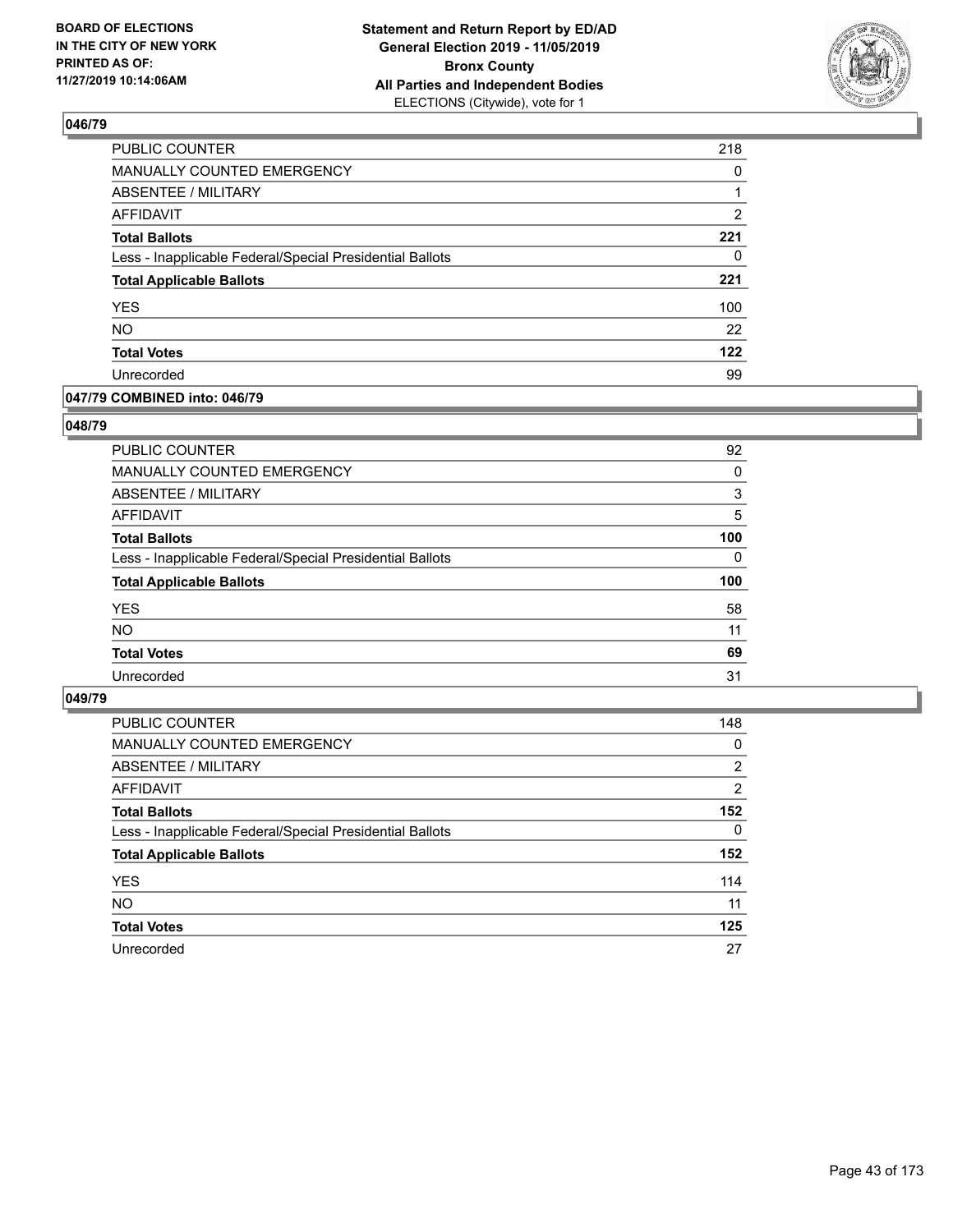

| PUBLIC COUNTER                                           | 172 |
|----------------------------------------------------------|-----|
| MANUALLY COUNTED EMERGENCY                               | 0   |
| <b>ABSENTEE / MILITARY</b>                               | 3   |
| AFFIDAVIT                                                | 0   |
| <b>Total Ballots</b>                                     | 175 |
| Less - Inapplicable Federal/Special Presidential Ballots | 0   |
| <b>Total Applicable Ballots</b>                          | 175 |
| <b>YES</b>                                               | 123 |
| <b>NO</b>                                                | 25  |
| <b>Total Votes</b>                                       | 148 |
| Unrecorded                                               | 27  |

## **051/79 COMBINED into: 053/79**

#### **052/79 COMBINED into: 050/79**

## **053/79**

| <b>PUBLIC COUNTER</b>                                    | 237 |
|----------------------------------------------------------|-----|
| <b>MANUALLY COUNTED EMERGENCY</b>                        | 0   |
| ABSENTEE / MILITARY                                      | 5   |
| AFFIDAVIT                                                | 0   |
| <b>Total Ballots</b>                                     | 242 |
| Less - Inapplicable Federal/Special Presidential Ballots | 0   |
| <b>Total Applicable Ballots</b>                          | 242 |
| <b>YES</b>                                               | 170 |
| NO.                                                      | 31  |
| <b>Total Votes</b>                                       | 201 |
| Unrecorded                                               | 41  |

| <b>PUBLIC COUNTER</b>                                    | 90             |
|----------------------------------------------------------|----------------|
| <b>MANUALLY COUNTED EMERGENCY</b>                        | 0              |
| ABSENTEE / MILITARY                                      | $\overline{2}$ |
| AFFIDAVIT                                                | 0              |
| <b>Total Ballots</b>                                     | 92             |
| Less - Inapplicable Federal/Special Presidential Ballots | $\Omega$       |
| <b>Total Applicable Ballots</b>                          | 92             |
| <b>YES</b>                                               | 63             |
| <b>NO</b>                                                | 14             |
| <b>Total Votes</b>                                       | 77             |
| Unrecorded                                               | 15             |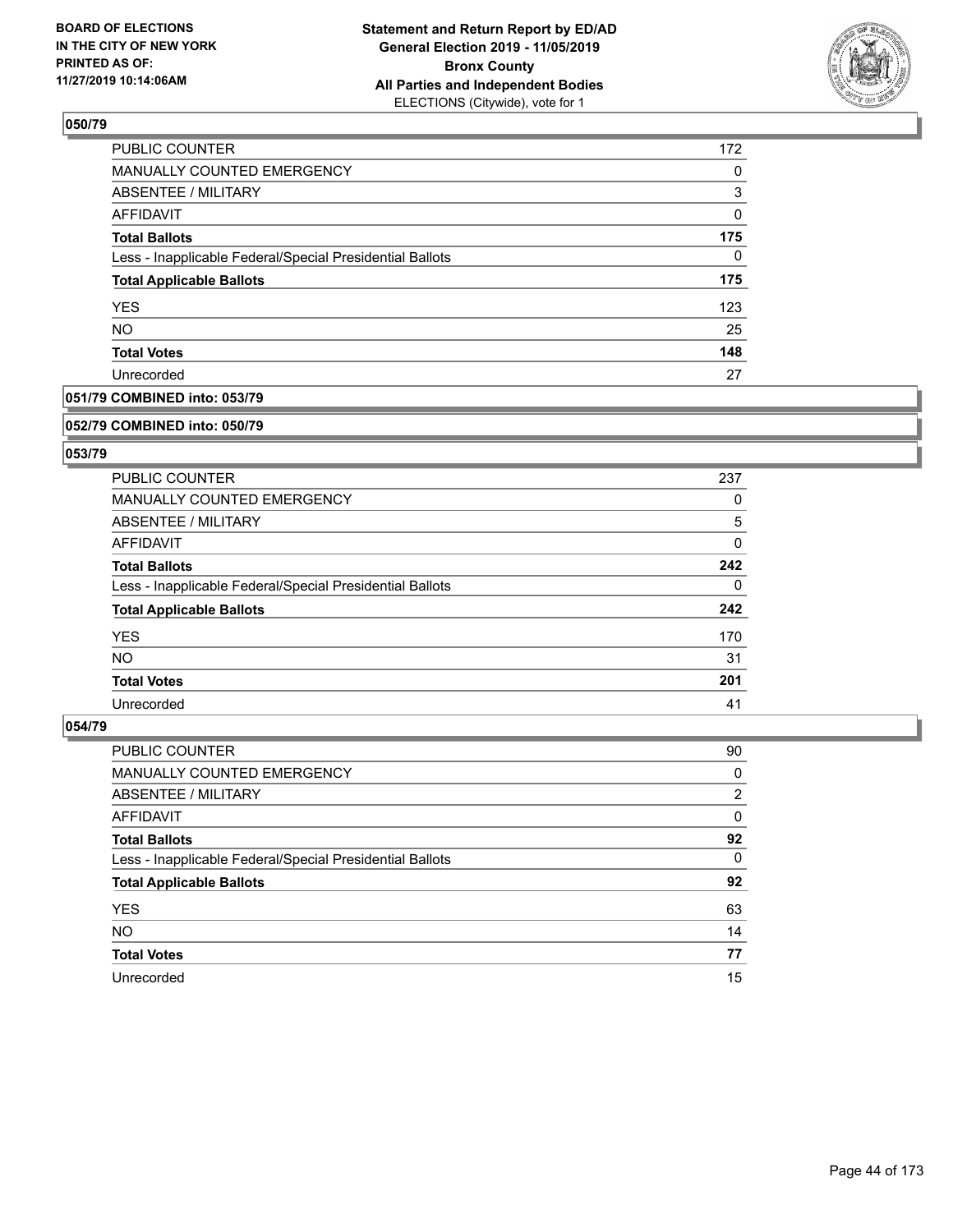

| PUBLIC COUNTER                                           | 114             |
|----------------------------------------------------------|-----------------|
| MANUALLY COUNTED EMERGENCY                               | $\mathbf{0}$    |
| ABSENTEE / MILITARY                                      |                 |
| AFFIDAVIT                                                | 0               |
| Total Ballots                                            | 115             |
| Less - Inapplicable Federal/Special Presidential Ballots | 0               |
| <b>Total Applicable Ballots</b>                          | 115             |
| YES                                                      | 84              |
| NO.                                                      | 12 <sup>2</sup> |
| <b>Total Votes</b>                                       | 96              |
| Unrecorded                                               | 19              |

### **056/79**

| <b>PUBLIC COUNTER</b>                                    | 212      |
|----------------------------------------------------------|----------|
| MANUALLY COUNTED EMERGENCY                               | 0        |
| ABSENTEE / MILITARY                                      | 8        |
| AFFIDAVIT                                                | 0        |
| <b>Total Ballots</b>                                     | 220      |
| Less - Inapplicable Federal/Special Presidential Ballots | $\Omega$ |
| <b>Total Applicable Ballots</b>                          | 220      |
| <b>YES</b>                                               | 122      |
| <b>NO</b>                                                | 29       |
| <b>Total Votes</b>                                       | 151      |
| Unrecorded                                               | 69       |

| PUBLIC COUNTER                                           | 200      |
|----------------------------------------------------------|----------|
| MANUALLY COUNTED EMERGENCY                               | $\Omega$ |
| ABSENTEE / MILITARY                                      | 7        |
| AFFIDAVIT                                                | 0        |
| <b>Total Ballots</b>                                     | 207      |
| Less - Inapplicable Federal/Special Presidential Ballots | 0        |
| <b>Total Applicable Ballots</b>                          | 207      |
| <b>YES</b>                                               | 151      |
| NO.                                                      | 37       |
| <b>Total Votes</b>                                       | 188      |
| Unrecorded                                               | 19       |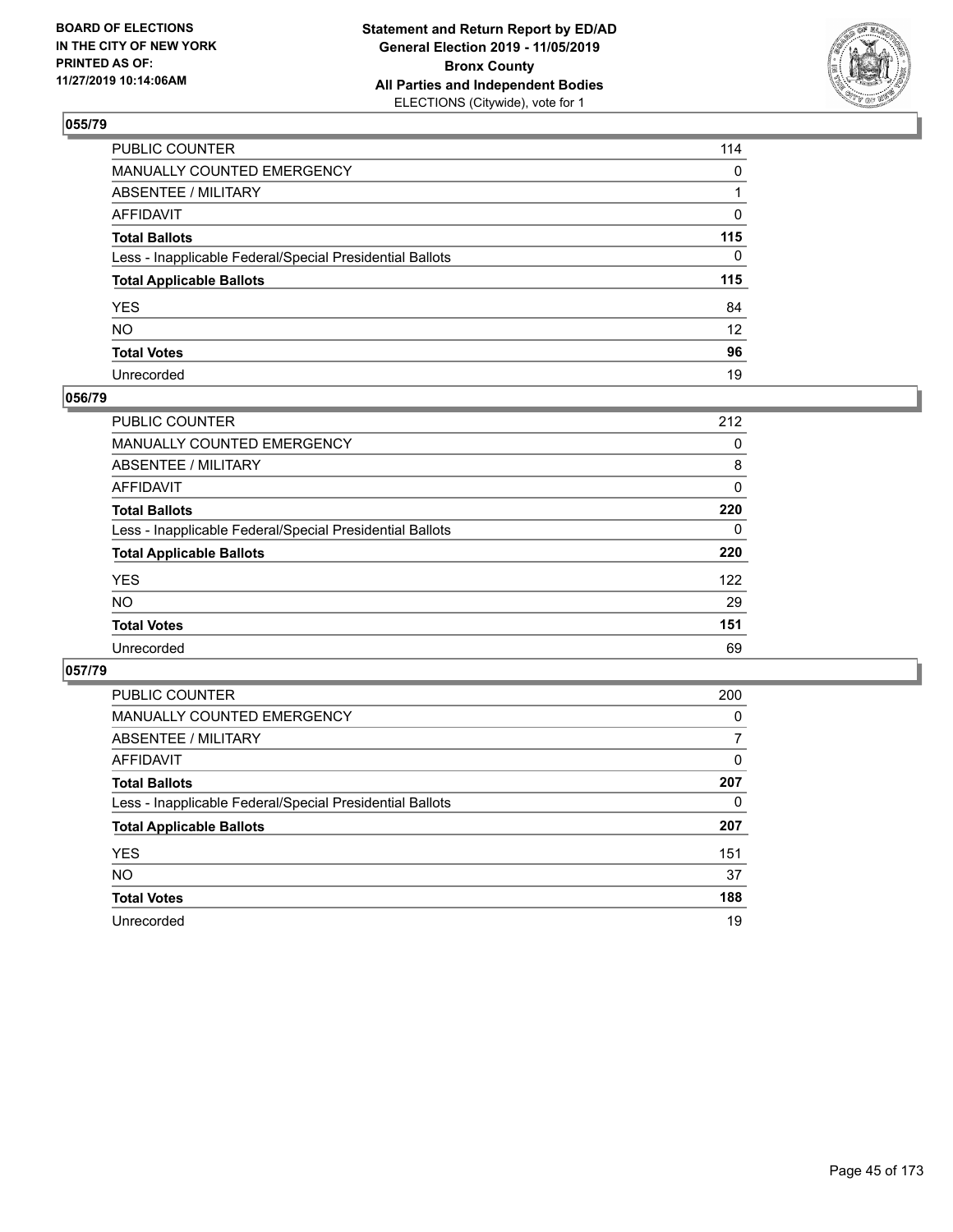

| PUBLIC COUNTER                                           | 91       |
|----------------------------------------------------------|----------|
| <b>MANUALLY COUNTED EMERGENCY</b>                        | $\Omega$ |
| ABSENTEE / MILITARY                                      | 3        |
| AFFIDAVIT                                                | 19       |
| <b>Total Ballots</b>                                     | 113      |
| Less - Inapplicable Federal/Special Presidential Ballots | $\Omega$ |
| <b>Total Applicable Ballots</b>                          | 113      |
| <b>YES</b>                                               | 73       |
| <b>NO</b>                                                | 11       |
| <b>Total Votes</b>                                       | 84       |
| Unrecorded                                               | 29       |

## **059/79 COMBINED into: 058/79**

#### **060/79 COMBINED into: 061/79**

## **061/79**

| <b>PUBLIC COUNTER</b>                                    | 160            |
|----------------------------------------------------------|----------------|
| <b>MANUALLY COUNTED EMERGENCY</b>                        | 0              |
| ABSENTEE / MILITARY                                      | $\overline{2}$ |
| AFFIDAVIT                                                |                |
| <b>Total Ballots</b>                                     | 163            |
| Less - Inapplicable Federal/Special Presidential Ballots | 0              |
| <b>Total Applicable Ballots</b>                          | 163            |
| <b>YES</b>                                               | 111            |
| NO.                                                      | 21             |
| <b>Total Votes</b>                                       | 132            |
| Unrecorded                                               | 31             |

| PUBLIC COUNTER                                           | 113 |
|----------------------------------------------------------|-----|
| <b>MANUALLY COUNTED EMERGENCY</b>                        | 0   |
| ABSENTEE / MILITARY                                      | 8   |
| AFFIDAVIT                                                | 0   |
| <b>Total Ballots</b>                                     | 121 |
| Less - Inapplicable Federal/Special Presidential Ballots | 0   |
| <b>Total Applicable Ballots</b>                          | 121 |
|                                                          |     |
| <b>YES</b>                                               | 70  |
| <b>NO</b>                                                | 19  |
| <b>Total Votes</b>                                       | 89  |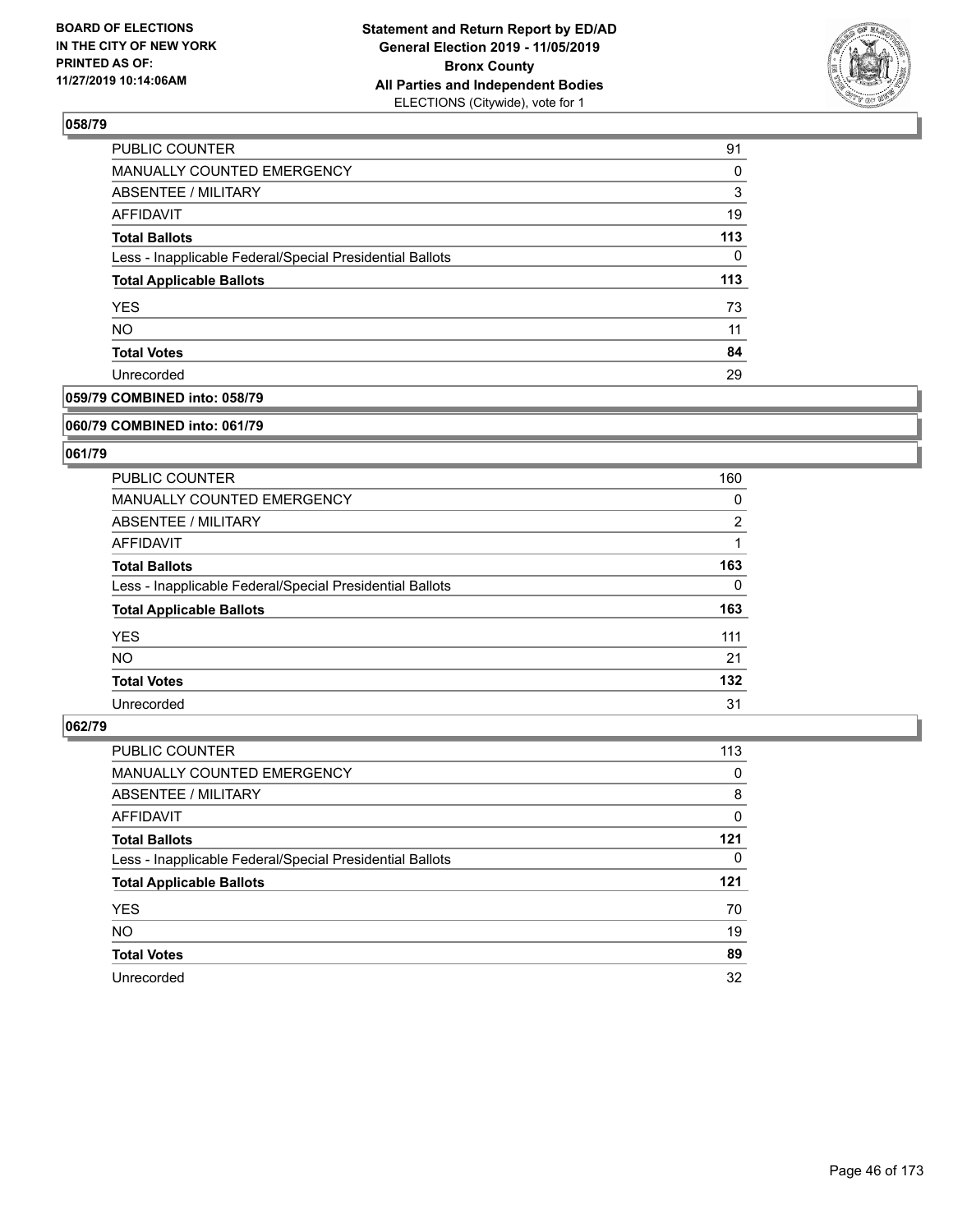

| PUBLIC COUNTER                                           | 82       |
|----------------------------------------------------------|----------|
| MANUALLY COUNTED EMERGENCY                               | $\Omega$ |
| ABSENTEE / MILITARY                                      |          |
| AFFIDAVIT                                                |          |
| Total Ballots                                            | 84       |
| Less - Inapplicable Federal/Special Presidential Ballots | 0        |
| <b>Total Applicable Ballots</b>                          | 84       |
| YES                                                      | 63       |
| NO.                                                      | 5        |
| <b>Total Votes</b>                                       | 68       |
| Unrecorded                                               | 16       |

### **064/79**

| <b>PUBLIC COUNTER</b>                                    | 94 |
|----------------------------------------------------------|----|
| MANUALLY COUNTED EMERGENCY                               | 0  |
| ABSENTEE / MILITARY                                      | 0  |
| AFFIDAVIT                                                | 2  |
| <b>Total Ballots</b>                                     | 96 |
| Less - Inapplicable Federal/Special Presidential Ballots | 0  |
| <b>Total Applicable Ballots</b>                          | 96 |
| <b>YES</b>                                               | 49 |
| <b>NO</b>                                                | 9  |
| <b>Total Votes</b>                                       | 58 |
| Unrecorded                                               | 38 |
|                                                          |    |

### **065/79 COMBINED into: 055/79**

| <b>PUBLIC COUNTER</b>                                    | 147 |
|----------------------------------------------------------|-----|
| MANUALLY COUNTED EMERGENCY                               | 0   |
| ABSENTEE / MILITARY                                      | 1   |
| AFFIDAVIT                                                | 0   |
| <b>Total Ballots</b>                                     | 148 |
| Less - Inapplicable Federal/Special Presidential Ballots | 0   |
| <b>Total Applicable Ballots</b>                          | 148 |
| <b>YES</b>                                               | 83  |
| <b>NO</b>                                                | 19  |
| <b>Total Votes</b>                                       | 102 |
| Unrecorded                                               | 46  |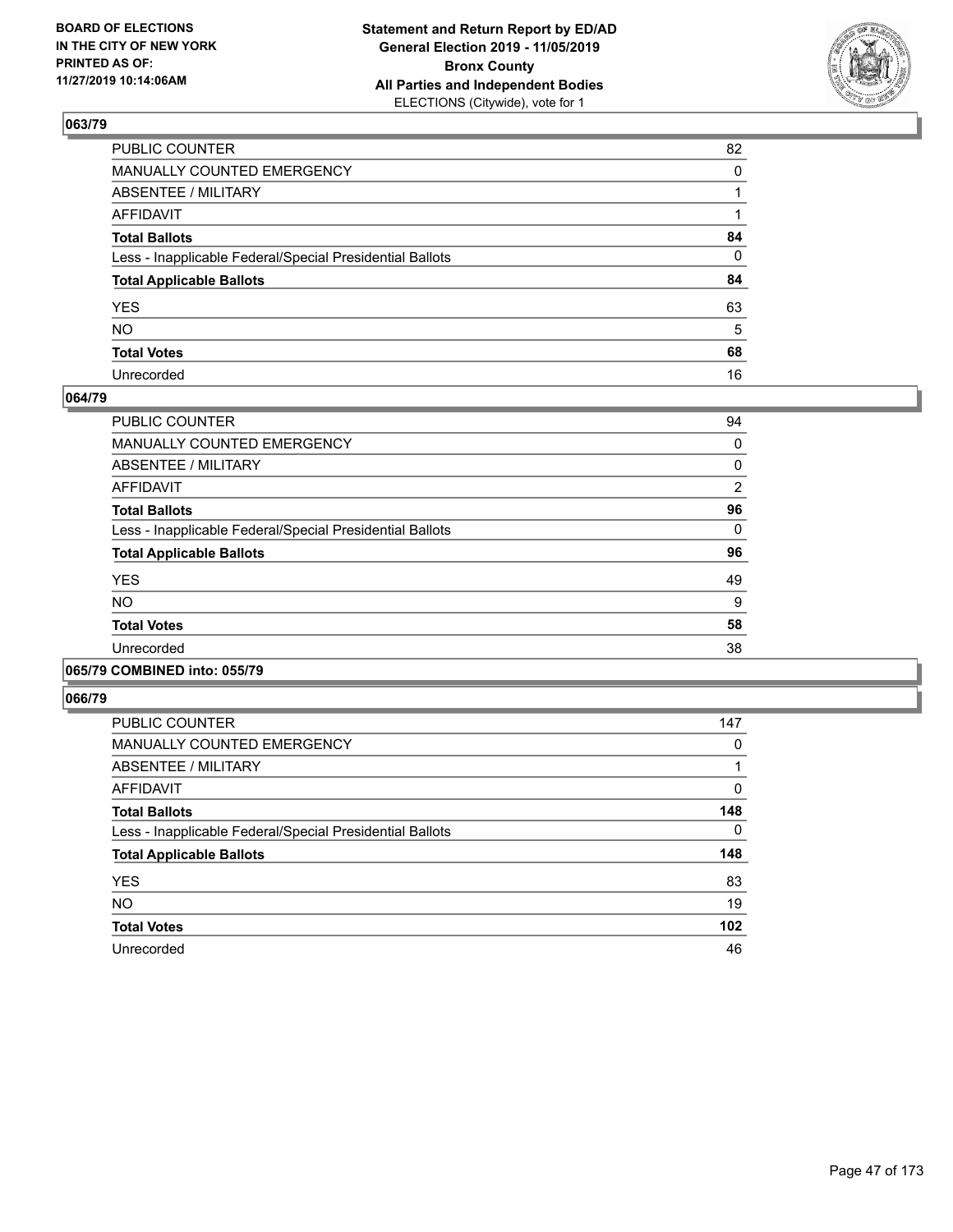

| PUBLIC COUNTER                                           | 145 |
|----------------------------------------------------------|-----|
| MANUALLY COUNTED EMERGENCY                               | 0   |
| ABSENTEE / MILITARY                                      | 2   |
| AFFIDAVIT                                                | 2   |
| Total Ballots                                            | 149 |
| Less - Inapplicable Federal/Special Presidential Ballots | 0   |
| <b>Total Applicable Ballots</b>                          | 149 |
| YES                                                      | 96  |
| NO.                                                      | 19  |
| <b>Total Votes</b>                                       | 115 |
| Unrecorded                                               | 34  |

### **068/79**

| PUBLIC COUNTER                                           | 267      |
|----------------------------------------------------------|----------|
| <b>MANUALLY COUNTED EMERGENCY</b>                        | 0        |
| ABSENTEE / MILITARY                                      |          |
| AFFIDAVIT                                                | 3        |
| <b>Total Ballots</b>                                     | 271      |
| Less - Inapplicable Federal/Special Presidential Ballots | $\Omega$ |
| <b>Total Applicable Ballots</b>                          | 271      |
| <b>YES</b>                                               | 195      |
| <b>NO</b>                                                | 43       |
| <b>Total Votes</b>                                       | 238      |
| Unrecorded                                               | 33       |

| PUBLIC COUNTER                                           | 572      |
|----------------------------------------------------------|----------|
| <b>MANUALLY COUNTED EMERGENCY</b>                        | 0        |
| ABSENTEE / MILITARY                                      | 11       |
| AFFIDAVIT                                                | 3        |
| <b>Total Ballots</b>                                     | 586      |
| Less - Inapplicable Federal/Special Presidential Ballots | $\Omega$ |
| <b>Total Applicable Ballots</b>                          | 586      |
| <b>YES</b>                                               | 449      |
| NO.                                                      | 96       |
| <b>Total Votes</b>                                       | 545      |
| Unrecorded                                               | 41       |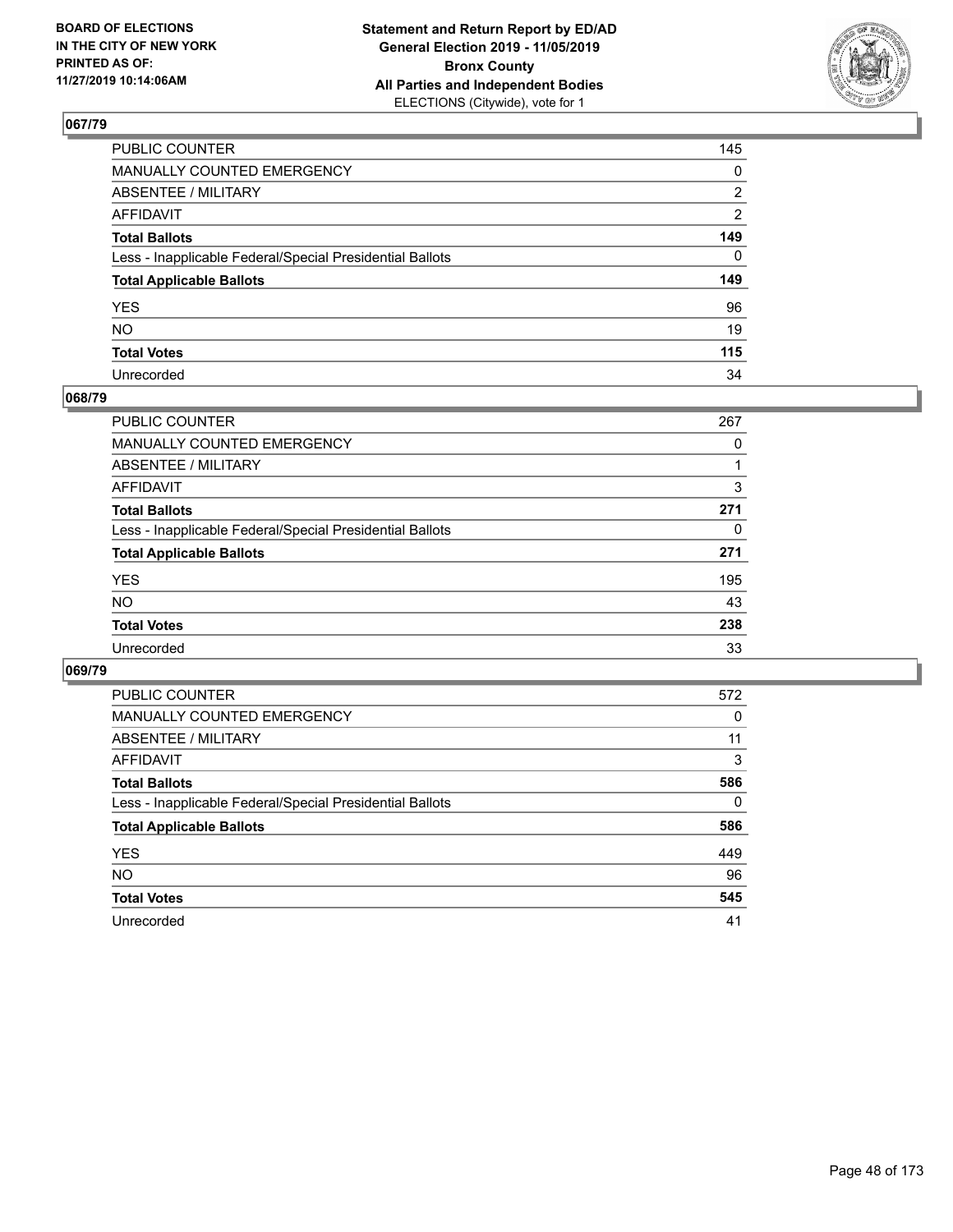

| 178            |
|----------------|
| 0              |
| 5              |
| $\overline{2}$ |
| 185            |
| $\mathbf{0}$   |
| 185            |
| 88             |
| 22             |
| 110            |
| 75             |
|                |

# **071/79 COMBINED into: 070/79**

### **072/79**

| <b>PUBLIC COUNTER</b>                                    | 225 |
|----------------------------------------------------------|-----|
| <b>MANUALLY COUNTED EMERGENCY</b>                        | 0   |
| ABSENTEE / MILITARY                                      |     |
| <b>AFFIDAVIT</b>                                         | 5   |
| <b>Total Ballots</b>                                     | 231 |
| Less - Inapplicable Federal/Special Presidential Ballots | 0   |
| <b>Total Applicable Ballots</b>                          | 231 |
| <b>YES</b>                                               | 144 |
| NO.                                                      | 29  |
| <b>Total Votes</b>                                       | 173 |
| Unrecorded                                               | 58  |

### **073/79 COMBINED into: 072/79**

### **074/79 COMBINED into: 029/79**

**075/79** 

| PUBLIC COUNTER                                           | 117            |
|----------------------------------------------------------|----------------|
| <b>MANUALLY COUNTED EMERGENCY</b>                        | 0              |
| ABSENTEE / MILITARY                                      | $\overline{2}$ |
| AFFIDAVIT                                                | 0              |
| <b>Total Ballots</b>                                     | 119            |
| Less - Inapplicable Federal/Special Presidential Ballots | $\Omega$       |
| <b>Total Applicable Ballots</b>                          | 119            |
| <b>YES</b>                                               | 83             |
| <b>NO</b>                                                | 20             |
| <b>Total Votes</b>                                       | 103            |
| Unrecorded                                               | 16             |

**076/79 COMBINED into: 023/79**

**077/79 COMBINED into: 029/79**

**078/79 COMBINED into: 049/79**

**079/79 COMBINED into: 070/79**

**080/79 COMBINED into: 049/79**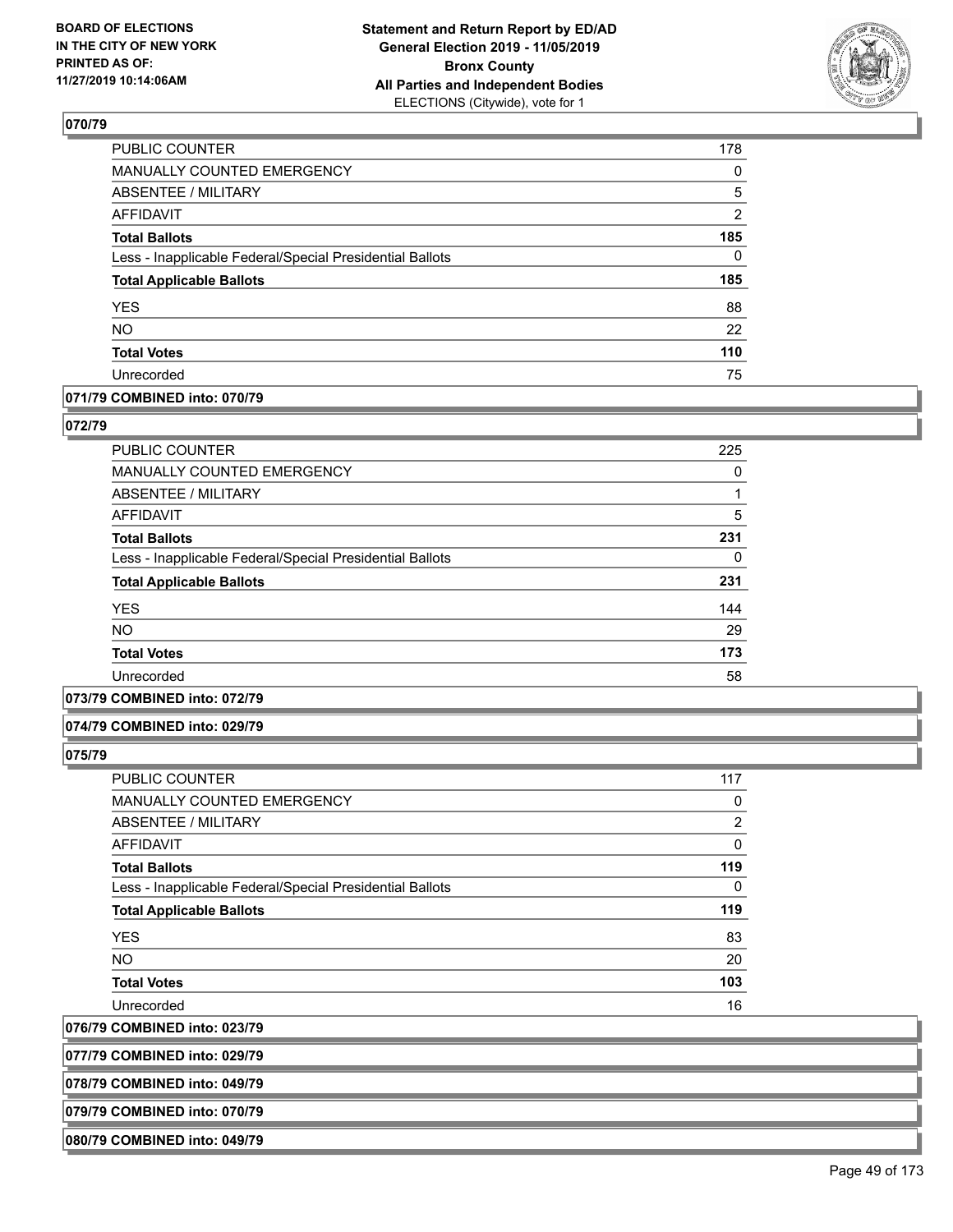

## **081/79 COMBINED into: 049/79**

#### **082/79 COMBINED into: 086/79**

#### **083/79 COMBINED into: 030/79**

#### **084/79**

| <b>PUBLIC COUNTER</b>                                    | 210 |
|----------------------------------------------------------|-----|
| <b>MANUALLY COUNTED EMERGENCY</b>                        | 0   |
| ABSENTEE / MILITARY                                      | 9   |
| AFFIDAVIT                                                | 0   |
| <b>Total Ballots</b>                                     | 219 |
| Less - Inapplicable Federal/Special Presidential Ballots | 0   |
| <b>Total Applicable Ballots</b>                          | 219 |
| <b>YES</b>                                               | 145 |
| <b>NO</b>                                                | 24  |
| <b>Total Votes</b>                                       | 169 |
| Unrecorded                                               | 50  |

### **085/79 COMBINED into: 042/79**

### **086/79**

| <b>PUBLIC COUNTER</b>                                    | 170 |
|----------------------------------------------------------|-----|
| <b>MANUALLY COUNTED EMERGENCY</b>                        | 0   |
| ABSENTEE / MILITARY                                      | 3   |
| <b>AFFIDAVIT</b>                                         | 2   |
| <b>Total Ballots</b>                                     | 175 |
| Less - Inapplicable Federal/Special Presidential Ballots | 0   |
| <b>Total Applicable Ballots</b>                          | 175 |
| <b>YES</b>                                               | 98  |
| NO.                                                      | 28  |
| <b>Total Votes</b>                                       | 126 |
| Unrecorded                                               | 49  |
| 087/79 COMBINED into: 001/79                             |     |
| 088/79 COMBINED into: 013/79                             |     |
| 089/79 COMBINED into: 084/79                             |     |
|                                                          |     |

**090/79 COMBINED into: 069/79**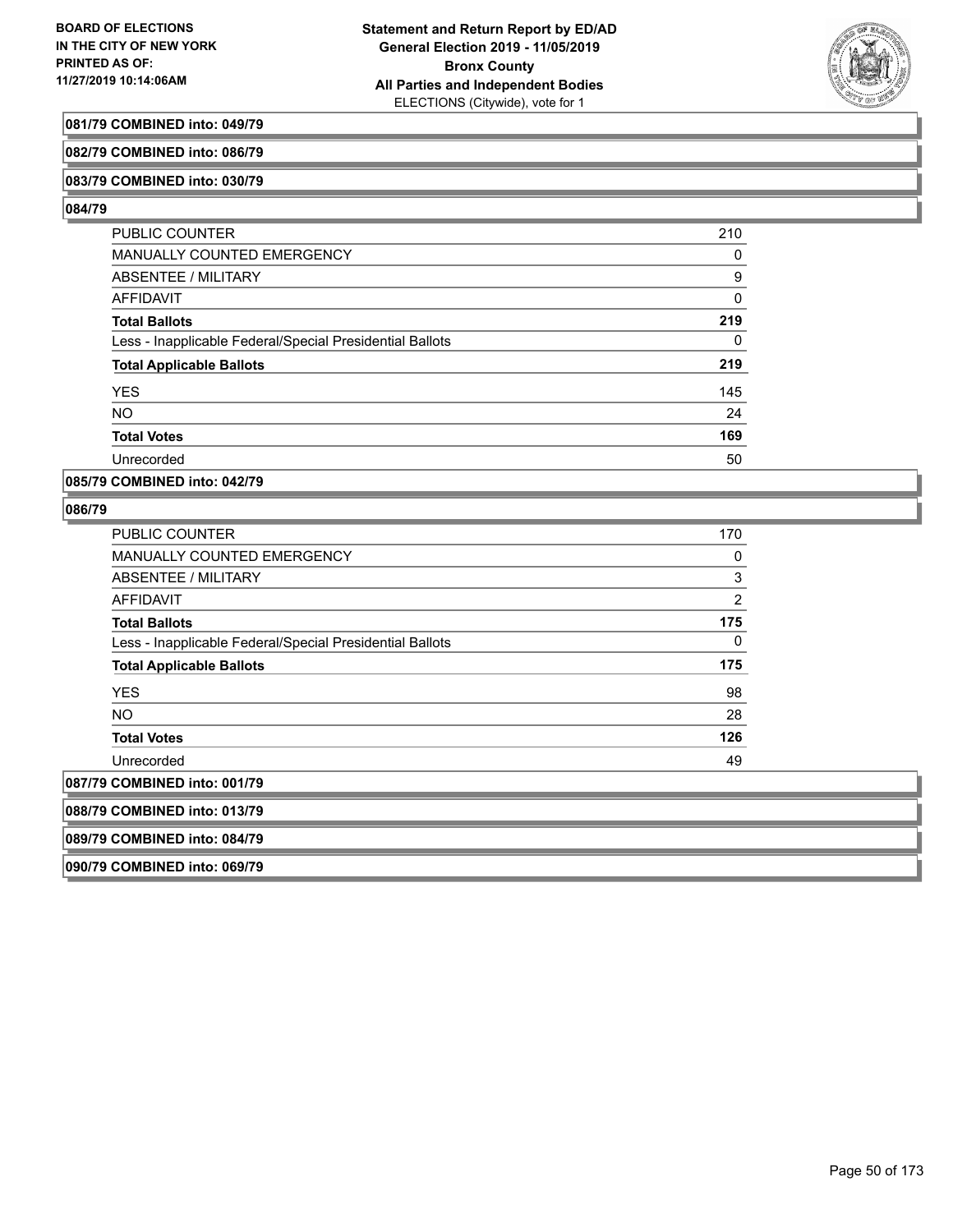

| PUBLIC COUNTER                                           | 297 |
|----------------------------------------------------------|-----|
| <b>MANUALLY COUNTED EMERGENCY</b>                        | 0   |
| <b>ABSENTEE / MILITARY</b>                               | 13  |
| AFFIDAVIT                                                | 0   |
| <b>Total Ballots</b>                                     | 310 |
| Less - Inapplicable Federal/Special Presidential Ballots | 0   |
| <b>Total Applicable Ballots</b>                          | 310 |
| <b>YES</b>                                               | 153 |
| <b>NO</b>                                                | 127 |
| <b>Total Votes</b>                                       | 280 |
| Unrecorded                                               | 30  |

## **002/80 COMBINED into: 001/80**

#### **003/80 COMBINED into: 001/80**

## **004/80**

| <b>PUBLIC COUNTER</b>                                    | 124            |
|----------------------------------------------------------|----------------|
| MANUALLY COUNTED EMERGENCY                               | 0              |
| ABSENTEE / MILITARY                                      | $\overline{2}$ |
| AFFIDAVIT                                                | $\Omega$       |
| <b>Total Ballots</b>                                     | 126            |
| Less - Inapplicable Federal/Special Presidential Ballots | $\Omega$       |
| <b>Total Applicable Ballots</b>                          | 126            |
| <b>YES</b>                                               | 64             |
| <b>NO</b>                                                | 45             |
| <b>Total Votes</b>                                       | 109            |
| Unrecorded                                               | 17             |

## **005/80 COMBINED into: 004/80**

### **006/80**

| PUBLIC COUNTER                                           | 236      |
|----------------------------------------------------------|----------|
| <b>MANUALLY COUNTED EMERGENCY</b>                        | 0        |
| ABSENTEE / MILITARY                                      |          |
| AFFIDAVIT                                                | $\Omega$ |
| <b>Total Ballots</b>                                     | 237      |
| Less - Inapplicable Federal/Special Presidential Ballots | 0        |
| <b>Total Applicable Ballots</b>                          | 237      |
| <b>YES</b>                                               | 144      |
| NO.                                                      | 64       |
| <b>Total Votes</b>                                       | 208      |
| Unrecorded                                               | 29       |
| 007/80 COMBINED into: 006/80                             |          |

## **008/80 COMBINED into: 006/80**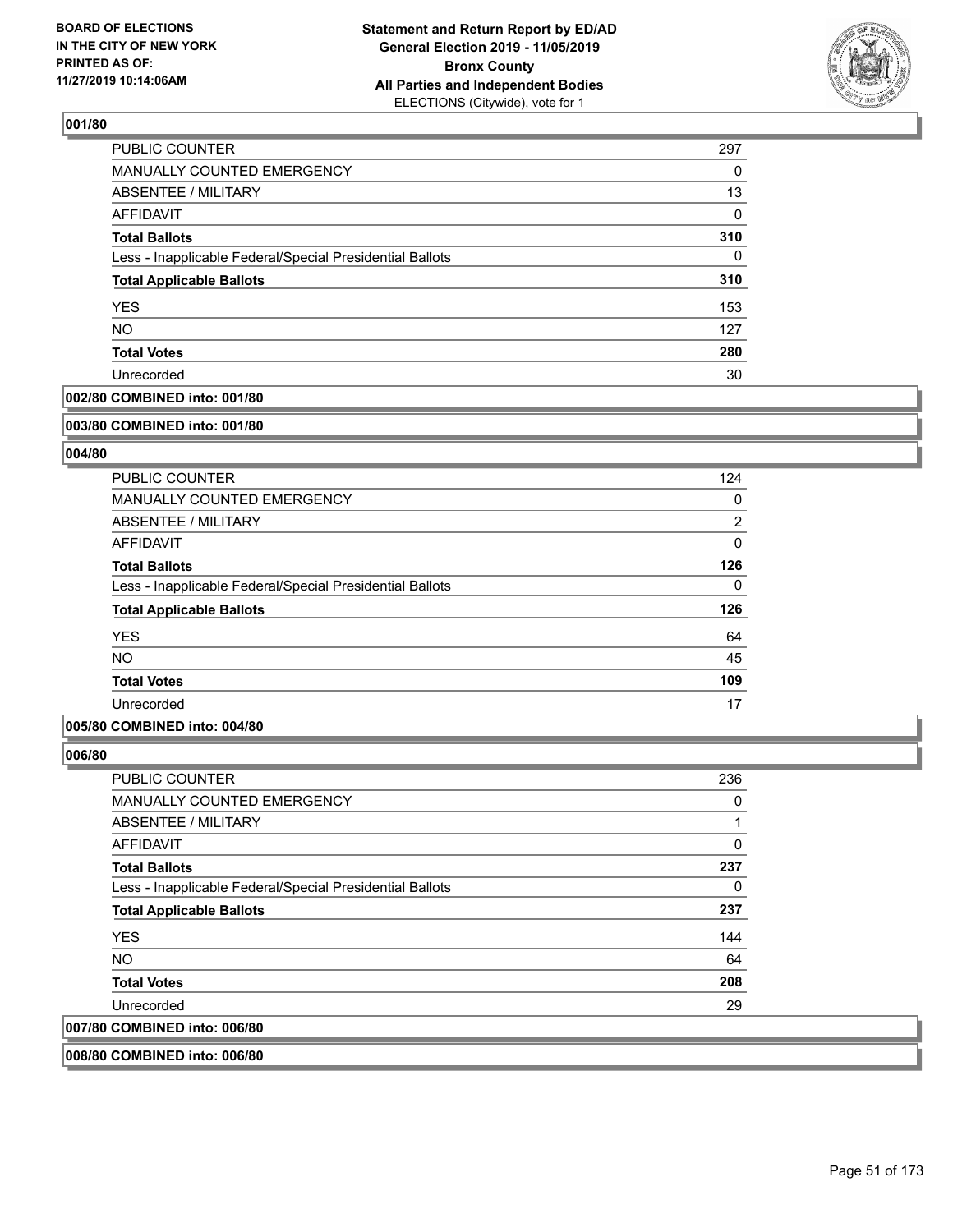

| PUBLIC COUNTER                                           | 186      |
|----------------------------------------------------------|----------|
| MANUALLY COUNTED EMERGENCY                               | 0        |
| ABSENTEE / MILITARY                                      |          |
| AFFIDAVIT                                                | 0        |
| <b>Total Ballots</b>                                     | 187      |
| Less - Inapplicable Federal/Special Presidential Ballots | $\Omega$ |
| <b>Total Applicable Ballots</b>                          | 187      |
| <b>YES</b>                                               | 112      |
| <b>NO</b>                                                | 50       |
| <b>Total Votes</b>                                       | 162      |
| Unrecorded                                               | 25       |

## **010/80 COMBINED into: 009/80**

### **011/80**

| <b>PUBLIC COUNTER</b>                                    | 174 |
|----------------------------------------------------------|-----|
| <b>MANUALLY COUNTED EMERGENCY</b>                        | 0   |
| ABSENTEE / MILITARY                                      | 5   |
| AFFIDAVIT                                                |     |
| <b>Total Ballots</b>                                     | 180 |
| Less - Inapplicable Federal/Special Presidential Ballots | 0   |
| <b>Total Applicable Ballots</b>                          | 180 |
| <b>YES</b>                                               | 86  |
| <b>NO</b>                                                | 68  |
| <b>Total Votes</b>                                       | 154 |
| Unrecorded                                               | 26  |
|                                                          |     |

# **012/80 COMBINED into: 009/80**

| <b>PUBLIC COUNTER</b>                                    | 199            |
|----------------------------------------------------------|----------------|
| <b>MANUALLY COUNTED EMERGENCY</b>                        | 0              |
| ABSENTEE / MILITARY                                      | 3              |
| AFFIDAVIT                                                | $\overline{2}$ |
| <b>Total Ballots</b>                                     | 204            |
| Less - Inapplicable Federal/Special Presidential Ballots | $\Omega$       |
| <b>Total Applicable Ballots</b>                          | 204            |
| <b>YES</b>                                               | 130            |
| <b>NO</b>                                                | 31             |
| <b>Total Votes</b>                                       | 161            |
| Unrecorded                                               | 43             |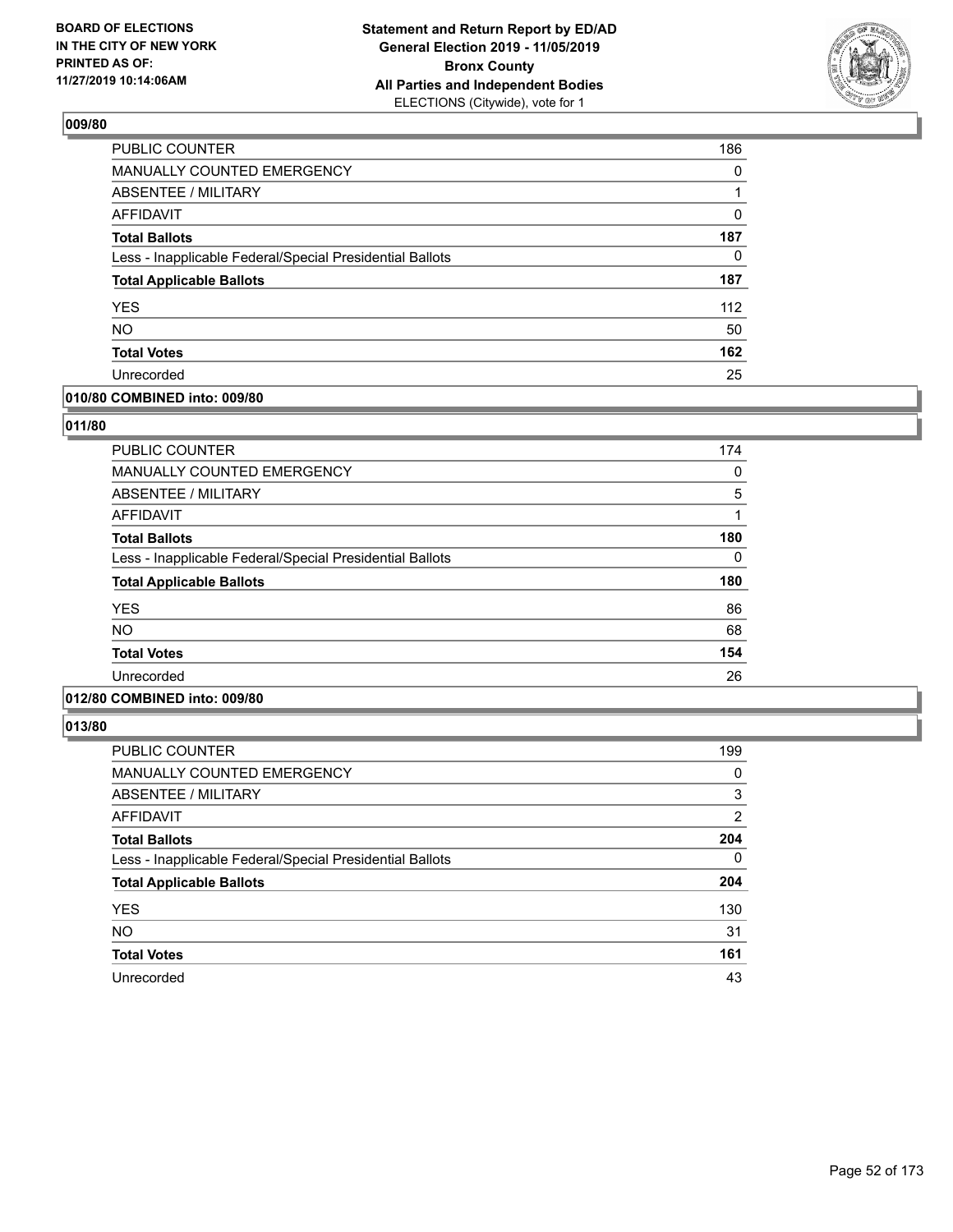

| PUBLIC COUNTER                                           | 183          |
|----------------------------------------------------------|--------------|
| MANUALLY COUNTED EMERGENCY                               | $\mathbf{0}$ |
| ABSENTEE / MILITARY                                      | 4            |
| AFFIDAVIT                                                | 3            |
| Total Ballots                                            | 190          |
| Less - Inapplicable Federal/Special Presidential Ballots | $\mathbf{0}$ |
| <b>Total Applicable Ballots</b>                          | 190          |
| YES                                                      | 137          |
| NO.                                                      | 23           |
| <b>Total Votes</b>                                       | 160          |
| Unrecorded                                               | 30           |

### **015/80**

| <b>PUBLIC COUNTER</b>                                    | 242            |
|----------------------------------------------------------|----------------|
| <b>MANUALLY COUNTED EMERGENCY</b>                        | 0              |
| ABSENTEE / MILITARY                                      | 4              |
| <b>AFFIDAVIT</b>                                         | $\overline{2}$ |
| <b>Total Ballots</b>                                     | 248            |
| Less - Inapplicable Federal/Special Presidential Ballots | 0              |
| <b>Total Applicable Ballots</b>                          | 248            |
| <b>YES</b>                                               | 179            |
| <b>NO</b>                                                | 53             |
| <b>Total Votes</b>                                       | 232            |
| Unrecorded                                               | 16             |

## **016/80 COMBINED into: 015/80**

**017/80** 

| <b>PUBLIC COUNTER</b>                                    | 221 |
|----------------------------------------------------------|-----|
| <b>MANUALLY COUNTED EMERGENCY</b>                        | 0   |
| ABSENTEE / MILITARY                                      | 5   |
| AFFIDAVIT                                                | 2   |
| <b>Total Ballots</b>                                     | 228 |
| Less - Inapplicable Federal/Special Presidential Ballots | 0   |
| <b>Total Applicable Ballots</b>                          | 228 |
| <b>YES</b>                                               | 139 |
| NO.                                                      | 51  |
| <b>Total Votes</b>                                       | 190 |
| Unrecorded                                               | 38  |
| 018/80 COMBINED into: 011/80                             |     |

**019/80 COMBINED into: 011/80**

**020/80 COMBINED into: 021/80**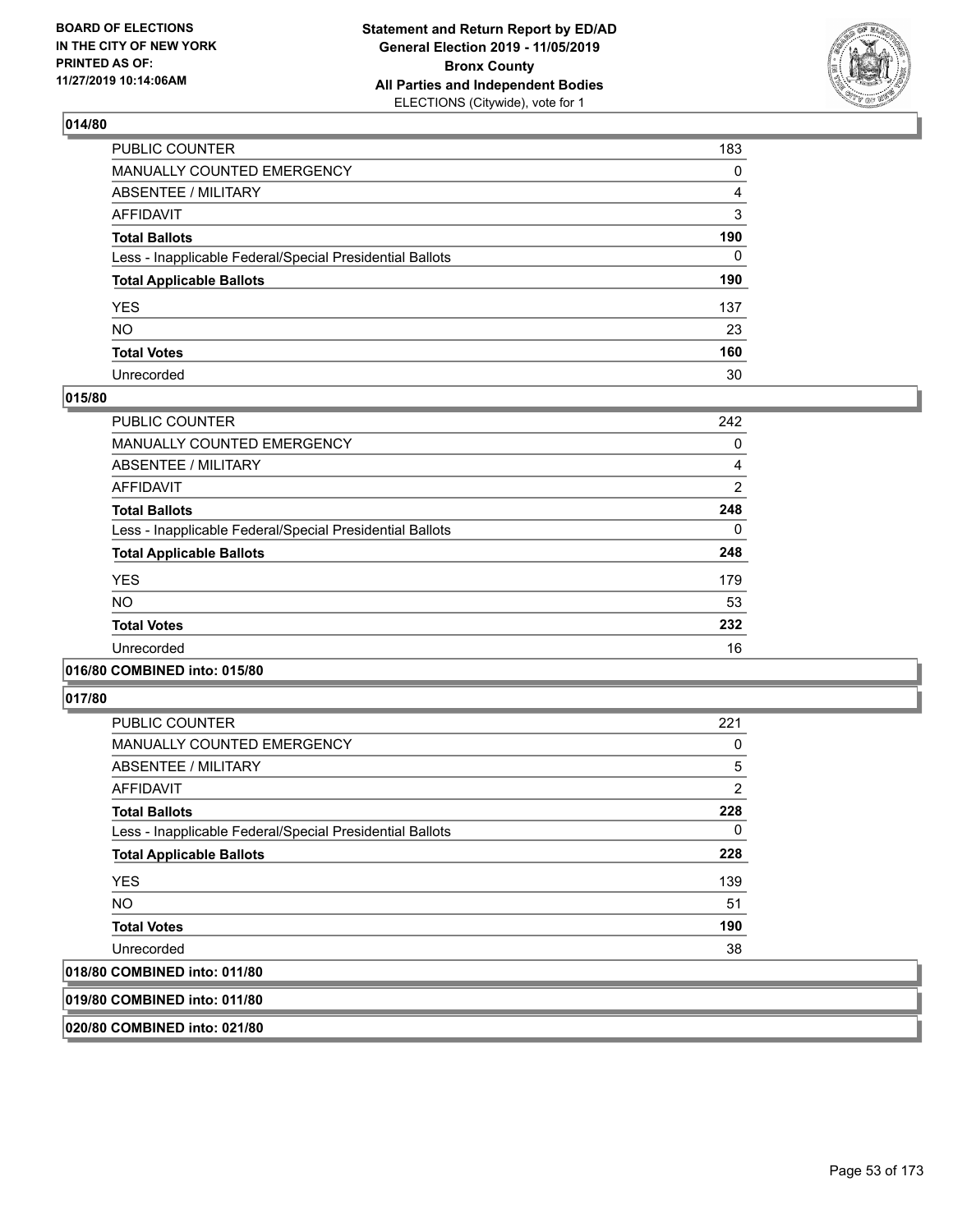

| PUBLIC COUNTER                                           | 230            |
|----------------------------------------------------------|----------------|
| MANUALLY COUNTED EMERGENCY                               | 0              |
| ABSENTEE / MILITARY                                      | 2              |
| AFFIDAVIT                                                | $\overline{2}$ |
| <b>Total Ballots</b>                                     | 234            |
| Less - Inapplicable Federal/Special Presidential Ballots | $\Omega$       |
| <b>Total Applicable Ballots</b>                          | 234            |
| <b>YES</b>                                               | 157            |
| <b>NO</b>                                                | 45             |
| <b>Total Votes</b>                                       | 202            |
| Unrecorded                                               | 32             |

## **022/80 COMBINED into: 017/80**

### **023/80**

| <b>PUBLIC COUNTER</b>                                    | 236 |
|----------------------------------------------------------|-----|
| <b>MANUALLY COUNTED EMERGENCY</b>                        | 0   |
| ABSENTEE / MILITARY                                      |     |
| AFFIDAVIT                                                |     |
| <b>Total Ballots</b>                                     | 244 |
| Less - Inapplicable Federal/Special Presidential Ballots | 0   |
| <b>Total Applicable Ballots</b>                          | 244 |
| <b>YES</b>                                               | 141 |
| <b>NO</b>                                                | 37  |
| <b>Total Votes</b>                                       | 178 |
| Unrecorded                                               | 66  |
|                                                          |     |

# **024/80 COMBINED into: 023/80**

| PUBLIC COUNTER                                           | 224 |
|----------------------------------------------------------|-----|
| <b>MANUALLY COUNTED EMERGENCY</b>                        | 0   |
| ABSENTEE / MILITARY                                      | 0   |
| AFFIDAVIT                                                | 2   |
| <b>Total Ballots</b>                                     | 226 |
| Less - Inapplicable Federal/Special Presidential Ballots | 0   |
| <b>Total Applicable Ballots</b>                          | 226 |
| <b>YES</b>                                               | 152 |
| <b>NO</b>                                                | 42  |
| <b>Total Votes</b>                                       | 194 |
| Unrecorded                                               | 32  |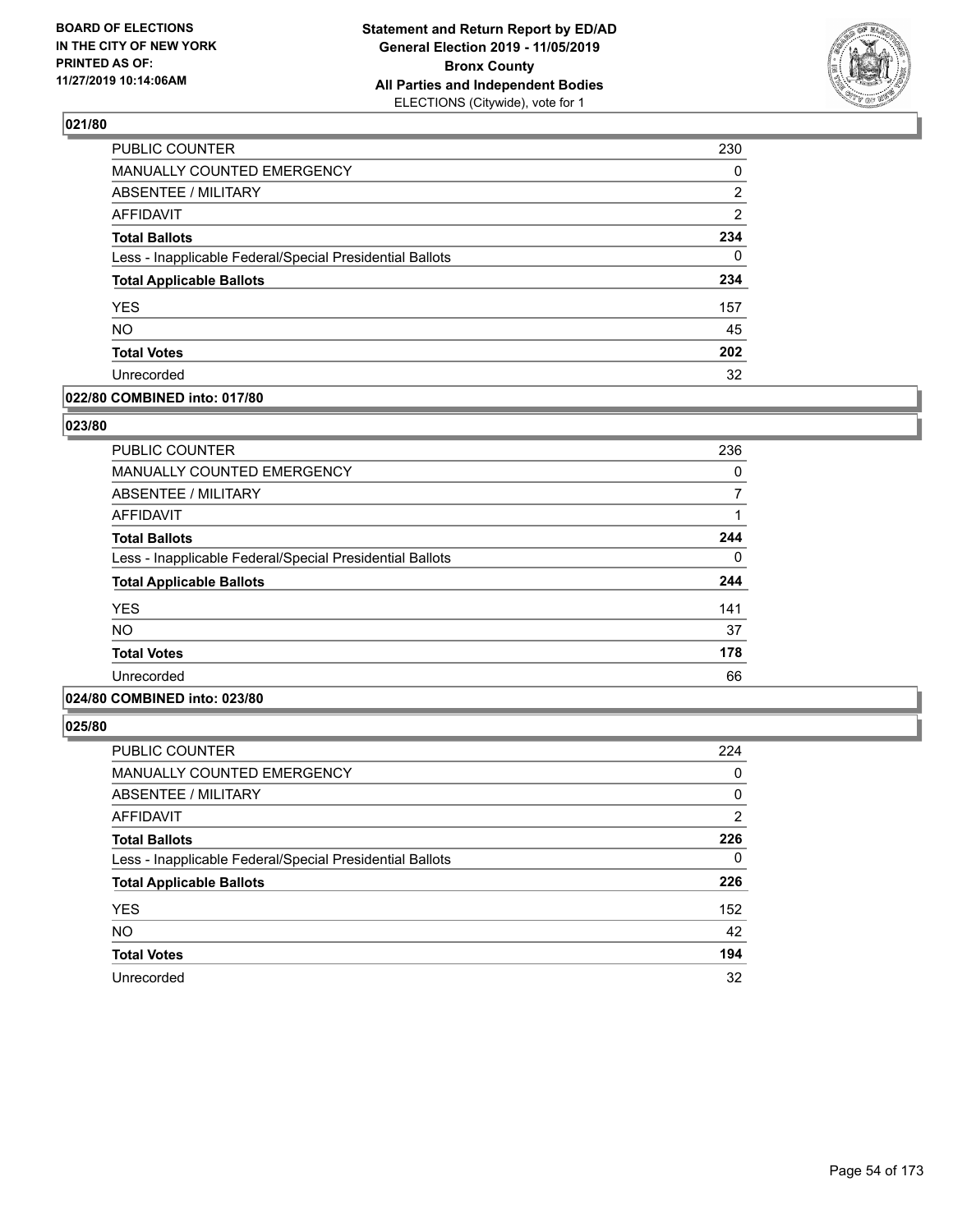

| PUBLIC COUNTER                                           | 289      |
|----------------------------------------------------------|----------|
| MANUALLY COUNTED EMERGENCY                               | 0        |
| <b>ABSENTEE / MILITARY</b>                               | 34       |
| AFFIDAVIT                                                | $\Omega$ |
| <b>Total Ballots</b>                                     | 323      |
| Less - Inapplicable Federal/Special Presidential Ballots | 0        |
| <b>Total Applicable Ballots</b>                          | 323      |
| <b>YES</b>                                               | 165      |
| <b>NO</b>                                                | 70       |
| <b>Total Votes</b>                                       | 235      |
| Unrecorded                                               | 88       |

## **027/80 COMBINED into: 026/80**

#### **028/80 COMBINED into: 026/80**

## **029/80 COMBINED into: 004/80**

#### **030/80**

| <b>PUBLIC COUNTER</b>                                    | 217 |
|----------------------------------------------------------|-----|
| MANUALLY COUNTED EMERGENCY                               | 0   |
| ABSENTEE / MILITARY                                      | 7   |
| AFFIDAVIT                                                | 5   |
| <b>Total Ballots</b>                                     | 229 |
| Less - Inapplicable Federal/Special Presidential Ballots | 0   |
| <b>Total Applicable Ballots</b>                          | 229 |
| <b>YES</b>                                               | 114 |
| <b>NO</b>                                                | 89  |
| <b>Total Votes</b>                                       | 203 |
| Unrecorded                                               | 26  |

| <b>PUBLIC COUNTER</b>                                    | 232 |
|----------------------------------------------------------|-----|
| <b>MANUALLY COUNTED EMERGENCY</b>                        | 0   |
| ABSENTEE / MILITARY                                      | 5   |
| AFFIDAVIT                                                | 0   |
| <b>Total Ballots</b>                                     | 237 |
| Less - Inapplicable Federal/Special Presidential Ballots | 0   |
| <b>Total Applicable Ballots</b>                          | 237 |
| <b>YES</b>                                               | 114 |
| NO.                                                      | 96  |
| <b>Total Votes</b>                                       | 210 |
| Unrecorded                                               | 27  |
| 032/80 COMBINED into: 031/80                             |     |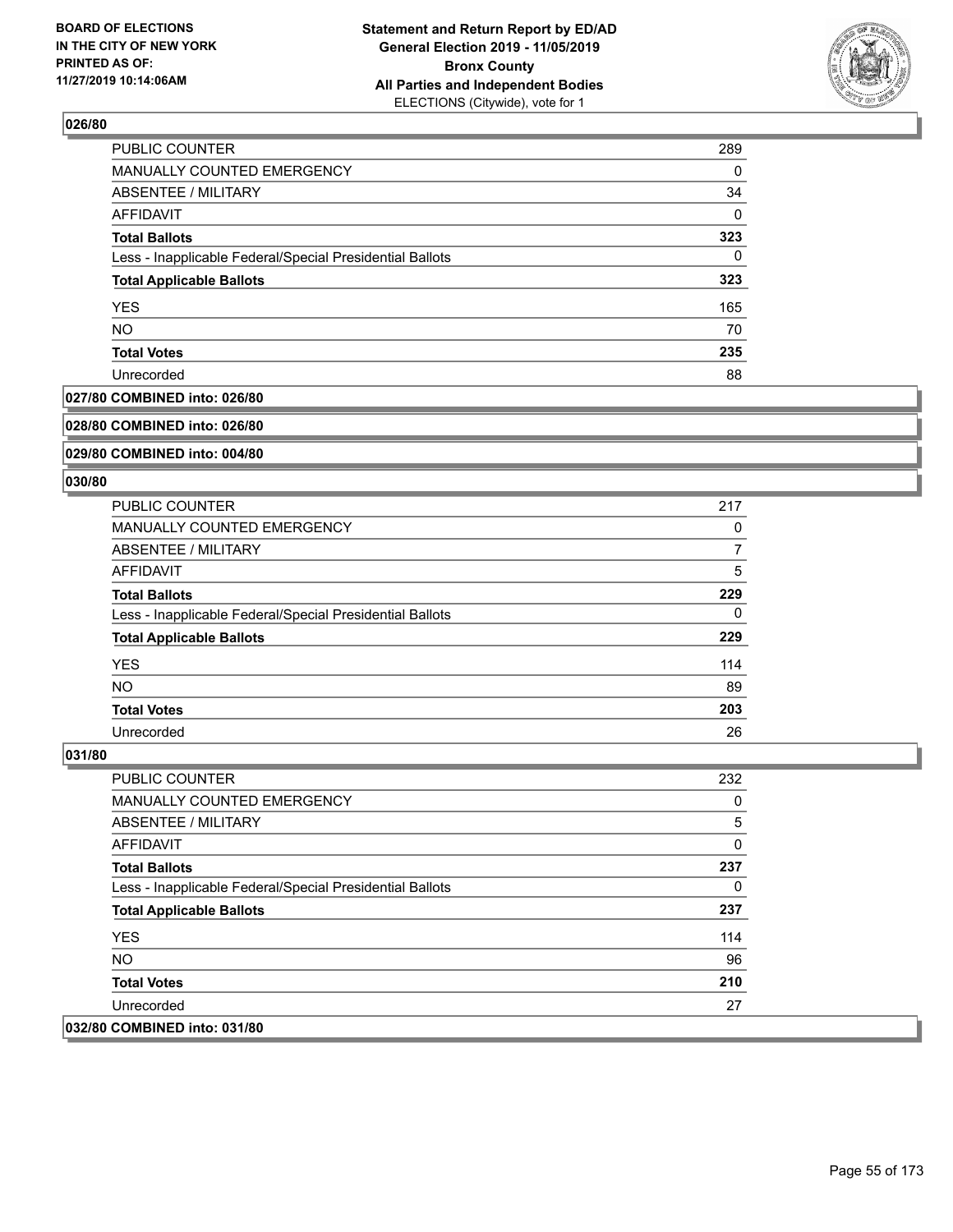

| PUBLIC COUNTER                                           | 122              |
|----------------------------------------------------------|------------------|
| MANUALLY COUNTED EMERGENCY                               | $\Omega$         |
| <b>ABSENTEE / MILITARY</b>                               | 127              |
| AFFIDAVIT                                                |                  |
| <b>Total Ballots</b>                                     | 250              |
| Less - Inapplicable Federal/Special Presidential Ballots | $\Omega$         |
| <b>Total Applicable Ballots</b>                          | 250              |
| <b>YES</b>                                               | 102 <sub>2</sub> |
| <b>NO</b>                                                | 46               |
| <b>Total Votes</b>                                       | 148              |
| Unrecorded                                               | 102              |

## **034/80 COMBINED into: 033/80**

#### **035/80 COMBINED into: 071/80**

## **036/80**

| <b>PUBLIC COUNTER</b>                                    | 183 |
|----------------------------------------------------------|-----|
| <b>MANUALLY COUNTED EMERGENCY</b>                        | 0   |
| ABSENTEE / MILITARY                                      | 4   |
| AFFIDAVIT                                                | 4   |
| <b>Total Ballots</b>                                     | 191 |
| Less - Inapplicable Federal/Special Presidential Ballots | 0   |
| <b>Total Applicable Ballots</b>                          | 191 |
| <b>YES</b>                                               | 111 |
| NO.                                                      | 51  |
| <b>Total Votes</b>                                       | 162 |
| Unrecorded                                               | 29  |

| <b>PUBLIC COUNTER</b>                                    | 137      |
|----------------------------------------------------------|----------|
| <b>MANUALLY COUNTED EMERGENCY</b>                        | 0        |
| ABSENTEE / MILITARY                                      | 8        |
| AFFIDAVIT                                                | 0        |
| <b>Total Ballots</b>                                     | 145      |
| Less - Inapplicable Federal/Special Presidential Ballots | $\Omega$ |
| <b>Total Applicable Ballots</b>                          | 145      |
| <b>YES</b>                                               | 88       |
| <b>NO</b>                                                | 43       |
| <b>Total Votes</b>                                       | 131      |
| Unrecorded                                               | 14       |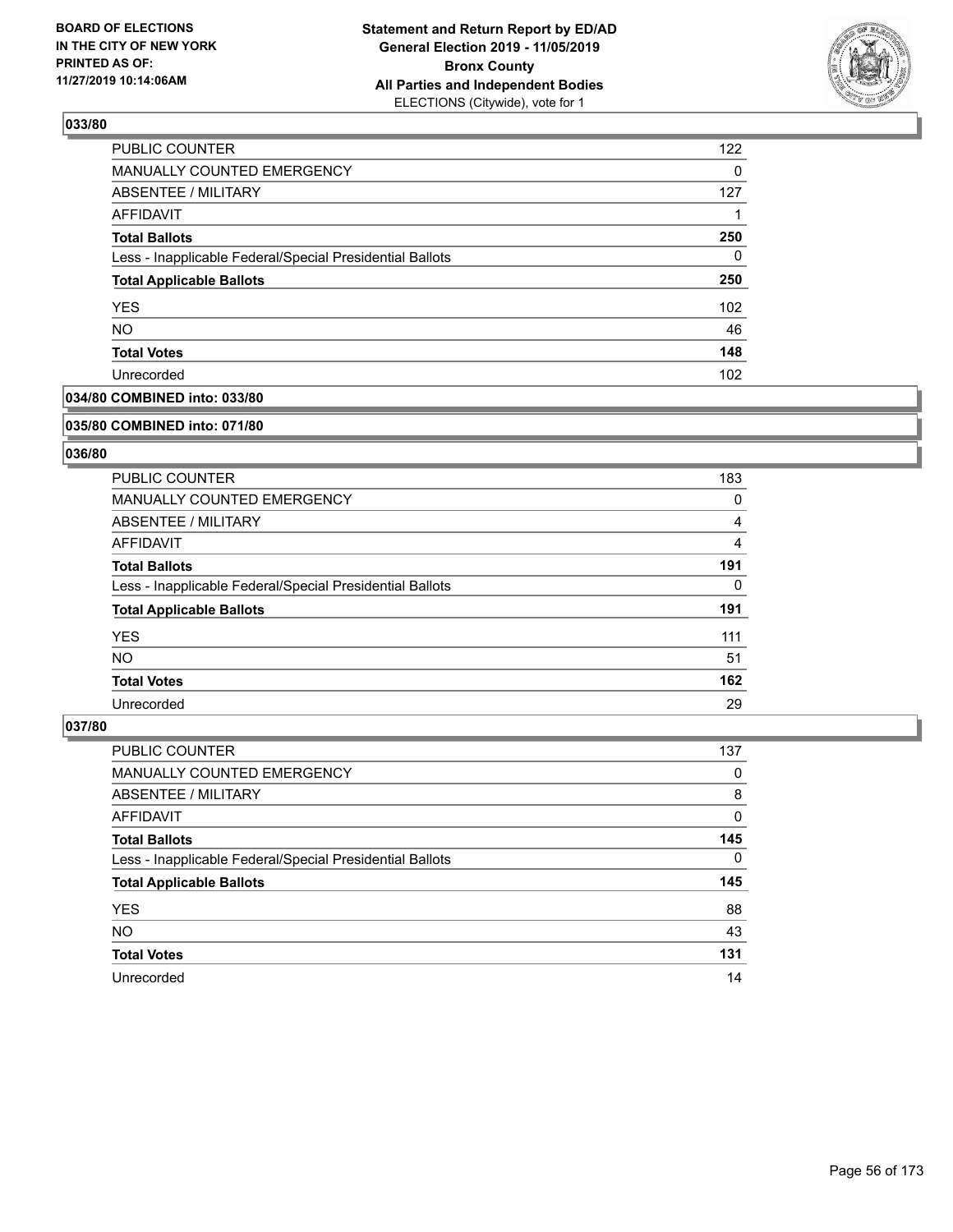

| PUBLIC COUNTER                                           | 238 |
|----------------------------------------------------------|-----|
| MANUALLY COUNTED EMERGENCY                               |     |
| ABSENTEE / MILITARY                                      | 55  |
| AFFIDAVIT                                                |     |
| <b>Total Ballots</b>                                     | 295 |
| Less - Inapplicable Federal/Special Presidential Ballots | 0   |
| <b>Total Applicable Ballots</b>                          | 295 |
| <b>YES</b>                                               | 180 |
| <b>NO</b>                                                | 45  |
| <b>Total Votes</b>                                       | 225 |
| Unrecorded                                               | 70  |

## **039/80 COMBINED into: 038/80**

#### **040/80 COMBINED into: 037/80**

## **041/80**

| <b>PUBLIC COUNTER</b>                                    | 135            |
|----------------------------------------------------------|----------------|
| <b>MANUALLY COUNTED EMERGENCY</b>                        | 0              |
| ABSENTEE / MILITARY                                      |                |
| AFFIDAVIT                                                | $\overline{2}$ |
| <b>Total Ballots</b>                                     | 138            |
| Less - Inapplicable Federal/Special Presidential Ballots | 0              |
| <b>Total Applicable Ballots</b>                          | 138            |
| <b>YES</b>                                               | 93             |
| NO.                                                      | 29             |
| <b>Total Votes</b>                                       | 122            |
| Unrecorded                                               | 16             |

| <b>PUBLIC COUNTER</b>                                    | 113      |
|----------------------------------------------------------|----------|
| <b>MANUALLY COUNTED EMERGENCY</b>                        | 0        |
| ABSENTEE / MILITARY                                      |          |
| AFFIDAVIT                                                |          |
| <b>Total Ballots</b>                                     | 115      |
| Less - Inapplicable Federal/Special Presidential Ballots | $\Omega$ |
| <b>Total Applicable Ballots</b>                          | 115      |
| <b>YES</b>                                               | 67       |
| <b>NO</b>                                                | 31       |
| <b>Total Votes</b>                                       | 98       |
| Unrecorded                                               | 17       |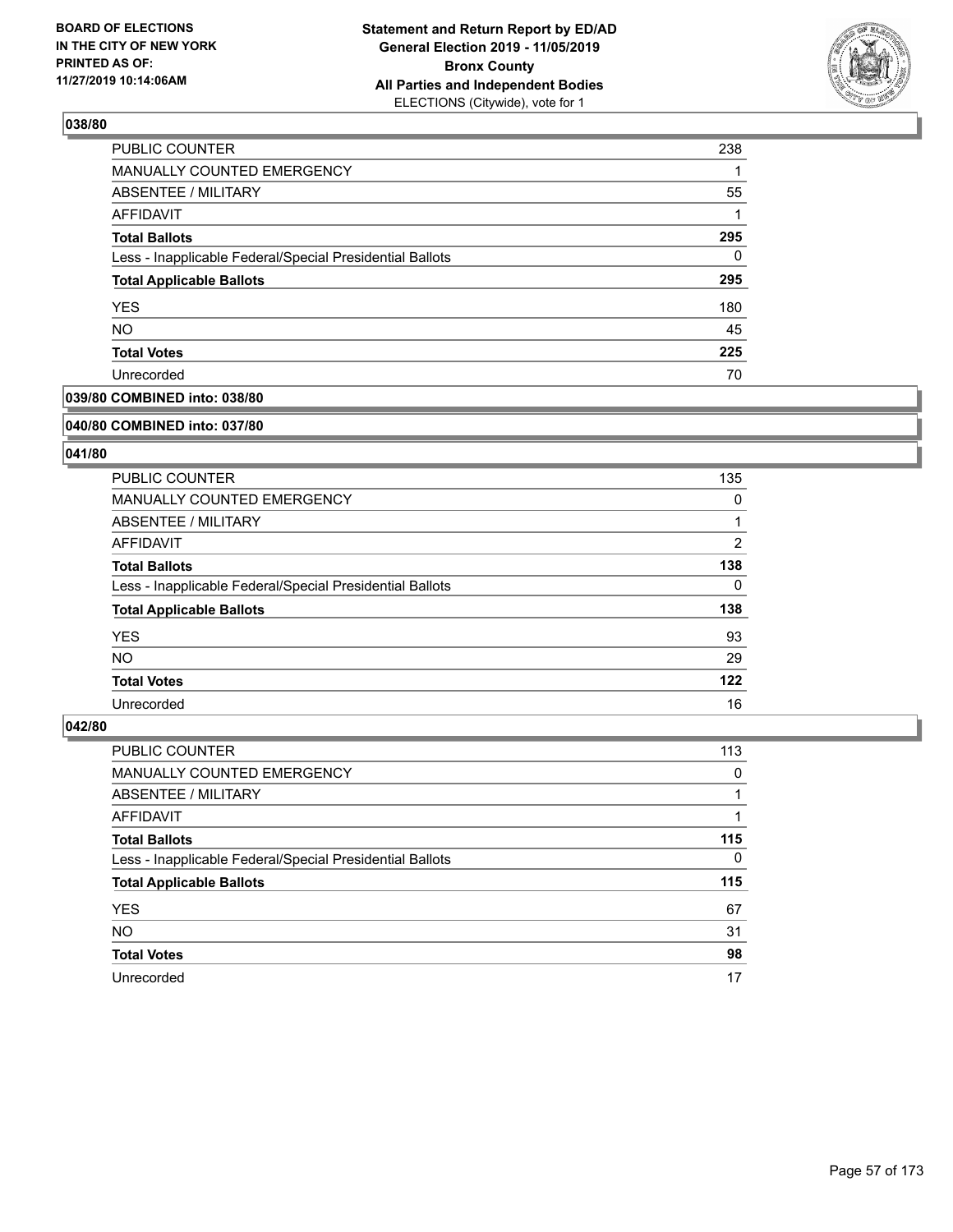

| PUBLIC COUNTER                                           | 147      |
|----------------------------------------------------------|----------|
| MANUALLY COUNTED EMERGENCY                               | 0        |
| ABSENTEE / MILITARY                                      | 8        |
| AFFIDAVIT                                                | 0        |
| <b>Total Ballots</b>                                     | 155      |
| Less - Inapplicable Federal/Special Presidential Ballots | $\Omega$ |
| <b>Total Applicable Ballots</b>                          | 155      |
| <b>YES</b>                                               | 94       |
| <b>NO</b>                                                | 31       |
| <b>Total Votes</b>                                       | 125      |
| Unrecorded                                               | 30       |

### **044/80 COMBINED into: 043/80**

### **045/80**

| <b>PUBLIC COUNTER</b>                                    | 116            |
|----------------------------------------------------------|----------------|
| MANUALLY COUNTED EMERGENCY                               | 0              |
| ABSENTEE / MILITARY                                      | $\overline{2}$ |
| AFFIDAVIT                                                |                |
| <b>Total Ballots</b>                                     | 119            |
| Less - Inapplicable Federal/Special Presidential Ballots | $\Omega$       |
| <b>Total Applicable Ballots</b>                          | 119            |
| <b>YES</b>                                               | 81             |
| <b>NO</b>                                                | 21             |
| <b>Total Votes</b>                                       | 102            |
| Unrecorded                                               | 17             |

| <b>PUBLIC COUNTER</b>                                    | 134 |
|----------------------------------------------------------|-----|
| <b>MANUALLY COUNTED EMERGENCY</b>                        | 0   |
| ABSENTEE / MILITARY                                      | 27  |
| AFFIDAVIT                                                | 0   |
| <b>Total Ballots</b>                                     | 161 |
| Less - Inapplicable Federal/Special Presidential Ballots | 0   |
| <b>Total Applicable Ballots</b>                          | 161 |
| <b>YES</b>                                               | 109 |
| NO.                                                      | 24  |
| <b>Total Votes</b>                                       | 133 |
| Unrecorded                                               | 28  |
| 047/80 COMBINED into: 040/78                             |     |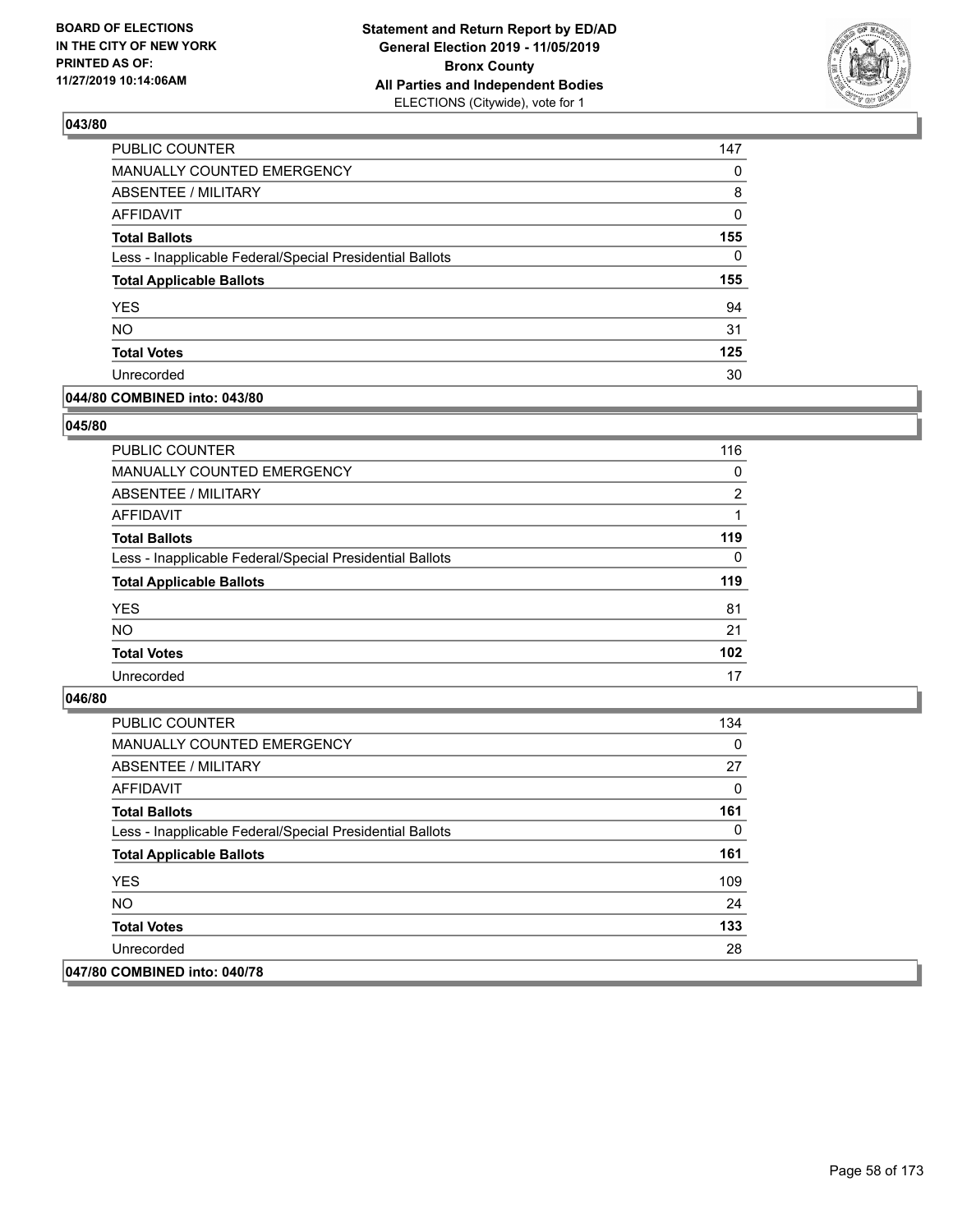

| PUBLIC COUNTER                                           | 222 |
|----------------------------------------------------------|-----|
| MANUALLY COUNTED EMERGENCY                               | 0   |
| ABSENTEE / MILITARY                                      | 6   |
| AFFIDAVIT                                                | 4   |
| <b>Total Ballots</b>                                     | 232 |
| Less - Inapplicable Federal/Special Presidential Ballots | 0   |
| <b>Total Applicable Ballots</b>                          | 232 |
| <b>YES</b>                                               | 150 |
| <b>NO</b>                                                | 45  |
| <b>Total Votes</b>                                       | 195 |
| Unrecorded                                               | 37  |

## **049/80 COMBINED into: 046/80**

#### **050/80 COMBINED into: 048/80**

### **051/80 COMBINED into: 046/80**

#### **052/80**

| <b>PUBLIC COUNTER</b>                                    | 164 |
|----------------------------------------------------------|-----|
| <b>MANUALLY COUNTED EMERGENCY</b>                        | 0   |
| ABSENTEE / MILITARY                                      |     |
| <b>AFFIDAVIT</b>                                         | 0   |
| <b>Total Ballots</b>                                     | 165 |
| Less - Inapplicable Federal/Special Presidential Ballots | 0   |
| <b>Total Applicable Ballots</b>                          | 165 |
| <b>YES</b>                                               | 120 |
| <b>NO</b>                                                | 24  |
| <b>Total Votes</b>                                       | 144 |
| Unrecorded                                               | 21  |
|                                                          |     |

# **053/80 COMBINED into: 052/80**

#### **054/80 COMBINED into: 033/78**

| PUBLIC COUNTER                                           | 141            |
|----------------------------------------------------------|----------------|
| <b>MANUALLY COUNTED EMERGENCY</b>                        | 0              |
| ABSENTEE / MILITARY                                      |                |
| AFFIDAVIT                                                | $\overline{2}$ |
| <b>Total Ballots</b>                                     | 144            |
| Less - Inapplicable Federal/Special Presidential Ballots | 0              |
| <b>Total Applicable Ballots</b>                          | 144            |
| <b>YES</b>                                               | 103            |
| <b>NO</b>                                                | 23             |
| <b>Total Votes</b>                                       | 126            |
| Unrecorded                                               | 18             |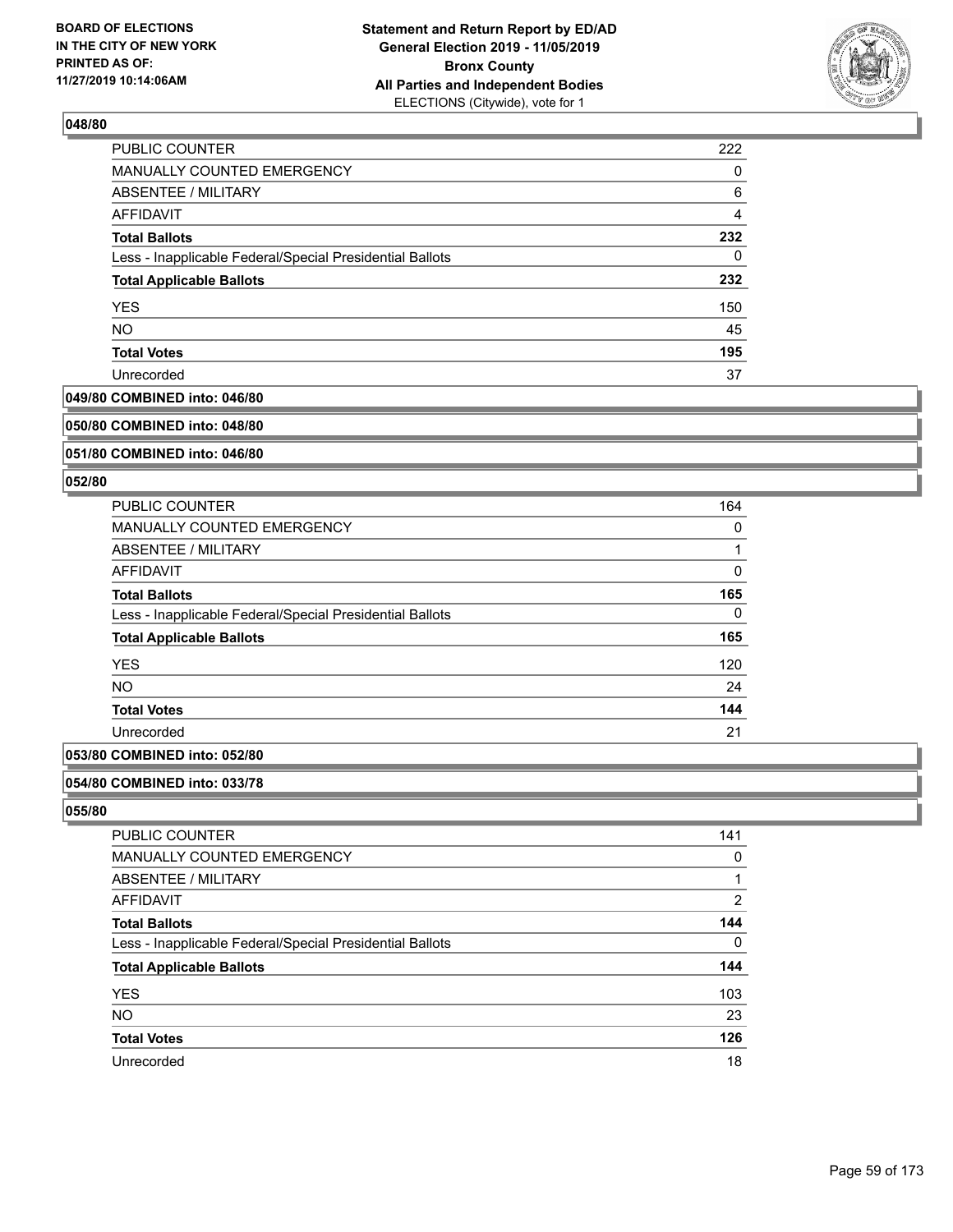

| PUBLIC COUNTER                                           | 103      |
|----------------------------------------------------------|----------|
| <b>MANUALLY COUNTED EMERGENCY</b>                        | $\Omega$ |
| ABSENTEE / MILITARY                                      | 3        |
| <b>AFFIDAVIT</b>                                         | 16       |
| <b>Total Ballots</b>                                     | 122      |
| Less - Inapplicable Federal/Special Presidential Ballots | 0        |
| <b>Total Applicable Ballots</b>                          | 122      |
| <b>YES</b>                                               | 73       |
| <b>NO</b>                                                | 22       |
| <b>Total Votes</b>                                       | 95       |
| Unrecorded                                               | 27       |

## **057/80 COMBINED into: 055/80**

### **058/80**

| PUBLIC COUNTER                                           | 114            |
|----------------------------------------------------------|----------------|
| <b>MANUALLY COUNTED EMERGENCY</b>                        | 0              |
| ABSENTEE / MILITARY                                      | $\overline{2}$ |
| <b>AFFIDAVIT</b>                                         |                |
| <b>Total Ballots</b>                                     | 117            |
| Less - Inapplicable Federal/Special Presidential Ballots | 0              |
| <b>Total Applicable Ballots</b>                          | 117            |
| <b>YES</b>                                               | 80             |
| <b>NO</b>                                                | 20             |
| <b>Total Votes</b>                                       | 100            |
| Unrecorded                                               | 17             |

# **059/80 COMBINED into: 038/80**

**060/80** 

| PUBLIC COUNTER                                           | 141 |
|----------------------------------------------------------|-----|
| <b>MANUALLY COUNTED EMERGENCY</b>                        | 0   |
| ABSENTEE / MILITARY                                      | 4   |
| AFFIDAVIT                                                | 0   |
| <b>Total Ballots</b>                                     | 145 |
| Less - Inapplicable Federal/Special Presidential Ballots | 0   |
| <b>Total Applicable Ballots</b>                          | 145 |
| <b>YES</b>                                               | 83  |
| NO.                                                      | 15  |
| <b>Total Votes</b>                                       | 98  |
| Unrecorded                                               | 47  |
| 061/80 COMBINED into: 060/80                             |     |
|                                                          |     |

**062/80 COMBINED into: 014/80**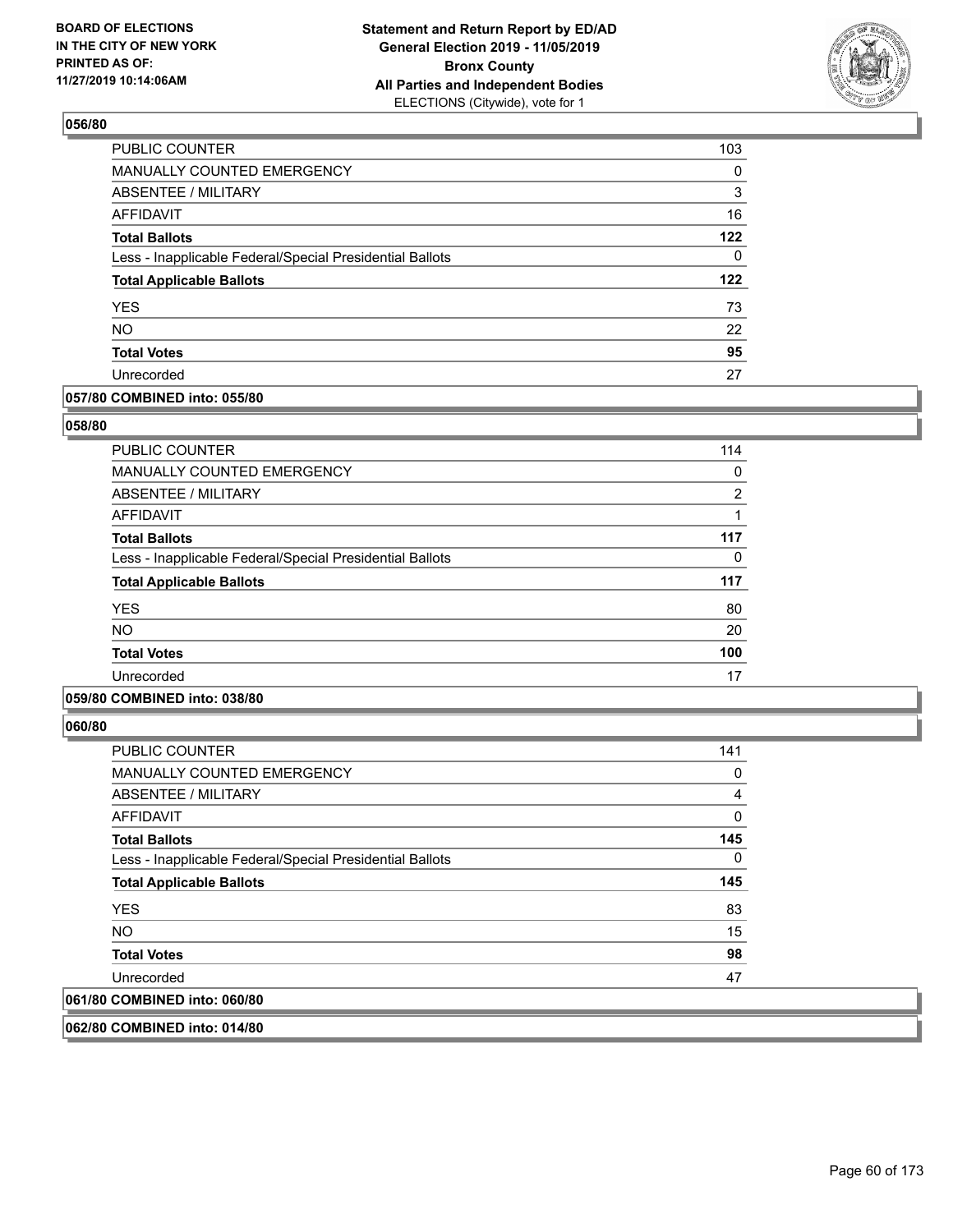

| PUBLIC COUNTER                                           | 259 |
|----------------------------------------------------------|-----|
| MANUALLY COUNTED EMERGENCY                               | 0   |
| <b>ABSENTEE / MILITARY</b>                               | 13  |
| AFFIDAVIT                                                |     |
| <b>Total Ballots</b>                                     | 273 |
| Less - Inapplicable Federal/Special Presidential Ballots | 0   |
| <b>Total Applicable Ballots</b>                          | 273 |
| <b>YES</b>                                               | 164 |
| <b>NO</b>                                                | 30  |
| <b>Total Votes</b>                                       | 194 |
| Unrecorded                                               | 79  |

## **064/80 COMBINED into: 063/80**

### **065/80**

| <b>PUBLIC COUNTER</b>                                    | 181            |
|----------------------------------------------------------|----------------|
| <b>MANUALLY COUNTED EMERGENCY</b>                        | 0              |
| ABSENTEE / MILITARY                                      | $\overline{2}$ |
| AFFIDAVIT                                                | 13             |
| <b>Total Ballots</b>                                     | 196            |
| Less - Inapplicable Federal/Special Presidential Ballots | 0              |
| <b>Total Applicable Ballots</b>                          | 196            |
| <b>YES</b>                                               | 127            |
| <b>NO</b>                                                | 28             |
| <b>Total Votes</b>                                       | 155            |
| Unrecorded                                               | 41             |
|                                                          |                |

# **066/80 COMBINED into: 033/80**

**067/80** 

| $\ldots$                                                 |     |
|----------------------------------------------------------|-----|
| 068/80 COMBINED into: 067/80                             |     |
| Unrecorded                                               | 21  |
| <b>Total Votes</b>                                       | 227 |
| <b>NO</b>                                                | 70  |
| <b>YES</b>                                               | 157 |
| <b>Total Applicable Ballots</b>                          | 248 |
| Less - Inapplicable Federal/Special Presidential Ballots | 0   |
| <b>Total Ballots</b>                                     | 248 |
| AFFIDAVIT                                                | 1   |
| ABSENTEE / MILITARY                                      | 3   |
| MANUALLY COUNTED EMERGENCY                               | 0   |
| <b>PUBLIC COUNTER</b>                                    | 244 |

**069/80 COMBINED into: 067/80**

**070/80 COMBINED into: 036/80**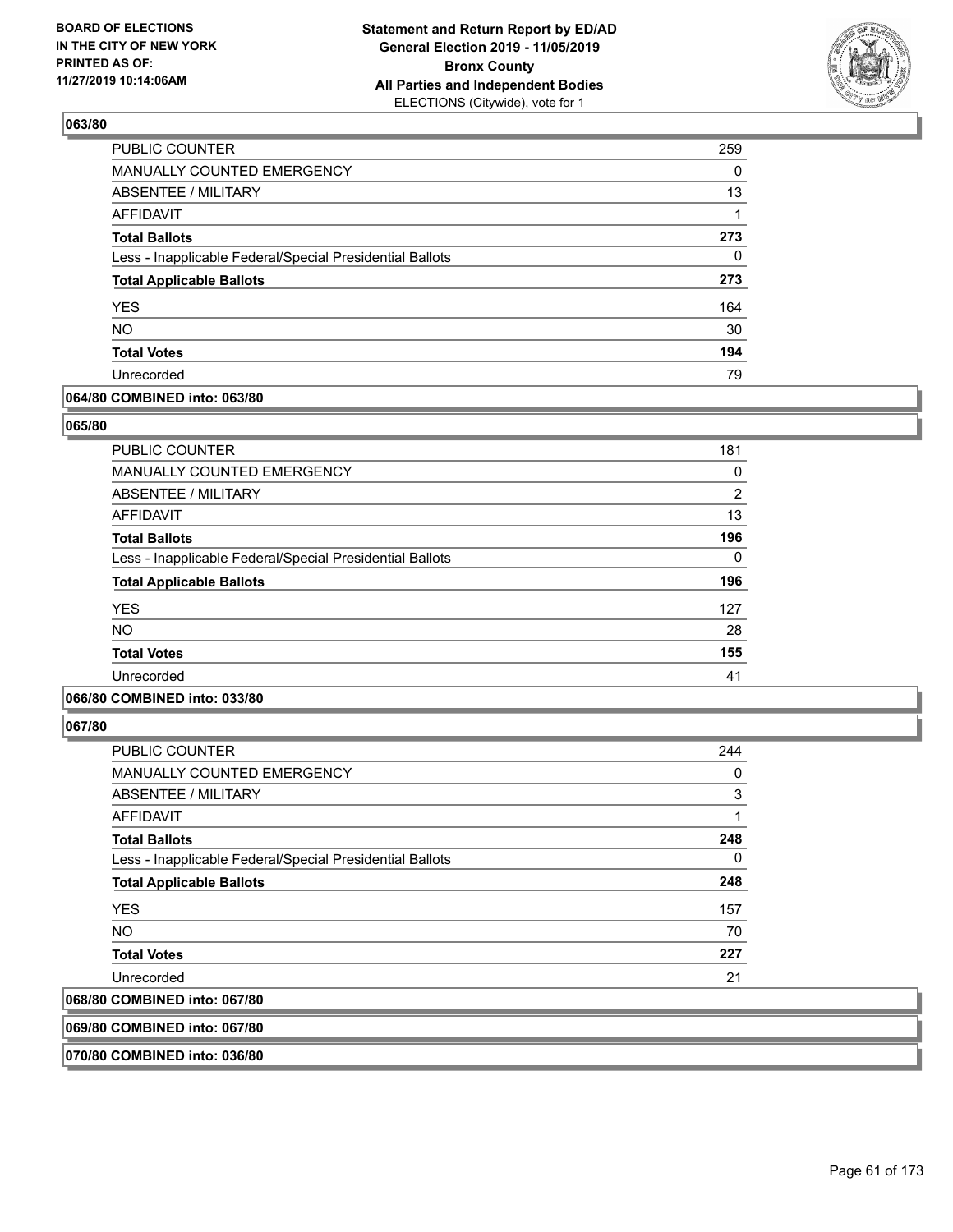

| PUBLIC COUNTER                                           | 228      |
|----------------------------------------------------------|----------|
| <b>MANUALLY COUNTED EMERGENCY</b>                        | $\Omega$ |
| <b>ABSENTEE / MILITARY</b>                               | 22       |
| AFFIDAVIT                                                |          |
| <b>Total Ballots</b>                                     | 251      |
| Less - Inapplicable Federal/Special Presidential Ballots | 0        |
| <b>Total Applicable Ballots</b>                          | 251      |
| <b>YES</b>                                               | 157      |
| <b>NO</b>                                                | 59       |
| <b>Total Votes</b>                                       | 216      |
| Unrecorded                                               | 35       |

## **072/80 COMBINED into: 071/80**

#### **073/80 COMBINED into: 071/80**

## **074/80**

| <b>PUBLIC COUNTER</b>                                    | 138      |
|----------------------------------------------------------|----------|
| MANUALLY COUNTED EMERGENCY                               | 0        |
| ABSENTEE / MILITARY                                      | 3        |
| AFFIDAVIT                                                | 3        |
| <b>Total Ballots</b>                                     | 144      |
| Less - Inapplicable Federal/Special Presidential Ballots | $\Omega$ |
| <b>Total Applicable Ballots</b>                          | 144      |
| <b>YES</b>                                               | 111      |
| <b>NO</b>                                                | 17       |
| <b>Total Votes</b>                                       | 128      |
| Unrecorded                                               | 16       |

## **075/80 COMBINED into: 078/80**

| <b>PUBLIC COUNTER</b>                                    | 82 |
|----------------------------------------------------------|----|
| <b>MANUALLY COUNTED EMERGENCY</b>                        | 0  |
| ABSENTEE / MILITARY                                      |    |
| AFFIDAVIT                                                | 0  |
| <b>Total Ballots</b>                                     | 83 |
| Less - Inapplicable Federal/Special Presidential Ballots | 0  |
| <b>Total Applicable Ballots</b>                          | 83 |
| <b>YES</b>                                               | 49 |
| NO.                                                      | 25 |
| <b>Total Votes</b>                                       | 74 |
| Unrecorded                                               | 9  |
| 077/80 COMBINED into: 078/80                             |    |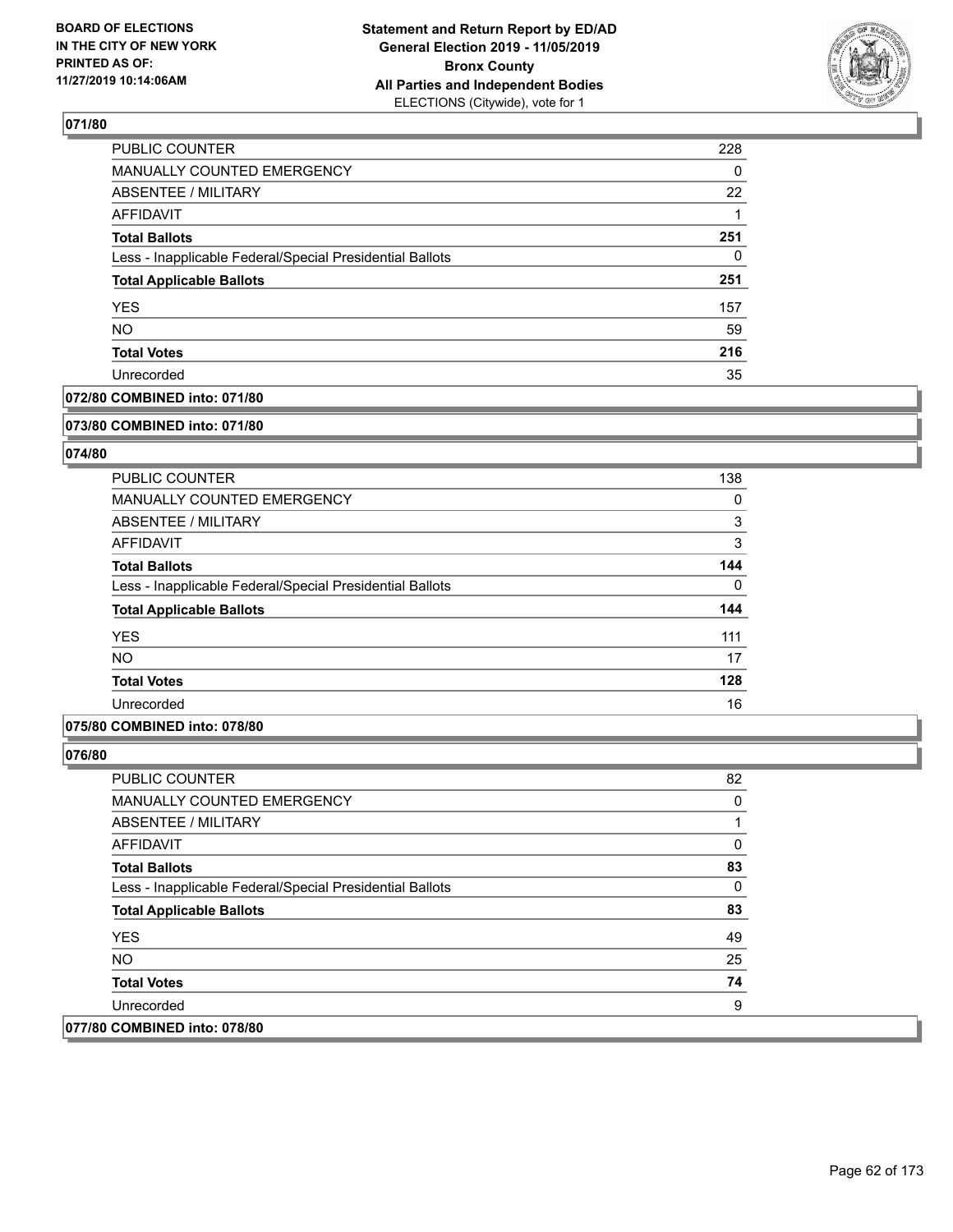

| PUBLIC COUNTER                                           | 253 |
|----------------------------------------------------------|-----|
| MANUALLY COUNTED EMERGENCY                               | 0   |
| ABSENTEE / MILITARY                                      | 4   |
| AFFIDAVIT                                                |     |
| <b>Total Ballots</b>                                     | 264 |
| Less - Inapplicable Federal/Special Presidential Ballots | 0   |
| <b>Total Applicable Ballots</b>                          | 264 |
| <b>YES</b>                                               | 177 |
| <b>NO</b>                                                | 45  |
| <b>Total Votes</b>                                       | 222 |
| Unrecorded                                               | 42  |

### **079/80 COMBINED into: 081/80**

### **080/80**

| <b>PUBLIC COUNTER</b>                                    | 139            |
|----------------------------------------------------------|----------------|
| <b>MANUALLY COUNTED EMERGENCY</b>                        | $\Omega$       |
| ABSENTEE / MILITARY                                      | $\overline{2}$ |
| AFFIDAVIT                                                | $\Omega$       |
| <b>Total Ballots</b>                                     | 141            |
| Less - Inapplicable Federal/Special Presidential Ballots | 0              |
| <b>Total Applicable Ballots</b>                          | 141            |
| <b>YES</b>                                               | 86             |
| <b>NO</b>                                                | 24             |
| <b>Total Votes</b>                                       | 110            |
| Unrecorded                                               | 31             |
|                                                          |                |

| <b>PUBLIC COUNTER</b>                                    | 188 |
|----------------------------------------------------------|-----|
| <b>MANUALLY COUNTED EMERGENCY</b>                        | 0   |
| ABSENTEE / MILITARY                                      | 5   |
| AFFIDAVIT                                                | 0   |
| <b>Total Ballots</b>                                     | 193 |
| Less - Inapplicable Federal/Special Presidential Ballots | 0   |
| <b>Total Applicable Ballots</b>                          | 193 |
| <b>YES</b>                                               | 118 |
| NO.                                                      | 22  |
| <b>Total Votes</b>                                       | 140 |
| Unrecorded                                               | 53  |
| 082/80 COMBINED into: 061/78                             |     |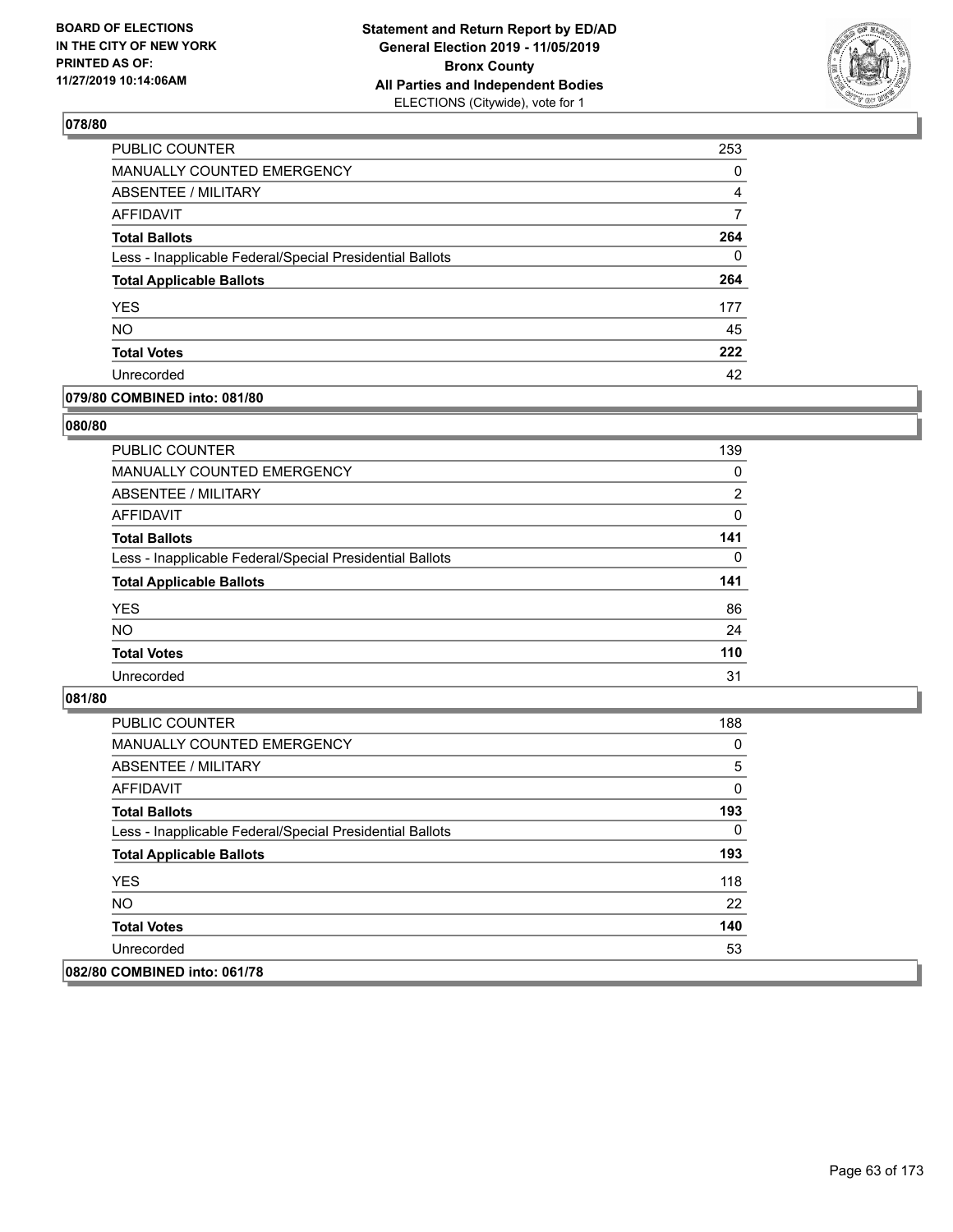

| <b>PUBLIC COUNTER</b>                                    | 249 |
|----------------------------------------------------------|-----|
| <b>MANUALLY COUNTED EMERGENCY</b>                        | 0   |
| <b>ABSENTEE / MILITARY</b>                               | 9   |
| AFFIDAVIT                                                |     |
| <b>Total Ballots</b>                                     | 259 |
| Less - Inapplicable Federal/Special Presidential Ballots | 0   |
| <b>Total Applicable Ballots</b>                          | 259 |
| <b>YES</b>                                               | 170 |
| <b>NO</b>                                                | 56  |
| <b>Total Votes</b>                                       | 226 |
| Unrecorded                                               | 33  |

### **084/80 COMBINED into: 083/80**

### **085/80**

| <b>PUBLIC COUNTER</b>                                    | 199            |
|----------------------------------------------------------|----------------|
| <b>MANUALLY COUNTED EMERGENCY</b>                        | $\Omega$       |
| ABSENTEE / MILITARY                                      | $\overline{2}$ |
| <b>AFFIDAVIT</b>                                         | $\overline{2}$ |
| <b>Total Ballots</b>                                     | 203            |
| Less - Inapplicable Federal/Special Presidential Ballots | 0              |
| <b>Total Applicable Ballots</b>                          | 203            |
| <b>YES</b>                                               | 122            |
| <b>NO</b>                                                | 21             |
| <b>Total Votes</b>                                       | 143            |
| Unrecorded                                               | 60             |

**086/80 COMBINED into: 085/80**

| 087/80 COMBINED into: 065/80 |
|------------------------------|
| 088/80 COMBINED into: 030/80 |
| 089/80 COMBINED into: 043/80 |
| 090/80 COMBINED into: 071/80 |
| 091/80 COMBINED into: 081/80 |
| 092/80 COMBINED into: 027/83 |
| 093/80 COMBINED into: 025/80 |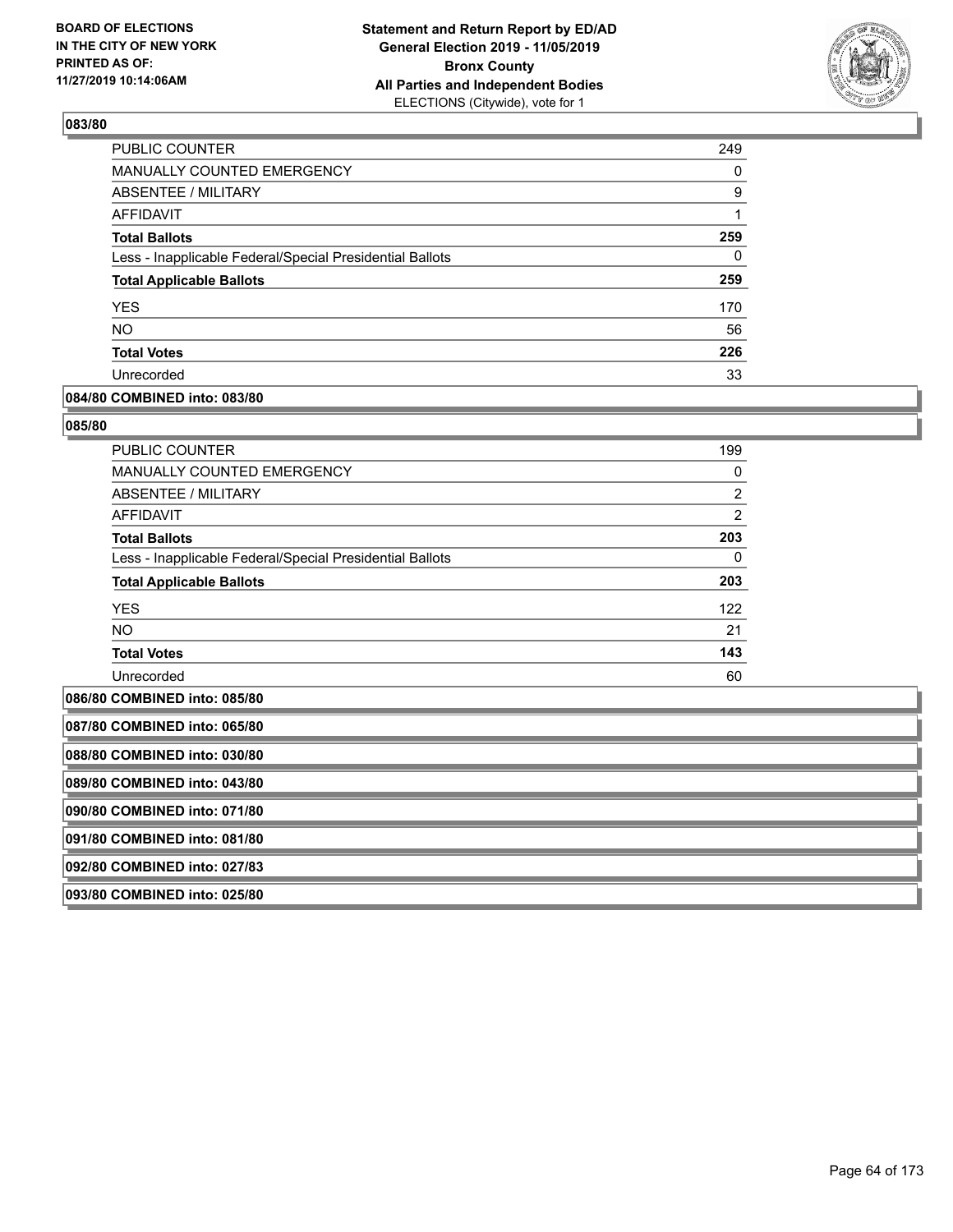

| PUBLIC COUNTER                                           | 148            |
|----------------------------------------------------------|----------------|
| MANUALLY COUNTED EMERGENCY                               | 0              |
| <b>ABSENTEE / MILITARY</b>                               | $\overline{2}$ |
| <b>AFFIDAVIT</b>                                         |                |
| <b>Total Ballots</b>                                     | 151            |
| Less - Inapplicable Federal/Special Presidential Ballots | 0              |
| <b>Total Applicable Ballots</b>                          | 151            |
| <b>YES</b>                                               | 103            |
| NO.                                                      | 14             |
| <b>Total Votes</b>                                       | 117            |
| Unrecorded                                               | 34             |

| <b>PUBLIC COUNTER</b>                                    | 106 |
|----------------------------------------------------------|-----|
| <b>MANUALLY COUNTED EMERGENCY</b>                        | 0   |
| ABSENTEE / MILITARY                                      | 3   |
| <b>AFFIDAVIT</b>                                         | 2   |
| <b>Total Ballots</b>                                     | 111 |
| Less - Inapplicable Federal/Special Presidential Ballots | 0   |
| <b>Total Applicable Ballots</b>                          | 111 |
| <b>YES</b>                                               | 73  |
| <b>NO</b>                                                | 18  |
| <b>Total Votes</b>                                       | 91  |
| Unrecorded                                               | 20  |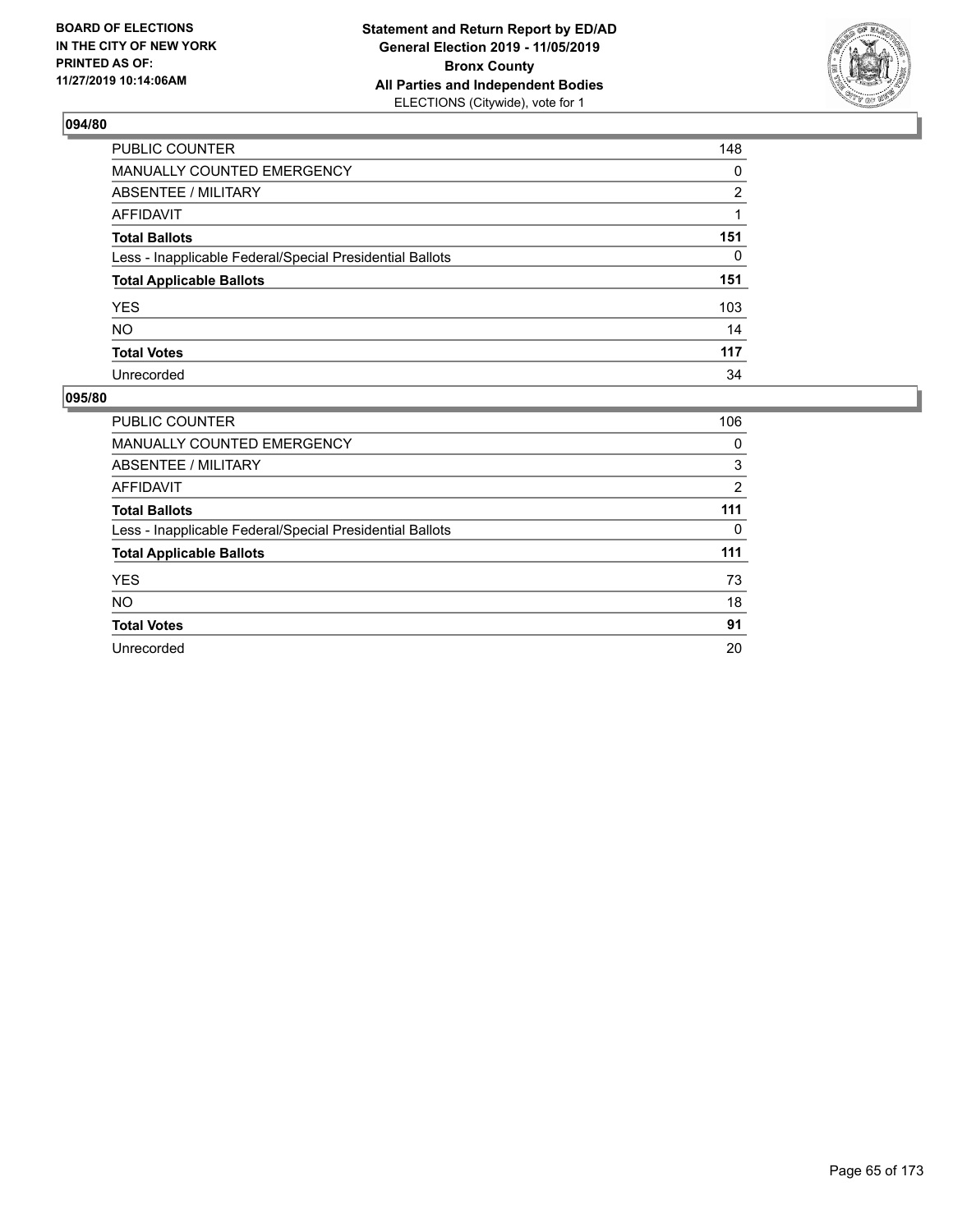

## **001/81 COMBINED into: 059/78**

| PUBLIC COUNTER                                           | 242         |
|----------------------------------------------------------|-------------|
| MANUALLY COUNTED EMERGENCY                               | 0           |
| <b>ABSENTEE / MILITARY</b>                               | 4           |
| AFFIDAVIT                                                | $\mathbf 0$ |
| Total Ballots                                            | 246         |
| Less - Inapplicable Federal/Special Presidential Ballots | 0           |
| <b>Total Applicable Ballots</b>                          | 246         |
| YES                                                      | 115         |
| NO.                                                      | 31          |
| <b>Total Votes</b>                                       | 146         |
| Unrecorded                                               | 100         |

#### **003/81**

| <b>PUBLIC COUNTER</b>                                    | 164 |
|----------------------------------------------------------|-----|
| <b>MANUALLY COUNTED EMERGENCY</b>                        | 0   |
| ABSENTEE / MILITARY                                      |     |
| AFFIDAVIT                                                | 2   |
| <b>Total Ballots</b>                                     | 167 |
| Less - Inapplicable Federal/Special Presidential Ballots | 0   |
| <b>Total Applicable Ballots</b>                          | 167 |
| <b>YES</b>                                               | 84  |
| <b>NO</b>                                                | 30  |
| <b>Total Votes</b>                                       | 114 |
| Unrecorded                                               | 53  |
|                                                          |     |

# **004/81 COMBINED into: 003/81**

#### **005/81 COMBINED into: 002/81**

| PUBLIC COUNTER                                           | 142 |
|----------------------------------------------------------|-----|
| <b>MANUALLY COUNTED EMERGENCY</b>                        | 0   |
| ABSENTEE / MILITARY                                      |     |
| AFFIDAVIT                                                | 2   |
| <b>Total Ballots</b>                                     | 145 |
| Less - Inapplicable Federal/Special Presidential Ballots | 0   |
| <b>Total Applicable Ballots</b>                          | 145 |
| <b>YES</b>                                               | 100 |
| <b>NO</b>                                                | 32  |
| <b>Total Votes</b>                                       | 132 |
| Unrecorded                                               | 13  |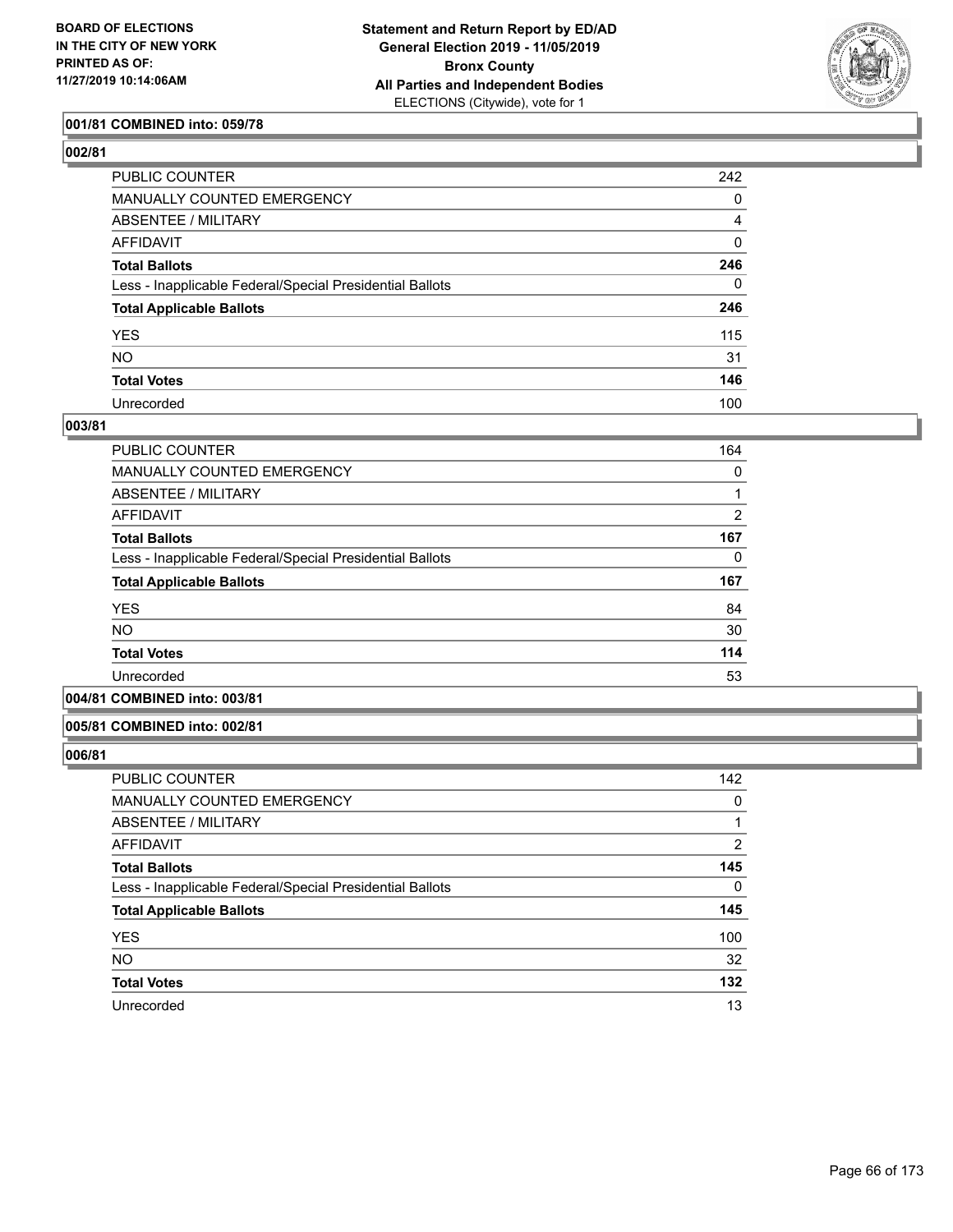

| PUBLIC COUNTER                                           | 91 |
|----------------------------------------------------------|----|
| MANUALLY COUNTED EMERGENCY                               | 0  |
| ABSENTEE / MILITARY                                      | 2  |
| AFFIDAVIT                                                |    |
| Total Ballots                                            | 94 |
| Less - Inapplicable Federal/Special Presidential Ballots | 0  |
| <b>Total Applicable Ballots</b>                          | 94 |
| YES                                                      | 59 |
| NO.                                                      | 25 |
| <b>Total Votes</b>                                       | 84 |
| Unrecorded                                               | 10 |

### **008/81**

| PUBLIC COUNTER                                           | 126 |
|----------------------------------------------------------|-----|
| <b>MANUALLY COUNTED EMERGENCY</b>                        | 0   |
| ABSENTEE / MILITARY                                      |     |
| <b>AFFIDAVIT</b>                                         | 3   |
| <b>Total Ballots</b>                                     | 130 |
| Less - Inapplicable Federal/Special Presidential Ballots | 0   |
| <b>Total Applicable Ballots</b>                          | 130 |
| <b>YES</b>                                               | 69  |
| <b>NO</b>                                                | 24  |
| <b>Total Votes</b>                                       | 93  |
| Unrecorded                                               | 37  |
|                                                          |     |

### **009/81 COMBINED into: 008/81**

#### **010/81 COMBINED into: 037/81**

### **011/81 COMBINED into: 019/81**

| PUBLIC COUNTER                                           | 250 |
|----------------------------------------------------------|-----|
| <b>MANUALLY COUNTED EMERGENCY</b>                        | 0   |
| ABSENTEE / MILITARY                                      | 3   |
| AFFIDAVIT                                                | 2   |
| <b>Total Ballots</b>                                     | 255 |
| Less - Inapplicable Federal/Special Presidential Ballots | 0   |
| <b>Total Applicable Ballots</b>                          | 255 |
| <b>YES</b>                                               | 170 |
| NO.                                                      | 53  |
| <b>Total Votes</b>                                       | 223 |
| Unrecorded                                               | 32  |
| 013/81 COMBINED into: 012/81                             |     |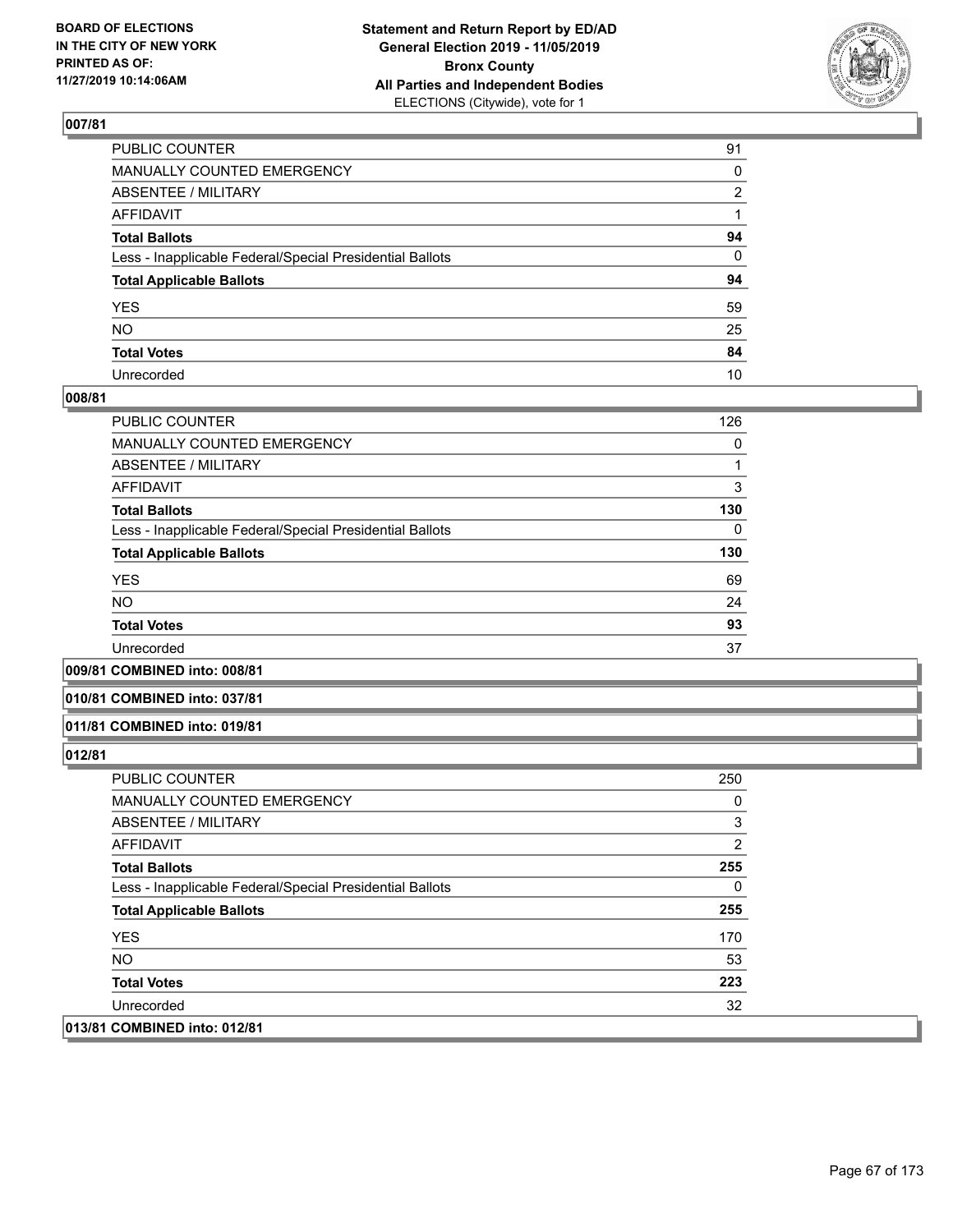

| PUBLIC COUNTER                                           | 328      |
|----------------------------------------------------------|----------|
| <b>MANUALLY COUNTED EMERGENCY</b>                        | $\Omega$ |
| <b>ABSENTEE / MILITARY</b>                               | 32       |
| AFFIDAVIT                                                |          |
| <b>Total Ballots</b>                                     | 361      |
| Less - Inapplicable Federal/Special Presidential Ballots | 0        |
| <b>Total Applicable Ballots</b>                          | 361      |
| <b>YES</b>                                               | 238      |
| <b>NO</b>                                                | 82       |
| <b>Total Votes</b>                                       | 320      |
| Unrecorded                                               | 41       |

## **015/81 COMBINED into: 014/81**

#### **016/81 COMBINED into: 037/81**

## **017/81**

| <b>PUBLIC COUNTER</b>                                    | 223 |
|----------------------------------------------------------|-----|
| <b>MANUALLY COUNTED EMERGENCY</b>                        | 0   |
| ABSENTEE / MILITARY                                      | 4   |
| AFFIDAVIT                                                |     |
| <b>Total Ballots</b>                                     | 228 |
| Less - Inapplicable Federal/Special Presidential Ballots | 0   |
| <b>Total Applicable Ballots</b>                          | 228 |
| <b>YES</b>                                               | 137 |
| <b>NO</b>                                                | 29  |
| <b>Total Votes</b>                                       | 166 |
| Unrecorded                                               | 62  |

# **018/81 COMBINED into: 017/81**

| PUBLIC COUNTER                                           | 179      |
|----------------------------------------------------------|----------|
| MANUALLY COUNTED EMERGENCY                               | 0        |
| ABSENTEE / MILITARY                                      | 8        |
| AFFIDAVIT                                                | 17       |
| <b>Total Ballots</b>                                     | 204      |
| Less - Inapplicable Federal/Special Presidential Ballots | $\Omega$ |
| <b>Total Applicable Ballots</b>                          | 204      |
| <b>YES</b>                                               | 125      |
| <b>NO</b>                                                | 26       |
| <b>Total Votes</b>                                       | 151      |
| Unrecorded                                               | 53       |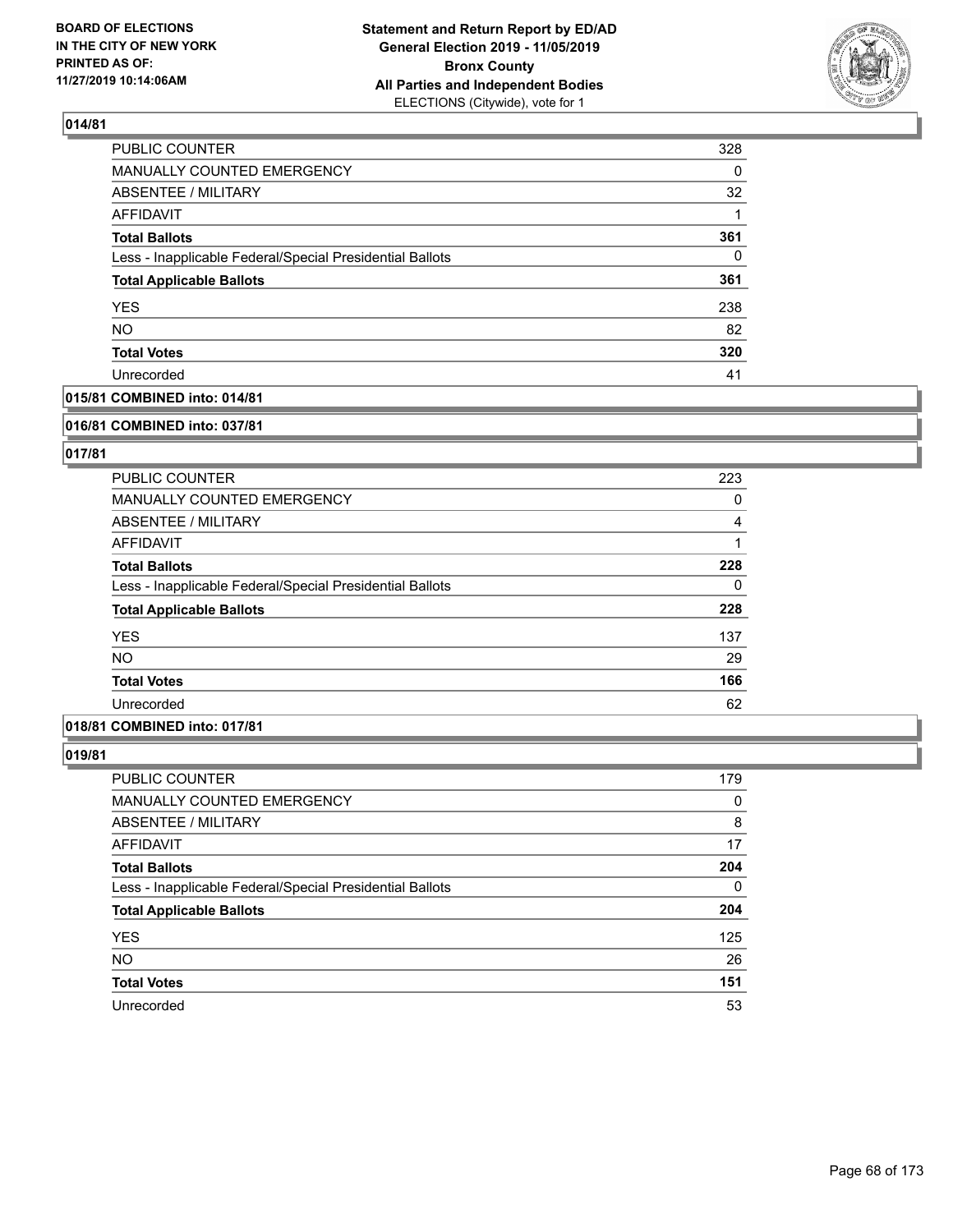

| PUBLIC COUNTER                                           | 122            |
|----------------------------------------------------------|----------------|
| MANUALLY COUNTED EMERGENCY                               | $\mathbf{0}$   |
| ABSENTEE / MILITARY                                      | 3              |
| AFFIDAVIT                                                | $\overline{2}$ |
| Total Ballots                                            | 127            |
| Less - Inapplicable Federal/Special Presidential Ballots | $\mathbf{0}$   |
| <b>Total Applicable Ballots</b>                          | 127            |
| YES                                                      | 80             |
| NO.                                                      | 23             |
| <b>Total Votes</b>                                       | 103            |
| Unrecorded                                               | 24             |

## **021/81**

| <b>PUBLIC COUNTER</b>                                    | 232 |
|----------------------------------------------------------|-----|
| <b>MANUALLY COUNTED EMERGENCY</b>                        | 0   |
| ABSENTEE / MILITARY                                      | 6   |
| <b>AFFIDAVIT</b>                                         |     |
| <b>Total Ballots</b>                                     | 239 |
| Less - Inapplicable Federal/Special Presidential Ballots | 0   |
| <b>Total Applicable Ballots</b>                          | 239 |
| <b>YES</b>                                               | 154 |
| NO.                                                      | 32  |
| <b>Total Votes</b>                                       | 186 |
| Unrecorded                                               | 53  |
|                                                          |     |

## **022/81 COMBINED into: 021/81**

| PUBLIC COUNTER                                           | 290 |
|----------------------------------------------------------|-----|
| MANUALLY COUNTED EMERGENCY                               | 0   |
| ABSENTEE / MILITARY                                      |     |
| AFFIDAVIT                                                | 2   |
| <b>Total Ballots</b>                                     | 299 |
| Less - Inapplicable Federal/Special Presidential Ballots | 0   |
| <b>Total Applicable Ballots</b>                          | 299 |
| <b>YES</b>                                               | 191 |
| NO.                                                      | 47  |
| <b>Total Votes</b>                                       | 238 |
| Unrecorded                                               | 61  |
| 024/81 COMBINED into: 023/81                             |     |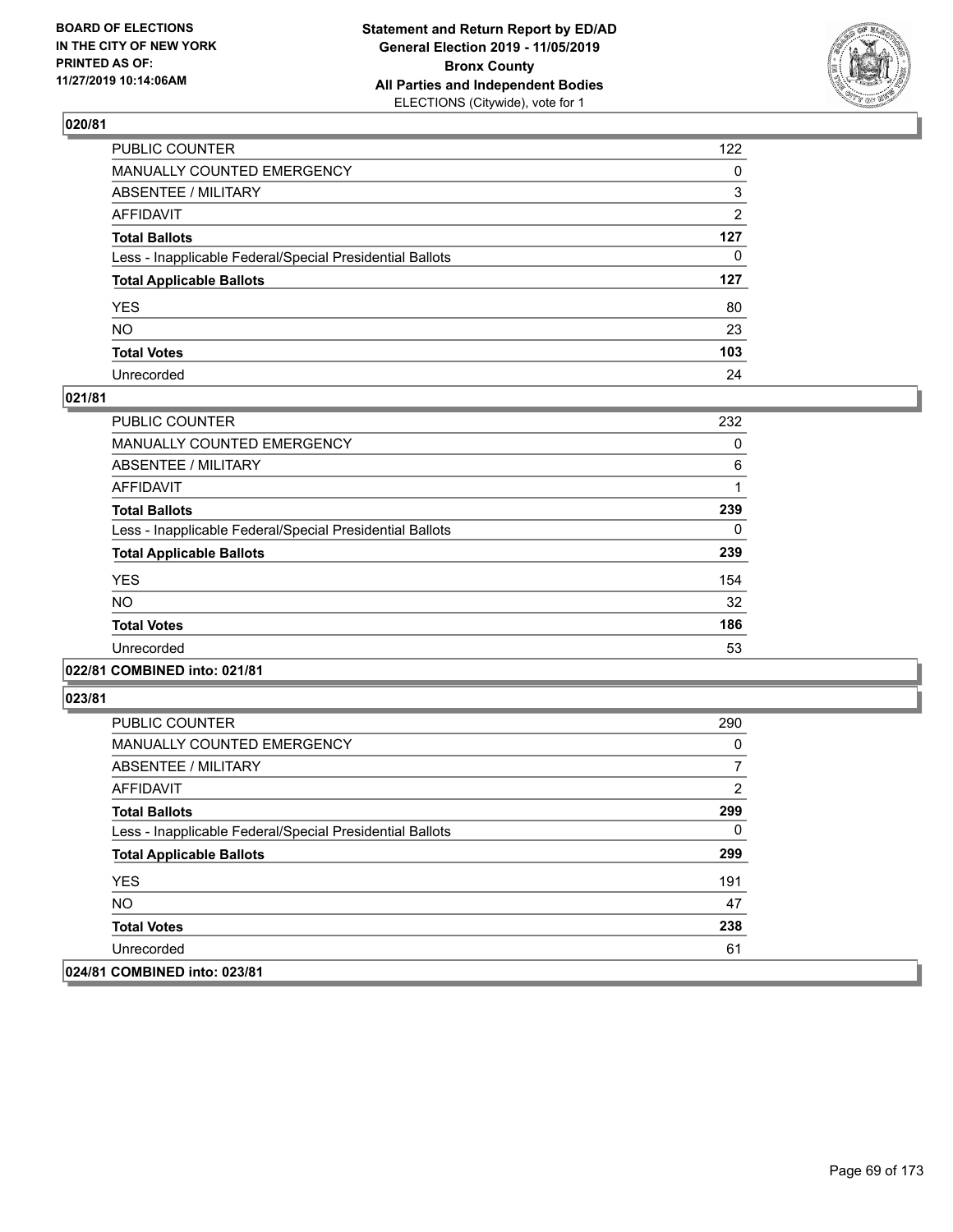

| PUBLIC COUNTER                                           | 371            |
|----------------------------------------------------------|----------------|
| <b>MANUALLY COUNTED EMERGENCY</b>                        | 0              |
| ABSENTEE / MILITARY                                      | 8              |
| AFFIDAVIT                                                | $\overline{2}$ |
| <b>Total Ballots</b>                                     | 381            |
| Less - Inapplicable Federal/Special Presidential Ballots | 0              |
| <b>Total Applicable Ballots</b>                          | 381            |
| <b>YES</b>                                               | 201            |
| <b>NO</b>                                                | 143            |
| <b>Total Votes</b>                                       | 344            |
| Unrecorded                                               | 37             |

### **026/81 COMBINED into: 025/81**

#### **027/81 COMBINED into: 025/81**

## **028/81**

| <b>PUBLIC COUNTER</b>                                    | 126      |
|----------------------------------------------------------|----------|
| <b>MANUALLY COUNTED EMERGENCY</b>                        | 0        |
| ABSENTEE / MILITARY                                      |          |
| AFFIDAVIT                                                |          |
| <b>Total Ballots</b>                                     | 128      |
| Less - Inapplicable Federal/Special Presidential Ballots | $\Omega$ |
| <b>Total Applicable Ballots</b>                          | 128      |
| <b>YES</b>                                               | 72       |
| <b>NO</b>                                                | 46       |
| <b>Total Votes</b>                                       | 118      |
| Unrecorded                                               | 10       |

### **029/81 COMBINED into: 025/81**

## **030/81**

| <b>PUBLIC COUNTER</b>                                    | 356 |
|----------------------------------------------------------|-----|
| <b>MANUALLY COUNTED EMERGENCY</b>                        | 0   |
| ABSENTEE / MILITARY                                      | 3   |
| AFFIDAVIT                                                | 3   |
| <b>Total Ballots</b>                                     | 362 |
| Less - Inapplicable Federal/Special Presidential Ballots | 0   |
| <b>Total Applicable Ballots</b>                          | 362 |
| <b>YES</b>                                               | 197 |
| NO.                                                      | 148 |
| <b>Total Votes</b>                                       | 345 |
| Unrecorded                                               | 17  |
| 031/81 COMBINED into: 030/81                             |     |
|                                                          |     |

## **032/81 COMBINED into: 030/81**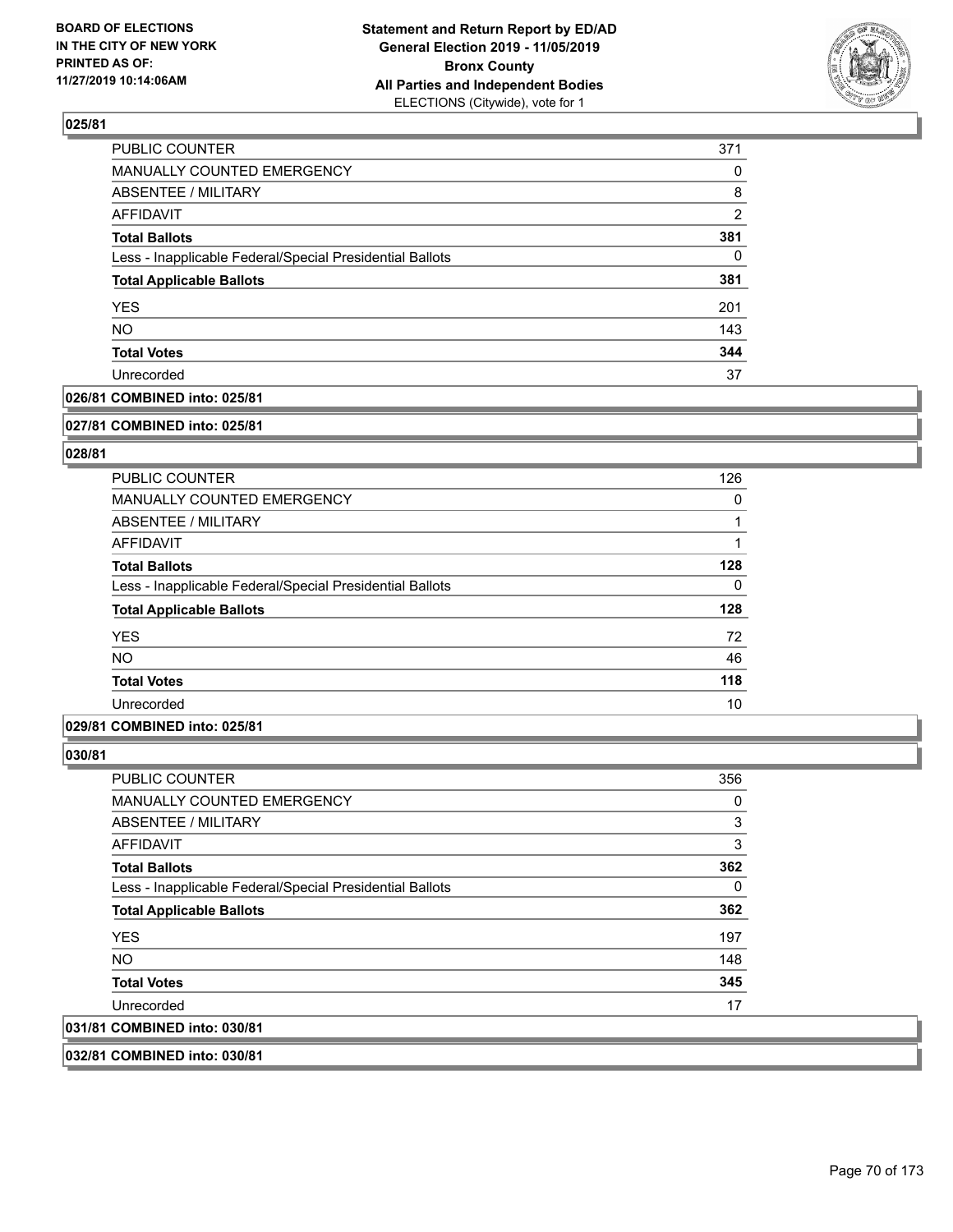

| PUBLIC COUNTER                                           | 355      |
|----------------------------------------------------------|----------|
| MANUALLY COUNTED EMERGENCY                               | 0        |
| <b>ABSENTEE / MILITARY</b>                               | 2        |
| <b>AFFIDAVIT</b>                                         | 9        |
| <b>Total Ballots</b>                                     | 366      |
| Less - Inapplicable Federal/Special Presidential Ballots | $\Omega$ |
| <b>Total Applicable Ballots</b>                          | 366      |
| <b>YES</b>                                               | 256      |
| <b>NO</b>                                                | 74       |
| <b>Total Votes</b>                                       | 330      |
| Unrecorded                                               | 36       |

## **034/81 COMBINED into: 033/81**

### **035/81**

| <b>PUBLIC COUNTER</b>                                    | 288            |
|----------------------------------------------------------|----------------|
| <b>MANUALLY COUNTED EMERGENCY</b>                        | 0              |
| ABSENTEE / MILITARY                                      | 8              |
| AFFIDAVIT                                                | $\overline{2}$ |
| <b>Total Ballots</b>                                     | 298            |
| Less - Inapplicable Federal/Special Presidential Ballots | 0              |
| <b>Total Applicable Ballots</b>                          | 298            |
| <b>YES</b>                                               | 194            |
| <b>NO</b>                                                | 61             |
| <b>Total Votes</b>                                       | 255            |
| Unrecorded                                               | 43             |
|                                                          |                |

# **036/81 COMBINED into: 035/81**

| <b>PUBLIC COUNTER</b>                                    | 150      |
|----------------------------------------------------------|----------|
| <b>MANUALLY COUNTED EMERGENCY</b>                        | 0        |
| ABSENTEE / MILITARY                                      | 10       |
| <b>AFFIDAVIT</b>                                         | 4        |
| <b>Total Ballots</b>                                     | 164      |
| Less - Inapplicable Federal/Special Presidential Ballots | $\Omega$ |
| <b>Total Applicable Ballots</b>                          | 164      |
| <b>YES</b>                                               | 105      |
| <b>NO</b>                                                | 39       |
| <b>Total Votes</b>                                       | 144      |
| Unrecorded                                               | 20       |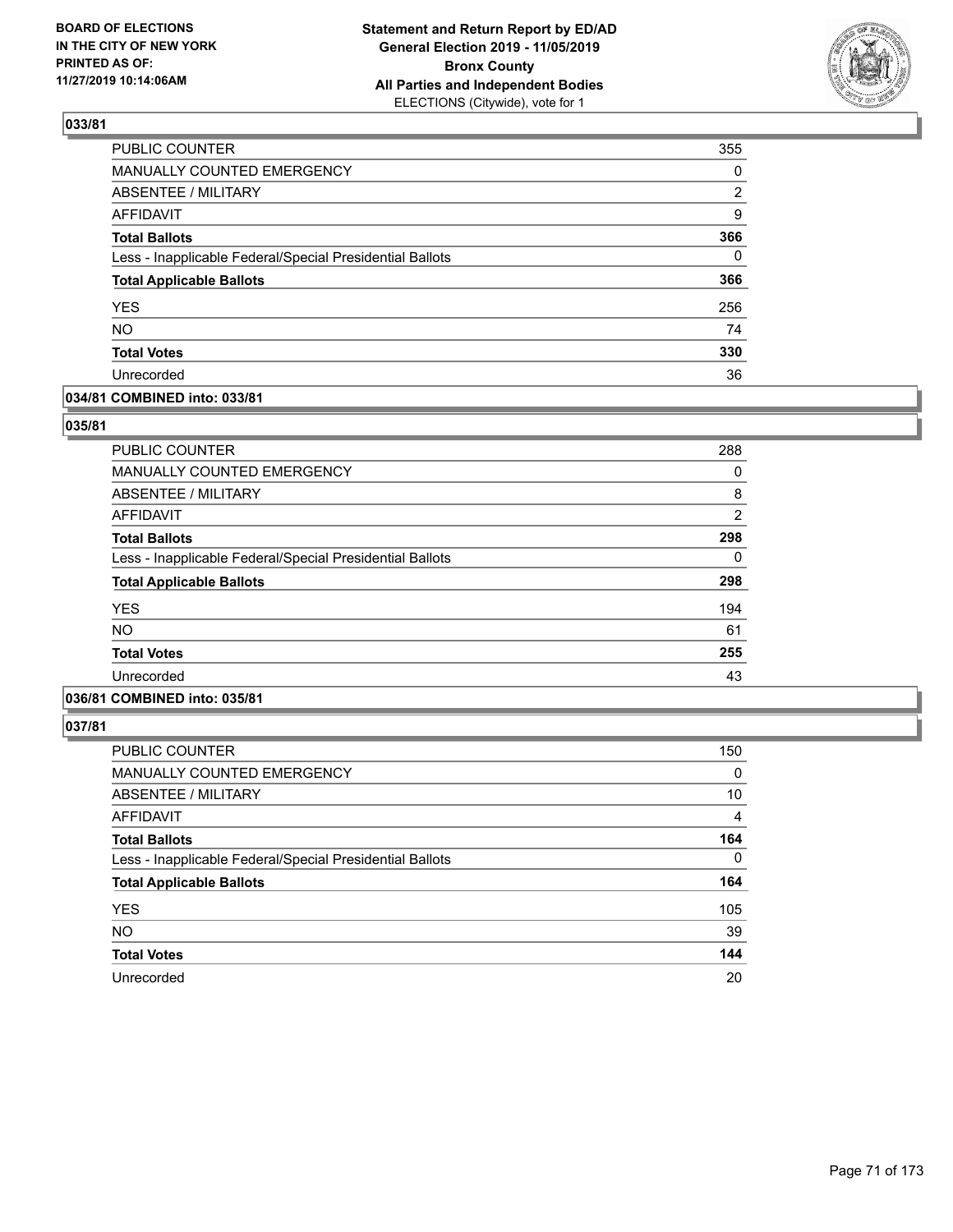

| PUBLIC COUNTER                                           | 171      |
|----------------------------------------------------------|----------|
| MANUALLY COUNTED EMERGENCY                               | 0        |
| ABSENTEE / MILITARY                                      | 2        |
| AFFIDAVIT                                                |          |
| <b>Total Ballots</b>                                     | 174      |
| Less - Inapplicable Federal/Special Presidential Ballots | $\Omega$ |
| <b>Total Applicable Ballots</b>                          | 174      |
| <b>YES</b>                                               | 95       |
| <b>NO</b>                                                | 11       |
| <b>Total Votes</b>                                       | 106      |
| Unrecorded                                               | 68       |

## **039/81 COMBINED into: 040/81**

### **040/81**

| PUBLIC COUNTER                                           | 221            |
|----------------------------------------------------------|----------------|
| <b>MANUALLY COUNTED EMERGENCY</b>                        | $\Omega$       |
| ABSENTEE / MILITARY                                      | 4              |
| AFFIDAVIT                                                | $\overline{2}$ |
| <b>Total Ballots</b>                                     | 227            |
| Less - Inapplicable Federal/Special Presidential Ballots | 0              |
| <b>Total Applicable Ballots</b>                          | 227            |
| <b>YES</b>                                               | 156            |
| <b>NO</b>                                                | 37             |
| <b>Total Votes</b>                                       | 193            |
| Unrecorded                                               | 34             |
|                                                          |                |

| <b>PUBLIC COUNTER</b>                                    | 217 |
|----------------------------------------------------------|-----|
| <b>MANUALLY COUNTED EMERGENCY</b>                        | 0   |
| ABSENTEE / MILITARY                                      | 9   |
| AFFIDAVIT                                                | 0   |
| <b>Total Ballots</b>                                     | 226 |
| Less - Inapplicable Federal/Special Presidential Ballots | 0   |
| <b>Total Applicable Ballots</b>                          | 226 |
| <b>YES</b>                                               | 166 |
| NO.                                                      | 47  |
| <b>Total Votes</b>                                       | 213 |
| Unrecorded                                               | 13  |
| 042/81 COMBINED into: 041/81                             |     |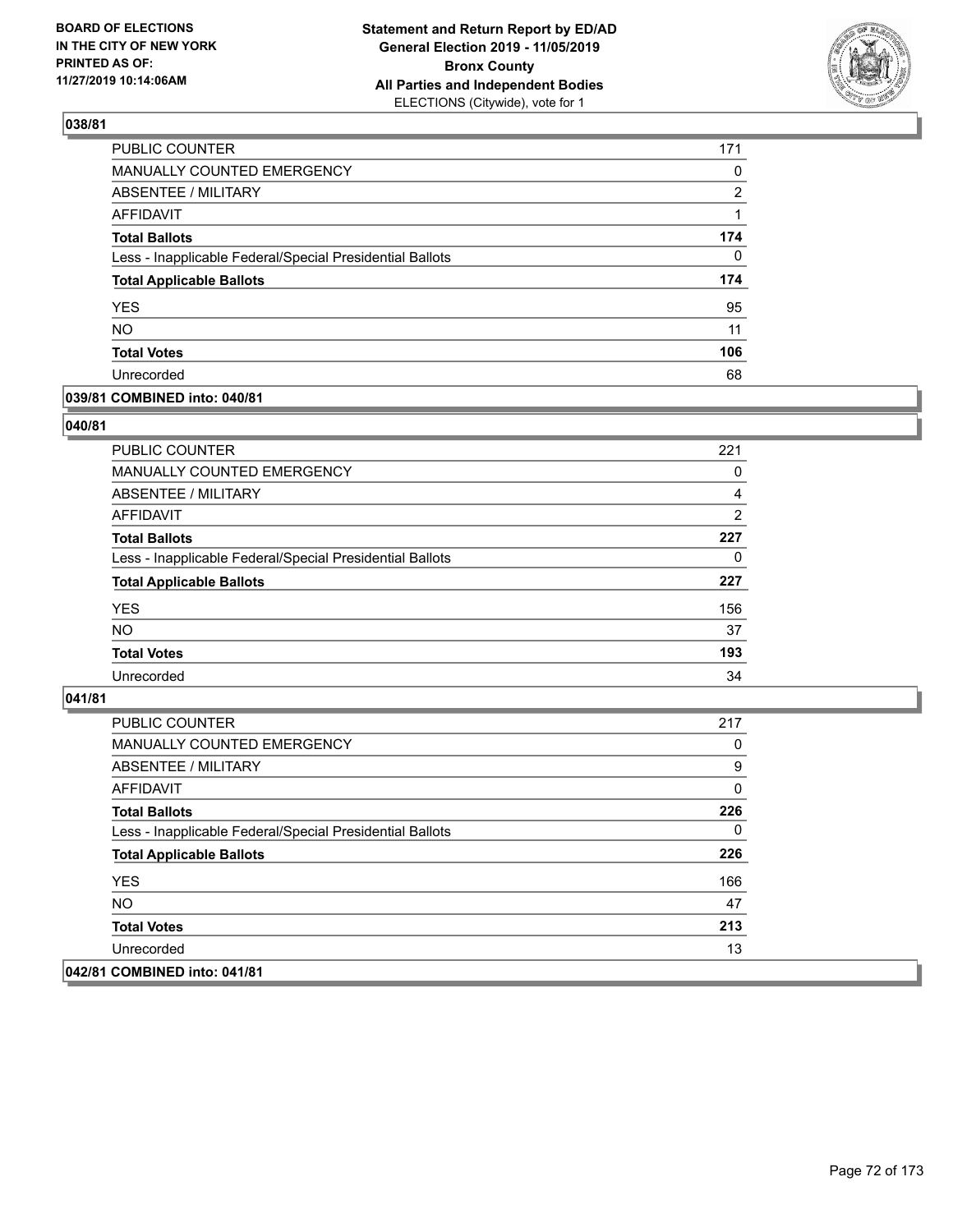

| PUBLIC COUNTER                                           | 260            |
|----------------------------------------------------------|----------------|
| MANUALLY COUNTED EMERGENCY                               | 0              |
| <b>ABSENTEE / MILITARY</b>                               | 35             |
| AFFIDAVIT                                                | $\overline{4}$ |
| <b>Total Ballots</b>                                     | 299            |
| Less - Inapplicable Federal/Special Presidential Ballots | 0              |
| <b>Total Applicable Ballots</b>                          | 299            |
| <b>YES</b>                                               | 200            |
| <b>NO</b>                                                | 50             |
| <b>Total Votes</b>                                       | 250            |
| Unrecorded                                               | 49             |

# **044/81 COMBINED into: 043/81**

#### **045/81 COMBINED into: 043/81**

# **046/81 COMBINED into: 043/81**

#### **047/81**

| <b>PUBLIC COUNTER</b>                                    | 379 |
|----------------------------------------------------------|-----|
| <b>MANUALLY COUNTED EMERGENCY</b>                        | 0   |
| ABSENTEE / MILITARY                                      | 20  |
| AFFIDAVIT                                                |     |
| <b>Total Ballots</b>                                     | 400 |
| Less - Inapplicable Federal/Special Presidential Ballots | 0   |
| <b>Total Applicable Ballots</b>                          | 400 |
| <b>YES</b>                                               | 281 |
| NO.                                                      | 107 |
| <b>Total Votes</b>                                       | 388 |
| Unrecorded                                               | 12  |

| <b>PUBLIC COUNTER</b>                                    | 255      |
|----------------------------------------------------------|----------|
| MANUALLY COUNTED EMERGENCY                               | $\Omega$ |
| ABSENTEE / MILITARY                                      | 10       |
| AFFIDAVIT                                                | 6        |
| <b>Total Ballots</b>                                     | 271      |
| Less - Inapplicable Federal/Special Presidential Ballots | 0        |
| <b>Total Applicable Ballots</b>                          | 271      |
| <b>YES</b>                                               | 207      |
| <b>NO</b>                                                | 53       |
| <b>Total Votes</b>                                       | 260      |
| Unrecorded                                               | 11       |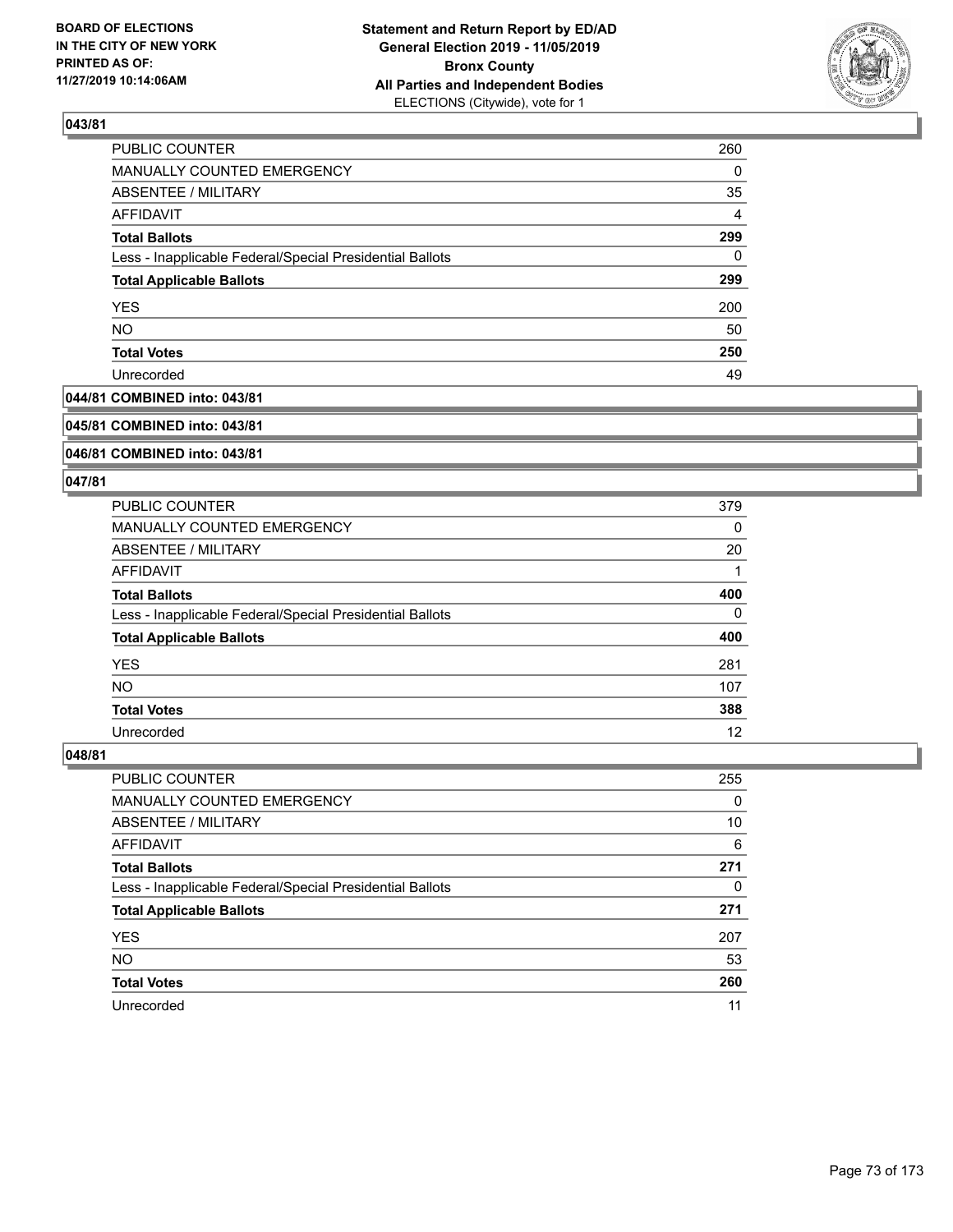

| PUBLIC COUNTER                                           | 358            |
|----------------------------------------------------------|----------------|
| MANUALLY COUNTED EMERGENCY                               | 0              |
| ABSENTEE / MILITARY                                      | 15             |
| AFFIDAVIT                                                | $\overline{2}$ |
| <b>Total Ballots</b>                                     | 375            |
| Less - Inapplicable Federal/Special Presidential Ballots | 0              |
| <b>Total Applicable Ballots</b>                          | 375            |
| <b>YES</b>                                               | 261            |
| <b>NO</b>                                                | 104            |
| <b>Total Votes</b>                                       | 365            |
| Unrecorded                                               | 10             |

# **050/81 COMBINED into: 049/81**

#### **051/81 COMBINED into: 048/81**

# **052/81 COMBINED into: 049/81**

#### **053/81**

| <b>PUBLIC COUNTER</b>                                    | 245 |
|----------------------------------------------------------|-----|
| MANUALLY COUNTED EMERGENCY                               | 0   |
| ABSENTEE / MILITARY                                      | 9   |
| AFFIDAVIT                                                |     |
| <b>Total Ballots</b>                                     | 255 |
| Less - Inapplicable Federal/Special Presidential Ballots | 0   |
| <b>Total Applicable Ballots</b>                          | 255 |
| <b>YES</b>                                               | 176 |
| NO.                                                      | 65  |
| <b>Total Votes</b>                                       | 241 |
| Unrecorded                                               | 14  |

| <b>PUBLIC COUNTER</b>                                    | 153 |
|----------------------------------------------------------|-----|
| MANUALLY COUNTED EMERGENCY                               | 0   |
| ABSENTEE / MILITARY                                      | 5   |
| AFFIDAVIT                                                | 0   |
| <b>Total Ballots</b>                                     | 158 |
| Less - Inapplicable Federal/Special Presidential Ballots | 0   |
| <b>Total Applicable Ballots</b>                          | 158 |
| <b>YES</b>                                               | 116 |
| NO.                                                      | 33  |
| <b>Total Votes</b>                                       | 149 |
| Unrecorded                                               | 9   |
| 055/81 COMBINED into: 053/81                             |     |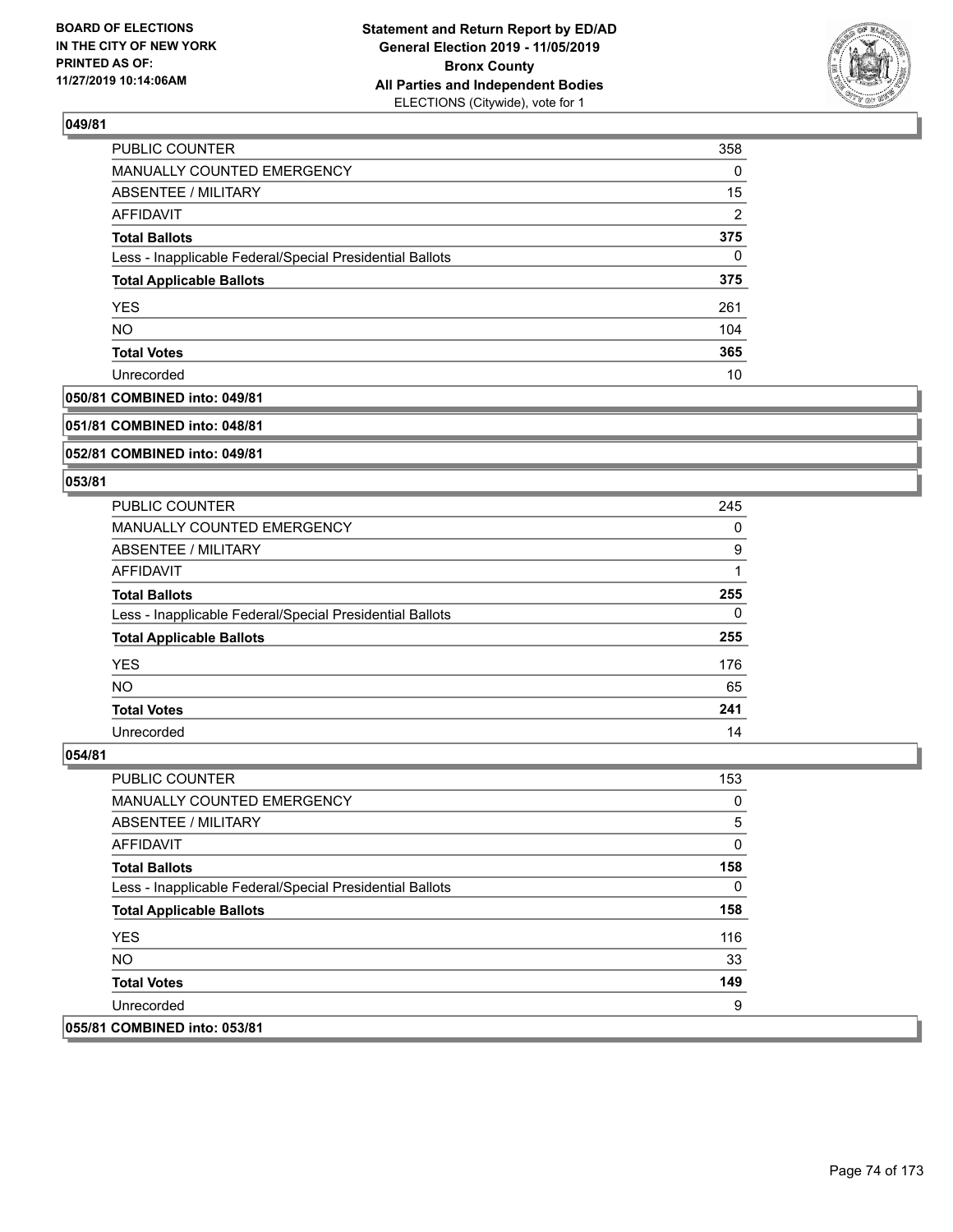

| PUBLIC COUNTER                                           | 279 |
|----------------------------------------------------------|-----|
| MANUALLY COUNTED EMERGENCY                               | 0   |
| ABSENTEE / MILITARY                                      |     |
| <b>AFFIDAVIT</b>                                         | 0   |
| <b>Total Ballots</b>                                     | 286 |
| Less - Inapplicable Federal/Special Presidential Ballots | 0   |
| <b>Total Applicable Ballots</b>                          | 286 |
| <b>YES</b>                                               | 171 |
| <b>NO</b>                                                | 100 |
| <b>Total Votes</b>                                       | 271 |
| Unrecorded                                               | 15  |

#### **057/81 COMBINED into: 056/81**

#### **058/81**

| PUBLIC COUNTER                                           | 243 |
|----------------------------------------------------------|-----|
| <b>MANUALLY COUNTED EMERGENCY</b>                        | 0   |
| ABSENTEE / MILITARY                                      | 22  |
| AFFIDAVIT                                                |     |
| <b>Total Ballots</b>                                     | 266 |
| Less - Inapplicable Federal/Special Presidential Ballots | 0   |
| <b>Total Applicable Ballots</b>                          | 266 |
| <b>YES</b>                                               | 193 |
| <b>NO</b>                                                | 65  |
| <b>Total Votes</b>                                       | 258 |
| Unrecorded                                               | 8   |

# **059/81 COMBINED into: 058/81**

**060/81** 

| <b>PUBLIC COUNTER</b>                                    | 390 |
|----------------------------------------------------------|-----|
| <b>MANUALLY COUNTED EMERGENCY</b>                        | 0   |
| ABSENTEE / MILITARY                                      | 35  |
| AFFIDAVIT                                                | 2   |
| <b>Total Ballots</b>                                     | 427 |
| Less - Inapplicable Federal/Special Presidential Ballots | 0   |
| <b>Total Applicable Ballots</b>                          | 427 |
| <b>YES</b>                                               | 264 |
| NO.                                                      | 140 |
| <b>Total Votes</b>                                       | 404 |
| Unrecorded                                               | 23  |
| 061/81 COMBINED into: 060/81                             |     |
|                                                          |     |

**062/81 COMBINED into: 064/81**

**063/81 COMBINED into: 060/81**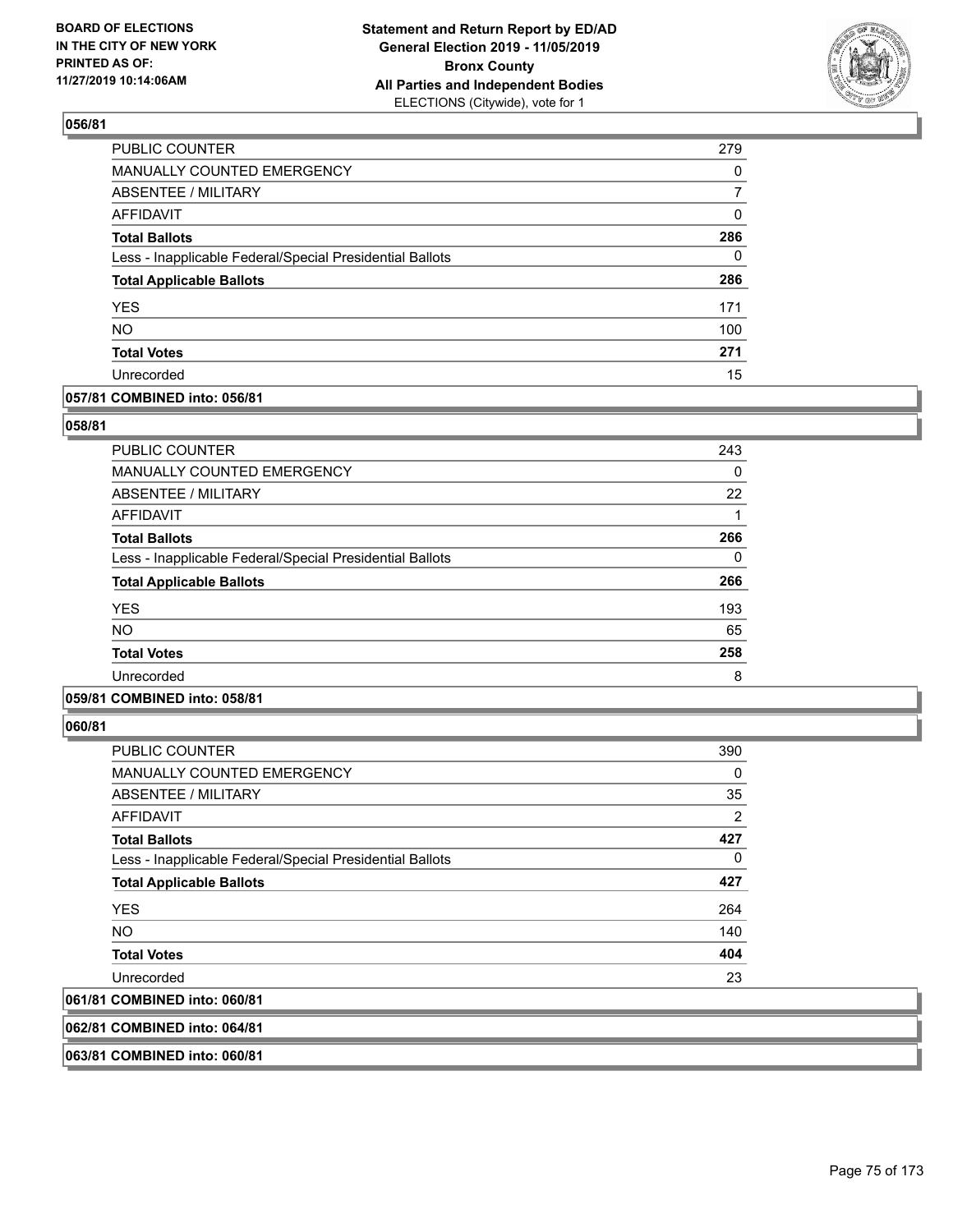

| PUBLIC COUNTER                                           | 440         |
|----------------------------------------------------------|-------------|
| MANUALLY COUNTED EMERGENCY                               | 0           |
| ABSENTEE / MILITARY                                      | 20          |
| AFFIDAVIT                                                | 4           |
| Total Ballots                                            | 464         |
| Less - Inapplicable Federal/Special Presidential Ballots | $\mathbf 0$ |
| <b>Total Applicable Ballots</b>                          | 464         |
| YES                                                      | 330         |
| NO.                                                      | 101         |
| <b>Total Votes</b>                                       | 431         |
| Unrecorded                                               | 33          |

#### **065/81**

| <b>PUBLIC COUNTER</b>                                    | 396      |
|----------------------------------------------------------|----------|
| <b>MANUALLY COUNTED EMERGENCY</b>                        | 0        |
| <b>ABSENTEE / MILITARY</b>                               | 15       |
| AFFIDAVIT                                                | 4        |
| <b>Total Ballots</b>                                     | 415      |
| Less - Inapplicable Federal/Special Presidential Ballots | $\Omega$ |
| <b>Total Applicable Ballots</b>                          | 415      |
| <b>YES</b>                                               | 274      |
| <b>NO</b>                                                | 128      |
| <b>Total Votes</b>                                       | 402      |
| Unrecorded                                               | 13       |
|                                                          |          |

#### **066/81 COMBINED into: 065/81**

#### **067/81 COMBINED into: 065/81**

#### **068/81**

| 069/81 COMBINED into: 068/81                             |                |
|----------------------------------------------------------|----------------|
| Unrecorded                                               | 24             |
| <b>Total Votes</b>                                       | 446            |
| NO.                                                      | 118            |
| <b>YES</b>                                               | 328            |
| <b>Total Applicable Ballots</b>                          | 470            |
| Less - Inapplicable Federal/Special Presidential Ballots | 0              |
| <b>Total Ballots</b>                                     | 470            |
| AFFIDAVIT                                                | $\overline{2}$ |
| ABSENTEE / MILITARY                                      | 23             |
| <b>MANUALLY COUNTED EMERGENCY</b>                        | 0              |
| <b>PUBLIC COUNTER</b>                                    | 445            |

**070/81 COMBINED into: 068/81**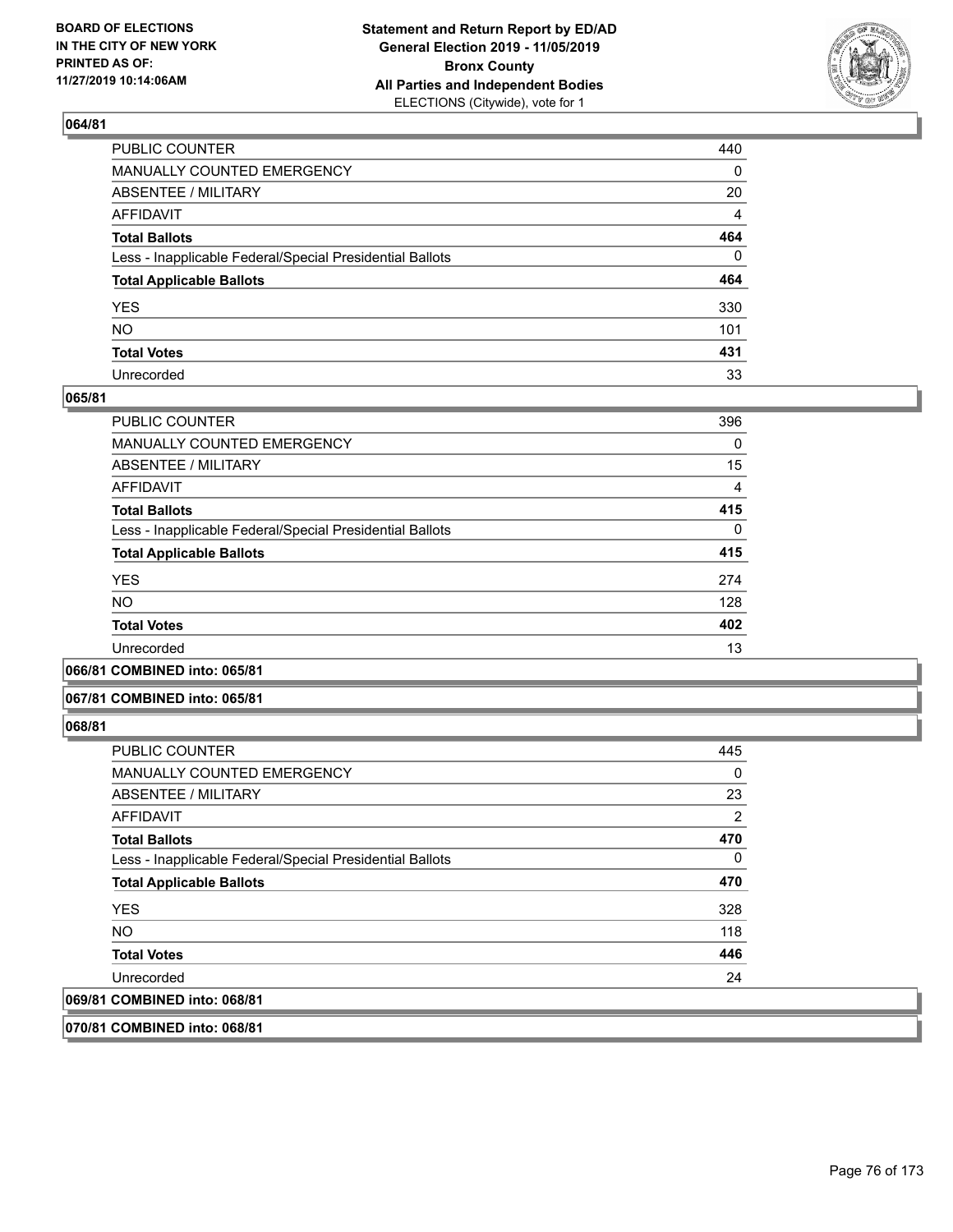

| <b>PUBLIC COUNTER</b>                                    | 350      |
|----------------------------------------------------------|----------|
| MANUALLY COUNTED EMERGENCY                               | 0        |
| ABSENTEE / MILITARY                                      | 13       |
| <b>AFFIDAVIT</b>                                         |          |
| <b>Total Ballots</b>                                     | 364      |
| Less - Inapplicable Federal/Special Presidential Ballots | $\Omega$ |
| <b>Total Applicable Ballots</b>                          | 364      |
| <b>YES</b>                                               | 253      |
| <b>NO</b>                                                | 101      |
| <b>Total Votes</b>                                       | 354      |
| Unrecorded                                               | 10       |

#### **072/81 COMBINED into: 071/81**

#### **073/81**

| PUBLIC COUNTER                                           | 466            |
|----------------------------------------------------------|----------------|
| <b>MANUALLY COUNTED EMERGENCY</b>                        | $\Omega$       |
| ABSENTEE / MILITARY                                      | 14             |
| AFFIDAVIT                                                | $\overline{4}$ |
| <b>Total Ballots</b>                                     | 484            |
| Less - Inapplicable Federal/Special Presidential Ballots | $\Omega$       |
| <b>Total Applicable Ballots</b>                          | 484            |
| <b>YES</b>                                               | 326            |
| <b>NO</b>                                                | 138            |
| <b>Total Votes</b>                                       | 464            |
| Unrecorded                                               | 20             |

# **074/81**

| PUBLIC COUNTER                                           | 364      |
|----------------------------------------------------------|----------|
| <b>MANUALLY COUNTED EMERGENCY</b>                        | 0        |
| ABSENTEE / MILITARY                                      | 13       |
| AFFIDAVIT                                                | 1        |
| <b>Total Ballots</b>                                     | 378      |
| Less - Inapplicable Federal/Special Presidential Ballots | $\Omega$ |
| <b>Total Applicable Ballots</b>                          | 378      |
| <b>YES</b>                                               | 277      |
| <b>NO</b>                                                | 76       |
| <b>Total Votes</b>                                       | 353      |
| Unrecorded                                               | 25       |
| 075/81 COMBINED into: 074/81                             |          |

### **076/81 COMBINED into: 047/81**

**077/81 COMBINED into: 047/81**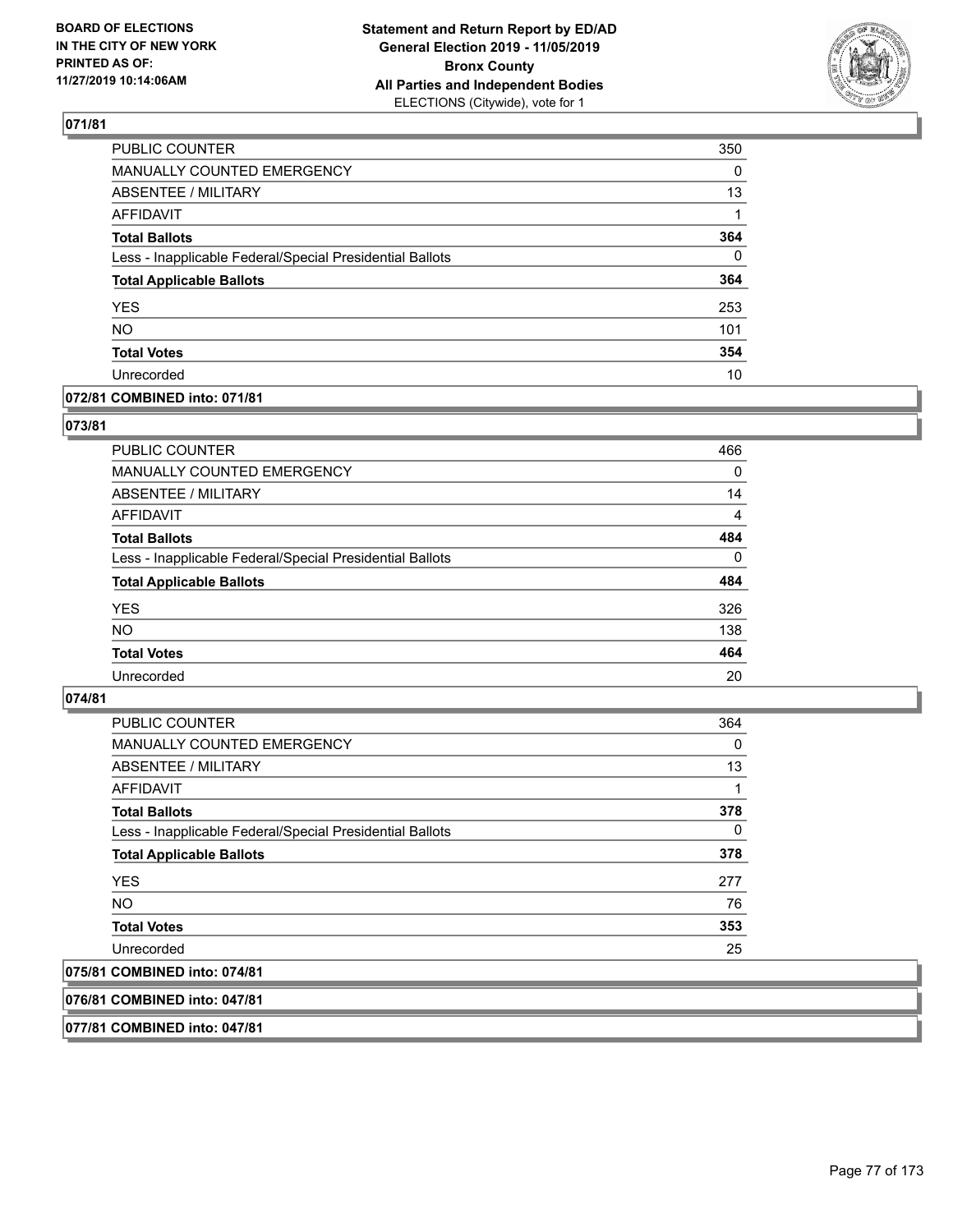

| PUBLIC COUNTER                                           | 256      |
|----------------------------------------------------------|----------|
| <b>MANUALLY COUNTED EMERGENCY</b>                        | $\Omega$ |
| ABSENTEE / MILITARY                                      | 7        |
| <b>AFFIDAVIT</b>                                         | 4        |
| <b>Total Ballots</b>                                     | 267      |
| Less - Inapplicable Federal/Special Presidential Ballots | 0        |
| <b>Total Applicable Ballots</b>                          | 267      |
| <b>YES</b>                                               | 182      |
| <b>NO</b>                                                | 62       |
| <b>Total Votes</b>                                       | 244      |
| Unrecorded                                               | 23       |

#### **079/81 COMBINED into: 073/81**

#### **080/81**

| <b>PUBLIC COUNTER</b>                                    | 197      |
|----------------------------------------------------------|----------|
| MANUALLY COUNTED EMERGENCY                               | $\Omega$ |
| ABSENTEE / MILITARY                                      | 12       |
| AFFIDAVIT                                                | 3        |
| <b>Total Ballots</b>                                     | 212      |
| Less - Inapplicable Federal/Special Presidential Ballots | $\Omega$ |
| <b>Total Applicable Ballots</b>                          | 212      |
| <b>YES</b>                                               | 162      |
| <b>NO</b>                                                | 44       |
| <b>Total Votes</b>                                       | 206      |
| Unrecorded                                               | 6        |

| PUBLIC COUNTER                                           | 325 |
|----------------------------------------------------------|-----|
| <b>MANUALLY COUNTED EMERGENCY</b>                        | 0   |
| ABSENTEE / MILITARY                                      | 15  |
| AFFIDAVIT                                                | 3   |
| <b>Total Ballots</b>                                     | 343 |
| Less - Inapplicable Federal/Special Presidential Ballots | 0   |
| <b>Total Applicable Ballots</b>                          | 343 |
| <b>YES</b>                                               | 224 |
| NO.                                                      | 87  |
| <b>Total Votes</b>                                       | 311 |
| Unrecorded                                               | 32  |
| 082/81 COMBINED into: 081/81                             |     |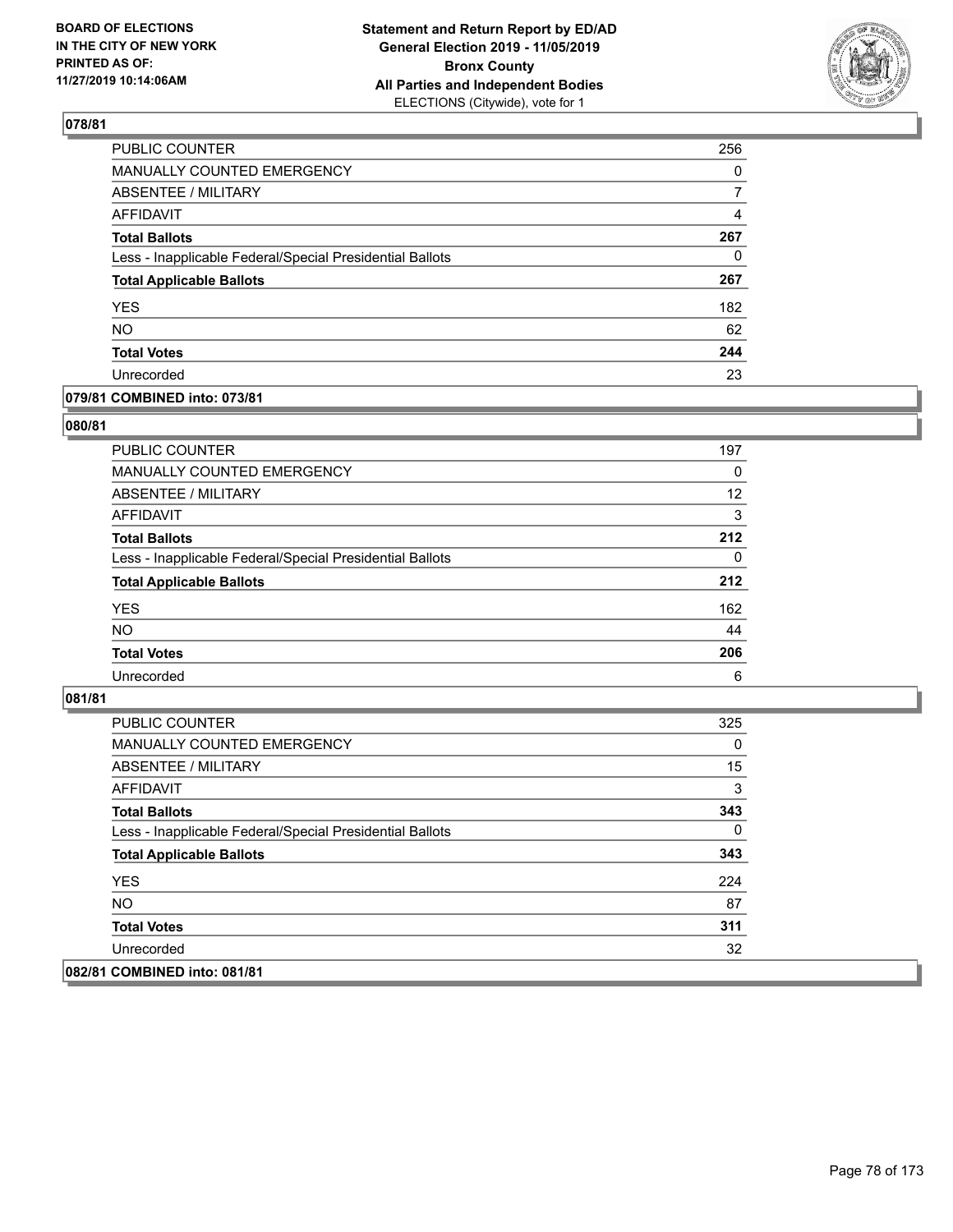

| PUBLIC COUNTER                                           | 380      |
|----------------------------------------------------------|----------|
| MANUALLY COUNTED EMERGENCY                               | 0        |
| ABSENTEE / MILITARY                                      | 61       |
| AFFIDAVIT                                                | 6        |
| <b>Total Ballots</b>                                     | 447      |
| Less - Inapplicable Federal/Special Presidential Ballots | $\Omega$ |
| <b>Total Applicable Ballots</b>                          | 447      |
| <b>YES</b>                                               | 311      |
| <b>NO</b>                                                | 90       |
| <b>Total Votes</b>                                       | 401      |
| Unrecorded                                               | 46       |

### **084/81 COMBINED into: 083/81**

#### **085/81**

| PUBLIC COUNTER                                           | 481      |
|----------------------------------------------------------|----------|
| <b>MANUALLY COUNTED EMERGENCY</b>                        | $\Omega$ |
| <b>ABSENTEE / MILITARY</b>                               | 12       |
| AFFIDAVIT                                                | 4        |
| <b>Total Ballots</b>                                     | 497      |
| Less - Inapplicable Federal/Special Presidential Ballots | 0        |
| <b>Total Applicable Ballots</b>                          | 497      |
| <b>YES</b>                                               | 326      |
| <b>NO</b>                                                | 137      |
| <b>Total Votes</b>                                       | 463      |
| Unrecorded                                               | 34       |
|                                                          |          |

# **086/81 COMBINED into: 085/81**

**087/81** 

| PUBLIC COUNTER                                           | 488 |
|----------------------------------------------------------|-----|
| MANUALLY COUNTED EMERGENCY                               | 0   |
| ABSENTEE / MILITARY                                      | 10  |
| AFFIDAVIT                                                |     |
| <b>Total Ballots</b>                                     | 499 |
| Less - Inapplicable Federal/Special Presidential Ballots | 0   |
| <b>Total Applicable Ballots</b>                          | 499 |
| <b>YES</b>                                               | 389 |
| NO                                                       | 76  |
| <b>Total Votes</b>                                       | 465 |
| Unrecorded                                               | 34  |
| 088/81 COMBINED into: 085/81                             |     |
|                                                          |     |

**089/81 COMBINED into: 087/81**

**090/81 COMBINED into: 087/81**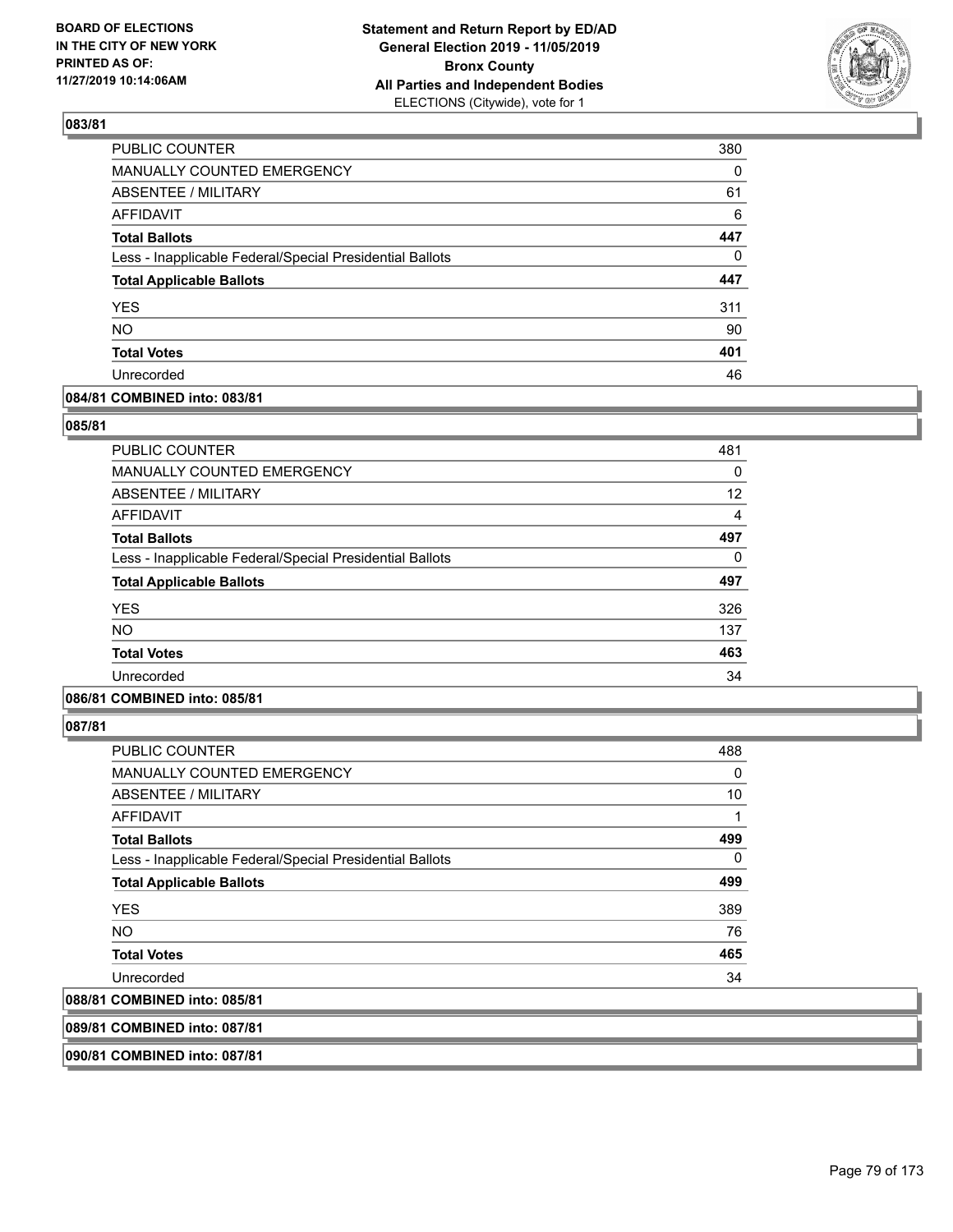

| PUBLIC COUNTER                                           | 149 |
|----------------------------------------------------------|-----|
| MANUALLY COUNTED EMERGENCY                               | 0   |
| ABSENTEE / MILITARY                                      | 8   |
| AFFIDAVIT                                                | 13  |
| Total Ballots                                            | 170 |
| Less - Inapplicable Federal/Special Presidential Ballots | 0   |
| <b>Total Applicable Ballots</b>                          | 170 |
| YES                                                      | 86  |
| NO.                                                      | 23  |
| <b>Total Votes</b>                                       | 109 |
| Unrecorded                                               | 61  |

#### **092/81**

| PUBLIC COUNTER                                           | 165 |
|----------------------------------------------------------|-----|
| <b>MANUALLY COUNTED EMERGENCY</b>                        | 0   |
| ABSENTEE / MILITARY                                      | 3   |
| <b>AFFIDAVIT</b>                                         | 3   |
| <b>Total Ballots</b>                                     | 171 |
| Less - Inapplicable Federal/Special Presidential Ballots | 0   |
| <b>Total Applicable Ballots</b>                          | 171 |
| <b>YES</b>                                               | 102 |
| NO.                                                      | 24  |
| <b>Total Votes</b>                                       | 126 |
| Unrecorded                                               | 45  |
|                                                          |     |

#### **093/81 COMBINED into: 092/81**

**094/81** 

| <b>PUBLIC COUNTER</b>                                    | 176 |
|----------------------------------------------------------|-----|
| <b>MANUALLY COUNTED EMERGENCY</b>                        | 0   |
| ABSENTEE / MILITARY                                      | 23  |
| AFFIDAVIT                                                |     |
| <b>Total Ballots</b>                                     | 200 |
| Less - Inapplicable Federal/Special Presidential Ballots | 0   |
| <b>Total Applicable Ballots</b>                          | 200 |
| <b>YES</b>                                               | 78  |
| <b>NO</b>                                                | 40  |
| <b>Total Votes</b>                                       | 118 |
| Unrecorded                                               | 82  |
| 095/81 COMBINED into: 033/78                             |     |

**096/81 COMBINED into: 094/81**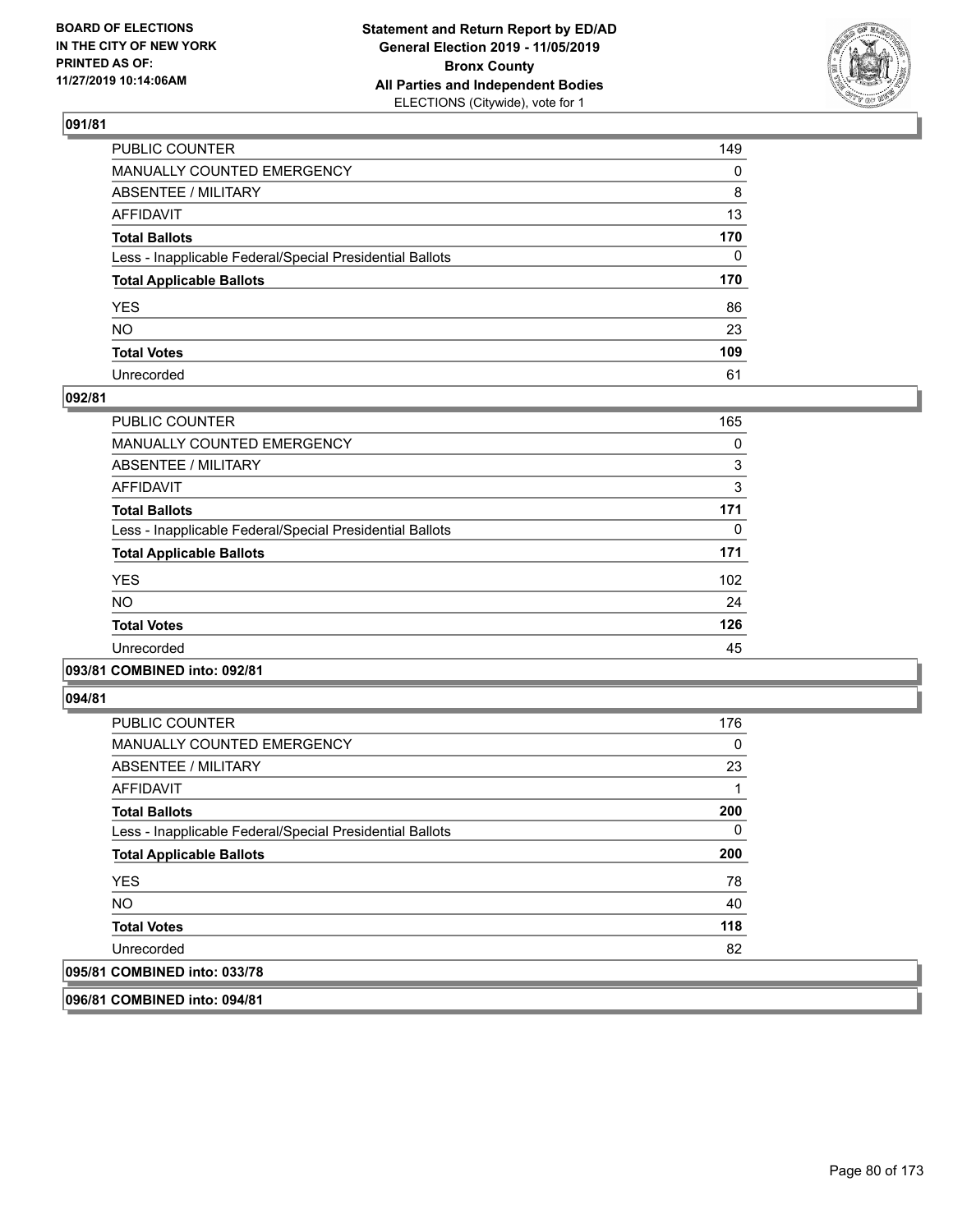

| PUBLIC COUNTER                                           | 262      |
|----------------------------------------------------------|----------|
| <b>MANUALLY COUNTED EMERGENCY</b>                        | $\Omega$ |
| ABSENTEE / MILITARY                                      | 4        |
| <b>AFFIDAVIT</b>                                         |          |
| <b>Total Ballots</b>                                     | 267      |
| Less - Inapplicable Federal/Special Presidential Ballots | 0        |
| <b>Total Applicable Ballots</b>                          | 267      |
| <b>YES</b>                                               | 177      |
| <b>NO</b>                                                | 33       |
| <b>Total Votes</b>                                       | 210      |
| Unrecorded                                               | 57       |

#### **098/81 COMBINED into: 097/81**

#### **099/81**

| PUBLIC COUNTER                                           | 105      |
|----------------------------------------------------------|----------|
| <b>MANUALLY COUNTED EMERGENCY</b>                        | $\Omega$ |
| ABSENTEE / MILITARY                                      | 3        |
| AFFIDAVIT                                                | 2        |
| <b>Total Ballots</b>                                     | 110      |
| Less - Inapplicable Federal/Special Presidential Ballots | $\Omega$ |
| <b>Total Applicable Ballots</b>                          | 110      |
| <b>YES</b>                                               | 73       |
| <b>NO</b>                                                | 13       |
| <b>Total Votes</b>                                       | 86       |
| Unrecorded                                               | 24       |
|                                                          |          |

#### **100/81**

| PUBLIC COUNTER                                           | 109      |
|----------------------------------------------------------|----------|
| <b>MANUALLY COUNTED EMERGENCY</b>                        | 0        |
| ABSENTEE / MILITARY                                      | 5        |
| AFFIDAVIT                                                | 3        |
| <b>Total Ballots</b>                                     | 117      |
| Less - Inapplicable Federal/Special Presidential Ballots | $\Omega$ |
| <b>Total Applicable Ballots</b>                          | 117      |
| <b>YES</b>                                               | 80       |
| NO.                                                      | 13       |
| <b>Total Votes</b>                                       | 93       |
| Unrecorded                                               | 24       |

**101/81 COMBINED into: 100/81**

**102/81 COMBINED into: 037/81**

**103/81 COMBINED into: 037/81**

**104/81 COMBINED into: 100/81**

**105/81 COMBINED into: 047/83**

**106/81 COMBINED into: 073/81**

**107/81 COMBINED into: 100/81**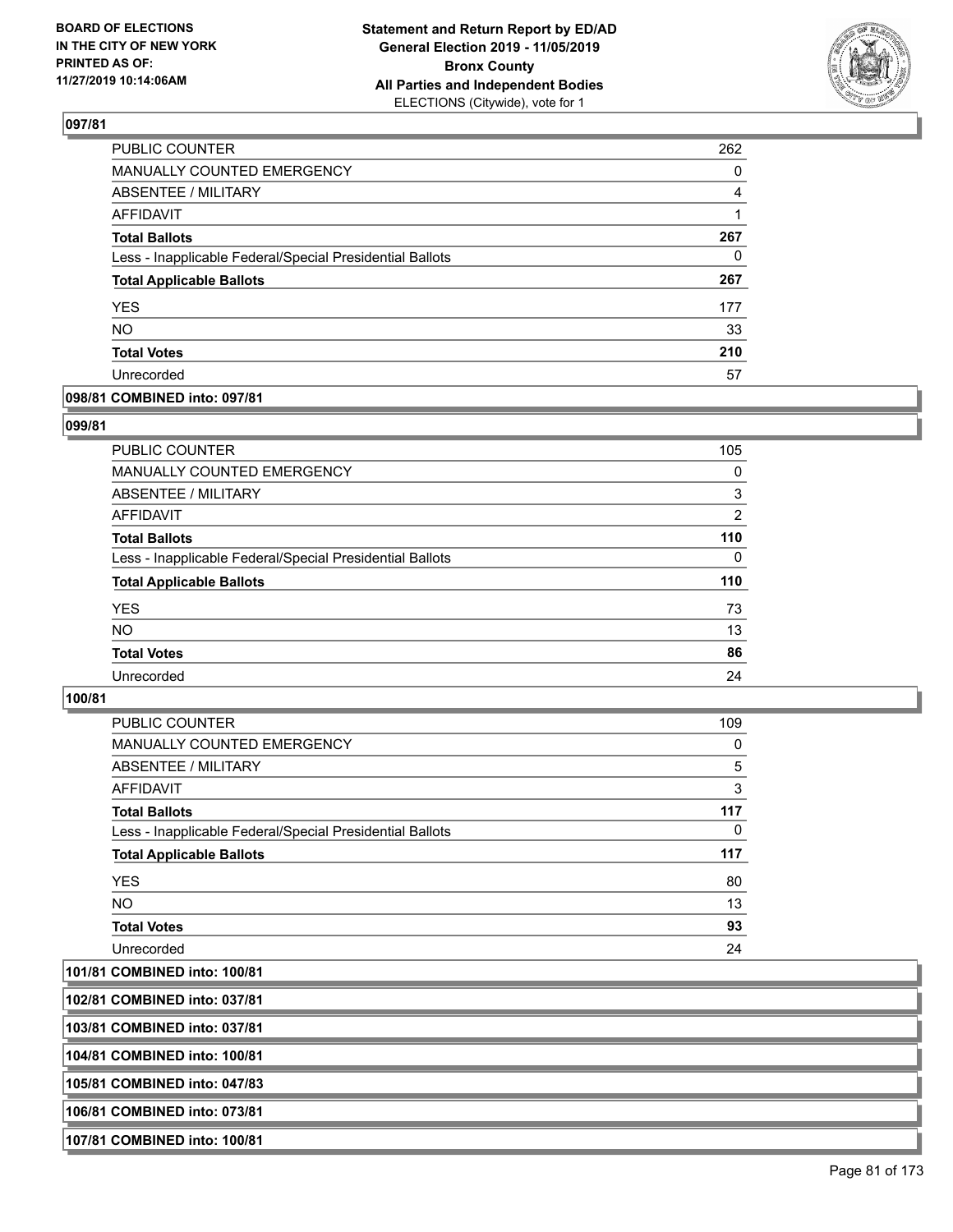

| PUBLIC COUNTER                                           | 364            |
|----------------------------------------------------------|----------------|
| MANUALLY COUNTED EMERGENCY                               | 0              |
| <b>ABSENTEE / MILITARY</b>                               | 14             |
| <b>AFFIDAVIT</b>                                         | $\overline{2}$ |
| <b>Total Ballots</b>                                     | 380            |
| Less - Inapplicable Federal/Special Presidential Ballots | $\Omega$       |
| <b>Total Applicable Ballots</b>                          | 380            |
| <b>YES</b>                                               | 146            |
| <b>NO</b>                                                | 207            |
| <b>Total Votes</b>                                       | 353            |
| Unrecorded                                               | 27             |

#### **002/82 COMBINED into: 001/82**

#### **003/82**

| <b>PUBLIC COUNTER</b>                                    | 94 |
|----------------------------------------------------------|----|
| MANUALLY COUNTED EMERGENCY                               | 0  |
| ABSENTEE / MILITARY                                      | 4  |
| AFFIDAVIT                                                |    |
| <b>Total Ballots</b>                                     | 99 |
| Less - Inapplicable Federal/Special Presidential Ballots | 0  |
| <b>Total Applicable Ballots</b>                          | 99 |
| <b>YES</b>                                               | 32 |
| <b>NO</b>                                                | 61 |
| <b>Total Votes</b>                                       | 93 |
| Unrecorded                                               | 6  |
|                                                          |    |

# **004/82 COMBINED into: 005/82**

| <b>PUBLIC COUNTER</b>                                    | 334            |
|----------------------------------------------------------|----------------|
| <b>MANUALLY COUNTED EMERGENCY</b>                        | 0              |
| ABSENTEE / MILITARY                                      | $\overline{4}$ |
| <b>AFFIDAVIT</b>                                         |                |
| <b>Total Ballots</b>                                     | 339            |
| Less - Inapplicable Federal/Special Presidential Ballots | 0              |
| <b>Total Applicable Ballots</b>                          | 339            |
| <b>YES</b>                                               | 136            |
| <b>NO</b>                                                | 181            |
| <b>Total Votes</b>                                       | 317            |
| Unrecorded                                               | 22             |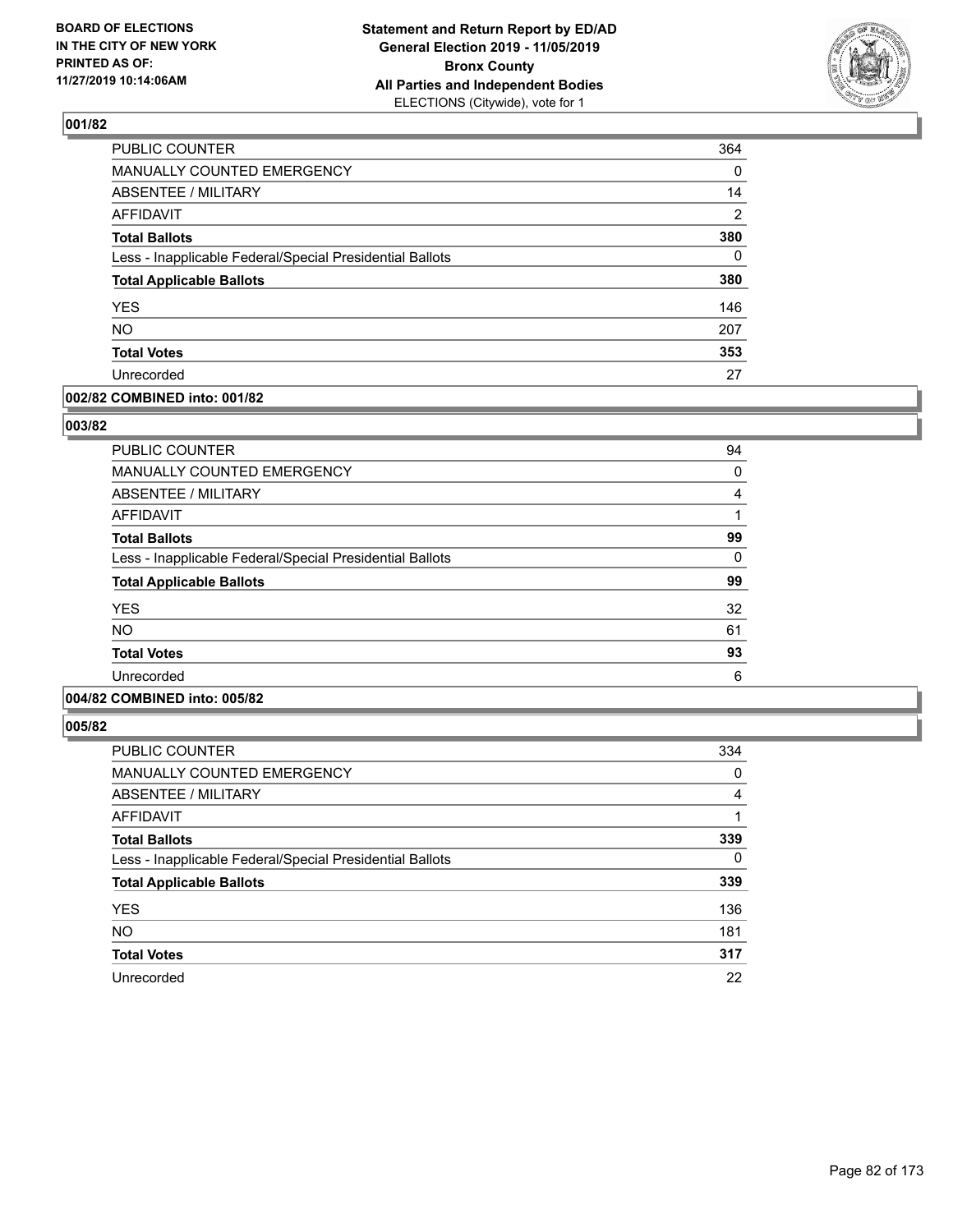

| PUBLIC COUNTER                                           | 252 |
|----------------------------------------------------------|-----|
| MANUALLY COUNTED EMERGENCY                               | 0   |
| ABSENTEE / MILITARY                                      | 2   |
| <b>AFFIDAVIT</b>                                         | 5   |
| <b>Total Ballots</b>                                     | 259 |
| Less - Inapplicable Federal/Special Presidential Ballots | 0   |
| <b>Total Applicable Ballots</b>                          | 259 |
| <b>YES</b>                                               | 134 |
| <b>NO</b>                                                | 103 |
| <b>Total Votes</b>                                       | 237 |
| Unrecorded                                               | 22  |

#### **007/82 COMBINED into: 006/82**

#### **008/82**

| <b>PUBLIC COUNTER</b>                                    | 151      |
|----------------------------------------------------------|----------|
| <b>MANUALLY COUNTED EMERGENCY</b>                        | $\Omega$ |
| ABSENTEE / MILITARY                                      | 3        |
| AFFIDAVIT                                                |          |
| <b>Total Ballots</b>                                     | 155      |
| Less - Inapplicable Federal/Special Presidential Ballots | $\Omega$ |
| <b>Total Applicable Ballots</b>                          | 155      |
| <b>YES</b>                                               | 102      |
| <b>NO</b>                                                | 35       |
| <b>Total Votes</b>                                       | 137      |
| Unrecorded                                               | 18       |
|                                                          |          |

| PUBLIC COUNTER                                           | 276 |
|----------------------------------------------------------|-----|
| <b>MANUALLY COUNTED EMERGENCY</b>                        | 0   |
| ABSENTEE / MILITARY                                      | 5   |
| AFFIDAVIT                                                |     |
| <b>Total Ballots</b>                                     | 282 |
| Less - Inapplicable Federal/Special Presidential Ballots | 0   |
| <b>Total Applicable Ballots</b>                          | 282 |
| <b>YES</b>                                               | 155 |
| NO.                                                      | 94  |
| <b>Total Votes</b>                                       | 249 |
| Unrecorded                                               | 33  |
| 010/82 COMBINED into: 009/82                             |     |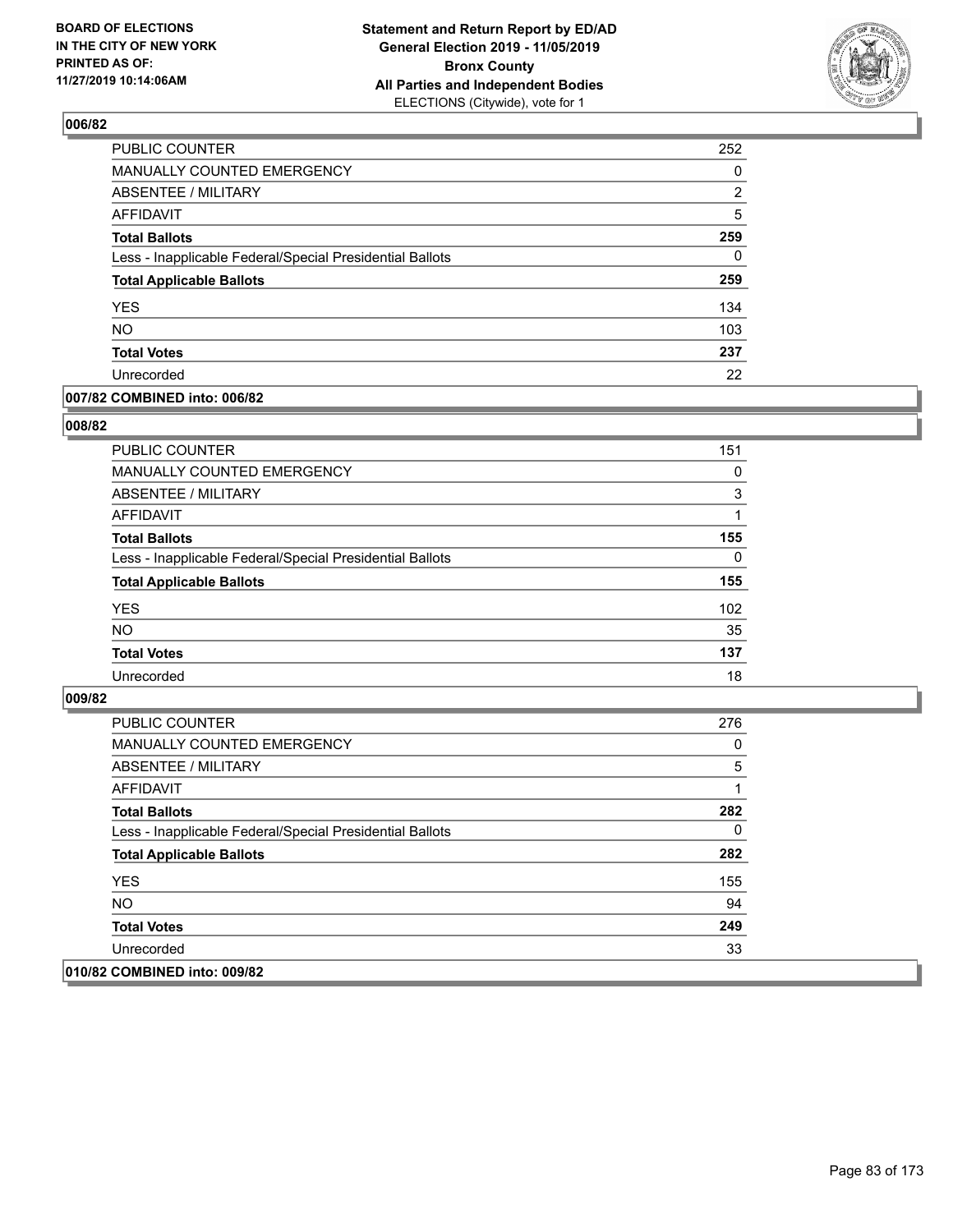

| PUBLIC COUNTER                                           | 100          |
|----------------------------------------------------------|--------------|
| MANUALLY COUNTED EMERGENCY                               | $\mathbf{0}$ |
| ABSENTEE / MILITARY                                      | 5            |
| AFFIDAVIT                                                | 2            |
| Total Ballots                                            | 107          |
| Less - Inapplicable Federal/Special Presidential Ballots | 0            |
| <b>Total Applicable Ballots</b>                          | 107          |
| YES                                                      | 46           |
| NO.                                                      | 36           |
| <b>Total Votes</b>                                       | 82           |
| Unrecorded                                               | 25           |

# **012/82**

| <b>PUBLIC COUNTER</b>                                    | 105      |
|----------------------------------------------------------|----------|
| <b>MANUALLY COUNTED EMERGENCY</b>                        | $\Omega$ |
| ABSENTEE / MILITARY                                      | 3        |
| AFFIDAVIT                                                | 0        |
| <b>Total Ballots</b>                                     | 108      |
| Less - Inapplicable Federal/Special Presidential Ballots | $\Omega$ |
| <b>Total Applicable Ballots</b>                          | 108      |
| <b>YES</b>                                               | 67       |
| <b>NO</b>                                                | 14       |
| <b>Total Votes</b>                                       | 81       |
| Unrecorded                                               | 27       |

**013/82** 

| PUBLIC COUNTER                                           | 232 |
|----------------------------------------------------------|-----|
| <b>MANUALLY COUNTED EMERGENCY</b>                        | 0   |
| ABSENTEE / MILITARY                                      | 5   |
| AFFIDAVIT                                                |     |
| <b>Total Ballots</b>                                     | 238 |
| Less - Inapplicable Federal/Special Presidential Ballots | 0   |
| <b>Total Applicable Ballots</b>                          | 238 |
| <b>YES</b>                                               | 102 |
| NO.                                                      | 26  |
| <b>Total Votes</b>                                       | 128 |
| Unrecorded                                               | 110 |
| 014/82 COMBINED into: 012/82                             |     |

**015/82 COMBINED into: 013/82**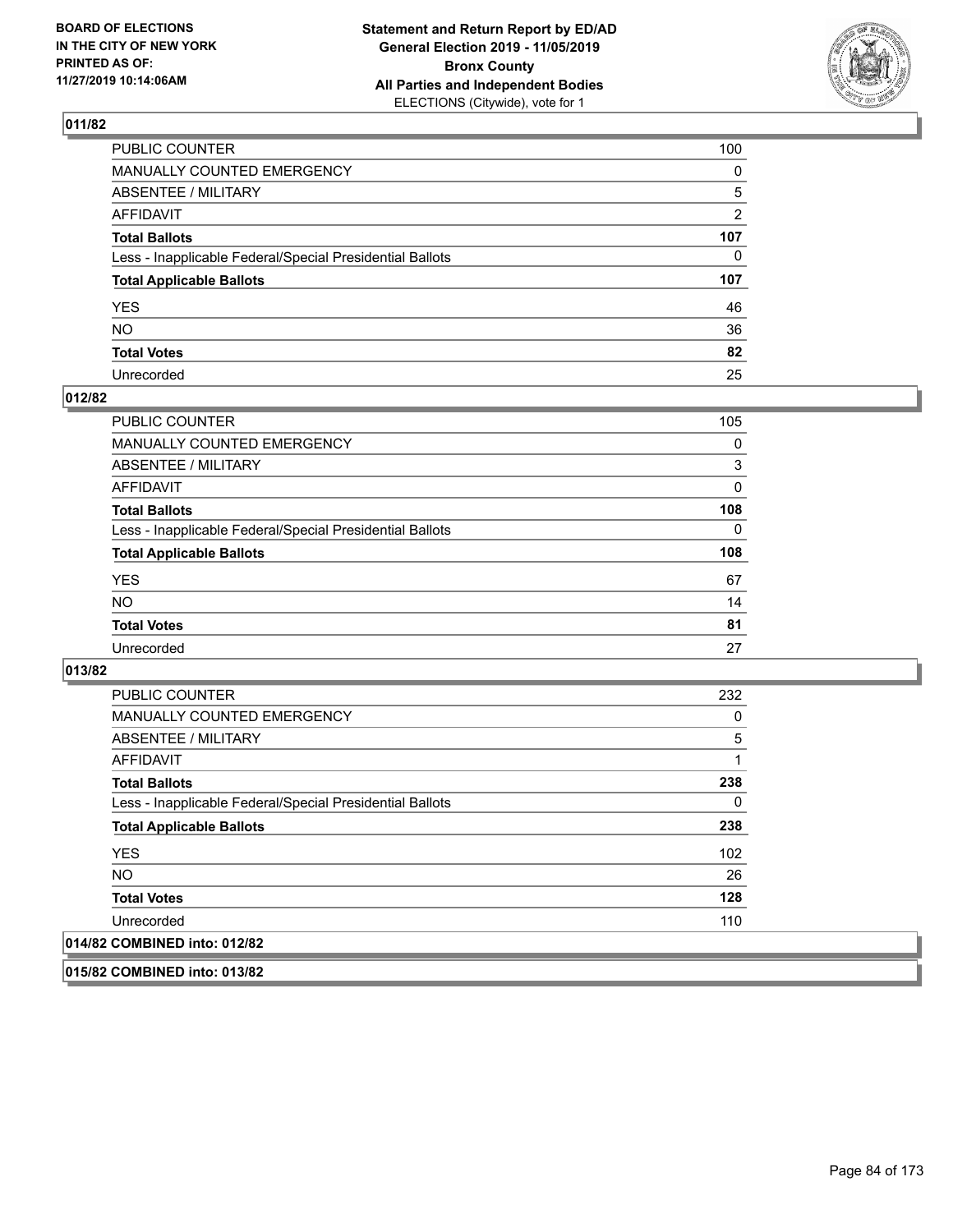

| PUBLIC COUNTER                                           | 218 |
|----------------------------------------------------------|-----|
| <b>MANUALLY COUNTED EMERGENCY</b>                        | 0   |
| <b>ABSENTEE / MILITARY</b>                               | 9   |
| <b>AFFIDAVIT</b>                                         | 3   |
| <b>Total Ballots</b>                                     | 230 |
| Less - Inapplicable Federal/Special Presidential Ballots | 0   |
| <b>Total Applicable Ballots</b>                          | 230 |
| <b>YES</b>                                               | 130 |
| <b>NO</b>                                                | 74  |
| <b>Total Votes</b>                                       | 204 |
| Unrecorded                                               | 26  |

#### **017/82 COMBINED into: 016/82**

#### **018/82**

| PUBLIC COUNTER                                           | 129 |
|----------------------------------------------------------|-----|
| <b>MANUALLY COUNTED EMERGENCY</b>                        | 0   |
| <b>ABSENTEE / MILITARY</b>                               | 4   |
| <b>AFFIDAVIT</b>                                         | 0   |
| <b>Total Ballots</b>                                     | 133 |
| Less - Inapplicable Federal/Special Presidential Ballots | 0   |
| <b>Total Applicable Ballots</b>                          | 133 |
| <b>YES</b>                                               | 71  |
| <b>NO</b>                                                | 49  |
| <b>Total Votes</b>                                       | 120 |
| Unrecorded                                               | 13  |
|                                                          |     |

# **019/82 COMBINED into: 018/82**

| PUBLIC COUNTER                                           | 191      |
|----------------------------------------------------------|----------|
| <b>MANUALLY COUNTED EMERGENCY</b>                        | 0        |
| ABSENTEE / MILITARY                                      | 10       |
| <b>AFFIDAVIT</b>                                         | 3        |
| <b>Total Ballots</b>                                     | 204      |
| Less - Inapplicable Federal/Special Presidential Ballots | $\Omega$ |
| <b>Total Applicable Ballots</b>                          | 204      |
| <b>YES</b>                                               | 88       |
| <b>NO</b>                                                | 98       |
| <b>Total Votes</b>                                       | 186      |
| Unrecorded                                               | 18       |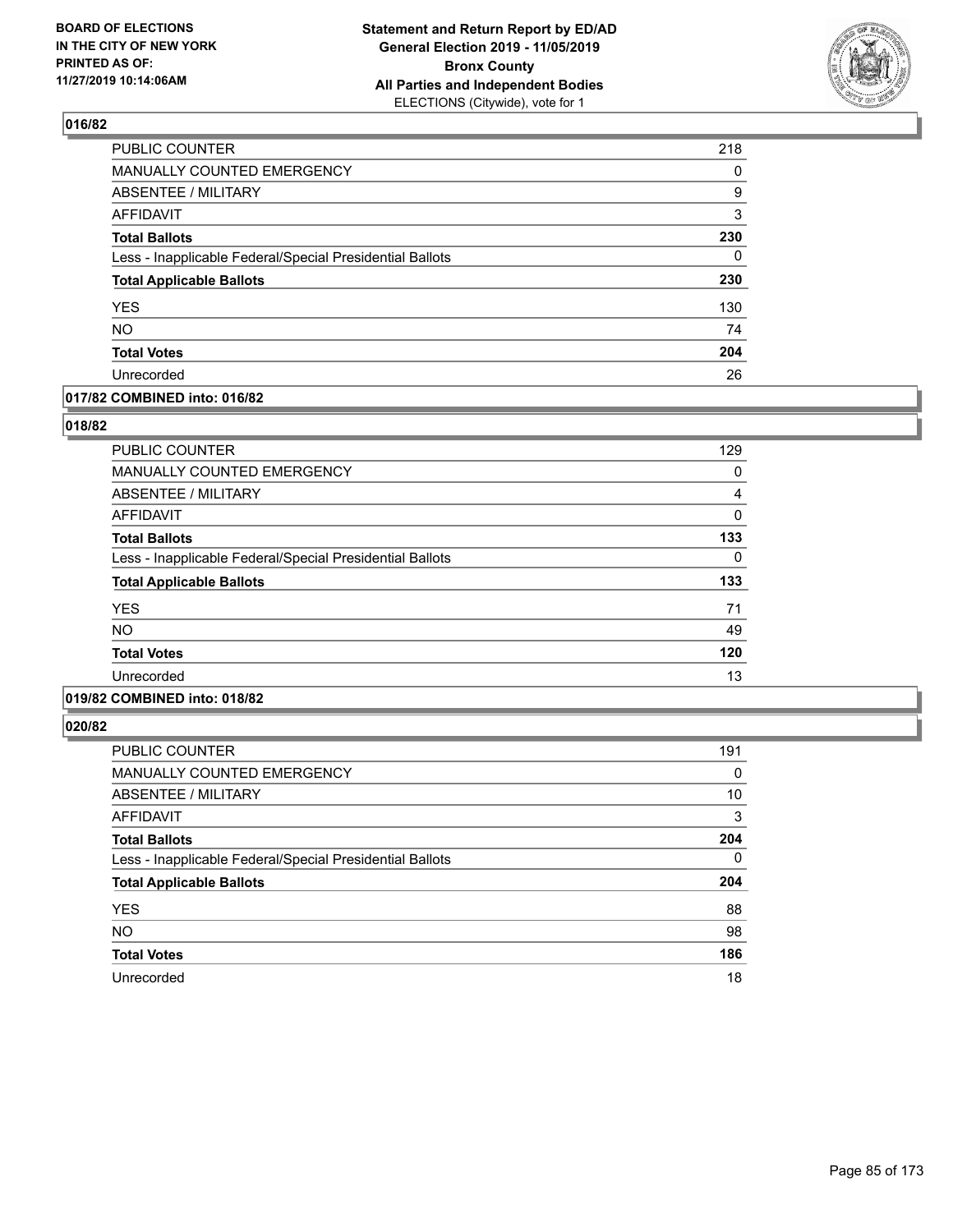

| PUBLIC COUNTER                                           | 200      |
|----------------------------------------------------------|----------|
| <b>MANUALLY COUNTED EMERGENCY</b>                        | $\Omega$ |
| <b>ABSENTEE / MILITARY</b>                               | 2        |
| <b>AFFIDAVIT</b>                                         | 0        |
| <b>Total Ballots</b>                                     | 202      |
| Less - Inapplicable Federal/Special Presidential Ballots | 0        |
| <b>Total Applicable Ballots</b>                          | 202      |
| <b>YES</b>                                               | 106      |
| <b>NO</b>                                                | 89       |
| <b>Total Votes</b>                                       | 195      |
| Unrecorded                                               |          |

#### **022/82 COMBINED into: 021/82**

#### **023/82**

| <b>PUBLIC COUNTER</b>                                    | 181      |
|----------------------------------------------------------|----------|
| <b>MANUALLY COUNTED EMERGENCY</b>                        | $\Omega$ |
| ABSENTEE / MILITARY                                      |          |
| AFFIDAVIT                                                | $\Omega$ |
| <b>Total Ballots</b>                                     | 182      |
| Less - Inapplicable Federal/Special Presidential Ballots | $\Omega$ |
| <b>Total Applicable Ballots</b>                          | 182      |
| <b>YES</b>                                               | 103      |
| <b>NO</b>                                                | 29       |
| <b>Total Votes</b>                                       | 132      |
| Unrecorded                                               | 50       |
|                                                          |          |

#### **024/82**

| PUBLIC COUNTER                                           | 96 |
|----------------------------------------------------------|----|
| <b>MANUALLY COUNTED EMERGENCY</b>                        | 0  |
| ABSENTEE / MILITARY                                      | 1  |
| AFFIDAVIT                                                | 0  |
| <b>Total Ballots</b>                                     | 97 |
| Less - Inapplicable Federal/Special Presidential Ballots | 0  |
| <b>Total Applicable Ballots</b>                          | 97 |
| <b>YES</b>                                               | 64 |
| <b>NO</b>                                                | 28 |
| <b>Total Votes</b>                                       | 92 |
| Unrecorded                                               | 5  |
| 025/82 COMBINED into: 020/82                             |    |

#### **026/82 COMBINED into: 069/83**

**027/82 COMBINED into: 023/82**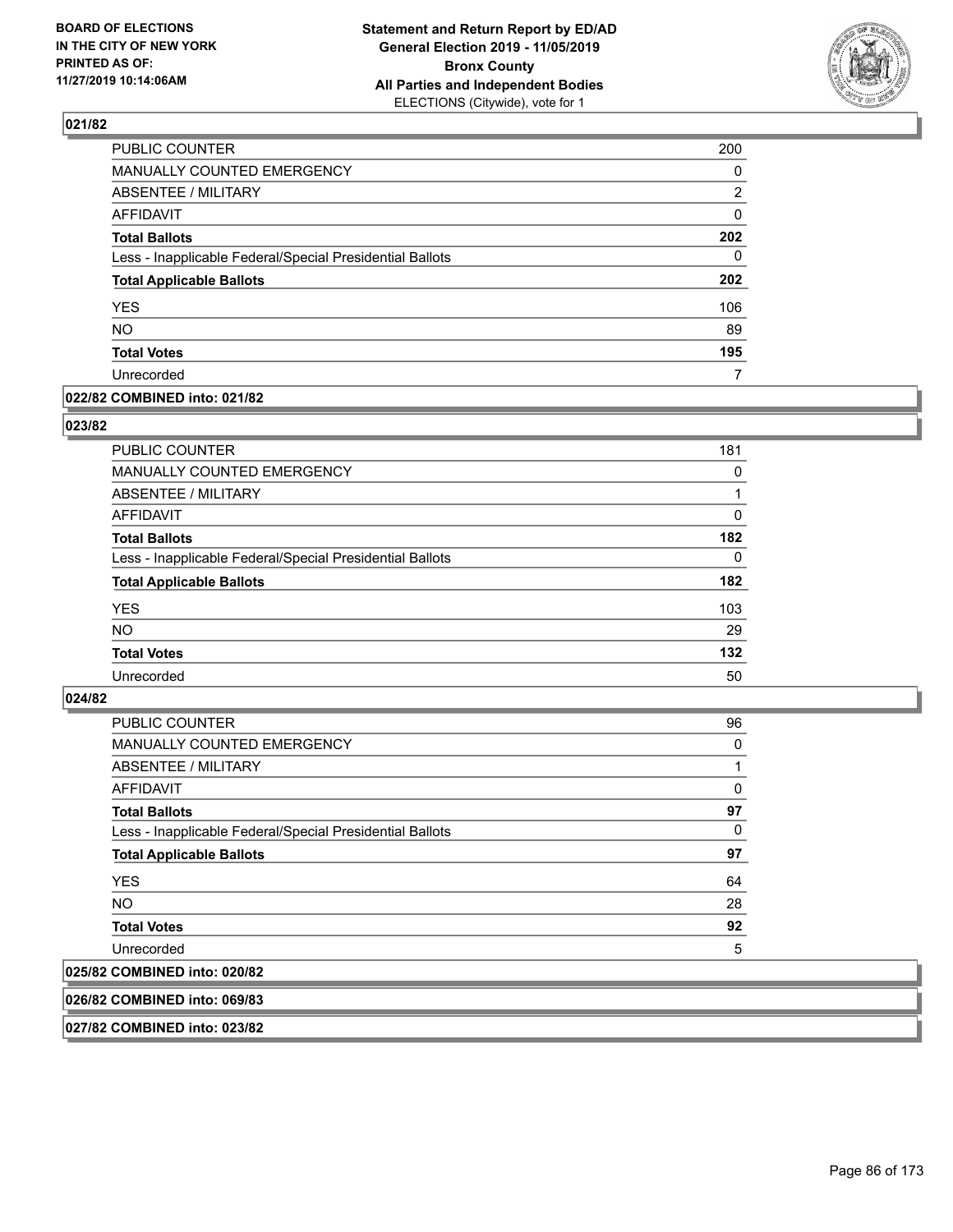

| PUBLIC COUNTER                                           | 123      |
|----------------------------------------------------------|----------|
| <b>MANUALLY COUNTED EMERGENCY</b>                        | $\Omega$ |
| <b>ABSENTEE / MILITARY</b>                               | 6        |
| <b>AFFIDAVIT</b>                                         |          |
| <b>Total Ballots</b>                                     | 130      |
| Less - Inapplicable Federal/Special Presidential Ballots | 0        |
| <b>Total Applicable Ballots</b>                          | 130      |
| <b>YES</b>                                               | 93       |
| <b>NO</b>                                                | 18       |
| <b>Total Votes</b>                                       | 111      |
| Unrecorded                                               | 19       |

#### **029/82 COMBINED into: 028/82**

#### **030/82**

| <b>PUBLIC COUNTER</b>                                    | 273 |
|----------------------------------------------------------|-----|
| <b>MANUALLY COUNTED EMERGENCY</b>                        | 0   |
| ABSENTEE / MILITARY                                      | 2   |
| AFFIDAVIT                                                | 5   |
| <b>Total Ballots</b>                                     | 280 |
| Less - Inapplicable Federal/Special Presidential Ballots | 0   |
| <b>Total Applicable Ballots</b>                          | 280 |
| <b>YES</b>                                               | 164 |
| <b>NO</b>                                                | 47  |
| <b>Total Votes</b>                                       | 211 |
| Unrecorded                                               | 69  |
|                                                          |     |

# **031/82 COMBINED into: 030/82**

**032/82** 

| PUBLIC COUNTER                                           | 226 |
|----------------------------------------------------------|-----|
| <b>MANUALLY COUNTED EMERGENCY</b>                        | 0   |
| ABSENTEE / MILITARY                                      | 9   |
| AFFIDAVIT                                                |     |
| <b>Total Ballots</b>                                     | 236 |
| Less - Inapplicable Federal/Special Presidential Ballots | 0   |
| <b>Total Applicable Ballots</b>                          | 236 |
| <b>YES</b>                                               | 132 |
| NO.                                                      | 89  |
| <b>Total Votes</b>                                       | 221 |
| Unrecorded                                               | 15  |
| 033/82 COMBINED into: 032/82                             |     |

**034/82 COMBINED into: 035/82**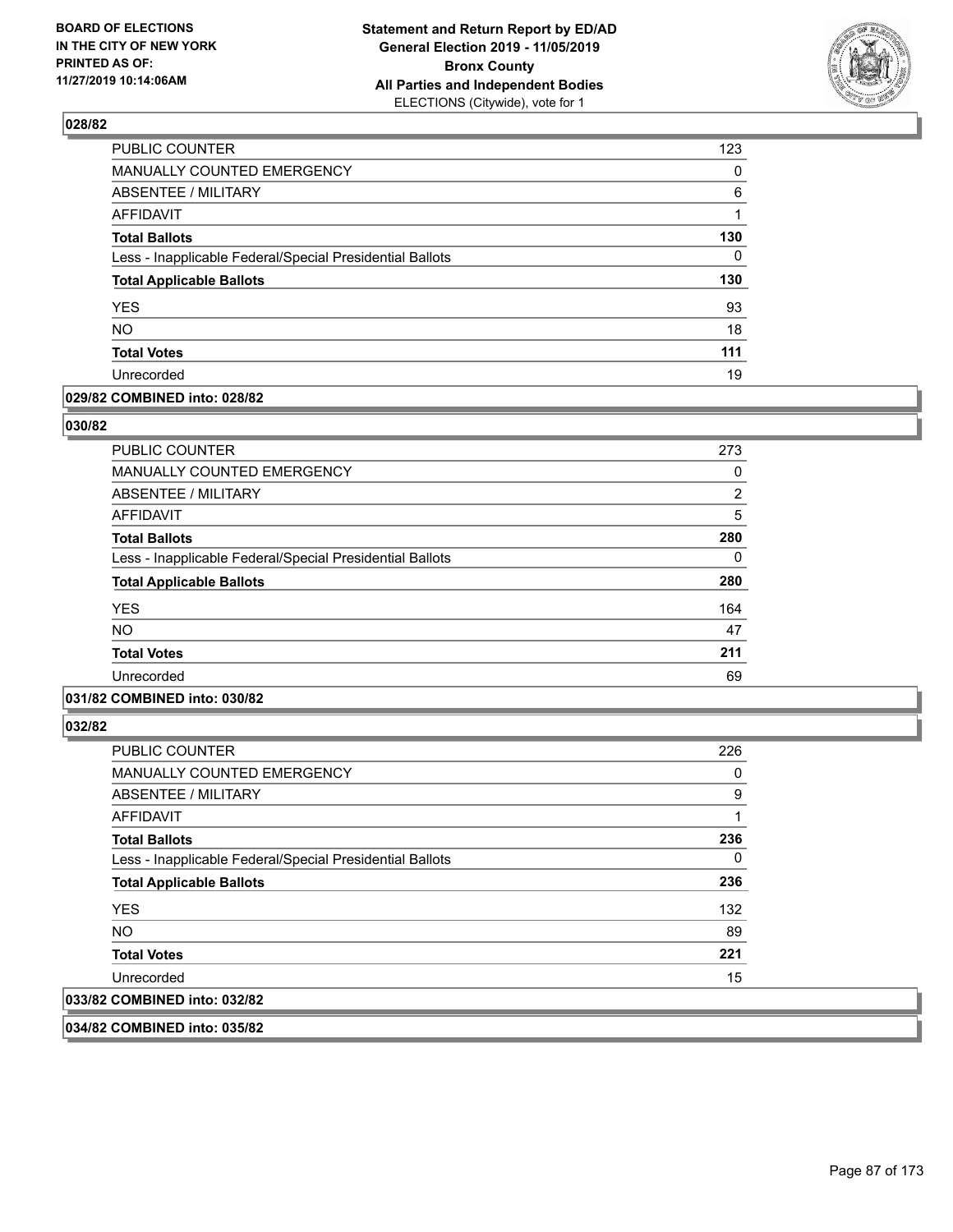

| PUBLIC COUNTER                                           | 236          |
|----------------------------------------------------------|--------------|
| MANUALLY COUNTED EMERGENCY                               | $\mathbf{0}$ |
| ABSENTEE / MILITARY                                      | 4            |
| AFFIDAVIT                                                |              |
| Total Ballots                                            | 241          |
| Less - Inapplicable Federal/Special Presidential Ballots | 0            |
| <b>Total Applicable Ballots</b>                          | 241          |
| YES                                                      | 138          |
| NO.                                                      | 81           |
| <b>Total Votes</b>                                       | 219          |
| Unrecorded                                               | 22           |

# **036/82**

| <b>PUBLIC COUNTER</b>                                    | 162      |
|----------------------------------------------------------|----------|
| <b>MANUALLY COUNTED EMERGENCY</b>                        | $\Omega$ |
| ABSENTEE / MILITARY                                      |          |
| AFFIDAVIT                                                |          |
| <b>Total Ballots</b>                                     | 170      |
| Less - Inapplicable Federal/Special Presidential Ballots | $\Omega$ |
| <b>Total Applicable Ballots</b>                          | 170      |
| <b>YES</b>                                               | 82       |
| <b>NO</b>                                                | 57       |
| <b>Total Votes</b>                                       | 139      |
| Unrecorded                                               | 31       |

| PUBLIC COUNTER                                           | 136      |
|----------------------------------------------------------|----------|
| MANUALLY COUNTED EMERGENCY                               | $\Omega$ |
| ABSENTEE / MILITARY                                      | 3        |
| AFFIDAVIT                                                | 3        |
| <b>Total Ballots</b>                                     | 142      |
| Less - Inapplicable Federal/Special Presidential Ballots | $\Omega$ |
| <b>Total Applicable Ballots</b>                          | 142      |
| <b>YES</b>                                               | 100      |
| <b>NO</b>                                                | 22       |
| <b>Total Votes</b>                                       | 122      |
| Unrecorded                                               | 20       |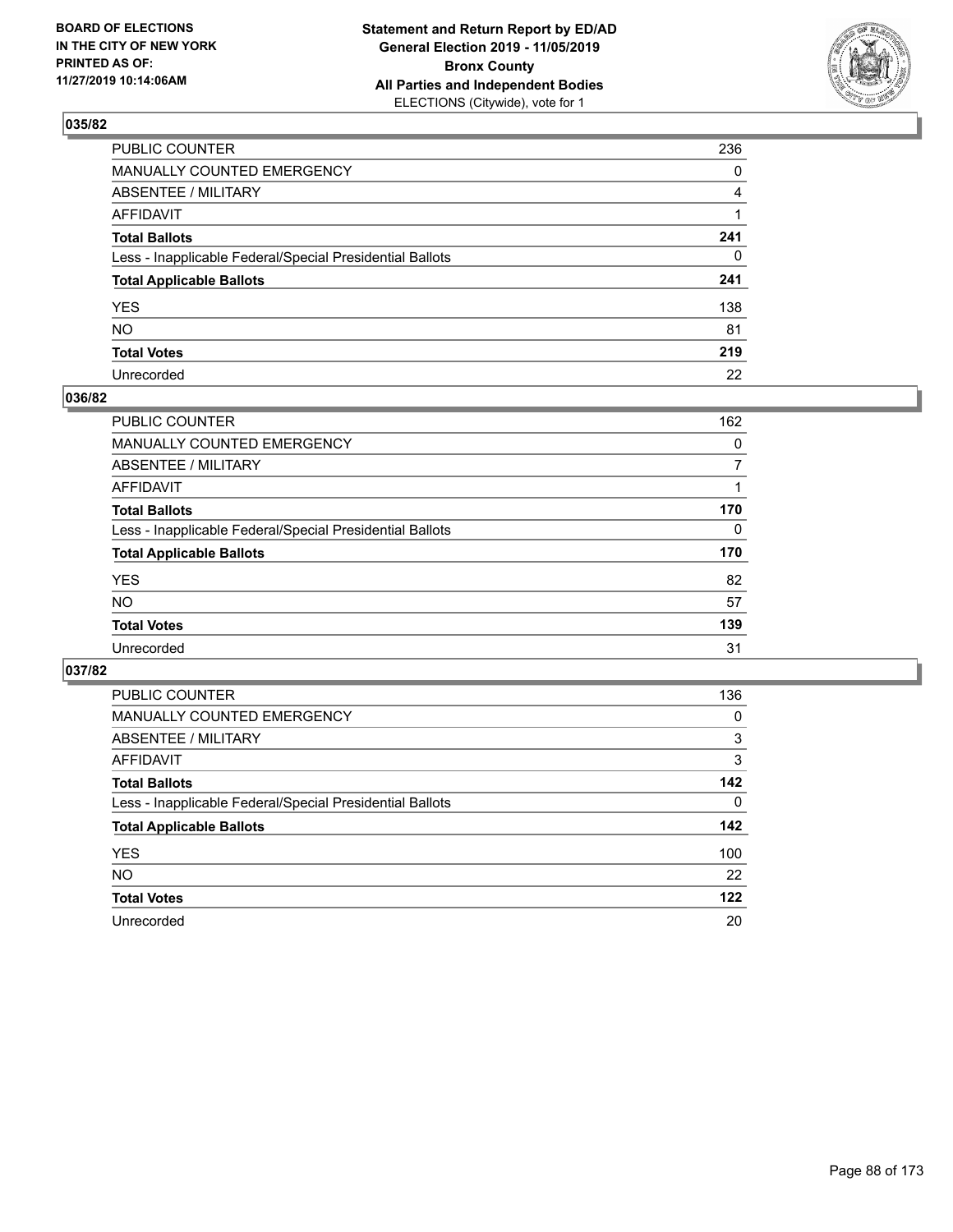

| PUBLIC COUNTER                                           | 252 |
|----------------------------------------------------------|-----|
| MANUALLY COUNTED EMERGENCY                               | 0   |
| <b>ABSENTEE / MILITARY</b>                               | 5   |
| <b>AFFIDAVIT</b>                                         | 0   |
| <b>Total Ballots</b>                                     | 257 |
| Less - Inapplicable Federal/Special Presidential Ballots | 0   |
| <b>Total Applicable Ballots</b>                          | 257 |
| <b>YES</b>                                               | 138 |
| <b>NO</b>                                                | 77  |
| <b>Total Votes</b>                                       | 215 |
| Unrecorded                                               | 42  |

#### **039/82 COMBINED into: 038/82**

#### **040/82**

| <b>PUBLIC COUNTER</b>                                    | 186      |
|----------------------------------------------------------|----------|
| <b>MANUALLY COUNTED EMERGENCY</b>                        | $\Omega$ |
| ABSENTEE / MILITARY                                      |          |
| AFFIDAVIT                                                | 2        |
| <b>Total Ballots</b>                                     | 189      |
| Less - Inapplicable Federal/Special Presidential Ballots | $\Omega$ |
| <b>Total Applicable Ballots</b>                          | 189      |
| <b>YES</b>                                               | 76       |
| <b>NO</b>                                                | 98       |
| <b>Total Votes</b>                                       | 174      |
| Unrecorded                                               | 15       |
|                                                          |          |

| PUBLIC COUNTER                                           | 268 |
|----------------------------------------------------------|-----|
| MANUALLY COUNTED EMERGENCY                               | 0   |
| ABSENTEE / MILITARY                                      | 5   |
| AFFIDAVIT                                                | 6   |
| <b>Total Ballots</b>                                     | 279 |
| Less - Inapplicable Federal/Special Presidential Ballots | 0   |
| <b>Total Applicable Ballots</b>                          | 279 |
| <b>YES</b>                                               | 126 |
| <b>NO</b>                                                | 134 |
| <b>Total Votes</b>                                       | 260 |
| Unrecorded                                               | 19  |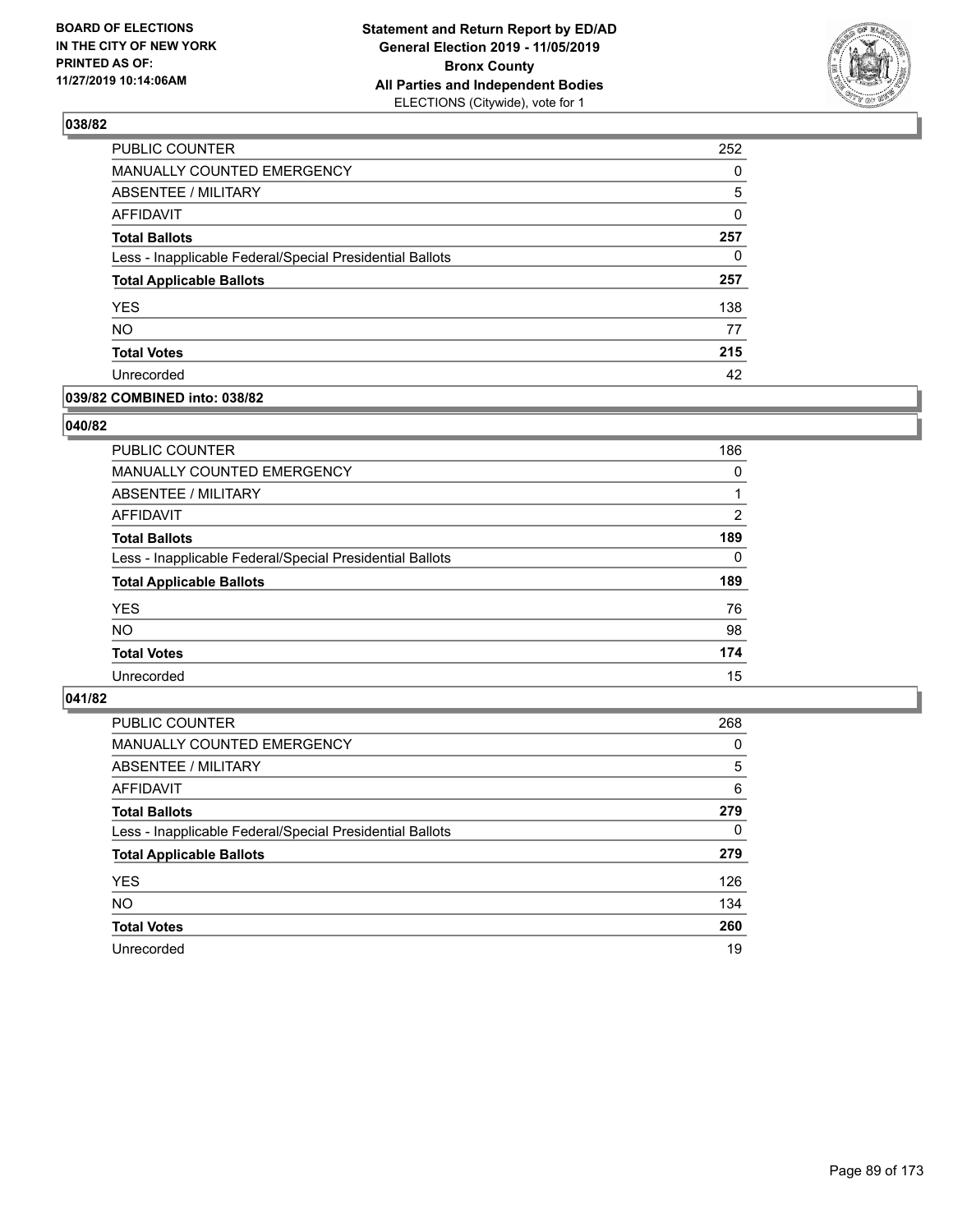

| PUBLIC COUNTER                                           | 302 |
|----------------------------------------------------------|-----|
| MANUALLY COUNTED EMERGENCY                               | 0   |
| ABSENTEE / MILITARY                                      | 8   |
| AFFIDAVIT                                                | 6   |
| <b>Total Ballots</b>                                     | 316 |
| Less - Inapplicable Federal/Special Presidential Ballots | 0   |
| <b>Total Applicable Ballots</b>                          | 316 |
| <b>YES</b>                                               | 122 |
| <b>NO</b>                                                | 171 |
| <b>Total Votes</b>                                       | 293 |
| Unrecorded                                               | 23  |

#### **043/82 COMBINED into: 040/82**

**044/82 COMBINED into: 041/82**

**045/82 COMBINED into: 042/82**

**046/82 COMBINED into: 042/82**

#### **047/82**

| PUBLIC COUNTER                                           | 246            |
|----------------------------------------------------------|----------------|
| <b>MANUALLY COUNTED EMERGENCY</b>                        | 0              |
| ABSENTEE / MILITARY                                      | $\overline{2}$ |
| AFFIDAVIT                                                | $\overline{4}$ |
| <b>Total Ballots</b>                                     | 252            |
| Less - Inapplicable Federal/Special Presidential Ballots | 0              |
| <b>Total Applicable Ballots</b>                          | 252            |
| <b>YES</b>                                               | 110            |
| <b>NO</b>                                                | 117            |
| <b>Total Votes</b>                                       | 227            |
| Unrecorded                                               | 25             |
|                                                          |                |

# **048/82 COMBINED into: 047/82**

| <b>PUBLIC COUNTER</b>                                    | 174 |
|----------------------------------------------------------|-----|
| MANUALLY COUNTED EMERGENCY                               | 0   |
| <b>ABSENTEE / MILITARY</b>                               | 5   |
| AFFIDAVIT                                                |     |
| <b>Total Ballots</b>                                     | 180 |
| Less - Inapplicable Federal/Special Presidential Ballots | 0   |
| <b>Total Applicable Ballots</b>                          | 180 |
| <b>YES</b>                                               | 64  |
| <b>NO</b>                                                | 99  |
| <b>Total Votes</b>                                       | 163 |
| Unrecorded                                               | 17  |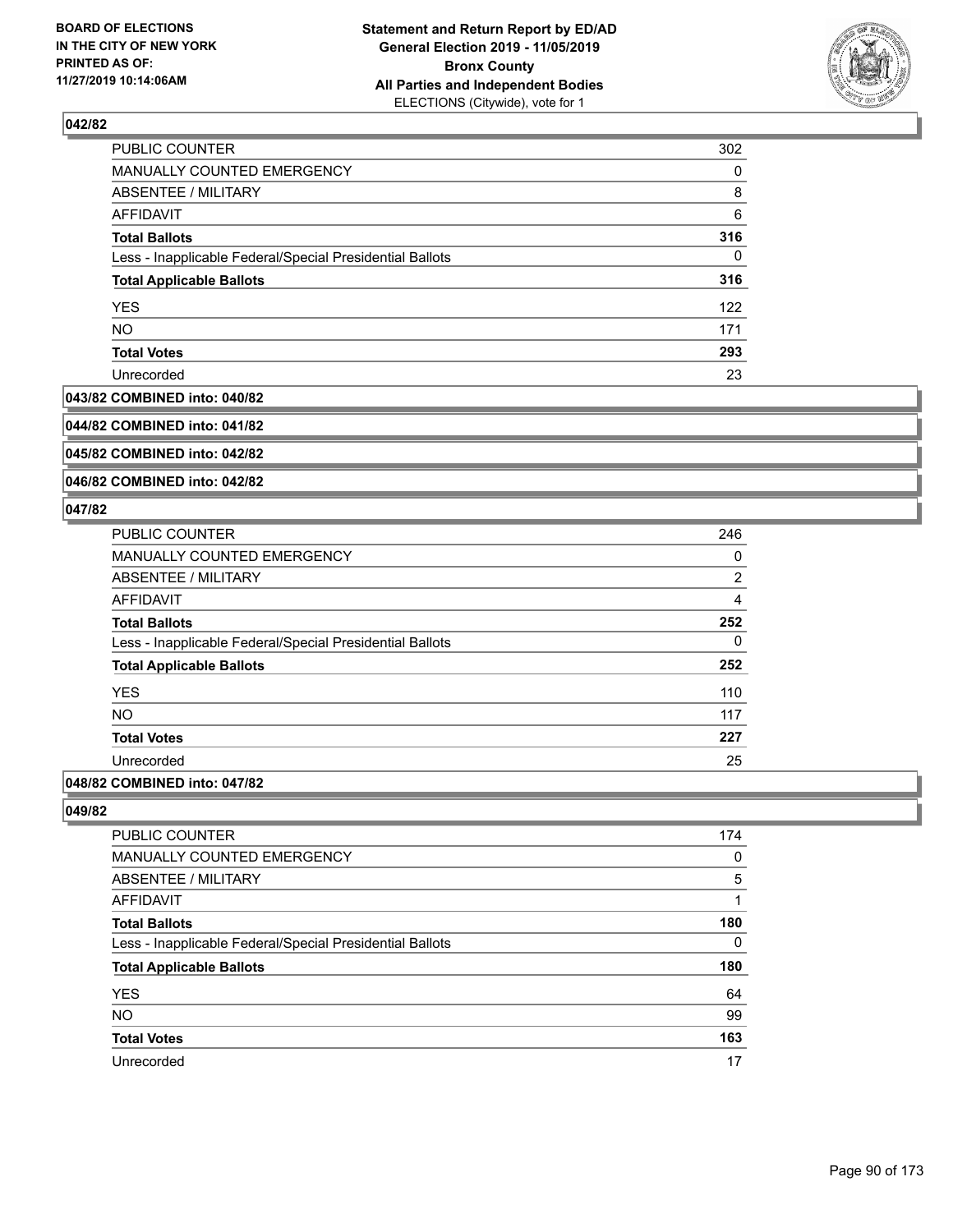

| PUBLIC COUNTER                                           | 93 |
|----------------------------------------------------------|----|
| MANUALLY COUNTED EMERGENCY                               | 0  |
| ABSENTEE / MILITARY                                      | 4  |
| AFFIDAVIT                                                |    |
| Total Ballots                                            | 98 |
| Less - Inapplicable Federal/Special Presidential Ballots | 0  |
| <b>Total Applicable Ballots</b>                          | 98 |
| YES                                                      | 51 |
| NO.                                                      | 31 |
| <b>Total Votes</b>                                       | 82 |
| Unrecorded                                               | 16 |

#### **051/82**

| <b>PUBLIC COUNTER</b>                                    | 218            |
|----------------------------------------------------------|----------------|
| <b>MANUALLY COUNTED EMERGENCY</b>                        | $\Omega$       |
| ABSENTEE / MILITARY                                      | 4              |
| AFFIDAVIT                                                | $\overline{2}$ |
| <b>Total Ballots</b>                                     | 224            |
| Less - Inapplicable Federal/Special Presidential Ballots | $\Omega$       |
| <b>Total Applicable Ballots</b>                          | 224            |
| <b>YES</b>                                               | 132            |
| <b>NO</b>                                                | 66             |
| <b>Total Votes</b>                                       | 198            |
| Unrecorded                                               | 26             |

**052/82** 

| <b>PUBLIC COUNTER</b>                                    | 274 |
|----------------------------------------------------------|-----|
| <b>MANUALLY COUNTED EMERGENCY</b>                        | 0   |
| ABSENTEE / MILITARY                                      | 3   |
| AFFIDAVIT                                                | 0   |
| <b>Total Ballots</b>                                     | 277 |
| Less - Inapplicable Federal/Special Presidential Ballots | 0   |
| <b>Total Applicable Ballots</b>                          | 277 |
| <b>YES</b>                                               | 138 |
| NO.                                                      | 101 |
| <b>Total Votes</b>                                       | 239 |
| Unrecorded                                               | 38  |
| $2$ COMDINIED $int$ $0.4$                                |     |

# **053/82 COMBINED into: 051/82**

**054/82 COMBINED into: 067/80**

**055/82 COMBINED into: 052/82**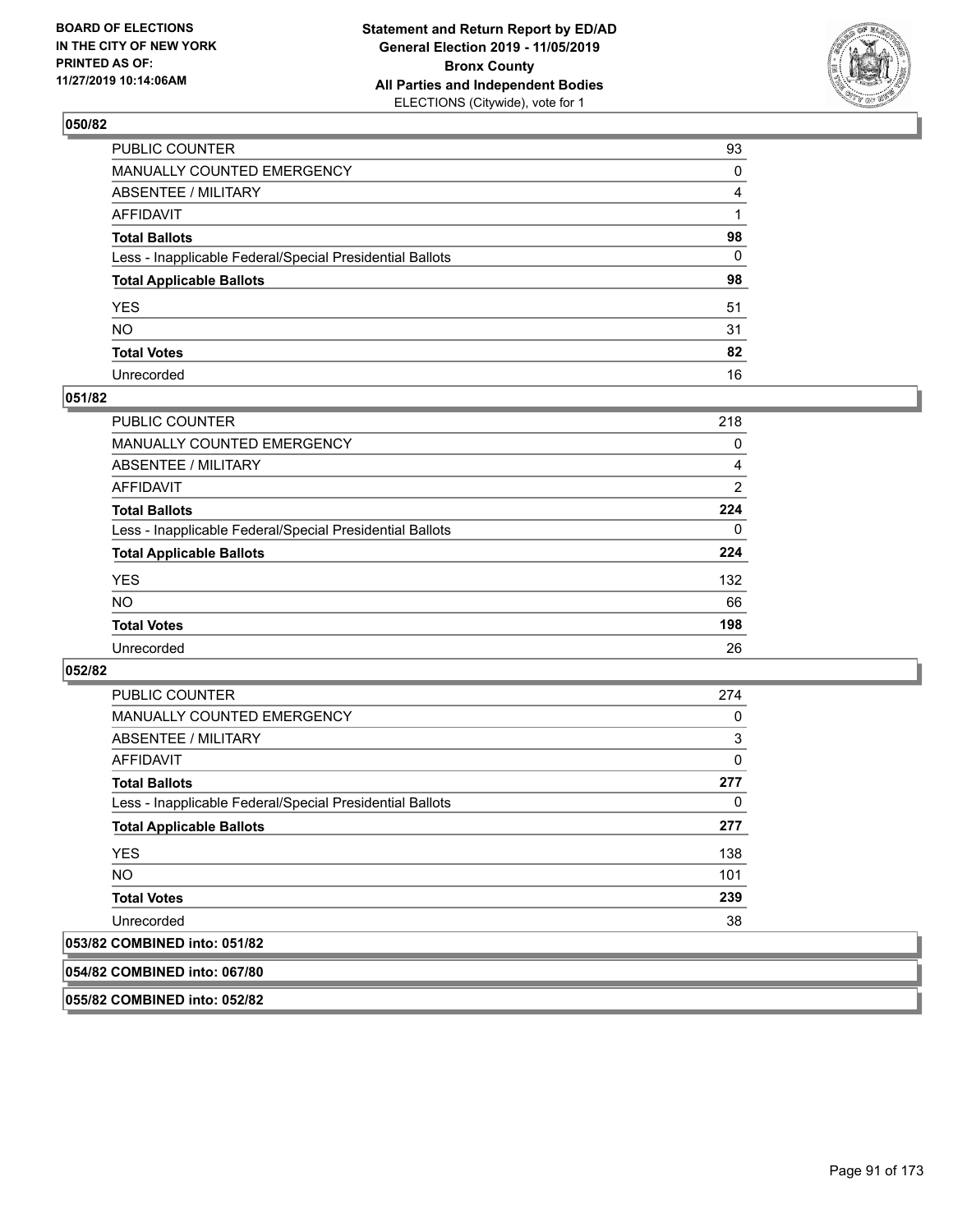

| PUBLIC COUNTER                                           | 77           |
|----------------------------------------------------------|--------------|
| MANUALLY COUNTED EMERGENCY                               | $\mathbf{0}$ |
| ABSENTEE / MILITARY                                      | 7            |
| AFFIDAVIT                                                | 0            |
| Total Ballots                                            | 84           |
| Less - Inapplicable Federal/Special Presidential Ballots | 0            |
| <b>Total Applicable Ballots</b>                          | 84           |
| YES                                                      | 43           |
| NO.                                                      | 34           |
| <b>Total Votes</b>                                       | 77           |
| Unrecorded                                               | 7            |

#### **057/82**

| PUBLIC COUNTER                                           | 182 |
|----------------------------------------------------------|-----|
| <b>MANUALLY COUNTED EMERGENCY</b>                        | 0   |
| ABSENTEE / MILITARY                                      | 6   |
| <b>AFFIDAVIT</b>                                         | 5   |
| <b>Total Ballots</b>                                     | 193 |
| Less - Inapplicable Federal/Special Presidential Ballots | 0   |
| <b>Total Applicable Ballots</b>                          | 193 |
| <b>YES</b>                                               | 90  |
| <b>NO</b>                                                | 95  |
| <b>Total Votes</b>                                       | 185 |
| Unrecorded                                               | 8   |
|                                                          |     |

# **058/82 COMBINED into: 030/80**

| <b>PUBLIC COUNTER</b>                                    | 27 |
|----------------------------------------------------------|----|
| <b>MANUALLY COUNTED EMERGENCY</b>                        | 0  |
| ABSENTEE / MILITARY                                      |    |
| AFFIDAVIT                                                | 0  |
| <b>Total Ballots</b>                                     | 28 |
| Less - Inapplicable Federal/Special Presidential Ballots | 0  |
| <b>Total Applicable Ballots</b>                          | 28 |
| <b>YES</b>                                               | 20 |
| <b>NO</b>                                                | 3  |
| <b>Total Votes</b>                                       | 23 |
| Unrecorded                                               | 5  |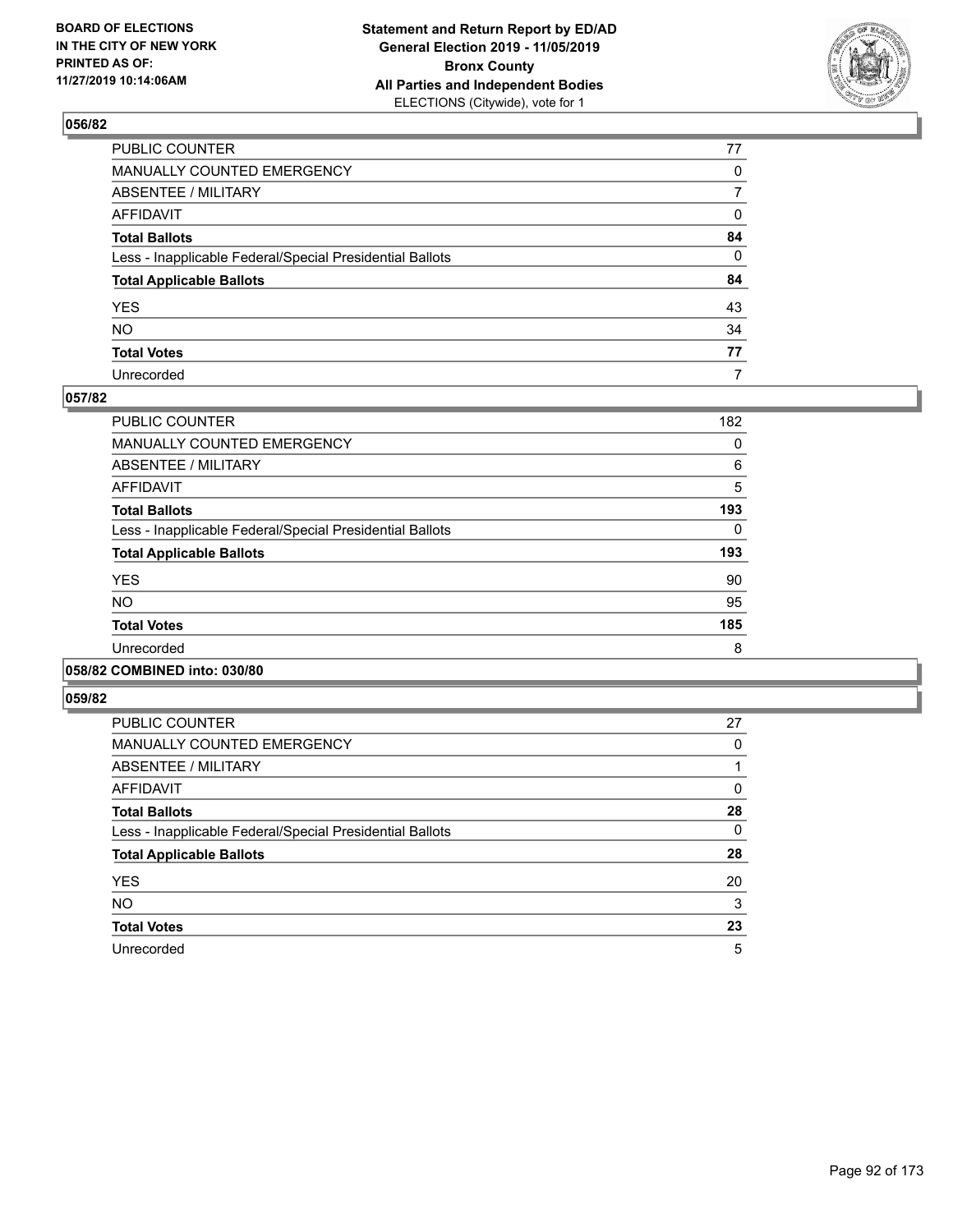

| PUBLIC COUNTER                                           | 411            |
|----------------------------------------------------------|----------------|
| MANUALLY COUNTED EMERGENCY                               | 0              |
| <b>ABSENTEE / MILITARY</b>                               | 9              |
| <b>AFFIDAVIT</b>                                         | $\overline{2}$ |
| <b>Total Ballots</b>                                     | 422            |
| Less - Inapplicable Federal/Special Presidential Ballots | $\Omega$       |
| <b>Total Applicable Ballots</b>                          | 422            |
| <b>YES</b>                                               | 204            |
| <b>NO</b>                                                | 189            |
| <b>Total Votes</b>                                       | 393            |
| Unrecorded                                               | 29             |

#### **061/82 COMBINED into: 060/82**

#### **062/82**

| <b>PUBLIC COUNTER</b>                                    | 312            |
|----------------------------------------------------------|----------------|
| <b>MANUALLY COUNTED EMERGENCY</b>                        | 0              |
| ABSENTEE / MILITARY                                      | 8              |
| AFFIDAVIT                                                | $\overline{2}$ |
| <b>Total Ballots</b>                                     | 322            |
| Less - Inapplicable Federal/Special Presidential Ballots | 0              |
| <b>Total Applicable Ballots</b>                          | 322            |
| <b>YES</b>                                               | 175            |
| <b>NO</b>                                                | 134            |
| <b>Total Votes</b>                                       | 309            |
| Unrecorded                                               | 13             |
|                                                          |                |

# **063/82 COMBINED into: 062/82**

| <b>PUBLIC COUNTER</b>                                    | 163      |
|----------------------------------------------------------|----------|
| MANUALLY COUNTED EMERGENCY                               | 0        |
| ABSENTEE / MILITARY                                      | 2        |
| AFFIDAVIT                                                | 3        |
| <b>Total Ballots</b>                                     | 168      |
| Less - Inapplicable Federal/Special Presidential Ballots | $\Omega$ |
| <b>Total Applicable Ballots</b>                          | 168      |
| <b>YES</b>                                               | 107      |
| <b>NO</b>                                                | 36       |
| <b>Total Votes</b>                                       | 143      |
| Unrecorded                                               | 25       |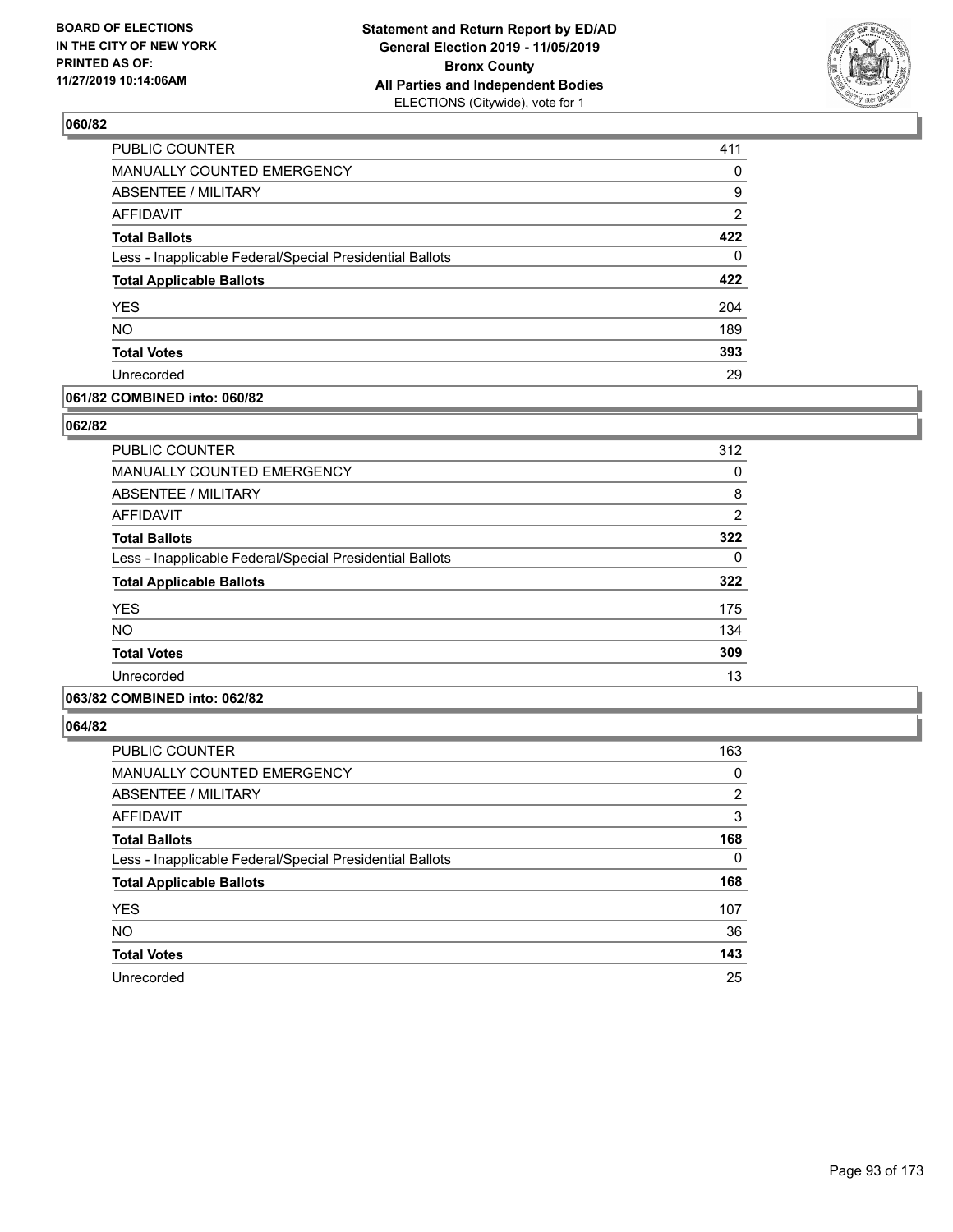

| PUBLIC COUNTER                                           | 467 |
|----------------------------------------------------------|-----|
| MANUALLY COUNTED EMERGENCY                               | 0   |
| ABSENTEE / MILITARY                                      | 13  |
| AFFIDAVIT                                                |     |
| Total Ballots                                            | 481 |
| Less - Inapplicable Federal/Special Presidential Ballots | 0   |
| <b>Total Applicable Ballots</b>                          | 481 |
| YES                                                      | 337 |
| NO.                                                      | 96  |
| <b>Total Votes</b>                                       | 433 |
| Unrecorded                                               | 48  |

#### **066/82**

| <b>PUBLIC COUNTER</b>                                    | 440      |
|----------------------------------------------------------|----------|
| <b>MANUALLY COUNTED EMERGENCY</b>                        | 0        |
| ABSENTEE / MILITARY                                      | 6        |
| <b>AFFIDAVIT</b>                                         | 3        |
| <b>Total Ballots</b>                                     | 449      |
| Less - Inapplicable Federal/Special Presidential Ballots | $\Omega$ |
| <b>Total Applicable Ballots</b>                          | 449      |
| <b>YES</b>                                               | 323      |
| <b>NO</b>                                                | 64       |
| <b>Total Votes</b>                                       | 387      |
| Unrecorded                                               | 62       |
|                                                          |          |

**067/82 COMBINED into: 066/82**

#### **068/82 COMBINED into: 066/82**

| PUBLIC COUNTER                                           | 451      |
|----------------------------------------------------------|----------|
| <b>MANUALLY COUNTED EMERGENCY</b>                        | 0        |
| ABSENTEE / MILITARY                                      | 10       |
| AFFIDAVIT                                                | 2        |
| <b>Total Ballots</b>                                     | 463      |
| Less - Inapplicable Federal/Special Presidential Ballots | $\Omega$ |
| <b>Total Applicable Ballots</b>                          | 463      |
| <b>YES</b>                                               | 309      |
| NO.                                                      | 92       |
| <b>Total Votes</b>                                       | 401      |
| Unrecorded                                               | 62       |
| 070/82 COMBINED into: 069/82                             |          |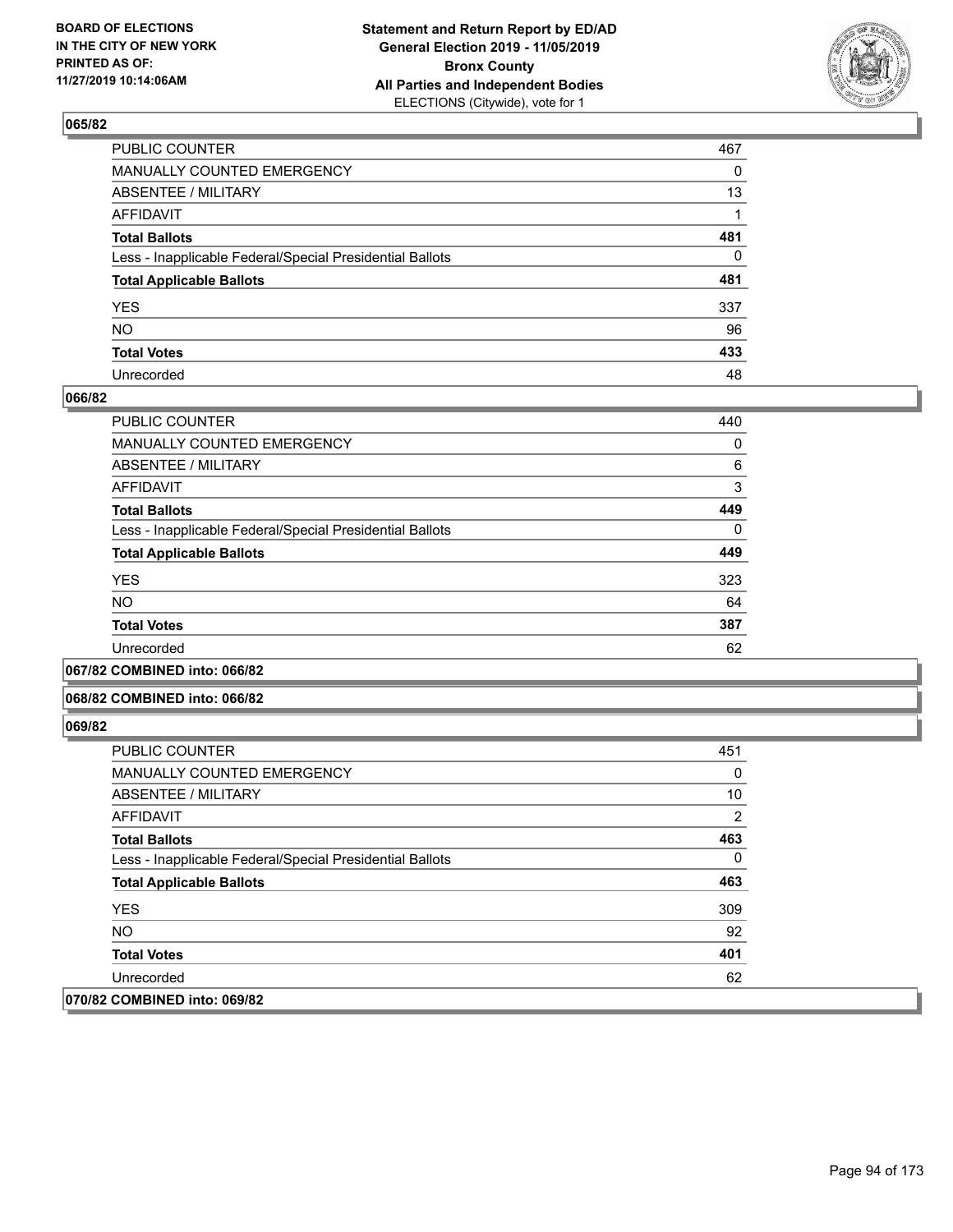

| PUBLIC COUNTER                                           | 463 |
|----------------------------------------------------------|-----|
| MANUALLY COUNTED EMERGENCY                               | 0   |
| ABSENTEE / MILITARY                                      | 9   |
| AFFIDAVIT                                                |     |
| <b>Total Ballots</b>                                     | 473 |
| Less - Inapplicable Federal/Special Presidential Ballots | 0   |
| <b>Total Applicable Ballots</b>                          | 473 |
| <b>YES</b>                                               | 356 |
| <b>NO</b>                                                | 67  |
| <b>Total Votes</b>                                       | 423 |
| Unrecorded                                               | 50  |

### **072/82 COMBINED into: 071/82**

#### **073/82 COMBINED into: 071/82**

#### **074/82**

| <b>PUBLIC COUNTER</b>                                    | 399      |
|----------------------------------------------------------|----------|
| <b>MANUALLY COUNTED EMERGENCY</b>                        | 0        |
| ABSENTEE / MILITARY                                      | 4        |
| AFFIDAVIT                                                |          |
| <b>Total Ballots</b>                                     | 404      |
| Less - Inapplicable Federal/Special Presidential Ballots | $\Omega$ |
| <b>Total Applicable Ballots</b>                          | 404      |
| <b>YES</b>                                               | 295      |
| NO.                                                      | 57       |
| <b>Total Votes</b>                                       | 352      |
| Unrecorded                                               | 52       |

**075/82 COMBINED into: 074/82**

**076/82 COMBINED into: 074/82**

**077/82 COMBINED into: 069/82**

**078/82 COMBINED into: 065/82**

**079/82 COMBINED into: 065/82**

| PUBLIC COUNTER                                           | 279 |
|----------------------------------------------------------|-----|
| <b>MANUALLY COUNTED EMERGENCY</b>                        | 0   |
| ABSENTEE / MILITARY                                      | 11  |
| AFFIDAVIT                                                | 3   |
| <b>Total Ballots</b>                                     | 293 |
| Less - Inapplicable Federal/Special Presidential Ballots | 0   |
| <b>Total Applicable Ballots</b>                          | 293 |
| <b>YES</b>                                               | 221 |
| NO.                                                      | 41  |
| <b>Total Votes</b>                                       | 262 |
| Unrecorded                                               | 31  |
| 081/82 COMBINED into: 080/82                             |     |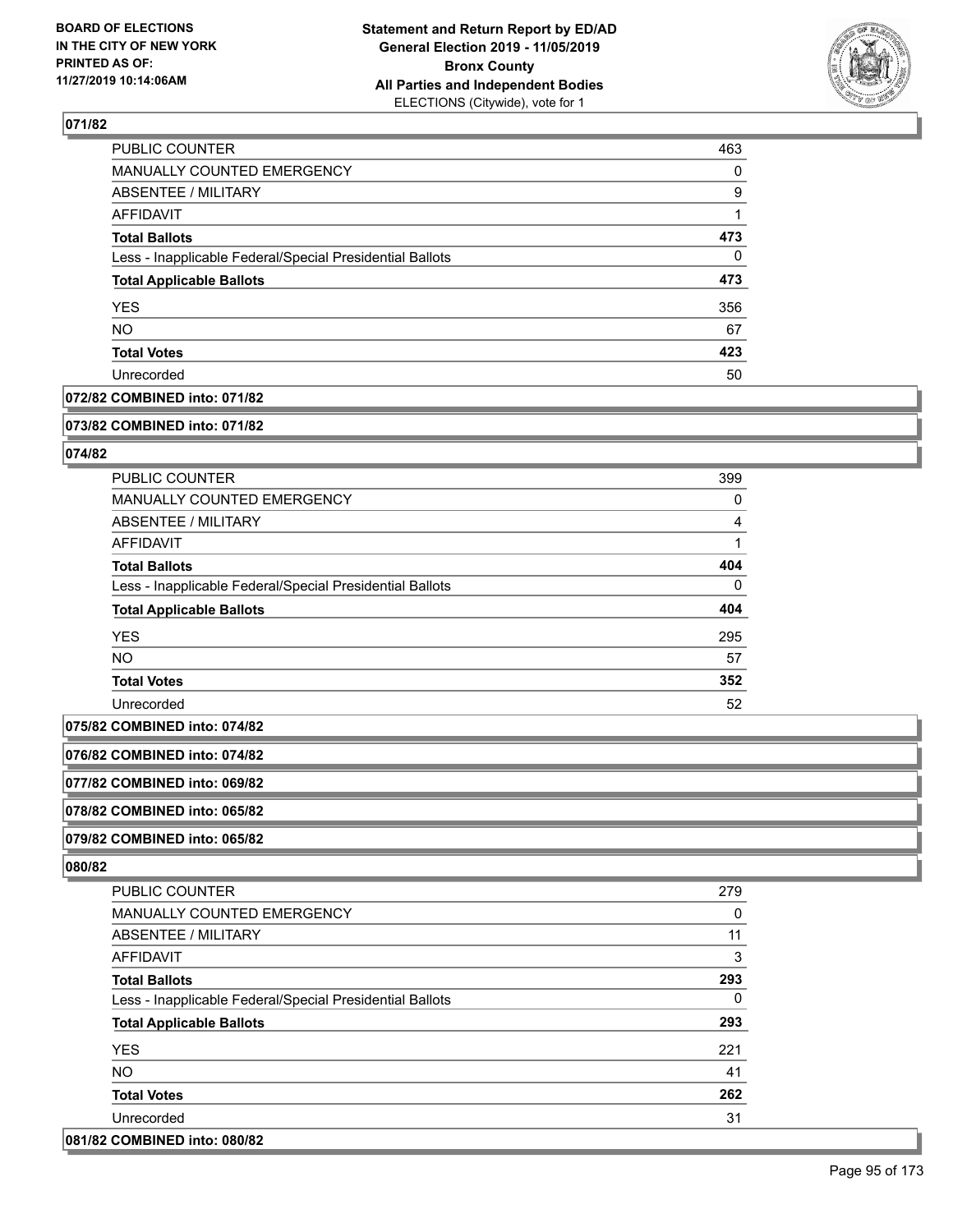

| PUBLIC COUNTER                                           | 305      |
|----------------------------------------------------------|----------|
| MANUALLY COUNTED EMERGENCY                               | $\Omega$ |
| <b>ABSENTEE / MILITARY</b>                               | 9        |
| AFFIDAVIT                                                | 3        |
| <b>Total Ballots</b>                                     | 317      |
| Less - Inapplicable Federal/Special Presidential Ballots | 0        |
| <b>Total Applicable Ballots</b>                          | 317      |
| <b>YES</b>                                               | 236      |
| <b>NO</b>                                                | 68       |
| <b>Total Votes</b>                                       | 304      |
| Unrecorded                                               | 13       |

# **083/82 COMBINED into: 082/82**

#### **084/82 COMBINED into: 082/82**

# **085/82**

| <b>PUBLIC COUNTER</b>                                    | 368      |
|----------------------------------------------------------|----------|
| <b>MANUALLY COUNTED EMERGENCY</b>                        | 0        |
| ABSENTEE / MILITARY                                      | 18       |
| AFFIDAVIT                                                | 3        |
| <b>Total Ballots</b>                                     | 389      |
| Less - Inapplicable Federal/Special Presidential Ballots | $\Omega$ |
| <b>Total Applicable Ballots</b>                          | 389      |
| <b>YES</b>                                               | 288      |
| <b>NO</b>                                                | 67       |
| <b>Total Votes</b>                                       | 355      |
| Unrecorded                                               | 34       |

#### **086/82 COMBINED into: 085/82**

#### **087/82 COMBINED into: 085/82**

| PUBLIC COUNTER                                           | 352 |
|----------------------------------------------------------|-----|
| MANUALLY COUNTED EMERGENCY                               | 0   |
| <b>ABSENTEE / MILITARY</b>                               | 5   |
| AFFIDAVIT                                                | 3   |
| <b>Total Ballots</b>                                     | 360 |
| Less - Inapplicable Federal/Special Presidential Ballots | 0   |
| <b>Total Applicable Ballots</b>                          | 360 |
| <b>YES</b>                                               | 225 |
| <b>NO</b>                                                | 67  |
| <b>Total Votes</b>                                       | 292 |
| Unrecorded                                               | 68  |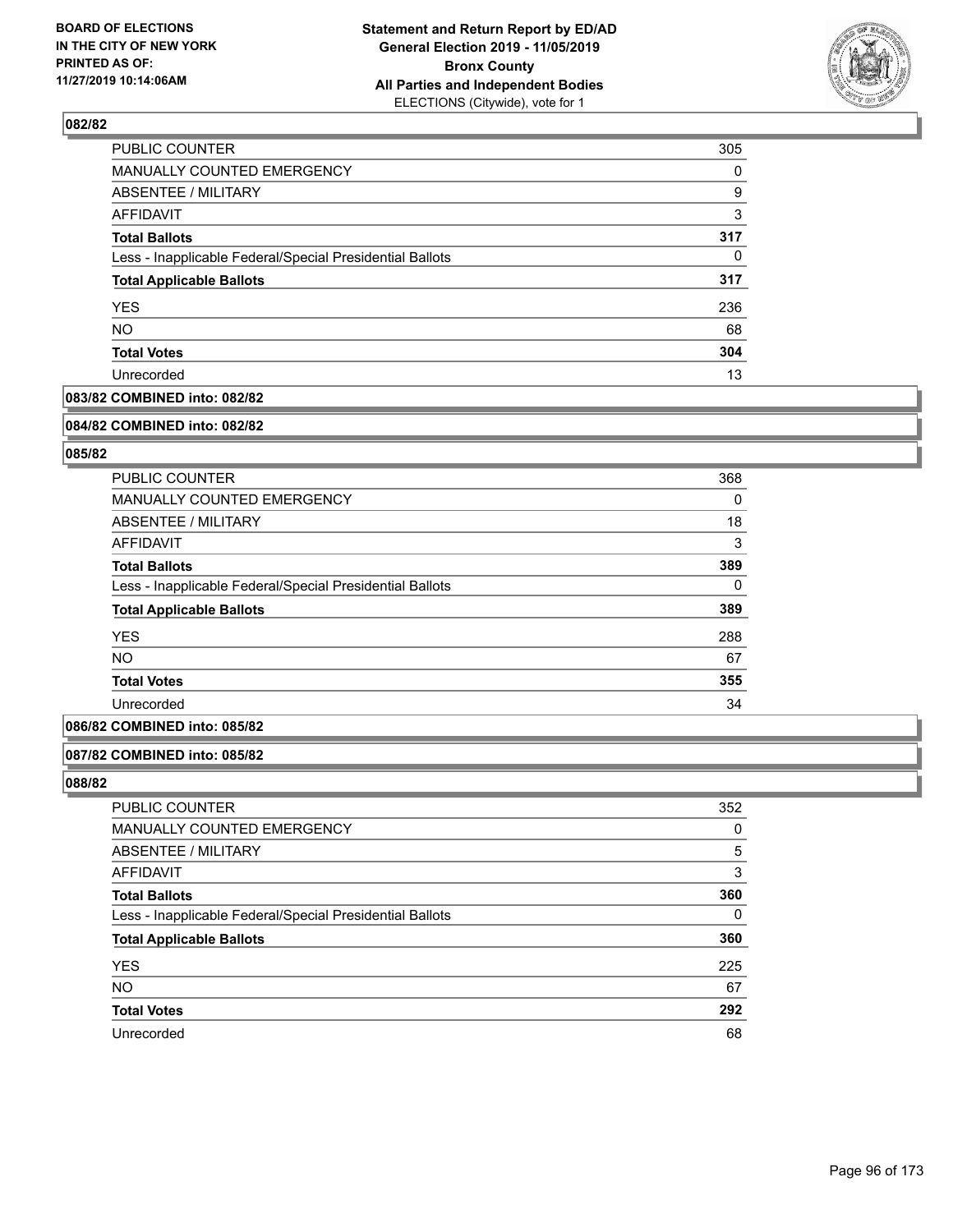

| PUBLIC COUNTER                                           | 428         |
|----------------------------------------------------------|-------------|
| MANUALLY COUNTED EMERGENCY                               | 0           |
| ABSENTEE / MILITARY                                      | 16          |
| AFFIDAVIT                                                | $\mathbf 0$ |
| Total Ballots                                            | 444         |
| Less - Inapplicable Federal/Special Presidential Ballots | $\mathbf 0$ |
| <b>Total Applicable Ballots</b>                          | 444         |
| YES                                                      | 302         |
| NO.                                                      | 64          |
| <b>Total Votes</b>                                       | 366         |
| Unrecorded                                               | 78          |

# **090/82**

| PUBLIC COUNTER                                           | 298      |
|----------------------------------------------------------|----------|
| <b>MANUALLY COUNTED EMERGENCY</b>                        | 0        |
| ABSENTEE / MILITARY                                      | 7        |
| <b>AFFIDAVIT</b>                                         | 0        |
| <b>Total Ballots</b>                                     | 305      |
| Less - Inapplicable Federal/Special Presidential Ballots | $\Omega$ |
| <b>Total Applicable Ballots</b>                          | 305      |
| <b>YES</b>                                               | 204      |
| NO.                                                      | 40       |
| <b>Total Votes</b>                                       | 244      |
| Unrecorded                                               | 61       |
|                                                          |          |

# **091/82 COMBINED into: 088/82**

| PUBLIC COUNTER                                           | 378 |
|----------------------------------------------------------|-----|
| <b>MANUALLY COUNTED EMERGENCY</b>                        | 0   |
| ABSENTEE / MILITARY                                      | 8   |
| <b>AFFIDAVIT</b>                                         | 3   |
| <b>Total Ballots</b>                                     | 389 |
| Less - Inapplicable Federal/Special Presidential Ballots | 0   |
| <b>Total Applicable Ballots</b>                          | 389 |
| <b>YES</b>                                               | 262 |
| <b>NO</b>                                                | 75  |
| <b>Total Votes</b>                                       | 337 |
| Unrecorded                                               | 52  |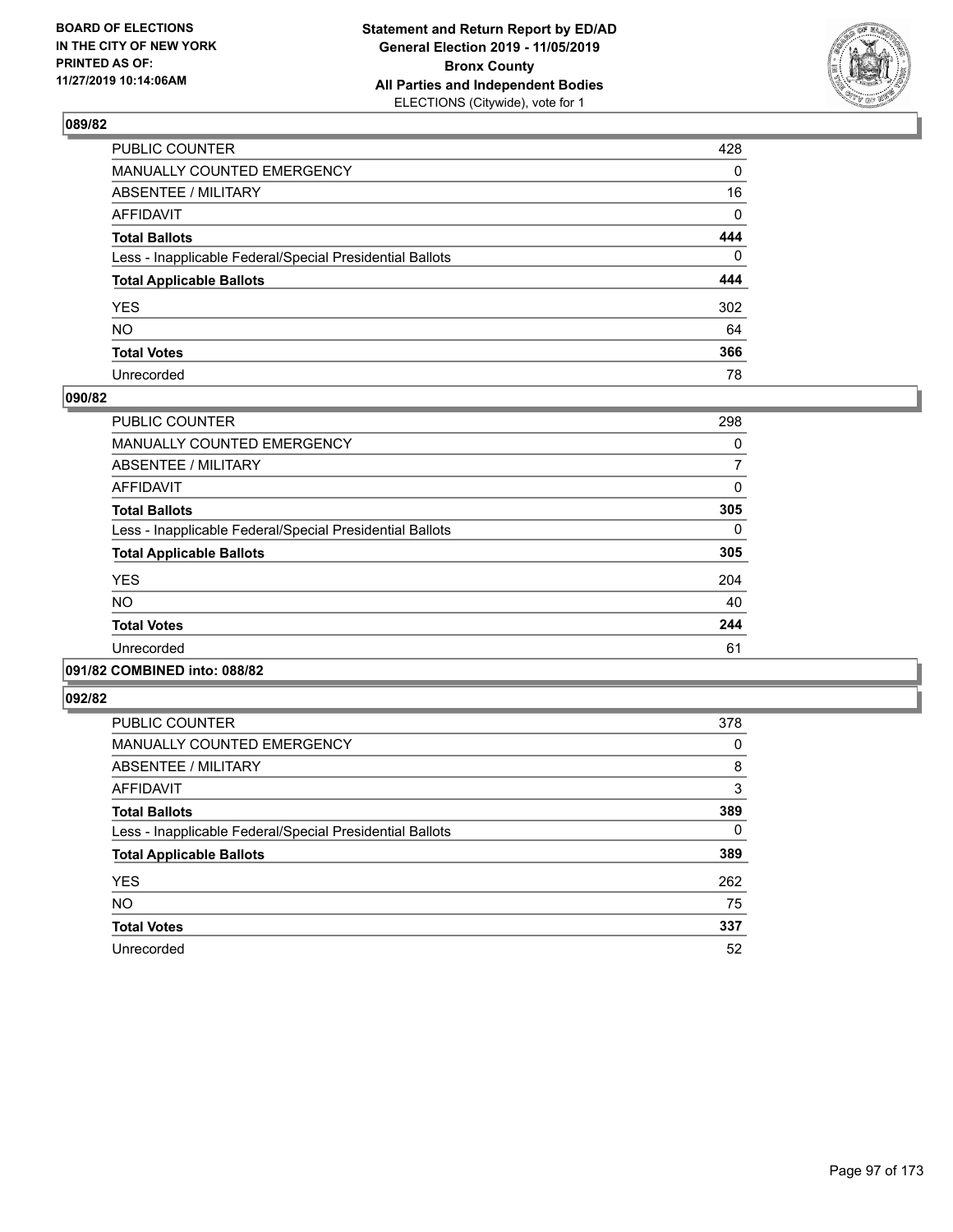

| PUBLIC COUNTER                                           | 296      |
|----------------------------------------------------------|----------|
| MANUALLY COUNTED EMERGENCY                               | 0        |
| ABSENTEE / MILITARY                                      |          |
| AFFIDAVIT                                                | 0        |
| <b>Total Ballots</b>                                     | 303      |
| Less - Inapplicable Federal/Special Presidential Ballots | $\Omega$ |
| <b>Total Applicable Ballots</b>                          | 303      |
| <b>YES</b>                                               | 202      |
| <b>NO</b>                                                | 58       |
| <b>Total Votes</b>                                       | 260      |
| Unrecorded                                               | 43       |

#### **094/82 COMBINED into: 093/82**

**095/82 COMBINED into: 092/82**

**096/82 COMBINED into: 088/82**

**097/82 COMBINED into: 090/82**

#### **098/82**

| PUBLIC COUNTER                                           | 377      |
|----------------------------------------------------------|----------|
| <b>MANUALLY COUNTED EMERGENCY</b>                        | 0        |
| <b>ABSENTEE / MILITARY</b>                               | 3        |
| AFFIDAVIT                                                | $\Omega$ |
| <b>Total Ballots</b>                                     | 380      |
| Less - Inapplicable Federal/Special Presidential Ballots | 0        |
| <b>Total Applicable Ballots</b>                          | 380      |
| <b>YES</b>                                               | 265      |
| <b>NO</b>                                                | 66       |
| <b>Total Votes</b>                                       | 331      |
| Unrecorded                                               | 49       |
| COMPINIER : 000/00                                       |          |

# **099/82 COMBINED into: 089/82**

**100/82 COMBINED into: 098/82**

#### **101/82 COMBINED into: 089/82**

| PUBLIC COUNTER                                           | 454      |
|----------------------------------------------------------|----------|
| <b>MANUALLY COUNTED EMERGENCY</b>                        | 0        |
| ABSENTEE / MILITARY                                      | 6        |
| AFFIDAVIT                                                |          |
| <b>Total Ballots</b>                                     | 461      |
| Less - Inapplicable Federal/Special Presidential Ballots | $\Omega$ |
| <b>Total Applicable Ballots</b>                          | 461      |
| <b>YES</b>                                               | 334      |
| NO.                                                      | 64       |
| <b>Total Votes</b>                                       | 398      |
| Unrecorded                                               | 63       |
| 103/82 COMBINED into: 102/82                             |          |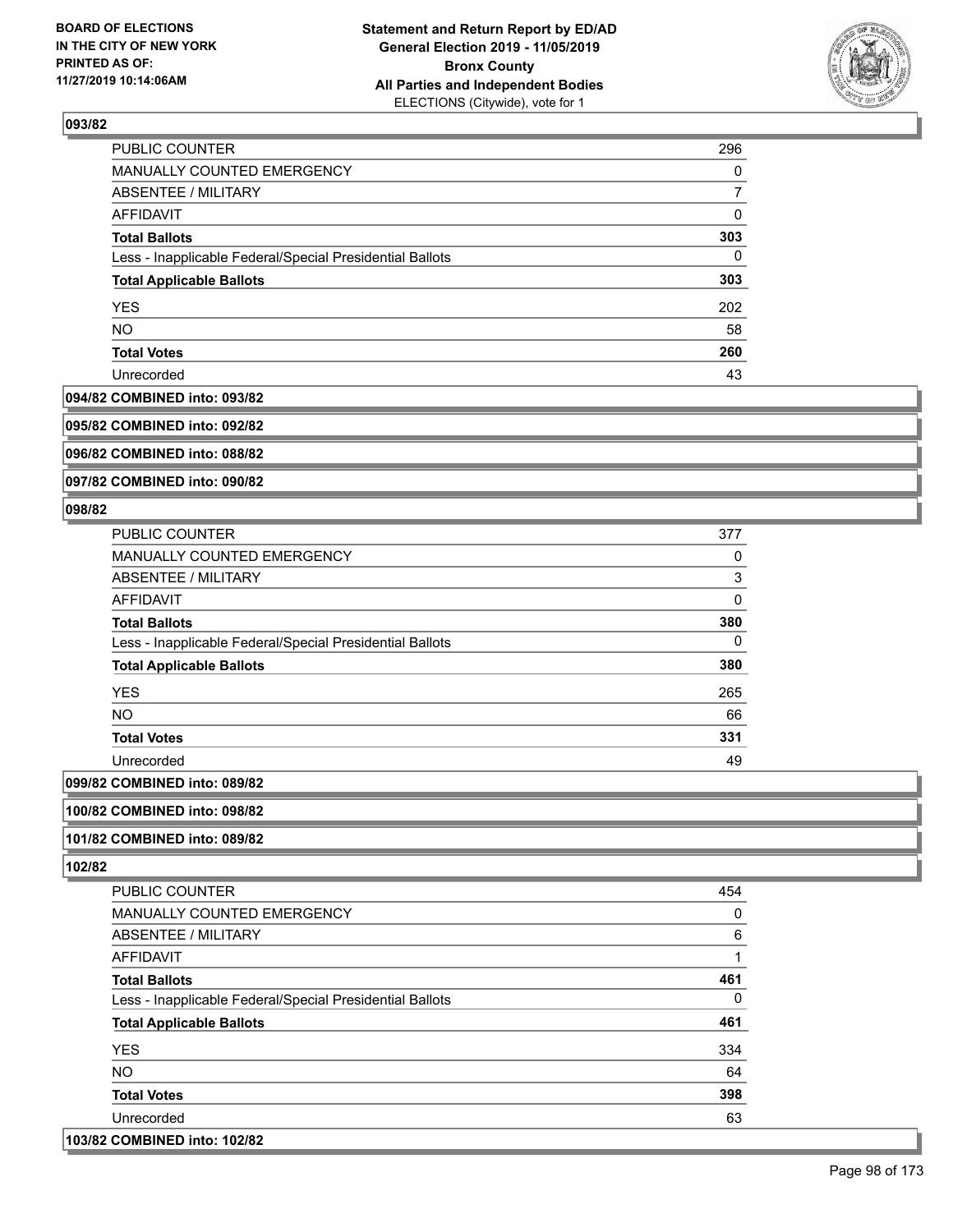

#### **104/82 COMBINED into: 102/82**

| ×<br>I<br>۰, |
|--------------|
|--------------|

| PUBLIC COUNTER                                           | 258          |  |
|----------------------------------------------------------|--------------|--|
| MANUALLY COUNTED EMERGENCY                               | 0            |  |
| <b>ABSENTEE / MILITARY</b>                               | 18           |  |
| <b>AFFIDAVIT</b>                                         | $\mathsf 3$  |  |
| <b>Total Ballots</b>                                     | 279          |  |
| Less - Inapplicable Federal/Special Presidential Ballots | $\mathbf{0}$ |  |
| <b>Total Applicable Ballots</b>                          | 279          |  |
| <b>YES</b>                                               | 163          |  |
| <b>NO</b>                                                | 54           |  |
| <b>Total Votes</b>                                       | 217          |  |
| Unrecorded                                               | 62           |  |
| 106/82 COMBINED into: 105/82                             |              |  |
| 107/82 COMBINED into: 069/83                             |              |  |
| 108/82 COMBINED into: 069/82                             |              |  |
| 109/82 COMBINED into: 105/82                             |              |  |
| 110/82 COMBINED into: 067/80                             |              |  |
| 111/82 COMBINED into: 069/82                             |              |  |
| 112/82 COMBINED into: 069/83                             |              |  |
| 113/82 COMBINED into: 069/82                             |              |  |
| 114/82 COMBINED into: 069/83                             |              |  |
| 115/82 COMBINED into: 074/82                             |              |  |
| 116/82 COMBINED into: 069/82                             |              |  |
| 117/82 COMBINED into: 069/83                             |              |  |
| 118/82 COMBINED into: 069/83                             |              |  |
| 119/82 COMBINED into: 057/82                             |              |  |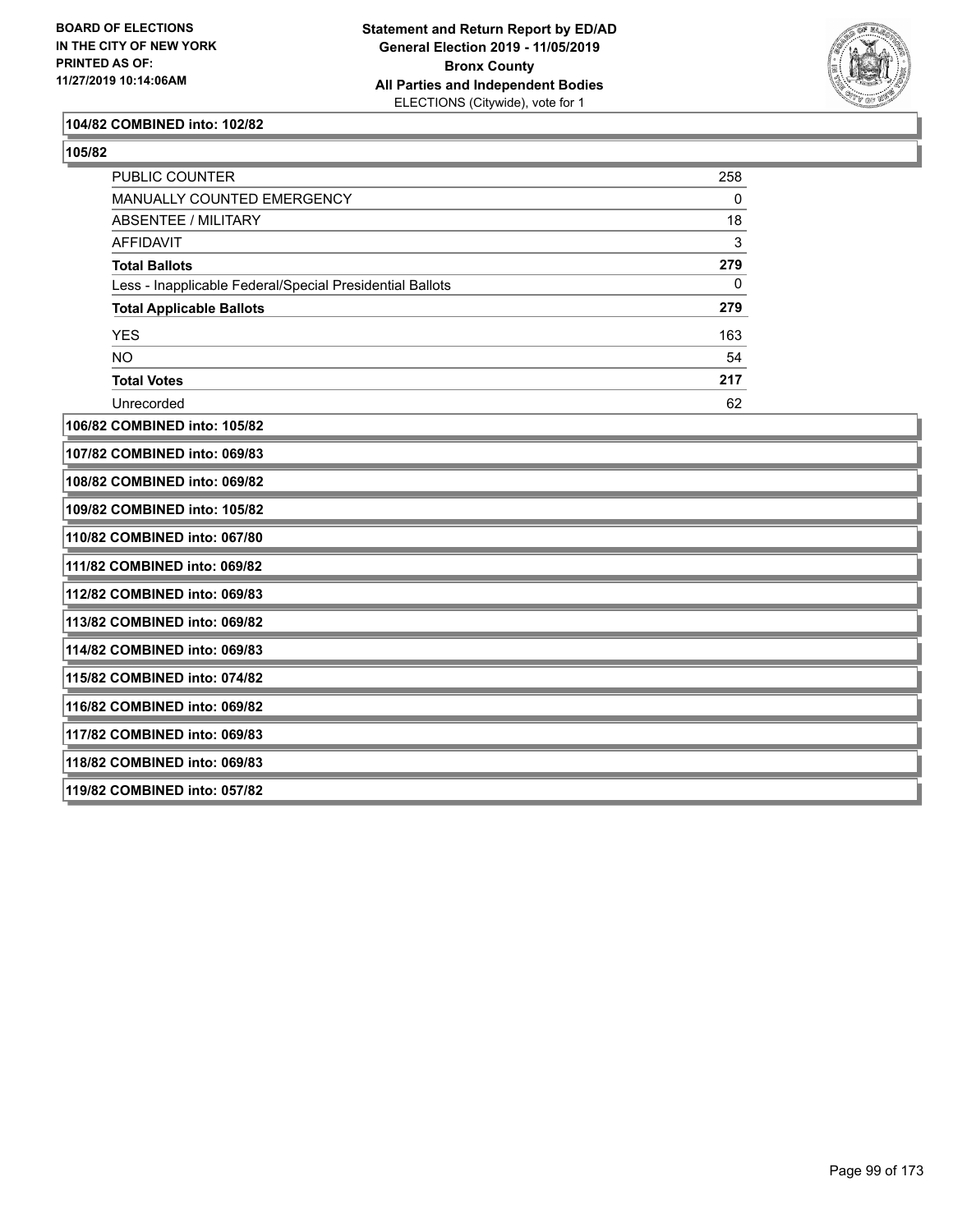

| <b>PUBLIC COUNTER</b>                                    | 310      |
|----------------------------------------------------------|----------|
| <b>MANUALLY COUNTED EMERGENCY</b>                        | $\Omega$ |
| <b>ABSENTEE / MILITARY</b>                               |          |
| AFFIDAVIT                                                | 2        |
| <b>Total Ballots</b>                                     | 319      |
| Less - Inapplicable Federal/Special Presidential Ballots | $\Omega$ |
| <b>Total Applicable Ballots</b>                          | 319      |
| <b>YES</b>                                               | 225      |
| <b>NO</b>                                                | 69       |
| <b>Total Votes</b>                                       | 294      |
| Unrecorded                                               | 25       |

### **002/83 COMBINED into: 001/83**

#### **003/83 COMBINED into: 001/83**

# **004/83**

| <b>PUBLIC COUNTER</b>                                    | 241            |
|----------------------------------------------------------|----------------|
| <b>MANUALLY COUNTED EMERGENCY</b>                        | 0              |
| ABSENTEE / MILITARY                                      | 8              |
| AFFIDAVIT                                                | $\overline{2}$ |
| <b>Total Ballots</b>                                     | 251            |
| Less - Inapplicable Federal/Special Presidential Ballots | 0              |
| <b>Total Applicable Ballots</b>                          | 251            |
| <b>YES</b>                                               | 153            |
| <b>NO</b>                                                | 52             |
| <b>Total Votes</b>                                       | 205            |
| Unrecorded                                               | 46             |

#### **005/83 COMBINED into: 004/83**

| <b>PUBLIC COUNTER</b>                                    | 239 |
|----------------------------------------------------------|-----|
| <b>MANUALLY COUNTED EMERGENCY</b>                        | 0   |
| ABSENTEE / MILITARY                                      | 9   |
| AFFIDAVIT                                                | 2   |
| <b>Total Ballots</b>                                     | 250 |
| Less - Inapplicable Federal/Special Presidential Ballots | 0   |
| <b>Total Applicable Ballots</b>                          | 250 |
| <b>YES</b>                                               | 179 |
| NO.                                                      | 33  |
| <b>Total Votes</b>                                       | 212 |
| Unrecorded                                               | 38  |
| 007/83 COMBINED into: 004/83                             |     |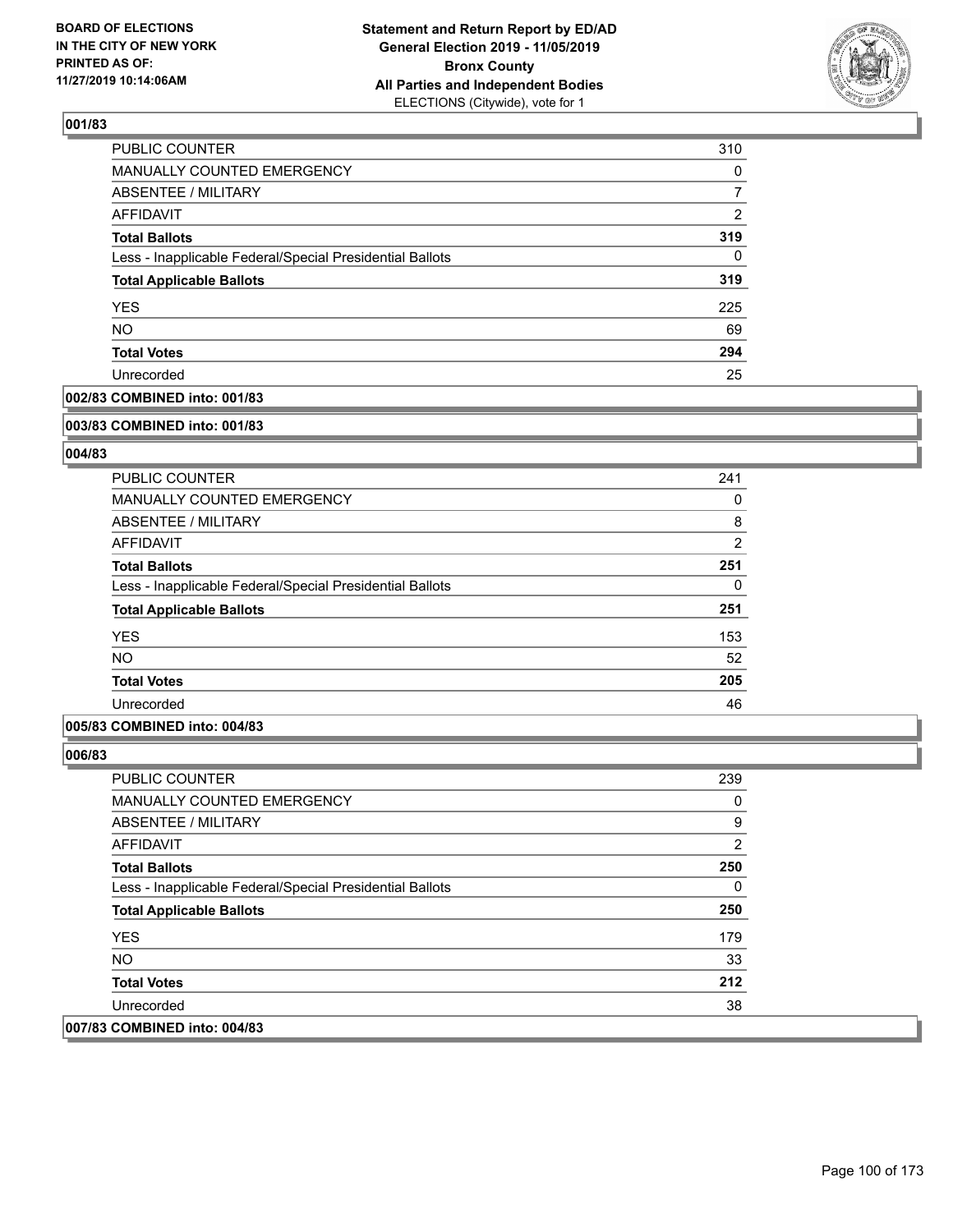

| PUBLIC COUNTER                                           | 310      |
|----------------------------------------------------------|----------|
| MANUALLY COUNTED EMERGENCY                               | 0        |
| <b>ABSENTEE / MILITARY</b>                               | 74       |
| AFFIDAVIT                                                | 7        |
| <b>Total Ballots</b>                                     | 391      |
| Less - Inapplicable Federal/Special Presidential Ballots | $\Omega$ |
| <b>Total Applicable Ballots</b>                          | 391      |
| <b>YES</b>                                               | 276      |
| <b>NO</b>                                                | 47       |
| <b>Total Votes</b>                                       | 323      |
| Unrecorded                                               | 68       |

#### **009/83 COMBINED into: 010/83**

#### **010/83**

| <b>PUBLIC COUNTER</b>                                    | 317            |
|----------------------------------------------------------|----------------|
| <b>MANUALLY COUNTED EMERGENCY</b>                        | $\Omega$       |
| <b>ABSENTEE / MILITARY</b>                               | 5              |
| AFFIDAVIT                                                | $\overline{4}$ |
| <b>Total Ballots</b>                                     | 326            |
| Less - Inapplicable Federal/Special Presidential Ballots | $\Omega$       |
| <b>Total Applicable Ballots</b>                          | 326            |
| <b>YES</b>                                               | 238            |
| <b>NO</b>                                                | 47             |
| <b>Total Votes</b>                                       | 285            |
| Unrecorded                                               | 41             |

| PUBLIC COUNTER                                           | 259 |
|----------------------------------------------------------|-----|
| <b>MANUALLY COUNTED EMERGENCY</b>                        | 0   |
| ABSENTEE / MILITARY                                      | 7   |
| AFFIDAVIT                                                | 0   |
| <b>Total Ballots</b>                                     | 266 |
| Less - Inapplicable Federal/Special Presidential Ballots | 0   |
| <b>Total Applicable Ballots</b>                          | 266 |
| <b>YES</b>                                               | 157 |
| NO.                                                      | 36  |
| <b>Total Votes</b>                                       | 193 |
| Unrecorded                                               | 73  |
| 012/83 COMBINED into: 010/83                             |     |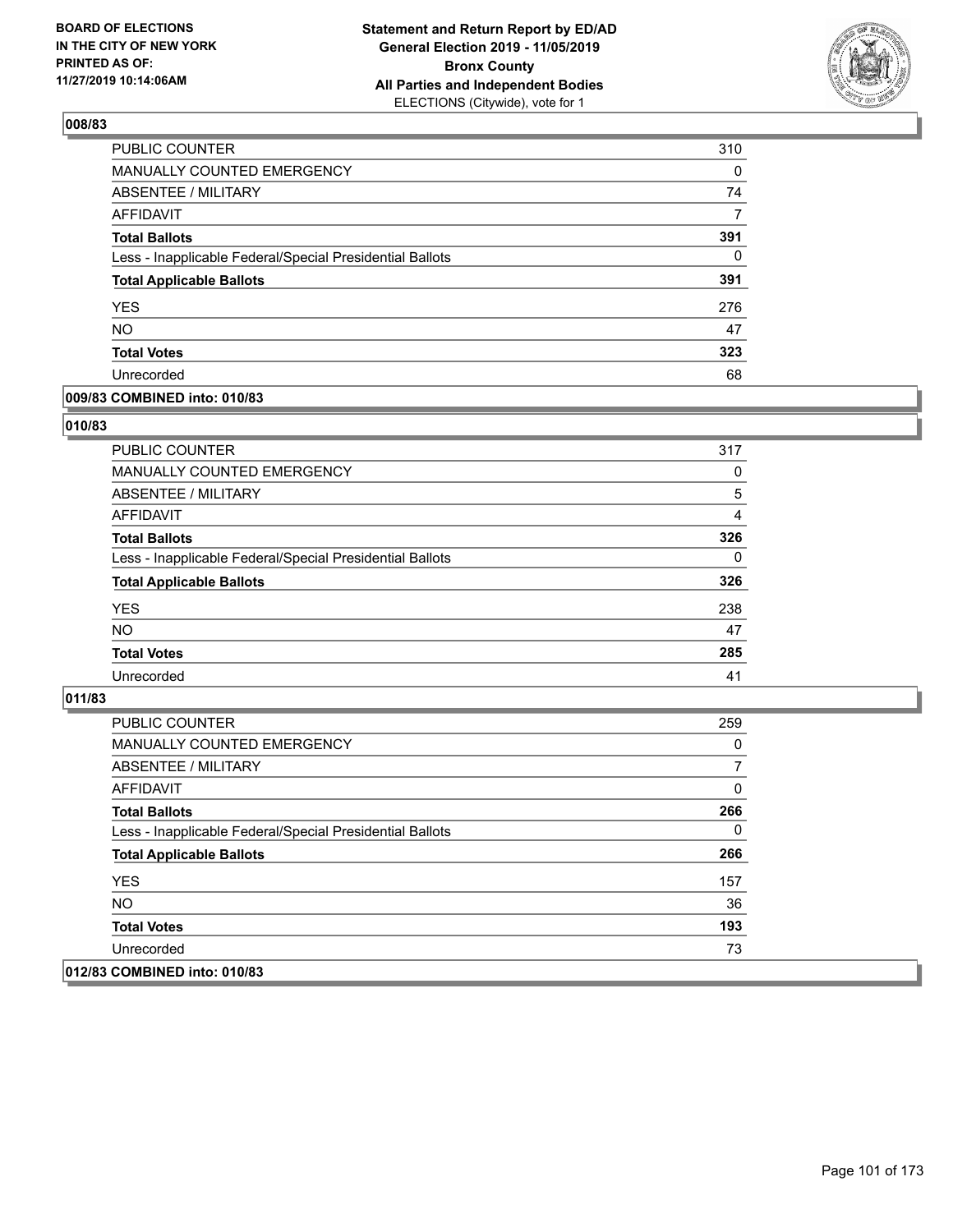

| PUBLIC COUNTER                                           | 211 |
|----------------------------------------------------------|-----|
| MANUALLY COUNTED EMERGENCY                               | 0   |
| <b>ABSENTEE / MILITARY</b>                               | 8   |
| AFFIDAVIT                                                | 0   |
| <b>Total Ballots</b>                                     | 219 |
| Less - Inapplicable Federal/Special Presidential Ballots | 0   |
| <b>Total Applicable Ballots</b>                          | 219 |
| <b>YES</b>                                               | 139 |
| <b>NO</b>                                                | 33  |
| <b>Total Votes</b>                                       | 172 |
| Unrecorded                                               | 47  |

# **014/83 COMBINED into: 008/83**

#### **015/83 COMBINED into: 006/83**

# **016/83**

| PUBLIC COUNTER                                           | 270      |
|----------------------------------------------------------|----------|
| <b>MANUALLY COUNTED EMERGENCY</b>                        | 0        |
| ABSENTEE / MILITARY                                      | 4        |
| AFFIDAVIT                                                |          |
| <b>Total Ballots</b>                                     | 275      |
| Less - Inapplicable Federal/Special Presidential Ballots | $\Omega$ |
| <b>Total Applicable Ballots</b>                          | 275      |
| <b>YES</b>                                               | 191      |
| NO.                                                      | 44       |
| <b>Total Votes</b>                                       | 235      |
| Unrecorded                                               | 40       |

#### **017/83**

| PUBLIC COUNTER                                           | 296            |
|----------------------------------------------------------|----------------|
| <b>MANUALLY COUNTED EMERGENCY</b>                        | 0              |
| ABSENTEE / MILITARY                                      | $\overline{7}$ |
| AFFIDAVIT                                                | $\overline{2}$ |
| <b>Total Ballots</b>                                     | 305            |
| Less - Inapplicable Federal/Special Presidential Ballots | $\Omega$       |
| <b>Total Applicable Ballots</b>                          | 305            |
| <b>YES</b>                                               | 175            |
| <b>NO</b>                                                | 31             |
| <b>Total Votes</b>                                       | 206            |
| Unrecorded                                               | 99             |
| 018/83 COMBINED into: 017/83                             |                |

**019/83 COMBINED into: 011/83**

**020/83 COMBINED into: 013/83**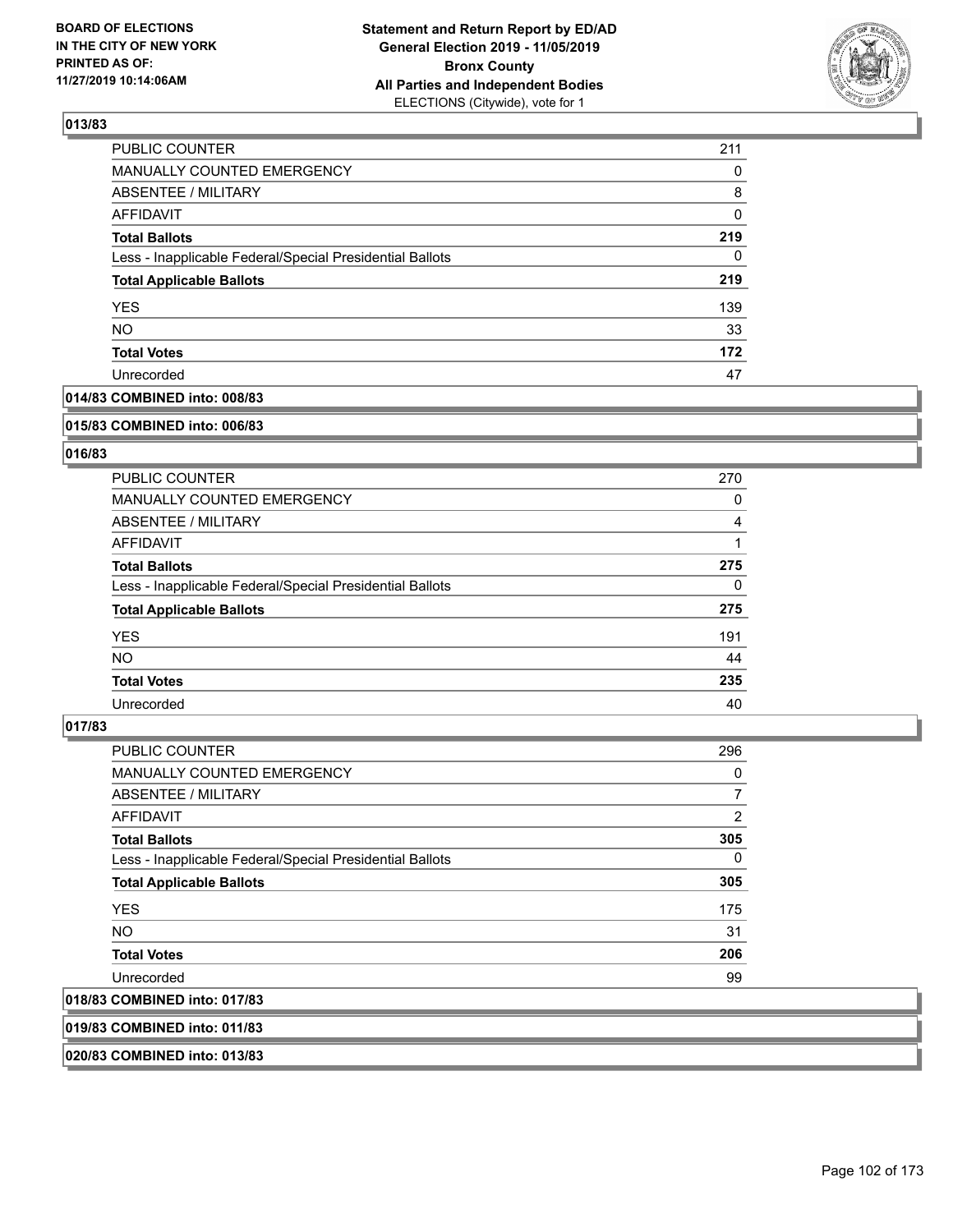

| PUBLIC COUNTER                                           | 222      |
|----------------------------------------------------------|----------|
| <b>MANUALLY COUNTED EMERGENCY</b>                        | $\Omega$ |
| ABSENTEE / MILITARY                                      | 4        |
| <b>AFFIDAVIT</b>                                         |          |
| <b>Total Ballots</b>                                     | 227      |
| Less - Inapplicable Federal/Special Presidential Ballots | 0        |
| <b>Total Applicable Ballots</b>                          | 227      |
| <b>YES</b>                                               | 167      |
| <b>NO</b>                                                | 32       |
| <b>Total Votes</b>                                       | 199      |
| Unrecorded                                               | 28       |

#### **022/83 COMBINED into: 021/83**

#### **023/83**

| PUBLIC COUNTER                                           | 149 |
|----------------------------------------------------------|-----|
| <b>MANUALLY COUNTED EMERGENCY</b>                        | 0   |
| <b>ABSENTEE / MILITARY</b>                               | 3   |
| <b>AFFIDAVIT</b>                                         | 1   |
| <b>Total Ballots</b>                                     | 153 |
| Less - Inapplicable Federal/Special Presidential Ballots | 0   |
| <b>Total Applicable Ballots</b>                          | 153 |
| <b>YES</b>                                               | 97  |
| NO.                                                      | 20  |
| <b>Total Votes</b>                                       | 117 |
| Unrecorded                                               | 36  |

# **024/83 COMBINED into: 023/83**

| <b>PUBLIC COUNTER</b>                                    | 218 |
|----------------------------------------------------------|-----|
| <b>MANUALLY COUNTED EMERGENCY</b>                        | 0   |
| ABSENTEE / MILITARY                                      | 5   |
| AFFIDAVIT                                                | 0   |
| <b>Total Ballots</b>                                     | 223 |
| Less - Inapplicable Federal/Special Presidential Ballots | 0   |
| <b>Total Applicable Ballots</b>                          | 223 |
| <b>YES</b>                                               | 161 |
| NO.                                                      | 36  |
| <b>Total Votes</b>                                       | 197 |
| Unrecorded                                               | 26  |
| 026/83 COMBINED into: 027/83                             |     |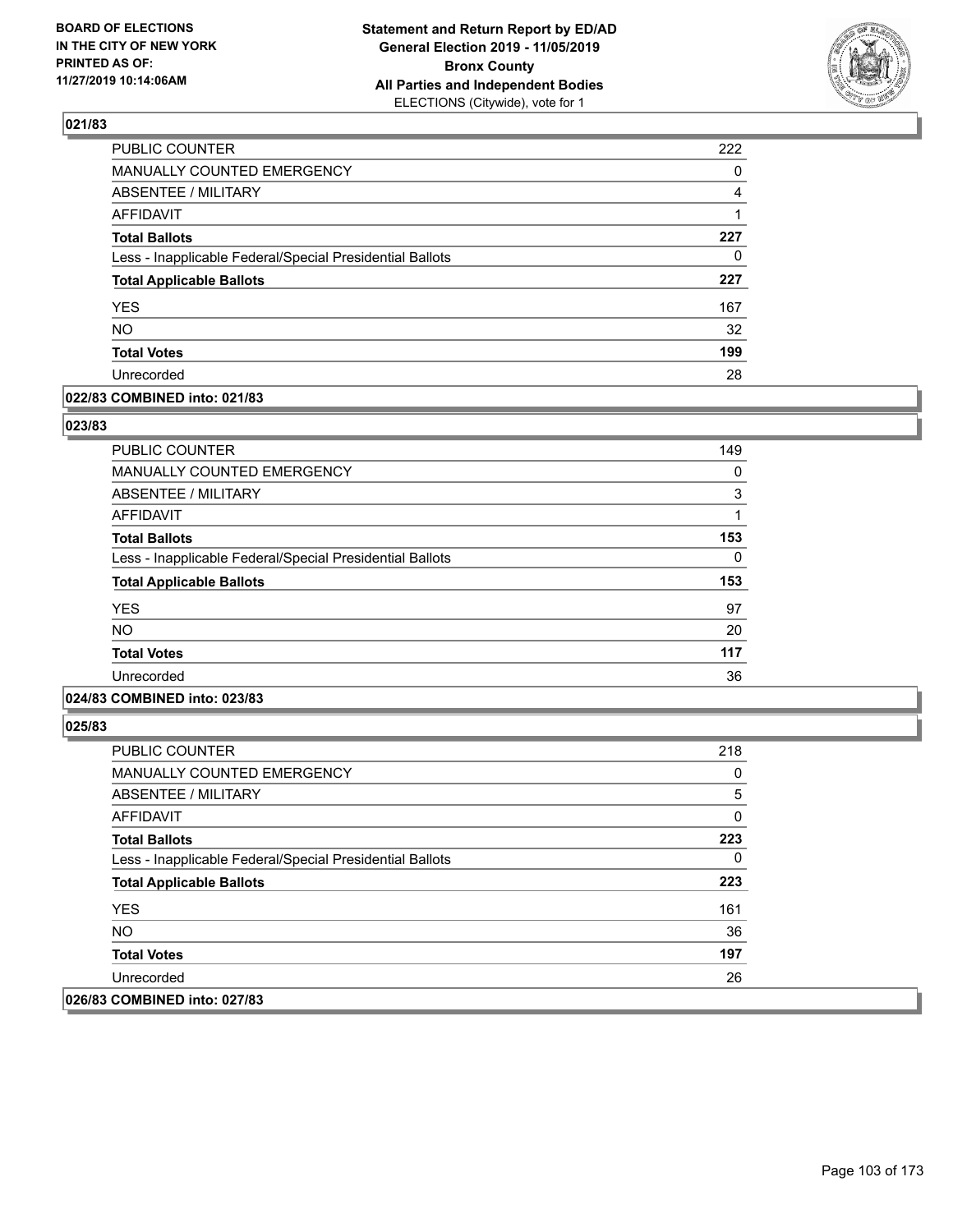

| PUBLIC COUNTER                                           | 237          |
|----------------------------------------------------------|--------------|
| MANUALLY COUNTED EMERGENCY                               | 0            |
| ABSENTEE / MILITARY                                      | 3            |
| AFFIDAVIT                                                | 3            |
| Total Ballots                                            | 243          |
| Less - Inapplicable Federal/Special Presidential Ballots | $\mathbf{0}$ |
| <b>Total Applicable Ballots</b>                          | 243          |
| YES                                                      | 172          |
| NO.                                                      | 38           |
| <b>Total Votes</b>                                       | 210          |
| Unrecorded                                               | 33           |

# **028/83**

| <b>PUBLIC COUNTER</b>                                    | 181      |
|----------------------------------------------------------|----------|
| MANUALLY COUNTED EMERGENCY                               | 0        |
| ABSENTEE / MILITARY                                      |          |
| AFFIDAVIT                                                | 6        |
| <b>Total Ballots</b>                                     | 188      |
| Less - Inapplicable Federal/Special Presidential Ballots | $\Omega$ |
| <b>Total Applicable Ballots</b>                          | 188      |
| <b>YES</b>                                               | 105      |
| <b>NO</b>                                                | 18       |
| <b>Total Votes</b>                                       | 123      |
| Unrecorded                                               | 65       |

| <b>PUBLIC COUNTER</b>                                    | 206 |
|----------------------------------------------------------|-----|
| <b>MANUALLY COUNTED EMERGENCY</b>                        | 0   |
| ABSENTEE / MILITARY                                      | 37  |
| AFFIDAVIT                                                | 3   |
| <b>Total Ballots</b>                                     | 246 |
| Less - Inapplicable Federal/Special Presidential Ballots | 0   |
| <b>Total Applicable Ballots</b>                          | 246 |
| <b>YES</b>                                               | 168 |
| NO.                                                      | 31  |
| <b>Total Votes</b>                                       | 199 |
| Unrecorded                                               | 47  |
| 030/83 COMBINED into: 029/83                             |     |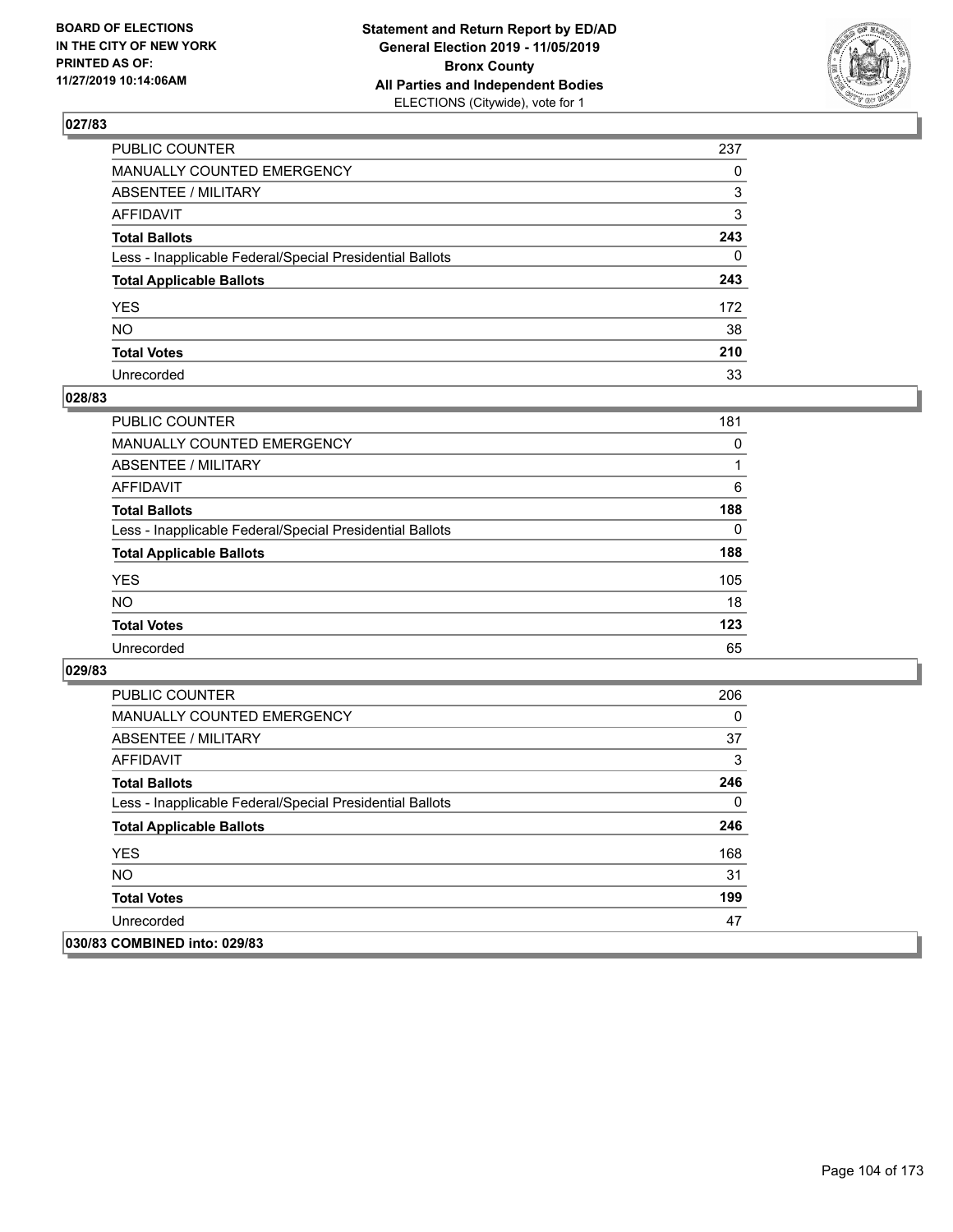

| PUBLIC COUNTER                                           | 170 |
|----------------------------------------------------------|-----|
| MANUALLY COUNTED EMERGENCY                               | 0   |
| ABSENTEE / MILITARY                                      | 2   |
| AFFIDAVIT                                                | 0   |
| Total Ballots                                            | 172 |
| Less - Inapplicable Federal/Special Presidential Ballots | 0   |
| <b>Total Applicable Ballots</b>                          | 172 |
| YES                                                      | 124 |
| NO.                                                      | 32  |
| <b>Total Votes</b>                                       | 156 |
| Unrecorded                                               | 16  |

# **032/83**

| <b>PUBLIC COUNTER</b>                                    | 210      |
|----------------------------------------------------------|----------|
| <b>MANUALLY COUNTED EMERGENCY</b>                        | $\Omega$ |
| ABSENTEE / MILITARY                                      | 5        |
| AFFIDAVIT                                                | 5        |
| <b>Total Ballots</b>                                     | 220      |
| Less - Inapplicable Federal/Special Presidential Ballots | 0        |
| <b>Total Applicable Ballots</b>                          | 220      |
| <b>YES</b>                                               | 156      |
| <b>NO</b>                                                | 38       |
| <b>Total Votes</b>                                       | 194      |
| Unrecorded                                               | 26       |

| <b>PUBLIC COUNTER</b>                                    | 347      |
|----------------------------------------------------------|----------|
| <b>MANUALLY COUNTED EMERGENCY</b>                        | 0        |
| ABSENTEE / MILITARY                                      | 6        |
| AFFIDAVIT                                                | 2        |
| <b>Total Ballots</b>                                     | 355      |
| Less - Inapplicable Federal/Special Presidential Ballots | $\Omega$ |
| <b>Total Applicable Ballots</b>                          | 355      |
| <b>YES</b>                                               | 245      |
| NO.                                                      | 57       |
| <b>Total Votes</b>                                       | 302      |
| Unrecorded                                               | 53       |
| 034/83 COMBINED into: 033/83                             |          |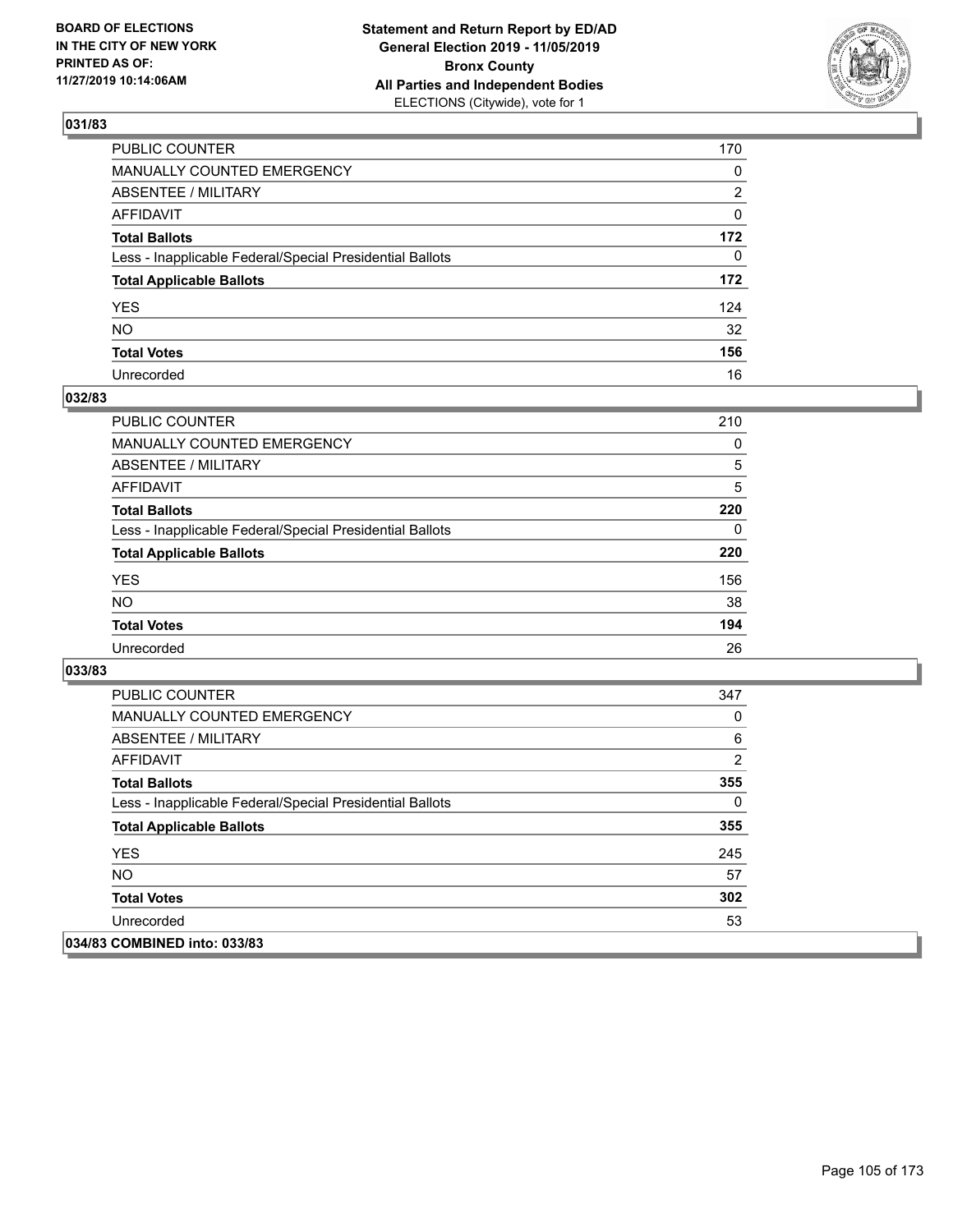

| PUBLIC COUNTER                                           | 163 |
|----------------------------------------------------------|-----|
| MANUALLY COUNTED EMERGENCY                               | 0   |
| ABSENTEE / MILITARY                                      | 2   |
| AFFIDAVIT                                                | 3   |
| <b>Total Ballots</b>                                     | 168 |
| Less - Inapplicable Federal/Special Presidential Ballots | 0   |
| <b>Total Applicable Ballots</b>                          | 168 |
| <b>YES</b>                                               | 101 |
| <b>NO</b>                                                | 27  |
| <b>Total Votes</b>                                       | 128 |
| Unrecorded                                               | 40  |

# **036/83 COMBINED into: 035/83**

#### **037/83 COMBINED into: 032/83**

# **038/83**

| <b>PUBLIC COUNTER</b>                                    | 106      |
|----------------------------------------------------------|----------|
| <b>MANUALLY COUNTED EMERGENCY</b>                        | 0        |
| ABSENTEE / MILITARY                                      |          |
| AFFIDAVIT                                                |          |
| <b>Total Ballots</b>                                     | 114      |
| Less - Inapplicable Federal/Special Presidential Ballots | $\Omega$ |
| <b>Total Applicable Ballots</b>                          | 114      |
| <b>YES</b>                                               | 80       |
| NO.                                                      | 16       |
| <b>Total Votes</b>                                       | 96       |
| Unrecorded                                               | 18       |

#### **039/83**

| <b>PUBLIC COUNTER</b>                                    | 236            |
|----------------------------------------------------------|----------------|
| <b>MANUALLY COUNTED EMERGENCY</b>                        | 0              |
| ABSENTEE / MILITARY                                      | $\overline{4}$ |
| <b>AFFIDAVIT</b>                                         | 2              |
| <b>Total Ballots</b>                                     | 242            |
| Less - Inapplicable Federal/Special Presidential Ballots | 0              |
| <b>Total Applicable Ballots</b>                          | 242            |
| <b>YES</b>                                               | 147            |
| NO.                                                      | 38             |
| <b>Total Votes</b>                                       | 185            |
| Unrecorded                                               | 57             |
| 040/83 COMBINED into: 039/83                             |                |
|                                                          |                |

**041/83 COMBINED into: 016/83**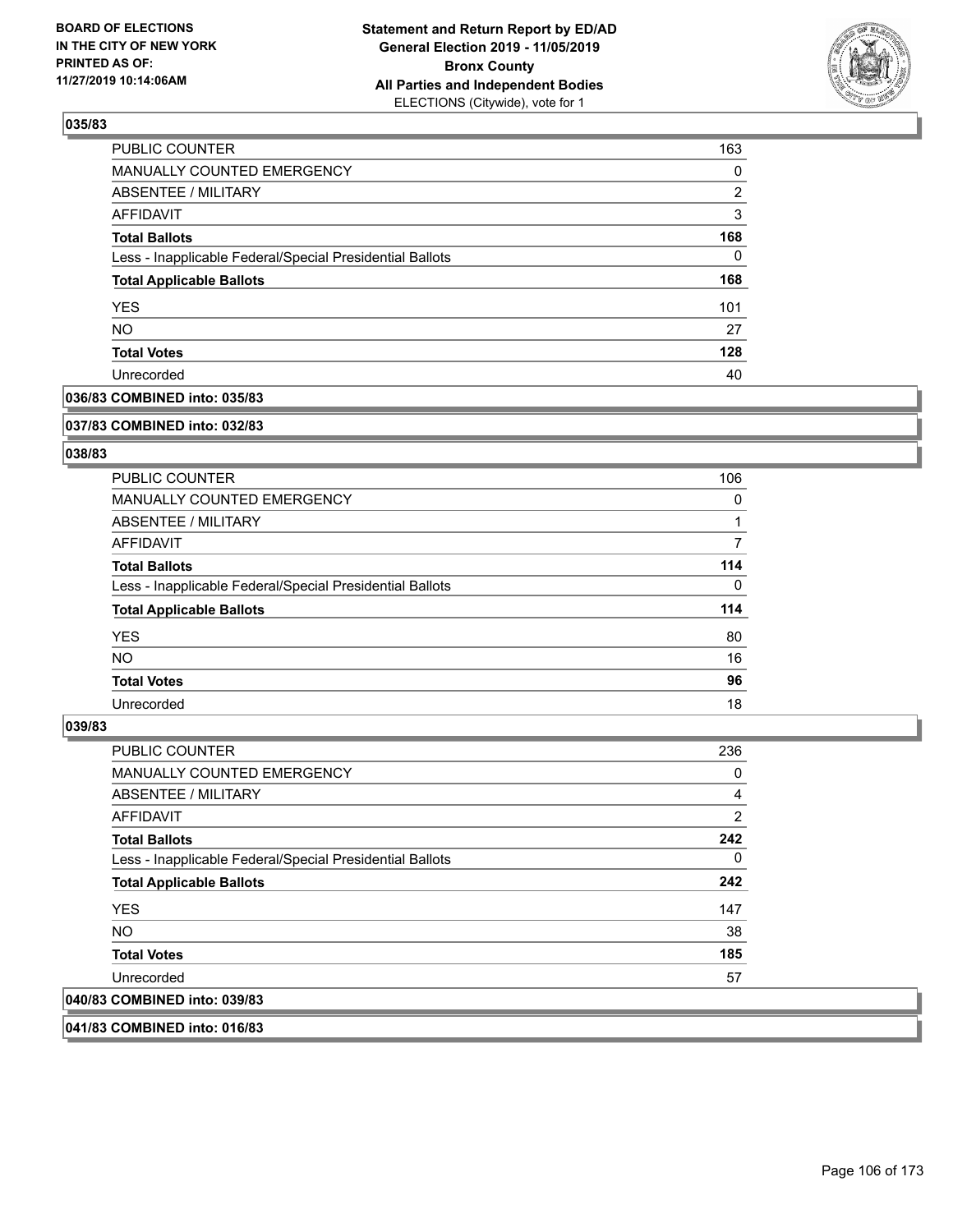

| PUBLIC COUNTER                                           | 201      |
|----------------------------------------------------------|----------|
| <b>MANUALLY COUNTED EMERGENCY</b>                        | 0        |
| ABSENTEE / MILITARY                                      | 3        |
| <b>AFFIDAVIT</b>                                         | 0        |
| <b>Total Ballots</b>                                     | 204      |
| Less - Inapplicable Federal/Special Presidential Ballots | $\Omega$ |
| <b>Total Applicable Ballots</b>                          | 204      |
| <b>YES</b>                                               | 134      |
| <b>NO</b>                                                | 29       |
| <b>Total Votes</b>                                       | 163      |
| Unrecorded                                               | 41       |

### **043/83 COMBINED into: 042/83**

#### **044/83**

| <b>PUBLIC COUNTER</b>                                    | 218      |
|----------------------------------------------------------|----------|
| <b>MANUALLY COUNTED EMERGENCY</b>                        | $\Omega$ |
| ABSENTEE / MILITARY                                      | 4        |
| AFFIDAVIT                                                | 4        |
| <b>Total Ballots</b>                                     | 226      |
| Less - Inapplicable Federal/Special Presidential Ballots | $\Omega$ |
| <b>Total Applicable Ballots</b>                          | 226      |
| <b>YES</b>                                               | 154      |
| <b>NO</b>                                                | 20       |
| <b>Total Votes</b>                                       | 174      |
| Unrecorded                                               | 52       |
|                                                          |          |

| <b>PUBLIC COUNTER</b>                                    | 245      |
|----------------------------------------------------------|----------|
| MANUALLY COUNTED EMERGENCY                               | $\Omega$ |
| ABSENTEE / MILITARY                                      | 10       |
| AFFIDAVIT                                                | 8        |
| <b>Total Ballots</b>                                     | 263      |
| Less - Inapplicable Federal/Special Presidential Ballots | $\Omega$ |
| <b>Total Applicable Ballots</b>                          | 263      |
| <b>YES</b>                                               | 146      |
| <b>NO</b>                                                | 31       |
| <b>Total Votes</b>                                       | 177      |
| Unrecorded                                               | 86       |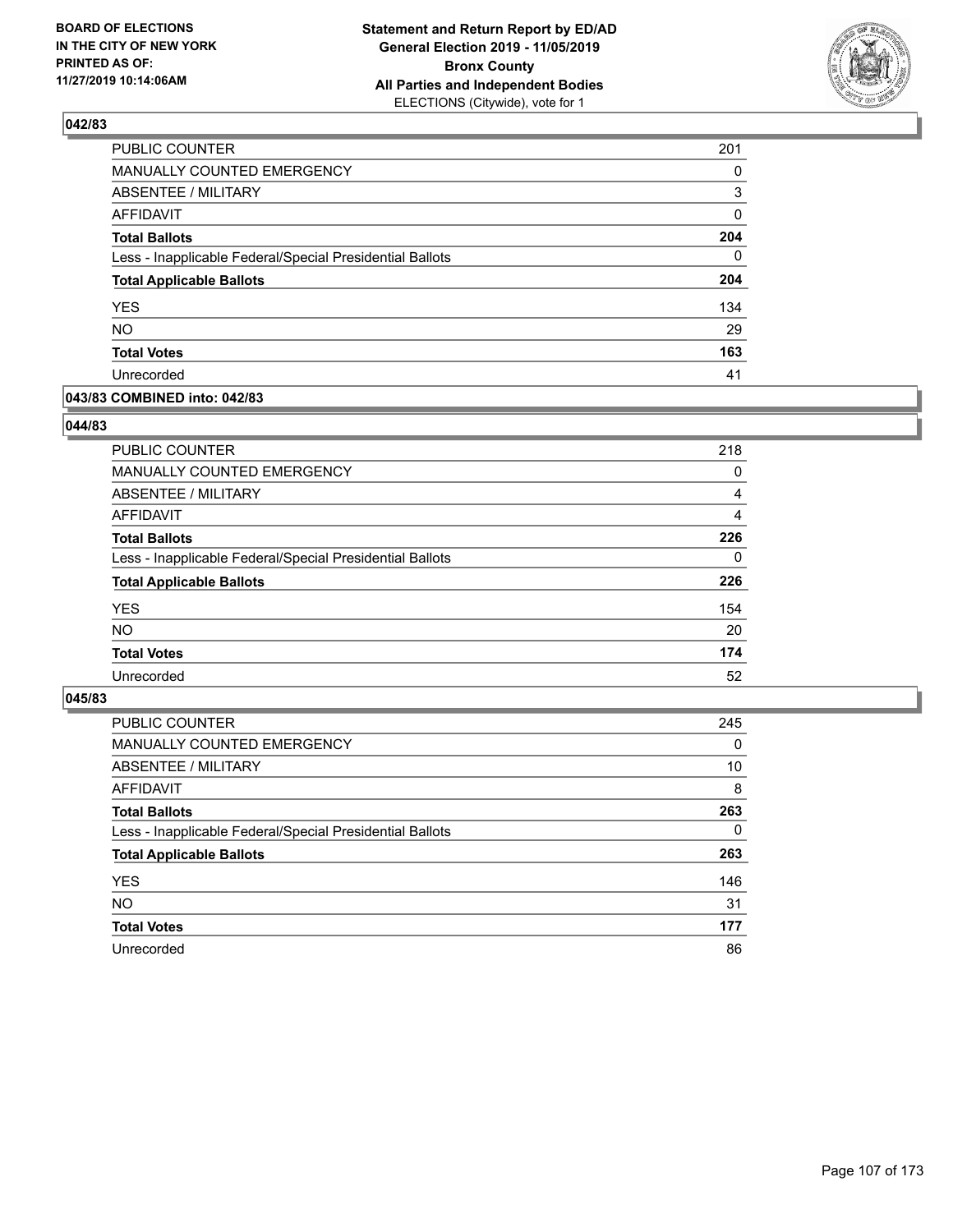

| PUBLIC COUNTER                                           | 162          |
|----------------------------------------------------------|--------------|
| MANUALLY COUNTED EMERGENCY                               | $\mathbf{0}$ |
| ABSENTEE / MILITARY                                      | 7            |
| AFFIDAVIT                                                | 0            |
| Total Ballots                                            | 169          |
| Less - Inapplicable Federal/Special Presidential Ballots | 0            |
| <b>Total Applicable Ballots</b>                          | 169          |
| YES                                                      | 108          |
| NO.                                                      | 14           |
| <b>Total Votes</b>                                       | 122          |
| Unrecorded                                               | 47           |

#### **047/83**

| PUBLIC COUNTER                                           | 179            |
|----------------------------------------------------------|----------------|
| <b>MANUALLY COUNTED EMERGENCY</b>                        | 0              |
| ABSENTEE / MILITARY                                      | 9              |
| AFFIDAVIT                                                | $\overline{2}$ |
| <b>Total Ballots</b>                                     | 190            |
| Less - Inapplicable Federal/Special Presidential Ballots | 0              |
| <b>Total Applicable Ballots</b>                          | 190            |
| <b>YES</b>                                               | 111            |
| <b>NO</b>                                                | 26             |
| <b>Total Votes</b>                                       | 137            |
| Unrecorded                                               | 53             |
| .                                                        |                |

**048/83 COMBINED into: 047/83**

#### **049/83 COMBINED into: 045/83**

| PUBLIC COUNTER                                           | 224            |
|----------------------------------------------------------|----------------|
| <b>MANUALLY COUNTED EMERGENCY</b>                        | 0              |
| ABSENTEE / MILITARY                                      | $\overline{2}$ |
| AFFIDAVIT                                                |                |
| <b>Total Ballots</b>                                     | 227            |
| Less - Inapplicable Federal/Special Presidential Ballots | 0              |
| <b>Total Applicable Ballots</b>                          | 227            |
| <b>YES</b>                                               | 162            |
| <b>NO</b>                                                | 24             |
| <b>Total Votes</b>                                       | 186            |
| Unrecorded                                               | 41             |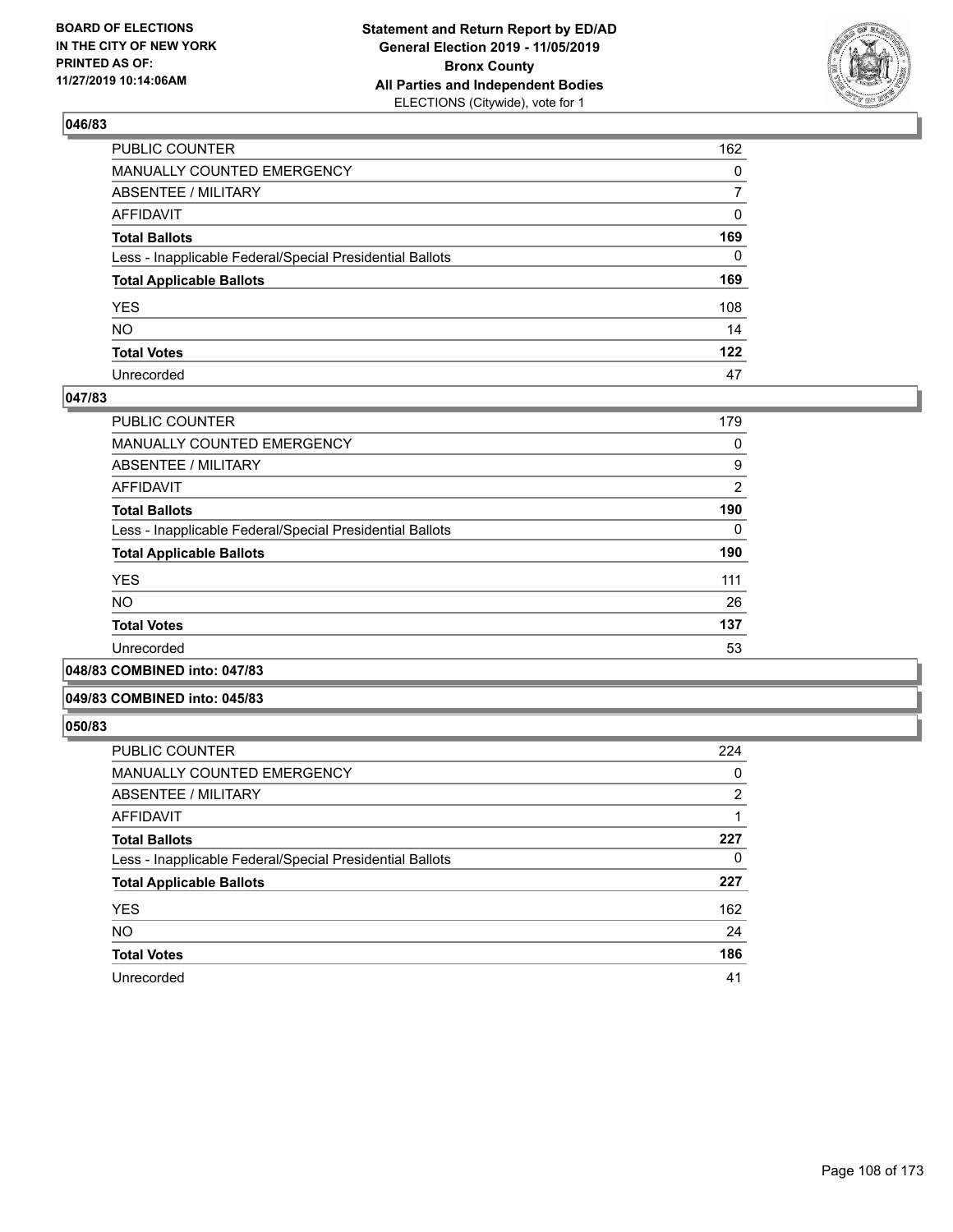

| PUBLIC COUNTER                                           | 131 |
|----------------------------------------------------------|-----|
| MANUALLY COUNTED EMERGENCY                               | 0   |
| ABSENTEE / MILITARY                                      |     |
| AFFIDAVIT                                                |     |
| <b>Total Ballots</b>                                     | 133 |
| Less - Inapplicable Federal/Special Presidential Ballots | 0   |
| <b>Total Applicable Ballots</b>                          | 133 |
| <b>YES</b>                                               | 79  |
| <b>NO</b>                                                | 26  |
| <b>Total Votes</b>                                       | 105 |
| Unrecorded                                               | 28  |

### **052/83 COMBINED into: 050/83**

#### **053/83 COMBINED into: 044/83**

## **054/83 COMBINED into: 019/81**

### **055/83**

| <b>PUBLIC COUNTER</b>                                    | 210 |
|----------------------------------------------------------|-----|
| <b>MANUALLY COUNTED EMERGENCY</b>                        | 0   |
| ABSENTEE / MILITARY                                      | 10  |
| AFFIDAVIT                                                | 3   |
| <b>Total Ballots</b>                                     | 223 |
| Less - Inapplicable Federal/Special Presidential Ballots | 0   |
| <b>Total Applicable Ballots</b>                          | 223 |
| <b>YES</b>                                               | 189 |
| <b>NO</b>                                                | 18  |
| <b>Total Votes</b>                                       | 207 |
| Unrecorded                                               | 16  |
|                                                          |     |

# **056/83 COMBINED into: 055/83**

| <b>PUBLIC COUNTER</b>                                    | 263            |
|----------------------------------------------------------|----------------|
| MANUALLY COUNTED EMERGENCY                               | 0              |
| ABSENTEE / MILITARY                                      | 10             |
| AFFIDAVIT                                                | $\overline{4}$ |
| <b>Total Ballots</b>                                     | 277            |
| Less - Inapplicable Federal/Special Presidential Ballots | $\Omega$       |
| <b>Total Applicable Ballots</b>                          | 277            |
| <b>YES</b>                                               | 176            |
| <b>NO</b>                                                | 50             |
| <b>Total Votes</b>                                       | 226            |
| Unrecorded                                               | 51             |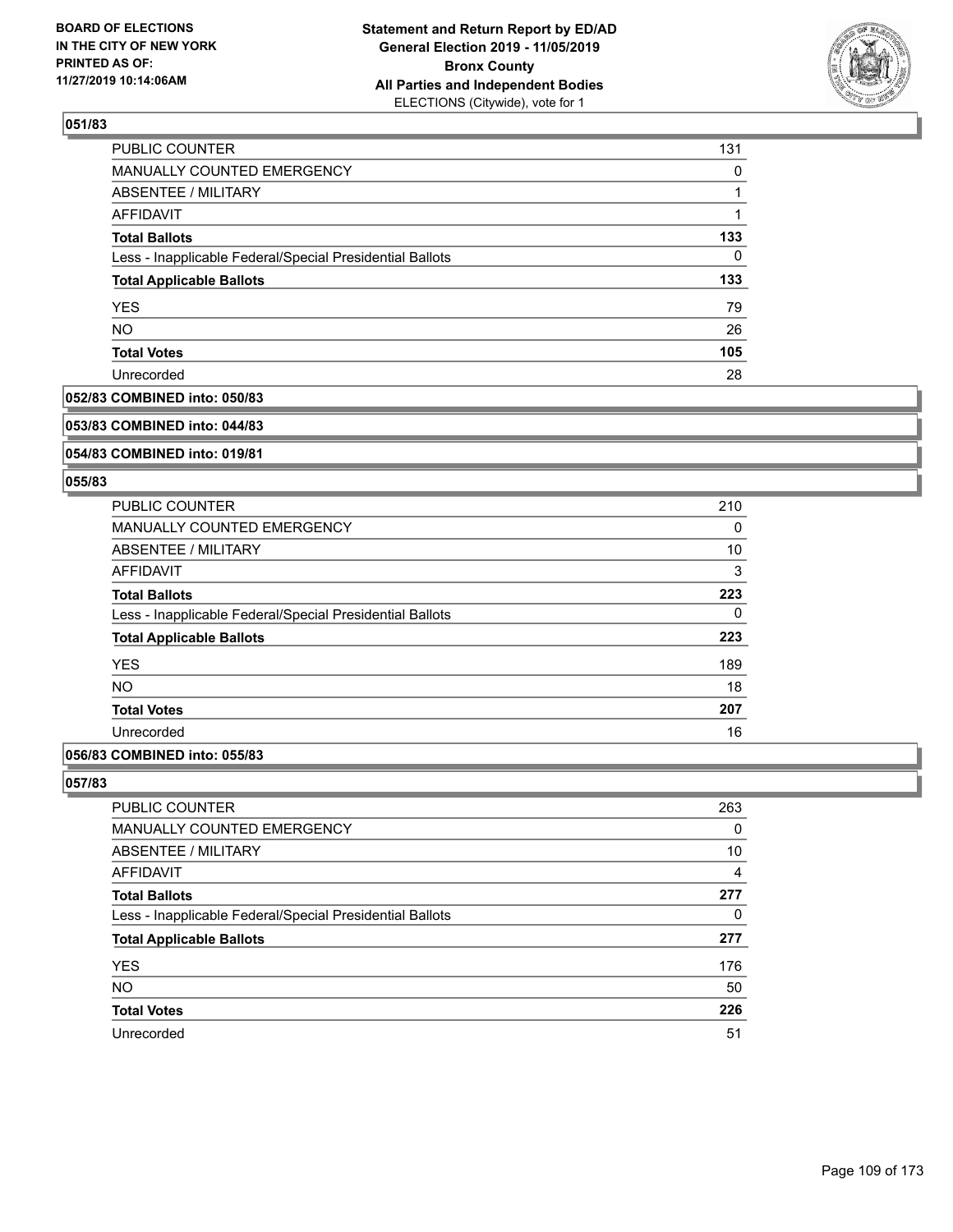

| PUBLIC COUNTER                                           | 173 |
|----------------------------------------------------------|-----|
| MANUALLY COUNTED EMERGENCY                               | 0   |
| ABSENTEE / MILITARY                                      | 3   |
| AFFIDAVIT                                                | 0   |
| Total Ballots                                            | 176 |
| Less - Inapplicable Federal/Special Presidential Ballots | 0   |
| <b>Total Applicable Ballots</b>                          | 176 |
| YES                                                      | 80  |
| NO.                                                      | 43  |
| <b>Total Votes</b>                                       | 123 |
| Unrecorded                                               | 53  |

### **059/83**

| <b>PUBLIC COUNTER</b>                                    | 122 |
|----------------------------------------------------------|-----|
| <b>MANUALLY COUNTED EMERGENCY</b>                        | 0   |
| ABSENTEE / MILITARY                                      | 2   |
| AFFIDAVIT                                                |     |
| <b>Total Ballots</b>                                     | 125 |
| Less - Inapplicable Federal/Special Presidential Ballots | 0   |
| <b>Total Applicable Ballots</b>                          | 125 |
| <b>YES</b>                                               | 76  |
| <b>NO</b>                                                | 15  |
| <b>Total Votes</b>                                       | 91  |
| Unrecorded                                               | 34  |
|                                                          |     |

**060/83 COMBINED into: 058/83**

### **061/83 COMBINED into: 057/83**

#### **062/83 COMBINED into: 058/83**

| <b>PUBLIC COUNTER</b>                                    | 147 |
|----------------------------------------------------------|-----|
| MANUALLY COUNTED EMERGENCY                               | 0   |
| <b>ABSENTEE / MILITARY</b>                               | 4   |
| AFFIDAVIT                                                | 2   |
| <b>Total Ballots</b>                                     | 153 |
| Less - Inapplicable Federal/Special Presidential Ballots | 0   |
| <b>Total Applicable Ballots</b>                          | 153 |
| <b>YES</b>                                               | 98  |
| <b>NO</b>                                                | 34  |
| <b>Total Votes</b>                                       | 132 |
| Unrecorded                                               | 21  |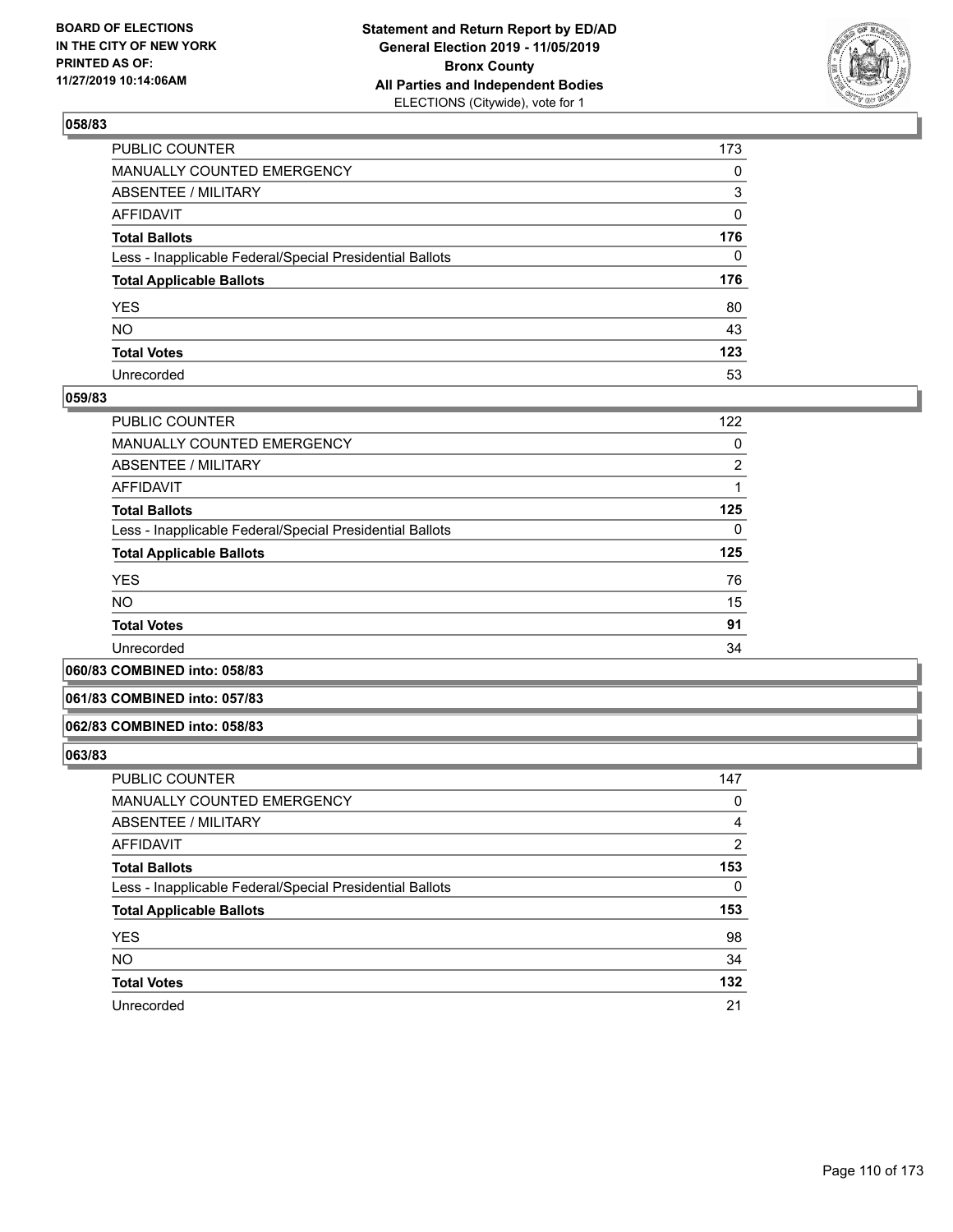

| <b>PUBLIC COUNTER</b>                                    | 240 |
|----------------------------------------------------------|-----|
| <b>MANUALLY COUNTED EMERGENCY</b>                        | 0   |
| ABSENTEE / MILITARY                                      | 10  |
| <b>AFFIDAVIT</b>                                         |     |
| <b>Total Ballots</b>                                     | 251 |
| Less - Inapplicable Federal/Special Presidential Ballots | 0   |
| <b>Total Applicable Ballots</b>                          | 251 |
| <b>YES</b>                                               | 191 |
| <b>NO</b>                                                | 43  |
| <b>Total Votes</b>                                       | 234 |
| Unrecorded                                               | 17  |

### **065/83 COMBINED into: 063/83**

### **066/83**

| <b>PUBLIC COUNTER</b>                                    | 291      |
|----------------------------------------------------------|----------|
| <b>MANUALLY COUNTED EMERGENCY</b>                        | 0        |
| ABSENTEE / MILITARY                                      | 6        |
| AFFIDAVIT                                                | $\Omega$ |
| <b>Total Ballots</b>                                     | 297      |
| Less - Inapplicable Federal/Special Presidential Ballots | 0        |
| <b>Total Applicable Ballots</b>                          | 297      |
| <b>YES</b>                                               | 172      |
| <b>NO</b>                                                | 46       |
| <b>Total Votes</b>                                       | 218      |
| Unrecorded                                               | 79       |

| <b>PUBLIC COUNTER</b>                                    | 199 |
|----------------------------------------------------------|-----|
| <b>MANUALLY COUNTED EMERGENCY</b>                        | 0   |
| ABSENTEE / MILITARY                                      | 3   |
| AFFIDAVIT                                                | 3   |
| <b>Total Ballots</b>                                     | 205 |
| Less - Inapplicable Federal/Special Presidential Ballots | 0   |
| <b>Total Applicable Ballots</b>                          | 205 |
| <b>YES</b>                                               | 143 |
| NO.                                                      | 35  |
| <b>Total Votes</b>                                       | 178 |
| Unrecorded                                               | 27  |
| 068/83 COMBINED into: 067/83                             |     |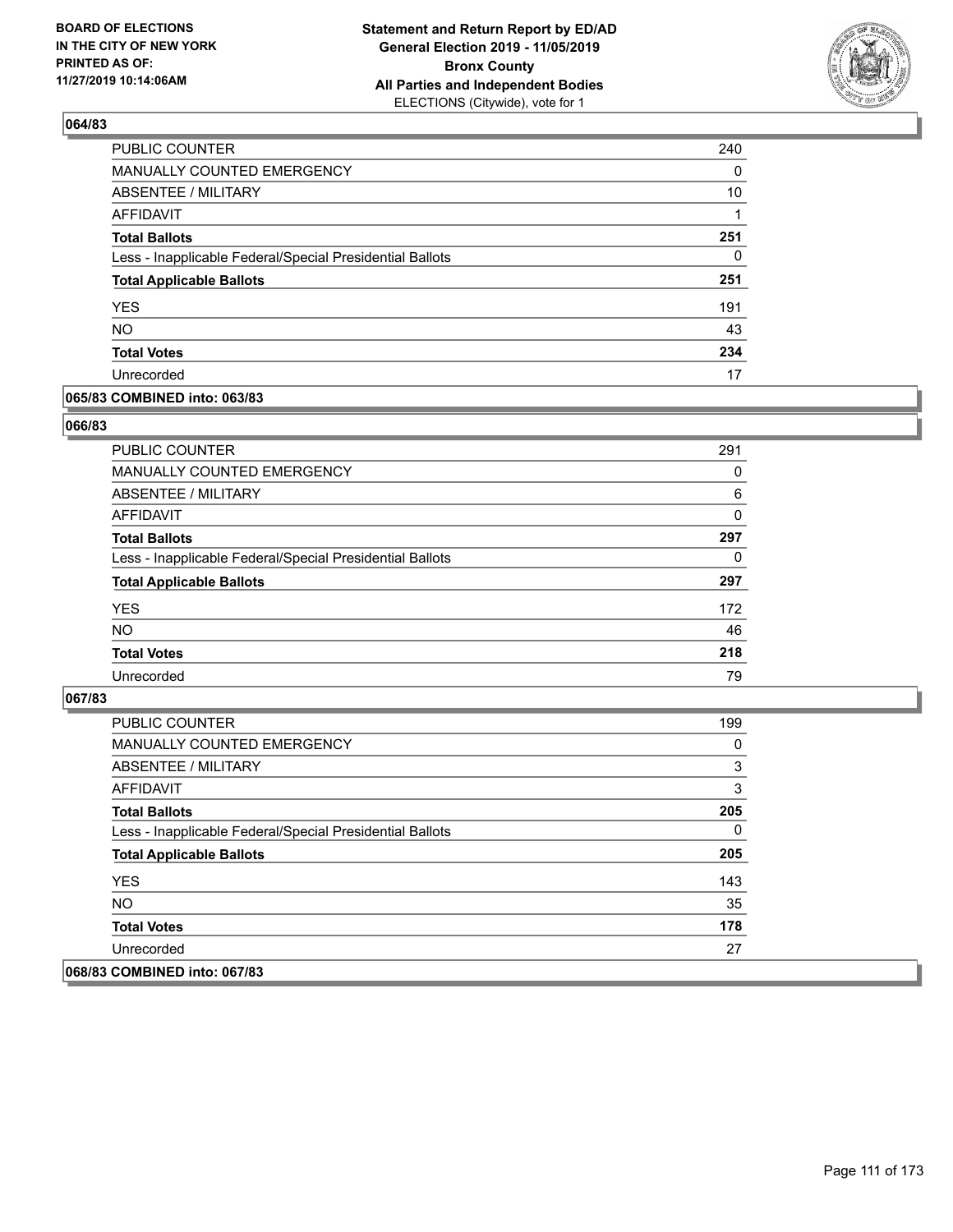

| PUBLIC COUNTER                                           | 235          |
|----------------------------------------------------------|--------------|
| MANUALLY COUNTED EMERGENCY                               | $\mathbf{0}$ |
| ABSENTEE / MILITARY                                      | 2            |
| AFFIDAVIT                                                |              |
| Total Ballots                                            | 238          |
| Less - Inapplicable Federal/Special Presidential Ballots | 0            |
| <b>Total Applicable Ballots</b>                          | 238          |
| YES                                                      | 176          |
| NO.                                                      | 49           |
| <b>Total Votes</b>                                       | 225          |
| Unrecorded                                               | 13           |

## **070/83**

| <b>PUBLIC COUNTER</b>                                    | 175      |
|----------------------------------------------------------|----------|
| <b>MANUALLY COUNTED EMERGENCY</b>                        | 0        |
| ABSENTEE / MILITARY                                      | 5        |
| <b>AFFIDAVIT</b>                                         | 2        |
| <b>Total Ballots</b>                                     | 182      |
| Less - Inapplicable Federal/Special Presidential Ballots | $\Omega$ |
| <b>Total Applicable Ballots</b>                          | 182      |
| <b>YES</b>                                               | 120      |
| <b>NO</b>                                                | 26       |
| <b>Total Votes</b>                                       | 146      |
| Unrecorded                                               | 36       |
|                                                          |          |

## **071/83 COMBINED into: 066/83**

| PUBLIC COUNTER                                           | 220 |
|----------------------------------------------------------|-----|
| <b>MANUALLY COUNTED EMERGENCY</b>                        | 0   |
| ABSENTEE / MILITARY                                      |     |
| <b>AFFIDAVIT</b>                                         |     |
| <b>Total Ballots</b>                                     | 222 |
| Less - Inapplicable Federal/Special Presidential Ballots | 0   |
| <b>Total Applicable Ballots</b>                          | 222 |
| <b>YES</b>                                               | 145 |
| NO.                                                      | 35  |
| <b>Total Votes</b>                                       | 180 |
| Unrecorded                                               | 42  |
| 073/83 COMBINED into: 072/83                             |     |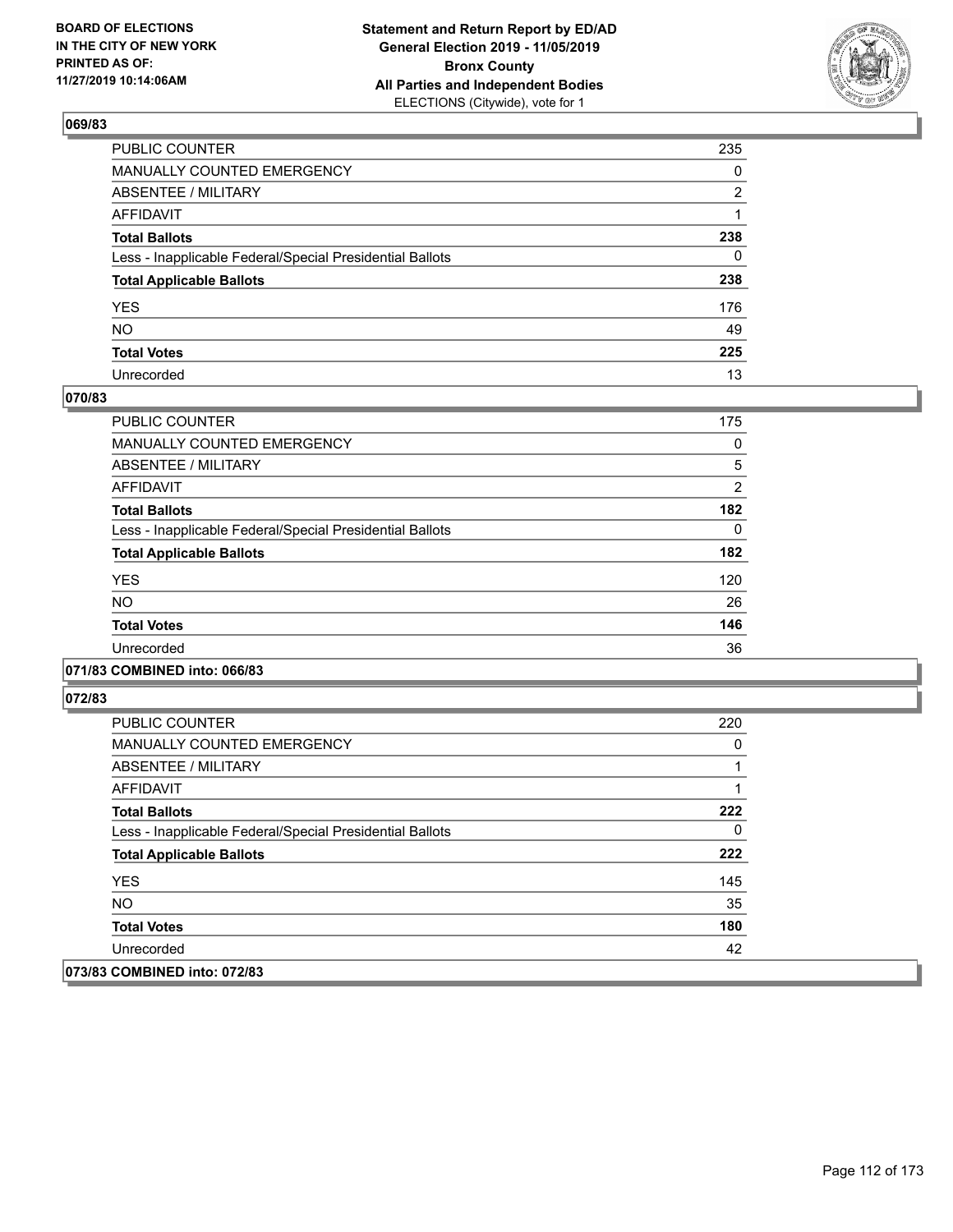

| <b>PUBLIC COUNTER</b>                                    | 293      |
|----------------------------------------------------------|----------|
| <b>MANUALLY COUNTED EMERGENCY</b>                        | 0        |
| <b>ABSENTEE / MILITARY</b>                               | 6        |
| <b>AFFIDAVIT</b>                                         | 5        |
| <b>Total Ballots</b>                                     | 304      |
| Less - Inapplicable Federal/Special Presidential Ballots | $\Omega$ |
| <b>Total Applicable Ballots</b>                          | 304      |
| <b>YES</b>                                               | 196      |
| <b>NO</b>                                                | 43       |
| <b>Total Votes</b>                                       | 239      |
| Unrecorded                                               | 65       |

### **075/83 COMBINED into: 064/83**

#### **076/83 COMBINED into: 074/83**

## **077/83**

| <b>PUBLIC COUNTER</b>                                    | 282      |
|----------------------------------------------------------|----------|
| <b>MANUALLY COUNTED EMERGENCY</b>                        | 0        |
| ABSENTEE / MILITARY                                      | 9        |
| AFFIDAVIT                                                | 3        |
| <b>Total Ballots</b>                                     | 294      |
| Less - Inapplicable Federal/Special Presidential Ballots | $\Omega$ |
| <b>Total Applicable Ballots</b>                          | 294      |
| <b>YES</b>                                               | 194      |
| NO.                                                      | 36       |
| <b>Total Votes</b>                                       | 230      |
| Unrecorded                                               | 64       |

| PUBLIC COUNTER                                           | 197 |
|----------------------------------------------------------|-----|
| <b>MANUALLY COUNTED EMERGENCY</b>                        | 0   |
| ABSENTEE / MILITARY                                      | 6   |
| AFFIDAVIT                                                | 4   |
| <b>Total Ballots</b>                                     | 207 |
| Less - Inapplicable Federal/Special Presidential Ballots | 0   |
| <b>Total Applicable Ballots</b>                          | 207 |
| <b>YES</b>                                               | 146 |
| <b>NO</b>                                                | 32  |
| <b>Total Votes</b>                                       | 178 |
| Unrecorded                                               | 29  |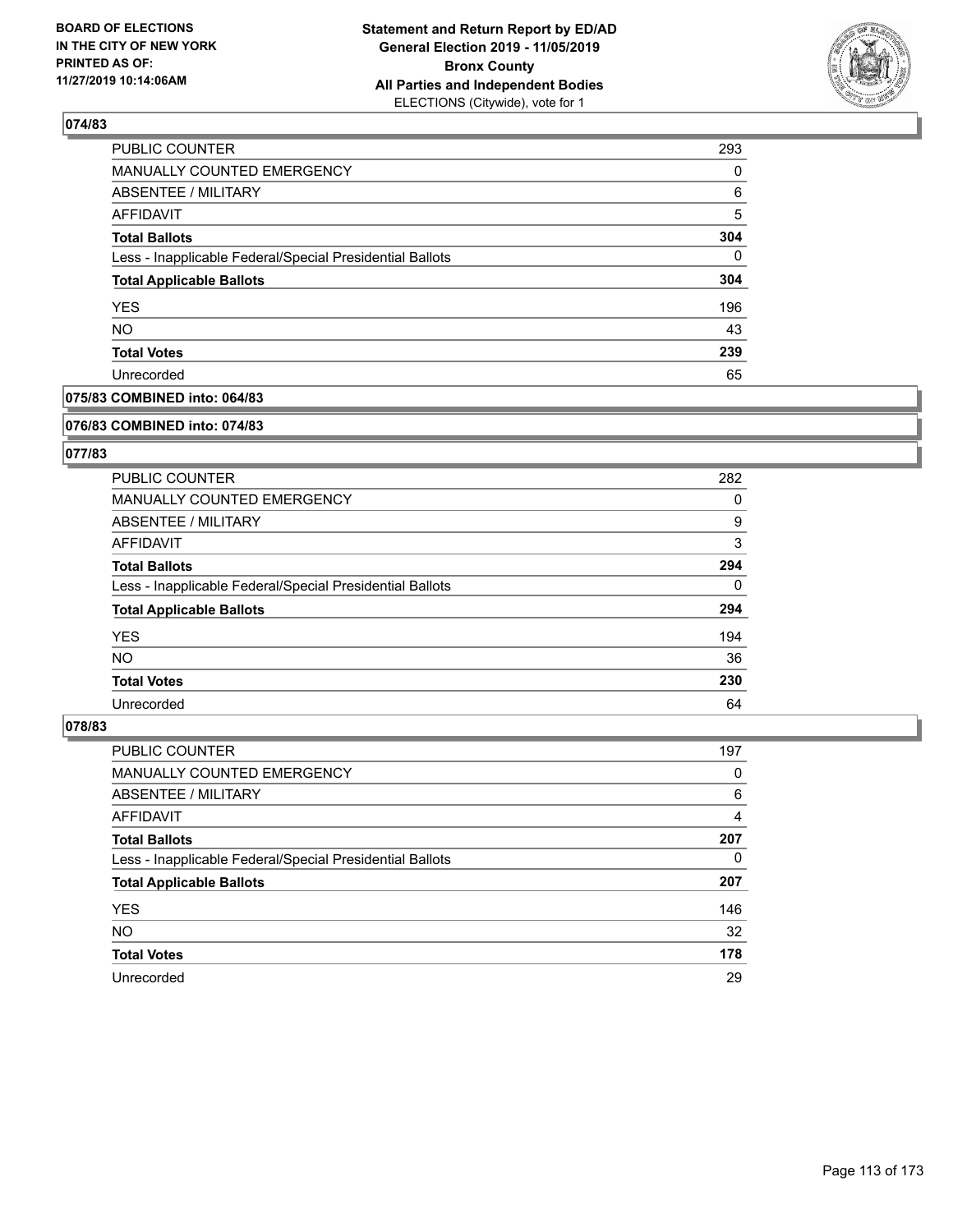

| PUBLIC COUNTER                                           | 160      |
|----------------------------------------------------------|----------|
| <b>MANUALLY COUNTED EMERGENCY</b>                        | $\Omega$ |
| <b>ABSENTEE / MILITARY</b>                               | 3        |
| AFFIDAVIT                                                | 0        |
| <b>Total Ballots</b>                                     | 163      |
| Less - Inapplicable Federal/Special Presidential Ballots | 0        |
| <b>Total Applicable Ballots</b>                          | 163      |
| <b>YES</b>                                               | 102      |
| <b>NO</b>                                                | 25       |
| <b>Total Votes</b>                                       | 127      |
| Unrecorded                                               | 36       |

# **080/83 COMBINED into: 078/83**

#### **081/83 COMBINED into: 077/83**

### **082/83**

| <b>PUBLIC COUNTER</b>                                    | 222            |
|----------------------------------------------------------|----------------|
| <b>MANUALLY COUNTED EMERGENCY</b>                        | 0              |
| ABSENTEE / MILITARY                                      | 4              |
| <b>AFFIDAVIT</b>                                         | $\overline{2}$ |
| <b>Total Ballots</b>                                     | 228            |
| Less - Inapplicable Federal/Special Presidential Ballots | 0              |
| <b>Total Applicable Ballots</b>                          | 228            |
| <b>YES</b>                                               | 155            |
| <b>NO</b>                                                | 21             |
| <b>Total Votes</b>                                       | 176            |
| Unrecorded                                               | 52             |

### **083/83 COMBINED into: 082/83**

**084/83** 

 $|085/83$ 

| PUBLIC COUNTER                                           | 28 |
|----------------------------------------------------------|----|
| MANUALLY COUNTED EMERGENCY                               | 0  |
| <b>ABSENTEE / MILITARY</b>                               | 0  |
| AFFIDAVIT                                                | 0  |
| <b>Total Ballots</b>                                     | 28 |
| Less - Inapplicable Federal/Special Presidential Ballots | 0  |
| <b>Total Applicable Ballots</b>                          | 28 |
| <b>YES</b>                                               | 17 |
| NO.                                                      | 6  |
| <b>Total Votes</b>                                       | 23 |
| Unrecorded                                               | 5  |
| <b>COMBINED into: 025/83</b>                             |    |

**086/83 COMBINED into: 025/83**

**087/83 COMBINED into: 067/83**

**088/83 COMBINED into: 067/83**

**089/83 COMBINED into: 028/83**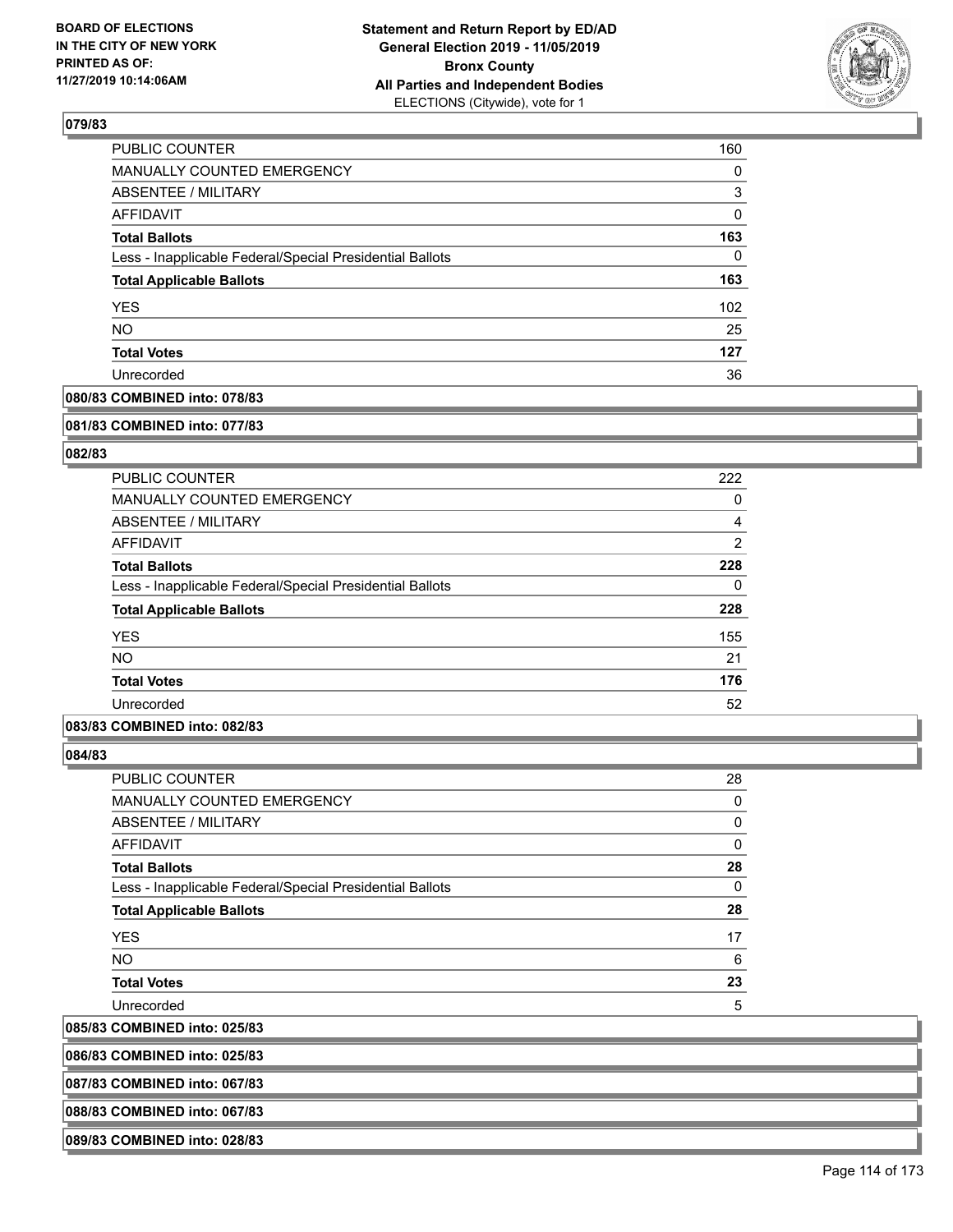

| PUBLIC COUNTER                                           | 73 |
|----------------------------------------------------------|----|
| MANUALLY COUNTED EMERGENCY                               | 0  |
| ABSENTEE / MILITARY                                      |    |
| AFFIDAVIT                                                | 2  |
| Total Ballots                                            | 76 |
| Less - Inapplicable Federal/Special Presidential Ballots | 0  |
| <b>Total Applicable Ballots</b>                          | 76 |
| YES                                                      | 59 |
| NO.                                                      | 9  |
| <b>Total Votes</b>                                       | 68 |
| Unrecorded                                               | 8  |

## **002/84**

| <b>PUBLIC COUNTER</b>                                    | 198      |
|----------------------------------------------------------|----------|
| MANUALLY COUNTED EMERGENCY                               | 0        |
| ABSENTEE / MILITARY                                      | 2        |
| AFFIDAVIT                                                | $\Omega$ |
| <b>Total Ballots</b>                                     | 200      |
| Less - Inapplicable Federal/Special Presidential Ballots | $\Omega$ |
| <b>Total Applicable Ballots</b>                          | 200      |
| <b>YES</b>                                               | 145      |
| <b>NO</b>                                                | 22       |
| <b>Total Votes</b>                                       | 167      |
| Unrecorded                                               | 33       |

| <b>PUBLIC COUNTER</b>                                    | 96       |
|----------------------------------------------------------|----------|
| <b>MANUALLY COUNTED EMERGENCY</b>                        | $\Omega$ |
| ABSENTEE / MILITARY                                      |          |
| AFFIDAVIT                                                | 0        |
| <b>Total Ballots</b>                                     | 97       |
| Less - Inapplicable Federal/Special Presidential Ballots | 0        |
| <b>Total Applicable Ballots</b>                          | 97       |
| <b>YES</b>                                               | 69       |
| NO.                                                      | 7        |
| <b>Total Votes</b>                                       | 76       |
| Unrecorded                                               | 21       |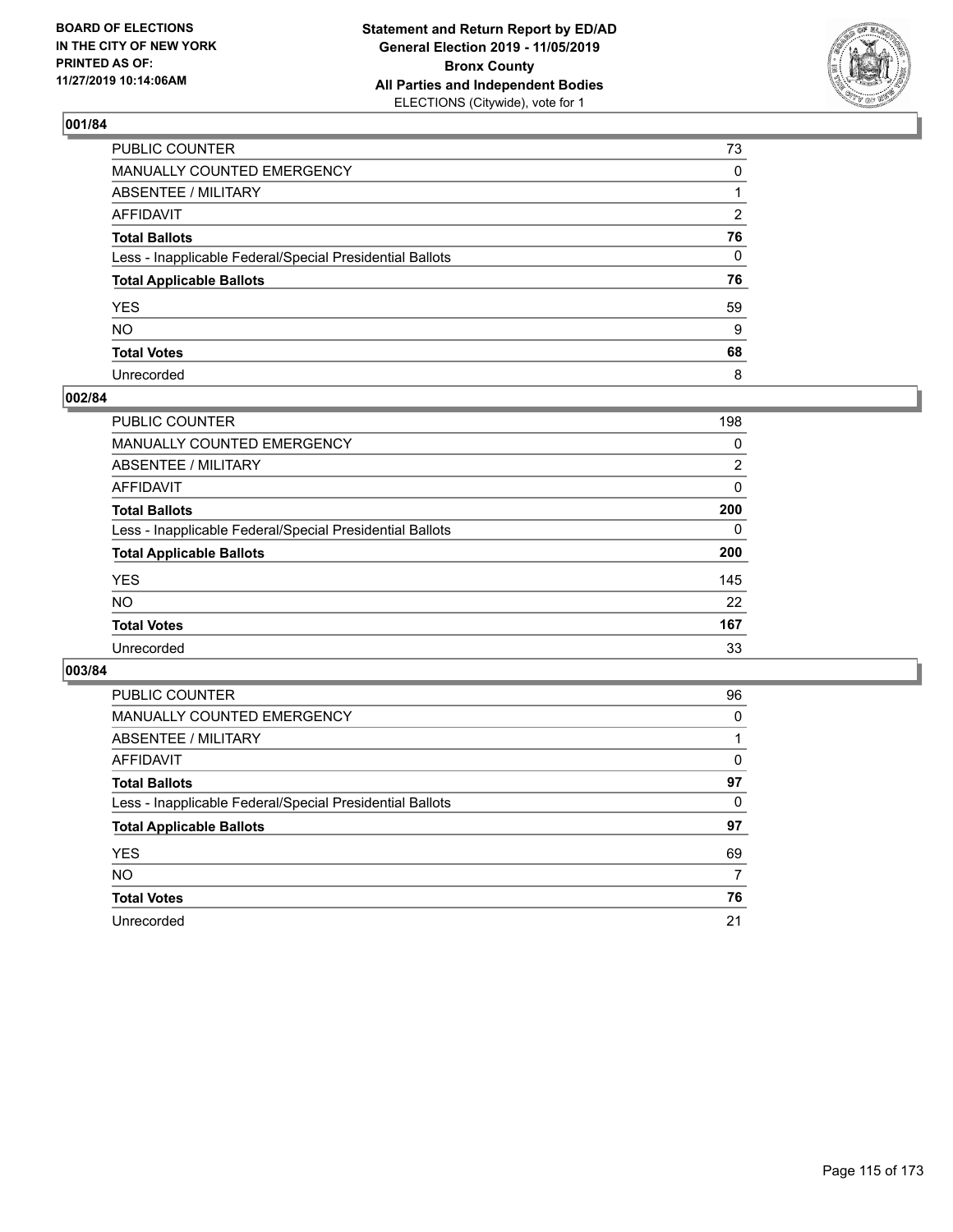

| PUBLIC COUNTER                                           | 173 |
|----------------------------------------------------------|-----|
| <b>MANUALLY COUNTED EMERGENCY</b>                        | 0   |
| <b>ABSENTEE / MILITARY</b>                               | 0   |
| AFFIDAVIT                                                |     |
| <b>Total Ballots</b>                                     | 174 |
| Less - Inapplicable Federal/Special Presidential Ballots | 0   |
| <b>Total Applicable Ballots</b>                          | 174 |
| <b>YES</b>                                               | 122 |
| <b>NO</b>                                                | 18  |
| <b>Total Votes</b>                                       | 140 |
| Unrecorded                                               | 34  |

### **005/84 COMBINED into: 004/84**

### **006/84**

| <b>PUBLIC COUNTER</b>                                    | 219      |
|----------------------------------------------------------|----------|
| MANUALLY COUNTED EMERGENCY                               | 0        |
| ABSENTEE / MILITARY                                      |          |
| AFFIDAVIT                                                | 0        |
| <b>Total Ballots</b>                                     | 220      |
| Less - Inapplicable Federal/Special Presidential Ballots | $\Omega$ |
| <b>Total Applicable Ballots</b>                          | 220      |
| <b>YES</b>                                               | 145      |
| <b>NO</b>                                                | 17       |
| <b>Total Votes</b>                                       | 162      |
| Unrecorded                                               | 58       |
|                                                          |          |

### **007/84**

| <b>PUBLIC COUNTER</b>                                    | 118 |
|----------------------------------------------------------|-----|
| <b>MANUALLY COUNTED EMERGENCY</b>                        | 0   |
| ABSENTEE / MILITARY                                      | 3   |
| AFFIDAVIT                                                |     |
| <b>Total Ballots</b>                                     | 122 |
| Less - Inapplicable Federal/Special Presidential Ballots | 0   |
| <b>Total Applicable Ballots</b>                          | 122 |
| <b>YES</b>                                               | 82  |
| NO.                                                      | 12  |
| <b>Total Votes</b>                                       | 94  |
| Unrecorded                                               | 28  |
| 008/84 COMBINED into: 048/77                             |     |

**009/84 COMBINED into: 061/77**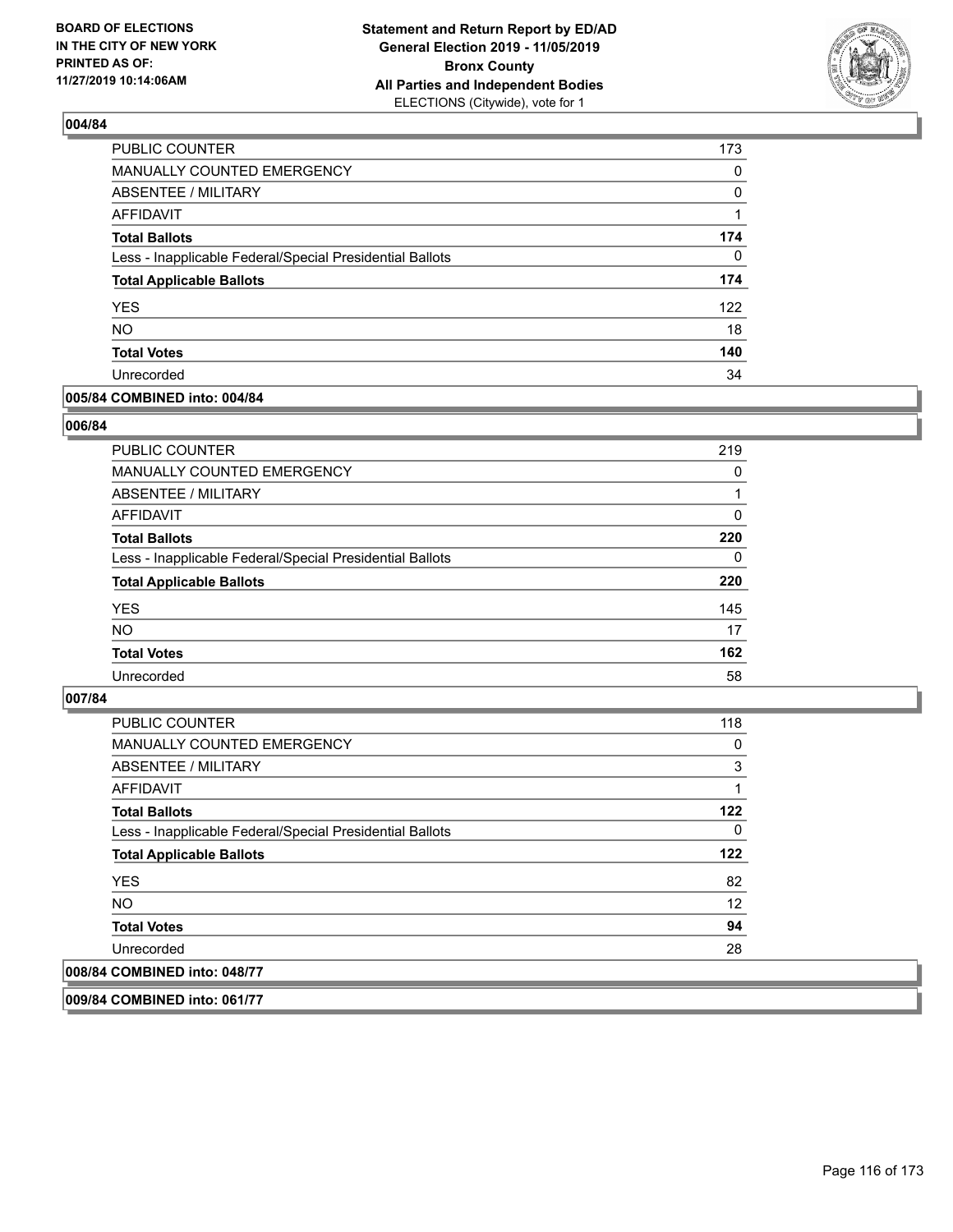

| PUBLIC COUNTER                                           | 242          |
|----------------------------------------------------------|--------------|
| MANUALLY COUNTED EMERGENCY                               | $\Omega$     |
| ABSENTEE / MILITARY                                      | 6            |
| AFFIDAVIT                                                | 2            |
| Total Ballots                                            | 250          |
| Less - Inapplicable Federal/Special Presidential Ballots | $\mathbf{0}$ |
| <b>Total Applicable Ballots</b>                          | 250          |
| YES                                                      | 174          |
| NO.                                                      | 36           |
| <b>Total Votes</b>                                       | 210          |
| Unrecorded                                               | 40           |

## **011/84**

| <b>PUBLIC COUNTER</b>                                    | 164      |
|----------------------------------------------------------|----------|
| <b>MANUALLY COUNTED EMERGENCY</b>                        | 0        |
| ABSENTEE / MILITARY                                      | 3        |
| <b>AFFIDAVIT</b>                                         |          |
| <b>Total Ballots</b>                                     | 168      |
| Less - Inapplicable Federal/Special Presidential Ballots | $\Omega$ |
| <b>Total Applicable Ballots</b>                          | 168      |
| <b>YES</b>                                               | 134      |
| <b>NO</b>                                                | 18       |
| <b>Total Votes</b>                                       | 152      |
| Unrecorded                                               | 16       |

### **012/84 COMBINED into: 005/77**

| <b>PUBLIC COUNTER</b>                                    | 83  |
|----------------------------------------------------------|-----|
| <b>MANUALLY COUNTED EMERGENCY</b>                        | 0   |
| ABSENTEE / MILITARY                                      | 35  |
| AFFIDAVIT                                                | 0   |
| <b>Total Ballots</b>                                     | 118 |
| Less - Inapplicable Federal/Special Presidential Ballots | 0   |
| <b>Total Applicable Ballots</b>                          | 118 |
| <b>YES</b>                                               | 85  |
| NO.                                                      | 12  |
| <b>Total Votes</b>                                       | 97  |
| Unrecorded                                               | 21  |
| 014/84 COMBINED into: 010/84                             |     |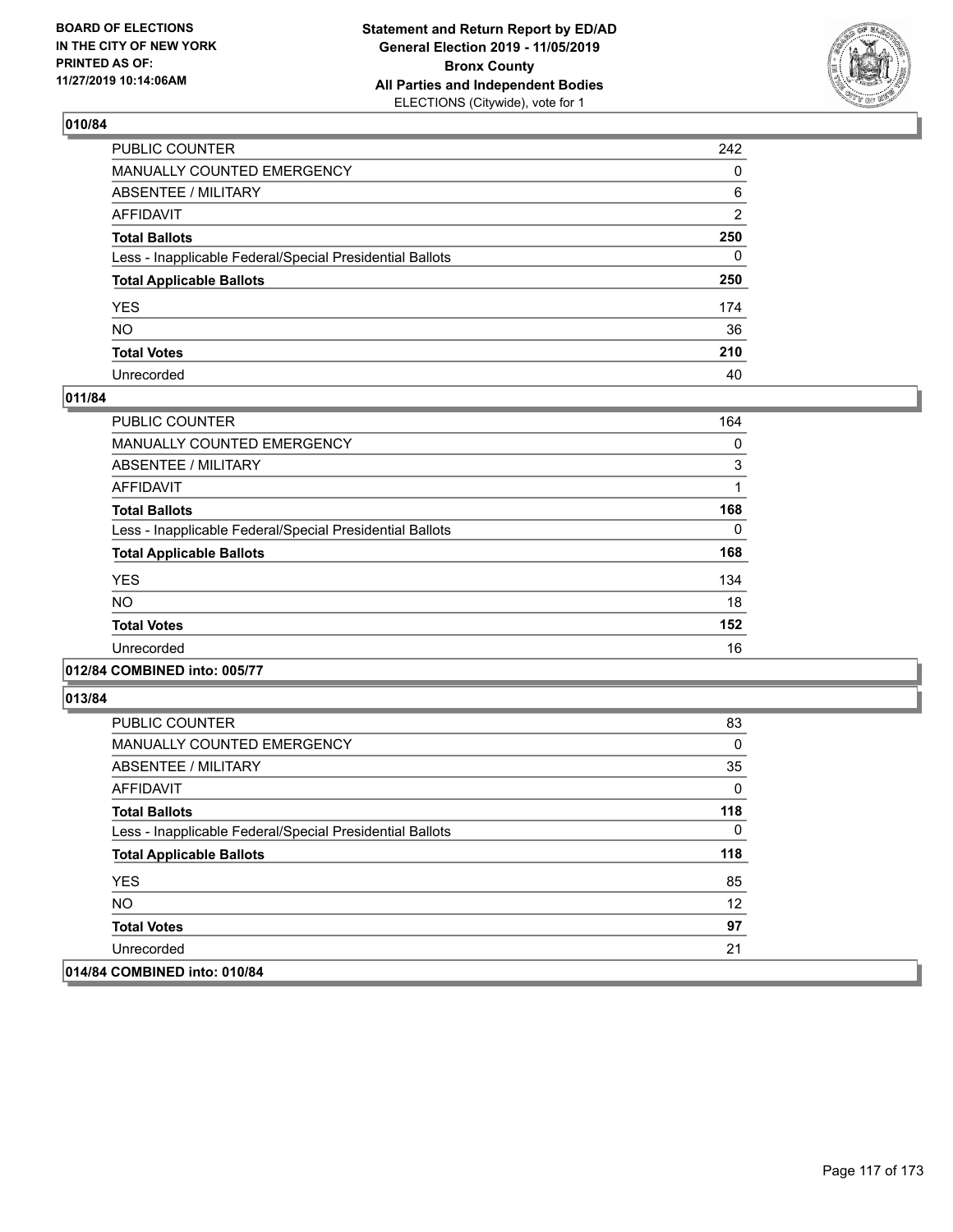

| <b>PUBLIC COUNTER</b>                                    | 257 |
|----------------------------------------------------------|-----|
| MANUALLY COUNTED EMERGENCY                               | 0   |
| <b>ABSENTEE / MILITARY</b>                               | 5   |
| AFFIDAVIT                                                | 2   |
| <b>Total Ballots</b>                                     | 264 |
| Less - Inapplicable Federal/Special Presidential Ballots | 0   |
| <b>Total Applicable Ballots</b>                          | 264 |
| <b>YES</b>                                               | 150 |
| <b>NO</b>                                                | 43  |
| <b>Total Votes</b>                                       | 193 |
| Unrecorded                                               | 71  |

## **016/84 COMBINED into: 066/77**

#### **017/84 COMBINED into: 066/77**

## **018/84**

| <b>PUBLIC COUNTER</b>                                    | 155            |
|----------------------------------------------------------|----------------|
| MANUALLY COUNTED EMERGENCY                               | 0              |
| ABSENTEE / MILITARY                                      | $\overline{2}$ |
| AFFIDAVIT                                                | 4              |
| <b>Total Ballots</b>                                     | 161            |
| Less - Inapplicable Federal/Special Presidential Ballots | $\Omega$       |
| <b>Total Applicable Ballots</b>                          | 161            |
| <b>YES</b>                                               | 86             |
| NO.                                                      | 20             |
| <b>Total Votes</b>                                       | 106            |
| Unrecorded                                               | 55             |

#### **019/84**

| 020/84 COMBINED into: 019/84                             |          |
|----------------------------------------------------------|----------|
| Unrecorded                                               | 53       |
| <b>Total Votes</b>                                       | 201      |
| NO.                                                      | 25       |
| <b>YES</b>                                               | 176      |
| <b>Total Applicable Ballots</b>                          | 254      |
| Less - Inapplicable Federal/Special Presidential Ballots | $\Omega$ |
| <b>Total Ballots</b>                                     | 254      |
| <b>AFFIDAVIT</b>                                         | 5        |
| ABSENTEE / MILITARY                                      | 6        |
| <b>MANUALLY COUNTED EMERGENCY</b>                        | 0        |
| <b>PUBLIC COUNTER</b>                                    | 243      |

**021/84 COMBINED into: 023/84**

**022/84 COMBINED into: 064/84**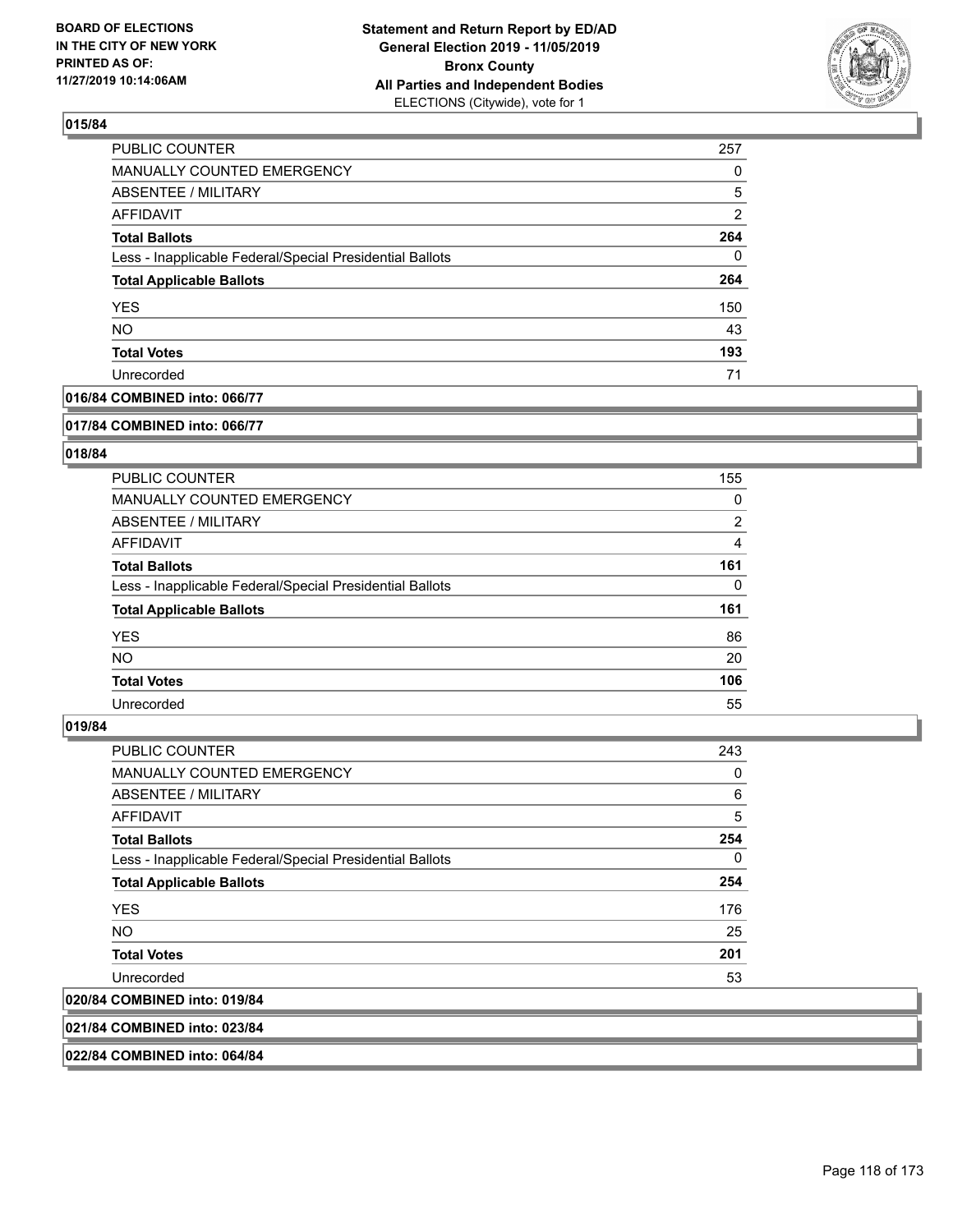

| PUBLIC COUNTER                                           | 196          |
|----------------------------------------------------------|--------------|
| MANUALLY COUNTED EMERGENCY                               | $\mathbf{0}$ |
| ABSENTEE / MILITARY                                      |              |
| AFFIDAVIT                                                | 4            |
| Total Ballots                                            | 201          |
| Less - Inapplicable Federal/Special Presidential Ballots | $\mathbf{0}$ |
| <b>Total Applicable Ballots</b>                          | 201          |
| YES                                                      | 122          |
| NO.                                                      | 18           |
| <b>Total Votes</b>                                       | 140          |
| Unrecorded                                               | 61           |

### **024/84**

| PUBLIC COUNTER                                           | 212            |
|----------------------------------------------------------|----------------|
| <b>MANUALLY COUNTED EMERGENCY</b>                        | 0              |
| ABSENTEE / MILITARY                                      | $\overline{2}$ |
| AFFIDAVIT                                                | $\overline{2}$ |
| <b>Total Ballots</b>                                     | 216            |
| Less - Inapplicable Federal/Special Presidential Ballots | 0              |
| <b>Total Applicable Ballots</b>                          | 216            |
| <b>YES</b>                                               | 140            |
| NO.                                                      | 29             |
| <b>Total Votes</b>                                       | 169            |
| Unrecorded                                               | 47             |
|                                                          |                |

**025/84 COMBINED into: 024/84**

### **026/84 COMBINED into: 023/84**

**027/84** 

| <b>PUBLIC COUNTER</b>                                    | 199 |
|----------------------------------------------------------|-----|
| <b>MANUALLY COUNTED EMERGENCY</b>                        | 0   |
| ABSENTEE / MILITARY                                      | 2   |
| AFFIDAVIT                                                | 0   |
| <b>Total Ballots</b>                                     | 201 |
| Less - Inapplicable Federal/Special Presidential Ballots | 0   |
| <b>Total Applicable Ballots</b>                          | 201 |
| <b>YES</b>                                               | 119 |
| NO.                                                      | 22  |
| <b>Total Votes</b>                                       | 141 |
| Unrecorded                                               | 60  |
| 028/84 COMBINED into: 027/84                             |     |
|                                                          |     |

**029/84 COMBINED into: 018/84**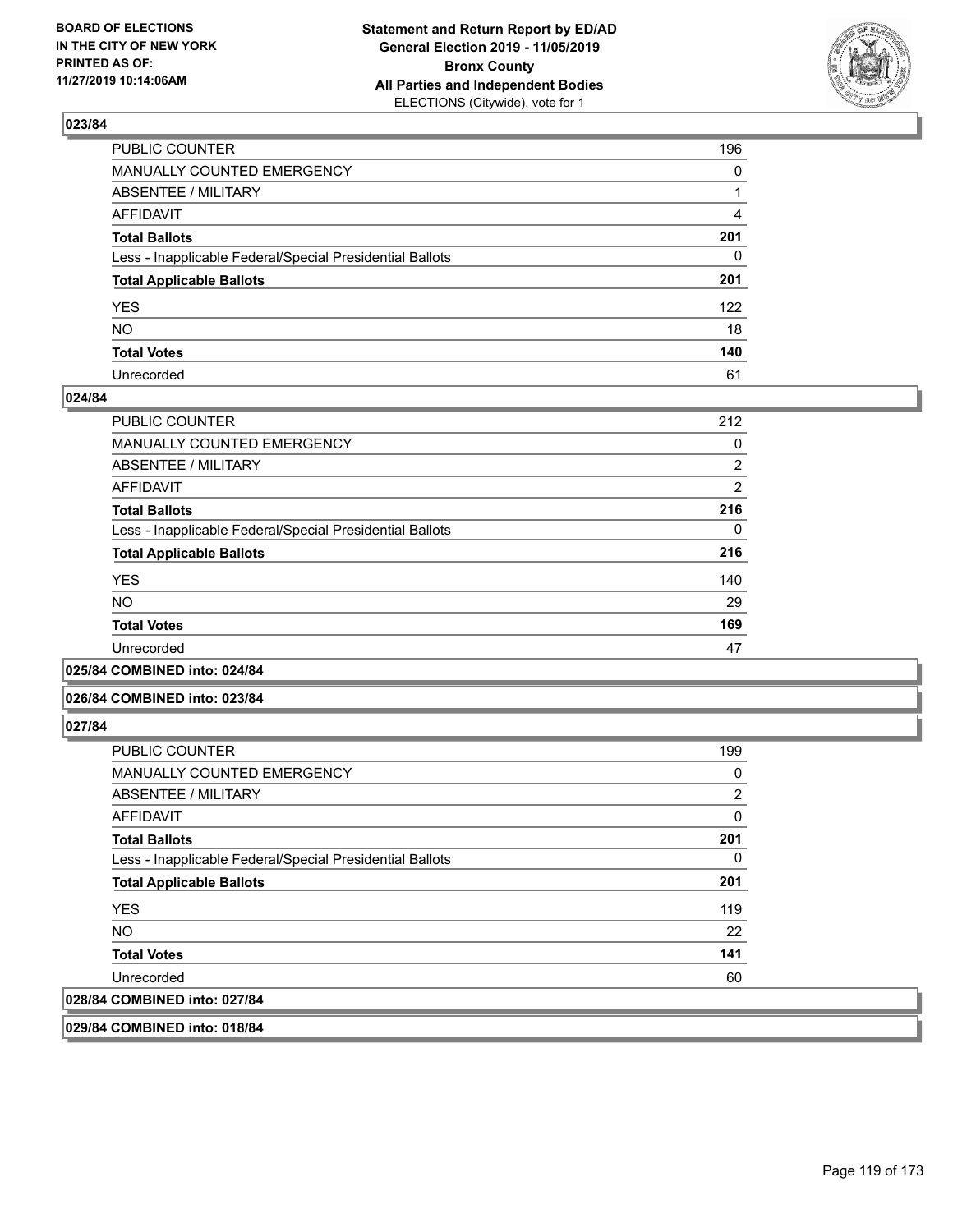

| PUBLIC COUNTER                                           | 137      |
|----------------------------------------------------------|----------|
| MANUALLY COUNTED EMERGENCY                               | 0        |
| <b>ABSENTEE / MILITARY</b>                               | 2        |
| <b>AFFIDAVIT</b>                                         | 1        |
| <b>Total Ballots</b>                                     | 140      |
| Less - Inapplicable Federal/Special Presidential Ballots | $\Omega$ |
| <b>Total Applicable Ballots</b>                          | 140      |
| <b>YES</b>                                               | 63       |
| <b>NO</b>                                                | 19       |
| <b>Total Votes</b>                                       | 82       |
| Unrecorded                                               | 58       |

### **031/84 COMBINED into: 030/84**

#### **032/84**

| <b>PUBLIC COUNTER</b>                                    | 116 |
|----------------------------------------------------------|-----|
| <b>MANUALLY COUNTED EMERGENCY</b>                        | 0   |
| <b>ABSENTEE / MILITARY</b>                               | 3   |
| <b>AFFIDAVIT</b>                                         | 1   |
| <b>Total Ballots</b>                                     | 120 |
| Less - Inapplicable Federal/Special Presidential Ballots | 0   |
| <b>Total Applicable Ballots</b>                          | 120 |
| <b>YES</b>                                               | 53  |
| <b>NO</b>                                                | 16  |
| <b>Total Votes</b>                                       | 69  |
| Unrecorded                                               | 51  |
|                                                          |     |

# **033/84 COMBINED into: 032/84**

#### **034/84 COMBINED into: 056/79**

**035/84** 

| <b>PUBLIC COUNTER</b>                                    | 230 |
|----------------------------------------------------------|-----|
| <b>MANUALLY COUNTED EMERGENCY</b>                        | 0   |
| ABSENTEE / MILITARY                                      | 1   |
| AFFIDAVIT                                                | 2   |
| <b>Total Ballots</b>                                     | 233 |
| Less - Inapplicable Federal/Special Presidential Ballots | 0   |
| <b>Total Applicable Ballots</b>                          | 233 |
| <b>YES</b>                                               | 130 |
| NO.                                                      | 22  |
| <b>Total Votes</b>                                       | 152 |
| Unrecorded                                               | 81  |
| 036/84 COMBINED into: 066/79                             |     |
|                                                          |     |

### **037/84 COMBINED into: 035/84**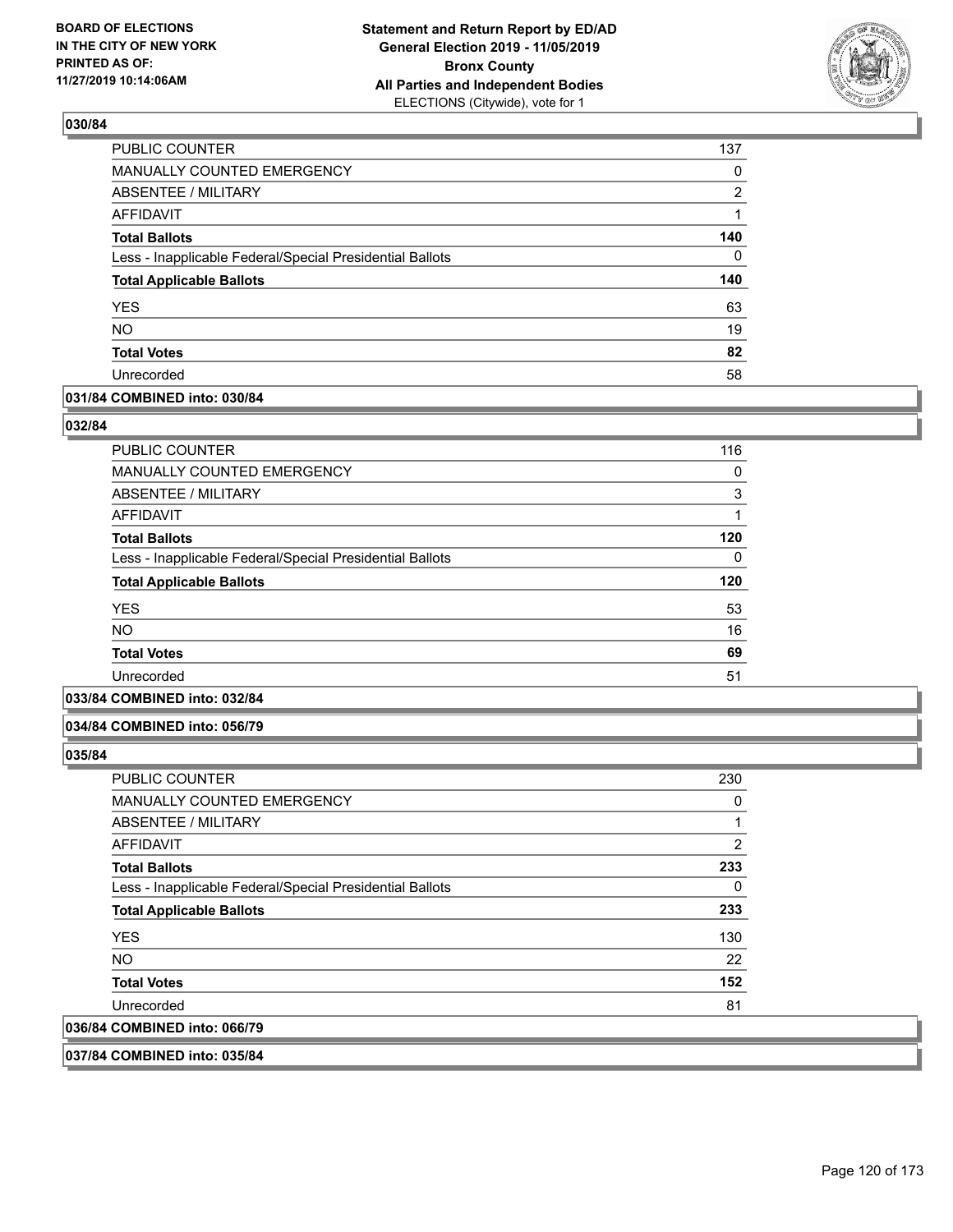

| PUBLIC COUNTER                                           | 94       |
|----------------------------------------------------------|----------|
| MANUALLY COUNTED EMERGENCY                               | $\Omega$ |
| ABSENTEE / MILITARY                                      |          |
| AFFIDAVIT                                                | 0        |
| Total Ballots                                            | 95       |
| Less - Inapplicable Federal/Special Presidential Ballots | 0        |
| <b>Total Applicable Ballots</b>                          | 95       |
| YES                                                      | 59       |
| NO.                                                      | 10       |
| <b>Total Votes</b>                                       | 69       |
| Unrecorded                                               | 26       |

## **039/84**

| <b>PUBLIC COUNTER</b>                                    | 121      |
|----------------------------------------------------------|----------|
| MANUALLY COUNTED EMERGENCY                               | 0        |
| ABSENTEE / MILITARY                                      |          |
| AFFIDAVIT                                                | 3        |
| <b>Total Ballots</b>                                     | 125      |
| Less - Inapplicable Federal/Special Presidential Ballots | $\Omega$ |
| <b>Total Applicable Ballots</b>                          | 125      |
| <b>YES</b>                                               | 93       |
| <b>NO</b>                                                | 18       |
| <b>Total Votes</b>                                       | 111      |
| Unrecorded                                               | 14       |

| <b>PUBLIC COUNTER</b>                                    | 108      |
|----------------------------------------------------------|----------|
| MANUALLY COUNTED EMERGENCY                               | $\Omega$ |
| ABSENTEE / MILITARY                                      |          |
| AFFIDAVIT                                                | 0        |
| <b>Total Ballots</b>                                     | 109      |
| Less - Inapplicable Federal/Special Presidential Ballots | 0        |
|                                                          |          |
| <b>Total Applicable Ballots</b>                          | 109      |
| <b>YES</b>                                               | 65       |
| NO.                                                      | 21       |
| <b>Total Votes</b>                                       | 86       |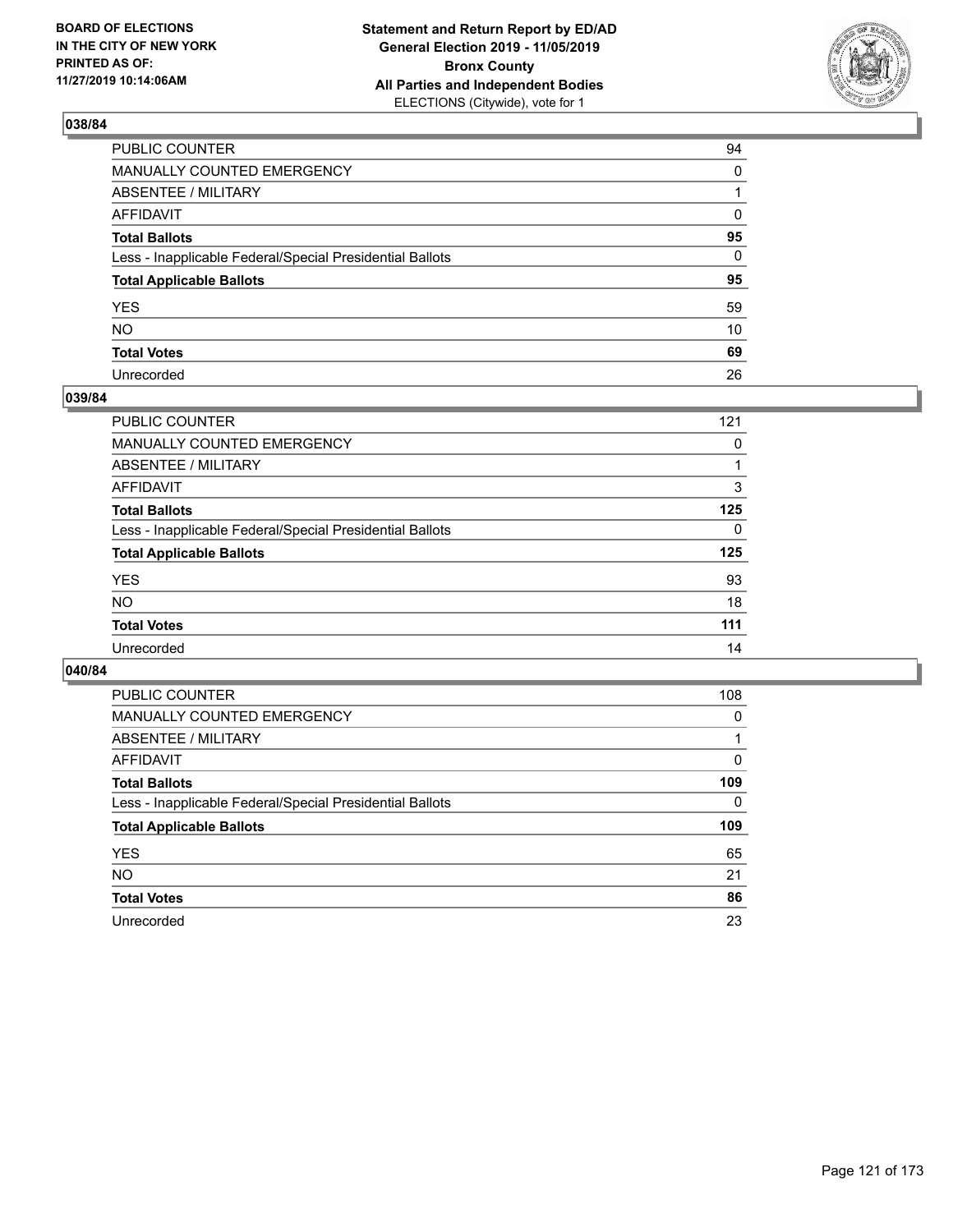

| PUBLIC COUNTER                                           | 195 |
|----------------------------------------------------------|-----|
| MANUALLY COUNTED EMERGENCY                               | 0   |
| ABSENTEE / MILITARY                                      |     |
| AFFIDAVIT                                                | 0   |
| Total Ballots                                            | 196 |
| Less - Inapplicable Federal/Special Presidential Ballots | 0   |
| <b>Total Applicable Ballots</b>                          | 196 |
| YES                                                      | 99  |
| NO.                                                      | 27  |
| <b>Total Votes</b>                                       | 126 |
| Unrecorded                                               | 70  |

### **042/84**

| <b>PUBLIC COUNTER</b>                                    | 122      |
|----------------------------------------------------------|----------|
| MANUALLY COUNTED EMERGENCY                               | $\Omega$ |
| ABSENTEE / MILITARY                                      | 0        |
| AFFIDAVIT                                                | $\Omega$ |
| <b>Total Ballots</b>                                     | 122      |
| Less - Inapplicable Federal/Special Presidential Ballots | $\Omega$ |
| <b>Total Applicable Ballots</b>                          | 122      |
| <b>YES</b>                                               | 67       |
| <b>NO</b>                                                | 16       |
| <b>Total Votes</b>                                       | 83       |
| Unrecorded                                               | 39       |

| <b>PUBLIC COUNTER</b>                                    | 194 |
|----------------------------------------------------------|-----|
| <b>MANUALLY COUNTED EMERGENCY</b>                        | 0   |
| ABSENTEE / MILITARY                                      | 3   |
| AFFIDAVIT                                                | 1   |
| <b>Total Ballots</b>                                     | 198 |
| Less - Inapplicable Federal/Special Presidential Ballots | 0   |
| <b>Total Applicable Ballots</b>                          | 198 |
| <b>YES</b>                                               | 122 |
| NO.                                                      | 34  |
| <b>Total Votes</b>                                       | 156 |
| Unrecorded                                               | 42  |
| 044/84 COMBINED into: 043/84                             |     |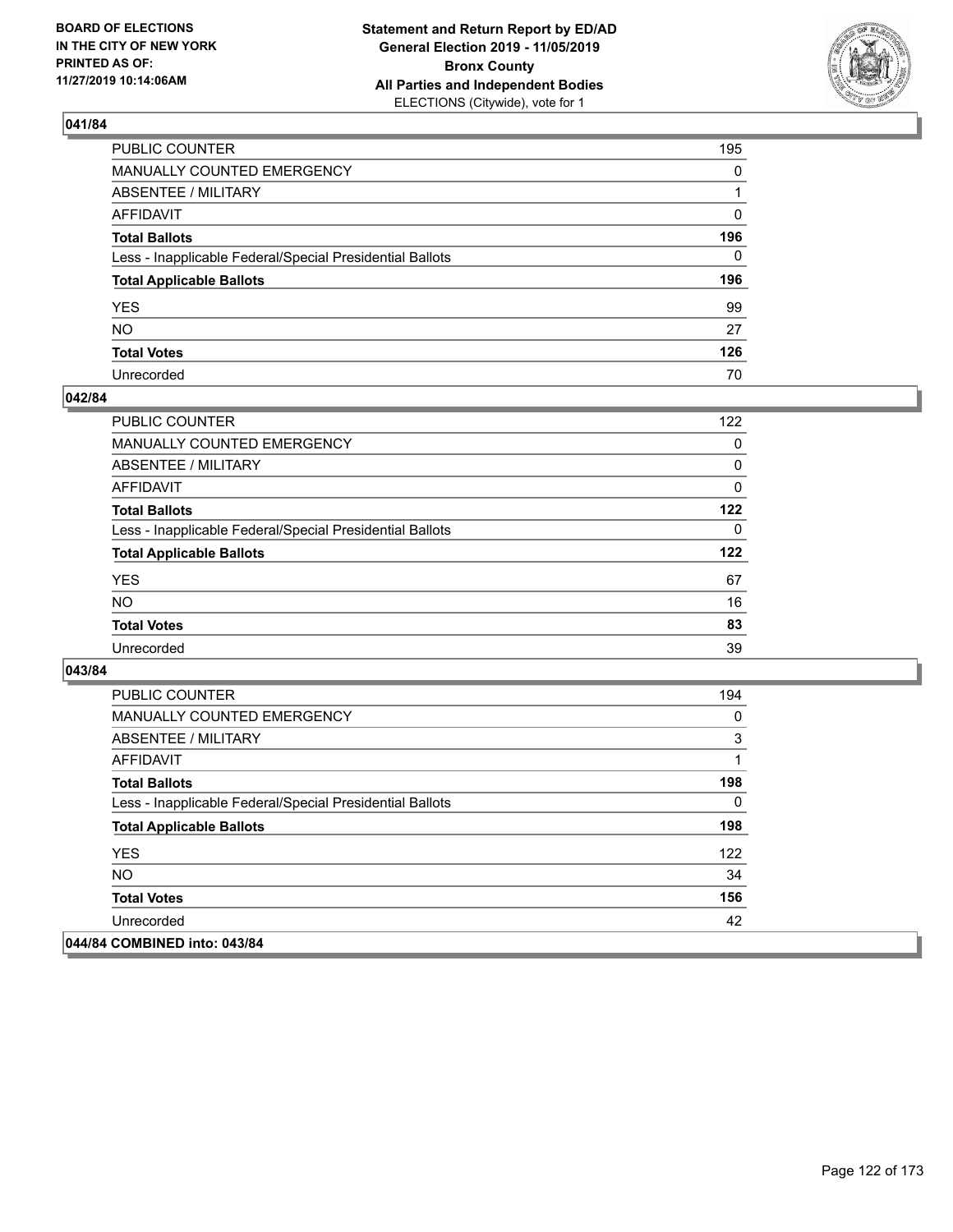

| <b>PUBLIC COUNTER</b>                                    | 135      |
|----------------------------------------------------------|----------|
| MANUALLY COUNTED EMERGENCY                               | 0        |
| ABSENTEE / MILITARY                                      | 2        |
| <b>AFFIDAVIT</b>                                         | 7        |
| <b>Total Ballots</b>                                     | 144      |
| Less - Inapplicable Federal/Special Presidential Ballots | $\Omega$ |
| <b>Total Applicable Ballots</b>                          | 144      |
| <b>YES</b>                                               | 70       |
| <b>NO</b>                                                | 8        |
|                                                          |          |
| <b>Total Votes</b>                                       | 78       |

### **046/84 COMBINED into: 045/84**

### **047/84**

| PUBLIC COUNTER                                           | 33       |
|----------------------------------------------------------|----------|
| MANUALLY COUNTED EMERGENCY                               | $\Omega$ |
| <b>ABSENTEE / MILITARY</b>                               | 0        |
| AFFIDAVIT                                                | 5        |
| <b>Total Ballots</b>                                     | 38       |
| Less - Inapplicable Federal/Special Presidential Ballots | $\Omega$ |
| <b>Total Applicable Ballots</b>                          | 38       |
| <b>YES</b>                                               | 20       |
| <b>NO</b>                                                | 6        |
| <b>Total Votes</b>                                       | 26       |
| Unrecorded                                               | 12       |
|                                                          |          |

| <b>PUBLIC COUNTER</b>                                    | 95       |
|----------------------------------------------------------|----------|
| MANUALLY COUNTED EMERGENCY                               | 0        |
| ABSENTEE / MILITARY                                      | 5        |
| AFFIDAVIT                                                | 17       |
| <b>Total Ballots</b>                                     | 117      |
| Less - Inapplicable Federal/Special Presidential Ballots | $\Omega$ |
| <b>Total Applicable Ballots</b>                          | 117      |
| <b>YES</b>                                               | 75       |
| <b>NO</b>                                                | 26       |
| <b>Total Votes</b>                                       | 101      |
| Unrecorded                                               | 16       |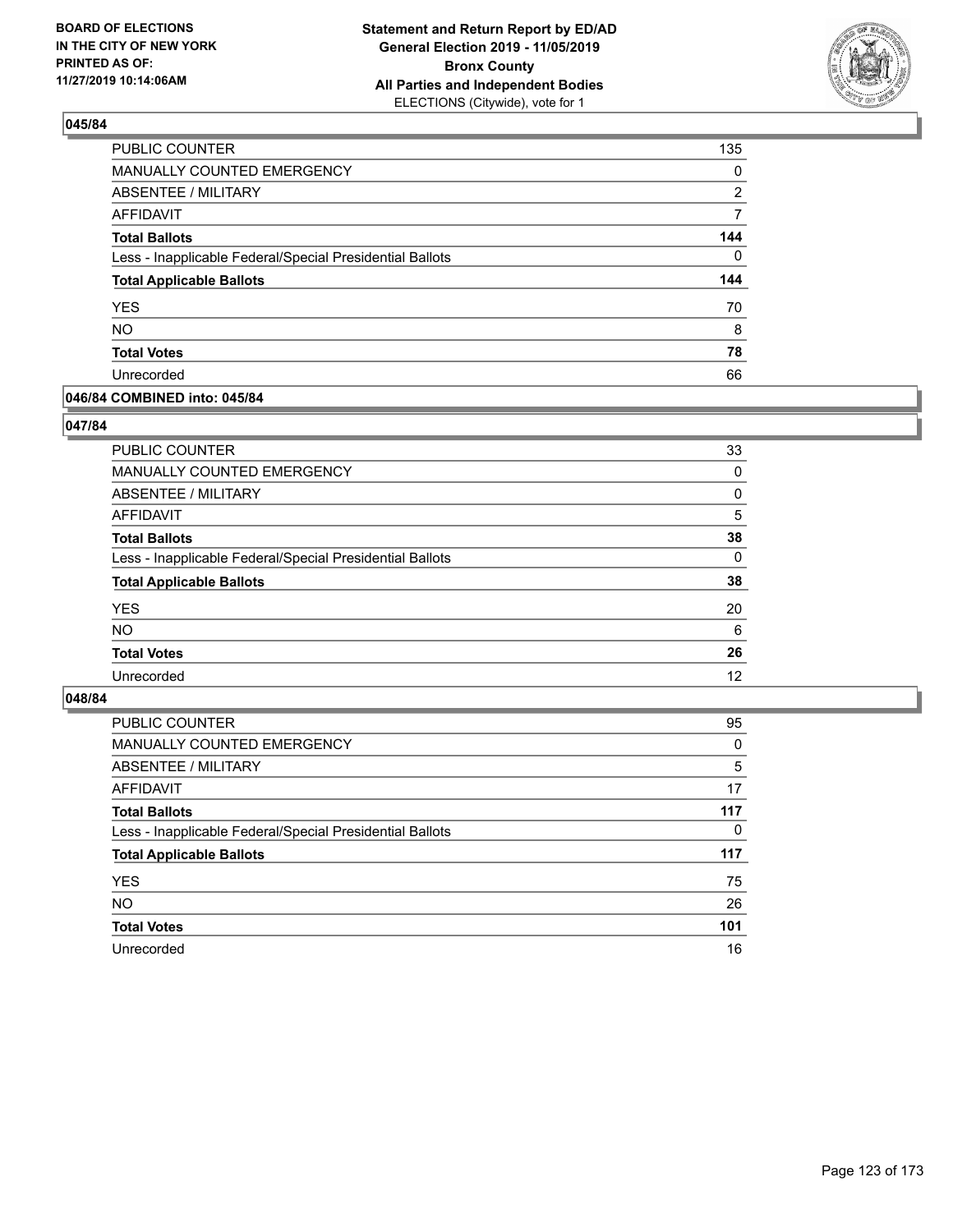

| PUBLIC COUNTER                                           | 195          |
|----------------------------------------------------------|--------------|
| MANUALLY COUNTED EMERGENCY                               | $\mathbf{0}$ |
| ABSENTEE / MILITARY                                      |              |
| AFFIDAVIT                                                |              |
| Total Ballots                                            | 197          |
| Less - Inapplicable Federal/Special Presidential Ballots | 0            |
| <b>Total Applicable Ballots</b>                          | 197          |
| YES                                                      | 93           |
| NO.                                                      | 27           |
| <b>Total Votes</b>                                       | 120          |
| Unrecorded                                               | 77           |

### **050/84**

| <b>PUBLIC COUNTER</b>                                    | 201 |
|----------------------------------------------------------|-----|
| <b>MANUALLY COUNTED EMERGENCY</b>                        | 0   |
| ABSENTEE / MILITARY                                      |     |
| <b>AFFIDAVIT</b>                                         | 5   |
| <b>Total Ballots</b>                                     | 207 |
| Less - Inapplicable Federal/Special Presidential Ballots | 0   |
| <b>Total Applicable Ballots</b>                          | 207 |
| <b>YES</b>                                               | 118 |
| <b>NO</b>                                                | 16  |
| <b>Total Votes</b>                                       | 134 |
| Unrecorded                                               | 73  |
|                                                          |     |

#### **051/84 COMBINED into: 049/84**

#### **052/84 COMBINED into: 049/84**

| <b>PUBLIC COUNTER</b>                                    | 121            |
|----------------------------------------------------------|----------------|
| MANUALLY COUNTED EMERGENCY                               | 0              |
| ABSENTEE / MILITARY                                      | 0              |
| AFFIDAVIT                                                | $\overline{2}$ |
| <b>Total Ballots</b>                                     | 123            |
| Less - Inapplicable Federal/Special Presidential Ballots | $\mathbf{0}$   |
| <b>Total Applicable Ballots</b>                          | 123            |
| <b>YES</b>                                               | 66             |
| NO.                                                      | 18             |
| <b>Total Votes</b>                                       | 84             |
| Unrecorded                                               | 39             |
| 054/84 COMBINED into: 041/84                             |                |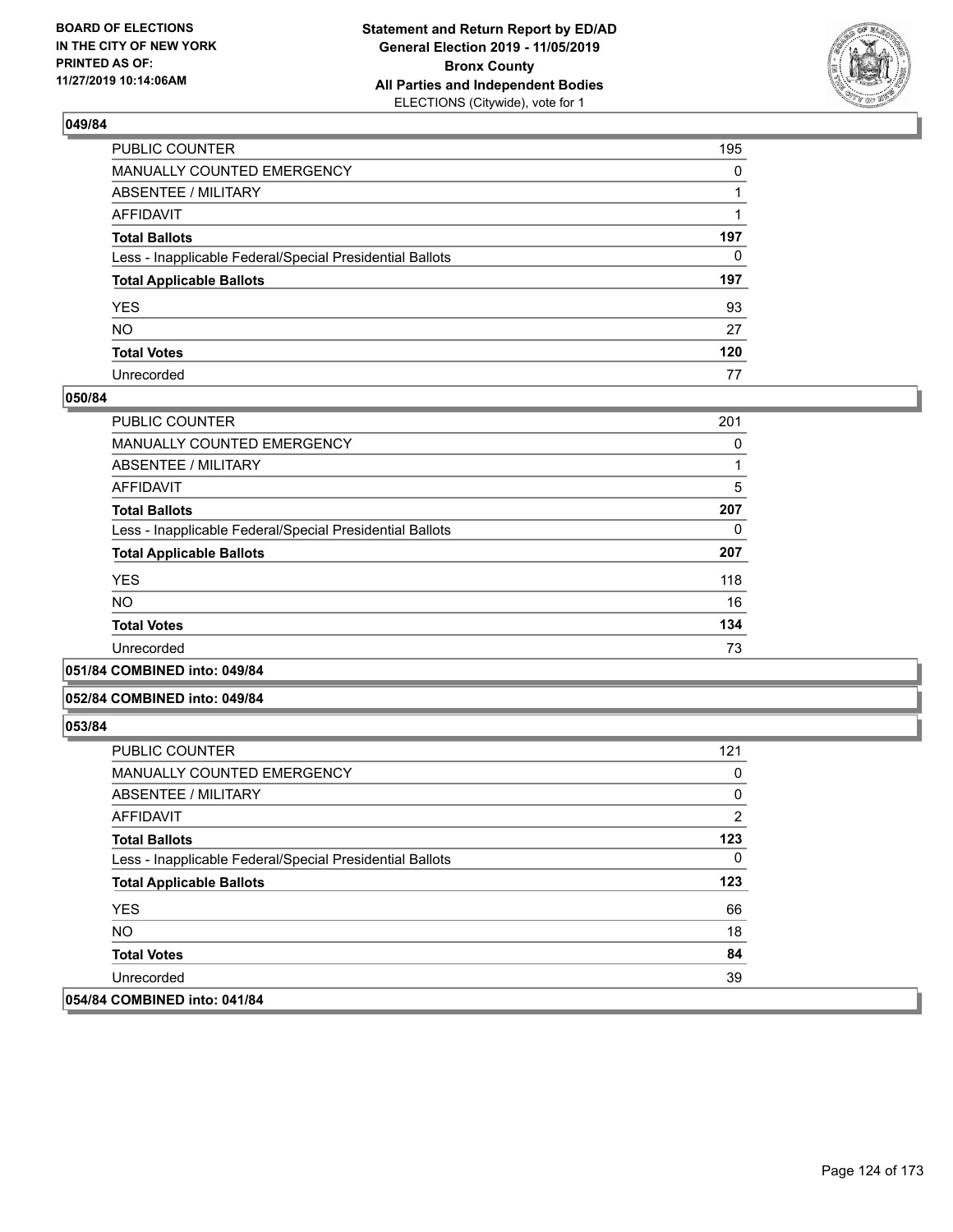

| PUBLIC COUNTER                                           | 85       |
|----------------------------------------------------------|----------|
| MANUALLY COUNTED EMERGENCY                               | $\Omega$ |
| ABSENTEE / MILITARY                                      |          |
| AFFIDAVIT                                                | 0        |
| Total Ballots                                            | 86       |
| Less - Inapplicable Federal/Special Presidential Ballots | 0        |
| <b>Total Applicable Ballots</b>                          | 86       |
| YES                                                      | 41       |
| NO.                                                      | 8        |
| <b>Total Votes</b>                                       | 49       |
| Unrecorded                                               | 37       |

### **056/84**

| <b>PUBLIC COUNTER</b>                                    | 81 |
|----------------------------------------------------------|----|
| <b>MANUALLY COUNTED EMERGENCY</b>                        | 0  |
| ABSENTEE / MILITARY                                      | 0  |
| AFFIDAVIT                                                | 0  |
| <b>Total Ballots</b>                                     | 81 |
| Less - Inapplicable Federal/Special Presidential Ballots | 0  |
| <b>Total Applicable Ballots</b>                          | 81 |
| <b>YES</b>                                               | 48 |
| <b>NO</b>                                                | 7  |
| <b>Total Votes</b>                                       | 55 |
| Unrecorded                                               | 26 |
|                                                          |    |

| <b>PUBLIC COUNTER</b>                                    | 102      |
|----------------------------------------------------------|----------|
| <b>MANUALLY COUNTED EMERGENCY</b>                        | 0        |
| ABSENTEE / MILITARY                                      | $\Omega$ |
| AFFIDAVIT                                                |          |
| <b>Total Ballots</b>                                     | 103      |
| Less - Inapplicable Federal/Special Presidential Ballots | 0        |
| <b>Total Applicable Ballots</b>                          | 103      |
| <b>YES</b>                                               | 65       |
| NO.                                                      | 11       |
| <b>Total Votes</b>                                       | 76       |
| Unrecorded                                               | 27       |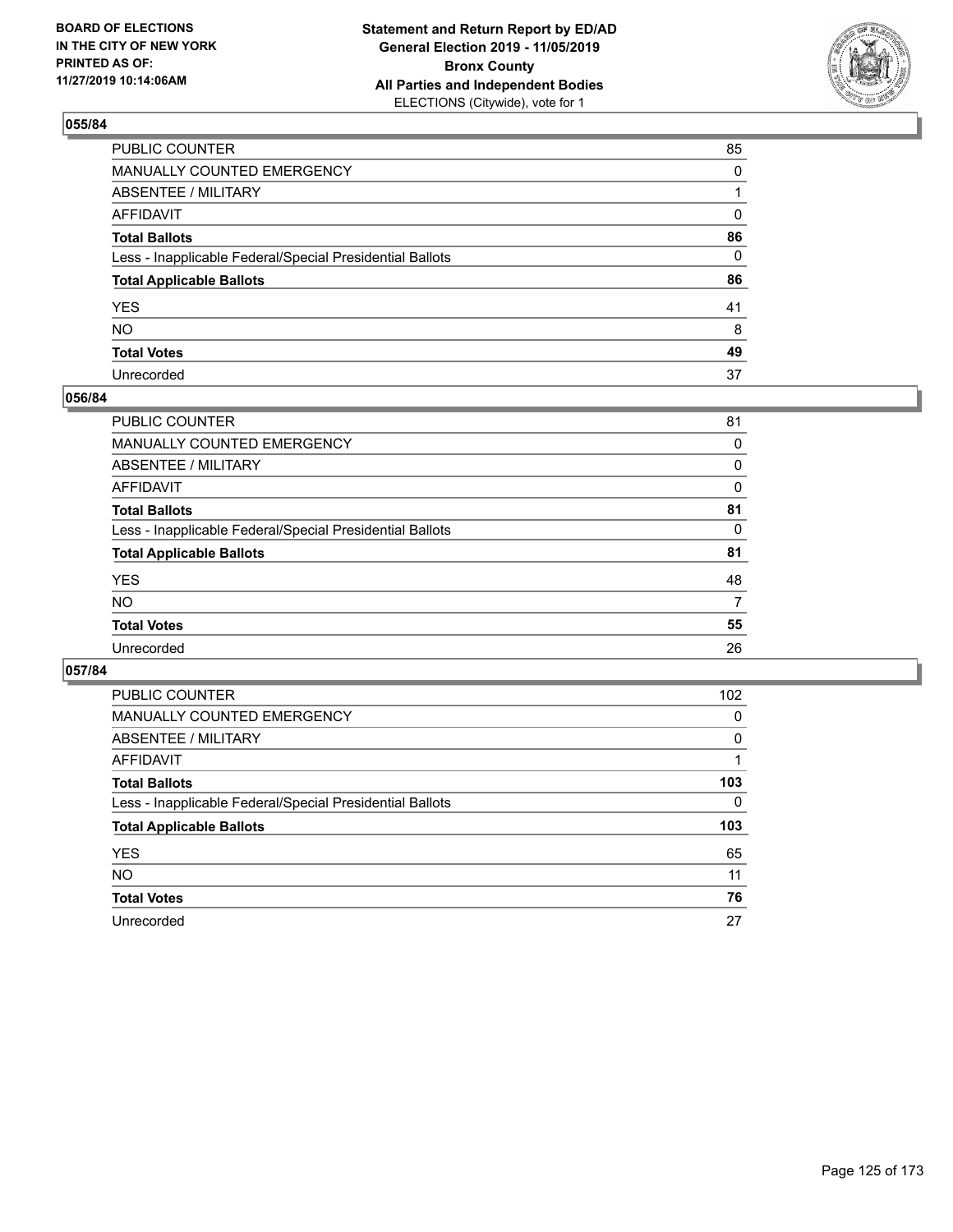

| PUBLIC COUNTER                                           | 217 |
|----------------------------------------------------------|-----|
| MANUALLY COUNTED EMERGENCY                               | 0   |
| <b>ABSENTEE / MILITARY</b>                               |     |
| <b>AFFIDAVIT</b>                                         |     |
| <b>Total Ballots</b>                                     | 219 |
| Less - Inapplicable Federal/Special Presidential Ballots | 0   |
| <b>Total Applicable Ballots</b>                          | 219 |
| <b>YES</b>                                               | 123 |
| <b>NO</b>                                                | 45  |
| <b>Total Votes</b>                                       | 168 |
| Unrecorded                                               | 51  |

### **059/84 COMBINED into: 058/84**

### **060/84**

| PUBLIC COUNTER                                           | 75           |
|----------------------------------------------------------|--------------|
| <b>MANUALLY COUNTED EMERGENCY</b>                        | $\Omega$     |
| ABSENTEE / MILITARY                                      |              |
| AFFIDAVIT                                                | 3            |
| <b>Total Ballots</b>                                     | 79           |
| Less - Inapplicable Federal/Special Presidential Ballots | $\mathbf{0}$ |
| <b>Total Applicable Ballots</b>                          | 79           |
| <b>YES</b>                                               | 48           |
| <b>NO</b>                                                | 9            |
| <b>Total Votes</b>                                       | 57           |
| Unrecorded                                               | 22           |
|                                                          |              |

| <b>PUBLIC COUNTER</b>                                    | 113      |
|----------------------------------------------------------|----------|
| MANUALLY COUNTED EMERGENCY                               | $\Omega$ |
| ABSENTEE / MILITARY                                      | 0        |
| AFFIDAVIT                                                | $\Omega$ |
| <b>Total Ballots</b>                                     | 113      |
| Less - Inapplicable Federal/Special Presidential Ballots | $\Omega$ |
| <b>Total Applicable Ballots</b>                          | 113      |
| <b>YES</b>                                               | 58       |
| <b>NO</b>                                                | 11       |
| <b>Total Votes</b>                                       | 69       |
|                                                          |          |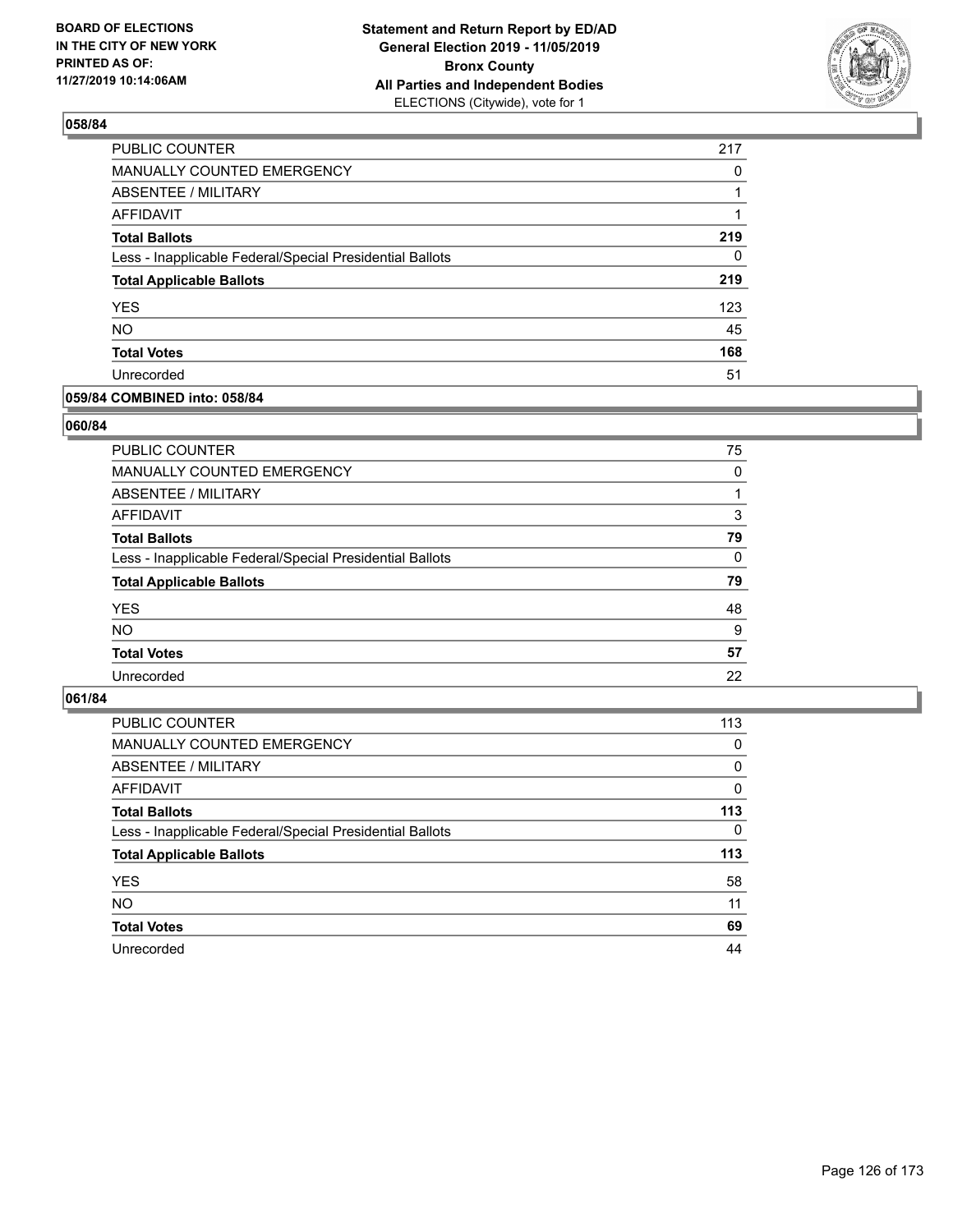

| PUBLIC COUNTER                                           | 173      |
|----------------------------------------------------------|----------|
| <b>MANUALLY COUNTED EMERGENCY</b>                        | $\Omega$ |
| ABSENTEE / MILITARY                                      | 2        |
| AFFIDAVIT                                                | 2        |
| <b>Total Ballots</b>                                     | 177      |
| Less - Inapplicable Federal/Special Presidential Ballots | 0        |
| <b>Total Applicable Ballots</b>                          | 177      |
| <b>YES</b>                                               | 96       |
| <b>NO</b>                                                | 16       |
| <b>Total Votes</b>                                       | $112$    |
| Unrecorded                                               | 65       |

### **063/84 COMBINED into: 062/84**

#### **064/84**

| <b>PUBLIC COUNTER</b>                                    | 111      |
|----------------------------------------------------------|----------|
| MANUALLY COUNTED EMERGENCY                               | 0        |
| ABSENTEE / MILITARY                                      | 3        |
| AFFIDAVIT                                                |          |
| <b>Total Ballots</b>                                     | 115      |
| Less - Inapplicable Federal/Special Presidential Ballots | $\Omega$ |
| <b>Total Applicable Ballots</b>                          | 115      |
| <b>YES</b>                                               | 62       |
| <b>NO</b>                                                | 9        |
| <b>Total Votes</b>                                       | 71       |
| Unrecorded                                               | 44       |
|                                                          |          |

| <b>PUBLIC COUNTER</b>                                    | 155 |
|----------------------------------------------------------|-----|
| <b>MANUALLY COUNTED EMERGENCY</b>                        | 0   |
| ABSENTEE / MILITARY                                      | 3   |
| AFFIDAVIT                                                |     |
| <b>Total Ballots</b>                                     | 159 |
| Less - Inapplicable Federal/Special Presidential Ballots | 0   |
| <b>Total Applicable Ballots</b>                          | 159 |
| <b>YES</b>                                               | 81  |
| NO.                                                      | 19  |
| <b>Total Votes</b>                                       | 100 |
| Unrecorded                                               | 59  |
| 066/84 COMBINED into: 065/84                             |     |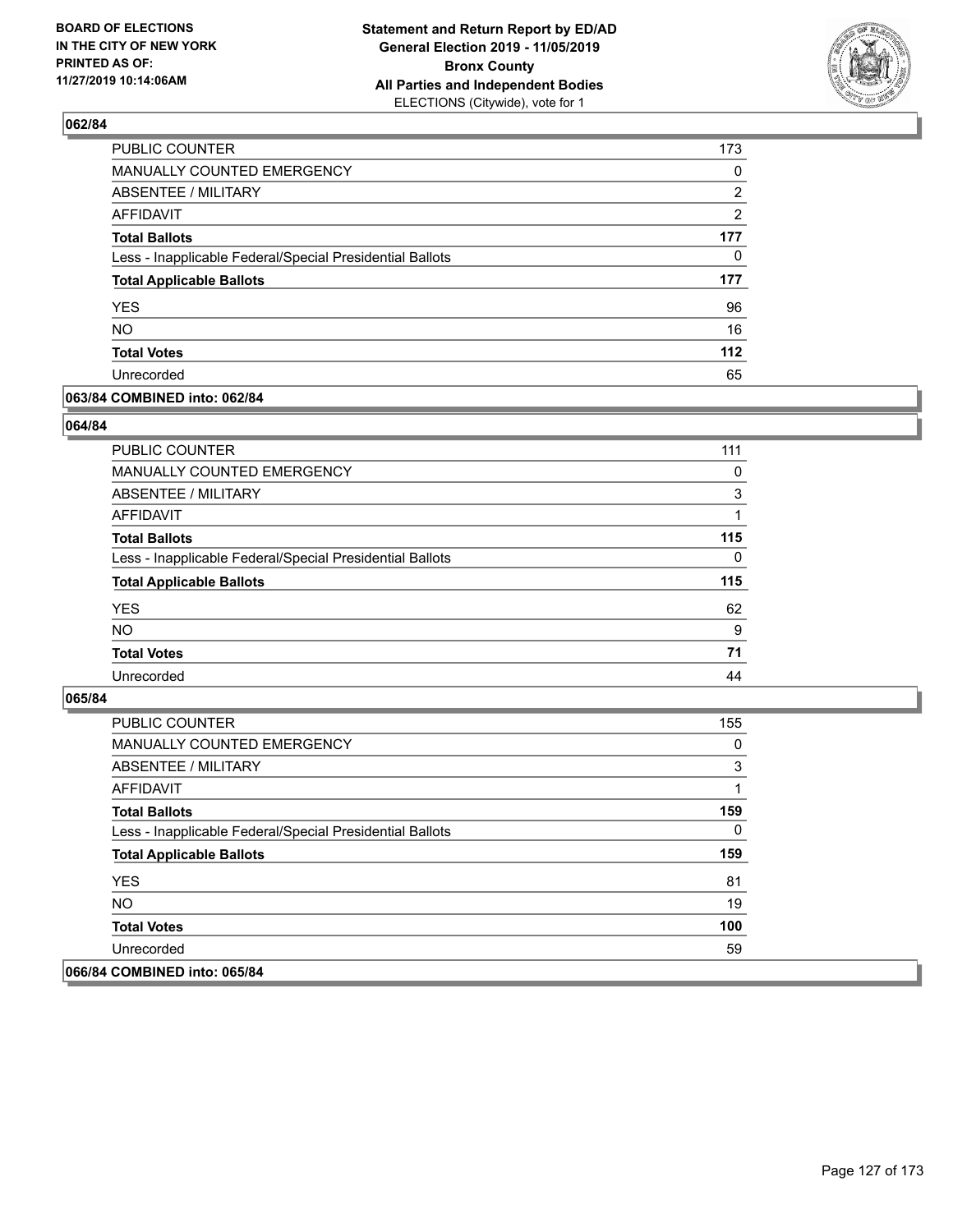

| PUBLIC COUNTER                                           | 169 |
|----------------------------------------------------------|-----|
| MANUALLY COUNTED EMERGENCY                               | 0   |
| ABSENTEE / MILITARY                                      | 4   |
| AFFIDAVIT                                                | 9   |
| <b>Total Ballots</b>                                     | 182 |
| Less - Inapplicable Federal/Special Presidential Ballots | 0   |
| <b>Total Applicable Ballots</b>                          | 182 |
| <b>YES</b>                                               | 89  |
| <b>NO</b>                                                | 19  |
| <b>Total Votes</b>                                       | 108 |
| Unrecorded                                               | 74  |

## **068/84 COMBINED into: 067/84**

#### **069/84 COMBINED into: 072/84**

### **070/84 COMBINED into: 071/84**

#### **071/84**

| <b>PUBLIC COUNTER</b>                                    | 184 |
|----------------------------------------------------------|-----|
| MANUALLY COUNTED EMERGENCY                               | 0   |
| ABSENTEE / MILITARY                                      |     |
| AFFIDAVIT                                                | 8   |
| <b>Total Ballots</b>                                     | 193 |
| Less - Inapplicable Federal/Special Presidential Ballots | 0   |
| <b>Total Applicable Ballots</b>                          | 193 |
| <b>YES</b>                                               | 106 |
| <b>NO</b>                                                | 21  |
| <b>Total Votes</b>                                       | 127 |
| Unrecorded                                               | 66  |

| <b>PUBLIC COUNTER</b>                                    | 141 |
|----------------------------------------------------------|-----|
| <b>MANUALLY COUNTED EMERGENCY</b>                        | 0   |
| ABSENTEE / MILITARY                                      | 2   |
| AFFIDAVIT                                                | 1   |
| <b>Total Ballots</b>                                     | 144 |
| Less - Inapplicable Federal/Special Presidential Ballots | 0   |
| <b>Total Applicable Ballots</b>                          | 144 |
| <b>YES</b>                                               | 83  |
| NO.                                                      | 17  |
| <b>Total Votes</b>                                       | 100 |
| Unrecorded                                               | 44  |
| 073/84 COMBINED into: 053/84                             |     |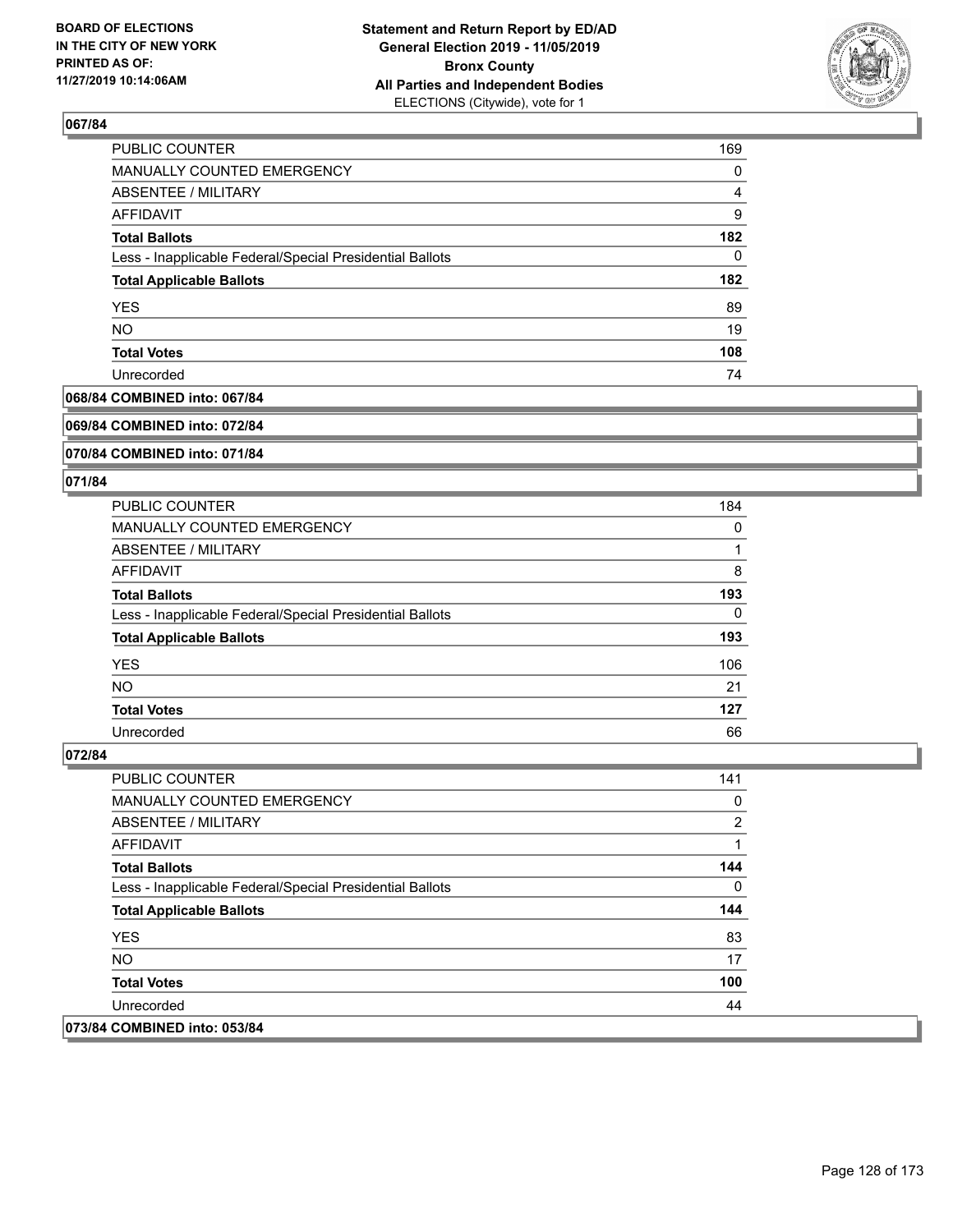

| PUBLIC COUNTER                                           | 139          |
|----------------------------------------------------------|--------------|
| MANUALLY COUNTED EMERGENCY                               | $\mathbf{0}$ |
| ABSENTEE / MILITARY                                      |              |
| AFFIDAVIT                                                |              |
| Total Ballots                                            | 141          |
| Less - Inapplicable Federal/Special Presidential Ballots | $\mathbf{0}$ |
| <b>Total Applicable Ballots</b>                          | 141          |
| YES                                                      | 104          |
| NO.                                                      | 13           |
| <b>Total Votes</b>                                       | 117          |
| Unrecorded                                               | 24           |

### **075/84**

| PUBLIC COUNTER                                           | 142 |
|----------------------------------------------------------|-----|
| <b>MANUALLY COUNTED EMERGENCY</b>                        | 0   |
| ABSENTEE / MILITARY                                      |     |
| AFFIDAVIT                                                |     |
| <b>Total Ballots</b>                                     | 150 |
| Less - Inapplicable Federal/Special Presidential Ballots | 0   |
| <b>Total Applicable Ballots</b>                          | 150 |
| <b>YES</b>                                               | 88  |
| <b>NO</b>                                                | 18  |
| <b>Total Votes</b>                                       | 106 |
| Unrecorded                                               | 44  |
|                                                          |     |

**076/84 COMBINED into: 048/84 077/84 COMBINED into: 053/84 078/84 COMBINED into: 048/84 079/84 COMBINED into: 039/84 080/84 COMBINED into: 015/84 081/84 COMBINED into: 053/84 082/84 COMBINED into: 002/84 083/84 COMBINED into: 006/84 084/84 COMBINED into: 066/77**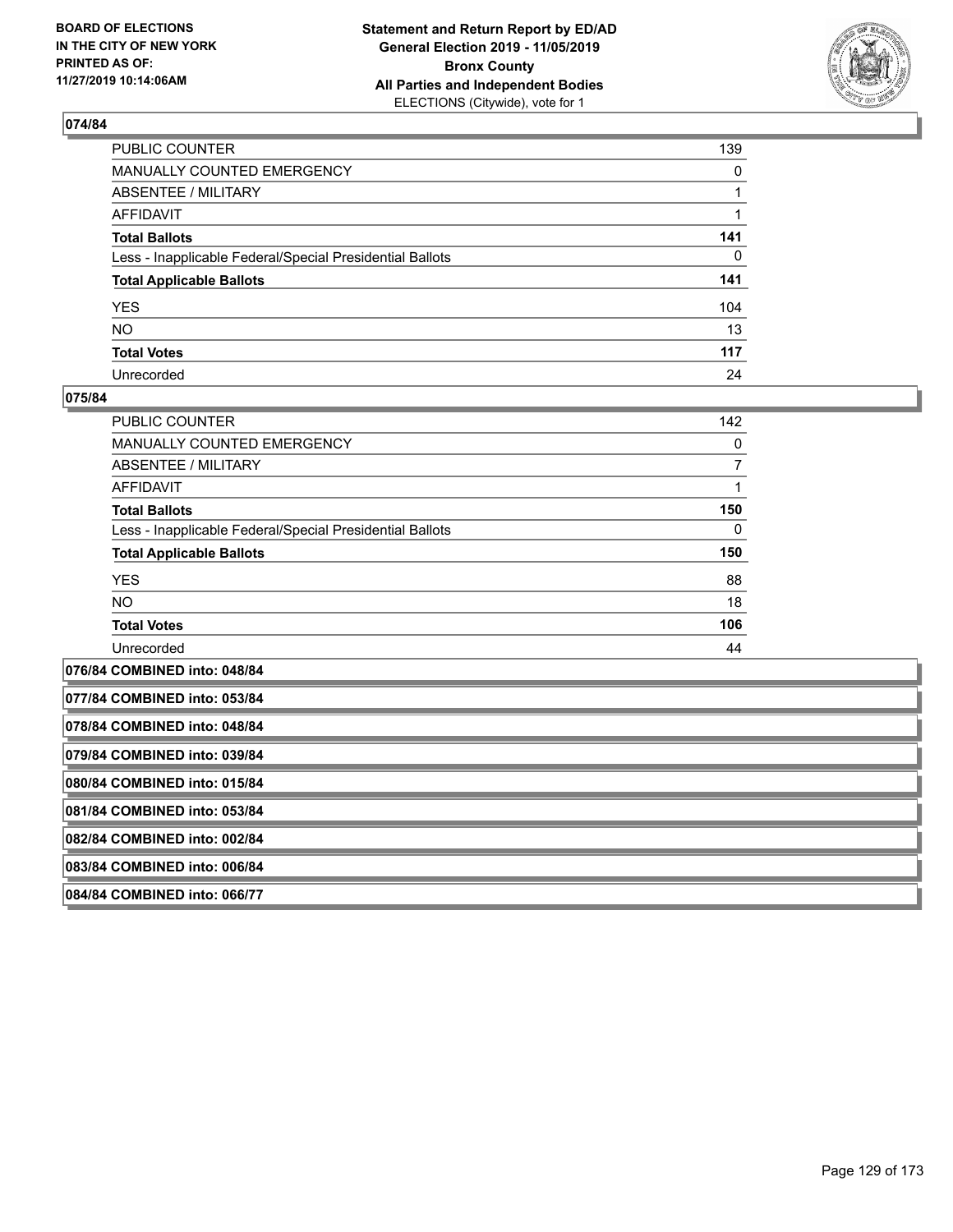

| <b>PUBLIC COUNTER</b>                                    | 171      |
|----------------------------------------------------------|----------|
| <b>MANUALLY COUNTED EMERGENCY</b>                        | 0        |
| ABSENTEE / MILITARY                                      |          |
| AFFIDAVIT                                                | $\Omega$ |
| <b>Total Ballots</b>                                     | 172      |
| Less - Inapplicable Federal/Special Presidential Ballots | 0        |
| <b>Total Applicable Ballots</b>                          | 172      |
| <b>YES</b>                                               | 92       |
| <b>NO</b>                                                | 20       |
| <b>Total Votes</b>                                       | $112$    |
| Unrecorded                                               | 60       |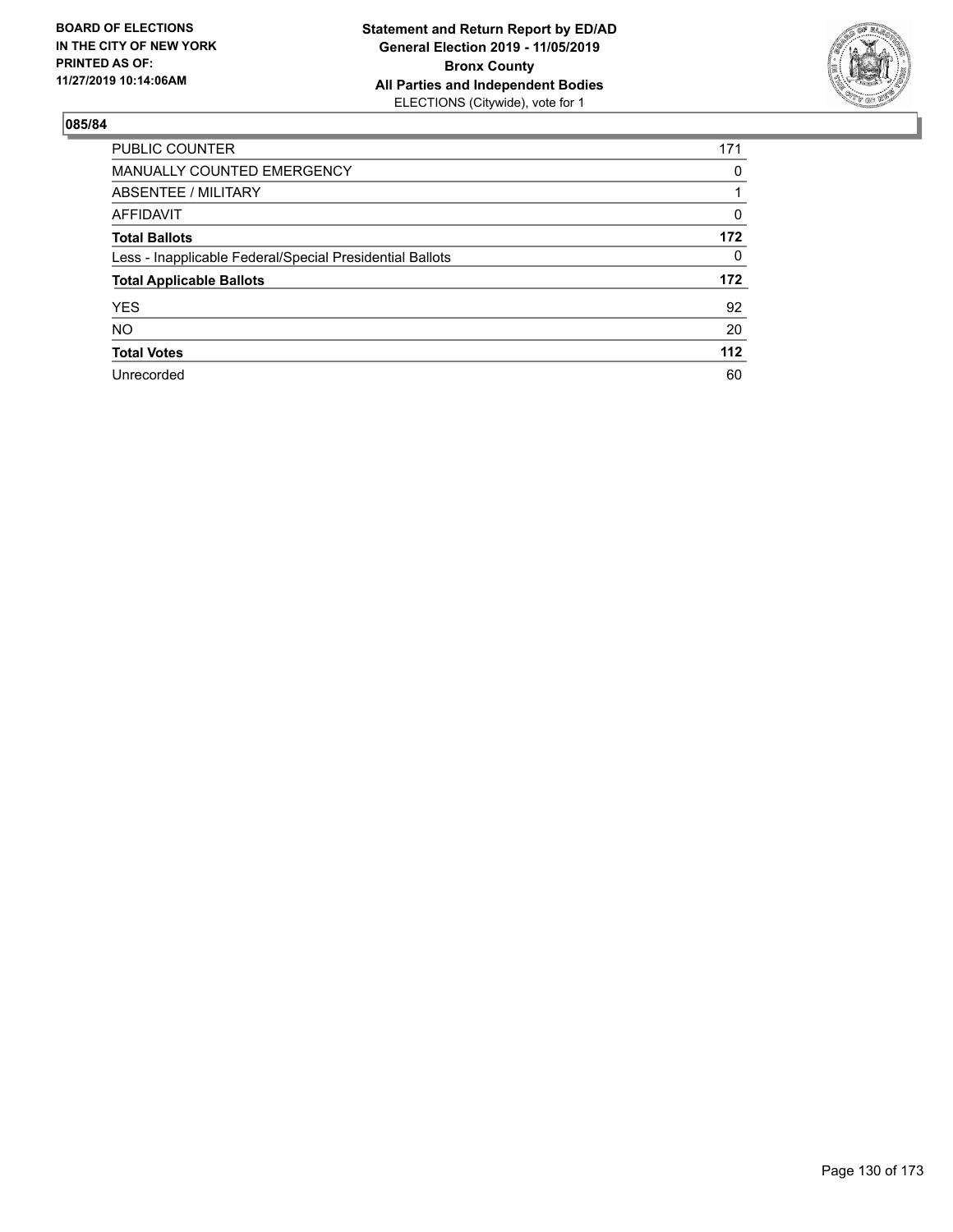

| PUBLIC COUNTER                                           | 172 |
|----------------------------------------------------------|-----|
| MANUALLY COUNTED EMERGENCY                               | 0   |
| ABSENTEE / MILITARY                                      | 2   |
| AFFIDAVIT                                                | 0   |
| Total Ballots                                            | 174 |
| Less - Inapplicable Federal/Special Presidential Ballots | 0   |
| <b>Total Applicable Ballots</b>                          | 174 |
| YES                                                      | 121 |
| NO.                                                      | 41  |
| <b>Total Votes</b>                                       | 162 |
| Unrecorded                                               | 12  |

## **002/85**

| PUBLIC COUNTER                                           | 260          |
|----------------------------------------------------------|--------------|
| <b>MANUALLY COUNTED EMERGENCY</b>                        | 0            |
| ABSENTEE / MILITARY                                      | 3            |
| <b>AFFIDAVIT</b>                                         | $\mathbf{0}$ |
| <b>Total Ballots</b>                                     | 263          |
| Less - Inapplicable Federal/Special Presidential Ballots | 0            |
| <b>Total Applicable Ballots</b>                          | 263          |
| <b>YES</b>                                               | 184          |
| NO.                                                      | 53           |
| <b>Total Votes</b>                                       | 237          |
| Unrecorded                                               | 26           |
|                                                          |              |

## **003/85 COMBINED into: 002/85**

| <b>PUBLIC COUNTER</b>                                    | 175 |
|----------------------------------------------------------|-----|
| <b>MANUALLY COUNTED EMERGENCY</b>                        | 0   |
| ABSENTEE / MILITARY                                      | 2   |
| <b>AFFIDAVIT</b>                                         | 4   |
| <b>Total Ballots</b>                                     | 181 |
| Less - Inapplicable Federal/Special Presidential Ballots | 0   |
| <b>Total Applicable Ballots</b>                          | 181 |
| <b>YES</b>                                               | 122 |
| <b>NO</b>                                                | 27  |
| <b>Total Votes</b>                                       | 149 |
| Unrecorded                                               | 32  |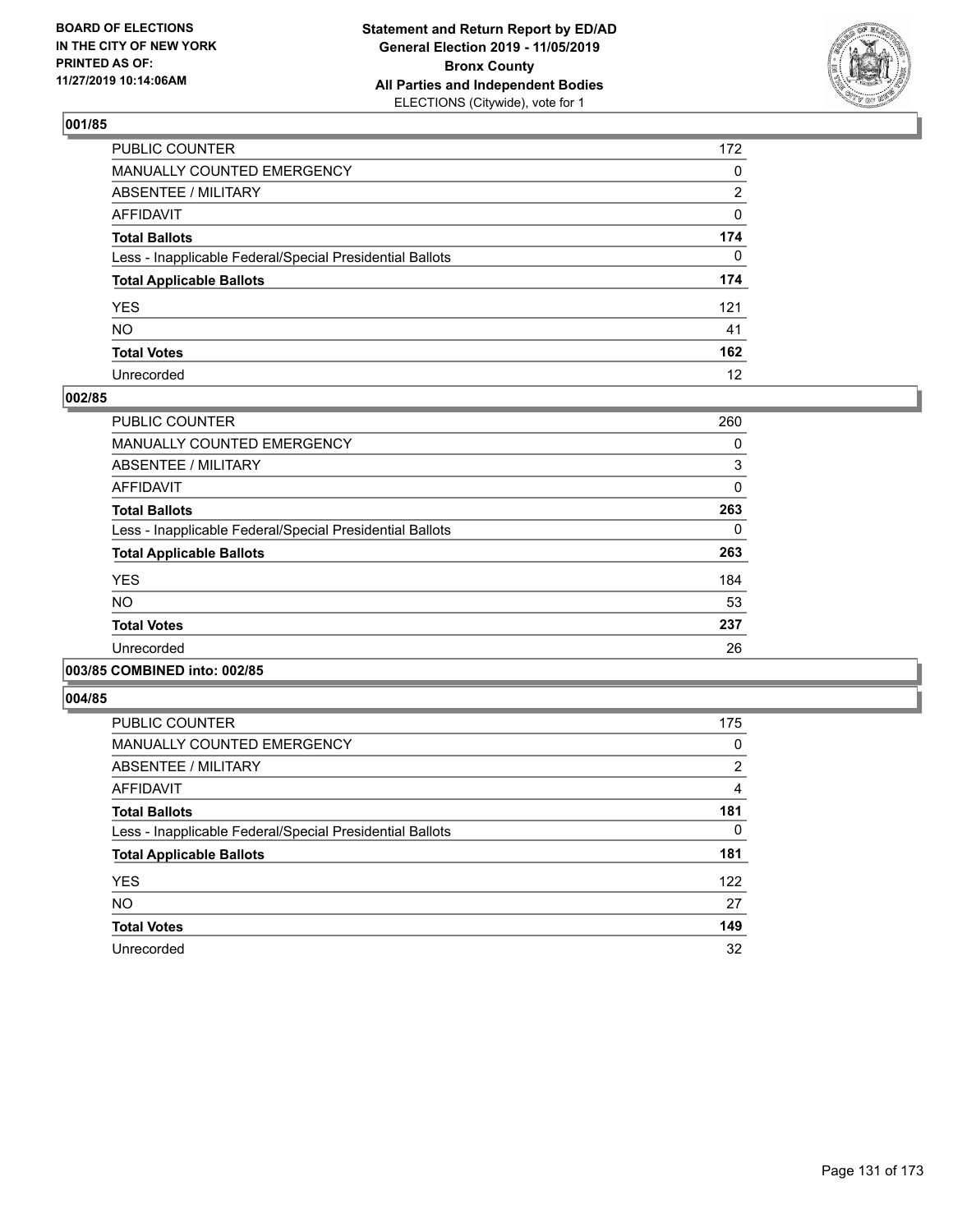

| PUBLIC COUNTER                                           | 111      |
|----------------------------------------------------------|----------|
| MANUALLY COUNTED EMERGENCY                               | 0        |
| ABSENTEE / MILITARY                                      |          |
| <b>AFFIDAVIT</b>                                         | 2        |
| <b>Total Ballots</b>                                     | 114      |
| Less - Inapplicable Federal/Special Presidential Ballots | $\Omega$ |
| <b>Total Applicable Ballots</b>                          | 114      |
| <b>YES</b>                                               | 78       |
| <b>NO</b>                                                | 19       |
| <b>Total Votes</b>                                       | 97       |
| Unrecorded                                               | 17       |

### **006/85 COMBINED into: 004/85**

### **007/85**

| <b>PUBLIC COUNTER</b>                                    | 193      |
|----------------------------------------------------------|----------|
| <b>MANUALLY COUNTED EMERGENCY</b>                        | 0        |
| ABSENTEE / MILITARY                                      | 5        |
| AFFIDAVIT                                                | 2        |
| <b>Total Ballots</b>                                     | 200      |
| Less - Inapplicable Federal/Special Presidential Ballots | $\Omega$ |
| <b>Total Applicable Ballots</b>                          | 200      |
| <b>YES</b>                                               | 125      |
| <b>NO</b>                                                | 33       |
| <b>Total Votes</b>                                       | 158      |
| Unrecorded                                               | 42       |

| <b>PUBLIC COUNTER</b>                                    | 136      |
|----------------------------------------------------------|----------|
| MANUALLY COUNTED EMERGENCY                               | 0        |
| ABSENTEE / MILITARY                                      |          |
| AFFIDAVIT                                                | 4        |
| <b>Total Ballots</b>                                     | 141      |
| Less - Inapplicable Federal/Special Presidential Ballots | $\Omega$ |
| <b>Total Applicable Ballots</b>                          | 141      |
| <b>YES</b>                                               | 91       |
| <b>NO</b>                                                | 24       |
| <b>Total Votes</b>                                       | 115      |
| Unrecorded                                               | 26       |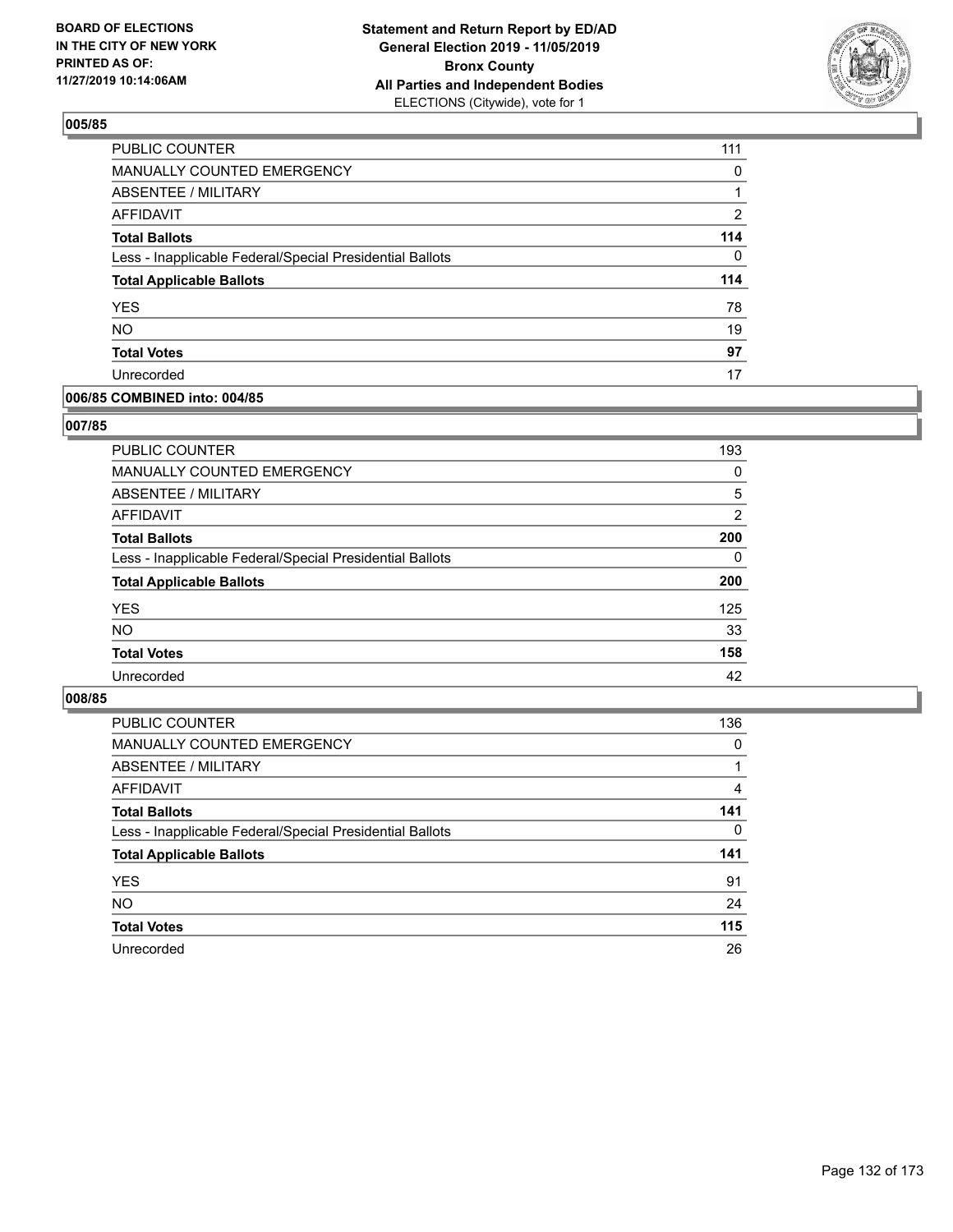

| <b>PUBLIC COUNTER</b>                                    | 89       |
|----------------------------------------------------------|----------|
| <b>MANUALLY COUNTED EMERGENCY</b>                        | $\Omega$ |
| ABSENTEE / MILITARY                                      | 0        |
| <b>AFFIDAVIT</b>                                         |          |
| <b>Total Ballots</b>                                     | 90       |
| Less - Inapplicable Federal/Special Presidential Ballots | 0        |
| <b>Total Applicable Ballots</b>                          | 90       |
| <b>YES</b>                                               | 59       |
| <b>NO</b>                                                | 20       |
| <b>Total Votes</b>                                       | 79       |
| Unrecorded                                               | 11       |

### **010/85 COMBINED into: 007/85**

### **011/85**

| <b>PUBLIC COUNTER</b>                                    | 208 |
|----------------------------------------------------------|-----|
| <b>MANUALLY COUNTED EMERGENCY</b>                        | 0   |
| ABSENTEE / MILITARY                                      |     |
| AFFIDAVIT                                                |     |
| <b>Total Ballots</b>                                     | 210 |
| Less - Inapplicable Federal/Special Presidential Ballots | 0   |
| <b>Total Applicable Ballots</b>                          | 210 |
| <b>YES</b>                                               | 134 |
| <b>NO</b>                                                | 32  |
| <b>Total Votes</b>                                       | 166 |
| Unrecorded                                               | 44  |

# **012/85 COMBINED into: 011/85**

| PUBLIC COUNTER                                           | 394 |
|----------------------------------------------------------|-----|
| <b>MANUALLY COUNTED EMERGENCY</b>                        | 0   |
| ABSENTEE / MILITARY                                      | 12  |
| AFFIDAVIT                                                |     |
| <b>Total Ballots</b>                                     | 407 |
| Less - Inapplicable Federal/Special Presidential Ballots | 0   |
| <b>Total Applicable Ballots</b>                          | 407 |
| <b>YES</b>                                               | 269 |
| NO.                                                      | 74  |
| <b>Total Votes</b>                                       | 343 |
| Unrecorded                                               | 64  |
| 014/85 COMBINED into: 015/85                             |     |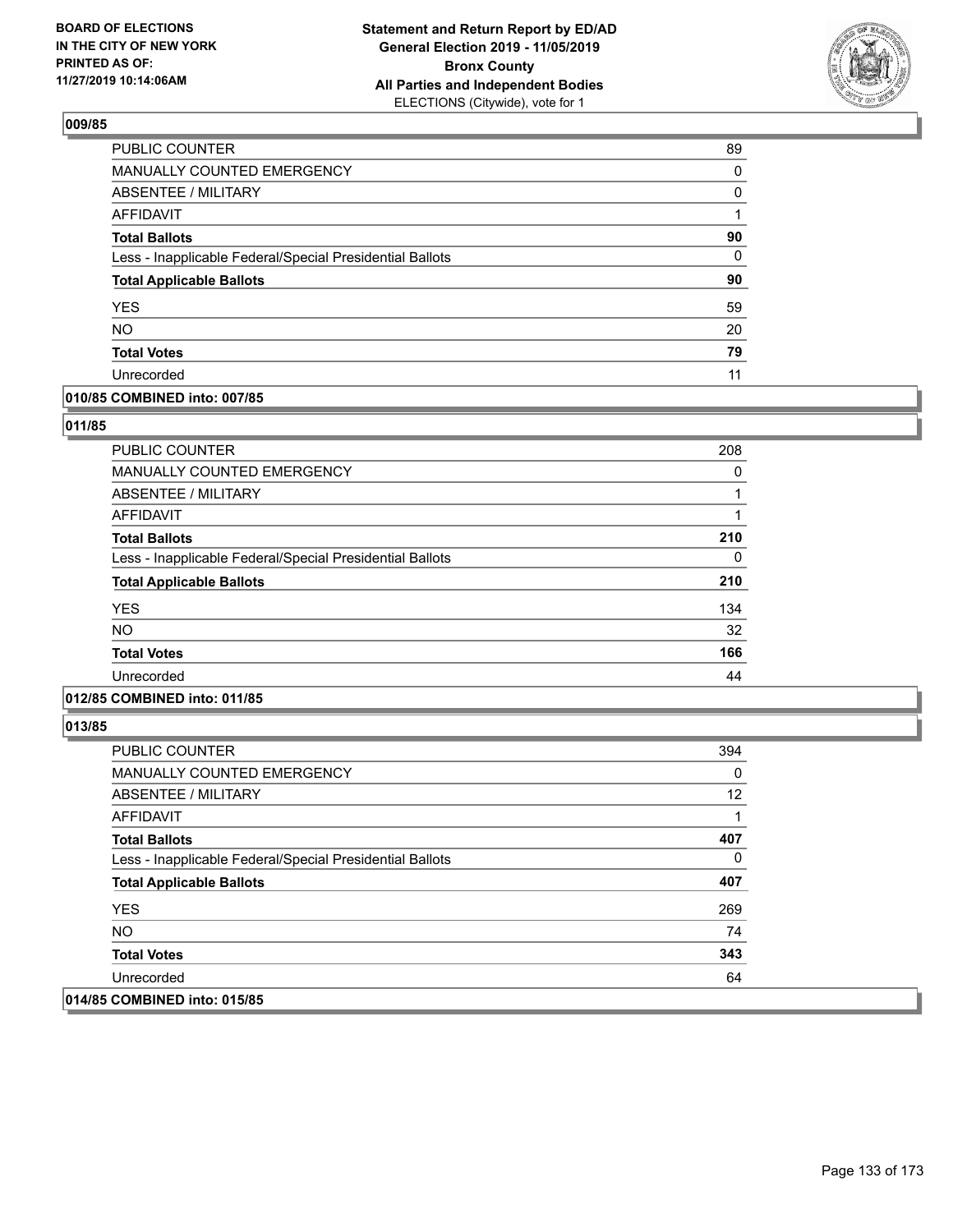

| PUBLIC COUNTER                                           | 160            |
|----------------------------------------------------------|----------------|
| MANUALLY COUNTED EMERGENCY                               | $\mathbf{0}$   |
| ABSENTEE / MILITARY                                      | 0              |
| AFFIDAVIT                                                | $\overline{2}$ |
| Total Ballots                                            | 162            |
| Less - Inapplicable Federal/Special Presidential Ballots | $\mathbf{0}$   |
| <b>Total Applicable Ballots</b>                          | 162            |
| YES                                                      | 97             |
| NO.                                                      | 16             |
| <b>Total Votes</b>                                       | 113            |
| Unrecorded                                               | 49             |

### **016/85**

| PUBLIC COUNTER                                           | 142      |
|----------------------------------------------------------|----------|
| <b>MANUALLY COUNTED EMERGENCY</b>                        | 0        |
| ABSENTEE / MILITARY                                      | 2        |
| AFFIDAVIT                                                | 0        |
| <b>Total Ballots</b>                                     | 144      |
| Less - Inapplicable Federal/Special Presidential Ballots | $\Omega$ |
| <b>Total Applicable Ballots</b>                          | 144      |
| <b>YES</b>                                               | 55       |
| <b>NO</b>                                                | 17       |
| <b>Total Votes</b>                                       | 72       |
| Unrecorded                                               | 72       |
|                                                          |          |

#### **017/85 COMBINED into: 016/85**

### **018/85 COMBINED into: 013/85**

#### **019/85 COMBINED into: 013/85**

| PUBLIC COUNTER                                           | 177      |
|----------------------------------------------------------|----------|
| <b>MANUALLY COUNTED EMERGENCY</b>                        | 0        |
| ABSENTEE / MILITARY                                      | 5        |
| AFFIDAVIT                                                | 0        |
| <b>Total Ballots</b>                                     | 182      |
| Less - Inapplicable Federal/Special Presidential Ballots | $\Omega$ |
| <b>Total Applicable Ballots</b>                          | 182      |
| <b>YES</b>                                               | 113      |
| <b>NO</b>                                                | 29       |
| <b>Total Votes</b>                                       | 142      |
| Unrecorded                                               | 40       |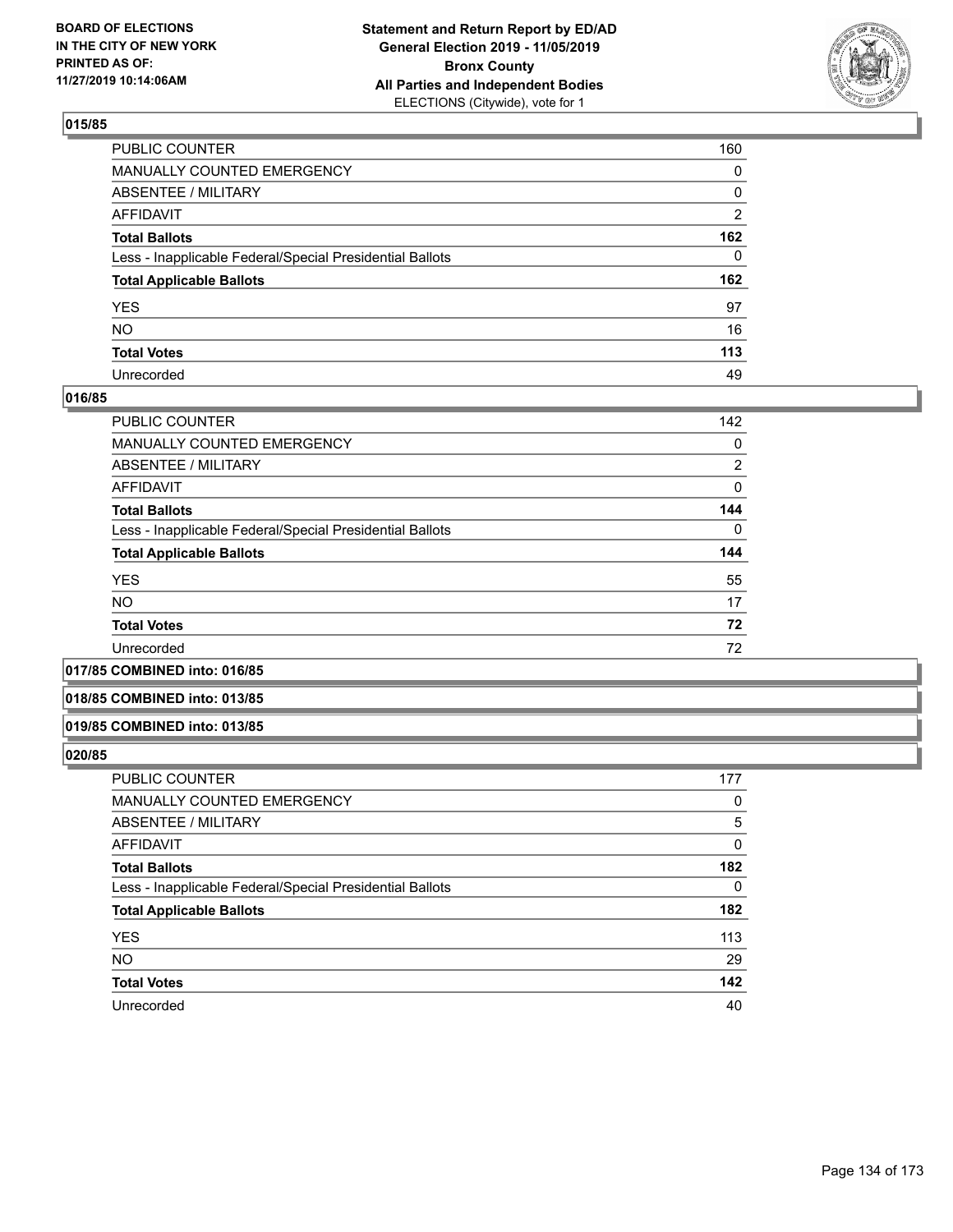

| PUBLIC COUNTER                                           | 283 |
|----------------------------------------------------------|-----|
| MANUALLY COUNTED EMERGENCY                               | 0   |
| ABSENTEE / MILITARY                                      | 4   |
| AFFIDAVIT                                                | 2   |
| Total Ballots                                            | 289 |
| Less - Inapplicable Federal/Special Presidential Ballots | 0   |
| <b>Total Applicable Ballots</b>                          | 289 |
| YES                                                      | 177 |
| NO.                                                      | 37  |
| <b>Total Votes</b>                                       | 214 |
| Unrecorded                                               | 75  |

# **022/85**

| <b>PUBLIC COUNTER</b>                                    | 64             |
|----------------------------------------------------------|----------------|
| <b>MANUALLY COUNTED EMERGENCY</b>                        | $\Omega$       |
| ABSENTEE / MILITARY                                      | $\overline{2}$ |
| AFFIDAVIT                                                |                |
| <b>Total Ballots</b>                                     | 67             |
| Less - Inapplicable Federal/Special Presidential Ballots | 0              |
| <b>Total Applicable Ballots</b>                          | 67             |
| <b>YES</b>                                               | 44             |
| <b>NO</b>                                                | 7              |
| <b>Total Votes</b>                                       | 51             |
| Unrecorded                                               | 16             |

| <b>PUBLIC COUNTER</b>                                    | 236 |
|----------------------------------------------------------|-----|
| <b>MANUALLY COUNTED EMERGENCY</b>                        | 0   |
| ABSENTEE / MILITARY                                      | 2   |
| AFFIDAVIT                                                | 3   |
| <b>Total Ballots</b>                                     | 241 |
| Less - Inapplicable Federal/Special Presidential Ballots | 0   |
| <b>Total Applicable Ballots</b>                          | 241 |
| <b>YES</b>                                               | 175 |
| NO.                                                      | 39  |
| <b>Total Votes</b>                                       | 214 |
| Unrecorded                                               | 27  |
| 024/85 COMBINED into: 023/85                             |     |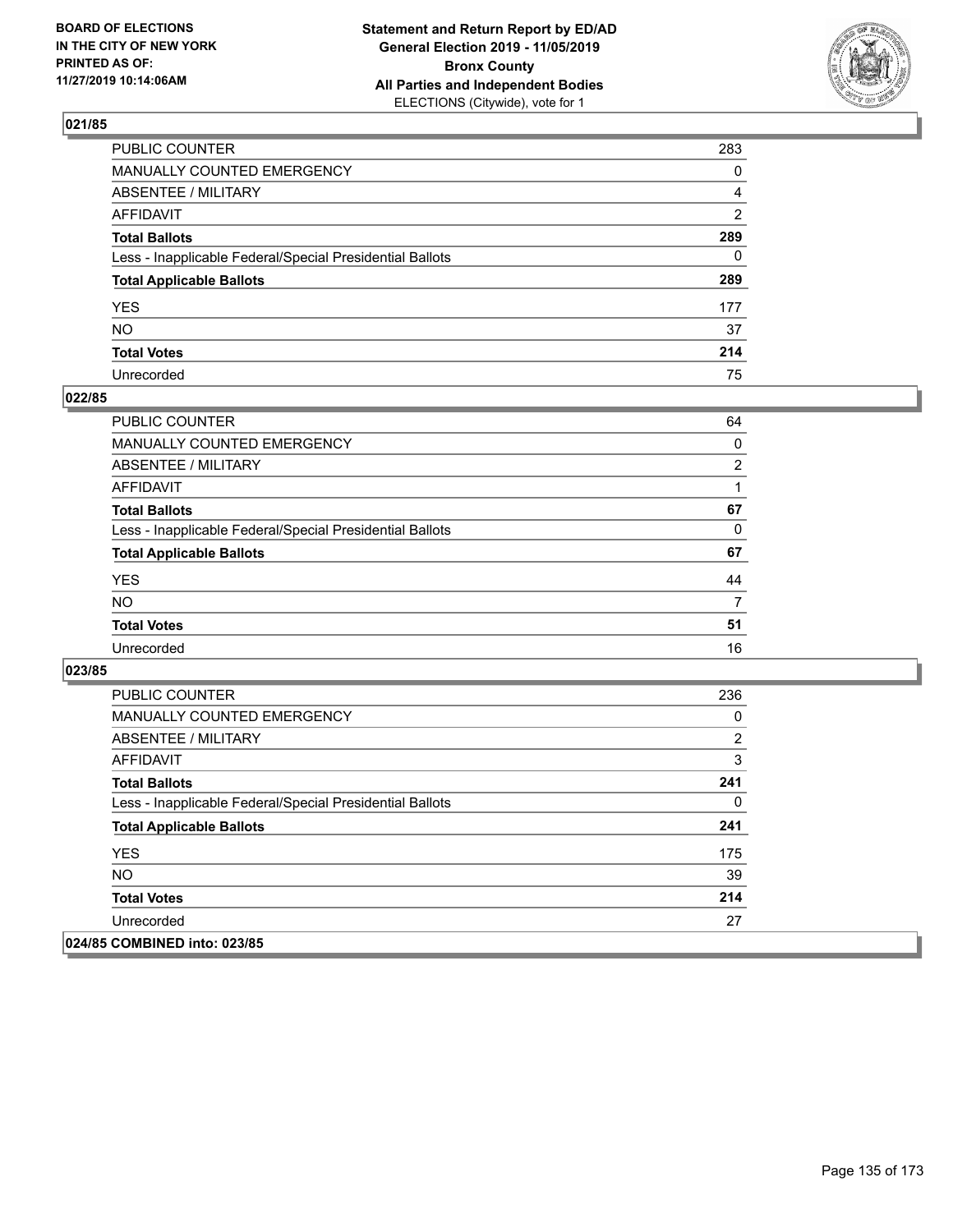

| PUBLIC COUNTER                                           | 210 |
|----------------------------------------------------------|-----|
| MANUALLY COUNTED EMERGENCY                               | 0   |
| <b>ABSENTEE / MILITARY</b>                               | 6   |
| <b>AFFIDAVIT</b>                                         | 0   |
| <b>Total Ballots</b>                                     | 216 |
| Less - Inapplicable Federal/Special Presidential Ballots | 0   |
| <b>Total Applicable Ballots</b>                          | 216 |
| <b>YES</b>                                               | 150 |
| <b>NO</b>                                                | 39  |
| <b>Total Votes</b>                                       | 189 |
| Unrecorded                                               | 27  |

### **026/85 COMBINED into: 025/85**

### **027/85**

| PUBLIC COUNTER                                           | 249      |
|----------------------------------------------------------|----------|
| <b>MANUALLY COUNTED EMERGENCY</b>                        | $\Omega$ |
| ABSENTEE / MILITARY                                      | 5        |
| AFFIDAVIT                                                | $\Omega$ |
| <b>Total Ballots</b>                                     | 254      |
| Less - Inapplicable Federal/Special Presidential Ballots | $\Omega$ |
| <b>Total Applicable Ballots</b>                          | 254      |
| <b>YES</b>                                               | 169      |
| <b>NO</b>                                                | 47       |
| <b>Total Votes</b>                                       | 216      |
| Unrecorded                                               | 38       |
|                                                          |          |

| <b>PUBLIC COUNTER</b>                                    | 86 |
|----------------------------------------------------------|----|
| <b>MANUALLY COUNTED EMERGENCY</b>                        | 0  |
| ABSENTEE / MILITARY                                      | 3  |
| AFFIDAVIT                                                | 0  |
| <b>Total Ballots</b>                                     | 89 |
| Less - Inapplicable Federal/Special Presidential Ballots | 0  |
| <b>Total Applicable Ballots</b>                          | 89 |
| <b>YES</b>                                               | 62 |
| NO.                                                      | 12 |
| <b>Total Votes</b>                                       | 74 |
| Unrecorded                                               | 15 |
| 029/85 COMBINED into: 028/85                             |    |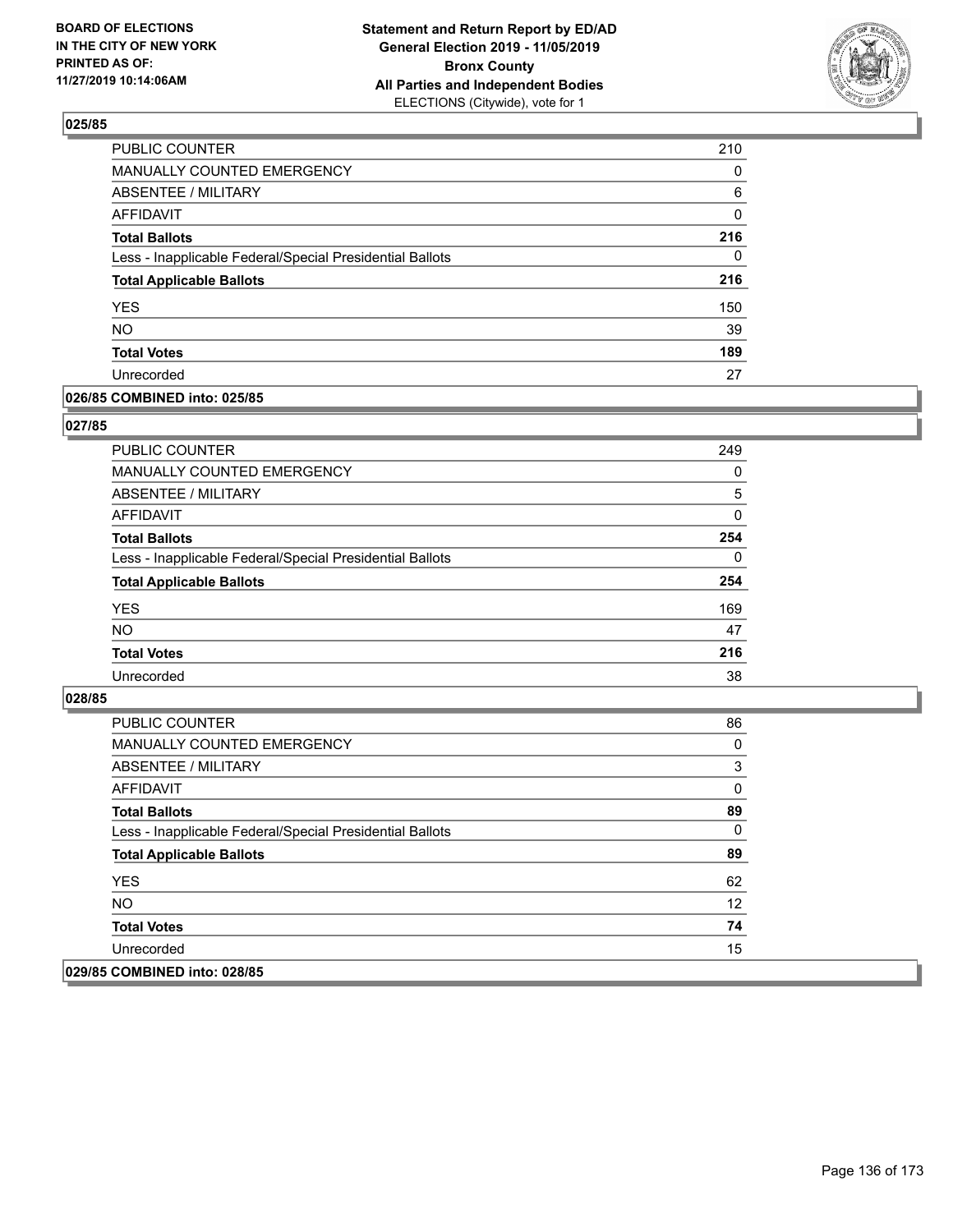

| PUBLIC COUNTER                                           | 180 |
|----------------------------------------------------------|-----|
| MANUALLY COUNTED EMERGENCY                               | 0   |
| ABSENTEE / MILITARY                                      | 4   |
| AFFIDAVIT                                                |     |
| <b>Total Ballots</b>                                     | 185 |
| Less - Inapplicable Federal/Special Presidential Ballots | 0   |
| <b>Total Applicable Ballots</b>                          | 185 |
| <b>YES</b>                                               | 122 |
| <b>NO</b>                                                | 32  |
| <b>Total Votes</b>                                       | 154 |
| Unrecorded                                               | 31  |

### **031/85 COMBINED into: 030/85**

### **032/85**

| <b>PUBLIC COUNTER</b>                                    | 167      |
|----------------------------------------------------------|----------|
| MANUALLY COUNTED EMERGENCY                               | 0        |
| ABSENTEE / MILITARY                                      | 3        |
| AFFIDAVIT                                                |          |
| <b>Total Ballots</b>                                     | 171      |
| Less - Inapplicable Federal/Special Presidential Ballots | $\Omega$ |
| <b>Total Applicable Ballots</b>                          | 171      |
| <b>YES</b>                                               | 120      |
| <b>NO</b>                                                | 11       |
| <b>Total Votes</b>                                       | 131      |
| Unrecorded                                               | 40       |
|                                                          |          |

| <b>PUBLIC COUNTER</b>                                    | 125      |
|----------------------------------------------------------|----------|
| MANUALLY COUNTED EMERGENCY                               | 0        |
| ABSENTEE / MILITARY                                      | 8        |
| AFFIDAVIT                                                | $\Omega$ |
| <b>Total Ballots</b>                                     | 133      |
| Less - Inapplicable Federal/Special Presidential Ballots | $\Omega$ |
| <b>Total Applicable Ballots</b>                          | 133      |
| <b>YES</b>                                               | 103      |
| <b>NO</b>                                                | 20       |
| <b>Total Votes</b>                                       | 123      |
| Unrecorded                                               | 10       |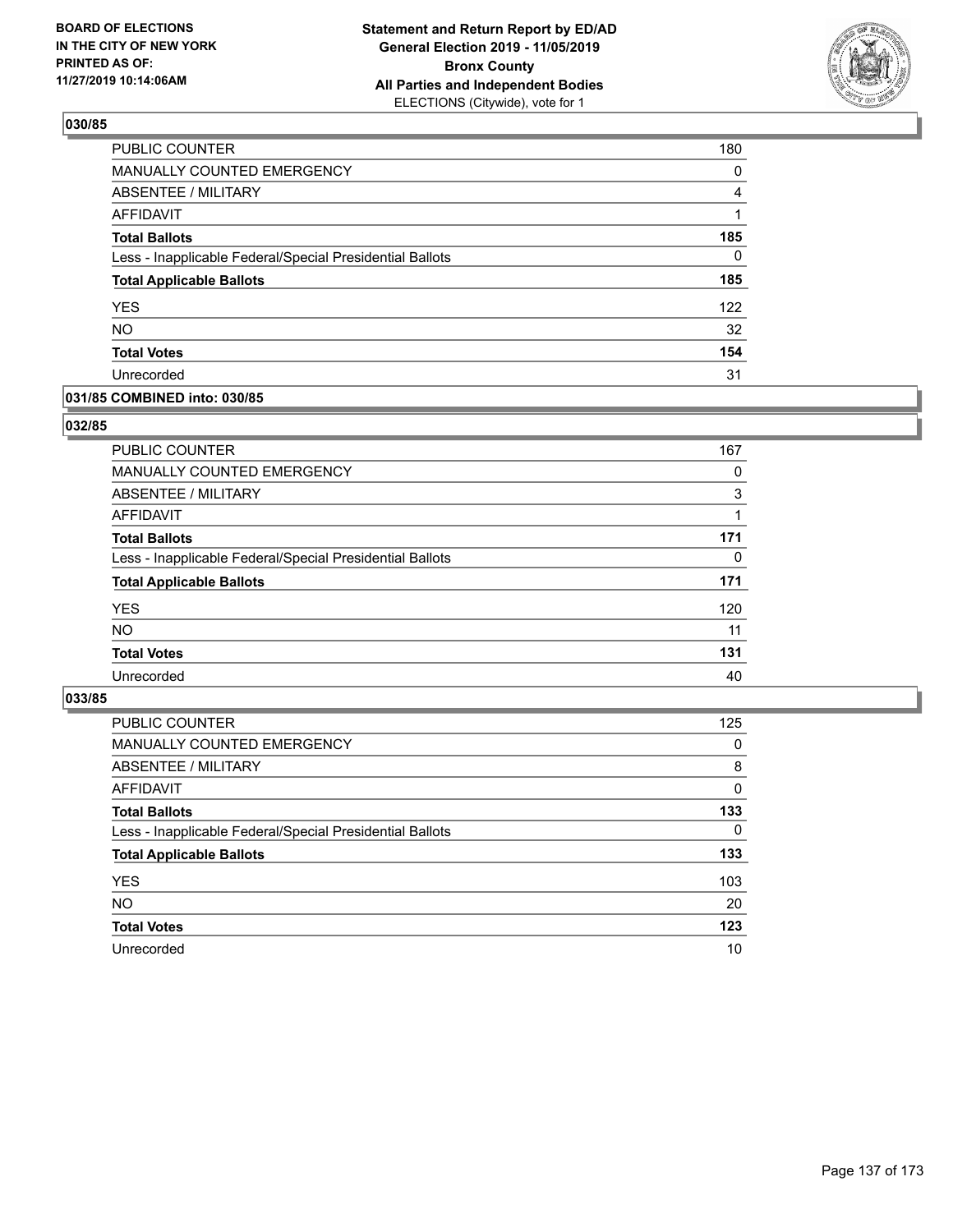

| <b>PUBLIC COUNTER</b>                                    | 139      |
|----------------------------------------------------------|----------|
| MANUALLY COUNTED EMERGENCY                               | $\Omega$ |
| ABSENTEE / MILITARY                                      | 3        |
| AFFIDAVIT                                                | 3        |
| <b>Total Ballots</b>                                     | 145      |
| Less - Inapplicable Federal/Special Presidential Ballots | 0        |
| <b>Total Applicable Ballots</b>                          | 145      |
| <b>YES</b>                                               | 119      |
| <b>NO</b>                                                | 14       |
| <b>Total Votes</b>                                       | 133      |
| Unrecorded                                               | 12       |

#### **035/85 COMBINED into: 030/85**

**036/85 COMBINED into: 017/79**

**037/85 COMBINED into: 021/85**

**038/85 COMBINED into: 075/84**

### **039/85**

| <b>PUBLIC COUNTER</b>                                    | 152 |
|----------------------------------------------------------|-----|
| <b>MANUALLY COUNTED EMERGENCY</b>                        | 0   |
| <b>ABSENTEE / MILITARY</b>                               |     |
| <b>AFFIDAVIT</b>                                         | 2   |
| <b>Total Ballots</b>                                     | 155 |
| Less - Inapplicable Federal/Special Presidential Ballots | 0   |
| <b>Total Applicable Ballots</b>                          | 155 |
| <b>YES</b>                                               | 86  |
| <b>NO</b>                                                | 15  |
| <b>Total Votes</b>                                       | 101 |
| Unrecorded                                               | 54  |
| COMPINIED into 020/05                                    |     |

# **040/85 COMBINED into: 039/85**

#### **041/85 COMBINED into: 085/84**

### **042/85 COMBINED into: 050/84**

**043/85** 

| PUBLIC COUNTER                                           | 175 |
|----------------------------------------------------------|-----|
| <b>MANUALLY COUNTED EMERGENCY</b>                        | 0   |
| ABSENTEE / MILITARY                                      |     |
| AFFIDAVIT                                                |     |
| <b>Total Ballots</b>                                     | 177 |
| Less - Inapplicable Federal/Special Presidential Ballots | 0   |
|                                                          |     |
| <b>Total Applicable Ballots</b>                          | 177 |
| <b>YES</b>                                               | 84  |
| <b>NO</b>                                                | 15  |
| <b>Total Votes</b>                                       | 99  |
| Unrecorded                                               | 78  |

#### **044/85 COMBINED into: 043/85**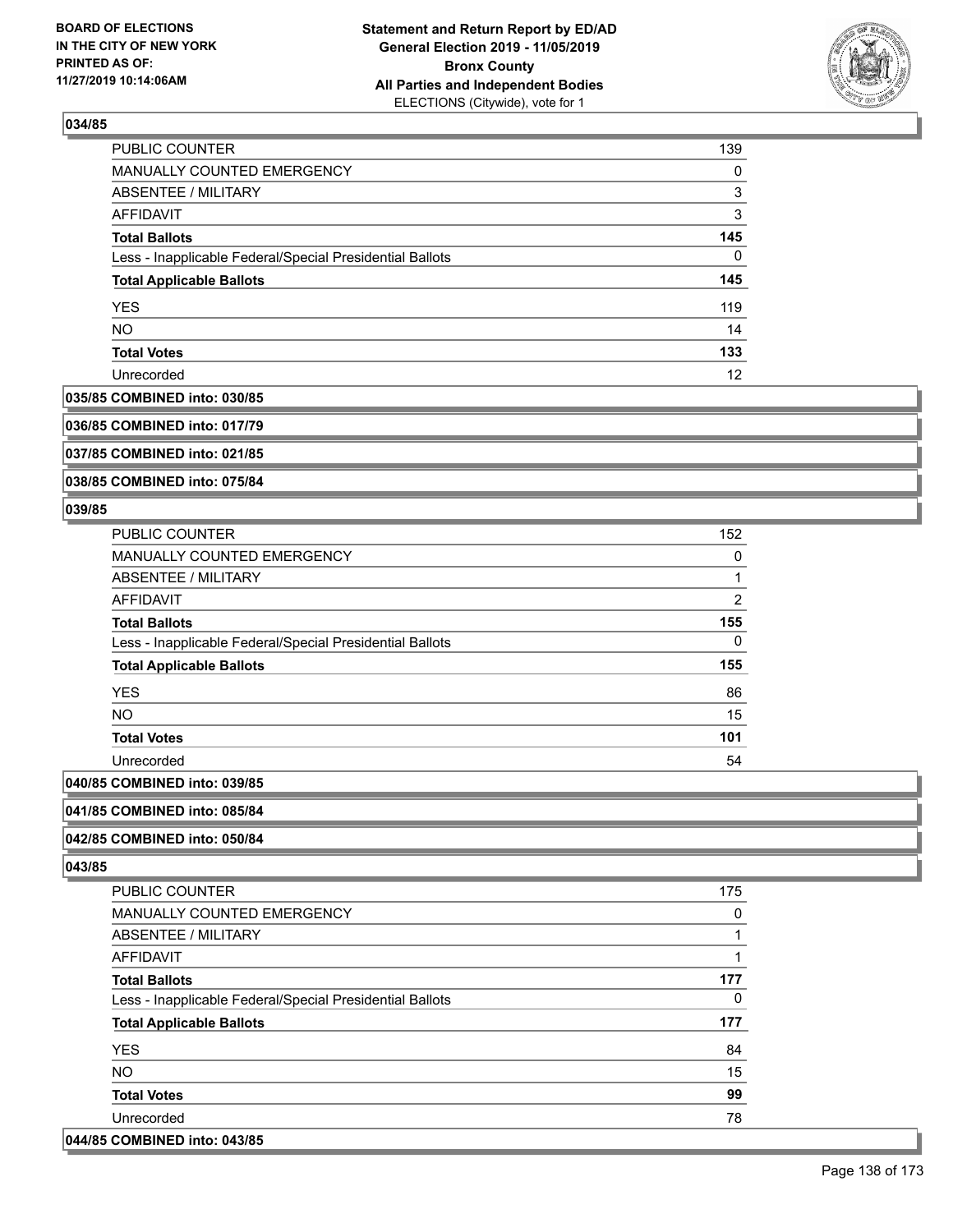

| PUBLIC COUNTER                                           | 187 |
|----------------------------------------------------------|-----|
| MANUALLY COUNTED EMERGENCY                               | 0   |
| ABSENTEE / MILITARY                                      | 16  |
| AFFIDAVIT                                                | 0   |
| Total Ballots                                            | 203 |
| Less - Inapplicable Federal/Special Presidential Ballots | 0   |
| <b>Total Applicable Ballots</b>                          | 203 |
| YES                                                      | 122 |
| NO.                                                      | 25  |
| <b>Total Votes</b>                                       | 147 |
| Unrecorded                                               | 56  |

### **046/85**

| PUBLIC COUNTER                                           | 156 |
|----------------------------------------------------------|-----|
| <b>MANUALLY COUNTED EMERGENCY</b>                        | 0   |
| ABSENTEE / MILITARY                                      | 4   |
| <b>AFFIDAVIT</b>                                         |     |
| <b>Total Ballots</b>                                     | 161 |
| Less - Inapplicable Federal/Special Presidential Ballots | 0   |
| <b>Total Applicable Ballots</b>                          | 161 |
| <b>YES</b>                                               | 93  |
| <b>NO</b>                                                | 28  |
| <b>Total Votes</b>                                       | 121 |
| Unrecorded                                               | 40  |
|                                                          |     |

### **047/85 COMBINED into: 045/85**

| <b>PUBLIC COUNTER</b>                                    | 88 |
|----------------------------------------------------------|----|
| <b>MANUALLY COUNTED EMERGENCY</b>                        | 0  |
| ABSENTEE / MILITARY                                      | 0  |
| <b>AFFIDAVIT</b>                                         | 3  |
| <b>Total Ballots</b>                                     | 91 |
| Less - Inapplicable Federal/Special Presidential Ballots | 0  |
| <b>Total Applicable Ballots</b>                          | 91 |
| <b>YES</b>                                               | 56 |
| <b>NO</b>                                                | 9  |
| <b>Total Votes</b>                                       | 65 |
| Unrecorded                                               | 26 |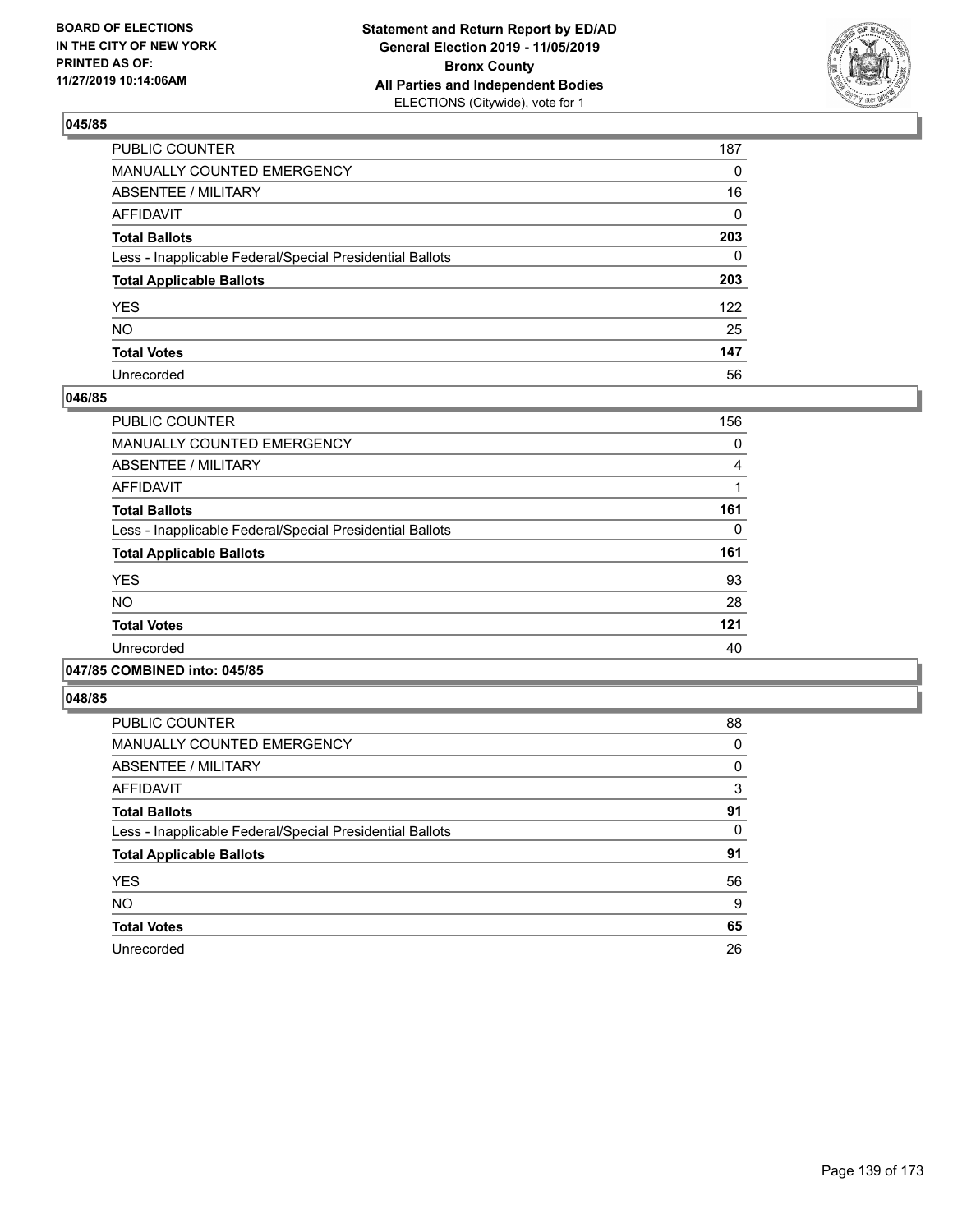

| PUBLIC COUNTER                                           | 116 |
|----------------------------------------------------------|-----|
| MANUALLY COUNTED EMERGENCY                               | 0   |
| ABSENTEE / MILITARY                                      | 2   |
| AFFIDAVIT                                                | 0   |
| Total Ballots                                            | 118 |
| Less - Inapplicable Federal/Special Presidential Ballots | 0   |
| <b>Total Applicable Ballots</b>                          | 118 |
| YES                                                      | 76  |
| NO.                                                      | 15  |
| <b>Total Votes</b>                                       | 91  |
| Unrecorded                                               | 27  |

### **050/85**

| PUBLIC COUNTER                                           | 243      |
|----------------------------------------------------------|----------|
| <b>MANUALLY COUNTED EMERGENCY</b>                        | $\Omega$ |
| ABSENTEE / MILITARY                                      |          |
| <b>AFFIDAVIT</b>                                         | 3        |
| <b>Total Ballots</b>                                     | 247      |
| Less - Inapplicable Federal/Special Presidential Ballots | 0        |
| <b>Total Applicable Ballots</b>                          | 247      |
| <b>YES</b>                                               | 134      |
| <b>NO</b>                                                | 25       |
| <b>Total Votes</b>                                       | 159      |
| Unrecorded                                               | 88       |
|                                                          |          |

### **051/85 COMBINED into: 050/85**

| PUBLIC COUNTER                                           | 153 |
|----------------------------------------------------------|-----|
| <b>MANUALLY COUNTED EMERGENCY</b>                        | 0   |
| <b>ABSENTEE / MILITARY</b>                               | 2   |
| <b>AFFIDAVIT</b>                                         | 4   |
| <b>Total Ballots</b>                                     | 159 |
| Less - Inapplicable Federal/Special Presidential Ballots | 0   |
| <b>Total Applicable Ballots</b>                          | 159 |
| <b>YES</b>                                               | 111 |
| <b>NO</b>                                                | 30  |
| <b>Total Votes</b>                                       | 141 |
| Unrecorded                                               | 18  |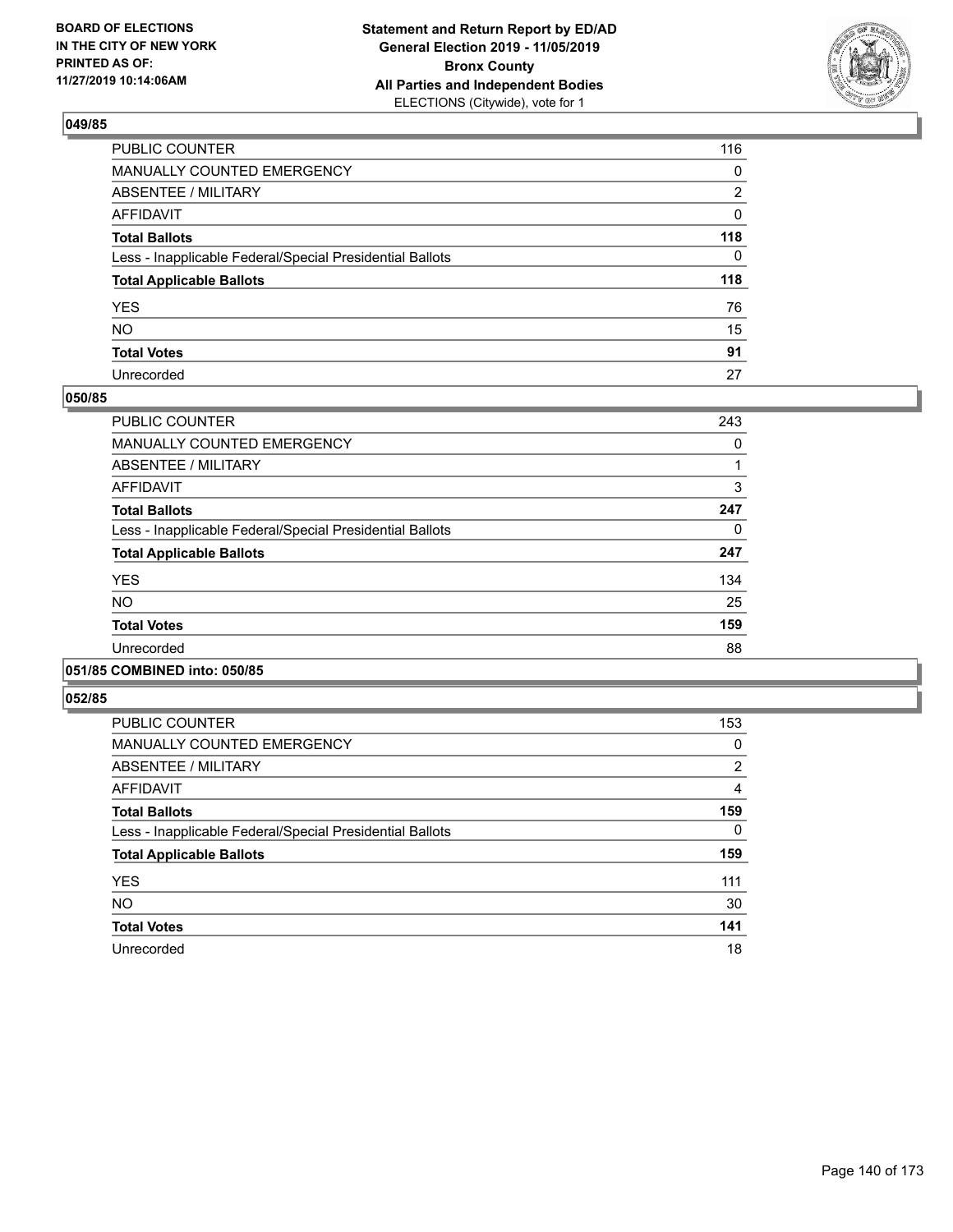

| PUBLIC COUNTER                                           | 25              |
|----------------------------------------------------------|-----------------|
| MANUALLY COUNTED EMERGENCY                               | $\mathbf{0}$    |
| ABSENTEE / MILITARY                                      | 6               |
| AFFIDAVIT                                                |                 |
| Total Ballots                                            | $32\phantom{a}$ |
| Less - Inapplicable Federal/Special Presidential Ballots | 0               |
| <b>Total Applicable Ballots</b>                          | $32\phantom{a}$ |
| YES                                                      | 18              |
| NO.                                                      | 9               |
| <b>Total Votes</b>                                       | 27              |
| Unrecorded                                               | 5               |

### **054/85**

| PUBLIC COUNTER                                           | 38       |
|----------------------------------------------------------|----------|
| <b>MANUALLY COUNTED EMERGENCY</b>                        | $\Omega$ |
| ABSENTEE / MILITARY                                      | 0        |
| AFFIDAVIT                                                | $\Omega$ |
| <b>Total Ballots</b>                                     | 38       |
| Less - Inapplicable Federal/Special Presidential Ballots | $\Omega$ |
| <b>Total Applicable Ballots</b>                          | 38       |
| <b>YES</b>                                               | 23       |
| <b>NO</b>                                                | 5        |
| <b>Total Votes</b>                                       | 28       |
| Unrecorded                                               | 10       |
|                                                          |          |

| PUBLIC COUNTER                                           | 49       |
|----------------------------------------------------------|----------|
| <b>MANUALLY COUNTED EMERGENCY</b>                        | 0        |
| ABSENTEE / MILITARY                                      | 2        |
| AFFIDAVIT                                                |          |
| <b>Total Ballots</b>                                     | 52       |
| Less - Inapplicable Federal/Special Presidential Ballots | $\Omega$ |
| <b>Total Applicable Ballots</b>                          | 52       |
| <b>YES</b>                                               | 34       |
| <b>NO</b>                                                | 4        |
| <b>Total Votes</b>                                       | 38       |
| Unrecorded                                               | 14       |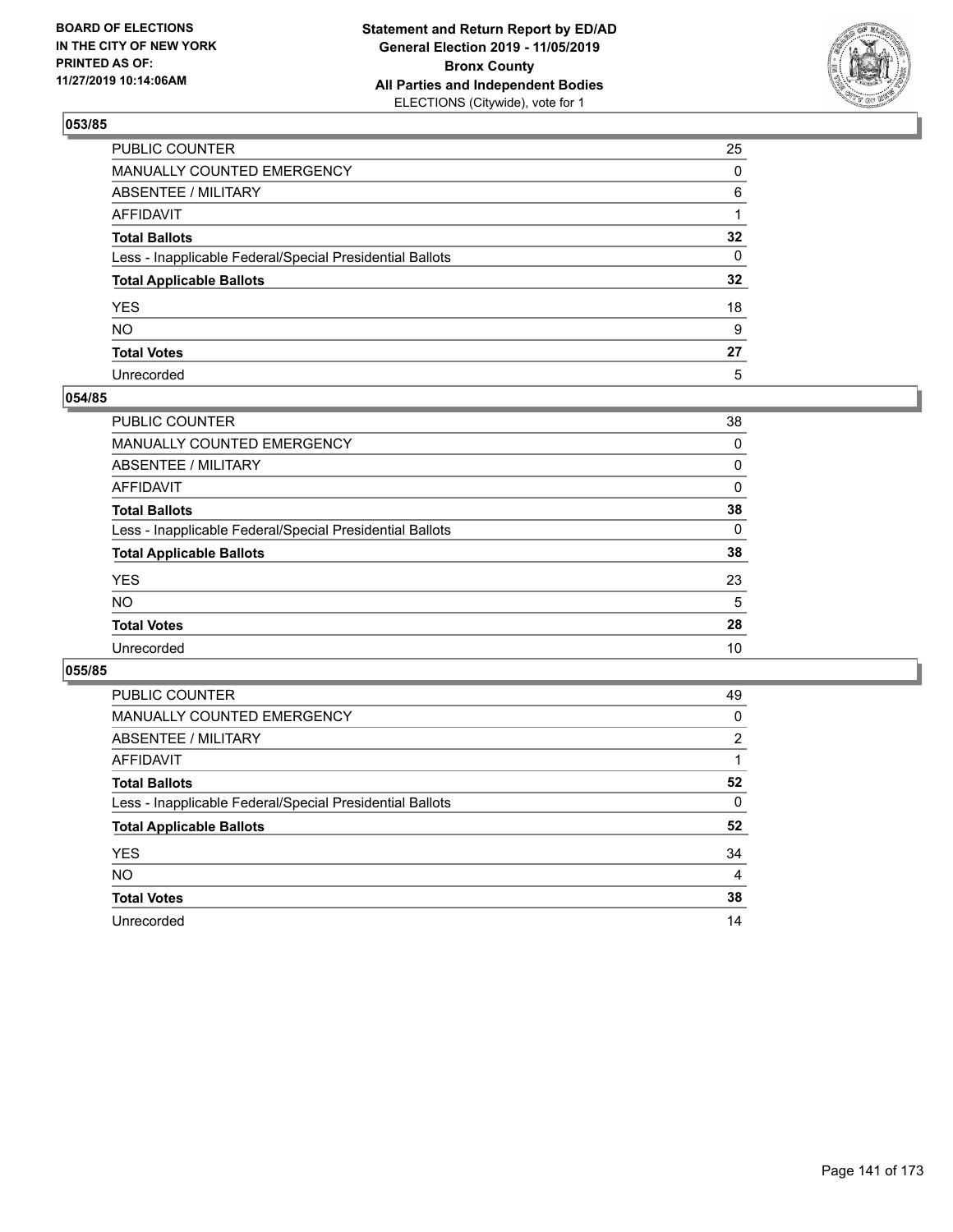

| PUBLIC COUNTER                                           | 215            |
|----------------------------------------------------------|----------------|
| MANUALLY COUNTED EMERGENCY                               | 0              |
| ABSENTEE / MILITARY                                      | 5              |
| AFFIDAVIT                                                | $\overline{4}$ |
| <b>Total Ballots</b>                                     | 224            |
| Less - Inapplicable Federal/Special Presidential Ballots | 0              |
| <b>Total Applicable Ballots</b>                          | 224            |
| <b>YES</b>                                               | 154            |
| <b>NO</b>                                                | 25             |
| <b>Total Votes</b>                                       | 179            |
| Unrecorded                                               | 45             |

### **057/85 COMBINED into: 052/85**

#### **058/85**

| <b>PUBLIC COUNTER</b>                                    | 206 |
|----------------------------------------------------------|-----|
| <b>MANUALLY COUNTED EMERGENCY</b>                        | 0   |
| <b>ABSENTEE / MILITARY</b>                               | 3   |
| AFFIDAVIT                                                | 0   |
| <b>Total Ballots</b>                                     | 209 |
| Less - Inapplicable Federal/Special Presidential Ballots | 0   |
| <b>Total Applicable Ballots</b>                          | 209 |
| <b>YES</b>                                               | 126 |
| <b>NO</b>                                                | 31  |
| <b>Total Votes</b>                                       | 157 |
| Unrecorded                                               | 52  |

## **059/85 COMBINED into: 058/85**

#### **060/85 COMBINED into: 034/85**

#### **061/85 COMBINED into: 062/85**

| PUBLIC COUNTER                                           | 170 |
|----------------------------------------------------------|-----|
| MANUALLY COUNTED EMERGENCY                               | 0   |
| ABSENTEE / MILITARY                                      | 3   |
| AFFIDAVIT                                                | 0   |
| <b>Total Ballots</b>                                     | 173 |
| Less - Inapplicable Federal/Special Presidential Ballots | 0   |
| <b>Total Applicable Ballots</b>                          | 173 |
| <b>YES</b>                                               | 132 |
| NO.                                                      | 19  |
| <b>Total Votes</b>                                       | 151 |
| Unrecorded                                               | 22  |
| 063/85 COMBINED into: 064/85                             |     |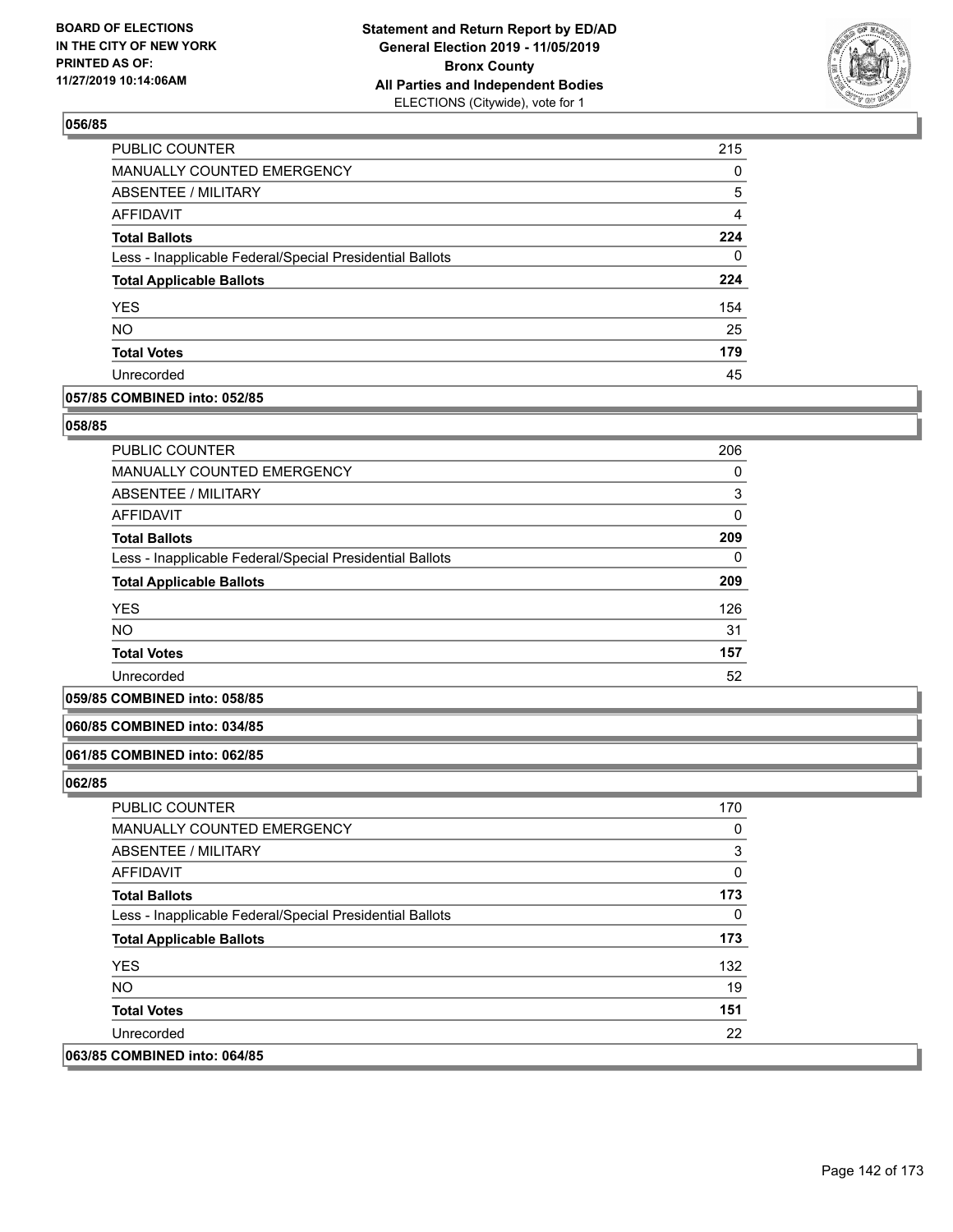

| PUBLIC COUNTER                                           | 161      |
|----------------------------------------------------------|----------|
| MANUALLY COUNTED EMERGENCY                               | $\Omega$ |
| ABSENTEE / MILITARY                                      | 3        |
| <b>AFFIDAVIT</b>                                         | 1        |
| <b>Total Ballots</b>                                     | 165      |
| Less - Inapplicable Federal/Special Presidential Ballots | 0        |
| <b>Total Applicable Ballots</b>                          | 165      |
| <b>YES</b>                                               | 101      |
| <b>NO</b>                                                | 13       |
| <b>Total Votes</b>                                       | 114      |
| Unrecorded                                               | 51       |

### **065/85 COMBINED into: 066/85**

#### **066/85**

| <b>PUBLIC COUNTER</b>                                    | 182      |
|----------------------------------------------------------|----------|
| MANUALLY COUNTED EMERGENCY                               | $\Omega$ |
| <b>ABSENTEE / MILITARY</b>                               |          |
| AFFIDAVIT                                                | 2        |
| <b>Total Ballots</b>                                     | 185      |
| Less - Inapplicable Federal/Special Presidential Ballots | $\Omega$ |
| <b>Total Applicable Ballots</b>                          | 185      |
| <b>YES</b>                                               | 96       |
| <b>NO</b>                                                | 24       |
| <b>Total Votes</b>                                       | 120      |
| Unrecorded                                               | 65       |
|                                                          |          |

| <b>PUBLIC COUNTER</b>                                    | 176 |
|----------------------------------------------------------|-----|
| <b>MANUALLY COUNTED EMERGENCY</b>                        | 0   |
| ABSENTEE / MILITARY                                      | 3   |
| AFFIDAVIT                                                | 0   |
| <b>Total Ballots</b>                                     | 179 |
| Less - Inapplicable Federal/Special Presidential Ballots | 0   |
| <b>Total Applicable Ballots</b>                          | 179 |
| <b>YES</b>                                               | 112 |
| NO.                                                      | 24  |
| <b>Total Votes</b>                                       | 136 |
| Unrecorded                                               | 43  |
| 068/85 COMBINED into: 056/85                             |     |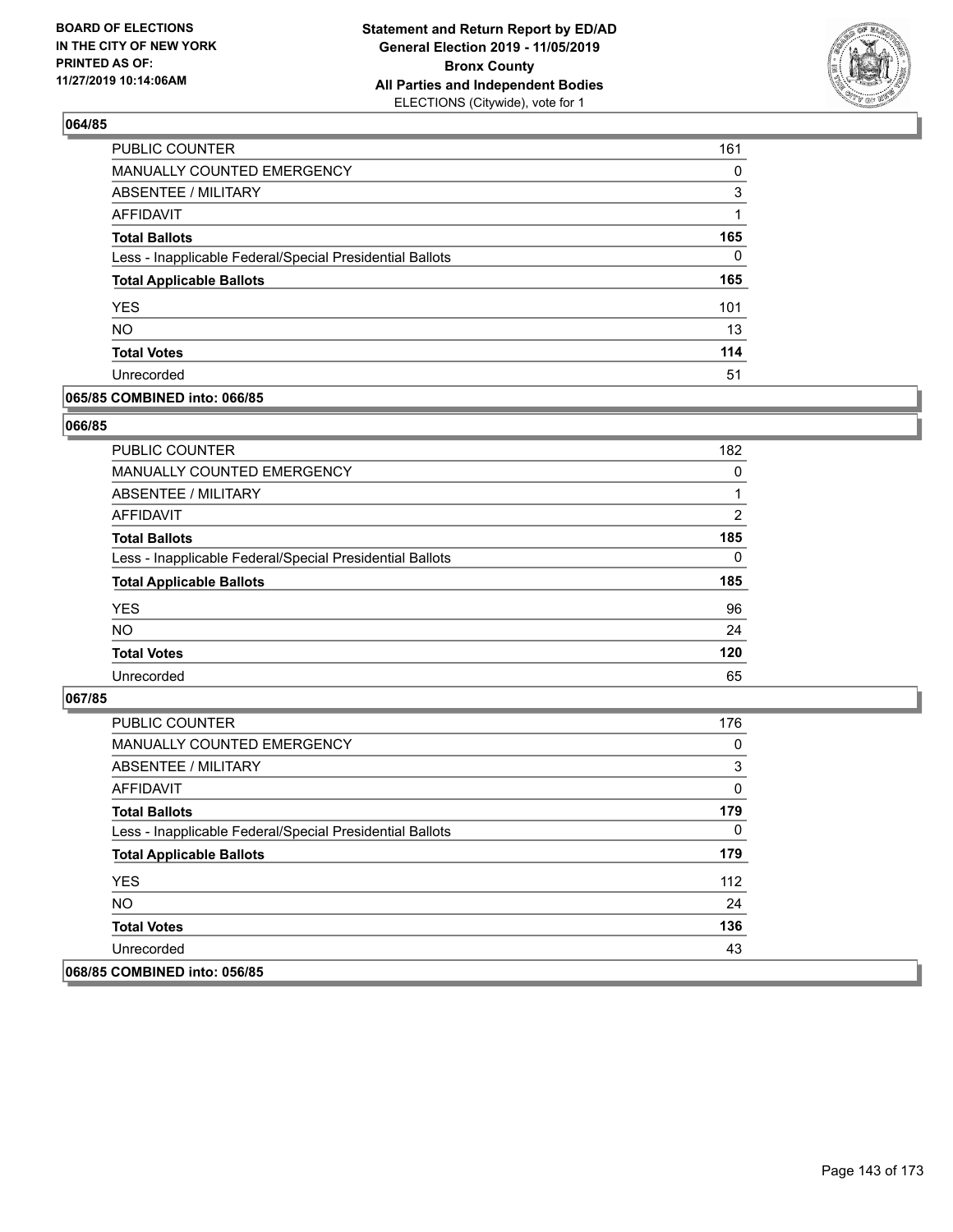

| PUBLIC COUNTER                                           | 97           |
|----------------------------------------------------------|--------------|
| MANUALLY COUNTED EMERGENCY                               | $\mathbf{0}$ |
| ABSENTEE / MILITARY                                      | 3            |
| AFFIDAVIT                                                |              |
| Total Ballots                                            | 101          |
| Less - Inapplicable Federal/Special Presidential Ballots | $\mathbf{0}$ |
| <b>Total Applicable Ballots</b>                          | 101          |
| YES                                                      | 79           |
| NO.                                                      | 10           |
| <b>Total Votes</b>                                       | 89           |
| Unrecorded                                               | 12           |

### **070/85**

| PUBLIC COUNTER                                           | 162 |
|----------------------------------------------------------|-----|
| <b>MANUALLY COUNTED EMERGENCY</b>                        | 0   |
| ABSENTEE / MILITARY                                      | 5   |
| <b>AFFIDAVIT</b>                                         | 0   |
| <b>Total Ballots</b>                                     | 167 |
| Less - Inapplicable Federal/Special Presidential Ballots | 0   |
| <b>Total Applicable Ballots</b>                          | 167 |
| <b>YES</b>                                               | 116 |
| NO.                                                      | 24  |
| <b>Total Votes</b>                                       | 140 |
| Unrecorded                                               | 27  |
| 071/85 COMBINED into: 027/85                             |     |

**072/85 COMBINED into: 027/85**

**073/85 COMBINED into: 027/85**

**074/85 COMBINED into: 027/85**

**075/85 COMBINED into: 027/85**

**076/85 COMBINED into: 027/85**

**077/85 COMBINED into: 027/85**

**078/85 COMBINED into: 027/85**

**079/85 COMBINED into: 027/85**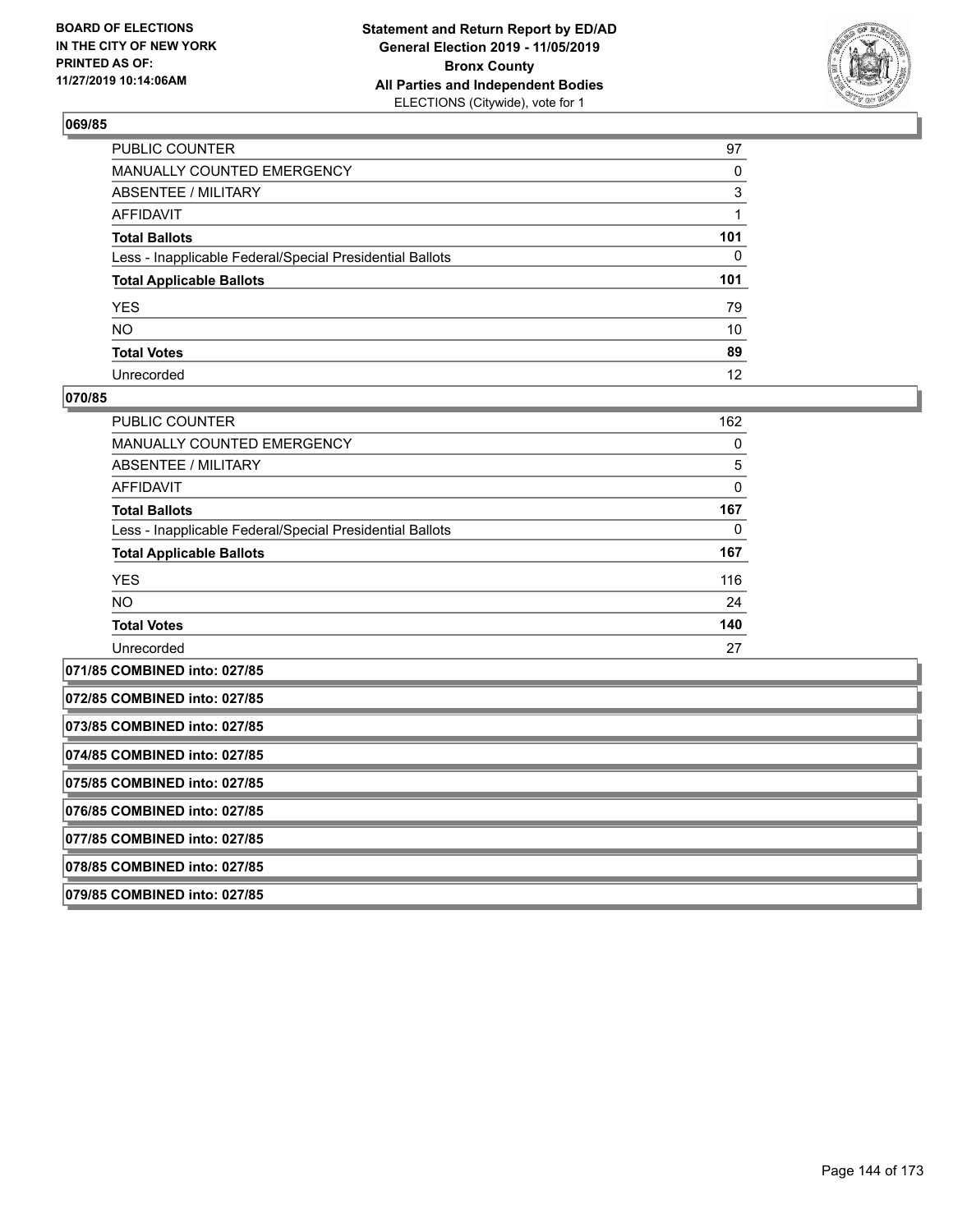

| PUBLIC COUNTER                                           | 113            |
|----------------------------------------------------------|----------------|
| <b>MANUALLY COUNTED EMERGENCY</b>                        | 0              |
| ABSENTEE / MILITARY                                      | $\overline{c}$ |
| <b>AFFIDAVIT</b>                                         | 5              |
| <b>Total Ballots</b>                                     | 120            |
| Less - Inapplicable Federal/Special Presidential Ballots | 0              |
| <b>Total Applicable Ballots</b>                          | 120            |
| <b>YES</b>                                               | 88             |
| NO.                                                      | 16             |
| <b>Total Votes</b>                                       | 104            |
| Unrecorded                                               | 16             |
| 081/85 COMBINED into: 046/85                             |                |
| 082/85 COMBINED into: 080/85                             |                |
| 083/85 COMBINED into: 032/85                             |                |
| 084/85 COMBINED into: 067/85                             |                |
| 085/85 COMBINED into: 085/84                             |                |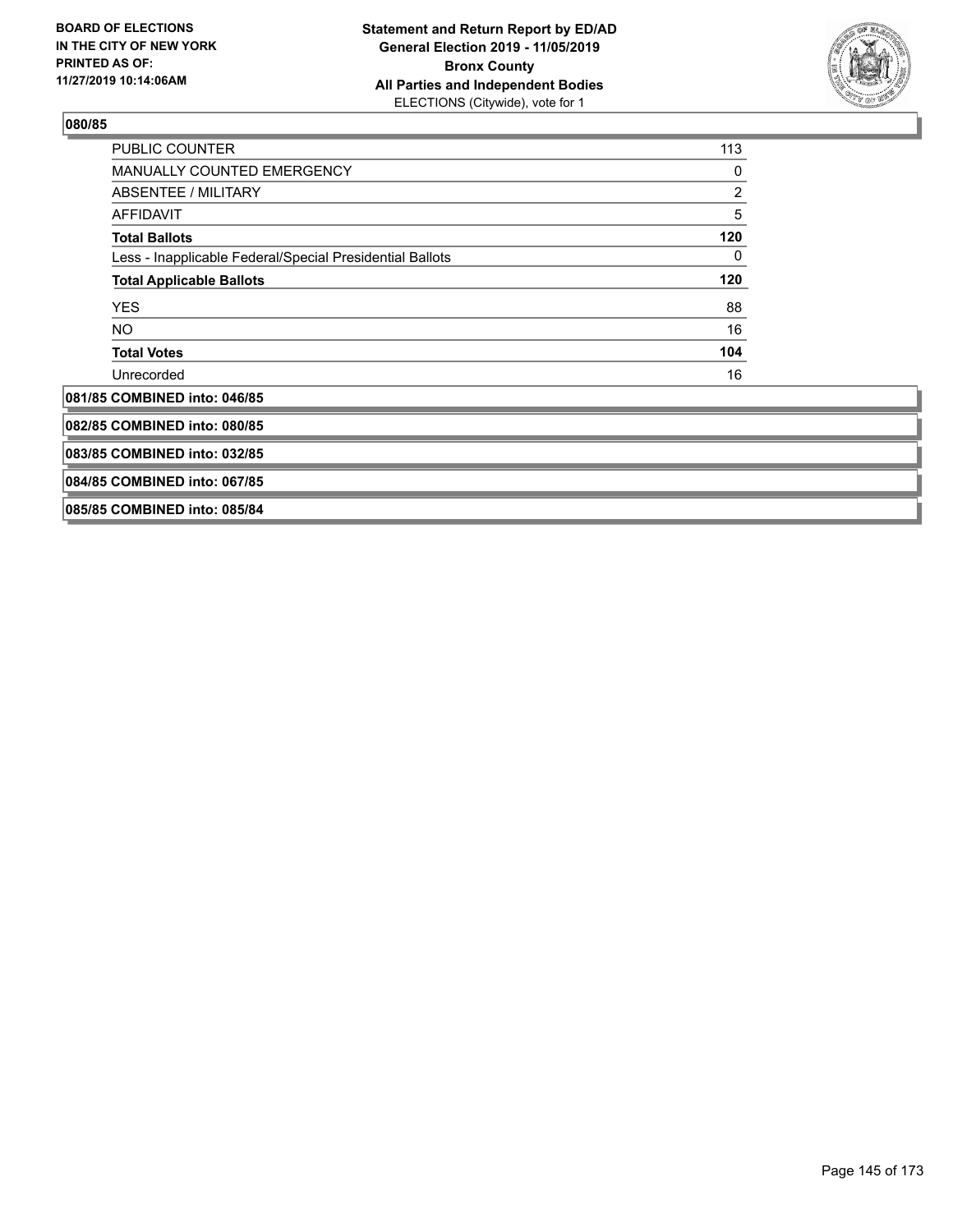

### **001/86 COMBINED into: 031/77**

# **002/86**

| PUBLIC COUNTER                                           | 198      |
|----------------------------------------------------------|----------|
| MANUALLY COUNTED EMERGENCY                               | $\Omega$ |
| ABSENTEE / MILITARY                                      | 4        |
| AFFIDAVIT                                                |          |
| <b>Total Ballots</b>                                     | 203      |
| Less - Inapplicable Federal/Special Presidential Ballots | $\Omega$ |
| <b>Total Applicable Ballots</b>                          | 203      |
| <b>YES</b>                                               | 128      |
| <b>NO</b>                                                | 35       |
| <b>Total Votes</b>                                       | 163      |
| Unrecorded                                               | 40       |
|                                                          |          |

### **003/86 COMBINED into: 002/86**

# **004/86**

| <b>PUBLIC COUNTER</b>                                    | 174          |
|----------------------------------------------------------|--------------|
| <b>MANUALLY COUNTED EMERGENCY</b>                        | 0            |
| ABSENTEE / MILITARY                                      | 4            |
| AFFIDAVIT                                                | $\mathbf{0}$ |
| <b>Total Ballots</b>                                     | 178          |
| Less - Inapplicable Federal/Special Presidential Ballots | $\Omega$     |
| <b>Total Applicable Ballots</b>                          | 178          |
| <b>YES</b>                                               | 109          |
| NO.                                                      | 27           |
| <b>Total Votes</b>                                       | 136          |
| Unrecorded                                               | 42           |

### **005/86 COMBINED into: 036/77**

| <b>PUBLIC COUNTER</b>                                    | 115 |
|----------------------------------------------------------|-----|
| <b>MANUALLY COUNTED EMERGENCY</b>                        | 0   |
| ABSENTEE / MILITARY                                      | 6   |
| AFFIDAVIT                                                | 0   |
| <b>Total Ballots</b>                                     | 121 |
| Less - Inapplicable Federal/Special Presidential Ballots | 0   |
| <b>Total Applicable Ballots</b>                          | 121 |
| <b>YES</b>                                               | 66  |
| NO.                                                      | 14  |
| <b>Total Votes</b>                                       | 80  |
| Unrecorded                                               | 41  |
| 007/86 COMBINED into: 006/86                             |     |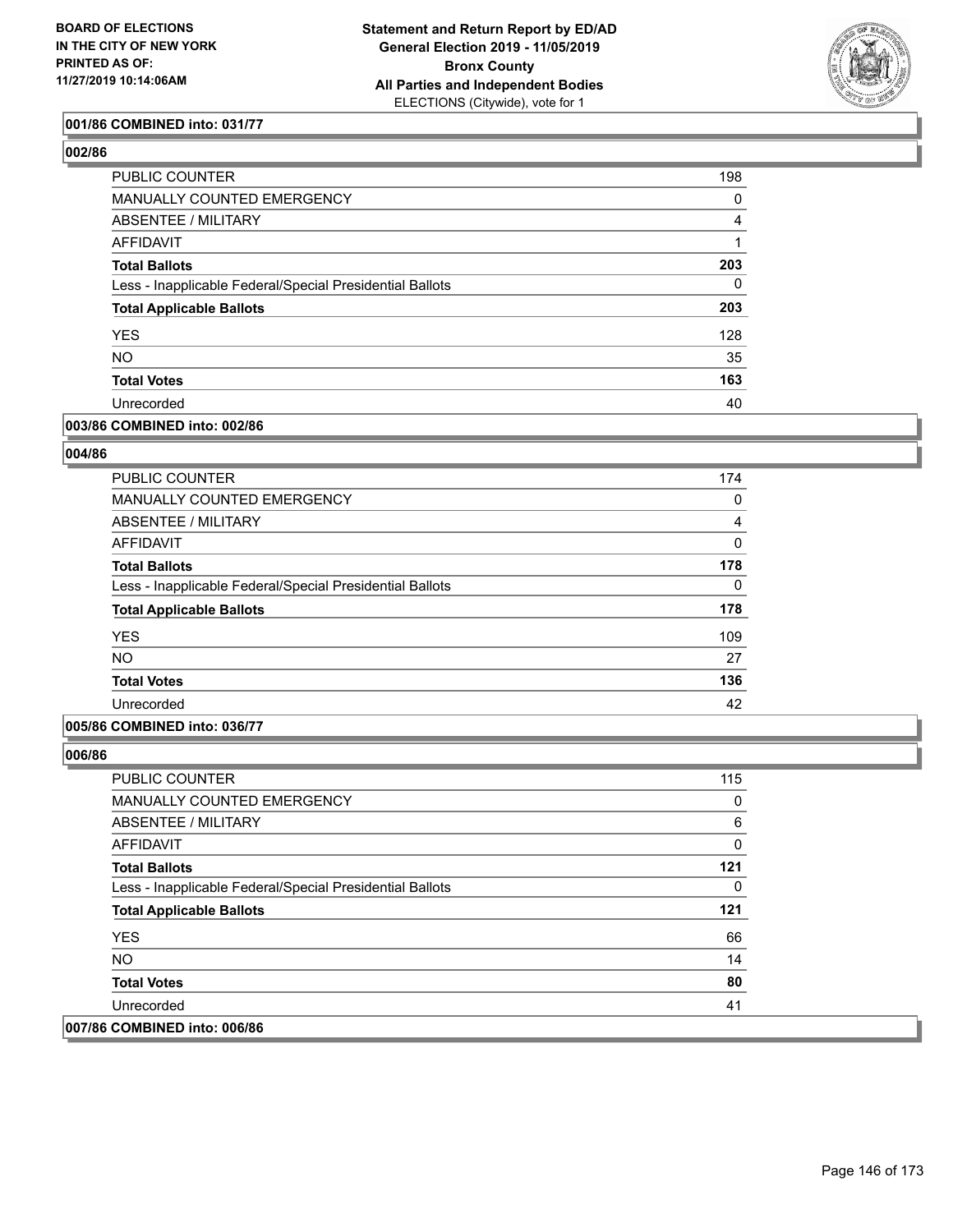

| PUBLIC COUNTER                                           | 198 |
|----------------------------------------------------------|-----|
| MANUALLY COUNTED EMERGENCY                               | 0   |
| ABSENTEE / MILITARY                                      | 4   |
| AFFIDAVIT                                                | 2   |
| Total Ballots                                            | 204 |
| Less - Inapplicable Federal/Special Presidential Ballots | 0   |
| <b>Total Applicable Ballots</b>                          | 204 |
| YES                                                      | 96  |
| NO.                                                      | 19  |
| <b>Total Votes</b>                                       | 115 |
| Unrecorded                                               | 89  |

### **009/86**

| <b>PUBLIC COUNTER</b>                                    | 112      |
|----------------------------------------------------------|----------|
| <b>MANUALLY COUNTED EMERGENCY</b>                        | 0        |
| ABSENTEE / MILITARY                                      |          |
| AFFIDAVIT                                                | 0        |
| <b>Total Ballots</b>                                     | 113      |
| Less - Inapplicable Federal/Special Presidential Ballots | $\Omega$ |
| <b>Total Applicable Ballots</b>                          | 113      |
| <b>YES</b>                                               | 81       |
| <b>NO</b>                                                | 13       |
| <b>Total Votes</b>                                       | 94       |
| Unrecorded                                               | 19       |
|                                                          |          |

# **010/86 COMBINED into: 004/86**

| PUBLIC COUNTER                                           | 181          |
|----------------------------------------------------------|--------------|
| <b>MANUALLY COUNTED EMERGENCY</b>                        | 0            |
| ABSENTEE / MILITARY                                      | 6            |
| <b>AFFIDAVIT</b>                                         | $\mathbf{0}$ |
| <b>Total Ballots</b>                                     | 187          |
| Less - Inapplicable Federal/Special Presidential Ballots | 0            |
| <b>Total Applicable Ballots</b>                          | 187          |
| <b>YES</b>                                               | 85           |
| <b>NO</b>                                                | 41           |
| <b>Total Votes</b>                                       | 126          |
| Unrecorded                                               | 61           |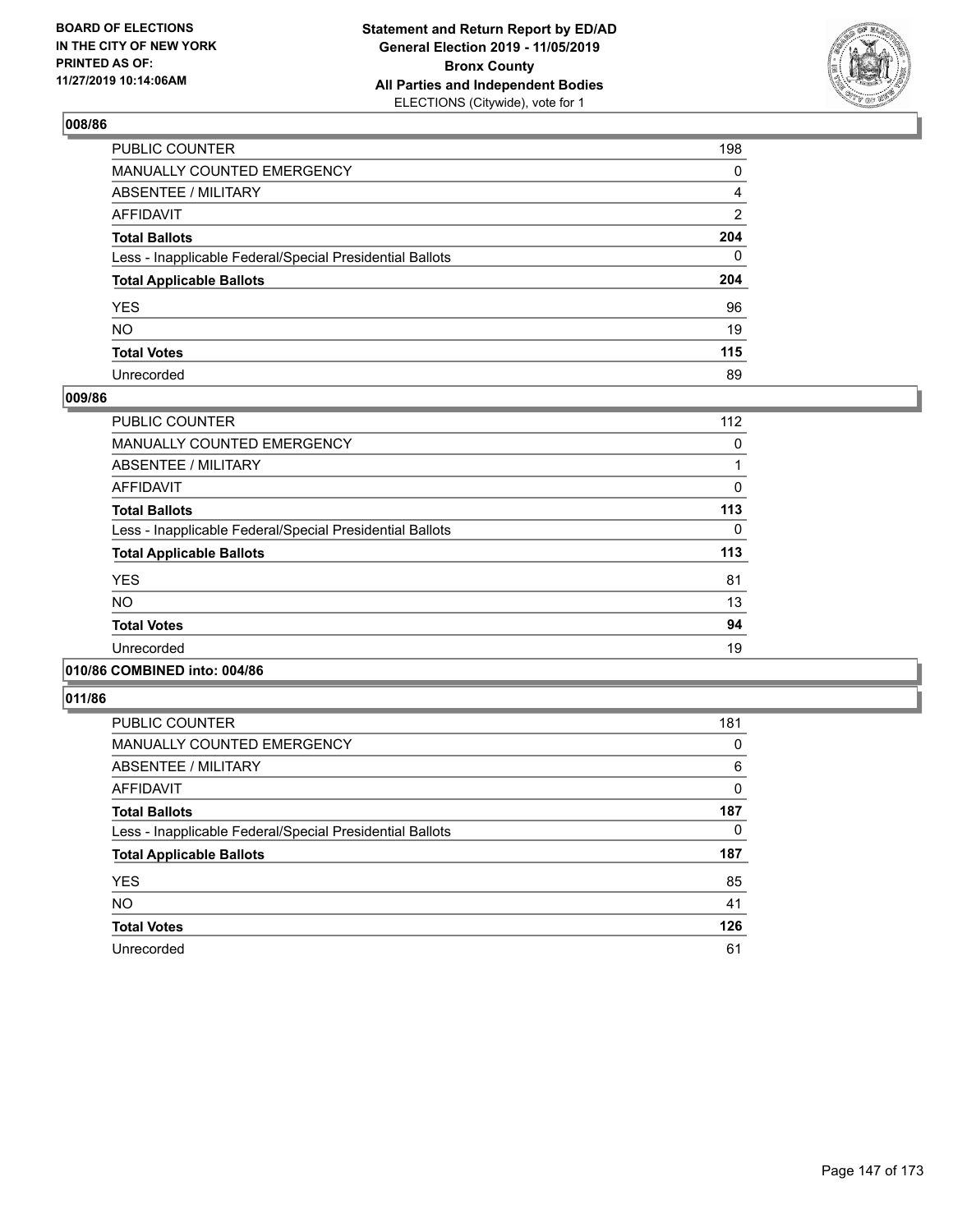

| PUBLIC COUNTER                                           | 100              |
|----------------------------------------------------------|------------------|
| <b>MANUALLY COUNTED EMERGENCY</b>                        | $\Omega$         |
| ABSENTEE / MILITARY                                      | 2                |
| <b>AFFIDAVIT</b>                                         | 0                |
| <b>Total Ballots</b>                                     | 102              |
| Less - Inapplicable Federal/Special Presidential Ballots | 0                |
| <b>Total Applicable Ballots</b>                          | 102 <sub>2</sub> |
| <b>YES</b>                                               | 79               |
| <b>NO</b>                                                | 13               |
| <b>Total Votes</b>                                       | 92               |
| Unrecorded                                               | 10               |

# **013/86 COMBINED into: 011/86**

#### **014/86**

| <b>PUBLIC COUNTER</b>                                    | 185      |
|----------------------------------------------------------|----------|
| MANUALLY COUNTED EMERGENCY                               | 0        |
| ABSENTEE / MILITARY                                      | 3        |
| AFFIDAVIT                                                | $\Omega$ |
| <b>Total Ballots</b>                                     | 188      |
| Less - Inapplicable Federal/Special Presidential Ballots | 0        |
| <b>Total Applicable Ballots</b>                          | 188      |
| <b>YES</b>                                               | 103      |
| <b>NO</b>                                                | 27       |
| <b>Total Votes</b>                                       | 130      |
| Unrecorded                                               | 58       |

# **015/86 COMBINED into: 060/78**

#### **016/86 COMBINED into: 014/86**

#### **017/86 COMBINED into: 066/86**

| PUBLIC COUNTER                                           | 95       |
|----------------------------------------------------------|----------|
| MANUALLY COUNTED EMERGENCY                               | 0        |
| ABSENTEE / MILITARY                                      |          |
| AFFIDAVIT                                                | 0        |
| <b>Total Ballots</b>                                     | 96       |
| Less - Inapplicable Federal/Special Presidential Ballots | $\Omega$ |
| <b>Total Applicable Ballots</b>                          | 96       |
| <b>YES</b>                                               | 62       |
| <b>NO</b>                                                | 19       |
| <b>Total Votes</b>                                       | 81       |
| Unrecorded                                               | 15       |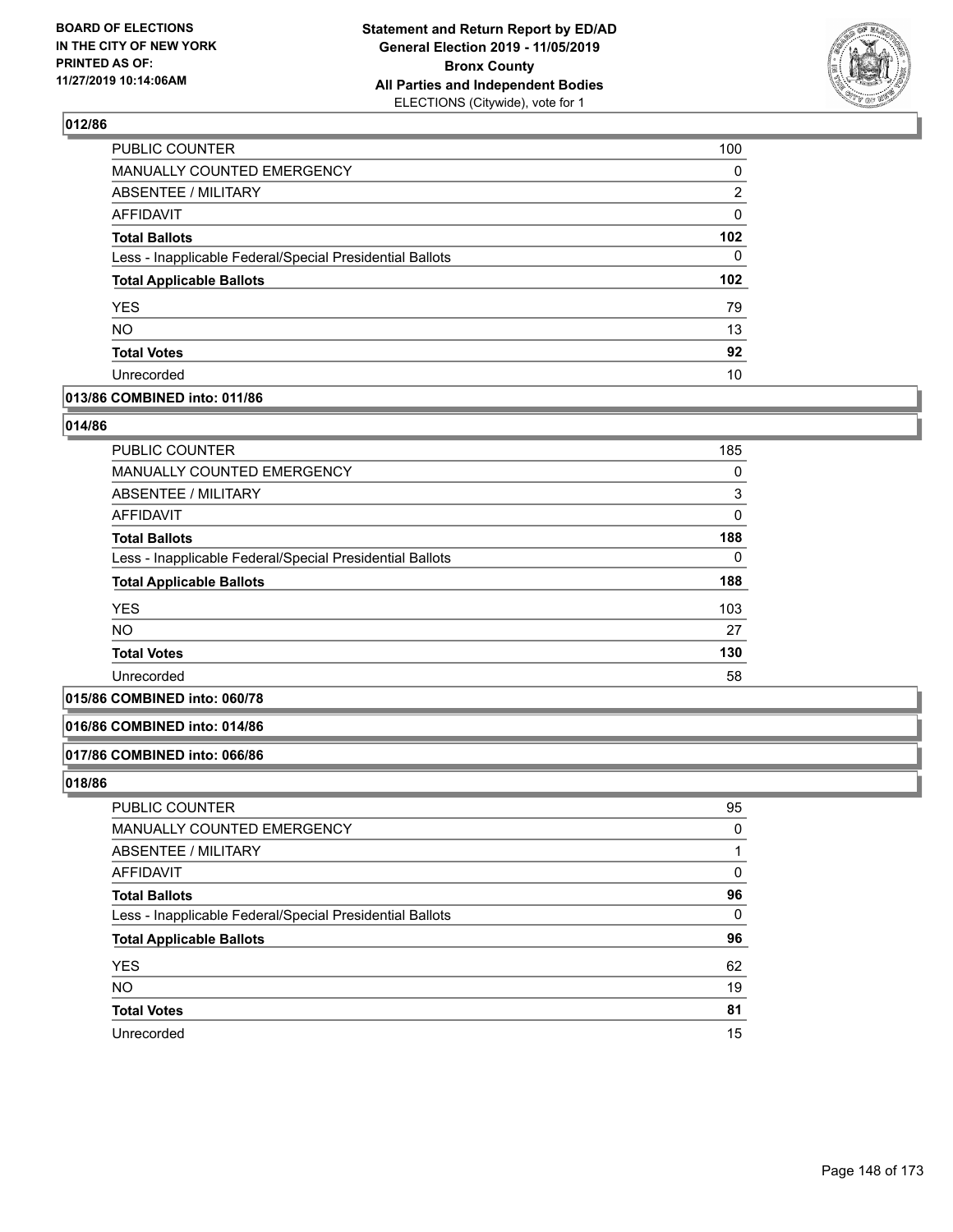

| PUBLIC COUNTER                                           | 149          |
|----------------------------------------------------------|--------------|
| MANUALLY COUNTED EMERGENCY                               | $\mathbf{0}$ |
| ABSENTEE / MILITARY                                      |              |
| AFFIDAVIT                                                |              |
| Total Ballots                                            | 151          |
| Less - Inapplicable Federal/Special Presidential Ballots | $\mathbf{0}$ |
| <b>Total Applicable Ballots</b>                          | 151          |
| YES                                                      | 101          |
| NO.                                                      | 17           |
| <b>Total Votes</b>                                       | 118          |
| Unrecorded                                               | 33           |

### **020/86**

| <b>PUBLIC COUNTER</b>                                    | 87       |
|----------------------------------------------------------|----------|
| <b>MANUALLY COUNTED EMERGENCY</b>                        | 0        |
| ABSENTEE / MILITARY                                      | 4        |
| <b>AFFIDAVIT</b>                                         | 2        |
| <b>Total Ballots</b>                                     | 93       |
| Less - Inapplicable Federal/Special Presidential Ballots | $\Omega$ |
| <b>Total Applicable Ballots</b>                          | 93       |
| <b>YES</b>                                               | 60       |
| <b>NO</b>                                                | 9        |
| <b>Total Votes</b>                                       | 69       |
| Unrecorded                                               | 24       |
|                                                          |          |

### **021/86 COMBINED into: 064/78**

**022/86** 

| <b>PUBLIC COUNTER</b>                                    | 144 |
|----------------------------------------------------------|-----|
| MANUALLY COUNTED EMERGENCY                               | 0   |
| ABSENTEE / MILITARY                                      | 0   |
| AFFIDAVIT                                                | 15  |
| <b>Total Ballots</b>                                     | 159 |
| Less - Inapplicable Federal/Special Presidential Ballots | 0   |
| <b>Total Applicable Ballots</b>                          | 159 |
| <b>YES</b>                                               | 100 |
| NO.                                                      | 24  |
| <b>Total Votes</b>                                       | 124 |
| Unrecorded                                               | 35  |
| 023/86 COMBINED into: 022/86                             |     |

**024/86 COMBINED into: 047/78**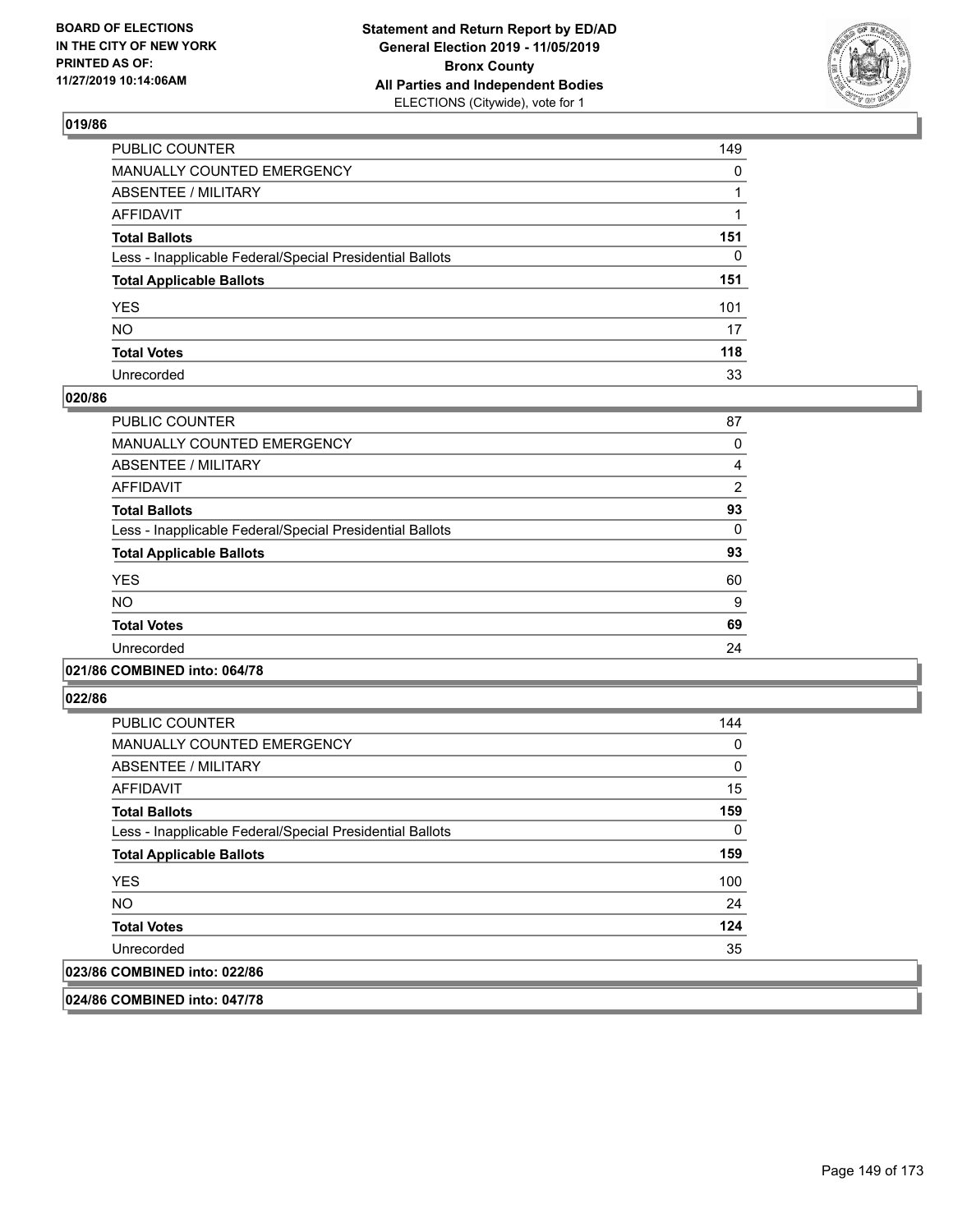

| PUBLIC COUNTER                                           | 156 |
|----------------------------------------------------------|-----|
| MANUALLY COUNTED EMERGENCY                               | 0   |
| ABSENTEE / MILITARY                                      | 4   |
| AFFIDAVIT                                                | 0   |
| Total Ballots                                            | 160 |
| Less - Inapplicable Federal/Special Presidential Ballots | 0   |
| <b>Total Applicable Ballots</b>                          | 160 |
| YES                                                      | 83  |
| NO.                                                      | 15  |
| <b>Total Votes</b>                                       | 98  |
| Unrecorded                                               | 62  |

### **026/86**

| <b>PUBLIC COUNTER</b>                                    | 185 |
|----------------------------------------------------------|-----|
| <b>MANUALLY COUNTED EMERGENCY</b>                        | 0   |
| ABSENTEE / MILITARY                                      | 2   |
| <b>AFFIDAVIT</b>                                         | 4   |
| <b>Total Ballots</b>                                     | 191 |
| Less - Inapplicable Federal/Special Presidential Ballots | 0   |
| <b>Total Applicable Ballots</b>                          | 191 |
| <b>YES</b>                                               | 95  |
| <b>NO</b>                                                | 24  |
| <b>Total Votes</b>                                       | 119 |
| Unrecorded                                               | 72  |
|                                                          |     |

### **027/86 COMBINED into: 008/86**

| PUBLIC COUNTER                                           | 164            |
|----------------------------------------------------------|----------------|
| <b>MANUALLY COUNTED EMERGENCY</b>                        | 0              |
| ABSENTEE / MILITARY                                      | 6              |
| <b>AFFIDAVIT</b>                                         | $\overline{2}$ |
| <b>Total Ballots</b>                                     | 172            |
| Less - Inapplicable Federal/Special Presidential Ballots | 0              |
| <b>Total Applicable Ballots</b>                          | 172            |
| <b>YES</b>                                               | 114            |
| <b>NO</b>                                                | 16             |
| <b>Total Votes</b>                                       | 130            |
| Unrecorded                                               | 42             |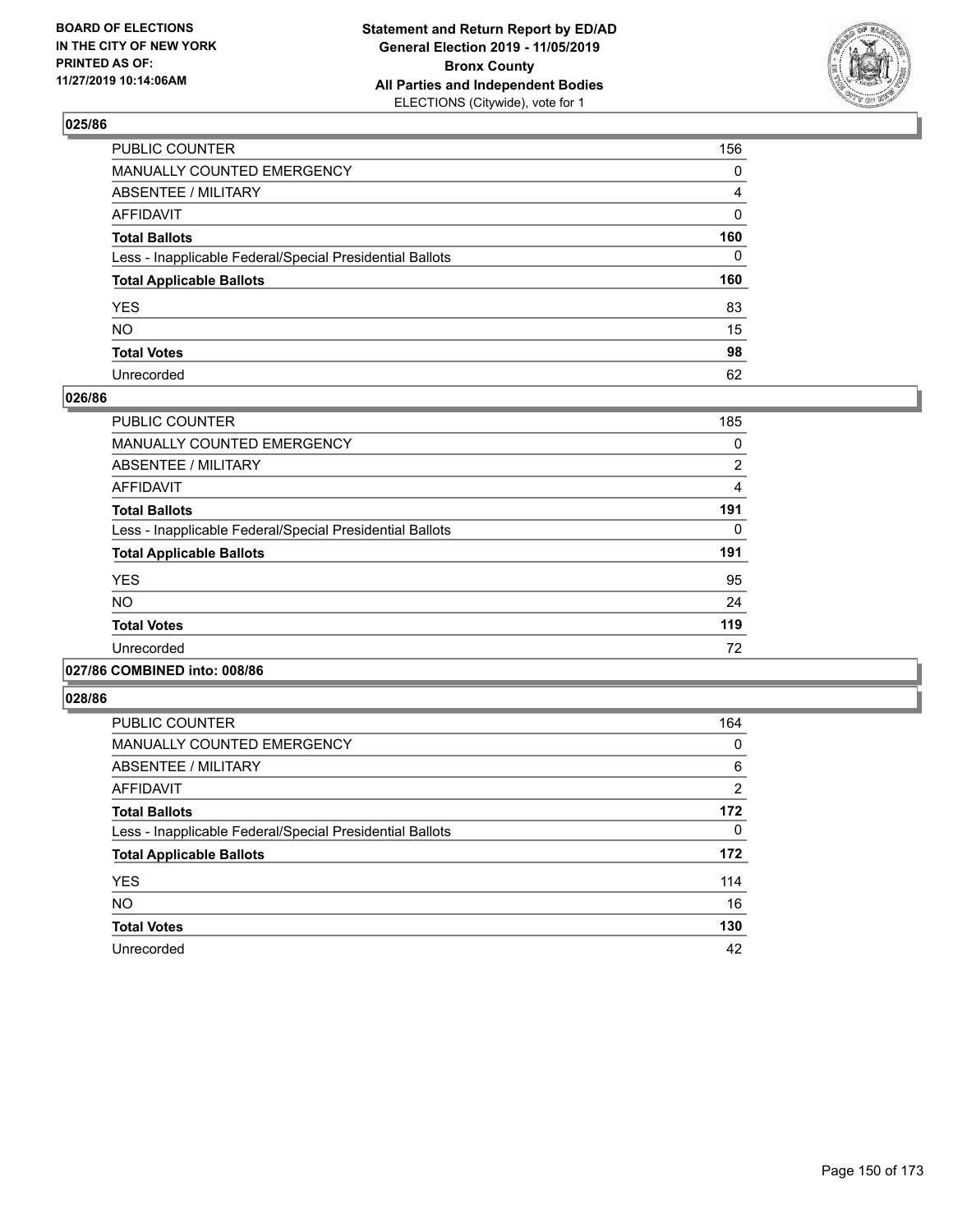

| PUBLIC COUNTER                                           | 238 |
|----------------------------------------------------------|-----|
| <b>MANUALLY COUNTED EMERGENCY</b>                        | 0   |
| <b>ABSENTEE / MILITARY</b>                               | 2   |
| <b>AFFIDAVIT</b>                                         | 8   |
| <b>Total Ballots</b>                                     | 248 |
| Less - Inapplicable Federal/Special Presidential Ballots | 0   |
| <b>Total Applicable Ballots</b>                          | 248 |
| <b>YES</b>                                               | 175 |
| <b>NO</b>                                                | 27  |
| <b>Total Votes</b>                                       | 202 |
| Unrecorded                                               | 46  |

# **030/86 COMBINED into: 028/86**

#### **031/86 COMBINED into: 037/77**

# **032/86**

| <b>PUBLIC COUNTER</b>                                    | 193            |
|----------------------------------------------------------|----------------|
| <b>MANUALLY COUNTED EMERGENCY</b>                        | 0              |
| ABSENTEE / MILITARY                                      | 0              |
| AFFIDAVIT                                                | $\overline{2}$ |
| <b>Total Ballots</b>                                     | 195            |
| Less - Inapplicable Federal/Special Presidential Ballots | $\Omega$       |
| <b>Total Applicable Ballots</b>                          | 195            |
| <b>YES</b>                                               | 91             |
| NO.                                                      | 22             |
| <b>Total Votes</b>                                       | 113            |
| Unrecorded                                               | 82             |

#### **033/86**

| <b>PUBLIC COUNTER</b>                                    | 246 |
|----------------------------------------------------------|-----|
| <b>MANUALLY COUNTED EMERGENCY</b>                        | 0   |
| ABSENTEE / MILITARY                                      | 9   |
| AFFIDAVIT                                                | 1   |
| <b>Total Ballots</b>                                     | 256 |
| Less - Inapplicable Federal/Special Presidential Ballots | 0   |
| <b>Total Applicable Ballots</b>                          | 256 |
| <b>YES</b>                                               | 161 |
| NO.                                                      | 27  |
| <b>Total Votes</b>                                       | 188 |
| Unrecorded                                               | 68  |
| 034/86 COMBINED into: 033/86                             |     |
|                                                          |     |

**035/86 COMBINED into: 032/86**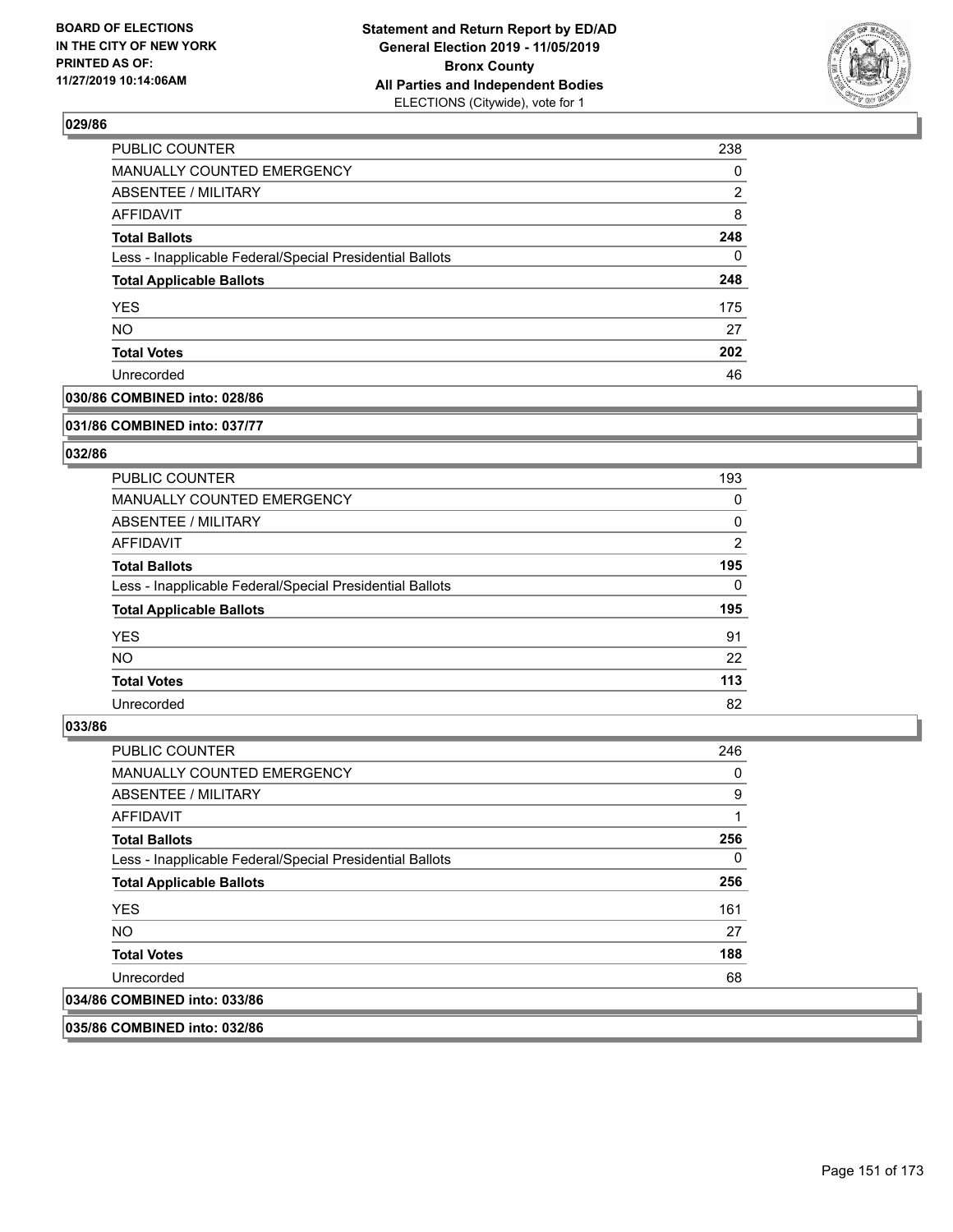

| PUBLIC COUNTER                                           | 209 |
|----------------------------------------------------------|-----|
| MANUALLY COUNTED EMERGENCY                               | 0   |
| <b>ABSENTEE / MILITARY</b>                               | 5   |
| <b>AFFIDAVIT</b>                                         | 5   |
| <b>Total Ballots</b>                                     | 219 |
| Less - Inapplicable Federal/Special Presidential Ballots | 0   |
| <b>Total Applicable Ballots</b>                          | 219 |
| <b>YES</b>                                               | 128 |
| <b>NO</b>                                                | 15  |
| <b>Total Votes</b>                                       | 143 |
| Unrecorded                                               | 76  |

### **037/86 COMBINED into: 017/77**

### **038/86**

| <b>PUBLIC COUNTER</b>                                    | 174 |
|----------------------------------------------------------|-----|
| <b>MANUALLY COUNTED EMERGENCY</b>                        | 0   |
| ABSENTEE / MILITARY                                      | 3   |
| AFFIDAVIT                                                |     |
| <b>Total Ballots</b>                                     | 178 |
| Less - Inapplicable Federal/Special Presidential Ballots | 0   |
| <b>Total Applicable Ballots</b>                          | 178 |
| <b>YES</b>                                               | 91  |
| NO.                                                      | 15  |
| <b>Total Votes</b>                                       | 106 |
| Unrecorded                                               | 72  |
|                                                          |     |

### **039/86 COMBINED into: 038/86**

**040/86** 

| <b>PUBLIC COUNTER</b>                                    | 189 |
|----------------------------------------------------------|-----|
| <b>MANUALLY COUNTED EMERGENCY</b>                        | 0   |
| ABSENTEE / MILITARY                                      | 2   |
| <b>AFFIDAVIT</b>                                         | 2   |
| <b>Total Ballots</b>                                     | 193 |
| Less - Inapplicable Federal/Special Presidential Ballots | 0   |
| <b>Total Applicable Ballots</b>                          | 193 |
| <b>YES</b>                                               | 134 |
| NO.                                                      | 21  |
| <b>Total Votes</b>                                       | 155 |
| Unrecorded                                               | 38  |
| 041/86 COMBINED into: 040/86                             |     |
|                                                          |     |

**042/86 COMBINED into: 030/79**

#### **043/86 COMBINED into: 029/79**

**044/86 COMBINED into: 007/79**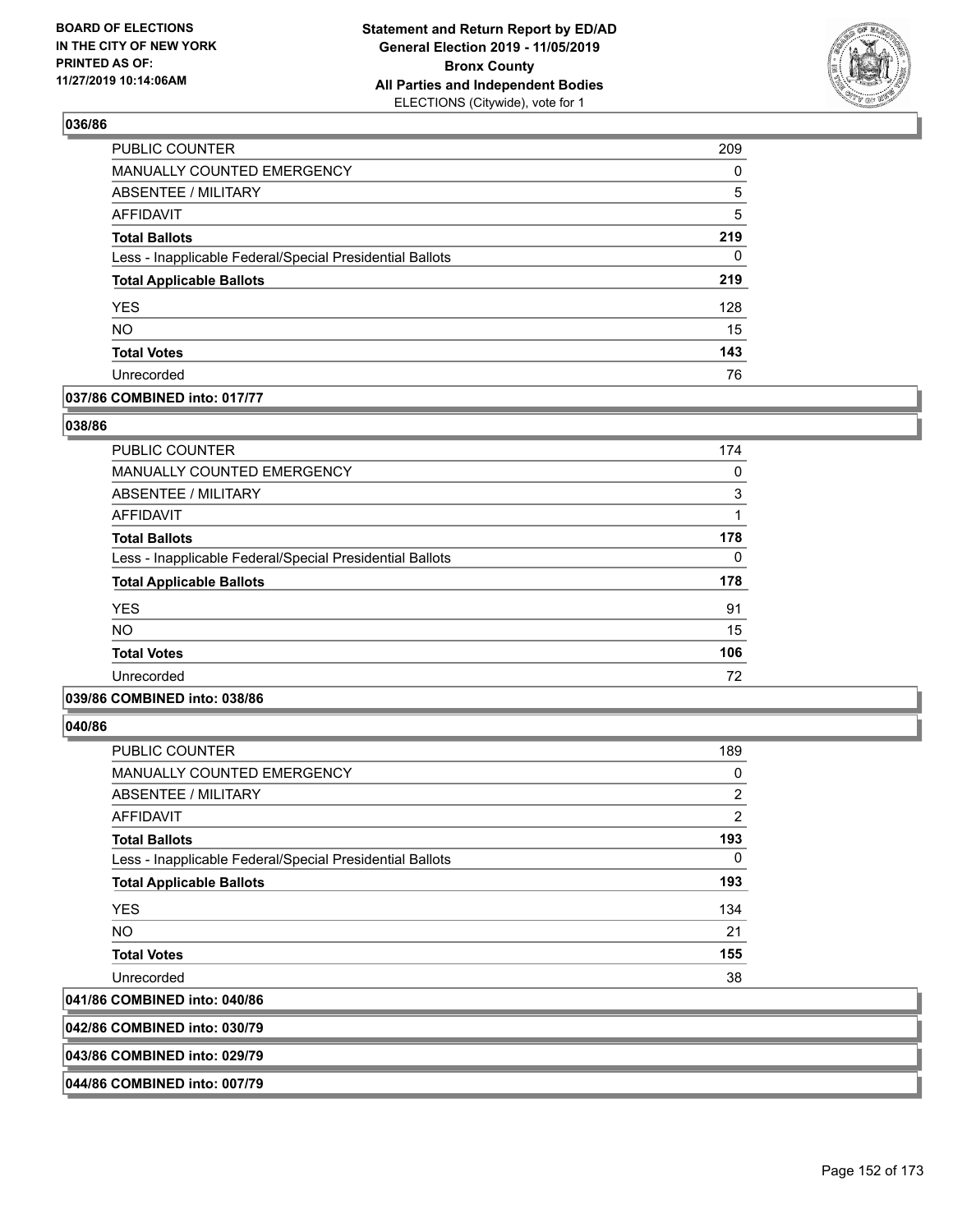

| PUBLIC COUNTER                                           | 128          |
|----------------------------------------------------------|--------------|
| MANUALLY COUNTED EMERGENCY                               | 0            |
| ABSENTEE / MILITARY                                      | 3            |
| AFFIDAVIT                                                | 5            |
| Total Ballots                                            | 136          |
| Less - Inapplicable Federal/Special Presidential Ballots | $\mathbf{0}$ |
| <b>Total Applicable Ballots</b>                          | 136          |
| YES                                                      | 98           |
| NO.                                                      | 13           |
| <b>Total Votes</b>                                       | 111          |
| Unrecorded                                               | 25           |

### **046/86**

| <b>PUBLIC COUNTER</b>                                    | 77       |
|----------------------------------------------------------|----------|
| <b>MANUALLY COUNTED EMERGENCY</b>                        | 0        |
| ABSENTEE / MILITARY                                      | 8        |
| AFFIDAVIT                                                | 3        |
| <b>Total Ballots</b>                                     | 88       |
| Less - Inapplicable Federal/Special Presidential Ballots | $\Omega$ |
| <b>Total Applicable Ballots</b>                          | 88       |
| <b>YES</b>                                               | 55       |
| <b>NO</b>                                                | 10       |
| <b>Total Votes</b>                                       | 65       |
| Unrecorded                                               | 23       |

### **047/86**

| <b>PUBLIC COUNTER</b>                                    | 122 |
|----------------------------------------------------------|-----|
| <b>MANUALLY COUNTED EMERGENCY</b>                        | 0   |
| ABSENTEE / MILITARY                                      | 5   |
| AFFIDAVIT                                                | 1   |
| <b>Total Ballots</b>                                     | 128 |
| Less - Inapplicable Federal/Special Presidential Ballots | 0   |
| <b>Total Applicable Ballots</b>                          | 128 |
| <b>YES</b>                                               | 74  |
| NO.                                                      | 14  |
| <b>Total Votes</b>                                       | 88  |
| Unrecorded                                               | 40  |
| 048/86 COMBINED into: 064/78                             |     |

**049/86 COMBINED into: 067/79**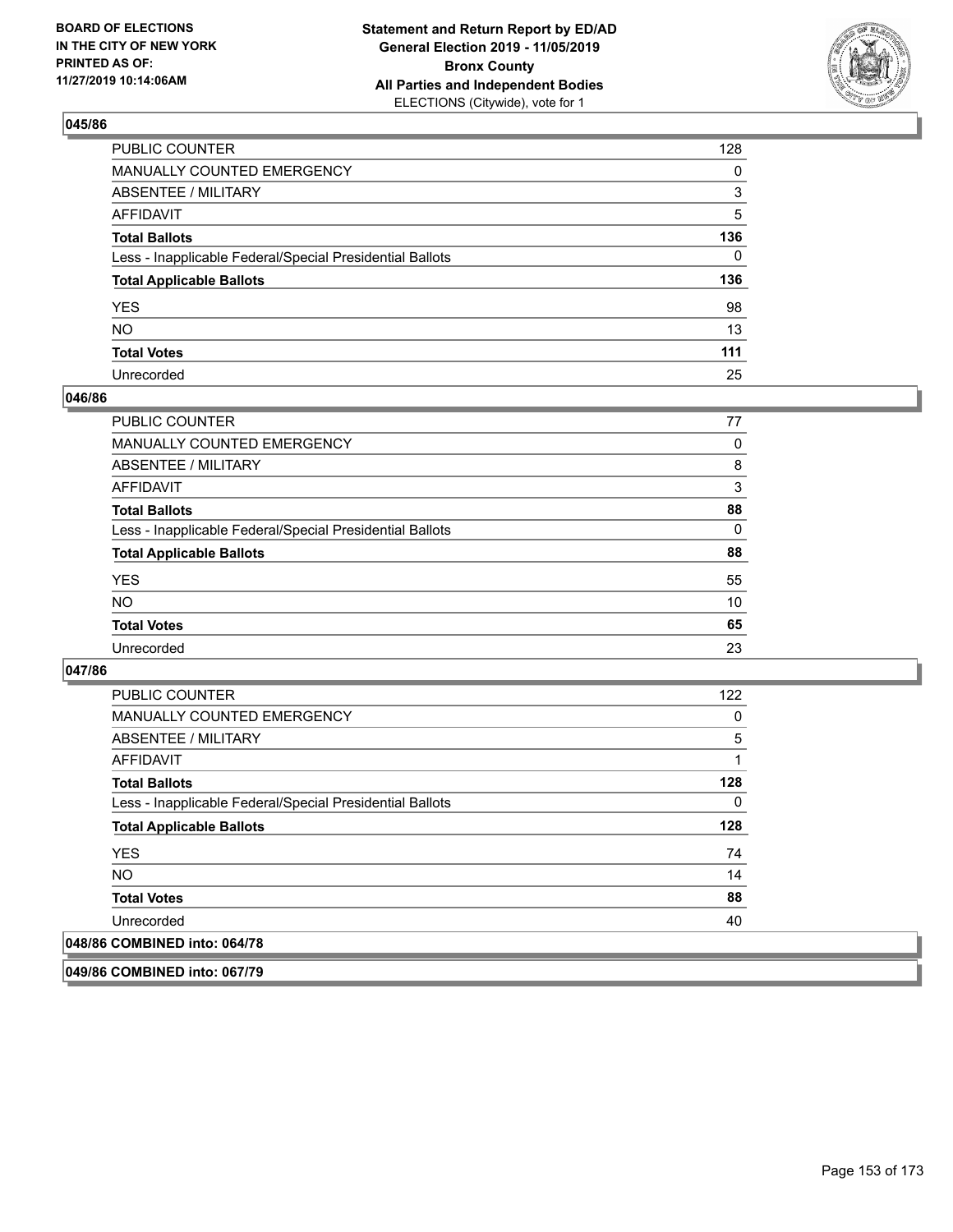

| PUBLIC COUNTER                                           | 125 |
|----------------------------------------------------------|-----|
| MANUALLY COUNTED EMERGENCY                               | 0   |
| ABSENTEE / MILITARY                                      |     |
| AFFIDAVIT                                                | 1   |
| <b>Total Ballots</b>                                     | 127 |
| Less - Inapplicable Federal/Special Presidential Ballots | 0   |
| <b>Total Applicable Ballots</b>                          | 127 |
| <b>YES</b>                                               | 71  |
| <b>NO</b>                                                | 18  |
| <b>Total Votes</b>                                       | 89  |
| Unrecorded                                               | 38  |

### **051/86 COMBINED into: 019/78**

### **052/86**

| <b>PUBLIC COUNTER</b>                                    | 94       |
|----------------------------------------------------------|----------|
| <b>MANUALLY COUNTED EMERGENCY</b>                        | 0        |
| ABSENTEE / MILITARY                                      | 2        |
| AFFIDAVIT                                                | 0        |
| <b>Total Ballots</b>                                     | 96       |
| Less - Inapplicable Federal/Special Presidential Ballots | $\Omega$ |
| <b>Total Applicable Ballots</b>                          | 96       |
| <b>YES</b>                                               | 77       |
| <b>NO</b>                                                | 9        |
| <b>Total Votes</b>                                       | 86       |
| Unrecorded                                               | 10       |
|                                                          |          |

# **053/86 COMBINED into: 055/86**

#### **054/86 COMBINED into: 056/86**

| <b>PUBLIC COUNTER</b>                                    | 175            |
|----------------------------------------------------------|----------------|
| MANUALLY COUNTED EMERGENCY                               | 0              |
| ABSENTEE / MILITARY                                      | 9              |
| AFFIDAVIT                                                | $\overline{2}$ |
| <b>Total Ballots</b>                                     | 186            |
| Less - Inapplicable Federal/Special Presidential Ballots | $\Omega$       |
| <b>Total Applicable Ballots</b>                          | 186            |
| <b>YES</b>                                               | 102            |
| <b>NO</b>                                                | 17             |
| <b>Total Votes</b>                                       | 119            |
| Unrecorded                                               | 67             |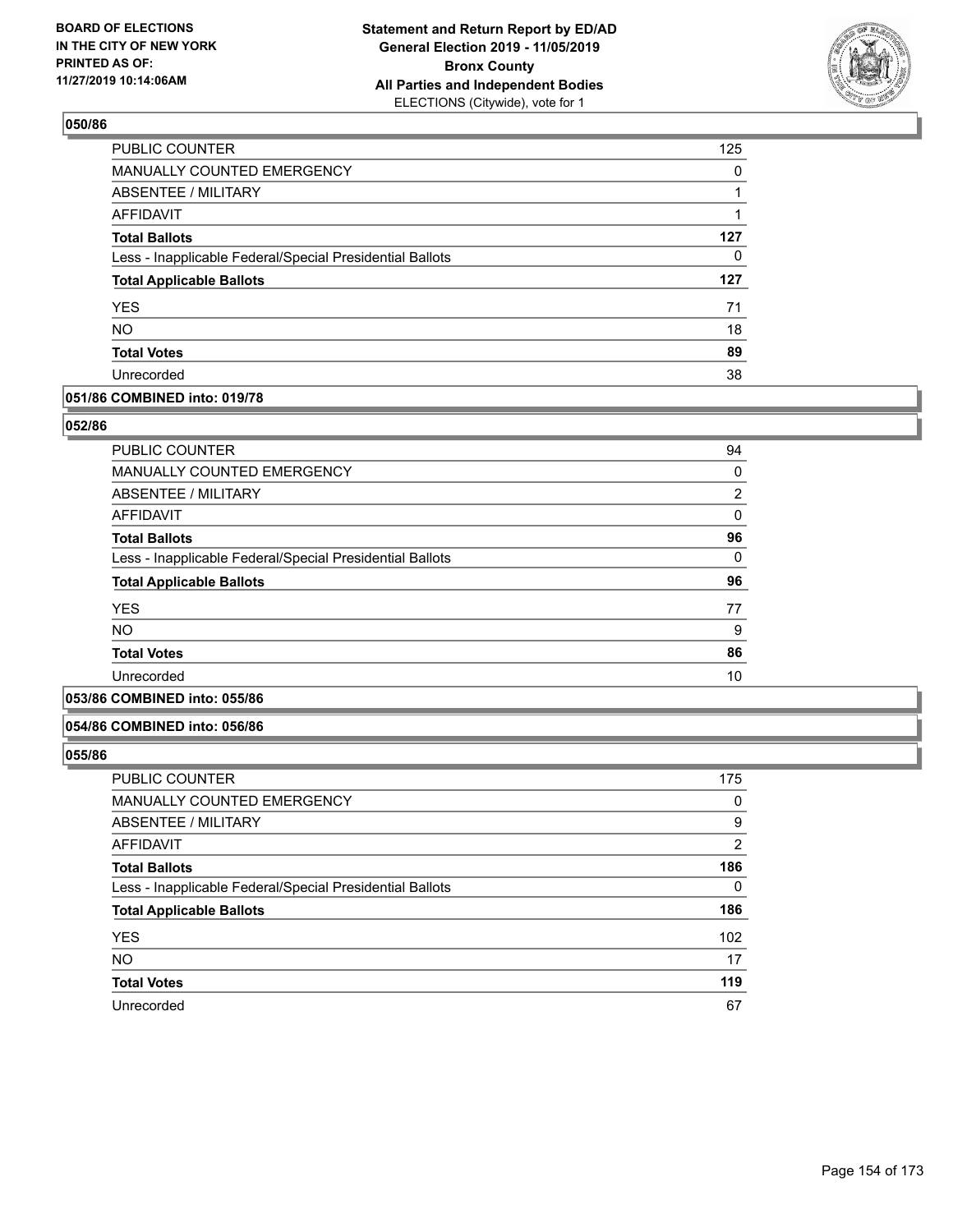

| PUBLIC COUNTER                                           | 122            |
|----------------------------------------------------------|----------------|
| MANUALLY COUNTED EMERGENCY                               | 0              |
| ABSENTEE / MILITARY                                      | 0              |
| AFFIDAVIT                                                | $\overline{4}$ |
| Total Ballots                                            | 126            |
| Less - Inapplicable Federal/Special Presidential Ballots | 0              |
| <b>Total Applicable Ballots</b>                          | 126            |
| YES                                                      | 77             |
| NO.                                                      | 16             |
| <b>Total Votes</b>                                       | 93             |
| Unrecorded                                               | 33             |

### **057/86**

| <b>PUBLIC COUNTER</b>                                    | 168      |
|----------------------------------------------------------|----------|
| <b>MANUALLY COUNTED EMERGENCY</b>                        | 0        |
| ABSENTEE / MILITARY                                      | 4        |
| AFFIDAVIT                                                |          |
| <b>Total Ballots</b>                                     | 173      |
| Less - Inapplicable Federal/Special Presidential Ballots | $\Omega$ |
| <b>Total Applicable Ballots</b>                          | 173      |
| <b>YES</b>                                               | 110      |
| <b>NO</b>                                                | 8        |
| <b>Total Votes</b>                                       | 118      |
| Unrecorded                                               | 55       |

**058/86 COMBINED into: 018/78**

**059/86 COMBINED into: 029/86**

#### **060/86 COMBINED into: 038/86**

#### **061/86 COMBINED into: 019/86**

#### **062/86 COMBINED into: 025/86**

| <b>PUBLIC COUNTER</b>                                    | 130          |
|----------------------------------------------------------|--------------|
| MANUALLY COUNTED EMERGENCY                               | 0            |
| ABSENTEE / MILITARY                                      | 2            |
| AFFIDAVIT                                                | $\mathbf{1}$ |
| <b>Total Ballots</b>                                     | 133          |
| Less - Inapplicable Federal/Special Presidential Ballots | 0            |
| <b>Total Applicable Ballots</b>                          | 133          |
| <b>YES</b>                                               | 76           |
| <b>NO</b>                                                | 16           |
| <b>Total Votes</b>                                       | 92           |
| Unrecorded                                               | 41           |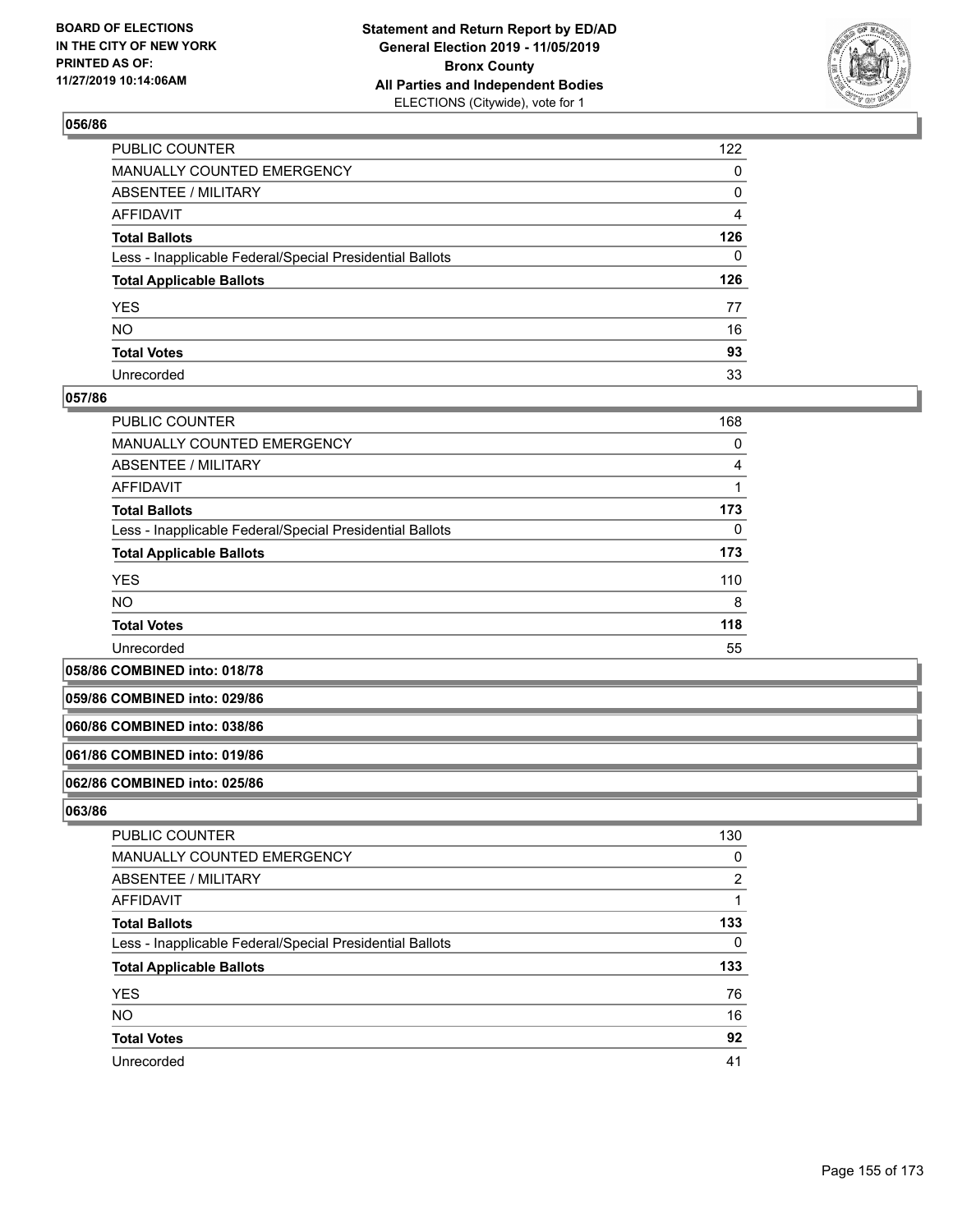

| PUBLIC COUNTER                                           | 107 |
|----------------------------------------------------------|-----|
| <b>MANUALLY COUNTED EMERGENCY</b>                        | 0   |
| ABSENTEE / MILITARY                                      | 6   |
| AFFIDAVIT                                                | 0   |
| <b>Total Ballots</b>                                     | 113 |
| Less - Inapplicable Federal/Special Presidential Ballots | 0   |
| <b>Total Applicable Ballots</b>                          | 113 |
| <b>YES</b>                                               | 80  |
| <b>NO</b>                                                | 9   |
| <b>Total Votes</b>                                       | 89  |
| Unrecorded                                               | 24  |

### **065/86 COMBINED into: 004/86**

### **066/86**

| <b>PUBLIC COUNTER</b>                                    | 219 |
|----------------------------------------------------------|-----|
| <b>MANUALLY COUNTED EMERGENCY</b>                        | 0   |
| <b>ABSENTEE / MILITARY</b>                               | 0   |
| AFFIDAVIT                                                | 3   |
| <b>Total Ballots</b>                                     | 222 |
| Less - Inapplicable Federal/Special Presidential Ballots | 0   |
| <b>Total Applicable Ballots</b>                          | 222 |
| <b>YES</b>                                               | 135 |
| <b>NO</b>                                                | 41  |
| <b>Total Votes</b>                                       | 176 |
| Unrecorded                                               | 46  |
|                                                          |     |

**067/86 COMBINED into: 026/86**

**068/86 COMBINED into: 031/77**

**069/86 COMBINED into: 043/78**

**070/86 COMBINED into: 057/86**

**071/86 COMBINED into: 036/86**

**072/86 COMBINED into: 067/79**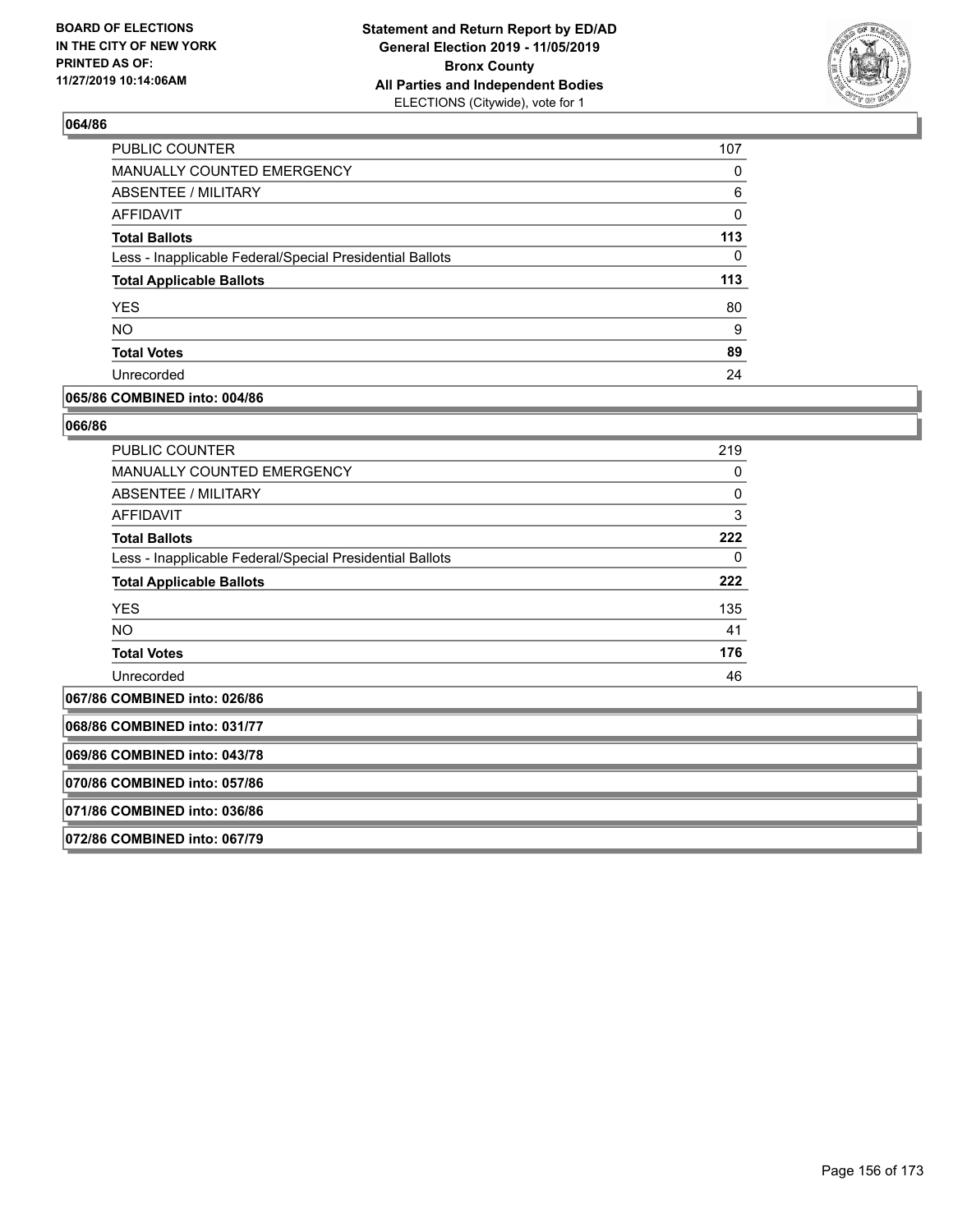

| PUBLIC COUNTER                                           | 83             |
|----------------------------------------------------------|----------------|
| <b>MANUALLY COUNTED EMERGENCY</b>                        | $\Omega$       |
| ABSENTEE / MILITARY                                      | 4              |
| <b>AFFIDAVIT</b>                                         | $\overline{4}$ |
| <b>Total Ballots</b>                                     | 91             |
| Less - Inapplicable Federal/Special Presidential Ballots | 0              |
| <b>Total Applicable Ballots</b>                          | 91             |
| <b>YES</b>                                               | 50             |
| <b>NO</b>                                                | 6              |
| <b>Total Votes</b>                                       | 56             |
| Unrecorded                                               | 35             |

# **002/87 COMBINED into: 001/87**

### **003/87**

| <b>PUBLIC COUNTER</b>                                    | 153            |
|----------------------------------------------------------|----------------|
| <b>MANUALLY COUNTED EMERGENCY</b>                        | 0              |
| <b>ABSENTEE / MILITARY</b>                               | $\overline{2}$ |
| <b>AFFIDAVIT</b>                                         | 12             |
| <b>Total Ballots</b>                                     | 167            |
| Less - Inapplicable Federal/Special Presidential Ballots | 0              |
| <b>Total Applicable Ballots</b>                          | 167            |
| <b>YES</b>                                               | 98             |
| <b>NO</b>                                                | 17             |
| <b>Total Votes</b>                                       | 115            |
| Unrecorded                                               | 52             |
|                                                          |                |

# **004/87 COMBINED into: 001/87**

| <b>PUBLIC COUNTER</b>                                    | 169      |
|----------------------------------------------------------|----------|
| <b>MANUALLY COUNTED EMERGENCY</b>                        | 0        |
| <b>ABSENTEE / MILITARY</b>                               | 3        |
| AFFIDAVIT                                                | 2        |
| <b>Total Ballots</b>                                     | 174      |
| Less - Inapplicable Federal/Special Presidential Ballots | $\Omega$ |
| <b>Total Applicable Ballots</b>                          | 174      |
| <b>YES</b>                                               | 112      |
| <b>NO</b>                                                | 19       |
| <b>Total Votes</b>                                       | 131      |
| Unrecorded                                               | 43       |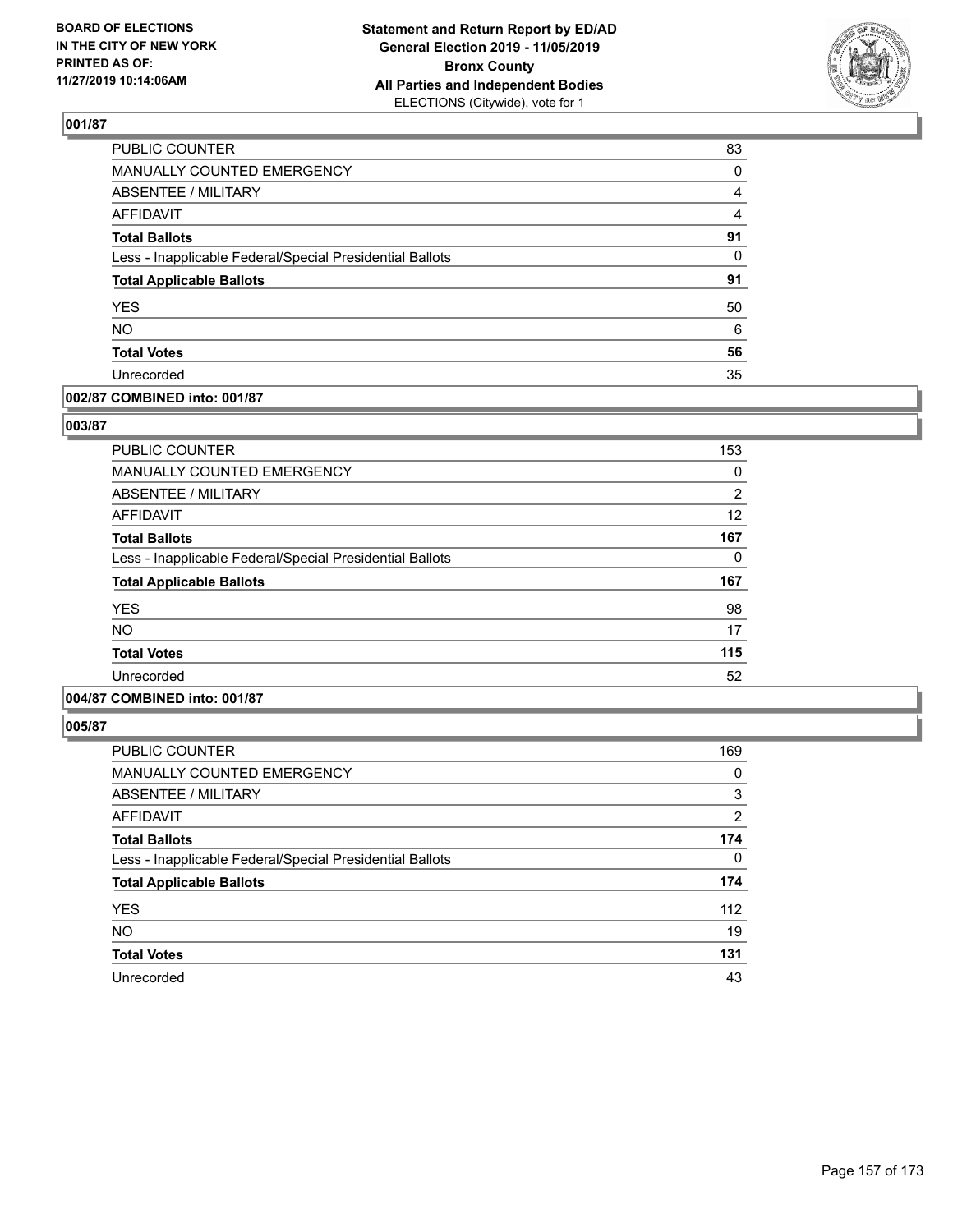

| PUBLIC COUNTER                                           | 128      |
|----------------------------------------------------------|----------|
| MANUALLY COUNTED EMERGENCY                               | $\Omega$ |
| <b>ABSENTEE / MILITARY</b>                               | 0        |
| AFFIDAVIT                                                | 3        |
| <b>Total Ballots</b>                                     | 131      |
| Less - Inapplicable Federal/Special Presidential Ballots | 0        |
| <b>Total Applicable Ballots</b>                          | 131      |
| <b>YES</b>                                               | 68       |
| <b>NO</b>                                                | 13       |
| <b>Total Votes</b>                                       | 81       |
| Unrecorded                                               | 50       |

# **007/87 COMBINED into: 003/87**

#### **008/87 COMBINED into: 005/87**

# **009/87**

| <b>PUBLIC COUNTER</b>                                    | 88 |
|----------------------------------------------------------|----|
| <b>MANUALLY COUNTED EMERGENCY</b>                        | 0  |
| ABSENTEE / MILITARY                                      | 3  |
| AFFIDAVIT                                                | 0  |
| <b>Total Ballots</b>                                     | 91 |
| Less - Inapplicable Federal/Special Presidential Ballots | 0  |
| <b>Total Applicable Ballots</b>                          | 91 |
| <b>YES</b>                                               | 65 |
| NO.                                                      | 12 |
| <b>Total Votes</b>                                       | 77 |
| Unrecorded                                               | 14 |

| <b>PUBLIC COUNTER</b>                                    | 169            |
|----------------------------------------------------------|----------------|
| <b>MANUALLY COUNTED EMERGENCY</b>                        | 0              |
| ABSENTEE / MILITARY                                      | $\overline{2}$ |
| AFFIDAVIT                                                | 4              |
| <b>Total Ballots</b>                                     | 175            |
| Less - Inapplicable Federal/Special Presidential Ballots | $\Omega$       |
| <b>Total Applicable Ballots</b>                          | 175            |
| <b>YES</b>                                               | 125            |
| <b>NO</b>                                                | 28             |
| <b>Total Votes</b>                                       | 153            |
| Unrecorded                                               | 22             |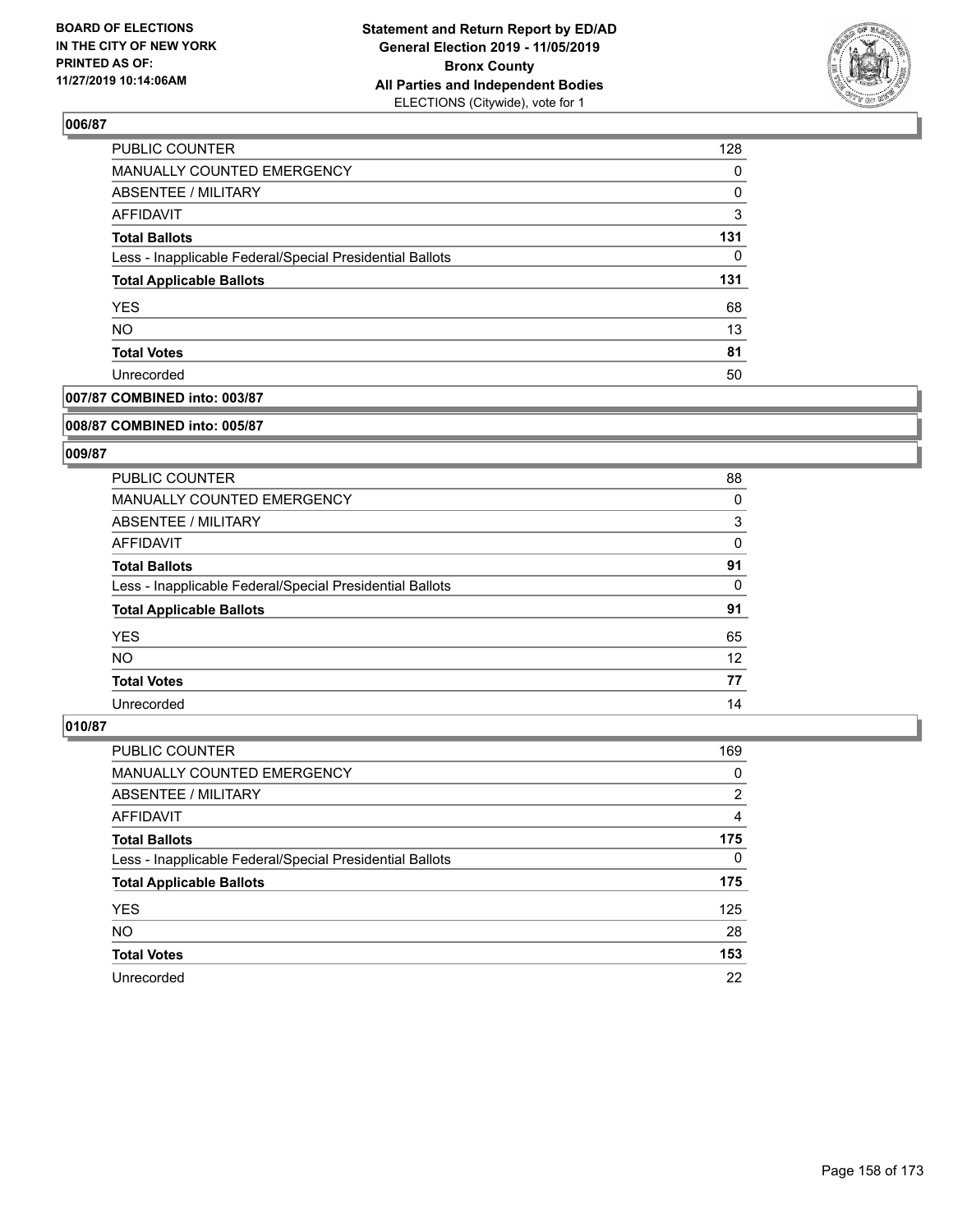

| PUBLIC COUNTER                                           | 146 |
|----------------------------------------------------------|-----|
| <b>MANUALLY COUNTED EMERGENCY</b>                        | 0   |
| ABSENTEE / MILITARY                                      | 3   |
| AFFIDAVIT                                                |     |
| <b>Total Ballots</b>                                     | 150 |
| Less - Inapplicable Federal/Special Presidential Ballots | 0   |
| <b>Total Applicable Ballots</b>                          | 150 |
| <b>YES</b>                                               | 83  |
| <b>NO</b>                                                | 30  |
| <b>Total Votes</b>                                       | 113 |
| Unrecorded                                               | 37  |

#### **012/87 COMBINED into: 011/87**

**013/87 COMBINED into: 011/87**

**014/87 COMBINED into: 010/87**

**015/87 COMBINED into: 005/87**

**016/87 COMBINED into: 010/87**

**017/87 COMBINED into: 013/80**

**018/87 COMBINED into: 013/80**

| <b>PUBLIC COUNTER</b>                                    | 164 |
|----------------------------------------------------------|-----|
| MANUALLY COUNTED EMERGENCY                               | 0   |
| ABSENTEE / MILITARY                                      |     |
| AFFIDAVIT                                                | 0   |
| <b>Total Ballots</b>                                     | 165 |
| Less - Inapplicable Federal/Special Presidential Ballots | 0   |
| <b>Total Applicable Ballots</b>                          | 165 |
| <b>YES</b>                                               | 98  |
| <b>NO</b>                                                | 36  |
| <b>Total Votes</b>                                       | 134 |
| Unrecorded                                               | 31  |
| 020/87 COMBINED into: 019/87                             |     |
| 021/87 COMBINED into: 010/87                             |     |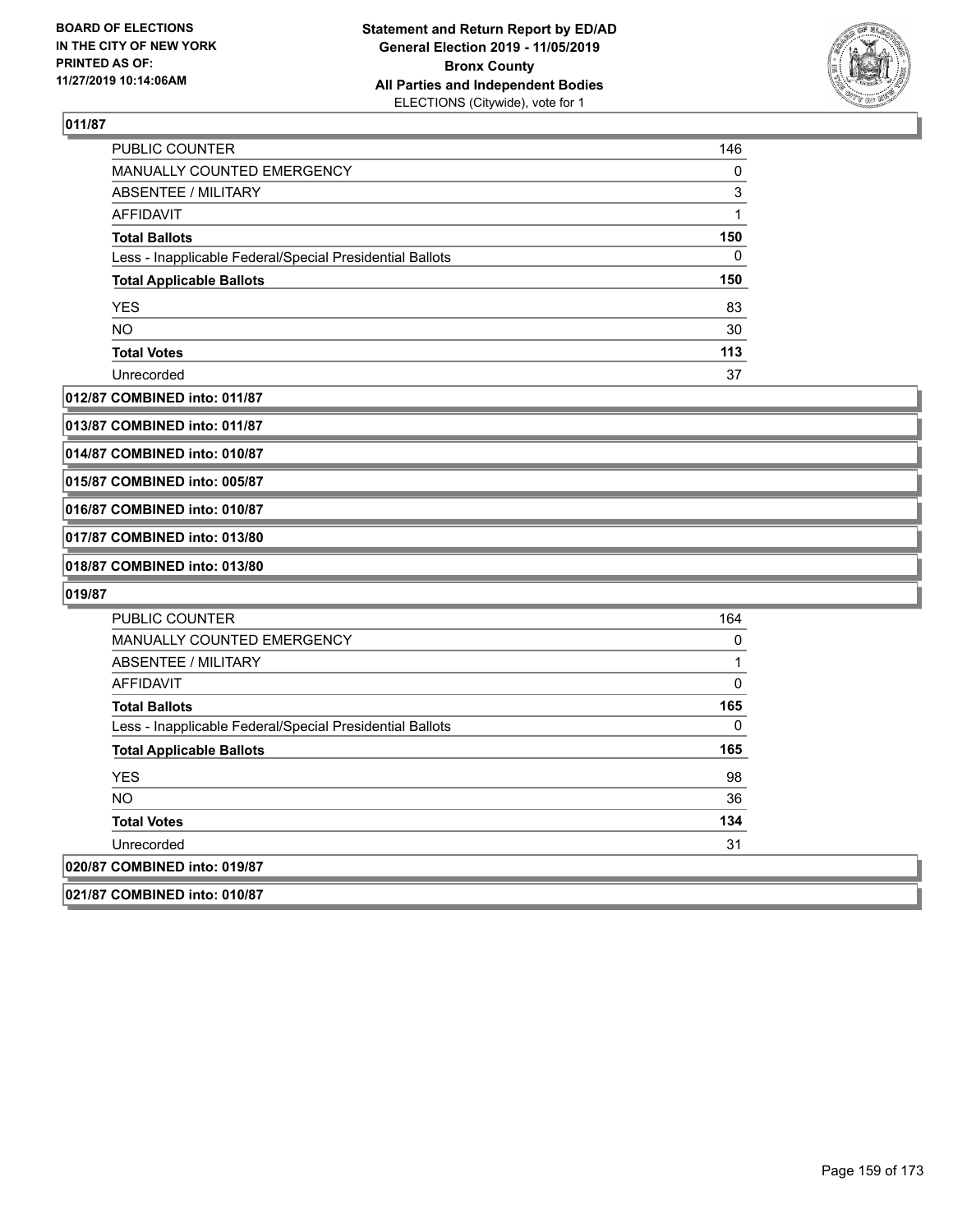

| <b>PUBLIC COUNTER</b>                                    | 184            |
|----------------------------------------------------------|----------------|
| MANUALLY COUNTED EMERGENCY                               | $\Omega$       |
| ABSENTEE / MILITARY                                      | 5              |
| <b>AFFIDAVIT</b>                                         | $\overline{2}$ |
| <b>Total Ballots</b>                                     | 191            |
| Less - Inapplicable Federal/Special Presidential Ballots | $\Omega$       |
| <b>Total Applicable Ballots</b>                          | 191            |
| <b>YES</b>                                               | 124            |
| <b>NO</b>                                                | 40             |
| <b>Total Votes</b>                                       | 164            |
| Unrecorded                                               | 27             |

### **023/87 COMBINED into: 022/87**

#### **024/87 COMBINED into: 032/85**

**025/87 COMBINED into: 022/87**

#### **026/87**

| <b>PUBLIC COUNTER</b>                                    | 179 |
|----------------------------------------------------------|-----|
| <b>MANUALLY COUNTED EMERGENCY</b>                        | 0   |
| ABSENTEE / MILITARY                                      | 0   |
| AFFIDAVIT                                                | 5   |
| <b>Total Ballots</b>                                     | 184 |
| Less - Inapplicable Federal/Special Presidential Ballots | 0   |
| <b>Total Applicable Ballots</b>                          | 184 |
| <b>YES</b>                                               | 101 |
| <b>NO</b>                                                | 25  |
| <b>Total Votes</b>                                       | 126 |
| Unrecorded                                               | 58  |
|                                                          |     |

# **027/87 COMBINED into: 026/87**

| <b>PUBLIC COUNTER</b>                                    | 138 |
|----------------------------------------------------------|-----|
| <b>MANUALLY COUNTED EMERGENCY</b>                        | 0   |
| ABSENTEE / MILITARY                                      | 0   |
| AFFIDAVIT                                                |     |
| <b>Total Ballots</b>                                     | 139 |
| Less - Inapplicable Federal/Special Presidential Ballots | 0   |
| <b>Total Applicable Ballots</b>                          | 139 |
| <b>YES</b>                                               | 91  |
| <b>NO</b>                                                | 26  |
| <b>Total Votes</b>                                       | 117 |
| Unrecorded                                               | 22  |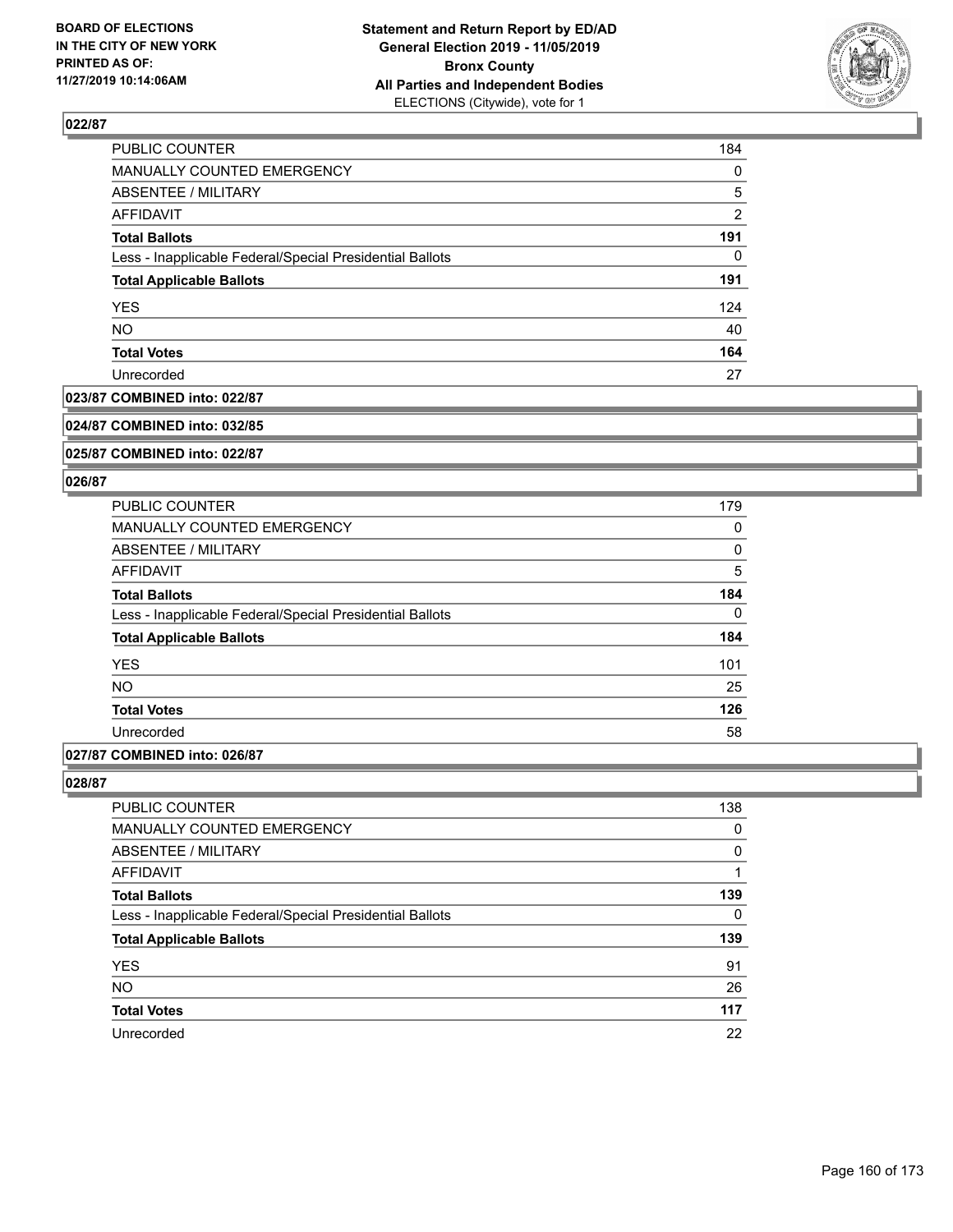

| PUBLIC COUNTER                                           | 210          |
|----------------------------------------------------------|--------------|
| MANUALLY COUNTED EMERGENCY                               | $\mathbf{0}$ |
| ABSENTEE / MILITARY                                      | 11           |
| AFFIDAVIT                                                | 2            |
| Total Ballots                                            | 223          |
| Less - Inapplicable Federal/Special Presidential Ballots | $\mathbf{0}$ |
| <b>Total Applicable Ballots</b>                          | 223          |
| YES                                                      | 157          |
| NO.                                                      | 44           |
| <b>Total Votes</b>                                       | 201          |
| Unrecorded                                               | 22           |

# **030/87**

| <b>PUBLIC COUNTER</b>                                    | 170 |
|----------------------------------------------------------|-----|
| <b>MANUALLY COUNTED EMERGENCY</b>                        | 0   |
| ABSENTEE / MILITARY                                      |     |
| AFFIDAVIT                                                |     |
| <b>Total Ballots</b>                                     | 178 |
| Less - Inapplicable Federal/Special Presidential Ballots | 0   |
| <b>Total Applicable Ballots</b>                          | 178 |
| <b>YES</b>                                               | 124 |
| <b>NO</b>                                                | 22  |
| <b>Total Votes</b>                                       | 146 |
| Unrecorded                                               | 32  |
|                                                          |     |

# **031/87 COMBINED into: 070/85**

| PUBLIC COUNTER                                           | 71 |
|----------------------------------------------------------|----|
| <b>MANUALLY COUNTED EMERGENCY</b>                        | 0  |
| ABSENTEE / MILITARY                                      | 0  |
| <b>AFFIDAVIT</b>                                         | 0  |
| <b>Total Ballots</b>                                     | 71 |
| Less - Inapplicable Federal/Special Presidential Ballots | 0  |
| <b>Total Applicable Ballots</b>                          | 71 |
| <b>YES</b>                                               | 44 |
| <b>NO</b>                                                | 14 |
| <b>Total Votes</b>                                       | 58 |
| Unrecorded                                               | 13 |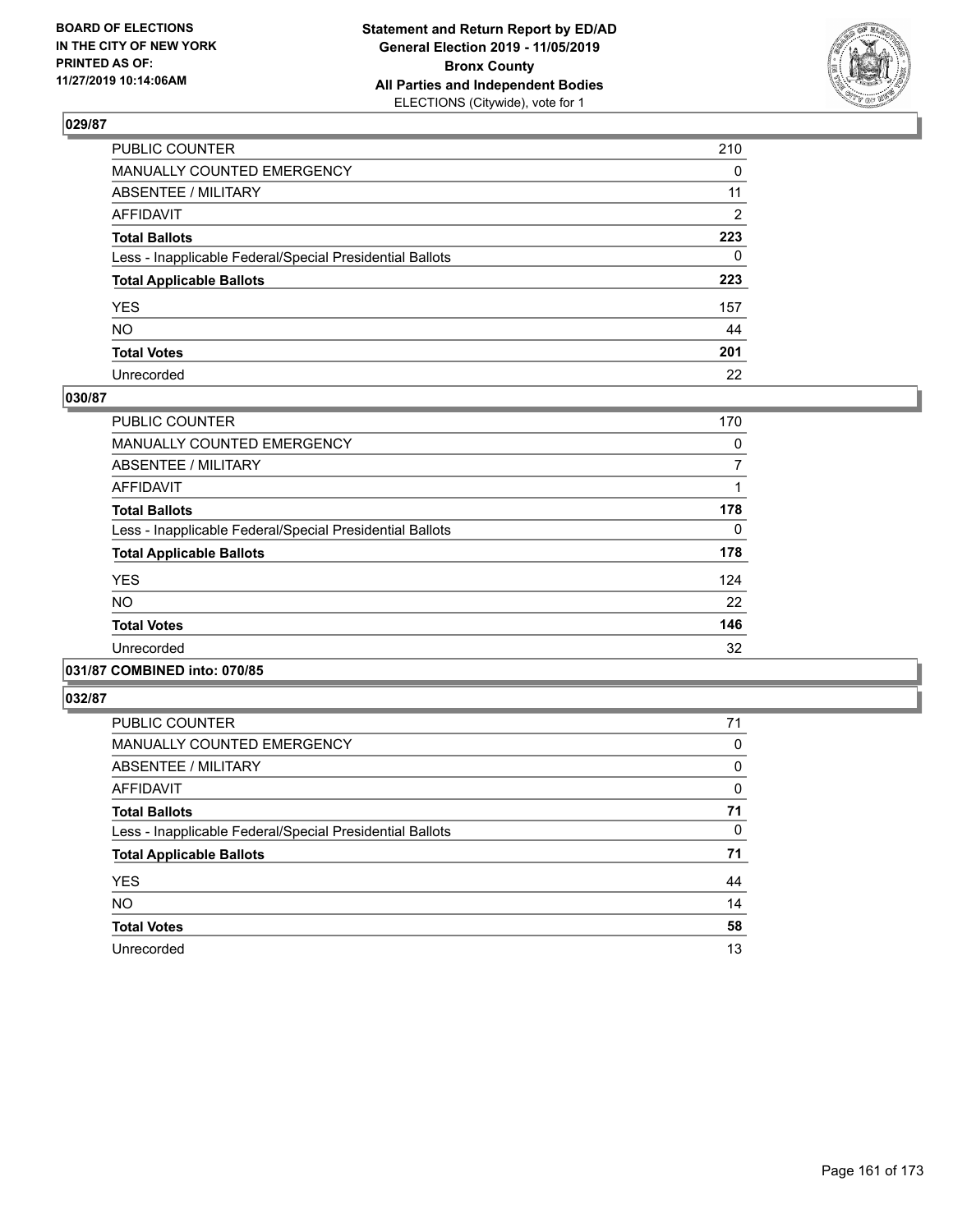

| PUBLIC COUNTER                                           | 202      |
|----------------------------------------------------------|----------|
| MANUALLY COUNTED EMERGENCY                               | 0        |
| ABSENTEE / MILITARY                                      | $\Omega$ |
| <b>AFFIDAVIT</b>                                         |          |
| <b>Total Ballots</b>                                     | 203      |
| Less - Inapplicable Federal/Special Presidential Ballots | 0        |
| <b>Total Applicable Ballots</b>                          | 203      |
| <b>YES</b>                                               | 124      |
| <b>NO</b>                                                | 31       |
| <b>Total Votes</b>                                       | 155      |
| Unrecorded                                               | 48       |

### **034/87 COMBINED into: 033/87**

### **035/87**

| <b>PUBLIC COUNTER</b>                                    | 177      |
|----------------------------------------------------------|----------|
| <b>MANUALLY COUNTED EMERGENCY</b>                        | 0        |
| ABSENTEE / MILITARY                                      | 2        |
| AFFIDAVIT                                                | $\Omega$ |
| <b>Total Ballots</b>                                     | 179      |
| Less - Inapplicable Federal/Special Presidential Ballots | $\Omega$ |
| <b>Total Applicable Ballots</b>                          | 179      |
| <b>YES</b>                                               | 98       |
| <b>NO</b>                                                | 28       |
| <b>Total Votes</b>                                       | 126      |
| Unrecorded                                               | 53       |
|                                                          |          |

# **036/87 COMBINED into: 035/87**

| <b>PUBLIC COUNTER</b>                                    | 180 |
|----------------------------------------------------------|-----|
| <b>MANUALLY COUNTED EMERGENCY</b>                        | 0   |
| ABSENTEE / MILITARY                                      | 2   |
| AFFIDAVIT                                                | 0   |
| <b>Total Ballots</b>                                     | 182 |
| Less - Inapplicable Federal/Special Presidential Ballots | 0   |
| <b>Total Applicable Ballots</b>                          | 182 |
| <b>YES</b>                                               | 111 |
| NO.                                                      | 20  |
| <b>Total Votes</b>                                       | 131 |
| Unrecorded                                               | 51  |
| 038/87 COMBINED into: 037/87                             |     |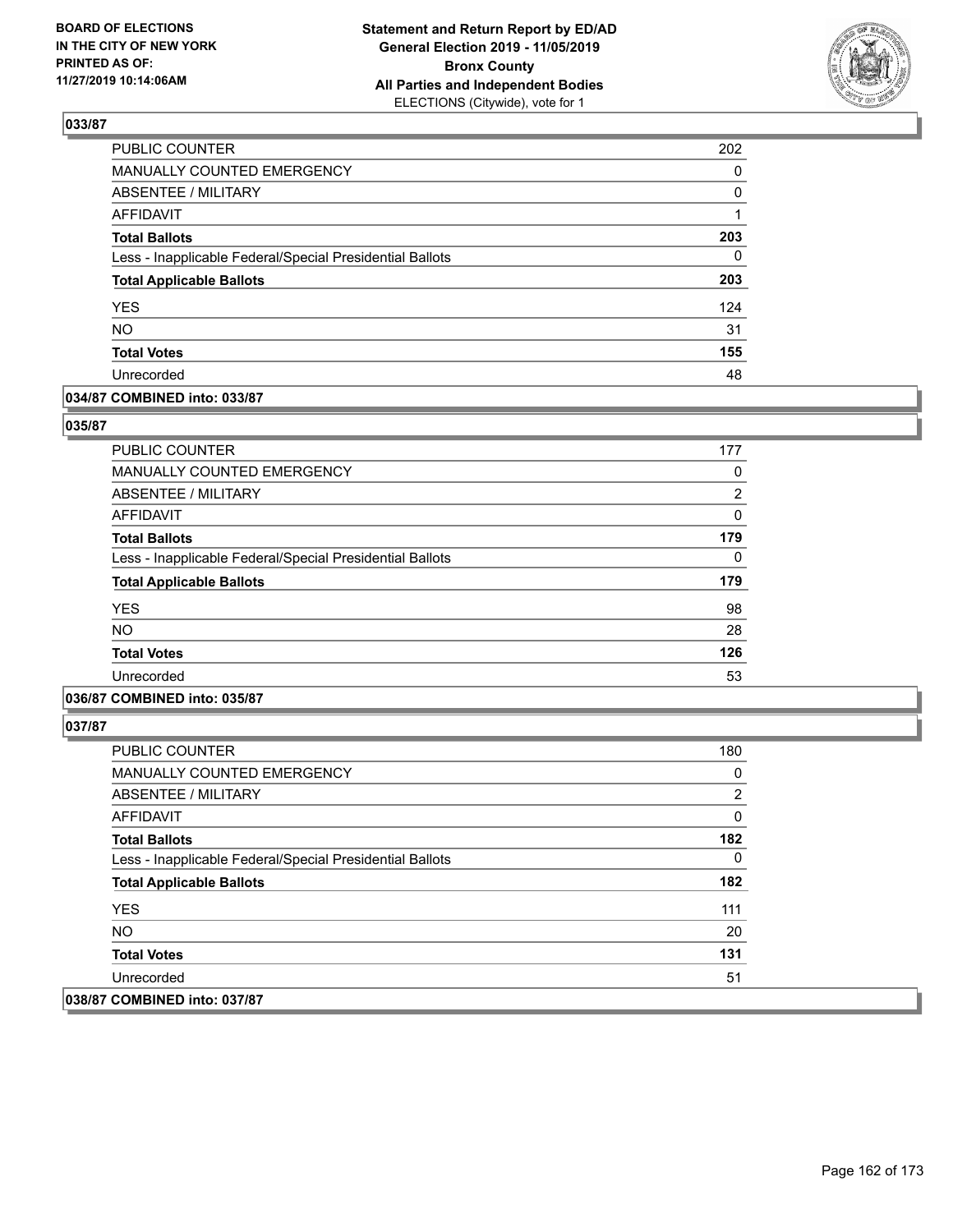

| PUBLIC COUNTER                                           | 124 |
|----------------------------------------------------------|-----|
| MANUALLY COUNTED EMERGENCY                               | 0   |
| ABSENTEE / MILITARY                                      | 2   |
| AFFIDAVIT                                                | 3   |
| Total Ballots                                            | 129 |
| Less - Inapplicable Federal/Special Presidential Ballots | 0   |
| <b>Total Applicable Ballots</b>                          | 129 |
| YES                                                      | 89  |
| NO.                                                      | 12  |
| <b>Total Votes</b>                                       | 101 |
| Unrecorded                                               | 28  |

### **040/87**

| PUBLIC COUNTER                                           | 218            |
|----------------------------------------------------------|----------------|
| <b>MANUALLY COUNTED EMERGENCY</b>                        | 0              |
| ABSENTEE / MILITARY                                      | 5              |
| AFFIDAVIT                                                | $\overline{2}$ |
| <b>Total Ballots</b>                                     | 225            |
| Less - Inapplicable Federal/Special Presidential Ballots | 0              |
| <b>Total Applicable Ballots</b>                          | 225            |
| <b>YES</b>                                               | 165            |
| <b>NO</b>                                                | 40             |
| <b>Total Votes</b>                                       | 205            |
| Unrecorded                                               | 20             |

**041/87 COMBINED into: 040/87**

**042/87 COMBINED into: 027/85**

### **043/87 COMBINED into: 010/87**

#### **044/87 COMBINED into: 064/82**

#### **045/87 COMBINED into: 064/82**

| PUBLIC COUNTER                                           | 85       |
|----------------------------------------------------------|----------|
| MANUALLY COUNTED EMERGENCY                               | $\Omega$ |
| <b>ABSENTEE / MILITARY</b>                               |          |
| AFFIDAVIT                                                | 0        |
| <b>Total Ballots</b>                                     | 86       |
| Less - Inapplicable Federal/Special Presidential Ballots | $\Omega$ |
| <b>Total Applicable Ballots</b>                          | 86       |
| <b>YES</b>                                               | 53       |
| <b>NO</b>                                                | 8        |
| <b>Total Votes</b>                                       | 61       |
| Unrecorded                                               | 25       |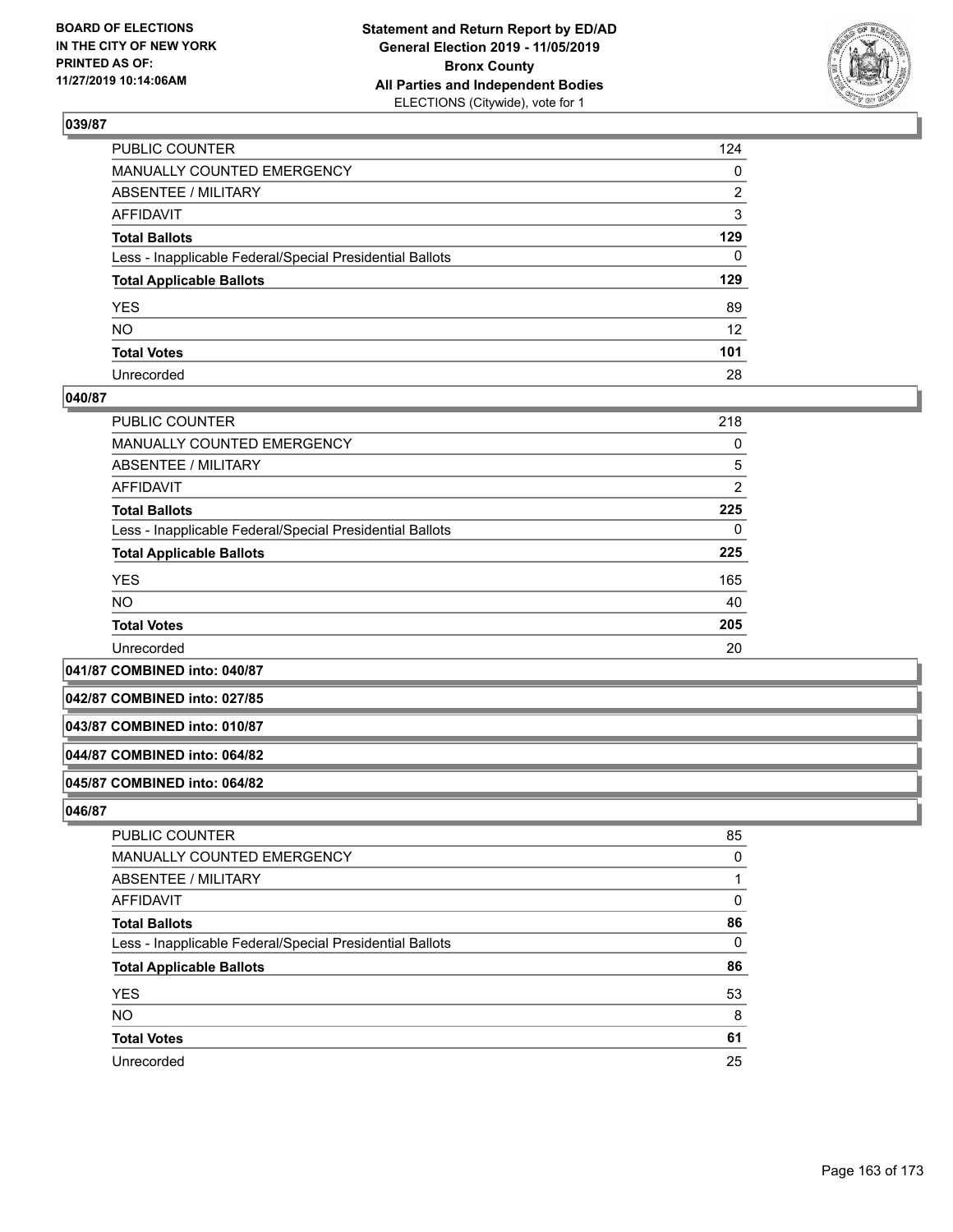

| PUBLIC COUNTER                                           | 229          |
|----------------------------------------------------------|--------------|
| MANUALLY COUNTED EMERGENCY                               | $\mathbf{0}$ |
| ABSENTEE / MILITARY                                      | 6            |
| AFFIDAVIT                                                |              |
| Total Ballots                                            | 236          |
| Less - Inapplicable Federal/Special Presidential Ballots | 0            |
| <b>Total Applicable Ballots</b>                          | 236          |
| YES                                                      | 162          |
| NO.                                                      | 42           |
| <b>Total Votes</b>                                       | 204          |
| Unrecorded                                               | 32           |

# **048/87**

| <b>PUBLIC COUNTER</b>                                    | 189      |
|----------------------------------------------------------|----------|
| MANUALLY COUNTED EMERGENCY                               | $\Omega$ |
| ABSENTEE / MILITARY                                      | 3        |
| AFFIDAVIT                                                | 4        |
| <b>Total Ballots</b>                                     | 196      |
| Less - Inapplicable Federal/Special Presidential Ballots | $\Omega$ |
| <b>Total Applicable Ballots</b>                          | 196      |
| <b>YES</b>                                               | 123      |
| <b>NO</b>                                                | 41       |
| <b>Total Votes</b>                                       | 164      |
| Unrecorded                                               | 32       |

| <b>PUBLIC COUNTER</b>                                    | 326 |
|----------------------------------------------------------|-----|
| <b>MANUALLY COUNTED EMERGENCY</b>                        | 0   |
| ABSENTEE / MILITARY                                      | 6   |
| AFFIDAVIT                                                | 7   |
| <b>Total Ballots</b>                                     | 339 |
| Less - Inapplicable Federal/Special Presidential Ballots | 0   |
| <b>Total Applicable Ballots</b>                          | 339 |
| <b>YES</b>                                               | 221 |
| <b>NO</b>                                                | 61  |
| <b>Total Votes</b>                                       | 282 |
| Unrecorded                                               | 57  |
| 050/87 COMBINED into: 049/87                             |     |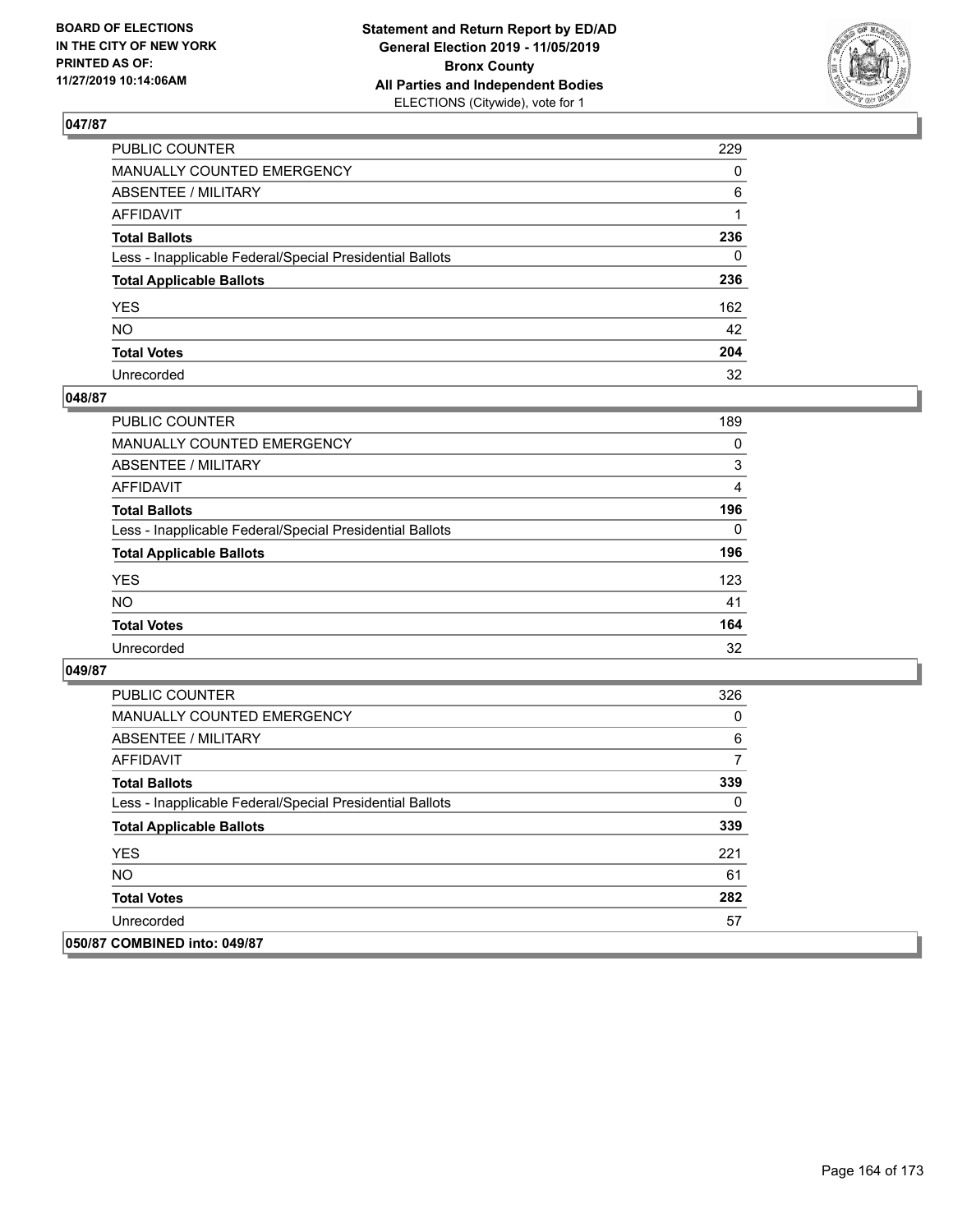

| PUBLIC COUNTER                                           | 354      |
|----------------------------------------------------------|----------|
| <b>MANUALLY COUNTED EMERGENCY</b>                        | $\Omega$ |
| ABSENTEE / MILITARY                                      | 8        |
| AFFIDAVIT                                                | 5        |
| <b>Total Ballots</b>                                     | 367      |
| Less - Inapplicable Federal/Special Presidential Ballots | $\Omega$ |
| <b>Total Applicable Ballots</b>                          | 367      |
| <b>YES</b>                                               | 268      |
| <b>NO</b>                                                | 60       |
| <b>Total Votes</b>                                       | 328      |
| Unrecorded                                               | 39       |

### **052/87 COMBINED into: 051/87**

#### **053/87 COMBINED into: 029/87**

# **054/87 COMBINED into: 056/87**

#### **055/87**

| <b>PUBLIC COUNTER</b>                                    | 274 |
|----------------------------------------------------------|-----|
| MANUALLY COUNTED EMERGENCY                               | 0   |
| ABSENTEE / MILITARY                                      | 6   |
| AFFIDAVIT                                                |     |
| <b>Total Ballots</b>                                     | 281 |
| Less - Inapplicable Federal/Special Presidential Ballots | 0   |
| <b>Total Applicable Ballots</b>                          | 281 |
| <b>YES</b>                                               | 184 |
| NO.                                                      | 38  |
| <b>Total Votes</b>                                       | 222 |
| Unrecorded                                               | 59  |

| <b>PUBLIC COUNTER</b>                                    | 298 |
|----------------------------------------------------------|-----|
| MANUALLY COUNTED EMERGENCY                               | 0   |
| ABSENTEE / MILITARY                                      | 12  |
| AFFIDAVIT                                                | 21  |
| <b>Total Ballots</b>                                     | 331 |
| Less - Inapplicable Federal/Special Presidential Ballots | 0   |
| <b>Total Applicable Ballots</b>                          | 331 |
| <b>YES</b>                                               | 227 |
| <b>NO</b>                                                | 49  |
| <b>Total Votes</b>                                       | 276 |
| Unrecorded                                               | 55  |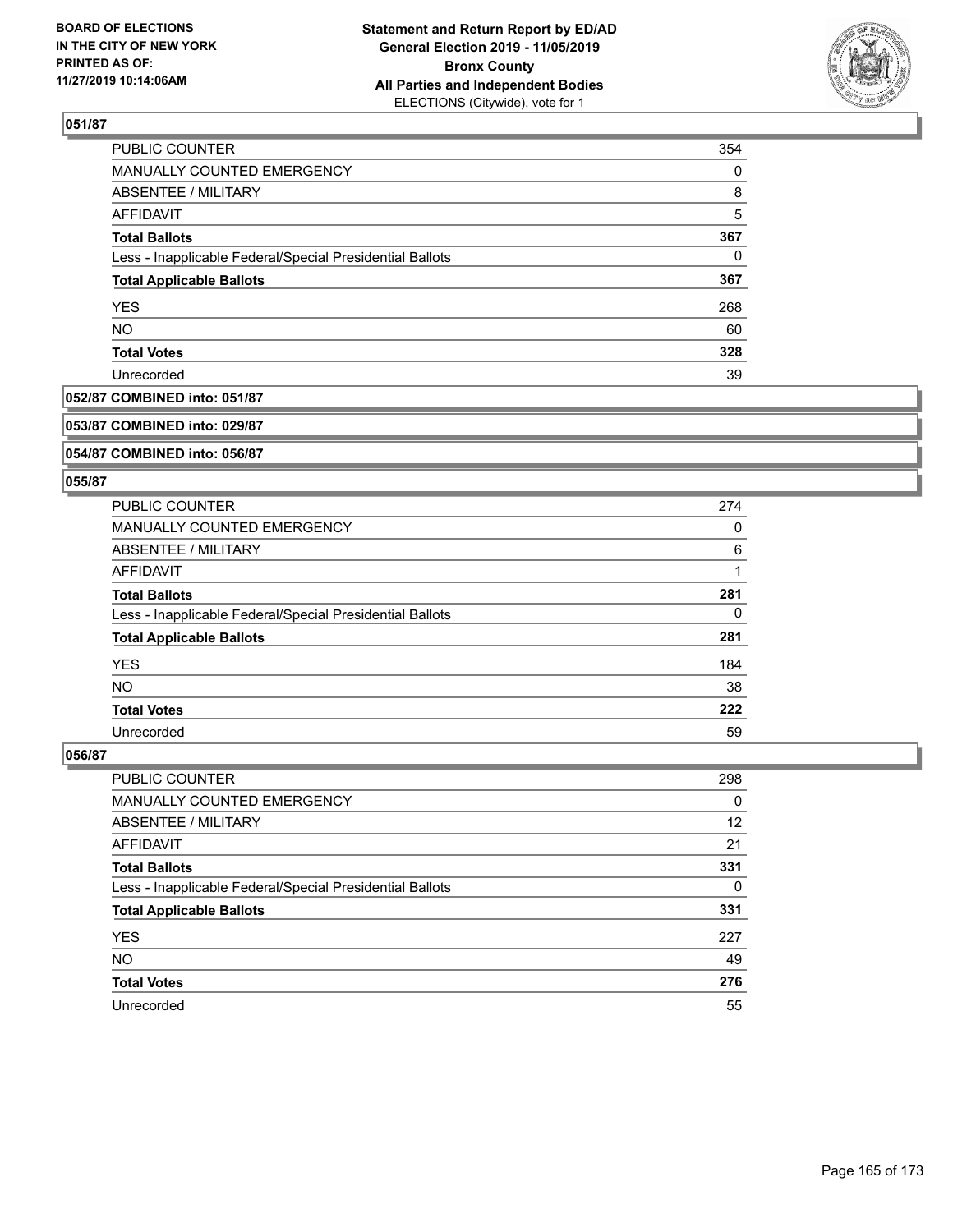

| PUBLIC COUNTER                                           | 279          |
|----------------------------------------------------------|--------------|
| MANUALLY COUNTED EMERGENCY                               | $\mathbf{0}$ |
| ABSENTEE / MILITARY                                      | 2            |
| AFFIDAVIT                                                |              |
| Total Ballots                                            | 282          |
| Less - Inapplicable Federal/Special Presidential Ballots | 0            |
| <b>Total Applicable Ballots</b>                          | 282          |
| YES                                                      | 175          |
| NO.                                                      | 47           |
| <b>Total Votes</b>                                       | 222          |
| Unrecorded                                               | 60           |

### **058/87**

| PUBLIC COUNTER                                           | 285            |
|----------------------------------------------------------|----------------|
| <b>MANUALLY COUNTED EMERGENCY</b>                        | 0              |
| ABSENTEE / MILITARY                                      | 5              |
| <b>AFFIDAVIT</b>                                         | $\overline{2}$ |
| <b>Total Ballots</b>                                     | 292            |
| Less - Inapplicable Federal/Special Presidential Ballots | 0              |
| <b>Total Applicable Ballots</b>                          | 292            |
| <b>YES</b>                                               | 195            |
| <b>NO</b>                                                | 44             |
| <b>Total Votes</b>                                       | 239            |
| Unrecorded                                               | 53             |
|                                                          |                |

### **059/87 COMBINED into: 058/87**

| PUBLIC COUNTER                                           | 319 |
|----------------------------------------------------------|-----|
| <b>MANUALLY COUNTED EMERGENCY</b>                        | 0   |
| ABSENTEE / MILITARY                                      | 7   |
| <b>AFFIDAVIT</b>                                         | 7   |
| <b>Total Ballots</b>                                     | 333 |
| Less - Inapplicable Federal/Special Presidential Ballots | 0   |
| <b>Total Applicable Ballots</b>                          | 333 |
| <b>YES</b>                                               | 233 |
| <b>NO</b>                                                | 46  |
| <b>Total Votes</b>                                       | 279 |
| Unrecorded                                               | 54  |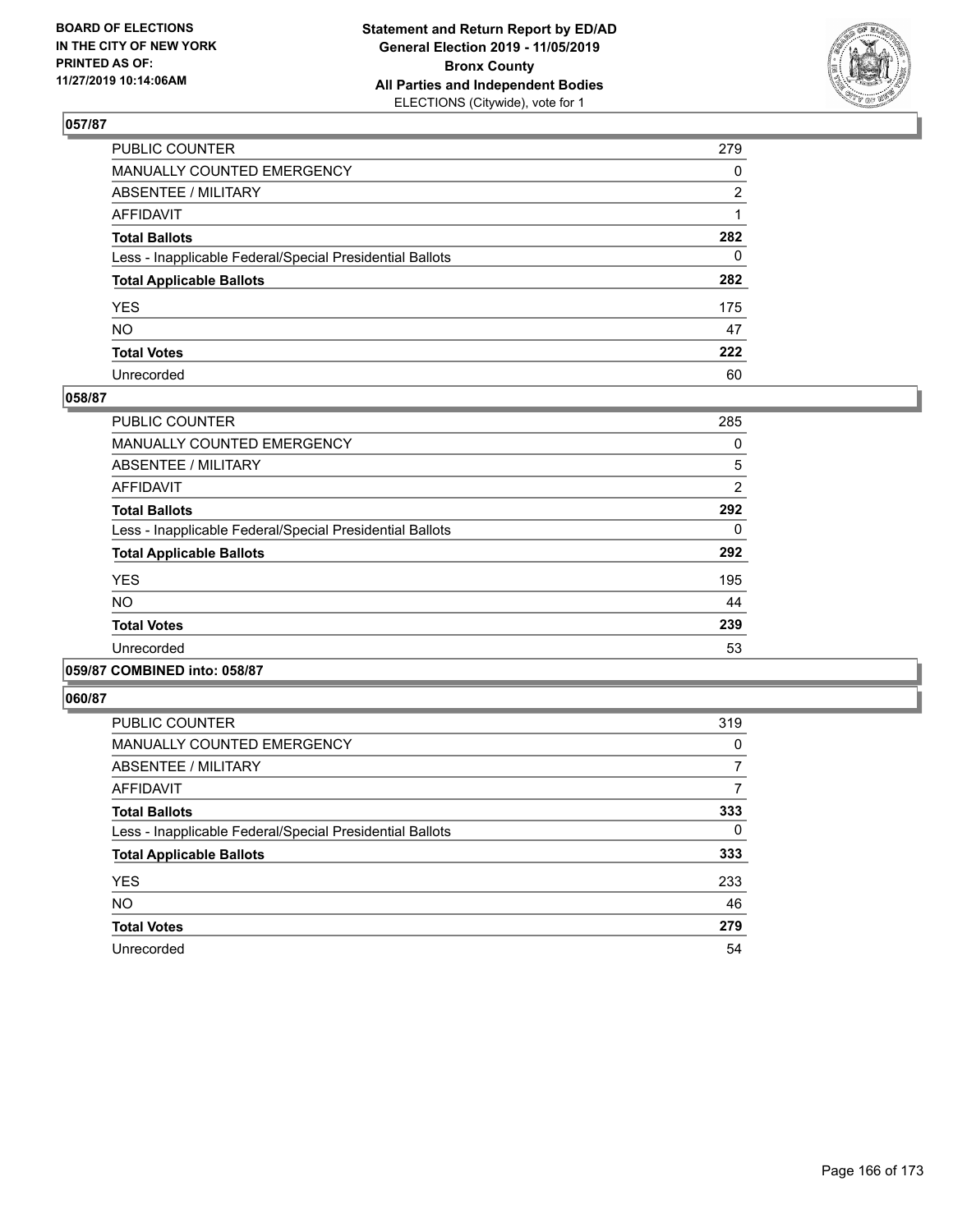

| PUBLIC COUNTER                                           | 262 |
|----------------------------------------------------------|-----|
| MANUALLY COUNTED EMERGENCY                               | 0   |
| ABSENTEE / MILITARY                                      | 5   |
| AFFIDAVIT                                                | 3   |
| <b>Total Ballots</b>                                     | 270 |
| Less - Inapplicable Federal/Special Presidential Ballots | 0   |
| <b>Total Applicable Ballots</b>                          | 270 |
| <b>YES</b>                                               | 192 |
| <b>NO</b>                                                | 42  |
| <b>Total Votes</b>                                       | 234 |
| Unrecorded                                               | 36  |

#### **062/87 COMBINED into: 055/87**

**063/87 COMBINED into: 057/87**

**064/87 COMBINED into: 057/87**

**065/87 COMBINED into: 047/87**

### **066/87**

| <b>PUBLIC COUNTER</b>                                    | 124 |
|----------------------------------------------------------|-----|
| MANUALLY COUNTED EMERGENCY                               | 0   |
| ABSENTEE / MILITARY                                      |     |
| AFFIDAVIT                                                |     |
| <b>Total Ballots</b>                                     | 126 |
| Less - Inapplicable Federal/Special Presidential Ballots | 0   |
| <b>Total Applicable Ballots</b>                          | 126 |
| <b>YES</b>                                               | 71  |
| <b>NO</b>                                                | 18  |
| <b>Total Votes</b>                                       | 89  |
| Unrecorded                                               | 37  |
|                                                          |     |

# **067/87 COMBINED into: 057/87**

| 101 |
|-----|
| 0   |
|     |
| 0   |
| 102 |
| 0   |
| 102 |
| 64  |
| 14  |
| 78  |
| 24  |
|     |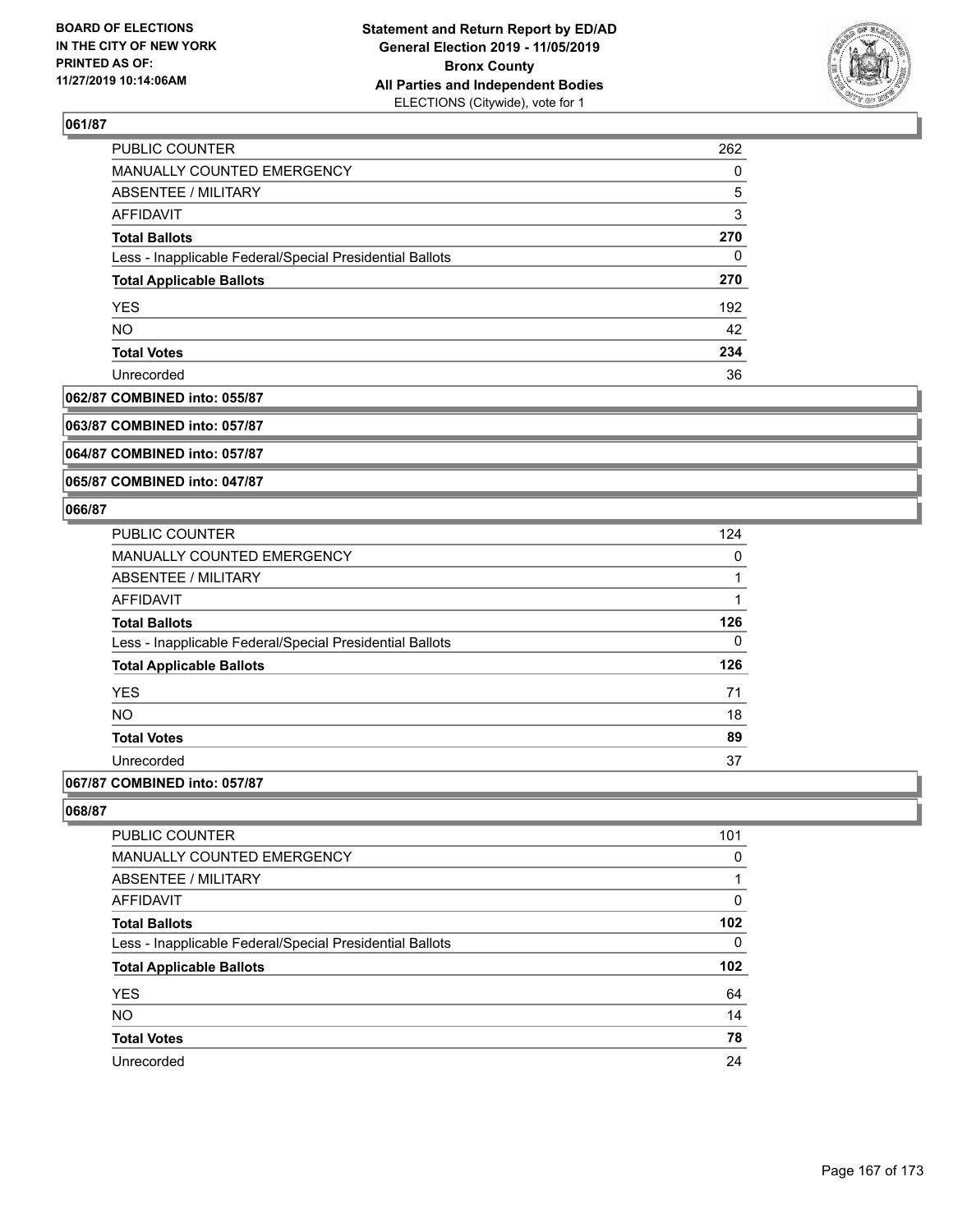

| PUBLIC COUNTER                                           | 91 |
|----------------------------------------------------------|----|
| MANUALLY COUNTED EMERGENCY                               | 0  |
| ABSENTEE / MILITARY                                      | 3  |
| AFFIDAVIT                                                | 0  |
| Total Ballots                                            | 94 |
| Less - Inapplicable Federal/Special Presidential Ballots | 0  |
| <b>Total Applicable Ballots</b>                          | 94 |
| YES                                                      | 70 |
| NO.                                                      | 16 |
| <b>Total Votes</b>                                       | 86 |
| Unrecorded                                               | 8  |

# **070/87**

| <b>PUBLIC COUNTER</b>                                    | 153      |
|----------------------------------------------------------|----------|
| <b>MANUALLY COUNTED EMERGENCY</b>                        | 0        |
| ABSENTEE / MILITARY                                      | 3        |
| AFFIDAVIT                                                | 3        |
| <b>Total Ballots</b>                                     | 159      |
| Less - Inapplicable Federal/Special Presidential Ballots | $\Omega$ |
| <b>Total Applicable Ballots</b>                          | 159      |
| <b>YES</b>                                               | 108      |
| <b>NO</b>                                                | 26       |
| <b>Total Votes</b>                                       | 134      |
| Unrecorded                                               | 25       |

| <b>PUBLIC COUNTER</b>                                    | 129 |
|----------------------------------------------------------|-----|
| <b>MANUALLY COUNTED EMERGENCY</b>                        | 0   |
| ABSENTEE / MILITARY                                      | 3   |
| AFFIDAVIT                                                | 0   |
| <b>Total Ballots</b>                                     | 132 |
| Less - Inapplicable Federal/Special Presidential Ballots | 0   |
| <b>Total Applicable Ballots</b>                          | 132 |
| <b>YES</b>                                               | 89  |
| NO.                                                      | 27  |
|                                                          |     |
| <b>Total Votes</b>                                       | 116 |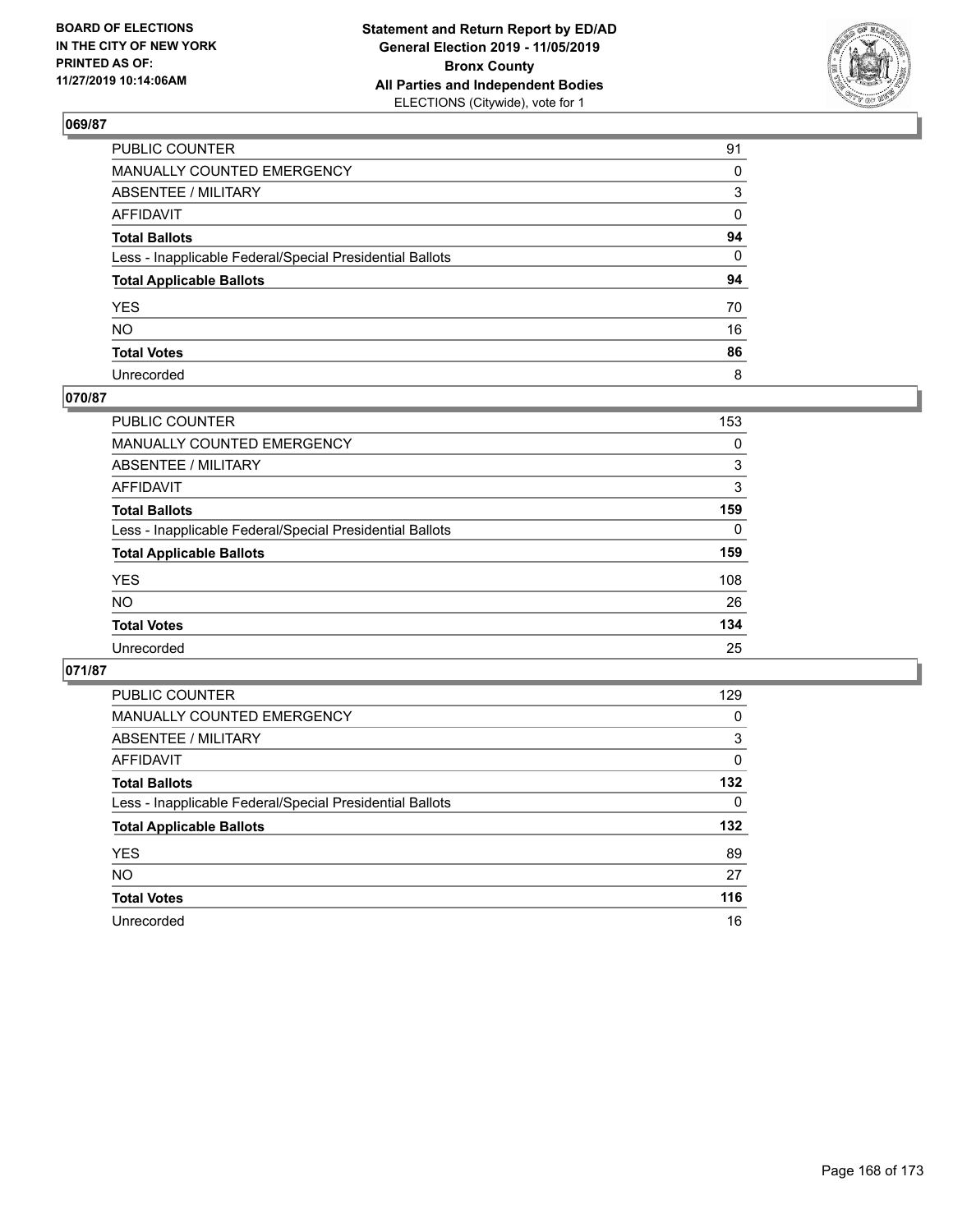

| PUBLIC COUNTER                                           | 186 |
|----------------------------------------------------------|-----|
| MANUALLY COUNTED EMERGENCY                               | 0   |
| ABSENTEE / MILITARY                                      | 4   |
| AFFIDAVIT                                                | 2   |
| Total Ballots                                            | 192 |
| Less - Inapplicable Federal/Special Presidential Ballots | 0   |
| <b>Total Applicable Ballots</b>                          | 192 |
| YES                                                      | 119 |
| NΟ                                                       | 31  |
| <b>Total Votes</b>                                       | 150 |
| Unrecorded                                               | 42  |

### **073/87**

| <b>PUBLIC COUNTER</b>                                    | 24           |
|----------------------------------------------------------|--------------|
| MANUALLY COUNTED EMERGENCY                               | $\Omega$     |
| ABSENTEE / MILITARY                                      | 0            |
| AFFIDAVIT                                                | $\Omega$     |
| <b>Total Ballots</b>                                     | 24           |
| Less - Inapplicable Federal/Special Presidential Ballots | $\Omega$     |
| <b>Total Applicable Ballots</b>                          | 24           |
| <b>YES</b>                                               | 16           |
| <b>NO</b>                                                | $\mathbf{0}$ |
| <b>Total Votes</b>                                       | 16           |
| Unrecorded                                               | 8            |

### **074/87**

| <b>PUBLIC COUNTER</b>                                    | 195 |
|----------------------------------------------------------|-----|
| <b>MANUALLY COUNTED EMERGENCY</b>                        | 0   |
| ABSENTEE / MILITARY                                      |     |
| AFFIDAVIT                                                | 0   |
| <b>Total Ballots</b>                                     | 196 |
| Less - Inapplicable Federal/Special Presidential Ballots | 0   |
| <b>Total Applicable Ballots</b>                          | 196 |
| <b>YES</b>                                               | 123 |
| <b>NO</b>                                                | 38  |
| <b>Total Votes</b>                                       | 161 |
| Unrecorded                                               | 35  |
| 075/87 COMBINED into: 070/87                             |     |

**076/87 COMBINED into: 074/87**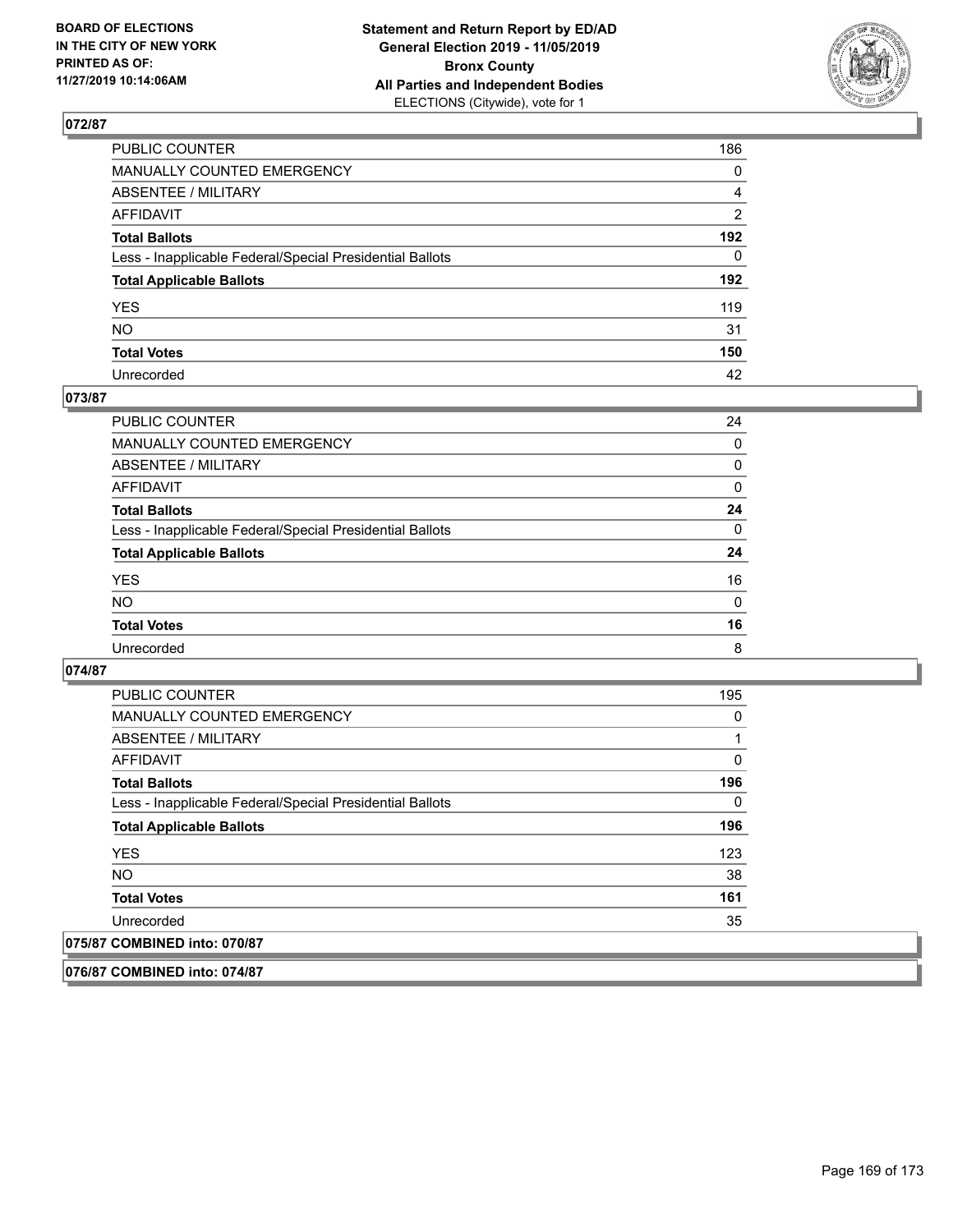

| PUBLIC COUNTER                                           | 173          |
|----------------------------------------------------------|--------------|
| MANUALLY COUNTED EMERGENCY                               | $\mathbf{0}$ |
| ABSENTEE / MILITARY                                      |              |
| AFFIDAVIT                                                | 3            |
| Total Ballots                                            | 177          |
| Less - Inapplicable Federal/Special Presidential Ballots | 0            |
| <b>Total Applicable Ballots</b>                          | 177          |
| YES                                                      | 103          |
| NO.                                                      | 39           |
| <b>Total Votes</b>                                       | 142          |
| Unrecorded                                               | 35           |

### **078/87**

| <b>PUBLIC COUNTER</b>                                    | 211      |
|----------------------------------------------------------|----------|
| <b>MANUALLY COUNTED EMERGENCY</b>                        | 0        |
| ABSENTEE / MILITARY                                      | 3        |
| <b>AFFIDAVIT</b>                                         | 5        |
| <b>Total Ballots</b>                                     | 219      |
| Less - Inapplicable Federal/Special Presidential Ballots | $\Omega$ |
| <b>Total Applicable Ballots</b>                          | 219      |
| <b>YES</b>                                               | 134      |
| NO.                                                      | 39       |
| <b>Total Votes</b>                                       | 173      |
| Unrecorded                                               | 46       |
|                                                          |          |

### **079/87 COMBINED into: 008/85**

| <b>PUBLIC COUNTER</b>                                    | 121           |
|----------------------------------------------------------|---------------|
| <b>MANUALLY COUNTED EMERGENCY</b>                        | 0             |
| ABSENTEE / MILITARY                                      | 3             |
| AFFIDAVIT                                                | $\mathcal{P}$ |
| <b>Total Ballots</b>                                     | 126           |
| Less - Inapplicable Federal/Special Presidential Ballots | 0             |
| <b>Total Applicable Ballots</b>                          | 126           |
| <b>YES</b>                                               | 89            |
| <b>NO</b>                                                | 18            |
| <b>Total Votes</b>                                       | 107           |
| Unrecorded                                               | 19            |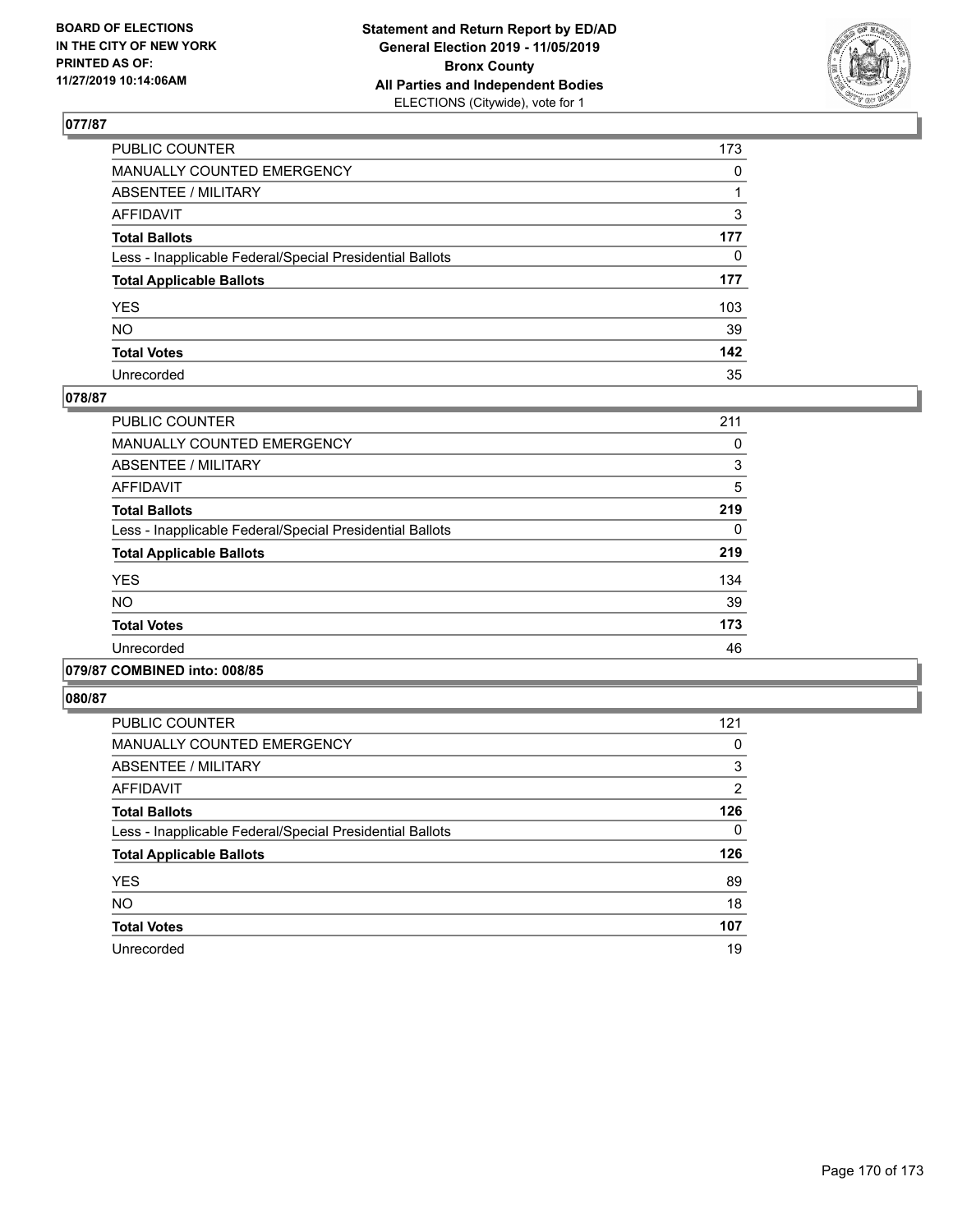

| PUBLIC COUNTER                                           | 151      |  |
|----------------------------------------------------------|----------|--|
| MANUALLY COUNTED EMERGENCY                               | $\Omega$ |  |
| ABSENTEE / MILITARY                                      | 2        |  |
| AFFIDAVIT                                                | 2        |  |
| <b>Total Ballots</b>                                     | 155      |  |
| Less - Inapplicable Federal/Special Presidential Ballots | 0        |  |
| <b>Total Applicable Ballots</b>                          | 155      |  |
| <b>YES</b>                                               | 112      |  |
| <b>NO</b>                                                | 15       |  |
| <b>Total Votes</b>                                       | 127      |  |
| Unrecorded                                               | 28       |  |

# **082/87 COMBINED into: 080/87**

#### **083/87 COMBINED into: 077/87**

### **084/87**

| PUBLIC COUNTER                                           | 214            |
|----------------------------------------------------------|----------------|
| <b>MANUALLY COUNTED EMERGENCY</b>                        | 0              |
| ABSENTEE / MILITARY                                      | $\overline{2}$ |
| AFFIDAVIT                                                | 4              |
| <b>Total Ballots</b>                                     | 220            |
| Less - Inapplicable Federal/Special Presidential Ballots | $\Omega$       |
| <b>Total Applicable Ballots</b>                          | 220            |
| <b>YES</b>                                               | 148            |
| <b>NO</b>                                                | 29             |
| <b>Total Votes</b>                                       | 177            |
| Unrecorded                                               | 43             |

### **085/87 COMBINED into: 084/87**

#### **086/87 COMBINED into: 078/87**

#### **087/87**

| <b>PUBLIC COUNTER</b>                                    | 237 |
|----------------------------------------------------------|-----|
| MANUALLY COUNTED EMERGENCY                               | 0   |
| ABSENTEE / MILITARY                                      | 5   |
| AFFIDAVIT                                                | 2   |
| <b>Total Ballots</b>                                     | 244 |
| Less - Inapplicable Federal/Special Presidential Ballots | 0   |
| <b>Total Applicable Ballots</b>                          | 244 |
| <b>YES</b>                                               | 168 |
| <b>NO</b>                                                | 54  |
| <b>Total Votes</b>                                       | 222 |
| Unrecorded                                               | 22  |

**088/87 COMBINED into: 071/87**

| 089/87 COMBINED into: 081/87 |
|------------------------------|
|                              |
|                              |

# **090/87 COMBINED into: 003/87**

**091/87 COMBINED into: 003/87**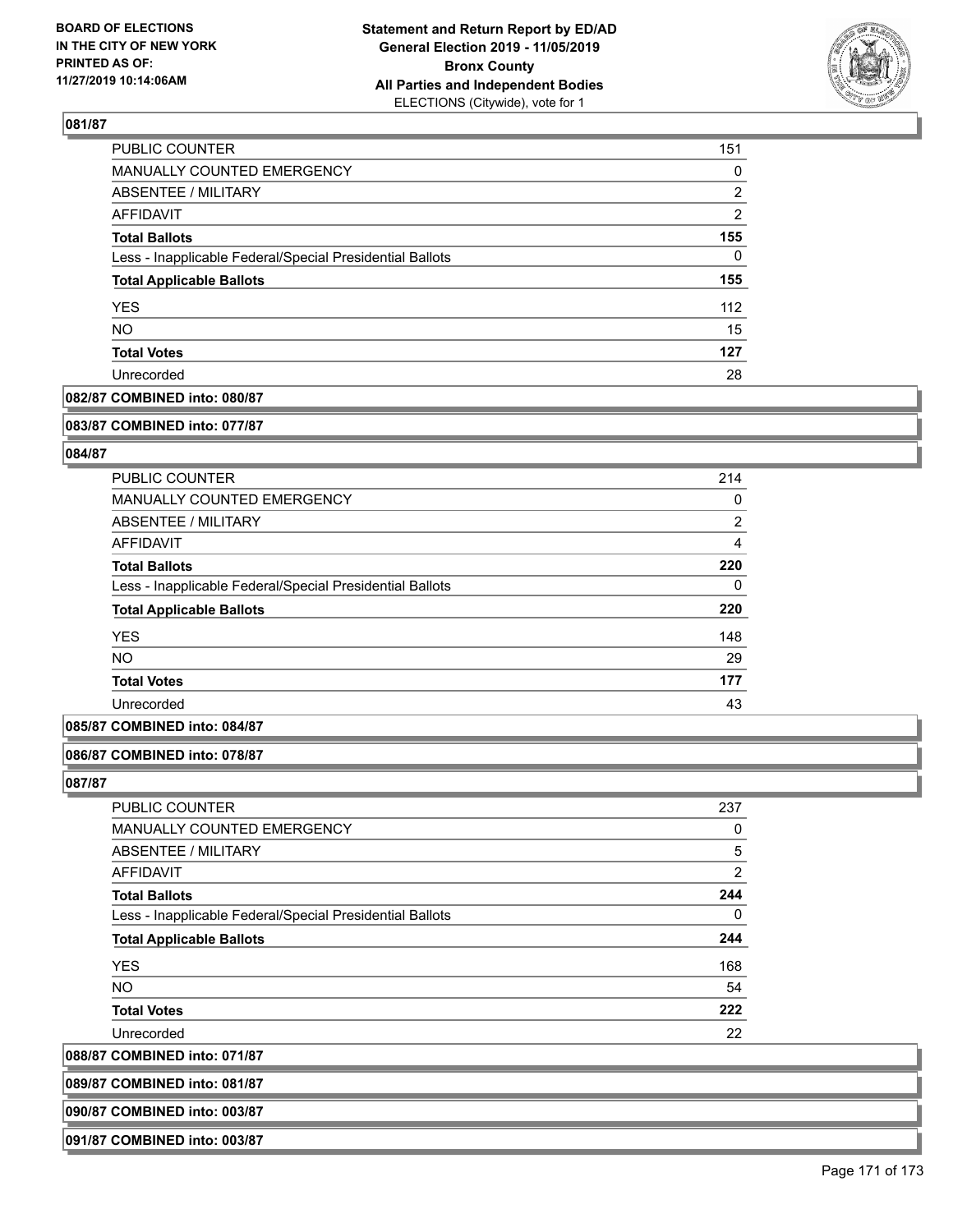

#### **092/87 COMBINED into: 010/87**

**093/87 COMBINED into: 073/87**

**094/87 COMBINED into: 073/87**

**095/87 COMBINED into: 008/85**

**096/87 COMBINED into: 030/87**

### **097/87**

| <b>PUBLIC COUNTER</b>                                    | 65 |
|----------------------------------------------------------|----|
| <b>MANUALLY COUNTED EMERGENCY</b>                        | 0  |
| ABSENTEE / MILITARY                                      | 3  |
| AFFIDAVIT                                                | 0  |
| <b>Total Ballots</b>                                     | 68 |
| Less - Inapplicable Federal/Special Presidential Ballots | 0  |
| <b>Total Applicable Ballots</b>                          | 68 |
| <b>YES</b>                                               | 49 |
| NO.                                                      | 10 |
| <b>Total Votes</b>                                       | 59 |
| Unrecorded                                               | 9  |
| 098/87 COMBINED into: 072/87                             |    |

**099/87 COMBINED into: 060/87**

**100/87 COMBINED into: 061/87**

**101/87 COMBINED into: 030/87**

**102/87 COMBINED into: 077/87**